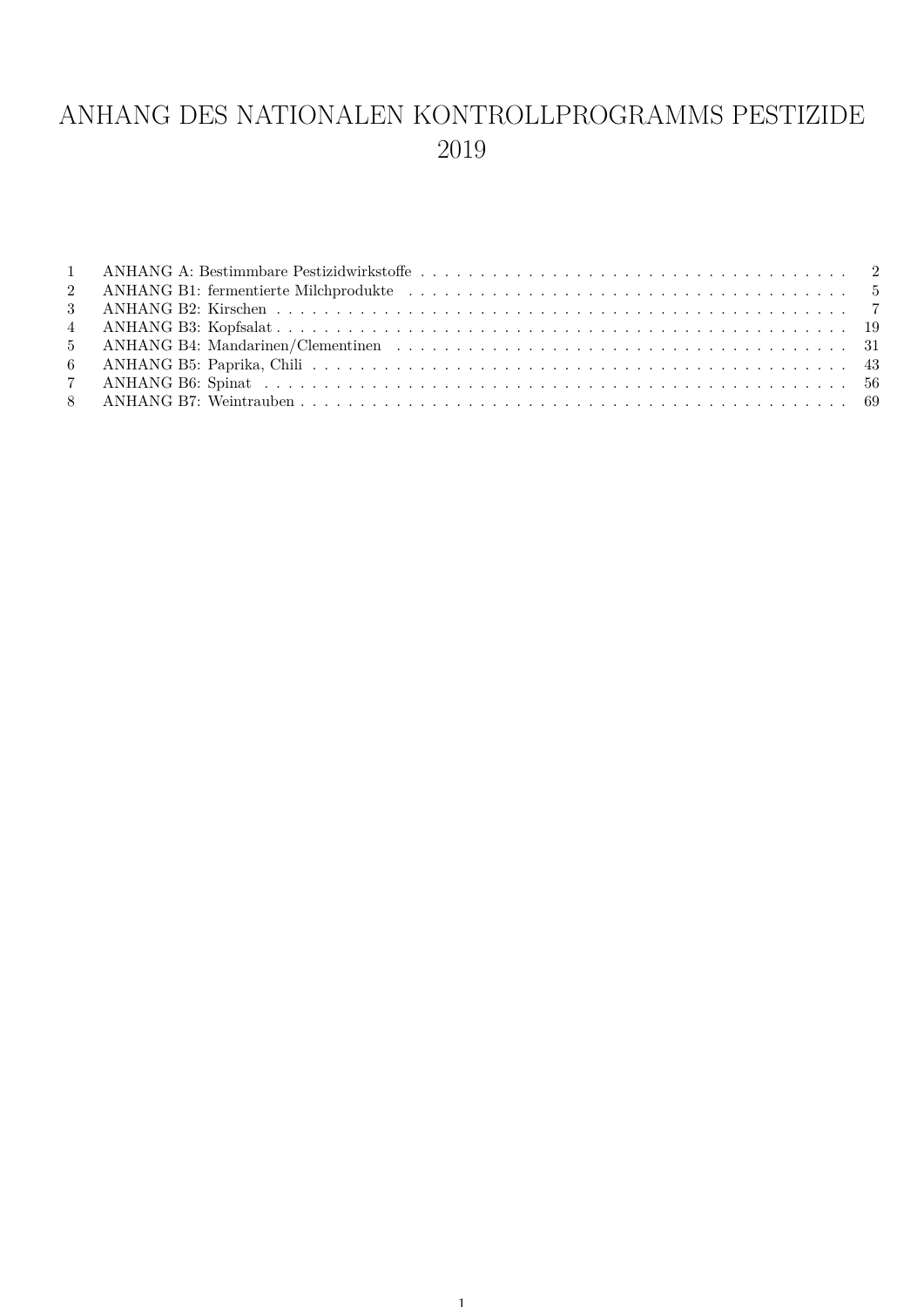<span id="page-1-0"></span>

| Paprika,<br>Roggen- und                                                                                                                                        | Weintrauben<br>Gesamt |
|----------------------------------------------------------------------------------------------------------------------------------------------------------------|-----------------------|
| $\ddot{\text{O}}$ lsaaten<br>Kopfsalat<br>Spinat<br>Kirschen<br>Superfood<br>Chili<br>Weizenmehl<br>Gemüse<br>Obst<br>Milchprodukte<br>Clementinen<br>Zucchini |                       |
| 1,4-Dimethylnaphthalin<br>1                                                                                                                                    |                       |
| $2,4-D$                                                                                                                                                        |                       |
| 3-Chloranilin                                                                                                                                                  |                       |
| 5-Hydroxythiabendazol                                                                                                                                          |                       |
| Abamectin (Summe)                                                                                                                                              |                       |
| $\sqrt{2}$<br>$12\,$<br>3<br>9<br>$\overline{2}$<br>43                                                                                                         | 91<br>15              |
| $10\,$<br>Ametoctradin                                                                                                                                         | 14<br>$\overline{4}$  |
| Amisulbrom<br>$\overline{2}$                                                                                                                                   | $\overline{2}$        |
| Amitraz (Summe)                                                                                                                                                | $\mathbf{1}$          |
| $\overline{5}$<br>Azoxystrobin<br>10<br>11<br>$\overline{2}$<br>$\overline{1}$                                                                                 | ${\bf 35}$<br>-5      |
| ${\bf Bifenthrin}$                                                                                                                                             | $\sqrt{2}$            |
| 22<br>$27\,$<br><b>Boscalid</b><br>11<br>14                                                                                                                    | 97<br>23              |
| <b>Bromid-Ion</b><br>$\sqrt{2}$                                                                                                                                |                       |
| <b>Bupirimat</b><br>$\overline{2}$                                                                                                                             |                       |
| Buprofezin                                                                                                                                                     |                       |
| Captan (Summe)                                                                                                                                                 |                       |
| Carbendazim/Benomyl                                                                                                                                            | 11                    |
| Carbofuran (Summe)                                                                                                                                             |                       |
| Chlorantraniliprol<br>9<br>14                                                                                                                                  | 34                    |
| Chlorat<br>7                                                                                                                                                   |                       |
| Chloridazon (Summe)                                                                                                                                            | $\mathbf{1}$          |
| Chlormequat chlorid<br><sup>Q</sup>                                                                                                                            | 10                    |
| Chlorpyrifos                                                                                                                                                   | $\mathbf{q}$          |
| Chlorpyrifos-methyl<br>6<br>$\overline{2}$                                                                                                                     |                       |
| Chlorthalonil<br>$\mathcal{D}$                                                                                                                                 |                       |
| Clomazon                                                                                                                                                       |                       |
| Clothianidin                                                                                                                                                   |                       |
| Cyazofamid                                                                                                                                                     | $\overline{2}$        |
| Cyflufenamid                                                                                                                                                   | $\mathcal{D}$         |
| ${\bf Cyper methrin}$<br>$\overline{2}$<br>$\sqrt{2}$<br>$\overline{2}$<br>14                                                                                  | 22                    |
| $24\,$<br>Cyprodinil<br>3<br>$\Omega$                                                                                                                          | ${\bf 41}$<br>10      |
| ${\bf Deltamethrin}$<br>3<br>5                                                                                                                                 | ${\bf 10}$            |
| Desmethyl-pirimicarb<br>$\overline{1}$<br>$\overline{1}$                                                                                                       |                       |
| Diazinon<br>3                                                                                                                                                  |                       |
| Dicloran                                                                                                                                                       |                       |
| Difenoconazol<br>$\mathcal{D}$<br>3<br>4                                                                                                                       | 3<br>14               |
| Dimethoat<br><sup>1</sup><br>$\overline{4}$                                                                                                                    | 5                     |
| 18<br>Dimethomorph<br>5                                                                                                                                        | 24<br>47              |
| Dithianon<br>$\overline{2}$                                                                                                                                    |                       |
| Dodin                                                                                                                                                          |                       |
| Emamectin B1a<br>5                                                                                                                                             | $\mathcal{D}$         |
| $E$ thephon<br>16                                                                                                                                              | 16                    |
| ${\bf Ethirimol}$<br>$\overline{2}$                                                                                                                            |                       |
| Ethoprophos<br>1                                                                                                                                               | -1                    |
| $\overline{2}$<br>Etofenprox<br>$\overline{2}$<br>$5\phantom{.0}$                                                                                              | 9                     |

#### ANHANG A: Bestimmbare Pestizidwirkstoffe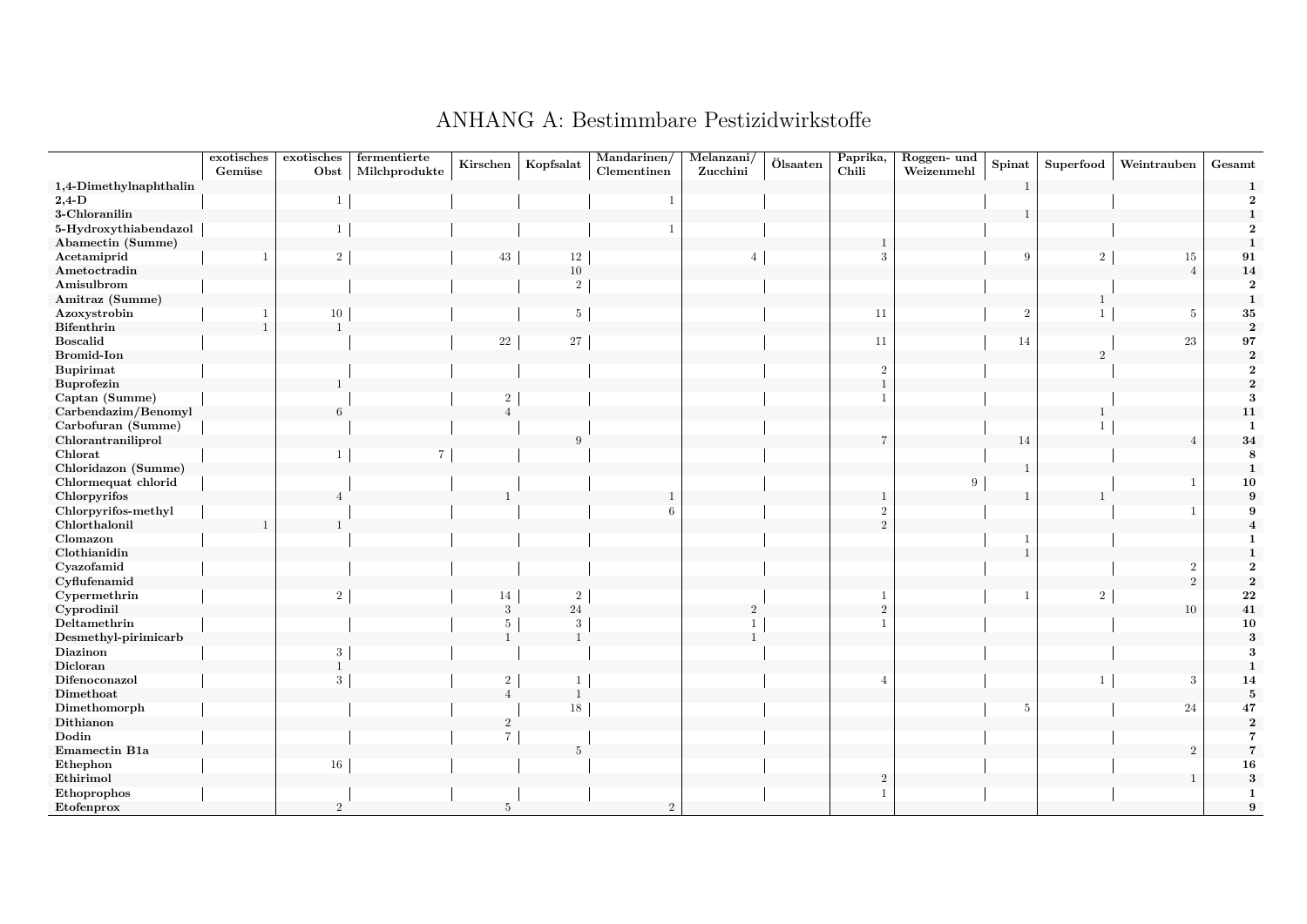|                          | exotisches | exotisches     | fermentierte  | Kirschen        | Kopfsalat        | $\overline{\text{M}$ andarinen/ | Melanzani/     | Ölsaaten | Paprika,       | Roggen- und | ${\bf Spinat}$ | Superfood      | Weintrauben    | Gesamt                  |
|--------------------------|------------|----------------|---------------|-----------------|------------------|---------------------------------|----------------|----------|----------------|-------------|----------------|----------------|----------------|-------------------------|
|                          | Gemüse     | Obst           | Milchprodukte |                 |                  | Clementinen                     | Zucchini       |          | Chili          | Weizenmehl  |                |                |                |                         |
| Etofenprox               |            | $\mathcal{D}$  |               | $5\phantom{.0}$ |                  | $\overline{2}$                  |                |          |                |             |                |                |                |                         |
| Etoxazol                 |            |                |               |                 |                  | $\overline{2}$                  |                |          |                |             |                |                |                | $\overline{2}$          |
| Famoxadon                |            |                |               |                 |                  |                                 |                |          |                |             |                |                |                | $\mathbf{1}$            |
| Fenbuconazol             |            |                |               | 12              |                  |                                 |                |          |                |             |                |                |                | 12                      |
| Fenbutatinoxid           |            |                |               |                 |                  |                                 |                |          |                |             |                |                |                | $\mathbf{1}$            |
| Fenhexamid               |            |                |               | 3               |                  |                                 |                |          |                |             |                |                | 19             | 28                      |
| Fenpyrazamin             |            |                |               | $\mathbf{1}$    |                  |                                 |                |          |                |             |                |                |                | $\mathbf{1}$            |
| Fenpyroximat             |            |                |               |                 |                  |                                 |                |          |                |             |                |                |                |                         |
| Fenthion (Summe)         |            |                |               |                 |                  |                                 |                |          |                |             |                |                |                |                         |
| Fenvalerat               |            |                |               | 1               |                  |                                 |                |          |                |             |                |                | $\overline{2}$ | 5                       |
| Fipronil (Summe)         |            | $\overline{1}$ |               |                 |                  |                                 |                |          |                |             |                |                |                | 3                       |
| Flonicamid (Summe)       |            |                |               |                 |                  |                                 |                |          | 4              |             |                |                |                | 5                       |
| Fluazifop-P              |            |                |               |                 |                  |                                 |                |          |                |             |                |                |                | $\mathbf{1}$            |
| Fludioxonil              | 6          | 27             |               | 24              | 21               | 3                               |                |          |                |             | $\overline{2}$ |                | 13             | 100                     |
| Fluopicolid              |            |                |               |                 | $\overline{1}$   |                                 |                |          |                |             | $\overline{2}$ |                | $\overline{1}$ | $\bf{4}$                |
| Fluopyram                |            |                |               | $34\,$          | 5                |                                 |                |          | $22\,$         |             |                |                | $12\,$         | 76                      |
| Fluopyrambenzamid (M25)  |            |                |               |                 |                  |                                 |                |          |                |             |                |                | $\overline{1}$ | $\bf{2}$                |
| Flutriafol               |            |                |               |                 |                  |                                 |                |          | -6             |             |                |                |                | $\bf{6}$                |
| Fluxapyroxad             |            |                |               |                 |                  |                                 |                |          |                |             |                |                | 17             | ${\bf 18}$              |
| Folpet (Summe)           |            |                |               |                 |                  |                                 |                |          |                |             |                |                | -1             | 1                       |
| Formetanat(hydrochlorid) |            |                |               |                 |                  |                                 |                |          |                |             |                |                |                | $\bf 2$                 |
| Fosetyl (Summe)          |            | 42             |               |                 |                  |                                 |                |          |                |             |                |                |                | 42                      |
| Glyphosat                |            | $\overline{5}$ |               |                 |                  |                                 |                |          |                |             |                |                |                | $\overline{7}$          |
| Hexachlorbenzol          |            |                |               |                 |                  |                                 |                |          |                |             |                |                |                | $\mathbf{1}$            |
| Hexythiazox              |            |                |               |                 |                  |                                 |                |          |                |             |                |                |                | $\overline{5}$          |
| Hydroxy-Tebuconazol      |            |                |               | $\,2$           |                  |                                 |                |          |                |             |                |                |                | $\overline{2}$          |
| Imazalil                 |            | 3              |               |                 |                  | 21                              |                |          |                |             |                |                |                | $\bf 25$                |
| Imidacloprid             |            | $\overline{2}$ |               |                 | 6                |                                 | $\overline{2}$ |          | 3              |             |                | $\sqrt{2}$     | 3              | 19                      |
| Indoxacarb               |            |                |               |                 |                  |                                 |                |          |                |             |                |                | $\overline{4}$ | $17\,$                  |
| Iprodion                 |            |                |               |                 |                  |                                 |                |          |                |             |                |                |                | $\mathbf 1$             |
| l-Cyhalothrin            |            |                |               |                 |                  | $\overline{2}$                  |                |          |                |             | 10             |                |                | 23                      |
| Lenacil                  |            |                |               |                 |                  |                                 |                |          |                |             | 4              |                |                | $\overline{\mathbf{4}}$ |
| M510F01                  |            |                |               |                 |                  |                                 |                |          |                |             | $\overline{5}$ |                |                | $\boldsymbol{6}$        |
| Mandipropamid            |            |                |               |                 | 12               |                                 |                |          |                |             |                |                | $\,7$          | 23                      |
| Mepiquat chlorid         |            |                |               |                 |                  |                                 |                |          |                |             |                |                |                | $\mathbf{1}$            |
| Meptyldinocap (Summe)    |            |                |               |                 |                  |                                 |                |          |                |             |                |                | 5              | ${\bf 5}$               |
| Metalaxyl                |            |                |               |                 |                  |                                 |                |          |                |             |                |                | 6              | 14                      |
| Methomyl                 |            |                |               |                 |                  |                                 |                |          |                |             |                |                |                | $\mathbf{1}$            |
| Methoxyfenozid           |            |                |               |                 |                  |                                 |                |          | 5              |             |                |                | $\sqrt{3}$     | $\bf 8$                 |
| Metobromuron             |            |                |               |                 |                  |                                 |                |          |                |             |                |                |                | $\mathbf 1$             |
| Metrafenon               |            |                |               |                 |                  |                                 |                |          | 5              |             |                |                | $20\,$         | ${\bf 25}$              |
| Myclobutanil             |            |                |               |                 |                  |                                 |                |          | $\overline{2}$ |             |                |                | $\,8\,$        | ${\bf 10}$              |
| N-Desmethyl-acetamiprid  |            |                |               |                 | 6                |                                 |                |          | $\mathcal{D}$  |             | 13             | $\overline{2}$ | $\mathbf{1}$   | 24                      |
| o-Phenylphenol           | 3          | $\overline{2}$ |               |                 |                  |                                 |                |          |                |             |                |                | $\mathbf{1}$   | 8                       |
| Omethoat                 |            | $\overline{1}$ |               | 6               |                  |                                 |                |          |                |             |                |                |                | $\bf 8$                 |
| Penconazol               |            |                |               |                 |                  |                                 |                |          | $\overline{2}$ |             |                |                | 11             | $\bf 13$                |
| Pendimethalin            |            |                |               |                 | $\boldsymbol{2}$ |                                 |                |          |                |             |                |                |                | $\bf{3}$                |
| Penthiopyrad             |            |                |               |                 | 2                |                                 |                |          |                |             | -1             |                |                | $\overline{\mathbf{3}}$ |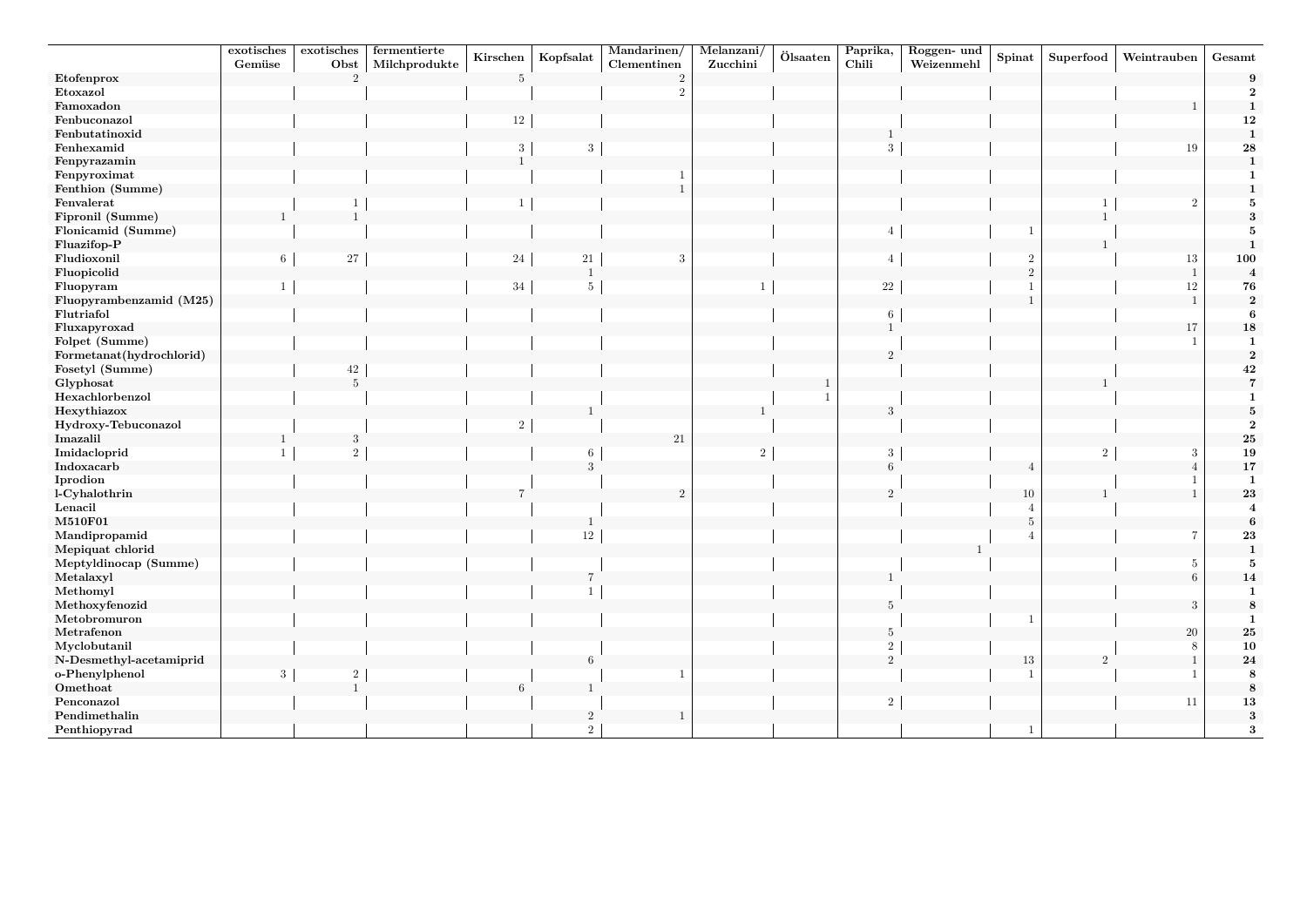|                       | exotisches | exotisches     | fermentierte   |                |                | Mandarinen/    | Melanzani/     |                  | Paprika,       | Roggen- und |                |                |                 |              |
|-----------------------|------------|----------------|----------------|----------------|----------------|----------------|----------------|------------------|----------------|-------------|----------------|----------------|-----------------|--------------|
|                       | Gemüse     | Obst           | Milchprodukte  | Kirschen       | Kopfsalat      | Clementinen    | Zucchini       | Ölsaaten         | Chili          | Weizenmehl  | Spinat         | Superfood      | Weintrauben     | Gesamt       |
| Phenmedipham          |            |                |                |                |                |                |                |                  |                |             | $\overline{1}$ |                |                 | $\mathbf{1}$ |
| Pirimicarb            |            |                |                | 9              |                |                |                |                  |                |             |                |                |                 | 13           |
| Prochloraz (Summe)    |            |                |                |                |                |                |                |                  |                |             |                |                |                 | 13           |
| Profenofos            |            |                |                |                |                |                |                |                  |                |             |                |                |                 |              |
| Propamocarb           |            |                |                |                | 10             |                |                |                  | $\mathcal{P}$  |             | 10             |                |                 | ${\bf 23}$   |
| Propiconazol          |            |                |                |                |                | 5              |                |                  |                |             |                |                |                 |              |
| Propyzamid            |            |                |                |                | 3              |                |                |                  |                |             |                |                |                 |              |
| Proquinazid           |            |                |                |                |                |                |                |                  |                |             |                |                |                 |              |
| Pymetrozin            |            |                |                |                |                |                |                |                  |                |             |                |                |                 | -6           |
| Pyraclostrobin        |            |                |                |                | 11             |                |                |                  |                |             | -5             |                | 3               | 35           |
| Pyrethrine            |            |                |                |                | $\overline{2}$ |                |                |                  |                |             |                |                |                 |              |
| Pyridaben             |            |                |                |                |                | $\overline{2}$ |                |                  | 2              |             |                |                |                 |              |
| Pyridalyl             |            |                |                |                |                |                |                |                  | $\overline{2}$ |             |                |                |                 |              |
| Pyrimethanil          |            | $\overline{2}$ |                |                |                | 12             |                |                  |                |             |                |                | 6               | 26           |
| Pyriproxyfen          |            |                |                |                |                | $\overline{7}$ |                |                  |                |             |                |                |                 | $\bf 8$      |
| Spinosad (Summe)      |            |                |                |                |                |                |                |                  |                |             | 13             |                | $\angle$        | 19           |
| Spiromesifen          |            |                |                |                |                |                |                |                  | $\overline{2}$ |             |                |                |                 | 3            |
| Spirotetramat (Summe) |            |                |                |                | 12             |                | $\overline{2}$ |                  |                |             |                | $\overline{2}$ | 10              | ${\bf 39}$   |
| Spiroxamin            |            |                |                |                |                |                |                |                  |                |             |                |                | $6\phantom{.}6$ | 6            |
| Sulfoxaflor           |            |                |                |                |                | 3              |                |                  |                |             |                | $\overline{2}$ | $\overline{2}$  |              |
| tau-Fluvalinat        |            |                |                |                |                | 2              |                |                  |                |             |                |                |                 |              |
| Tebuconazol           |            | $\mathcal{D}$  |                | 35             |                |                |                |                  |                |             |                |                | 3               | 45           |
| Tebufenozid           |            |                |                |                |                |                |                |                  |                |             |                |                |                 |              |
| Tebufenpyrad          |            |                |                |                |                |                |                |                  |                |             |                |                |                 |              |
| Tetraconazol          |            |                |                |                |                |                |                |                  |                |             |                |                |                 |              |
| Thiabendazol          |            | $\overline{2}$ |                |                |                |                |                |                  |                |             |                |                |                 |              |
| Thiacloprid           |            |                |                | 15             |                |                |                |                  |                |             |                |                |                 | 17           |
| Thiamethoxam          |            |                |                |                | 3              |                |                |                  |                |             |                |                | $\overline{2}$  |              |
| Thiophanat-methyl     |            |                |                | $\overline{2}$ |                |                |                |                  |                |             |                |                |                 |              |
| Tolclofos-methyl      |            |                |                |                |                |                |                |                  |                |             |                |                |                 |              |
| Triadimenol           |            |                |                |                |                |                |                |                  |                |             |                |                |                 | 11           |
| Trifloxystrobin       |            |                |                |                |                |                |                |                  |                |             |                |                |                 |              |
| Triflumizole (Summe)  |            |                |                |                |                |                |                |                  |                |             |                |                |                 |              |
| Zoxamid               |            |                |                |                |                |                |                |                  |                |             |                |                | 6               |              |
| Gesamt                | 22         | 162            | $\overline{7}$ | 280            | 236            | 80             | 20             | $\boldsymbol{2}$ | 189            | 10          | 131            | 30             | 281             | 1.450        |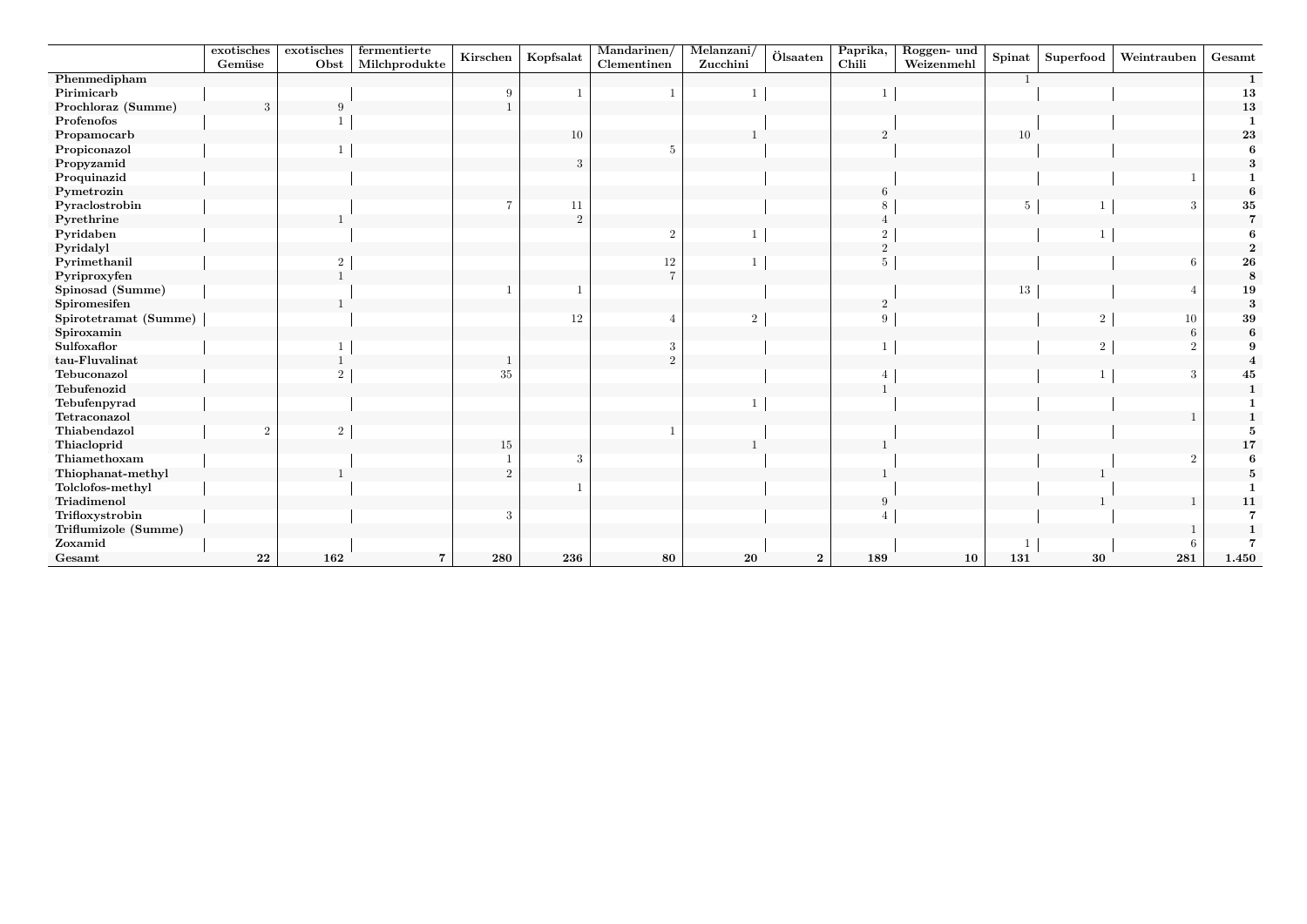### ANHANG B1: fermentierte Milchprodukte

<span id="page-4-0"></span>

| Analyte              | Anzahl der | Anzahl der      |                | Anzahl der Proben im Bereich (mg/kg) |     |     |          |              |     |     |      | Anzahl der       | Maximum    | Höchstgehalt    | Anzahl der     |
|----------------------|------------|-----------------|----------------|--------------------------------------|-----|-----|----------|--------------|-----|-----|------|------------------|------------|-----------------|----------------|
|                      | Proben     | $Problem < B$ G | 0,02           | 0,05                                 | 0,1 | 0,2 | $_{0,5}$ | $\mathbf{1}$ | 1,5 | 2,5 | >2,5 | Problem > BG     | in $mg/kg$ | $(HG)$ in mg/kg | Problem > HG   |
| a-HCH                | 30         | 30              |                |                                      |     |     |          |              |     |     |      | $\Omega$         | 0,000      |                 | $\Omega$       |
| Acephat              | $30\,$     | $30\,$          |                |                                      |     |     |          |              |     |     |      | $\Omega$         | 0,000      |                 | $\Omega$       |
| Aldrin/Dieldrin      | $30\,$     | $30\,$          |                |                                      |     |     |          |              |     |     |      | $\overline{0}$   | 0,000      |                 | $\mathbf{0}$   |
| Azinphos-ethyl       | $30\,$     | $30\,$          |                |                                      |     |     |          |              |     |     |      | $\Omega$         | 0,000      |                 | $\Omega$       |
| Azinphos-methyl      | $30\,$     | $30\,$          |                |                                      |     |     |          |              |     |     |      | $\theta$         | 0,000      |                 | $\Omega$       |
| b-HCH                | $30\,$     | $30\,$          |                |                                      |     |     |          |              |     |     |      | $\theta$         | 0,000      |                 | $\Omega$       |
| <b>Bifenthrin</b>    | $30\,$     | $30\,$          |                |                                      |     |     |          |              |     |     |      | $\boldsymbol{0}$ | 0,000      |                 | $\Omega$       |
| <b>Bromophos</b>     | 30         | $30\,$          |                |                                      |     |     |          |              |     |     |      | $\mathbf{0}$     | 0,000      |                 | $\overline{0}$ |
| Bromophos-ethyl      | $30\,$     | $30\,$          |                |                                      |     |     |          |              |     |     |      | $\overline{0}$   | 0,000      |                 | $\Omega$       |
| Chlorat              | $30\,$     | $\sqrt{23}$     | $\overline{5}$ | $\sqrt{2}$                           |     |     |          |              |     |     |      | $\overline{7}$   | 0,025      |                 | $\Omega$       |
| Chlorbenzilat        | $30\,$     | $30\,$          |                |                                      |     |     |          |              |     |     |      | $\overline{0}$   | 0,000      |                 | $\Omega$       |
| Chlordane (Summe)    | $30\,$     | $30\,$          |                |                                      |     |     |          |              |     |     |      | $\theta$         | 0,000      |                 | $\overline{0}$ |
| Chlorfenvinphos      | $30\,$     | $30\,$          |                |                                      |     |     |          |              |     |     |      | $\overline{0}$   | 0,000      |                 | $\overline{0}$ |
| Chlormequat chlorid  | 30         | $30\,$          |                |                                      |     |     |          |              |     |     |      | $\Omega$         | 0,000      |                 | $\overline{0}$ |
| Chlorpropham (Summe) | $30\,$     | $30\,$          |                |                                      |     |     |          |              |     |     |      | $\theta$         | 0,000      |                 | $\mathbf{0}$   |
| Chlorpyrifos         | $30\,$     | $30\,$          |                |                                      |     |     |          |              |     |     |      | $\Omega$         | 0,000      |                 | $\Omega$       |
| Chlorpyrifos-methyl  | $30\,$     | $30\,$          |                |                                      |     |     |          |              |     |     |      | $\boldsymbol{0}$ | 0,000      |                 | $\mathbf{0}$   |
| Chlorthalonil        | 30         | 30              |                |                                      |     |     |          |              |     |     |      | $\Omega$         | 0,000      |                 | $\theta$       |
| Coumaphos            | $30\,$     | $30\,$          |                |                                      |     |     |          |              |     |     |      | $\boldsymbol{0}$ | 0,000      |                 | $\overline{0}$ |
| Cyfluthrin           | $30\,$     | $30\,$          |                |                                      |     |     |          |              |     |     |      | $\overline{0}$   | 0,000      |                 | $\Omega$       |
| Cypermethrin         | $30\,$     | $30\,$          |                |                                      |     |     |          |              |     |     |      | $\overline{0}$   | 0,000      |                 | $\mathbf{0}$   |
| DDT (Summe)          | $30\,$     | $30\,$          |                |                                      |     |     |          |              |     |     |      | $\Omega$         | 0,000      |                 | $\Omega$       |
| Deltamethrin         | $30\,$     | $30\,$          |                |                                      |     |     |          |              |     |     |      | $\Omega$         | 0,000      |                 | $\Omega$       |
| Demeton-S-methyl     | $30\,$     | $30\,$          |                |                                      |     |     |          |              |     |     |      | $\theta$         | 0,000      |                 | $\Omega$       |
| <b>Diazinon</b>      | $30\,$     | $30\,$          |                |                                      |     |     |          |              |     |     |      | $\overline{0}$   | 0,000      |                 | $\overline{0}$ |
| Dichlorvos           | $30\,$     | $30\,$          |                |                                      |     |     |          |              |     |     |      | $\Omega$         | 0,000      |                 | $\Omega$       |
| Dimethoat            | $30\,$     | $30\,$          |                |                                      |     |     |          |              |     |     |      | $\Omega$         | 0,000      |                 | $\theta$       |
| Dioxathion           | $30\,$     | $30\,$          |                |                                      |     |     |          |              |     |     |      | $\Omega$         | 0,000      |                 | $\Omega$       |
| Disulfoton (Summe)   | $30\,$     | $30\,$          |                |                                      |     |     |          |              |     |     |      | $\overline{0}$   | 0,000      |                 | $\overline{0}$ |
| Endosulfan (Summe)   | 30         | $30\,$          |                |                                      |     |     |          |              |     |     |      | $\overline{0}$   | 0,000      |                 | $\Omega$       |
| Endrin               | $30\,$     | $30\,$          |                |                                      |     |     |          |              |     |     |      | $\Omega$         | 0,000      |                 | $\Omega$       |
| Ethion               | 30         | $30\,$          |                |                                      |     |     |          |              |     |     |      | $\mathbf{0}$     | 0,000      |                 | $\overline{0}$ |
| Etofenprox           | $30\,$     | $30\,$          |                |                                      |     |     |          |              |     |     |      | $\theta$         | 0,000      |                 | $\Omega$       |
| Etrimfos             | $30\,$     | $30\,$          |                |                                      |     |     |          |              |     |     |      | $\theta$         | 0,000      |                 | $\Omega$       |
| Famoxadon            | $30\,$     | $30\,$          |                |                                      |     |     |          |              |     |     |      | $\theta$         | 0,000      |                 | $\Omega$       |
| Fenchlorphos (Summe) | $30\,$     | $30\,$          |                |                                      |     |     |          |              |     |     |      | $\overline{0}$   | 0,000      |                 | $\mathbf{0}$   |
| Fenitrothion         | $30\,$     | $30\,$          |                |                                      |     |     |          |              |     |     |      | $\overline{0}$   | 0,000      |                 | $\overline{0}$ |
| Fenpropimorph        | 30         | 30              |                |                                      |     |     |          |              |     |     |      | $\Omega$         | 0,000      |                 | $\overline{0}$ |
| Fenthion (Summe)     | $30\,$     | $30\,$          |                |                                      |     |     |          |              |     |     |      | $\boldsymbol{0}$ | 0,000      |                 | $\mathbf{0}$   |
| Fenvalerat           | 30         | $30\,$          |                |                                      |     |     |          |              |     |     |      | $\Omega$         | 0,000      |                 | $\Omega$       |
| Fluazifop            | $30\,$     | $30\,$          |                |                                      |     |     |          |              |     |     |      | $\boldsymbol{0}$ | 0,000      |                 | $\overline{0}$ |
| Fluopyram (Summe)    | 30         | 30              |                |                                      |     |     |          |              |     |     |      | $\overline{0}$   | 0,000      |                 | $\theta$       |
| Fluquinconazol       | $30\,$     | $30\,$          |                |                                      |     |     |          |              |     |     |      | $\overline{0}$   | 0,000      |                 | $\overline{0}$ |
| Flusilazole (Summe)  | $30\,$     | $30\,$          |                |                                      |     |     |          |              |     |     |      | $\overline{0}$   | 0,000      |                 | $\Omega$       |
| Haloxyfop            | $30\,$     | $30\,$          |                |                                      |     |     |          |              |     |     |      | $\overline{0}$   | 0,000      |                 | $\theta$       |
| Heptachlor (Summe)   | $30\,$     | $30\,$          |                |                                      |     |     |          |              |     |     |      | $\Omega$         | 0,000      |                 | $\Omega$       |
| Heptenophos          | $30\,$     | $30\,$          |                |                                      |     |     |          |              |     |     |      | $\overline{0}$   | 0,000      |                 | $\mathbf{0}$   |
| Hexachlorbenzol      | $30\,$     | $30\,$          |                |                                      |     |     |          |              |     |     |      | $\overline{0}$   | 0,000      |                 | $\overline{0}$ |
| Indoxacarb           | 30         | 30              |                |                                      |     |     |          |              |     |     |      | $\Omega$         | 0,000      |                 | $\theta$       |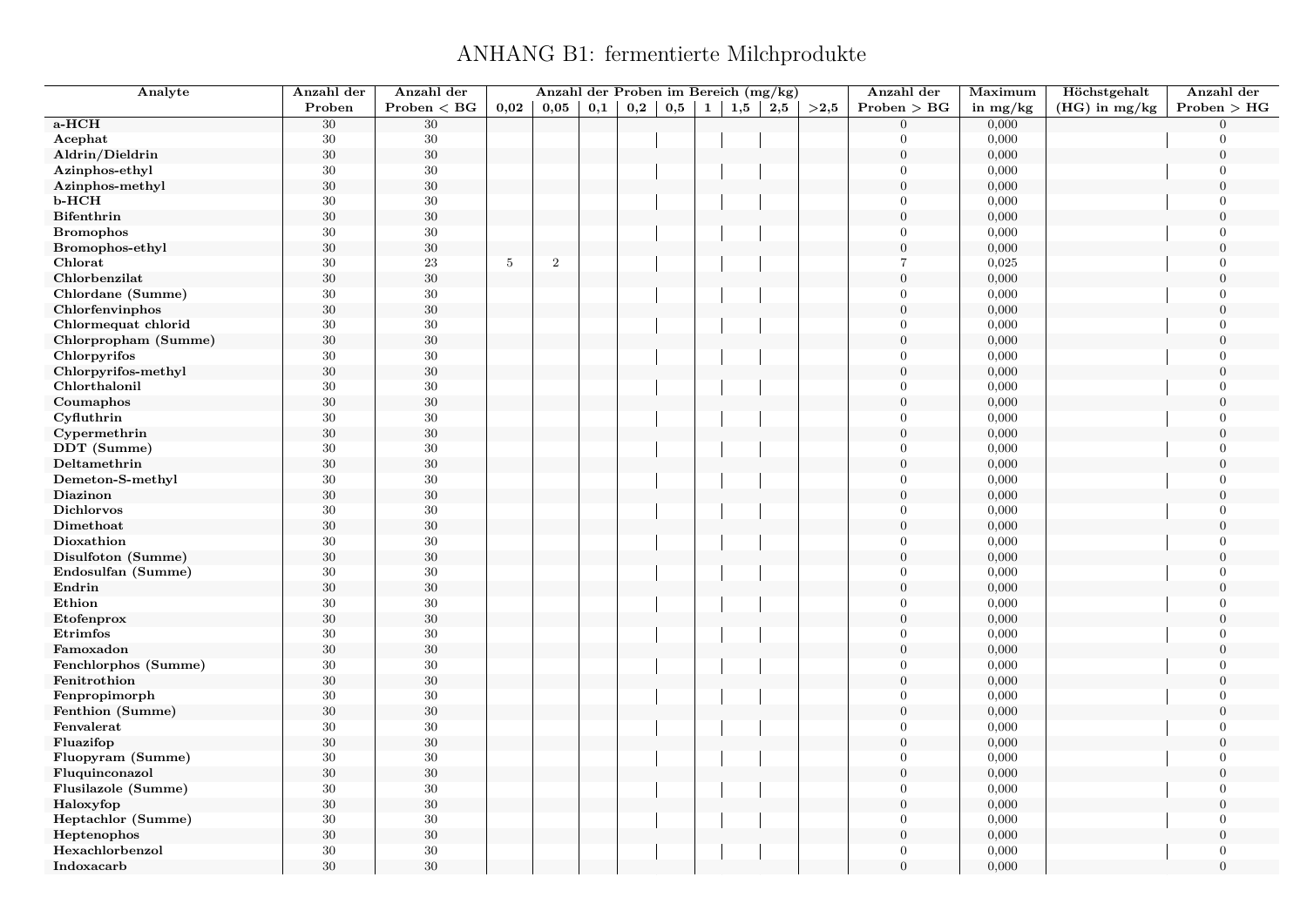### ANHANG B1: fermentierte Milchprodukte (Fortsetzung)

| Analyte                   | Anzahl der | Anzahl der      |                 | Anzahl der Proben im Bereich (mg/kg) |          |          |          |              |          |          |          | Anzahl der     | Maximum    | Höchstgehalt    | Anzahl der   |
|---------------------------|------------|-----------------|-----------------|--------------------------------------|----------|----------|----------|--------------|----------|----------|----------|----------------|------------|-----------------|--------------|
|                           | Proben     | $Problem < B$ G | 0,02            | 0,05                                 | 0,1      | 0,2      | 0,5      | $\mathbf{1}$ | 1,5      | 2,5      | >2.5     | Problem > BG   | in $mg/kg$ | $(HG)$ in mg/kg | Problem > HG |
| Lindan                    | 30         | 30              |                 |                                      |          |          |          |              |          |          |          | $\Omega$       | 0,000      |                 |              |
| Malathion (Summe)         | 30         | $30\,$          |                 |                                      |          |          |          |              |          |          |          | $\overline{0}$ | 0,000      |                 | $\Omega$     |
| Mecarbam                  | 30         | 30              |                 |                                      |          |          |          |              |          |          |          | $\Omega$       | 0,000      |                 |              |
| Methamidophos             | 30         | $30\,$          |                 |                                      |          |          |          |              |          |          |          | $\overline{0}$ | 0,000      |                 |              |
| Methidathion              | $30\,$     | $30\,$          |                 |                                      |          |          |          |              |          |          |          | $\Omega$       | 0,000      |                 |              |
| Methoxychlor              | $30\,$     | $30\,$          |                 |                                      |          |          |          |              |          |          |          | $\overline{0}$ | 0,000      |                 |              |
| Mevinphos                 | 30         | $30\,$          |                 |                                      |          |          |          |              |          |          |          | $\Omega$       | 0,000      |                 |              |
| Monocrotophos             | $30\,$     | $30\,$          |                 |                                      |          |          |          |              |          |          |          | $\theta$       | 0,000      |                 | $\Omega$     |
| Omethoat                  | 30         | 30              |                 |                                      |          |          |          |              |          |          |          | $\Omega$       | 0,000      |                 |              |
| Oxydemeton-methyl (Summe) | $30\,$     | $30\,$          |                 |                                      |          |          |          |              |          |          |          | $\theta$       | 0,000      |                 | $\Omega$     |
| Parathion                 | 30         | 30              |                 |                                      |          |          |          |              |          |          |          | $\Omega$       | 0,000      |                 |              |
| Parathion-methyl (Summe)  | $30\,$     | $30\,$          |                 |                                      |          |          |          |              |          |          |          | $\Omega$       | 0,000      |                 | $\Omega$     |
| Permethrin                | 30         | 30              |                 |                                      |          |          |          |              |          |          |          | $\Omega$       | 0,000      |                 |              |
| Phorate (Summe)           | 30         | 30              |                 |                                      |          |          |          |              |          |          |          | $\overline{0}$ | 0,000      |                 |              |
| Phosalon                  | 30         | 30              |                 |                                      |          |          |          |              |          |          |          | $\Omega$       | 0,000      |                 |              |
| Phosmet                   | $30\,$     | $30\,$          |                 |                                      |          |          |          |              |          |          |          | $\overline{0}$ | 0,000      |                 |              |
| Pirimiphos-methyl         | 30         | 30              |                 |                                      |          |          |          |              |          |          |          | $\Omega$       | 0,000      |                 |              |
| Prochloraz (Summe)        | $30\,$     | $30\,$          |                 |                                      |          |          |          |              |          |          |          | $\Omega$       | 0,000      |                 | $\Omega$     |
| Procymidone (Summe)       | 30         | 30              |                 |                                      |          |          |          |              |          |          |          | $\Omega$       | 0,000      |                 |              |
| Profenofos                | $30\,$     | 30              |                 |                                      |          |          |          |              |          |          |          | $\Omega$       | 0,000      |                 | $\Omega$     |
| Pyrazophos                | 30         | 30              |                 |                                      |          |          |          |              |          |          |          | $\Omega$       | 0,000      |                 |              |
| Pyridafenthion            | $30\,$     | $30\,$          |                 |                                      |          |          |          |              |          |          |          | $\Omega$       | 0,000      |                 | $\bigcap$    |
| Quinalphos                | 30         | 30              |                 |                                      |          |          |          |              |          |          |          | $\Omega$       | 0,000      |                 |              |
| Quintozene (Summe)        | $30\,$     | $30\,$          |                 |                                      |          |          |          |              |          |          |          | $\theta$       | 0,000      |                 |              |
| Resmethrin                | $30\,$     | 30              |                 |                                      |          |          |          |              |          |          |          | $\Omega$       | 0,000      |                 |              |
| Spiroxamin                | $30\,$     | $30\,$          |                 |                                      |          |          |          |              |          |          |          | $\overline{0}$ | 0,000      |                 |              |
| tau-Fluvalinat            | 30         | 30              |                 |                                      |          |          |          |              |          |          |          | $\Omega$       | 0,000      |                 |              |
| Tecnazen                  | $30\,$     | $30\,$          |                 |                                      |          |          |          |              |          |          |          | $\theta$       | 0,000      |                 | $\Omega$     |
| <b>TEPP</b>               | $30\,$     | $30\,$          |                 |                                      |          |          |          |              |          |          |          | $\Omega$       | 0,000      |                 |              |
| Tetrachlorvinphos         | $30\,$     | 30              |                 |                                      |          |          |          |              |          |          |          | $\theta$       | 0,000      |                 | $\Omega$     |
| Tetraconazol              | 30         | 30              |                 |                                      |          |          |          |              |          |          |          | $\Omega$       | 0,000      |                 |              |
| Thiofanate-Methyl (Summe) | 30         | 30              |                 |                                      |          |          |          |              |          |          |          | $\overline{0}$ | 0,000      |                 | $\Omega$     |
| Thiometon                 | 30         | $30\,$          |                 |                                      |          |          |          |              |          |          |          | $\Omega$       | 0,000      |                 |              |
| Tolclofos-methyl          | 30         | $30\,$          |                 |                                      |          |          |          |              |          |          |          | $\Omega$       | 0,000      |                 |              |
| Triazophos                | 30         | 30              |                 |                                      |          |          |          |              |          |          |          | $\Omega$       | 0,000      |                 |              |
| Gesamtergebnis            | 2.520      | 2.513           | $5\phantom{.0}$ | $\bf{2}$                             | $\bf{0}$ | $\bf{0}$ | $\bf{0}$ | $\bf{0}$     | $\bf{0}$ | $\bf{0}$ | $\bf{0}$ | 7              |            |                 | $\bf{0}$     |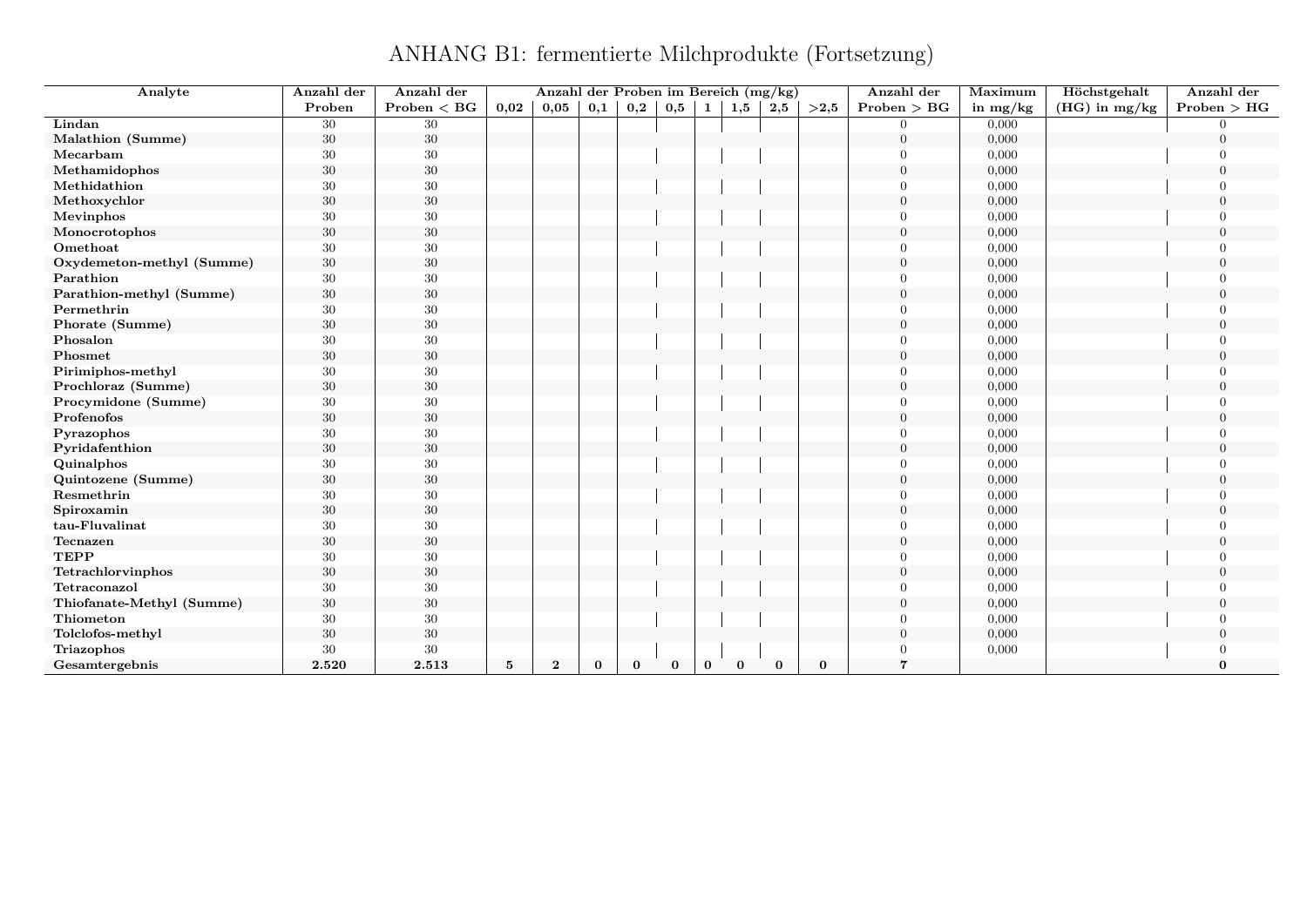#### ANHANG B2: Kirschen

<span id="page-6-0"></span>

| Analyte                      | Anzahl der        | Anzahl der   |      | Anzahl der Proben im Bereich (mg/kg) |     |                |     |              |     |     |      | Anzahl der       | Maximum    | Höchstgehalt    | Anzahl der     |
|------------------------------|-------------------|--------------|------|--------------------------------------|-----|----------------|-----|--------------|-----|-----|------|------------------|------------|-----------------|----------------|
|                              | Proben            | Problem < BG | 0,02 | 0,05                                 | 0,1 | $_{\rm 0,2}$   | 0,5 | $\mathbf{1}$ | 1,5 | 2,5 | >2,5 | Problem > BG     | in $mg/kg$ | $(HG)$ in mg/kg | Problem > HG   |
| 1,4-Dimethylnaphthalin       | 91                | 91           |      |                                      |     |                |     |              |     |     |      | $\overline{0}$   | 0,000      |                 | $\Omega$       |
| 2-Naphthoxyessigsäure        | 91                | 91           |      |                                      |     |                |     |              |     |     |      | $\Omega$         | 0,000      |                 | $\Omega$       |
| 2,3,5-Trimethacarb           | 91                | 91           |      |                                      |     |                |     |              |     |     |      | $\boldsymbol{0}$ | 0,000      |                 | $\overline{0}$ |
| $2,4$ -D                     | 91                | 91           |      |                                      |     |                |     |              |     |     |      | $\Omega$         | 0,000      |                 | $\Omega$       |
| $2,4$ -DB                    | 81                | 81           |      |                                      |     |                |     |              |     |     |      | $\boldsymbol{0}$ | 0,000      |                 | $\Omega$       |
| $2,4,5$ -T                   | 91                | 91           |      |                                      |     |                |     |              |     |     |      | $\overline{0}$   | 0,000      |                 | $\overline{0}$ |
| 3-Chloranilin                | 91                | 91           |      |                                      |     |                |     |              |     |     |      | $\boldsymbol{0}$ | 0,000      |                 | $\Omega$       |
| 3,4-Dichloranilin            | 91                | 91           |      |                                      |     |                |     |              |     |     |      | $\Omega$         | 0,000      |                 | $\mathbf{0}$   |
| 3,5-Dichloranilin            | 91                | 91           |      |                                      |     |                |     |              |     |     |      | $\Omega$         | 0,000      |                 | $\Omega$       |
| 4-Bromphenylharnstoff        | 91                | 91           |      |                                      |     |                |     |              |     |     |      | $\Omega$         | 0,000      |                 | $\mathbf{0}$   |
| 4-Chlorphenoxyessigsäure     | 91                | 91           |      |                                      |     |                |     |              |     |     |      | $\boldsymbol{0}$ | 0,000      |                 | $\overline{0}$ |
| 4,4-Dichlorbenzophenon       | 91                | 91           |      |                                      |     |                |     |              |     |     |      | $\overline{0}$   | 0,000      |                 | $\overline{0}$ |
| 5-Hydroxythiabendazol        | 91                | 91           |      |                                      |     |                |     |              |     |     |      | $\boldsymbol{0}$ | 0,000      |                 | $\overline{0}$ |
| a-Chlordan                   | 91                | 91           |      |                                      |     |                |     |              |     |     |      | $\overline{0}$   | 0,000      |                 | $\overline{0}$ |
| a-HCH                        | 91                | 91           |      |                                      |     |                |     |              |     |     |      | $\boldsymbol{0}$ | 0,000      |                 | $\theta$       |
| Acephat                      | 91                | 91           |      |                                      |     |                |     |              |     |     |      | $\overline{0}$   | 0,000      |                 | $\overline{0}$ |
| Acetamiprid                  | 91                | $48\,$       | 12   | 17                                   | 12  | $\overline{2}$ |     |              |     |     |      | $43\,$           | 0,120      | 1,5             | $\overline{0}$ |
| Acetochlor                   | 91                | 91           |      |                                      |     |                |     |              |     |     |      | $\overline{0}$   | 0,000      |                 | $\theta$       |
| Acibenzolar-S-methyl (Summe) | $\rm 91$          | 91           |      |                                      |     |                |     |              |     |     |      | $\overline{0}$   | 0,000      |                 | $\theta$       |
| Aclonifen                    | 91                | 91           |      |                                      |     |                |     |              |     |     |      | $\Omega$         | 0,000      |                 | $\Omega$       |
| Acrinathrin                  | $\rm 91$          | 91           |      |                                      |     |                |     |              |     |     |      | $\boldsymbol{0}$ | 0,000      |                 | $\overline{0}$ |
| Alachlor                     | 91                | 91           |      |                                      |     |                |     |              |     |     |      | $\Omega$         | 0,000      |                 | $\Omega$       |
| Aldicarb (Summe)             | $\rm 91$          | 91           |      |                                      |     |                |     |              |     |     |      | $\Omega$         | 0,000      |                 | $\Omega$       |
| Aldrin/Dieldrin              | 91                | 91           |      |                                      |     |                |     |              |     |     |      | $\Omega$         | 0,000      |                 | $\theta$       |
| Allidochlor                  | 91                | 91           |      |                                      |     |                |     |              |     |     |      | $\boldsymbol{0}$ | 0,000      |                 | $\Omega$       |
| Ametoctradin                 | 91                | 91           |      |                                      |     |                |     |              |     |     |      | $\overline{0}$   | 0,000      |                 | $\Omega$       |
| Ametryn                      | 91                | 91           |      |                                      |     |                |     |              |     |     |      | $\boldsymbol{0}$ | 0,000      |                 | $\Omega$       |
| Amidosulfuron                | 91                | 91           |      |                                      |     |                |     |              |     |     |      | $\Omega$         | 0,000      |                 | $\Omega$       |
| Aminocarb                    | $\boldsymbol{91}$ | 91           |      |                                      |     |                |     |              |     |     |      | $\overline{0}$   | 0,000      |                 | $\Omega$       |
| Amisulbrom                   | 91                | 91           |      |                                      |     |                |     |              |     |     |      | $\Omega$         | 0,000      |                 | $\Omega$       |
| Amitraz (Summe)              | 91                | 91           |      |                                      |     |                |     |              |     |     |      | $\overline{0}$   | 0,000      |                 | $\Omega$       |
| Ancymidol                    | 91                | 91           |      |                                      |     |                |     |              |     |     |      | $\overline{0}$   | 0,000      |                 | $\mathbf{0}$   |
| Anilofos                     | 91                | 91           |      |                                      |     |                |     |              |     |     |      | $\overline{0}$   | 0,000      |                 | $\Omega$       |
| Anthrachinon                 | 91                | 91           |      |                                      |     |                |     |              |     |     |      | $\Omega$         | 0,000      |                 | $\overline{0}$ |
| Aspon                        | 91                | 91           |      |                                      |     |                |     |              |     |     |      | $\Omega$         | 0,000      |                 | $\Omega$       |
| Asulam                       | 91                | 91           |      |                                      |     |                |     |              |     |     |      | $\overline{0}$   | 0,000      |                 | $\overline{0}$ |
| Atrazin                      | 91                | 91           |      |                                      |     |                |     |              |     |     |      | $\boldsymbol{0}$ | 0,000      |                 | $\overline{0}$ |
| <b>Atrazin-Desethyl</b>      | 91                | 91           |      |                                      |     |                |     |              |     |     |      | $\overline{0}$   | 0,000      |                 | $\overline{0}$ |
| Atrazin-Desisopropyl         | 91                | 91           |      |                                      |     |                |     |              |     |     |      | $\boldsymbol{0}$ | 0,000      |                 | $\overline{0}$ |
| Azaconazol                   | 91                | 91           |      |                                      |     |                |     |              |     |     |      | $\mathbf{0}$     | 0,000      |                 | $\Omega$       |
| Azamethiphos                 | 91                | 91           |      |                                      |     |                |     |              |     |     |      | $\boldsymbol{0}$ | 0,000      |                 | $\overline{0}$ |
| Azinphos-ethyl               | 91                | 91           |      |                                      |     |                |     |              |     |     |      | $\theta$         | 0,000      |                 | $\overline{0}$ |
| Azinphos-methyl              | 91                | 91           |      |                                      |     |                |     |              |     |     |      | $\boldsymbol{0}$ | 0,000      |                 | $\overline{0}$ |
| Aziprotryn                   | 91                | 91           |      |                                      |     |                |     |              |     |     |      | $\theta$         | 0,000      |                 | $\theta$       |
| Azoxystrobin                 | 91                | 91           |      |                                      |     |                |     |              |     |     |      | $\overline{0}$   | 0,000      |                 | $\Omega$       |
| $b$ -HCH                     | 91                | 91           |      |                                      |     |                |     |              |     |     |      | $\Omega$         | 0,000      |                 | $\overline{0}$ |
| Beflubutamid                 | 91                | 91           |      |                                      |     |                |     |              |     |     |      | $\boldsymbol{0}$ | 0,000      |                 | $\mathbf{0}$   |
| Benalaxyl                    | 91                | 91           |      |                                      |     |                |     |              |     |     |      | $\Omega$         | 0,000      |                 | $\theta$       |
| Benazolin-ethyl              | 91                | 91           |      |                                      |     |                |     |              |     |     |      | $\Omega$         | 0,000      |                 | $\overline{0}$ |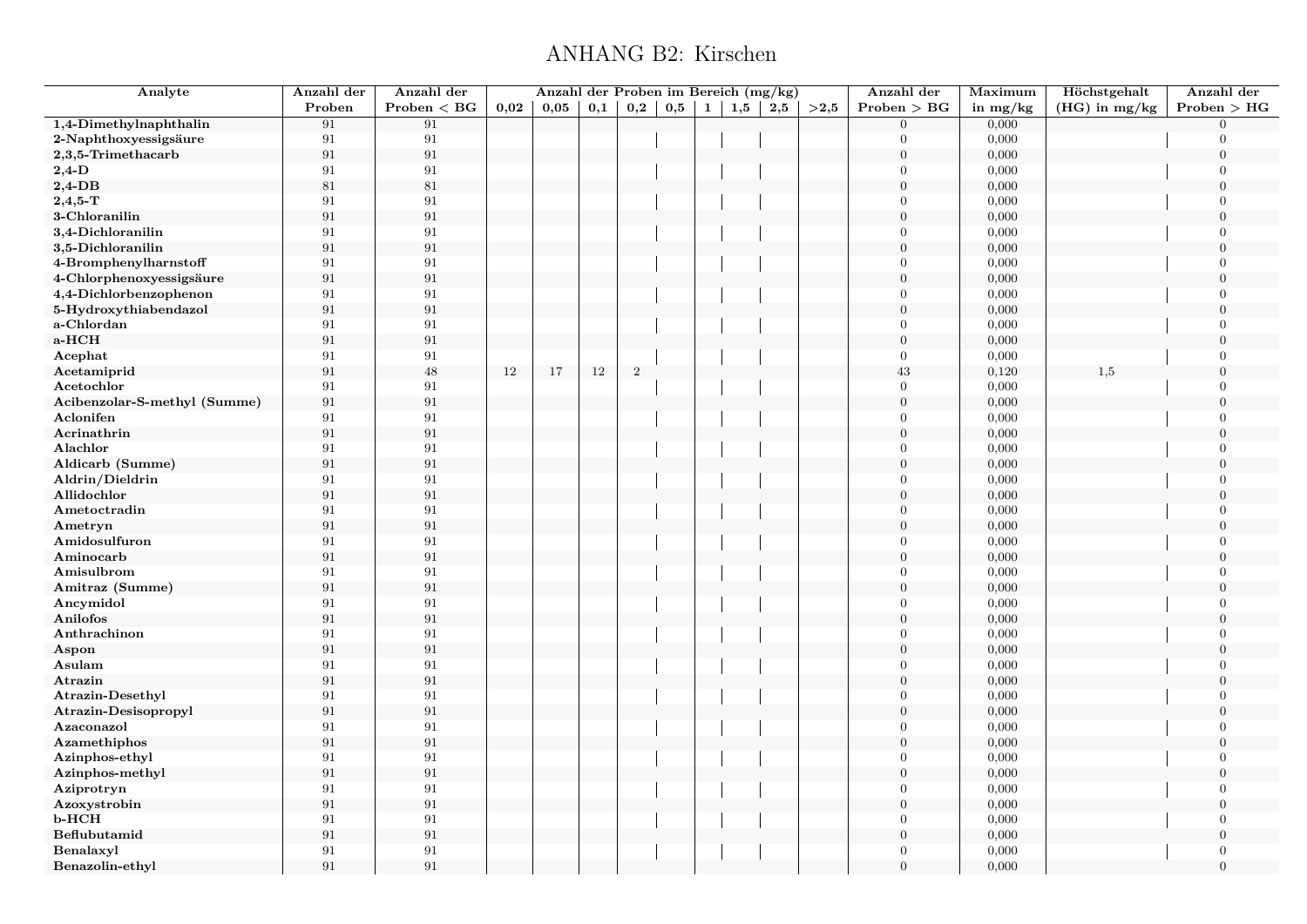| Analyte                        | Anzahl der              | Anzahl der   |                | Anzahl der Proben im Bereich (mg/kg) |     |              |     |           |     |     |      | Anzahl der               | Maximum    | Höchstgehalt    | Anzahl der       |
|--------------------------------|-------------------------|--------------|----------------|--------------------------------------|-----|--------------|-----|-----------|-----|-----|------|--------------------------|------------|-----------------|------------------|
|                                | Proben                  | Problem < BG | 0,02           | 0,05                                 | 0,1 | 0,2          | 0,5 | $1 \vert$ | 1,5 | 2,5 | >2,5 | Problem > BG             | in $mg/kg$ | $(HG)$ in mg/kg | Problem > HG     |
| Bendiocarb                     | 91                      | 91           |                |                                      |     |              |     |           |     |     |      | $\overline{0}$           | 0,000      |                 | $\overline{0}$   |
| Benfluralin                    | 91                      | 91           |                |                                      |     |              |     |           |     |     |      | $\boldsymbol{0}$         | 0,000      |                 | $\overline{0}$   |
| Benodanil                      | 91                      | 91           |                |                                      |     |              |     |           |     |     |      | $\theta$                 | 0,000      |                 | $\overline{0}$   |
| Benoxacor                      | $\rm 91$                | 91           |                |                                      |     |              |     |           |     |     |      | $\boldsymbol{0}$         | 0,000      |                 | $\overline{0}$   |
| Bentazon (Summe)               | 91                      | 91           |                |                                      |     |              |     |           |     |     |      | $\overline{0}$           | 0,000      |                 | $\overline{0}$   |
| Benthiavalicarb-iProp          | 91                      | 91           |                |                                      |     |              |     |           |     |     |      | $\boldsymbol{0}$         | 0,000      |                 | $\overline{0}$   |
| Benzovindiflupyr               | 91                      | 91           |                |                                      |     |              |     |           |     |     |      | $\Omega$                 | 0,000      |                 | $\Omega$         |
| Benzoximat                     | $\rm 91$                | 91           |                |                                      |     |              |     |           |     |     |      | $\overline{0}$           | 0,000      |                 | $\overline{0}$   |
| Benzoylprop-ethyl              | 91                      | 91           |                |                                      |     |              |     |           |     |     |      | $\Omega$                 | 0,000      |                 | $\Omega$         |
| Benzyladenin                   | 91                      | 91           |                |                                      |     |              |     |           |     |     |      | $\mathbf{0}$             | 0,000      |                 | $\overline{0}$   |
| Bifenazate (Summe)             | 91                      | 91           |                |                                      |     |              |     |           |     |     |      | $\theta$                 | 0,000      |                 | $\Omega$         |
| <b>Bifenox</b>                 | 91                      | 91           |                |                                      |     |              |     |           |     |     |      | $\theta$                 | 0,000      |                 | $\Omega$         |
| <b>Bifenthrin</b>              | 91                      | 91           |                |                                      |     |              |     |           |     |     |      | $\theta$                 | 0,000      |                 | $\Omega$         |
| Bioresmethrin                  | $\rm 91$                | 91           |                |                                      |     |              |     |           |     |     |      | $\overline{0}$           | 0,000      |                 | $\overline{0}$   |
| <b>Bitertanol</b>              | 91                      | 91           |                |                                      |     |              |     |           |     |     |      | $\mathbf{0}$             | 0,000      |                 | $\overline{0}$   |
| <b>Bixafen</b>                 | 91                      | 91           |                |                                      |     |              |     |           |     |     |      | $\mathbf{0}$             | 0,000      |                 | $\Omega$         |
| <b>Boscalid</b>                | 91                      | 69           | 3              | $5\phantom{.0}$                      | 11  | 3            |     |           |     |     |      | 22                       | 0,160      | $\overline{4}$  | $\overline{0}$   |
| <b>Bromacil</b>                | $\rm 91$                | 91           |                |                                      |     |              |     |           |     |     |      | $\boldsymbol{0}$         | 0,000      |                 | $\Omega$         |
| <b>Brombutid</b>               | 91                      | 91           |                |                                      |     |              |     |           |     |     |      | $\mathbf{0}$             | 0,000      |                 | $\overline{0}$   |
| <b>Bromfenvinfos</b>           | 91                      | 91           |                |                                      |     |              |     |           |     |     |      | $\overline{0}$           | 0,000      |                 | $\Omega$         |
| Bromfenvinfos-methyl           | 91                      | 91           |                |                                      |     |              |     |           |     |     |      | $\theta$                 | 0,000      |                 | $\overline{0}$   |
| Bromocyclen                    | $\rm 91$                | 91           |                |                                      |     |              |     |           |     |     |      | $\overline{0}$           | 0,000      |                 | $\Omega$         |
| <b>Bromophos</b>               | 91                      | 91           |                |                                      |     |              |     |           |     |     |      | $\theta$                 | 0,000      |                 | $\overline{0}$   |
| Bromophos-ethyl                | 91                      | 91           |                |                                      |     |              |     |           |     |     |      | $\overline{0}$           | 0,000      |                 | $\boldsymbol{0}$ |
| Bromoxynil                     | 91                      | 91           |                |                                      |     |              |     |           |     |     |      | $\Omega$                 | 0,000      |                 | $\overline{0}$   |
| Bromoxynilmethylether          | 91                      | 91           |                |                                      |     |              |     |           |     |     |      | $\overline{0}$           | 0,000      |                 | $\overline{0}$   |
| Brompropylat                   | 91                      | 91           |                |                                      |     |              |     |           |     |     |      | $\theta$                 | 0,000      |                 | $\overline{0}$   |
| Bromuconazol                   | $\rm 91$                | 91           |                |                                      |     |              |     |           |     |     |      | $\boldsymbol{0}$         | 0,000      |                 | $\boldsymbol{0}$ |
| <b>Bupirimat</b>               | 91                      | 91           |                |                                      |     |              |     |           |     |     |      | $\overline{0}$           | 0,000      |                 | $\overline{0}$   |
|                                |                         | 91           |                |                                      |     |              |     |           |     |     |      | $\boldsymbol{0}$         | 0,000      |                 | $\overline{0}$   |
| Buprofezin<br><b>Butachlor</b> | $\boldsymbol{91}$<br>91 | 91           |                |                                      |     |              |     |           |     |     |      | $\overline{0}$           | 0,000      |                 | $\overline{0}$   |
| Butafenacil                    | $\rm 91$                | 91           |                |                                      |     |              |     |           |     |     |      | $\boldsymbol{0}$         | 0,000      |                 | $\overline{0}$   |
|                                | 91                      | 91           |                |                                      |     |              |     |           |     |     |      | $\Omega$                 |            |                 | $\Omega$         |
| <b>Butamifos</b>               |                         |              |                |                                      |     |              |     |           |     |     |      |                          | 0,000      |                 | $\overline{0}$   |
| Butocarboxim                   | 91                      | 91           |                |                                      |     |              |     |           |     |     |      | $\mathbf{0}$<br>$\theta$ | 0,000      |                 |                  |
| Butocarboximsulfoxid           | 91                      | 91           |                |                                      |     |              |     |           |     |     |      |                          | 0,000      |                 | $\Omega$         |
| Butoxycarboxim                 | 91                      | 91           |                |                                      |     |              |     |           |     |     |      | $\mathbf{0}$<br>$\Omega$ | 0,000      |                 | $\overline{0}$   |
| <b>Butralin</b>                | 91                      | 91           |                |                                      |     |              |     |           |     |     |      |                          | 0,000      |                 | $\overline{0}$   |
| <b>Buturon</b>                 | 91                      | 91           |                |                                      |     |              |     |           |     |     |      | $\overline{0}$           | 0,000      |                 | $\overline{0}$   |
| <b>Butylat</b>                 | 91                      | 91           |                |                                      |     |              |     |           |     |     |      | $\overline{0}$           | 0,000      |                 | $\Omega$         |
| Cadusafos                      | 91                      | 91           |                |                                      |     |              |     |           |     |     |      | $\overline{0}$           | 0,000      |                 | $\overline{0}$   |
| Cafenstrol                     | 90                      | 90           |                |                                      |     |              |     |           |     |     |      | $\overline{0}$           | 0,000      |                 | $\overline{0}$   |
| Captafol                       | $\rm 91$                | 91           |                |                                      |     |              |     |           |     |     |      | $\theta$                 | 0,000      |                 | $\Omega$         |
| Captan (Summe)                 | 91                      | 89           |                | 1                                    |     | $\mathbf{1}$ |     |           |     |     |      | $\boldsymbol{2}$         | 0,161      | 6               | $\mathbf{0}$     |
| Carbaryl                       | 91                      | 91           |                |                                      |     |              |     |           |     |     |      | $\overline{0}$           | 0,000      |                 | $\Omega$         |
| Carbendazim/Benomyl            | 91                      | 87           | $\overline{2}$ | $\overline{2}$                       |     |              |     |           |     |     |      | $\overline{4}$           | 0,032      | $_{0,5}$        | $\overline{0}$   |
| Carbetamid                     | $\rm 91$                | 91           |                |                                      |     |              |     |           |     |     |      | $\theta$                 | 0,000      |                 | $\Omega$         |
| Carbofuran (Summe)             | 91                      | 91           |                |                                      |     |              |     |           |     |     |      | $\overline{0}$           | 0,000      |                 | $\overline{0}$   |
| Carbophenothion                | 91                      | 91           |                |                                      |     |              |     |           |     |     |      | $\overline{0}$           | 0,000      |                 | $\overline{0}$   |
| Carboxin                       | 91                      | 91           |                |                                      |     |              |     |           |     |     |      | $\Omega$                 | 0,000      |                 | $\overline{0}$   |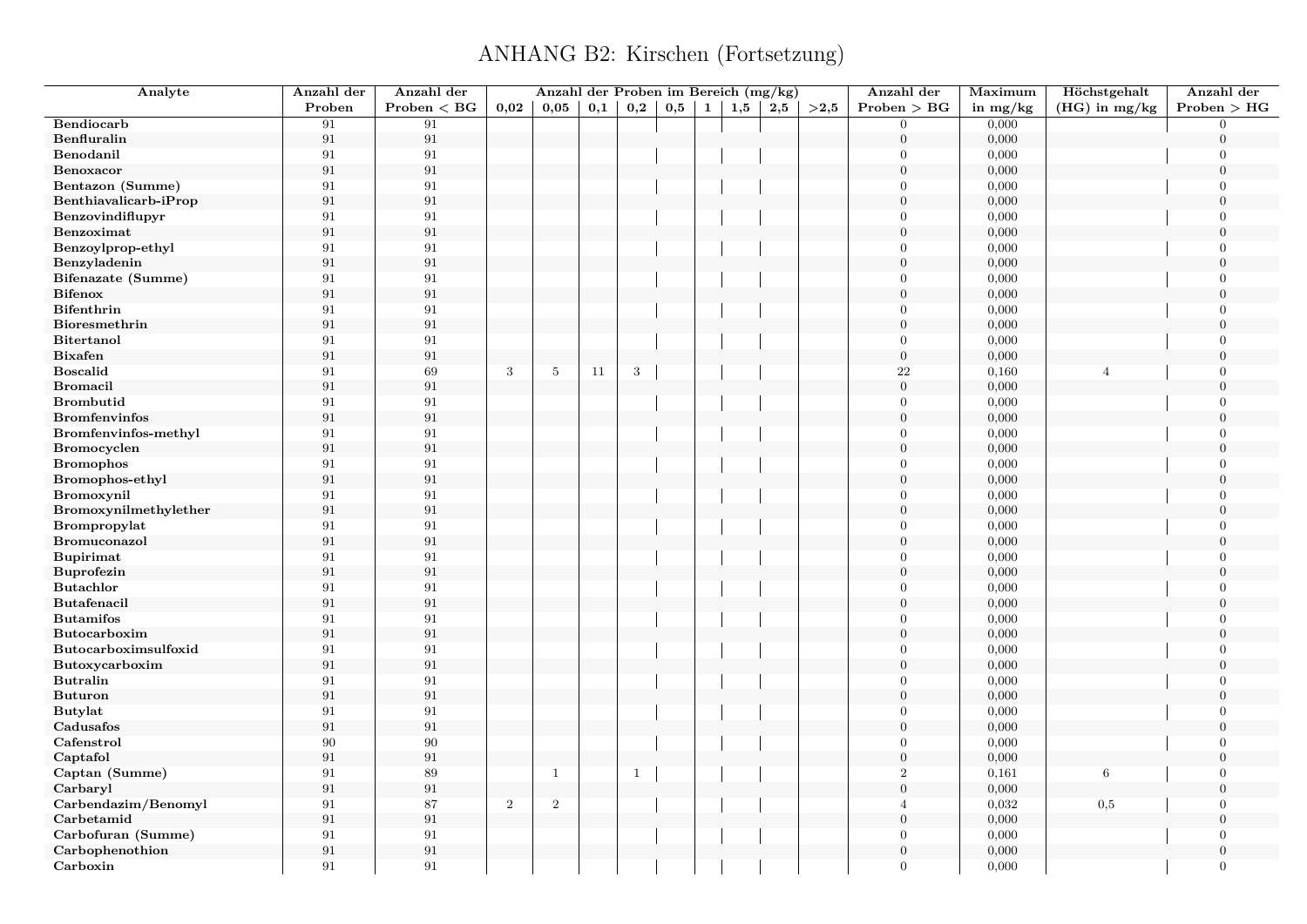| Analyte                  | Anzahl der        | Anzahl der        |              | Anzahl der Proben im Bereich (mg/kg) |     |     |              |              |     |     |      | Anzahl der       | Maximum    | Höchstgehalt    | Anzahl der       |
|--------------------------|-------------------|-------------------|--------------|--------------------------------------|-----|-----|--------------|--------------|-----|-----|------|------------------|------------|-----------------|------------------|
|                          | Proben            | $Problem < B$ G   | 0,02         | 0,05                                 | 0,1 | 0,2 | $_{\rm 0,5}$ | $\mathbf{1}$ | 1,5 | 2,5 | >2.5 | Problem > BG     | in $mg/kg$ | $(HG)$ in mg/kg | Problem > HG     |
| Carfentrazon-ethyl       | 91                | 91                |              |                                      |     |     |              |              |     |     |      | $\Omega$         | 0,000      |                 | $\Omega$         |
| CGA321113                | 91                | 91                |              |                                      |     |     |              |              |     |     |      | $\theta$         | 0,000      |                 | $\Omega$         |
| Chlorantraniliprol       | $\rm 91$          | $\rm 91$          |              |                                      |     |     |              |              |     |     |      | $\overline{0}$   | 0,000      |                 | $\overline{0}$   |
| Chlorbenzilat            | 91                | 91                |              |                                      |     |     |              |              |     |     |      | $\theta$         | 0,000      |                 | $\Omega$         |
| Chlorbromuron            | $\rm 91$          | $\rm 91$          |              |                                      |     |     |              |              |     |     |      | $\overline{0}$   | 0,000      |                 | $\Omega$         |
| Chlorbufam               | 91                | 91                |              |                                      |     |     |              |              |     |     |      | $\theta$         | 0,000      |                 | $\overline{0}$   |
| Chlordecon               | $\rm 91$          | $\rm 91$          |              |                                      |     |     |              |              |     |     |      | $\overline{0}$   | 0,000      |                 | $\Omega$         |
| Chlordimeform            | 91                | 91                |              |                                      |     |     |              |              |     |     |      | $\overline{0}$   | 0,000      |                 | $\overline{0}$   |
| Chlorfenapyr             | 91                | 91                |              |                                      |     |     |              |              |     |     |      | $\Omega$         | 0,000      |                 | $\Omega$         |
| Chlorfenethol            | 91                | $\rm 91$          |              |                                      |     |     |              |              |     |     |      | $\Omega$         | 0,000      |                 | $\overline{0}$   |
| Chlorfenprop-Methyl      | 91                | $\rm 91$          |              |                                      |     |     |              |              |     |     |      | $\overline{0}$   | 0,000      |                 | $\overline{0}$   |
| Chlorfenson              | 91                | $\rm 91$          |              |                                      |     |     |              |              |     |     |      | $\theta$         | 0,000      |                 | $\overline{0}$   |
| Chlorfenvinphos          | 91                | $\rm 91$          |              |                                      |     |     |              |              |     |     |      | $\overline{0}$   | 0,000      |                 | $\overline{0}$   |
| Chlorfluazuron           | 91                | $\rm 91$          |              |                                      |     |     |              |              |     |     |      | $\theta$         | 0,000      |                 | $\overline{0}$   |
| Chlorflurenol-methyl     | $\rm 91$          | $\rm 91$          |              |                                      |     |     |              |              |     |     |      | $\overline{0}$   | 0,000      |                 | $\theta$         |
| Chloridazon (Summe)      | 91                | $\rm 91$          |              |                                      |     |     |              |              |     |     |      | $\theta$         | 0,000      |                 | $\overline{0}$   |
| Chlormephos              | 91                | $\rm 91$          |              |                                      |     |     |              |              |     |     |      | $\overline{0}$   | 0,000      |                 | $\overline{0}$   |
| Chlormequat chlorid      | 91                | 91                |              |                                      |     |     |              |              |     |     |      | $\theta$         | 0,000      |                 | $\overline{0}$   |
| Chloroneb                | $\rm 91$          | $\rm 91$          |              |                                      |     |     |              |              |     |     |      | $\boldsymbol{0}$ | 0,000      |                 | $\overline{0}$   |
| Chloroxuron              | 91                | 91                |              |                                      |     |     |              |              |     |     |      | $\theta$         | 0,000      |                 | $\overline{0}$   |
| Chlorpropham             | 91                | $\rm 91$          |              |                                      |     |     |              |              |     |     |      | $\mathbf{0}$     | 0,000      |                 | $\overline{0}$   |
| Chlorpyrifos             | 91                | 90                | $\mathbf{1}$ |                                      |     |     |              |              |     |     |      | $\mathbf{1}$     | 0,011      | 0,05            | $\theta$         |
| Chlorpyrifos-methyl      | $\rm 91$          | $\rm 91$          |              |                                      |     |     |              |              |     |     |      | $\overline{0}$   | 0,000      |                 | $\Omega$         |
| Chlorthal-dimethyl       | 91                | 91                |              |                                      |     |     |              |              |     |     |      | $\theta$         | 0,000      |                 | $\Omega$         |
| Chlorthalonil            | 91                | $\rm 91$          |              |                                      |     |     |              |              |     |     |      | $\overline{0}$   | 0,000      |                 | $\overline{0}$   |
| Chlorthiamid             | 91                | $\rm 91$          |              |                                      |     |     |              |              |     |     |      | $\theta$         | 0,000      |                 | $\overline{0}$   |
| Chlorthion               | $\rm 91$          | $\rm 91$          |              |                                      |     |     |              |              |     |     |      | $\Omega$         | 0,000      |                 | $\theta$         |
| Chlorthiophos            | 91                | 91                |              |                                      |     |     |              |              |     |     |      | $\overline{0}$   | 0,000      |                 | $\overline{0}$   |
| Chlortoluron             | $\boldsymbol{91}$ | $\boldsymbol{91}$ |              |                                      |     |     |              |              |     |     |      | $\overline{0}$   | 0,000      |                 | $\theta$         |
| Chlozolinat              | 91                | 91                |              |                                      |     |     |              |              |     |     |      | $\overline{0}$   | 0,000      |                 | $\overline{0}$   |
| Cinidon-ethyl            | $\rm 91$          | $\rm 91$          |              |                                      |     |     |              |              |     |     |      | $\overline{0}$   | 0,000      |                 | $\Omega$         |
| Cinosulfuron             | 91                | 91                |              |                                      |     |     |              |              |     |     |      | $\overline{0}$   | 0,000      |                 | $\overline{0}$   |
| Clodinafop-propargylest. | $\rm 91$          | 91                |              |                                      |     |     |              |              |     |     |      | $\overline{0}$   | 0,000      |                 | $\Omega$         |
| Clofentezin              | 91                | $\rm 91$          |              |                                      |     |     |              |              |     |     |      | $\theta$         | 0,000      |                 | $\overline{0}$   |
| Clomazon                 | 91                | $\rm 91$          |              |                                      |     |     |              |              |     |     |      | $\Omega$         | 0,000      |                 | $\Omega$         |
| Cloquintocet-1-mexyl     | 91                | 91                |              |                                      |     |     |              |              |     |     |      | $\overline{0}$   | 0,000      |                 | $\overline{0}$   |
| Clothianidin             | 91                | $\rm 91$          |              |                                      |     |     |              |              |     |     |      | $\overline{0}$   | 0,000      |                 | $\overline{0}$   |
| Coumaphos                | 90                | 90                |              |                                      |     |     |              |              |     |     |      | $\theta$         | 0,000      |                 | $\overline{0}$   |
| Crimidin                 | 91                | $\rm 91$          |              |                                      |     |     |              |              |     |     |      | $\overline{0}$   | 0,000      |                 | $\boldsymbol{0}$ |
| Crotoxyphos              | 91                | $\rm 91$          |              |                                      |     |     |              |              |     |     |      | $\theta$         | 0,000      |                 | $\overline{0}$   |
| Crufomat                 | 91                | $\rm 91$          |              |                                      |     |     |              |              |     |     |      | $\overline{0}$   | 0,000      |                 | $\overline{0}$   |
| Cyanazin                 | 91                | 91                |              |                                      |     |     |              |              |     |     |      | $\theta$         | 0,000      |                 | $\Omega$         |
| Cyanofenphos             | 91                | $\rm 91$          |              |                                      |     |     |              |              |     |     |      | $\boldsymbol{0}$ | 0,000      |                 | $\overline{0}$   |
| Cyanophos                | 91                | 91                |              |                                      |     |     |              |              |     |     |      | $\theta$         | 0,000      |                 | $\Omega$         |
| Cyazofamid               | 91                | $\rm 91$          |              |                                      |     |     |              |              |     |     |      | $\overline{0}$   | 0,000      |                 | $\theta$         |
| Cycloat                  | 91                | 91                |              |                                      |     |     |              |              |     |     |      | $\Omega$         | 0,000      |                 | $\theta$         |
| Cycloxydim (Summe)       | $\rm 91$          | $\rm 91$          |              |                                      |     |     |              |              |     |     |      | $\mathbf{0}$     | 0,000      |                 | $\boldsymbol{0}$ |
| Cycluron                 | 91                | 91                |              |                                      |     |     |              |              |     |     |      | $\Omega$         | 0,000      |                 | $\overline{0}$   |
| Cyflufenamid             | 91                | 91                |              |                                      |     |     |              |              |     |     |      | $\Omega$         | 0,000      |                 | $\overline{0}$   |
|                          |                   |                   |              |                                      |     |     |              |              |     |     |      |                  |            |                 |                  |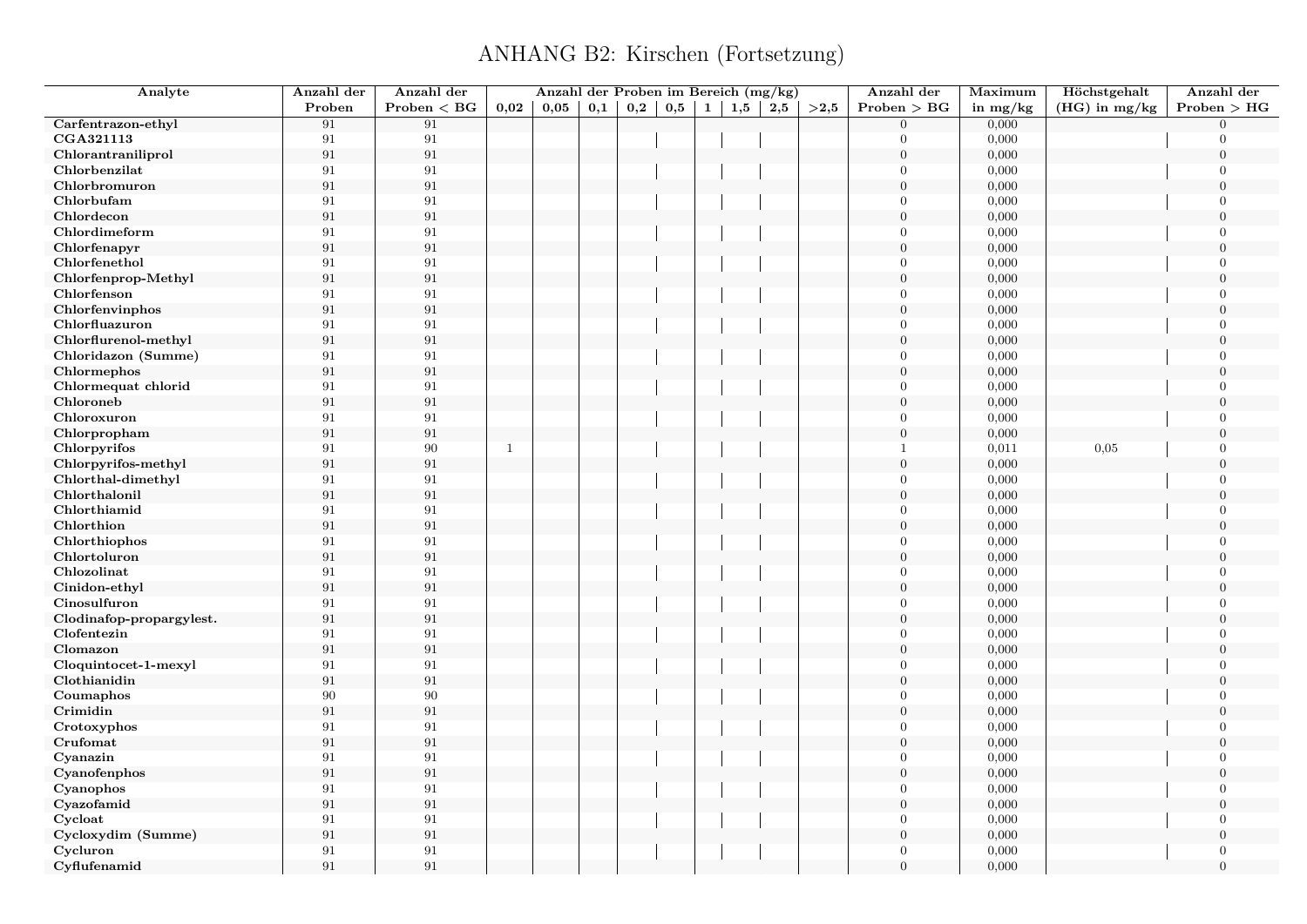| Analyte              | Anzahl der        | Anzahl der   |                | Anzahl der Proben im Bereich (mg/kg) |                 |              |                |              |     |     |      | Anzahl der       | Maximum    | Höchstgehalt     | Anzahl der     |
|----------------------|-------------------|--------------|----------------|--------------------------------------|-----------------|--------------|----------------|--------------|-----|-----|------|------------------|------------|------------------|----------------|
|                      | Proben            | Problem < BG | 0,02           | $0,\!05$                             | 0,1             | 0,2          | 0,5            | $\mathbf{1}$ | 1,5 | 2,5 | >2.5 | Problem > BG     | in $mg/kg$ | $(HG)$ in mg/kg  | Problem > HG   |
| Cyflumetofen         | 90                | 90           |                |                                      |                 |              |                |              |     |     |      | $\Omega$         | 0,000      |                  | $\Omega$       |
| Cyfluthrin           | 91                | $\rm 91$     |                |                                      |                 |              |                |              |     |     |      | $\overline{0}$   | 0,000      |                  | $\Omega$       |
| Cyhalofop-butyl      | 91                | $\rm 91$     |                |                                      |                 |              |                |              |     |     |      | $\theta$         | 0,000      |                  | $\overline{0}$ |
| Cymoxanil            | 91                | $\,91$       |                |                                      |                 |              |                |              |     |     |      | $\boldsymbol{0}$ | 0,000      |                  | $\overline{0}$ |
| Cypermethrin         | 91                | 77           | $\overline{2}$ | $\sqrt{3}$                           | $6\phantom{.}6$ | 1            | $\overline{2}$ |              |     |     |      | 14               | 0,480      | $\boldsymbol{2}$ | $\overline{0}$ |
| Cyphenothrin         | $\rm 91$          | 91           |                |                                      |                 |              |                |              |     |     |      | $\boldsymbol{0}$ | 0,000      |                  | $\overline{0}$ |
| Cyproconazol         | 91                | 91           |                |                                      |                 |              |                |              |     |     |      | $\overline{0}$   | 0,000      |                  | $\overline{0}$ |
| Cyprodinil           | $\rm 91$          | 88           |                | $\sqrt{3}$                           |                 |              |                |              |     |     |      | $\sqrt{3}$       | 0,048      | $\mathfrak{D}$   | $\Omega$       |
| Cyprofuram           | 91                | $\rm 91$     |                |                                      |                 |              |                |              |     |     |      | $\Omega$         | 0,000      |                  | $\Omega$       |
| $d$ - $HCH$          | 91                | 91           |                |                                      |                 |              |                |              |     |     |      | $\overline{0}$   | 0,000      |                  | $\mathbf{0}$   |
| DDT (Summe)          | 91                | 91           |                |                                      |                 |              |                |              |     |     |      | $\Omega$         | 0,000      |                  | $\Omega$       |
| Deltamethrin         | 91                | 86           | $\sqrt{3}$     | $\,2$                                |                 |              |                |              |     |     |      | $\sqrt{5}$       | 0,024      | 0,1              | $\Omega$       |
| Demeton-S-methyl     | 91                | 91           |                |                                      |                 |              |                |              |     |     |      | $\theta$         | 0,000      |                  | $\Omega$       |
| Desmedipham          | 91                | 91           |                |                                      |                 |              |                |              |     |     |      | $\overline{0}$   | 0,000      |                  | $\overline{0}$ |
| Desmethyl-pirimicarb | 91                | 90           | $\mathbf{1}$   |                                      |                 |              |                |              |     |     |      | $\mathbf{1}$     | 0,012      |                  | $\Omega$       |
| Desmethylbixafen     | 91                | $\rm 91$     |                |                                      |                 |              |                |              |     |     |      | $\Omega$         | 0,000      |                  | $\Omega$       |
| <b>Dialifos</b>      | 91                | 91           |                |                                      |                 |              |                |              |     |     |      | $\overline{0}$   | 0,000      |                  | $\overline{0}$ |
| <b>Diallat</b>       | $\boldsymbol{91}$ | 91           |                |                                      |                 |              |                |              |     |     |      | $\overline{0}$   | 0,000      |                  | $\Omega$       |
| Diazinon             | 91                | 91           |                |                                      |                 |              |                |              |     |     |      | $\overline{0}$   | 0,000      |                  | $\overline{0}$ |
| Dichlobenil          | 91                | 91           |                |                                      |                 |              |                |              |     |     |      | $\Omega$         | 0,000      |                  | $\Omega$       |
| Dichlofenthion       | 91                | 91           |                |                                      |                 |              |                |              |     |     |      | $\overline{0}$   | 0,000      |                  | $\overline{0}$ |
| Dichlofluanid        | $59\,$            | 59           |                |                                      |                 |              |                |              |     |     |      | $\overline{0}$   | 0,000      |                  | $\theta$       |
| Dichlormid           | 91                | 91           |                |                                      |                 |              |                |              |     |     |      | $\theta$         | 0,000      |                  | $\Omega$       |
| Dichlorprop          | 91                | 91           |                |                                      |                 |              |                |              |     |     |      | $\overline{0}$   | 0,000      |                  | $\theta$       |
| <b>Dichlorvos</b>    | 91                | 91           |                |                                      |                 |              |                |              |     |     |      | $\theta$         | 0,000      |                  | $\Omega$       |
| Diclobutrazol        | 91                | 91           |                |                                      |                 |              |                |              |     |     |      | $\overline{0}$   | 0,000      |                  | $\mathbf{0}$   |
| Diclofop (Summe)     | 91                | $\rm 91$     |                |                                      |                 |              |                |              |     |     |      | $\theta$         | 0,000      |                  | $\Omega$       |
| Dicloran             | 91                | 91           |                |                                      |                 |              |                |              |     |     |      | $\mathbf{0}$     | 0,000      |                  | $\overline{0}$ |
| Dicrotophos          | 91                | $\rm 91$     |                |                                      |                 |              |                |              |     |     |      | $\theta$         | 0,000      |                  | $\theta$       |
| Diethofencarb        | 91                | 91           |                |                                      |                 |              |                |              |     |     |      | $\boldsymbol{0}$ | 0,000      |                  | $\mathbf{0}$   |
| Difenoconazol        | 91                | 89           | $\overline{2}$ |                                      |                 |              |                |              |     |     |      | $\overline{2}$   | 0,013      | 0,3              | $\overline{0}$ |
| Diflubenzuron        | $\rm 91$          | 91           |                |                                      |                 |              |                |              |     |     |      | $\boldsymbol{0}$ | 0,000      |                  | $\overline{0}$ |
| Diflufenican         | 91                | 91           |                |                                      |                 |              |                |              |     |     |      | $\Omega$         | 0,000      |                  | $\Omega$       |
| Dimefuron            | 91                | $\rm 91$     |                |                                      |                 |              |                |              |     |     |      | $\Omega$         | 0,000      |                  | $\Omega$       |
| Dimepiperat          | 91                | 91           |                |                                      |                 |              |                |              |     |     |      | $\Omega$         | 0,000      |                  | $\Omega$       |
| Dimethachlor         | 91                | 91           |                |                                      |                 |              |                |              |     |     |      | $\overline{0}$   | 0,000      |                  | $\mathbf{0}$   |
| Dimethenamid         | 91                | 91           |                |                                      |                 |              |                |              |     |     |      | $\theta$         | 0,000      |                  | $\Omega$       |
| Dimethoat            | 91                | 87           | $\mathbf{1}$   |                                      | $\sqrt{2}$      | $\mathbf{1}$ |                |              |     |     |      | $\overline{4}$   | 0,110      | 0,02             | 3              |
| Dimethomorph         | 91                | 91           |                |                                      |                 |              |                |              |     |     |      | $\Omega$         | 0,000      |                  | $\Omega$       |
| Dimethylvinphos      | 91                | 91           |                |                                      |                 |              |                |              |     |     |      | $\overline{0}$   | 0,000      |                  | $\overline{0}$ |
| Dimetilan            | 91                | 91           |                |                                      |                 |              |                |              |     |     |      | $\overline{0}$   | 0,000      |                  | $\overline{0}$ |
| Dimoxystrobin        | 91                | 91           |                |                                      |                 |              |                |              |     |     |      | $\Omega$         | 0,000      |                  | $\Omega$       |
| Diniconazol          | 91                | 91           |                |                                      |                 |              |                |              |     |     |      | $\Omega$         | 0,000      |                  | $\overline{0}$ |
| Dinoseb (Summe)      | 91                | 91           |                |                                      |                 |              |                |              |     |     |      | $\overline{0}$   | 0,000      |                  | $\theta$       |
| Dinotefuran          | 91                | 91           |                |                                      |                 |              |                |              |     |     |      | $\overline{0}$   | 0,000      |                  | $\overline{0}$ |
| Dinoterb (Summe)     | 91                | $\rm 91$     |                |                                      |                 |              |                |              |     |     |      | $\Omega$         | 0,000      |                  | $\Omega$       |
| Diofenolan           | 91                | 91           |                |                                      |                 |              |                |              |     |     |      | $\Omega$         | 0,000      |                  | $\Omega$       |
| Dioxabenzofos        | 91                | 91           |                |                                      |                 |              |                |              |     |     |      | $\overline{0}$   | 0,000      |                  | $\overline{0}$ |
| Dioxacarb            | 91                | 91           |                |                                      |                 |              |                |              |     |     |      | $\Omega$         | 0,000      |                  | $\overline{0}$ |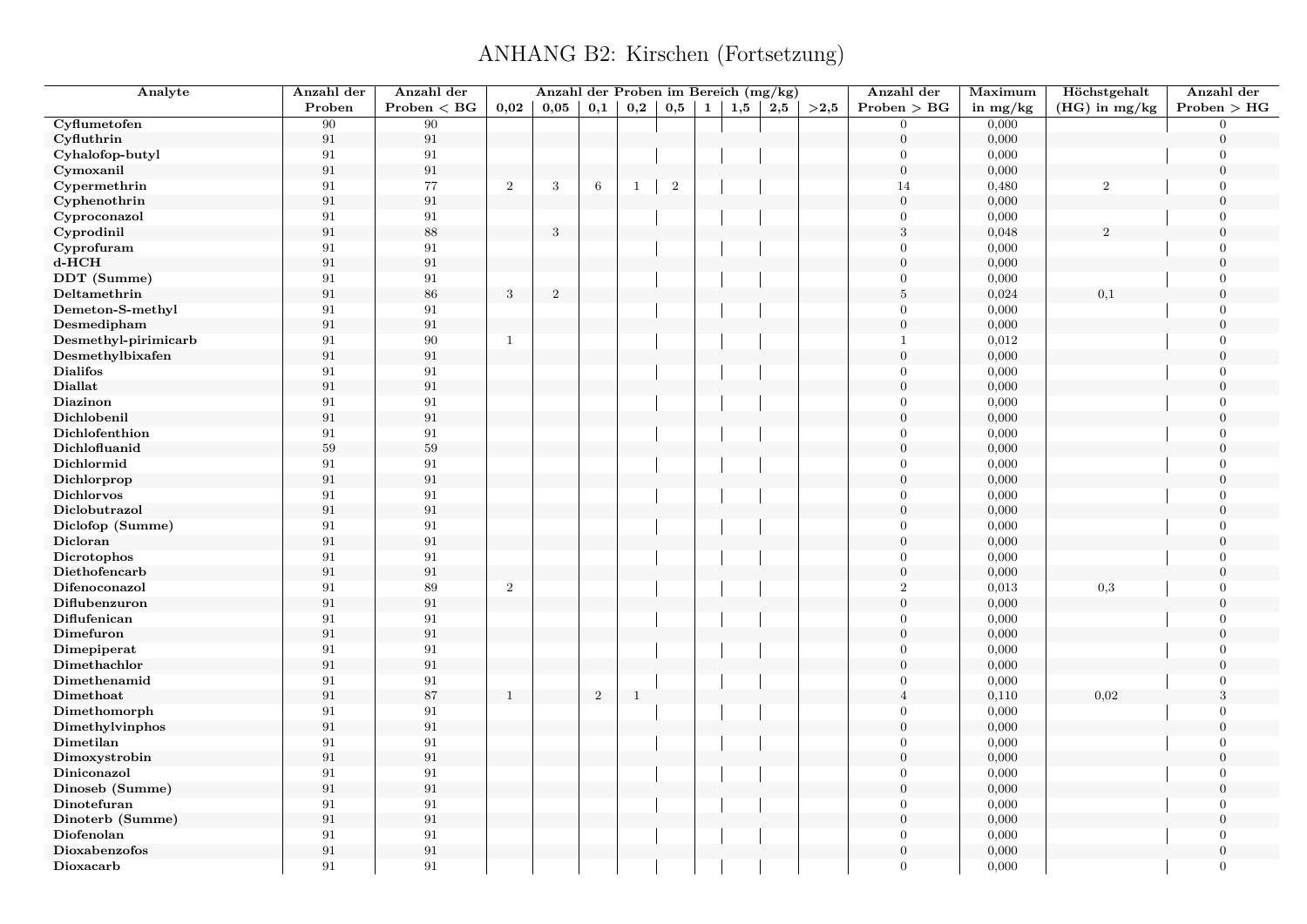| Analyte                | Anzahl der        | Anzahl der   |              | Anzahl der Proben im Bereich (mg/kg) |              |                |     |              |     |              |      | Anzahl der       | Maximum    | Höchstgehalt    | Anzahl der       |
|------------------------|-------------------|--------------|--------------|--------------------------------------|--------------|----------------|-----|--------------|-----|--------------|------|------------------|------------|-----------------|------------------|
|                        | Proben            | Problem < BG | 0,02         | 0,05                                 | 0,1          | $_{0,2}$       | 0,5 | $\mathbf{1}$ | 1,5 | 2,5          | >2,5 | Problem > BG     | in $mg/kg$ | $(HG)$ in mg/kg | Problem > HG     |
| Dioxathion             | 91                | 91           |              |                                      |              |                |     |              |     |              |      | $\overline{0}$   | 0,000      |                 | $\Omega$         |
| Diphenamid             | 91                | $\rm 91$     |              |                                      |              |                |     |              |     |              |      | $\Omega$         | 0,000      |                 | $\Omega$         |
| Diphenylamin           | 91                | $\rm 91$     |              |                                      |              |                |     |              |     |              |      | $\boldsymbol{0}$ | 0,000      |                 | $\boldsymbol{0}$ |
| Disulfoton (Summe)     | 91                | 91           |              |                                      |              |                |     |              |     |              |      | $\overline{0}$   | 0,000      |                 | $\Omega$         |
| <b>Ditalimfos</b>      | 91                | $\rm 91$     |              |                                      |              |                |     |              |     |              |      | $\overline{0}$   | 0,000      |                 | $\Omega$         |
| Dithianon              | 75                | 73           |              |                                      |              |                |     |              |     | $\mathbf{1}$ |      | $\overline{2}$   | 1,900      | 2               | $\overline{0}$   |
| Dithiopyr              | 91                | $\rm 91$     |              |                                      |              |                |     |              |     |              |      | $\overline{0}$   | 0,000      |                 | $\overline{0}$   |
| Diuron                 | 91                | 91           |              |                                      |              |                |     |              |     |              |      | $\mathbf{0}$     | 0,000      |                 | $\overline{0}$   |
| Dodemorph              | 91                | $\rm 91$     |              |                                      |              |                |     |              |     |              |      | $\boldsymbol{0}$ | 0,000      |                 | $\Omega$         |
| Dodin                  | 91                | 84           | $\sqrt{3}$   | $\overline{4}$                       |              |                |     |              |     |              |      | $\overline{7}$   | 0,029      | 3               | $\mathbf{0}$     |
| Edifenphos             | 91                | $\rm 91$     |              |                                      |              |                |     |              |     |              |      | $\overline{0}$   | 0,000      |                 | $\Omega$         |
| Emamectin B1a          | 91                | $\rm 91$     |              |                                      |              |                |     |              |     |              |      | $\overline{0}$   | 0,000      |                 | $\overline{0}$   |
| Endosulfan (Summe)     | 91                | $\rm 91$     |              |                                      |              |                |     |              |     |              |      | $\boldsymbol{0}$ | 0,000      |                 | $\overline{0}$   |
| Endrin                 | 91                | 91           |              |                                      |              |                |     |              |     |              |      | $\overline{0}$   | 0,000      |                 | $\overline{0}$   |
| $\mathbf{EPN}$         | 91                | $\rm 91$     |              |                                      |              |                |     |              |     |              |      | $\boldsymbol{0}$ | 0,000      |                 | $\theta$         |
| Epoxiconazol           | 91                | $\rm 91$     |              |                                      |              |                |     |              |     |              |      | $\overline{0}$   | 0,000      |                 | $\overline{0}$   |
| <b>EPTC</b>            | 91                | $\rm 91$     |              |                                      |              |                |     |              |     |              |      | $\boldsymbol{0}$ | 0,000      |                 | $\overline{0}$   |
| Esprocarb              | 91                | 91           |              |                                      |              |                |     |              |     |              |      | $\Omega$         | 0,000      |                 | $\theta$         |
| Ethametsulfuron-methyl | 91                | $\rm 91$     |              |                                      |              |                |     |              |     |              |      | $\overline{0}$   | 0,000      |                 | $\overline{0}$   |
| Ethidimuron            | 91                | $\rm 91$     |              |                                      |              |                |     |              |     |              |      | $\overline{0}$   | 0,000      |                 | $\overline{0}$   |
| Ethiofencarb           | 91                | $\rm 91$     |              |                                      |              |                |     |              |     |              |      | $\overline{0}$   | 0,000      |                 | $\overline{0}$   |
| Ethiofencarbsulfon     | 91                | 91           |              |                                      |              |                |     |              |     |              |      | $\Omega$         | 0,000      |                 | $\theta$         |
| Ethiofencarbsulfoxid   | 91                | $\rm 91$     |              |                                      |              |                |     |              |     |              |      | $\Omega$         | 0,000      |                 | $\Omega$         |
| Ethion                 | 91                | 91           |              |                                      |              |                |     |              |     |              |      | $\overline{0}$   | 0,000      |                 | $\Omega$         |
| Ethiprol               | 91                | $\rm 91$     |              |                                      |              |                |     |              |     |              |      | $\boldsymbol{0}$ | 0,000      |                 | $\overline{0}$   |
| Ethirimol              | 91                | $\rm 91$     |              |                                      |              |                |     |              |     |              |      | $\overline{0}$   | 0,000      |                 | $\Omega$         |
| Ethofumesate (Summe)   | 91                | 91           |              |                                      |              |                |     |              |     |              |      | $\overline{0}$   | 0,000      |                 | $\Omega$         |
| Ethoprophos            | 91                | 91           |              |                                      |              |                |     |              |     |              |      | $\mathbf{0}$     | 0,000      |                 | $\overline{0}$   |
| Etofenprox             | 91                | 86           |              | $\overline{2}$                       | $\mathbf{1}$ | $\overline{2}$ |     |              |     |              |      | $\bf 5$          | 0,110      |                 | $\overline{0}$   |
| Etoxazol               | 91                | 91           |              |                                      |              |                |     |              |     |              |      | $\overline{0}$   | 0,000      |                 | $\overline{0}$   |
| Etridiazol             | 91                | $\rm 91$     |              |                                      |              |                |     |              |     |              |      | $\overline{0}$   | 0,000      |                 | $\Omega$         |
| Etrimfos               | 91                | 91           |              |                                      |              |                |     |              |     |              |      | $\mathbf{0}$     | 0,000      |                 | $\overline{0}$   |
| Famoxadon              | 91                | $\rm 91$     |              |                                      |              |                |     |              |     |              |      | $\overline{0}$   | 0,000      |                 | $\Omega$         |
| Famphur                | 90                | 90           |              |                                      |              |                |     |              |     |              |      | $\overline{0}$   | 0,000      |                 | $\overline{0}$   |
| Fenamidon              | 91                | $\rm 91$     |              |                                      |              |                |     |              |     |              |      | $\overline{0}$   | 0,000      |                 | $\Omega$         |
| Fenamiphos (Summe)     | 91                | 91           |              |                                      |              |                |     |              |     |              |      | $\mathbf{0}$     | 0,000      |                 | $\overline{0}$   |
| Fenarimol              | 91                | $\rm 91$     |              |                                      |              |                |     |              |     |              |      | $\boldsymbol{0}$ | 0,000      |                 | $\overline{0}$   |
| Fenazaquin             | 91                | 91           |              |                                      |              |                |     |              |     |              |      | $\overline{0}$   | 0,000      |                 | $\mathbf{0}$     |
| Fenbuconazol           | $\boldsymbol{91}$ | $79\,$       | $\mathbf{3}$ | 3                                    | $\sqrt{5}$   | $\mathbf{1}$   |     |              |     |              |      | $12\,$           | 0,120      |                 | $\boldsymbol{0}$ |
| Fenbutatinoxid         | 91                | $\rm 91$     |              |                                      |              |                |     |              |     |              |      | $\boldsymbol{0}$ | 0,000      |                 | $\overline{0}$   |
| Fenchlorphos (Summe)   | 91                | $\rm 91$     |              |                                      |              |                |     |              |     |              |      | $\boldsymbol{0}$ | 0,000      |                 | $\mathbf{0}$     |
| Fenclorim              | 91                | 91           |              |                                      |              |                |     |              |     |              |      | $\overline{0}$   | 0,000      |                 | $\mathbf{0}$     |
| Fenhexamid             | $90\,$            | 87           |              | $\overline{2}$                       |              | $\mathbf{1}$   |     |              |     |              |      | $\sqrt{3}$       | 0,150      |                 | $\overline{0}$   |
| Fenitrothion           | 91                | 91           |              |                                      |              |                |     |              |     |              |      | $\overline{0}$   | 0,000      |                 | $\overline{0}$   |
| Fenobucarb             | 91                | $\rm 91$     |              |                                      |              |                |     |              |     |              |      | $\boldsymbol{0}$ | 0,000      |                 | $\overline{0}$   |
| Fenothiocarb           | 91                | 91           |              |                                      |              |                |     |              |     |              |      | $\Omega$         | 0,000      |                 | $\Omega$         |
| Fenoxaprop             | $\rm 91$          | $\rm 91$     |              |                                      |              |                |     |              |     |              |      | $\boldsymbol{0}$ | 0,000      |                 | $\boldsymbol{0}$ |
| Fenoxaprop-P-ethyl     | 91                | 91           |              |                                      |              |                |     |              |     |              |      | $\overline{0}$   | 0,000      |                 | $\mathbf{0}$     |
| Fenoxycarb             | 91                | 91           |              |                                      |              |                |     |              |     |              |      | $\Omega$         | 0,000      |                 | $\theta$         |
|                        |                   |              |              |                                      |              |                |     |              |     |              |      |                  |            |                 |                  |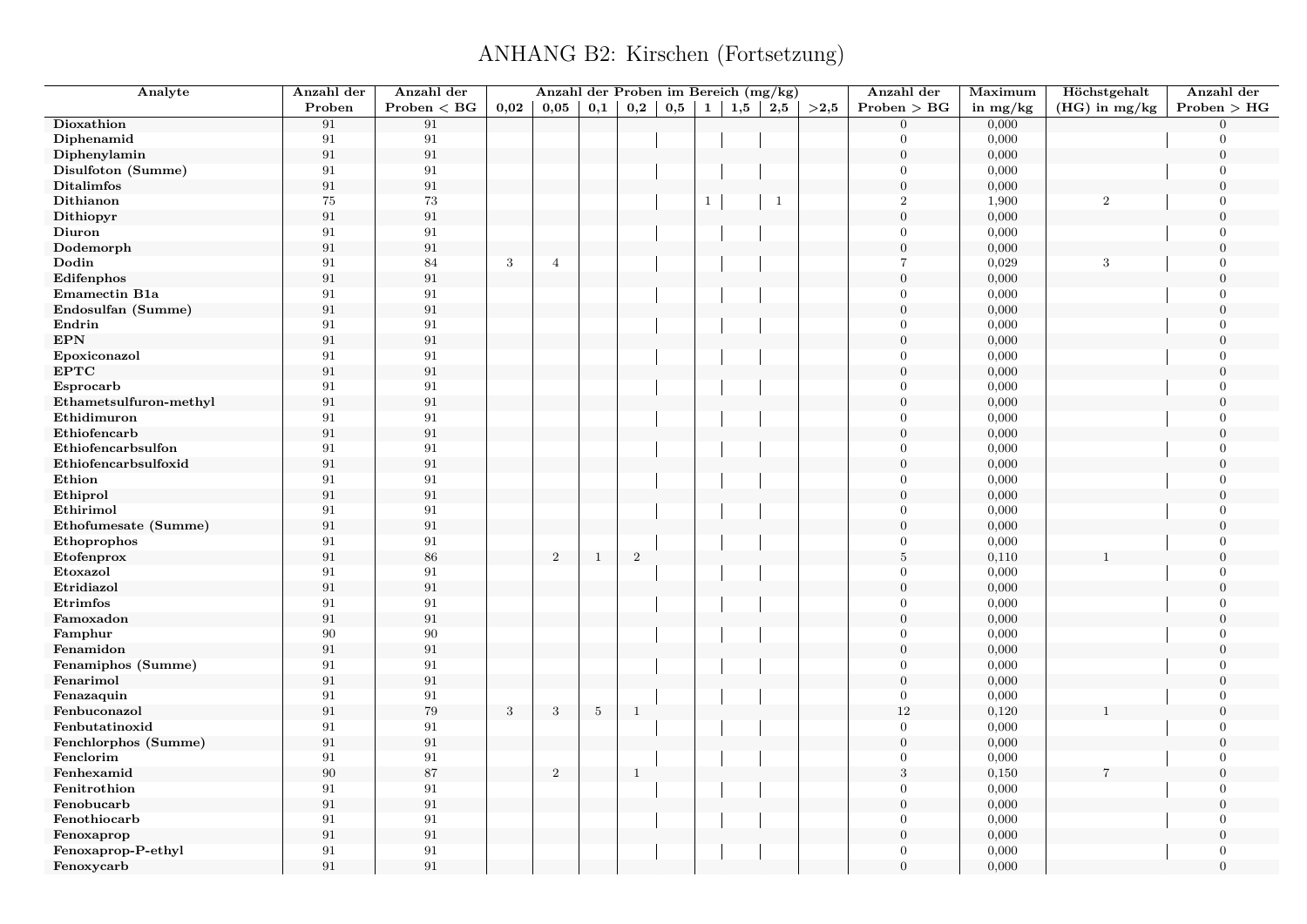| Analyte                 | Anzahl der        | Anzahl der      |              | Anzahl der Proben im Bereich (mg/kg) |                |         |              |                |                |              |              | Anzahl der       | Maximum    | Höchstgehalt    | Anzahl der       |
|-------------------------|-------------------|-----------------|--------------|--------------------------------------|----------------|---------|--------------|----------------|----------------|--------------|--------------|------------------|------------|-----------------|------------------|
|                         | Proben            | $Problem < B$ G | 0,02         | 0,05                                 | 0,1            | 0,2     | 0,5          | $\mathbf{1}$   | 1,5            | 2,5          | >2,5         | Problem > BG     | in $mg/kg$ | $(HG)$ in mg/kg | Problem > HG     |
| Fenpropathrin           | 91                | 91              |              |                                      |                |         |              |                |                |              |              | $\overline{0}$   | 0,000      |                 | $\overline{0}$   |
| Fenpropidin             | 91                | 91              |              |                                      |                |         |              |                |                |              |              | $\boldsymbol{0}$ | 0,000      |                 | $\overline{0}$   |
| Fenpropimorph           | 91                | 91              |              |                                      |                |         |              |                |                |              |              | $\theta$         | 0,000      |                 | $\overline{0}$   |
| Fenpyrazamin            | $\rm 91$          | 90              |              |                                      | $\,$ 1         |         |              |                |                |              |              | $\mathbf{1}$     | 0,066      |                 | $\boldsymbol{0}$ |
| Fenpyroximat            | 91                | 91              |              |                                      |                |         |              |                |                |              |              | $\overline{0}$   | 0,000      |                 | $\overline{0}$   |
| Fenson                  | 91                | 91              |              |                                      |                |         |              |                |                |              |              | $\boldsymbol{0}$ | 0,000      |                 | $\overline{0}$   |
| Fensulfothion           | 91                | 91              |              |                                      |                |         |              |                |                |              |              | $\Omega$         | 0,000      |                 | $\overline{0}$   |
| Fenthion (Summe)        | $\rm 91$          | 91              |              |                                      |                |         |              |                |                |              |              | $\mathbf{0}$     | 0,000      |                 | $\overline{0}$   |
| Fentin                  | 91                | 91              |              |                                      |                |         |              |                |                |              |              | $\Omega$         | 0,000      |                 | $\Omega$         |
| Fenuron                 | 91                | 91              |              |                                      |                |         |              |                |                |              |              | $\mathbf{0}$     | 0,000      |                 | $\overline{0}$   |
| Fenvalerat              | 91                | 90              | $\mathbf{1}$ |                                      |                |         |              |                |                |              |              | $\mathbf{1}$     | 0,011      | 0,02            | $\overline{0}$   |
| Fipronil (Summe)        | 91                | 91              |              |                                      |                |         |              |                |                |              |              | $\overline{0}$   | 0,000      |                 | $\Omega$         |
| Flamprop-methyl         | 91                | 91              |              |                                      |                |         |              |                |                |              |              | $\theta$         | 0,000      |                 | $\Omega$         |
| Flazasulfuron           | $\rm 91$          | 91              |              |                                      |                |         |              |                |                |              |              | $\overline{0}$   | 0,000      |                 | $\overline{0}$   |
| Flonicamid (Summe)      | 91                | 91              |              |                                      |                |         |              |                |                |              |              | $\theta$         | 0,000      |                 | $\overline{0}$   |
| Florasulam              | 91                | 91              |              |                                      |                |         |              |                |                |              |              | $\overline{0}$   | 0,000      |                 | $\Omega$         |
| Fluacrypyrim            | 91                | 91              |              |                                      |                |         |              |                |                |              |              | $\mathbf{0}$     | 0,000      |                 | $\overline{0}$   |
| Fluazifop-P             | $\rm 91$          | 91              |              |                                      |                |         |              |                |                |              |              | $\boldsymbol{0}$ | 0,000      |                 | $\Omega$         |
| Fluazinam               | 91                | 91              |              |                                      |                |         |              |                |                |              |              | $\mathbf{0}$     | 0,000      |                 | $\overline{0}$   |
| Flubendiamid            | 91                | 91              |              |                                      |                |         |              |                |                |              |              | $\overline{0}$   | 0,000      |                 | $\Omega$         |
| Fluchloralin            | 91                | 91              |              |                                      |                |         |              |                |                |              |              | $\overline{0}$   | 0,000      |                 | $\overline{0}$   |
| Flucythrinat            | $\rm 91$          | 91              |              |                                      |                |         |              |                |                |              |              | $\overline{0}$   | 0,000      |                 | $\Omega$         |
| Fludioxonil             | 91                | 67              |              | $\,2$                                | $\overline{4}$ |         | $\,8\,$      | $\overline{4}$ | $\overline{4}$ | $\mathbf{1}$ | $\mathbf{1}$ | 24               | 3,400      | $\,$ 5 $\,$     | $\overline{0}$   |
| Flufenacet              | 91                | 91              |              |                                      |                |         |              |                |                |              |              | $\boldsymbol{0}$ | 0,000      |                 | $\boldsymbol{0}$ |
| Flufenoxuron            | 91                | 91              |              |                                      |                |         |              |                |                |              |              | $\overline{0}$   | 0,000      |                 | $\overline{0}$   |
| Flumetralin             | 91                | 91              |              |                                      |                |         |              |                |                |              |              | $\overline{0}$   | 0,000      |                 | $\overline{0}$   |
| Flumetsulam             | 91                | 91              |              |                                      |                |         |              |                |                |              |              | $\theta$         | 0,000      |                 | $\overline{0}$   |
| Flumioxazin             | $\rm 91$          | 91              |              |                                      |                |         |              |                |                |              |              | $\boldsymbol{0}$ | 0,000      |                 | $\boldsymbol{0}$ |
| Fluometuron             | 91                | 91              |              |                                      |                |         |              |                |                |              |              | $\mathbf{0}$     | 0,000      |                 | $\overline{0}$   |
| Fluopicolid             | $\boldsymbol{91}$ | 91              |              |                                      |                |         |              |                |                |              |              | $\boldsymbol{0}$ | 0,000      |                 | $\overline{0}$   |
| Fluopyram               | 91                | 57              | 8            | $12\,$                               | $\overline{7}$ | $\,6\,$ | $\mathbf{1}$ |                |                |              |              | 34               | 0,200      | $\overline{2}$  | $\overline{0}$   |
| Fluopyrambenzamid (M25) | $\rm 91$          | 91              |              |                                      |                |         |              |                |                |              |              | $\boldsymbol{0}$ | 0,000      |                 | $\boldsymbol{0}$ |
| Fluorodifen             | 91                | 91              |              |                                      |                |         |              |                |                |              |              | $\Omega$         | 0,000      |                 | $\Omega$         |
| Fluoroglycofen-ethyl    | 91                | 91              |              |                                      |                |         |              |                |                |              |              | $\mathbf{0}$     | 0,000      |                 | $\overline{0}$   |
| Fluotrimazol            | 91                | 91              |              |                                      |                |         |              |                |                |              |              | $\theta$         | 0,000      |                 | $\overline{0}$   |
| Fluoxastrobin           | 91                | 91              |              |                                      |                |         |              |                |                |              |              | $\mathbf{0}$     | 0,000      |                 | $\overline{0}$   |
| Fluquinconazol          | 91                | 91              |              |                                      |                |         |              |                |                |              |              | $\Omega$         | 0,000      |                 | $\overline{0}$   |
| Fluridon                | 91                | 91              |              |                                      |                |         |              |                |                |              |              | $\overline{0}$   | 0,000      |                 | $\overline{0}$   |
| Fluroxypyr              | 91                | 91              |              |                                      |                |         |              |                |                |              |              | $\overline{0}$   | 0,000      |                 | $\Omega$         |
| Flurprimidol            | 91                | 91              |              |                                      |                |         |              |                |                |              |              | $\overline{0}$   | 0,000      |                 | $\overline{0}$   |
| Flurtamon               | 91                | 91              |              |                                      |                |         |              |                |                |              |              | $\overline{0}$   | 0,000      |                 | $\overline{0}$   |
| Flusilazol              | $\rm 91$          | 91              |              |                                      |                |         |              |                |                |              |              | $\theta$         | 0,000      |                 | $\Omega$         |
| Fluthiacet-methyl       | 91                | 91              |              |                                      |                |         |              |                |                |              |              | $\mathbf{0}$     | 0,000      |                 | $\mathbf{0}$     |
| Flutolanil              | 91                | 91              |              |                                      |                |         |              |                |                |              |              | $\overline{0}$   | 0,000      |                 | $\Omega$         |
| Flutriafol              | 91                | 91              |              |                                      |                |         |              |                |                |              |              | $\overline{0}$   | 0,000      |                 | $\overline{0}$   |
| Fluxapyroxad            | $\rm 91$          | 91              |              |                                      |                |         |              |                |                |              |              | $\theta$         | 0,000      |                 | $\Omega$         |
| Folpet (Summe)          | 91                | 91              |              |                                      |                |         |              |                |                |              |              | $\overline{0}$   | 0,000      |                 | $\overline{0}$   |
| Fonofos                 | 91                | 91              |              |                                      |                |         |              |                |                |              |              | $\overline{0}$   | 0,000      |                 | $\overline{0}$   |
| Forchlorfenuron         | 91                | 91              |              |                                      |                |         |              |                |                |              |              | $\Omega$         | 0,000      |                 | $\overline{0}$   |
|                         |                   |                 |              |                                      |                |         |              |                |                |              |              |                  |            |                 |                  |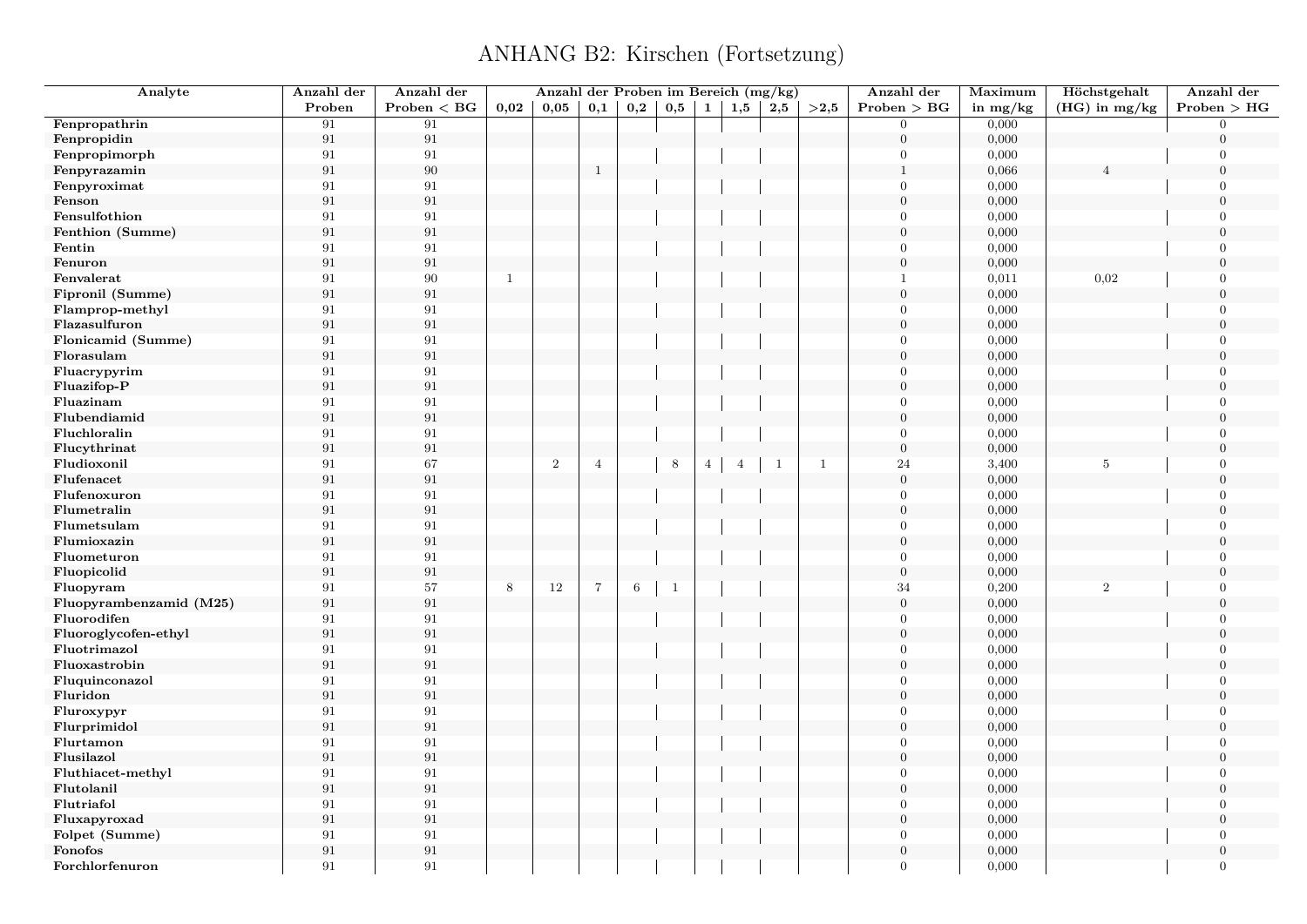| Analyte                  | Anzahl der        | Anzahl der     |              | Anzahl der Proben im Bereich (mg/kg) |     |          |     |              |     |     |      | Anzahl der       | Maximum    | Höchstgehalt    | Anzahl der       |
|--------------------------|-------------------|----------------|--------------|--------------------------------------|-----|----------|-----|--------------|-----|-----|------|------------------|------------|-----------------|------------------|
|                          | Proben            | Problem < BG   | 0,02         | 0,05                                 | 0,1 | $_{0,2}$ | 0,5 | $\mathbf{1}$ | 1,5 | 2,5 | >2,5 | Problem > BG     | in $mg/kg$ | $(HG)$ in mg/kg | Problem > HG     |
| Formetanat(hydrochlorid) | 91                | 91             |              |                                      |     |          |     |              |     |     |      | $\overline{0}$   | 0,000      |                 | $\Omega$         |
| Formothion               | $36\,$            | $36\,$         |              |                                      |     |          |     |              |     |     |      | $\Omega$         | 0,000      |                 | $\Omega$         |
| Fosthiazat               | $\boldsymbol{91}$ | $\rm 91$       |              |                                      |     |          |     |              |     |     |      | $\boldsymbol{0}$ | 0,000      |                 | $\overline{0}$   |
| Fuberidazol              | 91                | 91             |              |                                      |     |          |     |              |     |     |      | $\Omega$         | 0,000      |                 | $\Omega$         |
| Furalaxyl                | 91                | $\rm 91$       |              |                                      |     |          |     |              |     |     |      | $\boldsymbol{0}$ | 0,000      |                 | $\Omega$         |
| Genite                   | 91                | 91             |              |                                      |     |          |     |              |     |     |      | $\overline{0}$   | 0,000      |                 | $\overline{0}$   |
| Halosulfuron-methyl      | $\boldsymbol{91}$ | $\rm 91$       |              |                                      |     |          |     |              |     |     |      | $\boldsymbol{0}$ | 0,000      |                 | $\Omega$         |
| Haloxyfop                | 91                | 91             |              |                                      |     |          |     |              |     |     |      | $\boldsymbol{0}$ | 0,000      |                 | $\overline{0}$   |
| Heptachlor (Summe)       | 91                | $\rm 91$       |              |                                      |     |          |     |              |     |     |      | $\boldsymbol{0}$ | 0,000      |                 | $\Omega$         |
| Heptenophos              | 91                | 91             |              |                                      |     |          |     |              |     |     |      | $\overline{0}$   | 0,000      |                 | $\overline{0}$   |
| Hexachlorbenzol          | 91                | $\rm 91$       |              |                                      |     |          |     |              |     |     |      | $\overline{0}$   | 0,000      |                 | $\Omega$         |
| Hexaconazol              | 91                | $\rm 91$       |              |                                      |     |          |     |              |     |     |      | $\Omega$         | 0,000      |                 | $\Omega$         |
| Hexaflumuron             | 91                | $\rm 91$       |              |                                      |     |          |     |              |     |     |      | $\overline{0}$   | 0,000      |                 | $\Omega$         |
| Hexazinon                | 91                | 91             |              |                                      |     |          |     |              |     |     |      | $\mathbf{0}$     | 0,000      |                 | $\overline{0}$   |
| Hexythiazox              | 91                | 91             |              |                                      |     |          |     |              |     |     |      | $\boldsymbol{0}$ | 0,000      |                 | $\overline{0}$   |
| Hydroxy-Tebuconazol      | $\overline{4}$    | $\overline{2}$ | $\mathbf{1}$ | $\overline{1}$                       |     |          |     |              |     |     |      | $\overline{2}$   | 0,026      |                 | $\overline{0}$   |
| Imazalil                 | $\rm 91$          | $\rm 91$       |              |                                      |     |          |     |              |     |     |      | $\boldsymbol{0}$ | 0,000      |                 | $\boldsymbol{0}$ |
| Imazamox                 | 91                | 91             |              |                                      |     |          |     |              |     |     |      | $\overline{0}$   | 0,000      |                 | $\overline{0}$   |
| Imazapyr                 | 91                | $\rm 91$       |              |                                      |     |          |     |              |     |     |      | $\boldsymbol{0}$ | 0,000      |                 | $\theta$         |
| Imazaquin                | 91                | 91             |              |                                      |     |          |     |              |     |     |      | $\overline{0}$   | 0,000      |                 | $\overline{0}$   |
| Imazethapyr              | 91                | $\rm 91$       |              |                                      |     |          |     |              |     |     |      | $\overline{0}$   | 0,000      |                 | $\overline{0}$   |
| Imibenconazol            | 91                | 91             |              |                                      |     |          |     |              |     |     |      | $\Omega$         | 0,000      |                 | $\theta$         |
| Imidacloprid             | 91                | $\rm 91$       |              |                                      |     |          |     |              |     |     |      | $\overline{0}$   | 0,000      |                 | $\theta$         |
| Indoxacarb               | 91                | $\rm 91$       |              |                                      |     |          |     |              |     |     |      | $\Omega$         | 0,000      |                 | $\Omega$         |
| Iodfenphos               | 91                | $\rm 91$       |              |                                      |     |          |     |              |     |     |      | $\overline{0}$   | 0,000      |                 | $\overline{0}$   |
| Iodsulfuron-methyl       | 91                | $\rm 91$       |              |                                      |     |          |     |              |     |     |      | $\Omega$         | 0,000      |                 | $\Omega$         |
| Ioxynil                  | 91                | $\rm 91$       |              |                                      |     |          |     |              |     |     |      | $\mathbf{0}$     | 0,000      |                 | $\Omega$         |
| Ipconazol                | 91                | 91             |              |                                      |     |          |     |              |     |     |      | $\overline{0}$   | 0,000      |                 | $\Omega$         |
| Iprobenfos               | 91                | $\rm 91$       |              |                                      |     |          |     |              |     |     |      | $\boldsymbol{0}$ | 0,000      |                 | $\overline{0}$   |
| Iprodion                 | 91                | $\rm 91$       |              |                                      |     |          |     |              |     |     |      | $\Omega$         | 0,000      |                 | $\Omega$         |
| Iprovalicarb             | $\rm 91$          | $\rm 91$       |              |                                      |     |          |     |              |     |     |      | $\overline{0}$   | 0,000      |                 | $\Omega$         |
| Isazofos                 | 91                | $\rm 91$       |              |                                      |     |          |     |              |     |     |      | $\overline{0}$   | 0,000      |                 | $\overline{0}$   |
| Isocarbophos             | 91                | 91             |              |                                      |     |          |     |              |     |     |      | $\boldsymbol{0}$ | 0,000      |                 | $\Omega$         |
| Isodrin                  | 91                | 91             |              |                                      |     |          |     |              |     |     |      | $\overline{0}$   | 0,000      |                 | $\mathbf{0}$     |
| Isofenphos               | 91                | $\rm 91$       |              |                                      |     |          |     |              |     |     |      | $\overline{0}$   | 0,000      |                 | $\Omega$         |
| Isofenphos-methyl        | 91                | $\rm 91$       |              |                                      |     |          |     |              |     |     |      | $\overline{0}$   | 0,000      |                 | $\overline{0}$   |
| Isoprocarb               | 91                | $\rm 91$       |              |                                      |     |          |     |              |     |     |      | $\boldsymbol{0}$ | 0,000      |                 | $\Omega$         |
| Isopropalin              | 91                | 91             |              |                                      |     |          |     |              |     |     |      | $\overline{0}$   | 0,000      |                 | $\overline{0}$   |
| Isoprothiolan            | 91                | $\rm 91$       |              |                                      |     |          |     |              |     |     |      | $\boldsymbol{0}$ | 0,000      |                 | $\overline{0}$   |
| Isoproturon              | 91                | 91             |              |                                      |     |          |     |              |     |     |      | $\overline{0}$   | 0,000      |                 | $\overline{0}$   |
| Isopyrazam               | $\boldsymbol{91}$ | $\rm 91$       |              |                                      |     |          |     |              |     |     |      | $\boldsymbol{0}$ | 0,000      |                 | $\overline{0}$   |
| Isoxadifen-ethyl         | 91                | $\rm 91$       |              |                                      |     |          |     |              |     |     |      | $\overline{0}$   | 0,000      |                 | $\overline{0}$   |
| Isoxaflutole (Summe)     | $\boldsymbol{91}$ | $\rm 91$       |              |                                      |     |          |     |              |     |     |      | $\boldsymbol{0}$ | 0,000      |                 | $\overline{0}$   |
| Karbutilat               | 91                | 91             |              |                                      |     |          |     |              |     |     |      | $\overline{0}$   | 0,000      |                 | $\overline{0}$   |
| Kresoxim-methyl          | $\rm 91$          | $\rm 91$       |              |                                      |     |          |     |              |     |     |      | $\boldsymbol{0}$ | 0,000      |                 | $\theta$         |
| l-Cyhalothrin            | 91                | 84             | $5\,$        | $\sqrt{2}$                           |     |          |     |              |     |     |      | $\overline{7}$   | 0,025      | $_{0,3}$        | $\overline{0}$   |
| Lactofen                 | 91                | $\rm 91$       |              |                                      |     |          |     |              |     |     |      | $\boldsymbol{0}$ | 0,000      |                 | $\overline{0}$   |
| Lenacil                  | 91                | 91             |              |                                      |     |          |     |              |     |     |      | $\overline{0}$   | 0,000      |                 | $\theta$         |
| Leptophos                | 91                | 91             |              |                                      |     |          |     |              |     |     |      | $\Omega$         | 0,000      |                 | $\overline{0}$   |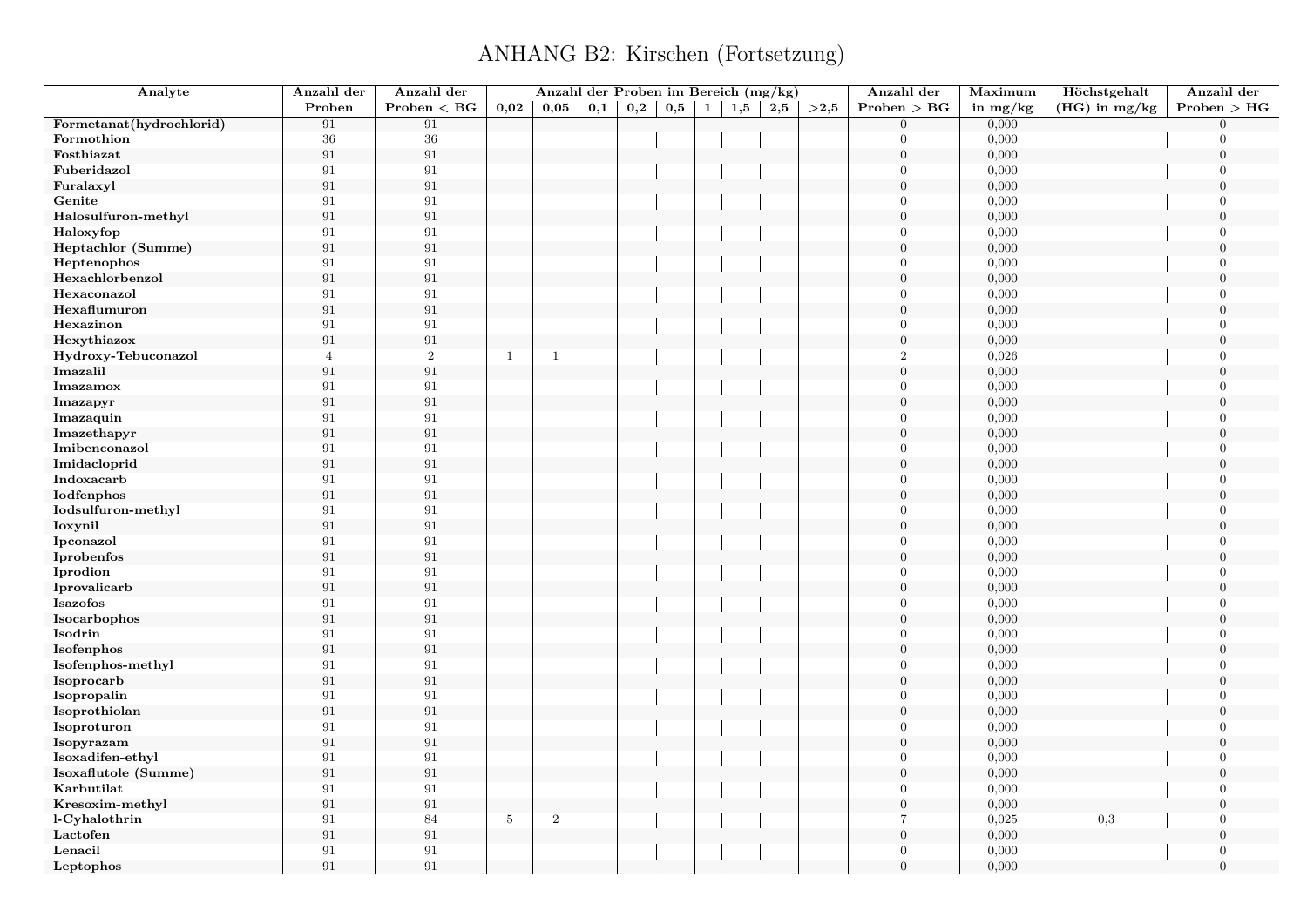| Analyte                  | Anzahl der        | Anzahl der   |      | Anzahl der Proben im Bereich (mg/kg) |     |     |     |   |     |     |      | Anzahl der       | Maximum        | Höchstgehalt    | Anzahl der                 |
|--------------------------|-------------------|--------------|------|--------------------------------------|-----|-----|-----|---|-----|-----|------|------------------|----------------|-----------------|----------------------------|
|                          | Proben            | Problem < BG | 0,02 | 0,05                                 | 0,1 | 0,2 | 0,5 | 1 | 1,5 | 2,5 | >2,5 | Problem > BG     | in $mg/kg$     | $(HG)$ in mg/kg | Problem > HG               |
| Lindan                   | 91                | 91           |      |                                      |     |     |     |   |     |     |      | $\theta$         | 0,000          |                 | $\Omega$                   |
| Linuron                  | $\rm 91$          | $\,91$       |      |                                      |     |     |     |   |     |     |      | $\boldsymbol{0}$ | 0,000          |                 | $\theta$                   |
| Lufenuron                | 91                | 91           |      |                                      |     |     |     |   |     |     |      | $\theta$         | 0,000          |                 | $\mathbf{0}$               |
| <b>M510F01</b>           | $\rm 91$          | 91           |      |                                      |     |     |     |   |     |     |      | $\theta$         | 0,000          |                 | $\overline{0}$             |
| Malathion (Summe)        | $\rm 91$          | $\rm 91$     |      |                                      |     |     |     |   |     |     |      | $\Omega$         | 0,000          |                 | $\overline{0}$             |
| Mandipropamid            | 91                | 91           |      |                                      |     |     |     |   |     |     |      | $\boldsymbol{0}$ | 0,000          |                 | $\overline{0}$             |
| MCPA/MCPB                | 91                | 91           |      |                                      |     |     |     |   |     |     |      | $\Omega$         | 0,000          |                 | $\theta$                   |
| Mecarbam                 | $\rm 91$          | $\rm 91$     |      |                                      |     |     |     |   |     |     |      | $\theta$         | 0,000          |                 | $\theta$                   |
| Mecoprop                 | 91                | 91           |      |                                      |     |     |     |   |     |     |      | $\Omega$         | 0,000          |                 | $\overline{0}$             |
| Mefenpyr-diethyl         | 91                | 91           |      |                                      |     |     |     |   |     |     |      | $\mathbf{0}$     | 0,000          |                 | $\overline{0}$             |
| Mepanipyrim              | $\rm 91$          | 91           |      |                                      |     |     |     |   |     |     |      | $\Omega$         | 0,000          |                 | $\Omega$                   |
| Mepiquat chlorid         | 91                | 91           |      |                                      |     |     |     |   |     |     |      | $\overline{0}$   | 0,000          |                 | $\Omega$                   |
| Mepronil                 | 91                | 91           |      |                                      |     |     |     |   |     |     |      | $\theta$         | 0,000          |                 | $\overline{0}$             |
| Meptyldinocap (Summe)    | 91                | $\rm 91$     |      |                                      |     |     |     |   |     |     |      | $\boldsymbol{0}$ | 0,000          |                 | $\theta$                   |
| Mesosulfuron-methyl      | 91                | 91           |      |                                      |     |     |     |   |     |     |      | $\mathbf{0}$     | 0,000          |                 | $\overline{0}$             |
| Mesotrion                | 91                | 91           |      |                                      |     |     |     |   |     |     |      | $\theta$         | 0,000          |                 | $\theta$                   |
| Metalaxyl                | 91                | 91           |      |                                      |     |     |     |   |     |     |      | $\theta$         | 0,000          |                 | $\Omega$                   |
| Metamitron               | 91                | 91           |      |                                      |     |     |     |   |     |     |      | $\overline{0}$   | 0,000          |                 | $\theta$                   |
| Metazachlor (Summe)      | 91                | 91           |      |                                      |     |     |     |   |     |     |      | $\Omega$         | 0,000          |                 | $\overline{0}$             |
| Metconazol               | $\rm 91$          | 91           |      |                                      |     |     |     |   |     |     |      | $\theta$         | 0,000          |                 | $\boldsymbol{0}$           |
| Methabenzthiazuron       | 91                | 91           |      |                                      |     |     |     |   |     |     |      | $\theta$         | 0,000          |                 | $\overline{0}$             |
| Methacrifos              | $\rm 91$          | 91           |      |                                      |     |     |     |   |     |     |      | $\overline{0}$   | 0,000          |                 | $\overline{0}$             |
| Methamidophos            | 91                | $\rm 91$     |      |                                      |     |     |     |   |     |     |      | $\Omega$         | 0,000          |                 | $\Omega$                   |
| Methidathion             | $\rm 91$          | 91           |      |                                      |     |     |     |   |     |     |      | $\overline{0}$   | 0,000          |                 | $\mathbf{0}$               |
| Methiocarb (Summe)       | 91                | 91           |      |                                      |     |     |     |   |     |     |      | $\Omega$         | 0,000          |                 | $\overline{0}$             |
| Methomyl                 | $\rm 91$          | $\rm 91$     |      |                                      |     |     |     |   |     |     |      | $\Omega$         | 0,000          |                 | $\theta$                   |
| Methoprotryn             | 91                | 91           |      |                                      |     |     |     |   |     |     |      | $\Omega$         | 0,000          |                 | $\Omega$                   |
| Methoxychlor             | $\rm 91$          | $\rm 91$     |      |                                      |     |     |     |   |     |     |      | $\overline{0}$   | 0,000          |                 | $\overline{0}$             |
| Methoxychlorolefin       | 91                | $\rm 91$     |      |                                      |     |     |     |   |     |     |      | $\Omega$         | 0,000          |                 | $\Omega$                   |
| Methoxyfenozid           | 91                | 91           |      |                                      |     |     |     |   |     |     |      | $\theta$         | 0,000          |                 | $\Omega$                   |
| Methylpentachlorophenyls | 91                | 91           |      |                                      |     |     |     |   |     |     |      | $\Omega$         | 0,000          |                 | $\overline{0}$             |
| Metobromuron             | $\rm 91$          | 91           |      |                                      |     |     |     |   |     |     |      | $\boldsymbol{0}$ | 0,000          |                 | $\theta$                   |
| Metolcarb                | 91                | 91           |      |                                      |     |     |     |   |     |     |      | $\theta$         | 0,000          |                 | $\overline{0}$             |
| Metosulam                | 91                | 91           |      |                                      |     |     |     |   |     |     |      | $\Omega$         | 0,000          |                 | $\Omega$                   |
| Metrafenon               | 91                | 91           |      |                                      |     |     |     |   |     |     |      | $\theta$         | 0,000          |                 | $\overline{0}$             |
| Metribuzin               | 91                | $\rm 91$     |      |                                      |     |     |     |   |     |     |      | $\overline{0}$   | 0,000          |                 | $\Omega$                   |
| Metsulfuron-methyl       | 91                | 91           |      |                                      |     |     |     |   |     |     |      | $\theta$         | 0,000          |                 | $\overline{0}$             |
| Mevinphos                | 91                | 91           |      |                                      |     |     |     |   |     |     |      | $\Omega$         | 0,000          |                 | $\Omega$                   |
| Mirex                    | 91                | 91           |      |                                      |     |     |     |   |     |     |      | $\Omega$         | 0,000          |                 | $\overline{0}$             |
| Molinat                  | 91                | 91           |      |                                      |     |     |     |   |     |     |      | $\overline{0}$   | 0,000          |                 | $\theta$                   |
|                          | 91                | 91           |      |                                      |     |     |     |   |     |     |      | $\Omega$         |                |                 | $\overline{0}$             |
| Monocrotophos            |                   |              |      |                                      |     |     |     |   |     |     |      | $\mathbf{0}$     | 0,000          |                 |                            |
| Monolinuron<br>Monuron   | 91<br>91          | 91<br>91     |      |                                      |     |     |     |   |     |     |      | $\Omega$         | 0,000<br>0,000 |                 | $\overline{0}$<br>$\Omega$ |
|                          |                   |              |      |                                      |     |     |     |   |     |     |      |                  |                |                 | $\theta$                   |
| Myclobutanil             | $\rm 91$          | $\rm 91$     |      |                                      |     |     |     |   |     |     |      | $\boldsymbol{0}$ | 0,000          |                 |                            |
| N-Desmethyl-acetamiprid  | 91                | 91           |      |                                      |     |     |     |   |     |     |      | $\Omega$         | 0,000          |                 | $\overline{0}$             |
| Napropamid               | $\boldsymbol{91}$ | 91           |      |                                      |     |     |     |   |     |     |      | $\mathbf{0}$     | 0,000          |                 | $\overline{0}$             |
| Neburon                  | $\rm 91$          | 91           |      |                                      |     |     |     |   |     |     |      | $\Omega$         | 0,000          |                 | $\overline{0}$             |
| Nicosulfuron             | $\rm 91$          | $\rm 91$     |      |                                      |     |     |     |   |     |     |      | $\overline{0}$   | 0,000          |                 | $\boldsymbol{0}$           |
| Nitenpyram               | 91                | 91           |      |                                      |     |     |     |   |     |     |      | $\Omega$         | 0,000          |                 | $\overline{0}$             |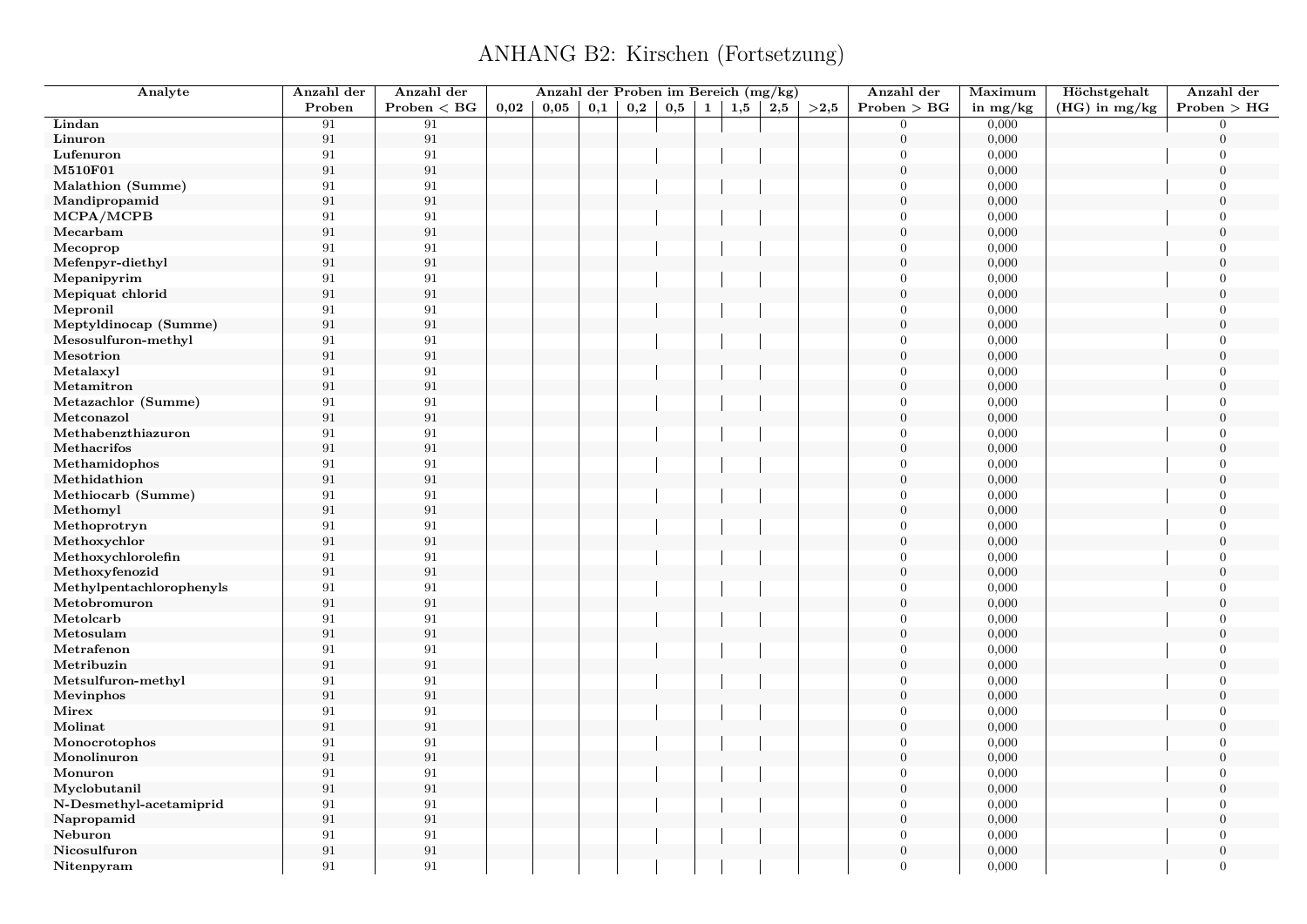| Analyte                   | Anzahl der | Anzahl der        |                | Anzahl der Proben im Bereich (mg/kg) |     |              |     |              |     |     |      | Anzahl der       | Maximum    | Höchstgehalt    | Anzahl der     |
|---------------------------|------------|-------------------|----------------|--------------------------------------|-----|--------------|-----|--------------|-----|-----|------|------------------|------------|-----------------|----------------|
|                           | Proben     | Problem < BG      | 0,02           | 0,05                                 | 0,1 | 0,2          | 0,5 | $\mathbf{1}$ | 1,5 | 2,5 | >2,5 | Problem > BG     | in $mg/kg$ | $(HG)$ in mg/kg | Problem > HG   |
| Nitralin                  | 91         | 91                |                |                                      |     |              |     |              |     |     |      | $\Omega$         | 0,000      |                 | $\Omega$       |
| Nitrofen                  | 91         | 91                |                |                                      |     |              |     |              |     |     |      | $\Omega$         | 0,000      |                 | $\Omega$       |
| Nitrothal-isopropyl       | 91         | $\rm 91$          |                |                                      |     |              |     |              |     |     |      | $\overline{0}$   | 0,000      |                 | $\overline{0}$ |
| Novaluron                 | 91         | $\rm 91$          |                |                                      |     |              |     |              |     |     |      | $\Omega$         | 0,000      |                 | $\Omega$       |
| Nuarimol                  | 91         | $\boldsymbol{91}$ |                |                                      |     |              |     |              |     |     |      | $\overline{0}$   | 0,000      |                 | $\Omega$       |
| o-Phenylphenol            | 91         | 91                |                |                                      |     |              |     |              |     |     |      | $\mathbf{0}$     | 0,000      |                 | $\overline{0}$ |
| Octachlordipropylether    | 91         | $\rm 91$          |                |                                      |     |              |     |              |     |     |      | $\boldsymbol{0}$ | 0,000      |                 | $\Omega$       |
| Ofurace                   | 91         | $\rm 91$          |                |                                      |     |              |     |              |     |     |      | $\overline{0}$   | 0,000      |                 | $\Omega$       |
| Omethoat                  | 91         | $85\,$            | $\mathbf{1}$   | $\mathbf 5$                          |     |              |     |              |     |     |      | $6\phantom{.}6$  | 0,028      | $_{0,2}$        | $\Omega$       |
| Orbencarb                 | 91         | $\rm 91$          |                |                                      |     |              |     |              |     |     |      | $\Omega$         | 0,000      |                 | $\Omega$       |
| Oxadiazon                 | 91         | $\rm 91$          |                |                                      |     |              |     |              |     |     |      | $\overline{0}$   | 0,000      |                 | $\theta$       |
| Oxadixyl                  | 91         | 91                |                |                                      |     |              |     |              |     |     |      | $\theta$         | 0,000      |                 | $\overline{0}$ |
| Oxamyl                    | 91         | $\rm 91$          |                |                                      |     |              |     |              |     |     |      | $\overline{0}$   | 0,000      |                 | $\overline{0}$ |
| Oxychlordan               | 91         | $\rm 91$          |                |                                      |     |              |     |              |     |     |      | $\Omega$         | 0,000      |                 | $\overline{0}$ |
| Oxydemeton-methyl (Summe) | $\rm 91$   | $\rm 91$          |                |                                      |     |              |     |              |     |     |      | $\overline{0}$   | 0,000      |                 | $\mathbf{0}$   |
| Oxyfluorfen               | 91         | $\rm 91$          |                |                                      |     |              |     |              |     |     |      | $\Omega$         | 0,000      |                 | $\Omega$       |
| Paclobutrazol             | 91         | $\rm 91$          |                |                                      |     |              |     |              |     |     |      | $\boldsymbol{0}$ | 0,000      |                 | $\mathbf{0}$   |
| Parathion                 | 91         | 91                |                |                                      |     |              |     |              |     |     |      | $\overline{0}$   | 0,000      |                 | $\theta$       |
| Parathion-methyl (Summe)  | $\rm 91$   | $\rm 91$          |                |                                      |     |              |     |              |     |     |      | $\overline{0}$   | 0,000      |                 | $\overline{0}$ |
| Penconazol                | 91         | 91                |                |                                      |     |              |     |              |     |     |      | $\Omega$         | 0,000      |                 | $\Omega$       |
| Pencycuron                | 91         | $\rm 91$          |                |                                      |     |              |     |              |     |     |      | $\overline{0}$   | 0,000      |                 | $\mathbf{0}$   |
| Pendimethalin             | 91         | 91                |                |                                      |     |              |     |              |     |     |      | $\Omega$         | 0,000      |                 | $\Omega$       |
| Penflufen                 | 91         | $\rm 91$          |                |                                      |     |              |     |              |     |     |      | $\overline{0}$   | 0,000      |                 | $\Omega$       |
| Pentachloranisol          | 91         | 91                |                |                                      |     |              |     |              |     |     |      | $\Omega$         | 0,000      |                 | $\Omega$       |
| Pentachlorbenzol          | 91         | $\rm 91$          |                |                                      |     |              |     |              |     |     |      | $\overline{0}$   | 0,000      |                 | $\mathbf{0}$   |
| Pentachlorphenol          | 91         | 91                |                |                                      |     |              |     |              |     |     |      | $\overline{0}$   | 0,000      |                 | $\overline{0}$ |
| Pentanochlor              | 91         | $\rm 91$          |                |                                      |     |              |     |              |     |     |      | $\overline{0}$   | 0,000      |                 | $\Omega$       |
| Penthiopyrad              | 91         | 91                |                |                                      |     |              |     |              |     |     |      | $\Omega$         | 0,000      |                 | $\Omega$       |
| Permethrin                | 91         | $\rm 91$          |                |                                      |     |              |     |              |     |     |      | $\overline{0}$   | 0,000      |                 | $\overline{0}$ |
| Perthan                   | 91         | $\rm 91$          |                |                                      |     |              |     |              |     |     |      | $\Omega$         | 0,000      |                 | $\Omega$       |
| Pethoxamid                | 91         | $\rm 91$          |                |                                      |     |              |     |              |     |     |      | $\theta$         | 0,000      |                 | $\Omega$       |
| Phenmedipham              | 91         | 91                |                |                                      |     |              |     |              |     |     |      | $\mathbf{0}$     | 0,000      |                 | $\overline{0}$ |
| Phentoat                  | 91         | $\rm 91$          |                |                                      |     |              |     |              |     |     |      | $\overline{0}$   | 0,000      |                 | $\theta$       |
| Phorate (Summe)           | 91         | $\rm 91$          |                |                                      |     |              |     |              |     |     |      | $\overline{0}$   | 0,000      |                 | $\Omega$       |
| Phoratsulfoxid            | 91         | $\rm 91$          |                |                                      |     |              |     |              |     |     |      | $\Omega$         | 0,000      |                 | $\Omega$       |
| Phosalon                  | 91         | $\boldsymbol{91}$ |                |                                      |     |              |     |              |     |     |      | $\overline{0}$   | 0,000      |                 | $\Omega$       |
| Phosmet (Summe)           | 81         | $81\,$            |                |                                      |     |              |     |              |     |     |      | $\overline{0}$   | 0,000      |                 | $\theta$       |
| Phosphamidon              | 91         | 91                |                |                                      |     |              |     |              |     |     |      | $\theta$         | 0,000      |                 | $\overline{0}$ |
| Phoxim                    | 91         | $\rm 91$          |                |                                      |     |              |     |              |     |     |      | $\overline{0}$   | 0,000      |                 | $\overline{0}$ |
| Picloram                  | 91         | $\rm 91$          |                |                                      |     |              |     |              |     |     |      | $\Omega$         | 0,000      |                 | $\overline{0}$ |
| Picolinafen               | 91         | $\rm 91$          |                |                                      |     |              |     |              |     |     |      | $\boldsymbol{0}$ | 0,000      |                 | $\mathbf{0}$   |
| Picoxystrobin             | 91         | $\rm 91$          |                |                                      |     |              |     |              |     |     |      | $\Omega$         | 0,000      |                 | $\Omega$       |
| Pinoxaden                 | 91         | $\rm 91$          |                |                                      |     |              |     |              |     |     |      | $\boldsymbol{0}$ | 0,000      |                 | $\mathbf{0}$   |
| Piperophos                | 91         | 91                |                |                                      |     |              |     |              |     |     |      | $\theta$         | 0,000      |                 | $\theta$       |
| Pirimicarb                | $\rm 91$   | $82\,$            | $\overline{4}$ | $\overline{4}$                       |     | $\mathbf{1}$ |     |              |     |     |      | $\boldsymbol{9}$ | 0,190      | 5               | $\mathbf{0}$   |
| Pirimiphos-ethyl          | 91         | 91                |                |                                      |     |              |     |              |     |     |      | $\overline{0}$   | 0,000      |                 | $\Omega$       |
| Pirimiphos-methyl         | 91         | $\rm 91$          |                |                                      |     |              |     |              |     |     |      | $\boldsymbol{0}$ | 0,000      |                 | $\mathbf{0}$   |
| Plifenat                  | 91         | 91                |                |                                      |     |              |     |              |     |     |      | $\theta$         | 0,000      |                 | $\Omega$       |
| Pretilachlor              | 91         | 91                |                |                                      |     |              |     |              |     |     |      | $\Omega$         | 0,000      |                 | $\Omega$       |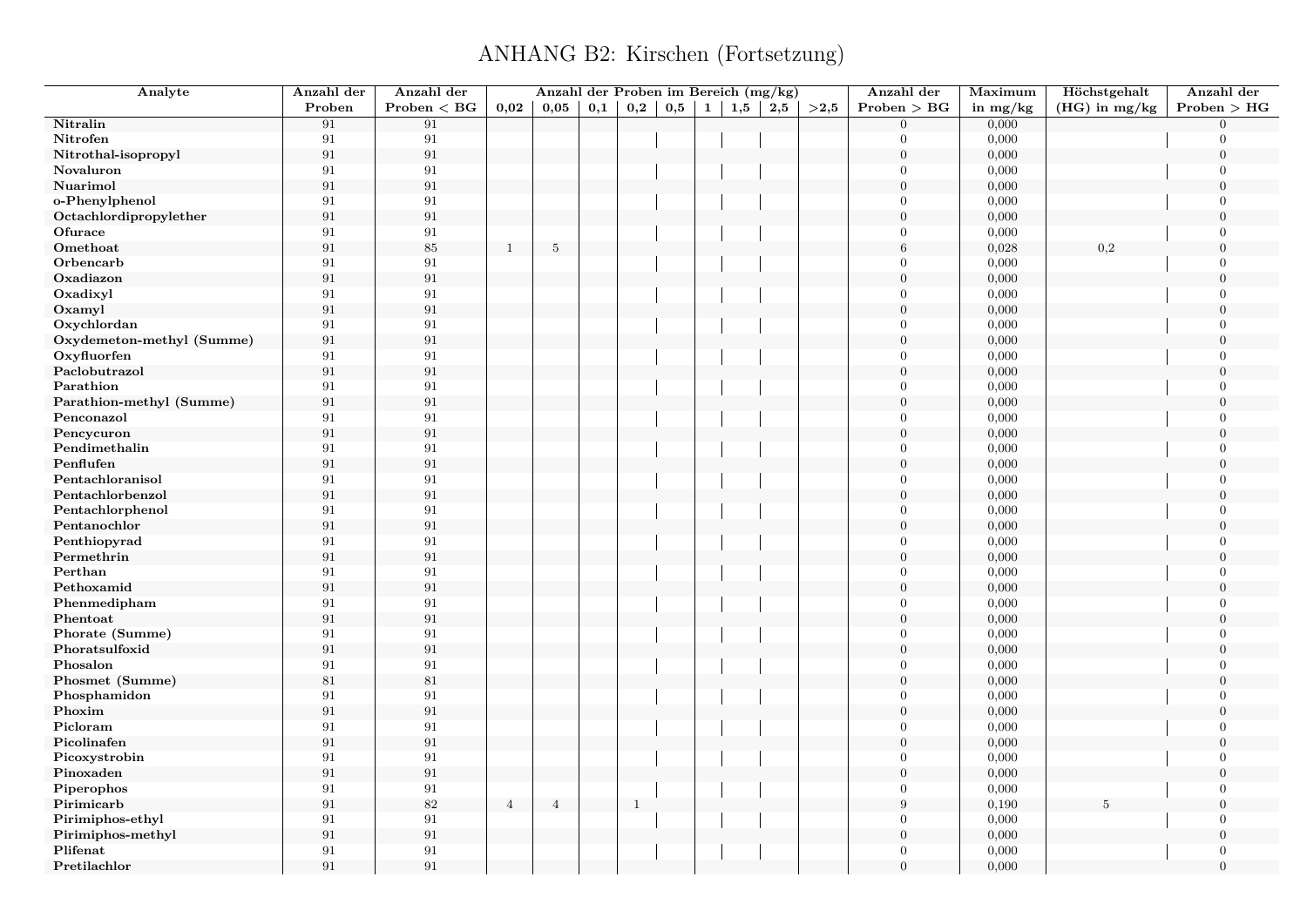| Analyte                  | Anzahl der        | Anzahl der   |            | Anzahl der Proben im Bereich (mg/kg) |              |              |     |              |     |     |      | Anzahl der       | Maximum    | Höchstgehalt     | Anzahl der       |
|--------------------------|-------------------|--------------|------------|--------------------------------------|--------------|--------------|-----|--------------|-----|-----|------|------------------|------------|------------------|------------------|
|                          | Proben            | Problem < BG | 0,02       | 0,05                                 | 0,1          | $_{\rm 0,2}$ | 0,5 | $\mathbf{1}$ | 1,5 | 2,5 | >2,5 | Problem > BG     | in $mg/kg$ | $(HG)$ in mg/kg  | Problem > HG     |
| Primisulfuron-methyl     | 91                | 91           |            |                                      |              |              |     |              |     |     |      | $\overline{0}$   | 0,000      |                  | $\Omega$         |
| Prochloraz (Summe)       | $\rm 91$          | $90\,$       |            |                                      | $\mathbf{1}$ |              |     |              |     |     |      | $\mathbf{1}$     | 0,096      | 0,05             | $\overline{0}$   |
| Procymidon               | 91                | 91           |            |                                      |              |              |     |              |     |     |      | $\theta$         | 0,000      |                  | $\overline{0}$   |
| Profenofos               | $\rm 91$          | 91           |            |                                      |              |              |     |              |     |     |      | $\overline{0}$   | 0,000      |                  | $\mathbf{0}$     |
| Profluralin              | 91                | 91           |            |                                      |              |              |     |              |     |     |      | $\theta$         | 0,000      |                  | $\overline{0}$   |
| Promecarb                | 91                | 91           |            |                                      |              |              |     |              |     |     |      | $\overline{0}$   | 0,000      |                  | $\overline{0}$   |
| Prometon                 | 91                | 91           |            |                                      |              |              |     |              |     |     |      | $\Omega$         | 0,000      |                  | $\overline{0}$   |
| Prometryn                | $\rm 91$          | $\rm 91$     |            |                                      |              |              |     |              |     |     |      | $\overline{0}$   | 0,000      |                  | $\overline{0}$   |
| Propachlor               | 91                | 91           |            |                                      |              |              |     |              |     |     |      | $\Omega$         | 0,000      |                  | $\Omega$         |
| Propamocarb              | $\boldsymbol{91}$ | 91           |            |                                      |              |              |     |              |     |     |      | $\mathbf{0}$     | 0,000      |                  | $\overline{0}$   |
| Propaphos                | 91                | 91           |            |                                      |              |              |     |              |     |     |      | $\Omega$         | 0,000      |                  | $\Omega$         |
| Propaquizafop            | 91                | 91           |            |                                      |              |              |     |              |     |     |      | $\theta$         | 0,000      |                  | $\theta$         |
| Propargit                | 91                | 91           |            |                                      |              |              |     |              |     |     |      | $\Omega$         | 0,000      |                  | $\Omega$         |
| Propazin                 | 91                | 91           |            |                                      |              |              |     |              |     |     |      | $\mathbf{0}$     | 0,000      |                  | $\overline{0}$   |
| Propetamphos             | 91                | 91           |            |                                      |              |              |     |              |     |     |      | $\Omega$         | 0,000      |                  | $\overline{0}$   |
| Propham                  | $\rm 91$          | 91           |            |                                      |              |              |     |              |     |     |      | $\overline{0}$   | 0,000      |                  | $\theta$         |
| Propiconazol             | 91                | 91           |            |                                      |              |              |     |              |     |     |      | $\theta$         | 0,000      |                  | $\overline{0}$   |
| Propisochlor             | $\rm 91$          | 91           |            |                                      |              |              |     |              |     |     |      | $\boldsymbol{0}$ | 0,000      |                  | $\Omega$         |
| Propoxur                 | 91                | 91           |            |                                      |              |              |     |              |     |     |      | $\mathbf{0}$     | 0,000      |                  | $\mathbf{0}$     |
| Propoxycarbazone (Summe) | $\rm 91$          | 91           |            |                                      |              |              |     |              |     |     |      | $\theta$         | 0,000      |                  | $\theta$         |
| Propyzamid               | 91                | 91           |            |                                      |              |              |     |              |     |     |      | $\theta$         | 0,000      |                  | $\overline{0}$   |
| Proquinazid              | $\rm 91$          | 91           |            |                                      |              |              |     |              |     |     |      | $\boldsymbol{0}$ | 0,000      |                  | $\theta$         |
| Prosulfocarb             | $\rm 91$          | $\rm 91$     |            |                                      |              |              |     |              |     |     |      | $\Omega$         | 0,000      |                  | $\overline{0}$   |
| Prothioconazol-desthio   | 91                | 91           |            |                                      |              |              |     |              |     |     |      | $\mathbf{0}$     | 0,000      |                  | $\overline{0}$   |
| Prothiofos               | 91                | 91           |            |                                      |              |              |     |              |     |     |      | $\theta$         | 0,000      |                  | $\overline{0}$   |
| Pymetrozin               | $\rm 91$          | 91           |            |                                      |              |              |     |              |     |     |      | $\overline{0}$   | 0,000      |                  | $\theta$         |
| Pyraclostrobin           | $\rm 91$          | 84           | $\sqrt{2}$ | $5\phantom{.0}$                      |              |              |     |              |     |     |      | $\overline{7}$   | 0,043      | $\boldsymbol{3}$ | $\overline{0}$   |
| Pyraflufen-ethyl (Summe) | $\boldsymbol{91}$ | 91           |            |                                      |              |              |     |              |     |     |      | $\boldsymbol{0}$ | 0,000      |                  | $\mathbf{0}$     |
| Pyrazophos               | 91                | 91           |            |                                      |              |              |     |              |     |     |      | $\theta$         | 0,000      |                  | $\overline{0}$   |
| Pyrethrine               | $\rm 91$          | 91           |            |                                      |              |              |     |              |     |     |      | $\overline{0}$   | 0,000      |                  | $\overline{0}$   |
| Pyributicarb             | $\rm 91$          | $\rm 91$     |            |                                      |              |              |     |              |     |     |      | $\theta$         | 0,000      |                  | $\overline{0}$   |
| Pyridaben                | $\rm 91$          | 91           |            |                                      |              |              |     |              |     |     |      | $\boldsymbol{0}$ | 0,000      |                  | $\boldsymbol{0}$ |
| Pyridafenthion           | 91                | 91           |            |                                      |              |              |     |              |     |     |      | $\Omega$         | 0,000      |                  | $\overline{0}$   |
| Pyridalyl                | $\rm 91$          | $\rm 91$     |            |                                      |              |              |     |              |     |     |      | $\theta$         | 0,000      |                  | $\overline{0}$   |
| Pyrifenox                | 91                | 91           |            |                                      |              |              |     |              |     |     |      | $\Omega$         | 0,000      |                  | $\theta$         |
| Pyrimethanil             | 91                | 91           |            |                                      |              |              |     |              |     |     |      | $\theta$         | 0,000      |                  | $\overline{0}$   |
| Pyrimidifen              | 91                | $\rm 91$     |            |                                      |              |              |     |              |     |     |      | $\Omega$         | 0,000      |                  | $\Omega$         |
| Pyriproxyfen             | 91                | 91           |            |                                      |              |              |     |              |     |     |      | $\theta$         | 0,000      |                  | $\Omega$         |
| Pyroquilon               | 91                | 91           |            |                                      |              |              |     |              |     |     |      | $\Omega$         | 0,000      |                  | $\overline{0}$   |
| Pyroxsulam               | $\rm 91$          | $\,91$       |            |                                      |              |              |     |              |     |     |      | $\overline{0}$   | 0,000      |                  | $\theta$         |
| Quinalphos               | $\rm 91$          | 91           |            |                                      |              |              |     |              |     |     |      | $\Omega$         | 0,000      |                  | $\overline{0}$   |
| Quinmerac                | 91                | 91           |            |                                      |              |              |     |              |     |     |      | $\mathbf{0}$     | 0,000      |                  | $\Omega$         |
| Quinoclamin              | 91                | 91           |            |                                      |              |              |     |              |     |     |      | $\mathbf{0}$     | 0,000      |                  | $\mathbf{0}$     |
| Quinoxyfen               | $\rm 91$          | $\rm 91$     |            |                                      |              |              |     |              |     |     |      | $\overline{0}$   | 0,000      |                  | $\theta$         |
| Quintozene (Summe)       | 91                | 91           |            |                                      |              |              |     |              |     |     |      | $\theta$         | 0,000      |                  | $\overline{0}$   |
| Quizalofop               | 91                | $\rm 91$     |            |                                      |              |              |     |              |     |     |      | $\Omega$         | 0,000      |                  | $\Omega$         |
| Quizalofop-ethyl         | 91                | 91           |            |                                      |              |              |     |              |     |     |      | $\theta$         | 0,000      |                  | $\overline{0}$   |
| Rotenon                  | 91                | $\rm 91$     |            |                                      |              |              |     |              |     |     |      | $\overline{0}$   | 0,000      |                  | $\overline{0}$   |
|                          |                   |              |            |                                      |              |              |     |              |     |     |      |                  |            |                  |                  |
| S-Metolachlor            | 91                | 91           |            |                                      |              |              |     |              |     |     |      | $\theta$         | 0,000      |                  | $\overline{0}$   |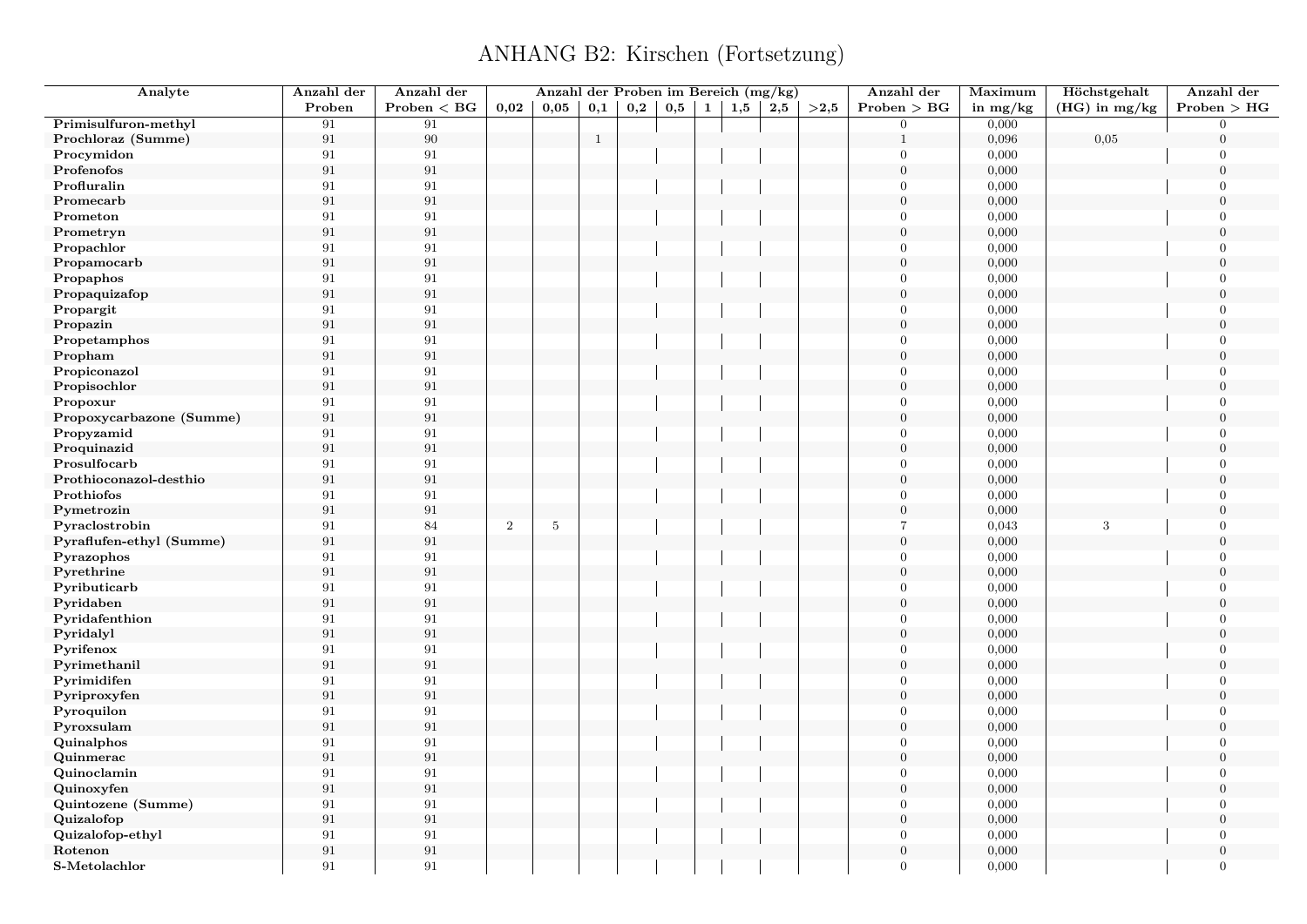| Analyte                | Anzahl der        | Anzahl der      |         | Anzahl der Proben im Bereich (mg/kg) |     |                |              |              |     |     |      | Anzahl der       | Maximum    | Höchstgehalt    | Anzahl der       |
|------------------------|-------------------|-----------------|---------|--------------------------------------|-----|----------------|--------------|--------------|-----|-----|------|------------------|------------|-----------------|------------------|
|                        | Proben            | $Problem < B$ G | 0,02    | 0,05                                 | 0,1 | 0,2            | 0,5          | $\mathbf{1}$ | 1,5 | 2,5 | >2.5 | Problem > BG     | in $mg/kg$ | $(HG)$ in mg/kg | Problem > HG     |
| Sebuthylazin           | 91                | 91              |         |                                      |     |                |              |              |     |     |      | $\overline{0}$   | 0,000      |                 | $\Omega$         |
| Secbumeton             | 91                | 91              |         |                                      |     |                |              |              |     |     |      | $\Omega$         | 0,000      |                 | $\Omega$         |
| Silafluofen            | $\boldsymbol{91}$ | $\rm 91$        |         |                                      |     |                |              |              |     |     |      | $\overline{0}$   | 0,000      |                 | $\overline{0}$   |
| Simazin                | 91                | 91              |         |                                      |     |                |              |              |     |     |      | $\theta$         | 0,000      |                 | $\Omega$         |
| Spinetoram             | 91                | $\rm 91$        |         |                                      |     |                |              |              |     |     |      | $\boldsymbol{0}$ | 0,000      |                 | $\theta$         |
| Spinosad (Summe)       | 91                | 90              |         | $\mathbf{1}$                         |     |                |              |              |     |     |      | $\mathbf{1}$     | 0,028      | 0,2             | $\overline{0}$   |
| Spirodiclofen          | 91                | $\rm 91$        |         |                                      |     |                |              |              |     |     |      | $\boldsymbol{0}$ | 0,000      |                 | $\theta$         |
| Spiromesifen           | 91                | 91              |         |                                      |     |                |              |              |     |     |      | $\mathbf{0}$     | 0,000      |                 | $\Omega$         |
| Spirotetramat (Summe)  | 91                | $\rm 91$        |         |                                      |     |                |              |              |     |     |      | $\overline{0}$   | 0,000      |                 | $\theta$         |
| Spiroxamin             | 91                | 91              |         |                                      |     |                |              |              |     |     |      | $\theta$         | 0,000      |                 | $\overline{0}$   |
| Sulcotrion             | 91                | $\rm 91$        |         |                                      |     |                |              |              |     |     |      | $\overline{0}$   | 0,000      |                 | $\theta$         |
| Sulfentrazon           | 91                | 91              |         |                                      |     |                |              |              |     |     |      | $\mathbf{0}$     | 0,000      |                 | $\Omega$         |
| Sulfotep               | 91                | $\rm 91$        |         |                                      |     |                |              |              |     |     |      | $\mathbf{0}$     | 0,000      |                 | $\overline{0}$   |
| Sulfoxaflor            | 91                | 91              |         |                                      |     |                |              |              |     |     |      | $\theta$         | 0,000      |                 | $\overline{0}$   |
| Sulprofos              | 91                | $\rm 91$        |         |                                      |     |                |              |              |     |     |      | $\overline{0}$   | 0,000      |                 | $\overline{0}$   |
| tau-Fluvalinat         | 91                | $90\,$          |         | -1                                   |     |                |              |              |     |     |      | $\mathbf{1}$     | 0,027      | $_{0,5}$        | $\overline{0}$   |
| Tebuconazol            | $\,91$            | $56\,$          | $\,8\,$ | 11                                   | 10  | $\overline{5}$ | $\mathbf{1}$ |              |     |     |      | $35\,$           | 0,290      | $\mathbf{1}$    | $\boldsymbol{0}$ |
| Tebufenozid            | 91                | 91              |         |                                      |     |                |              |              |     |     |      | $\mathbf{0}$     | 0,000      |                 | $\overline{0}$   |
| Tebufenpyrad           | 91                | $\rm 91$        |         |                                      |     |                |              |              |     |     |      | $\overline{0}$   | 0,000      |                 | $\overline{0}$   |
| Tebupirimfos           | 91                | 91              |         |                                      |     |                |              |              |     |     |      | $\Omega$         | 0,000      |                 | $\Omega$         |
| Tebutam                | $\boldsymbol{91}$ | $\rm 91$        |         |                                      |     |                |              |              |     |     |      | $\boldsymbol{0}$ | 0,000      |                 | $\overline{0}$   |
| Tecnazen               | 91                | 91              |         |                                      |     |                |              |              |     |     |      | $\theta$         | 0,000      |                 | $\Omega$         |
| Teflubenzuron          | 91                | $\rm 91$        |         |                                      |     |                |              |              |     |     |      | $\theta$         | 0,000      |                 | $\theta$         |
| Tefluthrin             | 91                | 91              |         |                                      |     |                |              |              |     |     |      | $\Omega$         | 0,000      |                 | $\Omega$         |
| Tembotrion             | 91                | $\rm 91$        |         |                                      |     |                |              |              |     |     |      | $\boldsymbol{0}$ | 0,000      |                 | $\overline{0}$   |
| <b>Temephos</b>        | 91                | 91              |         |                                      |     |                |              |              |     |     |      | $\theta$         | 0,000      |                 | $\overline{0}$   |
| <b>TEPP</b>            | 91                | $\rm 91$        |         |                                      |     |                |              |              |     |     |      | $\overline{0}$   | 0,000      |                 | $\overline{0}$   |
| Terbacil               | 91                | $\rm 91$        |         |                                      |     |                |              |              |     |     |      | $\theta$         | 0,000      |                 | $\overline{0}$   |
| Terbucarb              | $\boldsymbol{91}$ | $\rm 91$        |         |                                      |     |                |              |              |     |     |      | $\boldsymbol{0}$ | 0,000      |                 | $\theta$         |
| <b>Terbufos</b>        | 91                | 91              |         |                                      |     |                |              |              |     |     |      | $\mathbf{0}$     | 0,000      |                 | $\overline{0}$   |
| Terbumeton             | 91                | $\rm 91$        |         |                                      |     |                |              |              |     |     |      | $\mathbf{0}$     | 0,000      |                 | $\theta$         |
| Terbuthylazin          | 91                | 91              |         |                                      |     |                |              |              |     |     |      | $\mathbf{0}$     | 0,000      |                 | $\overline{0}$   |
| Terbuthylazin-Desethyl | 91                | $\rm 91$        |         |                                      |     |                |              |              |     |     |      | $\boldsymbol{0}$ | 0,000      |                 | $\Omega$         |
| Terbutryn              | 91                | $\rm 91$        |         |                                      |     |                |              |              |     |     |      | $\overline{0}$   | 0,000      |                 | $\theta$         |
| Tetrachlorvinphos      | 91                | $\rm 91$        |         |                                      |     |                |              |              |     |     |      | $\mathbf{0}$     | 0,000      |                 | $\overline{0}$   |
| Tetraconazol           | 91                | 91              |         |                                      |     |                |              |              |     |     |      | $\mathbf{0}$     | 0,000      |                 | $\overline{0}$   |
| Tetradifon             | 91                | $\rm 91$        |         |                                      |     |                |              |              |     |     |      | $\overline{0}$   | 0,000      |                 | $\overline{0}$   |
| Tetramethrin           | 91                | 91              |         |                                      |     |                |              |              |     |     |      | $\overline{0}$   | 0,000      |                 | $\theta$         |
| Tetrasul               | 91                | $\rm 91$        |         |                                      |     |                |              |              |     |     |      | $\boldsymbol{0}$ | 0,000      |                 | $\overline{0}$   |
| Thenylchlor            | 91                | 91              |         |                                      |     |                |              |              |     |     |      | $\theta$         | 0,000      |                 | $\overline{0}$   |
| Thiabendazol           | 91                | $\rm 91$        |         |                                      |     |                |              |              |     |     |      | $\boldsymbol{0}$ | 0,000      |                 | $\overline{0}$   |
| Thiacloprid            | 91                | 76              | 10      | $\overline{4}$                       |     | -1             |              |              |     |     |      | $15\,$           | 0,100      | 0,5             | $\theta$         |
| Thiamethoxam           | 91                | $90\,$          |         | $\mathbf{1}$                         |     |                |              |              |     |     |      | $\mathbf{1}$     | 0,025      | 0,6             | $\boldsymbol{0}$ |
| Thifensulfuron-methyl  | 91                | 91              |         |                                      |     |                |              |              |     |     |      | $\theta$         | 0,000      |                 | $\Omega$         |
| Thifluzamid            | 91                | $\rm 91$        |         |                                      |     |                |              |              |     |     |      | $\overline{0}$   | 0,000      |                 | $\overline{0}$   |
| Thiocyclam             | 91                | 91              |         |                                      |     |                |              |              |     |     |      | $\Omega$         | 0,000      |                 | $\Omega$         |
| Thiodicarb             | $\rm 91$          | $\rm 91$        |         |                                      |     |                |              |              |     |     |      | $\boldsymbol{0}$ | 0,000      |                 | $\Omega$         |
| Thiofanox              | 91                | 91              |         |                                      |     |                |              |              |     |     |      | $\theta$         | 0,000      |                 | $\Omega$         |
|                        | 91                | 91              |         |                                      |     |                |              |              |     |     |      | $\theta$         |            |                 | $\Omega$         |
| Thiofanoxsulfon        |                   |                 |         |                                      |     |                |              |              |     |     |      |                  | 0,000      |                 |                  |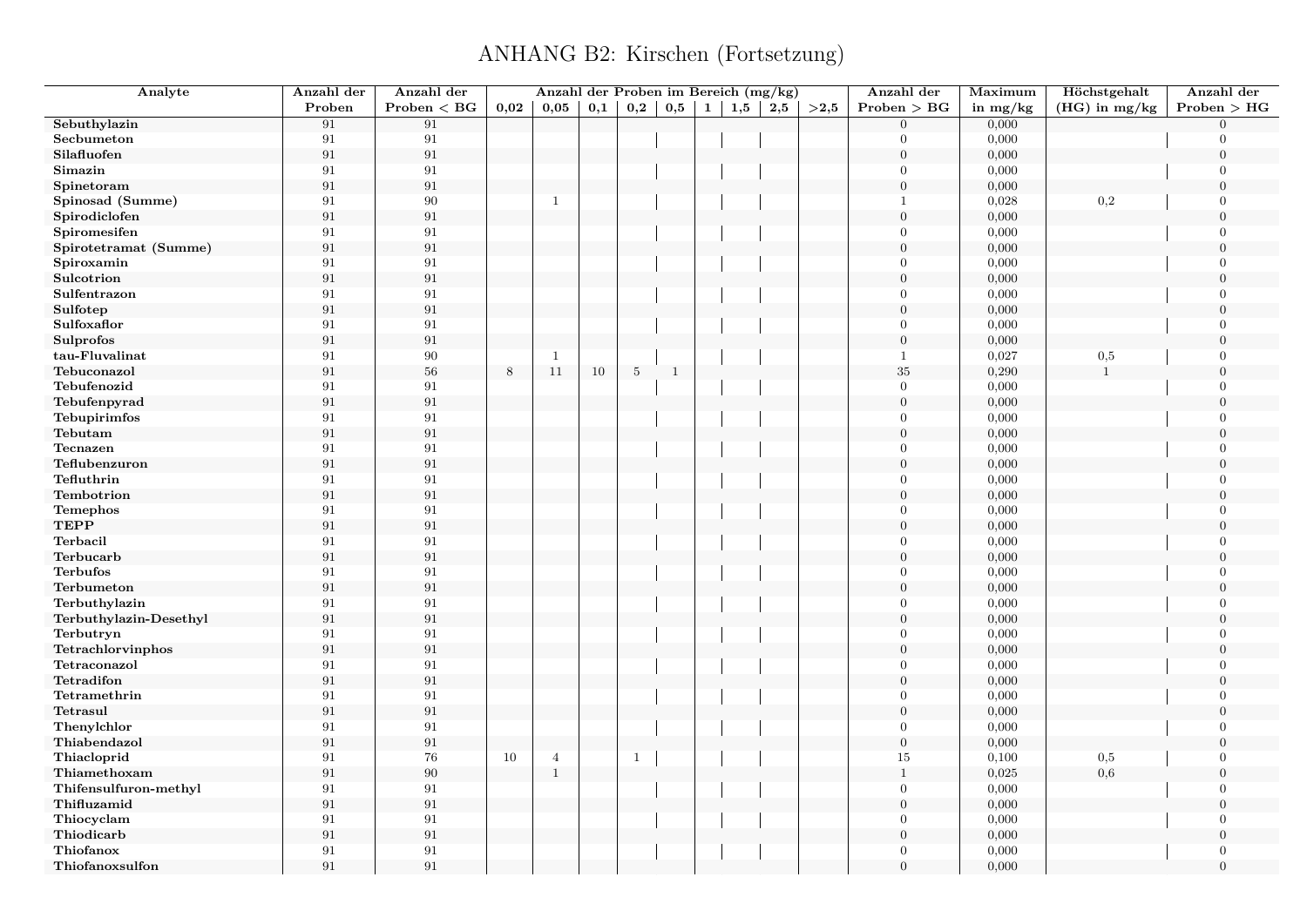| Analyte               | Anzahl der | Anzahl der      |      | Anzahl der Proben im Bereich (mg/kg) |                |                   |                   |          |                |                  |              | Anzahl der     | Maximum    | Höchstgehalt    | Anzahl der     |
|-----------------------|------------|-----------------|------|--------------------------------------|----------------|-------------------|-------------------|----------|----------------|------------------|--------------|----------------|------------|-----------------|----------------|
|                       | Proben     | $Problem < B$ G | 0,02 | 0,05                                 | 0,1            | $_{\mathbf{0,2}}$ | $0,5 \mid 1 \mid$ |          | 1,5            | 2,5              | >2,5         | Problem > BG   | in $mg/kg$ | $(HG)$ in mg/kg | Problem > HG   |
| Thiofanoxsulfoxid     | 91         | 91              |      |                                      |                |                   |                   |          |                |                  |              | $\Omega$       | 0,000      |                 |                |
| Thiometon             | 91         | 91              |      |                                      |                |                   |                   |          |                |                  |              | $\overline{0}$ | 0,000      |                 | $\overline{0}$ |
| Thionazin             | 91         | 91              |      |                                      |                |                   |                   |          |                |                  |              | $\Omega$       | 0,000      |                 |                |
| Thiophanat-methyl     | 91         | 89              |      | 1                                    | $\overline{1}$ |                   |                   |          |                |                  |              | $\overline{2}$ | 0,085      | 0,3             | $\theta$       |
| Tiocarbazil           | 91         | 91              |      |                                      |                |                   |                   |          |                |                  |              | $\Omega$       | 0,000      |                 |                |
| Tolclofos-methyl      | 91         | 91              |      |                                      |                |                   |                   |          |                |                  |              | $\overline{0}$ | 0,000      |                 | $\Omega$       |
| Tolfenpyrad           | 91         | 91              |      |                                      |                |                   |                   |          |                |                  |              | $\Omega$       | 0,000      |                 |                |
| Tolylfluanid (Summe)  | 91         | 91              |      |                                      |                |                   |                   |          |                |                  |              | $\Omega$       | 0,000      |                 | $\Omega$       |
| Tralkoxydim           | 91         | 91              |      |                                      |                |                   |                   |          |                |                  |              | $\Omega$       | 0,000      |                 |                |
| Transfluthrin         | 91         | 91              |      |                                      |                |                   |                   |          |                |                  |              | $\overline{0}$ | 0,000      |                 | $\Omega$       |
| Triadimefon           | 91         | 91              |      |                                      |                |                   |                   |          |                |                  |              | $\Omega$       | 0,000      |                 |                |
| Triadimenol           | 91         | 91              |      |                                      |                |                   |                   |          |                |                  |              | $\overline{0}$ | 0,000      |                 | $\Omega$       |
| <b>Triallat</b>       | 91         | 91              |      |                                      |                |                   |                   |          |                |                  |              | $\Omega$       | 0,000      |                 |                |
| Triasulfuron          | 91         | 91              |      |                                      |                |                   |                   |          |                |                  |              | $\Omega$       | 0,000      |                 | $\Omega$       |
| Triazamat             | 91         | 91              |      |                                      |                |                   |                   |          |                |                  |              | $\Omega$       | 0,000      |                 |                |
| Triazophos            | 91         | $\rm 91$        |      |                                      |                |                   |                   |          |                |                  |              | $\Omega$       | 0,000      |                 | $\Omega$       |
| Tribenuron-methyl     | 91         | 91              |      |                                      |                |                   |                   |          |                |                  |              | $\Omega$       | 0,000      |                 |                |
| Trichlorfon           | 91         | 91              |      |                                      |                |                   |                   |          |                |                  |              | $\Omega$       | 0,000      |                 | $\Omega$       |
| Trichloronat          | 91         | 91              |      |                                      |                |                   |                   |          |                |                  |              | $\Omega$       | 0,000      |                 | $\cap$         |
| Triclopyr             | 91         | 91              |      |                                      |                |                   |                   |          |                |                  |              | $\overline{0}$ | 0,000      |                 | $\Omega$       |
| Tricyclazol           | 91         | 91              |      |                                      |                |                   |                   |          |                |                  |              | $\Omega$       | 0,000      |                 |                |
| Trifloxystrobin       | 91         | 88              | 3    |                                      |                |                   |                   |          |                |                  |              | 3              | 0,015      |                 | $\overline{0}$ |
| Triflumizole (Summe)  | 91         | 91              |      |                                      |                |                   |                   |          |                |                  |              | $\overline{0}$ | 0,000      |                 | $\cap$         |
| Triflumuron           | 91         | 91              |      |                                      |                |                   |                   |          |                |                  |              | $\overline{0}$ | 0,000      |                 | $\Omega$       |
| Trifluralin           | 91         | 91              |      |                                      |                |                   |                   |          |                |                  |              | $\overline{0}$ | 0,000      |                 | $\Omega$       |
| Triflusulfuron-methyl | 91         | 91              |      |                                      |                |                   |                   |          |                |                  |              | $\overline{0}$ | 0,000      |                 | $\Omega$       |
| Triforin              | 91         | 91              |      |                                      |                |                   |                   |          |                |                  |              | $\Omega$       | 0,000      |                 | $\Omega$       |
| Triticonazol          | 91         | 91              |      |                                      |                |                   |                   |          |                |                  |              | $\theta$       | 0,000      |                 | $\Omega$       |
| Tritosulfuron         | 91         | 91              |      |                                      |                |                   |                   |          |                |                  |              | $\Omega$       | 0,000      |                 | $\cap$         |
| Uniconazol            | 91         | 91              |      |                                      |                |                   |                   |          |                |                  |              | $\overline{0}$ | 0,000      |                 | $\Omega$       |
| Valifenalat           | 91         | 91              |      |                                      |                |                   |                   |          |                |                  |              | $\Omega$       | 0,000      |                 |                |
| Vamidothion           | 91         | 91              |      |                                      |                |                   |                   |          |                |                  |              | $\overline{0}$ | 0,000      |                 | $\Omega$       |
| Vinclozolin           | 91         | 91              |      |                                      |                |                   |                   |          |                |                  |              | $\Omega$       | 0,000      |                 |                |
| $\mathbf{XMC}$        | 91         | 91              |      |                                      |                |                   |                   |          |                |                  |              | $\overline{0}$ | 0,000      |                 | $\Omega$       |
| Zoxamid               | 91         | 91              |      |                                      |                |                   |                   |          |                |                  |              | $\Omega$       | 0,000      |                 |                |
| Gesamtergebnis        | 52.019     | 51.739          | 76   | 94                                   | 61             | 25                | 12                | $\bf{5}$ | $\overline{4}$ | $\boldsymbol{2}$ | $\mathbf{1}$ | 280            |            |                 | 3              |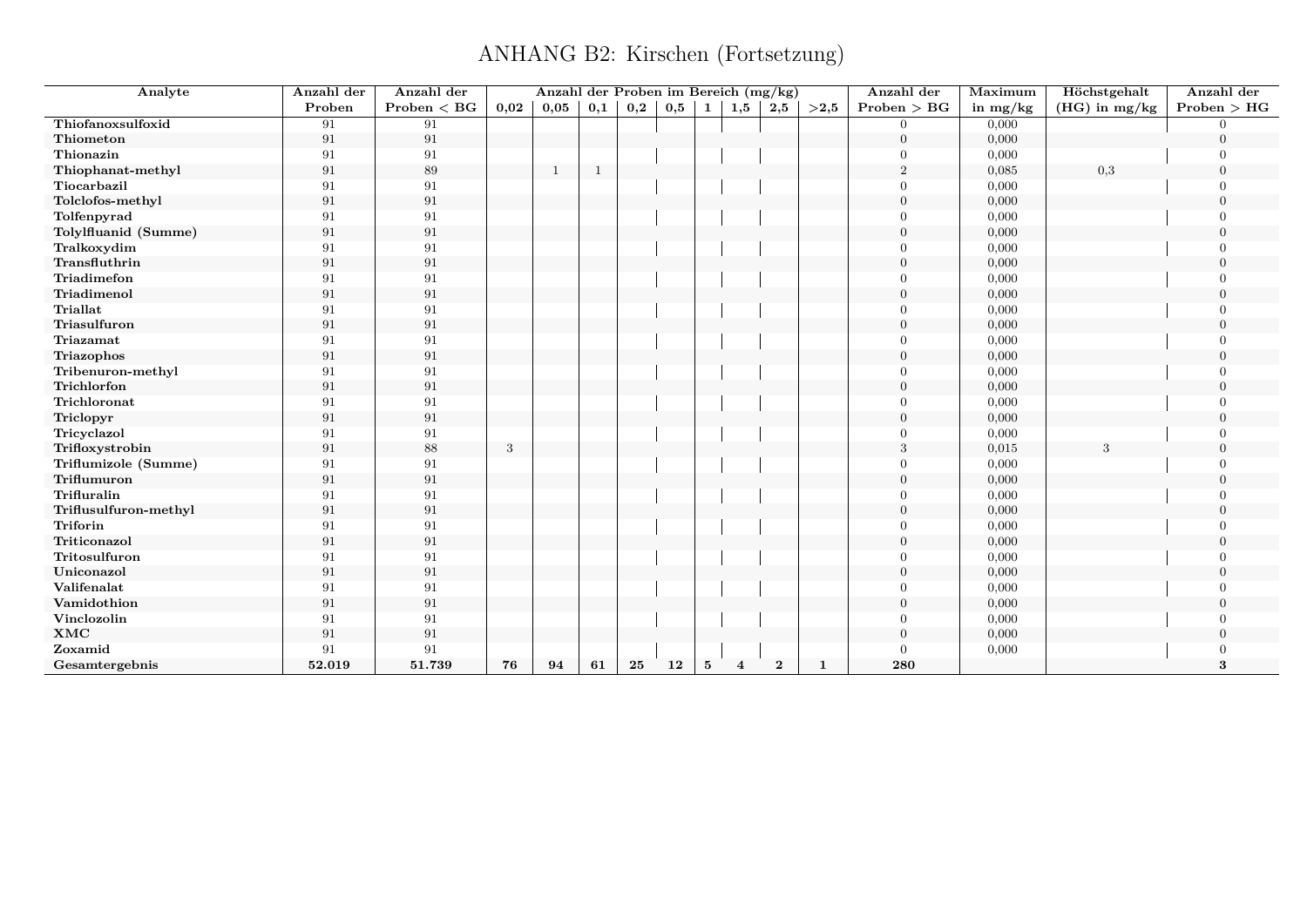## ANHANG B3: Kopfsalat

<span id="page-18-0"></span>

| Analyte                      | Anzahl der        | Anzahl der        |            | Anzahl der Proben im Bereich (mg/kg) |              |                |                |              |              |              |              | Anzahl der       | Maximum    | Höchstgehalt    | Anzahl der       |
|------------------------------|-------------------|-------------------|------------|--------------------------------------|--------------|----------------|----------------|--------------|--------------|--------------|--------------|------------------|------------|-----------------|------------------|
|                              | Proben            | Problem < BG      | 0,02       | 0,05                                 | 0,1          | 0,2            | 0,5            | $\mathbf{1}$ | 1,5          | $2{,}5$      | >2,5         | Problem > BG     | in $mg/kg$ | $(HG)$ in mg/kg | Problem > HG     |
| 1,4-Dimethylnaphthalin       | 93                | 93                |            |                                      |              |                |                |              |              |              |              | $\Omega$         | 0,000      |                 | $\Omega$         |
| 2-Naphthoxyessigsäure        | 93                | $\boldsymbol{93}$ |            |                                      |              |                |                |              |              |              |              | $\overline{0}$   | 0,000      |                 | $\Omega$         |
| 2,3,5-Trimethacarb           | 93                | $\boldsymbol{93}$ |            |                                      |              |                |                |              |              |              |              | $\boldsymbol{0}$ | 0,000      |                 | $\boldsymbol{0}$ |
| $2,4$ -D                     | 93                | 93                |            |                                      |              |                |                |              |              |              |              | $\Omega$         | 0,000      |                 | $\overline{0}$   |
| $2,4$ -DB                    | 67                | 67                |            |                                      |              |                |                |              |              |              |              | $\overline{0}$   | 0,000      |                 | $\Omega$         |
| $2,4,5$ -T                   | 93                | 93                |            |                                      |              |                |                |              |              |              |              | $\overline{0}$   | 0,000      |                 | $\overline{0}$   |
| 3-Chloranilin                | 91                | $\rm 91$          |            |                                      |              |                |                |              |              |              |              | $\boldsymbol{0}$ | 0,000      |                 | $\Omega$         |
| 3,4-Dichloranilin            | 92                | 92                |            |                                      |              |                |                |              |              |              |              | $\overline{0}$   | 0,000      |                 | $\overline{0}$   |
| 3,5-Dichloranilin            | 93                | 93                |            |                                      |              |                |                |              |              |              |              | $\overline{0}$   | 0,000      |                 | $\Omega$         |
| 4-Bromphenylharnstoff        | 93                | $\boldsymbol{93}$ |            |                                      |              |                |                |              |              |              |              | $\overline{0}$   | 0,000      |                 | $\Omega$         |
| 4-Chlorphenoxyessigsäure     | 93                | $\boldsymbol{93}$ |            |                                      |              |                |                |              |              |              |              | $\overline{0}$   | 0,000      |                 | $\Omega$         |
| 4,4-Dichlorbenzophenon       | 93                | 93                |            |                                      |              |                |                |              |              |              |              | $\overline{0}$   | 0,000      |                 | $\overline{0}$   |
| 5-Hydroxythiabendazol        | 93                | 93                |            |                                      |              |                |                |              |              |              |              | $\overline{0}$   | 0,000      |                 | $\overline{0}$   |
| a-Chlordan                   | 93                | 93                |            |                                      |              |                |                |              |              |              |              | $\overline{0}$   | 0,000      |                 | $\boldsymbol{0}$ |
| a-HCH                        | 93                | $\boldsymbol{93}$ |            |                                      |              |                |                |              |              |              |              | $\overline{0}$   | 0,000      |                 | $\overline{0}$   |
| Acephat                      | 93                | 93                |            |                                      |              |                |                |              |              |              |              | $\overline{0}$   | 0,000      |                 | $\overline{0}$   |
| Acequinocyl (Summe)          | $\sqrt{28}$       | ${\bf 28}$        |            |                                      |              |                |                |              |              |              |              | $\boldsymbol{0}$ | 0,000      |                 | $\overline{0}$   |
| Acetamiprid                  | 93                | 81                | -1         | $\overline{2}$                       | $\mathbf{1}$ | $\overline{4}$ | $\overline{2}$ | -1           | $\mathbf{1}$ |              |              | 12               | 1,400      | 3/1,5           | $\overline{0}$   |
| Acetochlor                   | 93                | $\boldsymbol{93}$ |            |                                      |              |                |                |              |              |              |              | $\boldsymbol{0}$ | 0,000      |                 | $\overline{0}$   |
| Acibenzolar-S-methyl (Summe) | 93                | 93                |            |                                      |              |                |                |              |              |              |              | $\overline{0}$   | 0,000      |                 | $\overline{0}$   |
| Aclonifen                    | $85\,$            | $85\,$            |            |                                      |              |                |                |              |              |              |              | $\boldsymbol{0}$ | 0,000      |                 | $\overline{0}$   |
| Acrinathrin                  | 93                | $\boldsymbol{93}$ |            |                                      |              |                |                |              |              |              |              | $\Omega$         | 0,000      |                 | $\Omega$         |
| Alachlor                     | $\boldsymbol{93}$ | $\boldsymbol{93}$ |            |                                      |              |                |                |              |              |              |              | $\mathbf{0}$     | 0,000      |                 | $\Omega$         |
| Aldicarb (Summe)             | 93                | 93                |            |                                      |              |                |                |              |              |              |              | $\overline{0}$   | 0,000      |                 | $\Omega$         |
| Aldrin/Dieldrin              | $\boldsymbol{93}$ | 93                |            |                                      |              |                |                |              |              |              |              | $\boldsymbol{0}$ | 0,000      |                 | $\overline{0}$   |
| Allidochlor                  | 93                | 93                |            |                                      |              |                |                |              |              |              |              | $\boldsymbol{0}$ | 0,000      |                 | $\overline{0}$   |
| Ametoctradin                 | $\boldsymbol{93}$ | 83                |            | $\sqrt{2}$                           | $\,2$        | <sup>1</sup>   | $\mathbf{1}$   |              | $\,2$        | $\mathbf{1}$ | $\mathbf{1}$ | $10\,$           | 2,500      | 40              | $\Omega$         |
| Ametryn                      | 92                | $\boldsymbol{92}$ |            |                                      |              |                |                |              |              |              |              | $\overline{0}$   | 0,000      |                 | $\overline{0}$   |
| Amidosulfuron                | $\boldsymbol{93}$ | $\boldsymbol{93}$ |            |                                      |              |                |                |              |              |              |              | $\boldsymbol{0}$ | 0,000      |                 | $\overline{0}$   |
| Aminocarb                    | 93                | 93                |            |                                      |              |                |                |              |              |              |              | $\overline{0}$   | 0,000      |                 | $\overline{0}$   |
| Amisulbrom                   | 93                | $\rm 91$          |            |                                      | $\mathbf{1}$ |                |                |              |              | $\mathbf{1}$ |              | $\sqrt{2}$       | 2,400      |                 | $\Omega$         |
| Amitraz (Summe)              | 93                | 93                |            |                                      |              |                |                |              |              |              |              | $\overline{0}$   | 0,000      |                 | $\overline{0}$   |
| Ancymidol                    | $\boldsymbol{93}$ | 93                |            |                                      |              |                |                |              |              |              |              | $\overline{0}$   | 0,000      |                 | $\Omega$         |
| Anilofos                     | 89                | 89                |            |                                      |              |                |                |              |              |              |              | $\overline{0}$   | 0,000      |                 | $\Omega$         |
| Anthrachinon                 | 93                | $\boldsymbol{93}$ |            |                                      |              |                |                |              |              |              |              | $\overline{0}$   | 0,000      |                 | $\Omega$         |
| Aspon                        | 93                | 93                |            |                                      |              |                |                |              |              |              |              | $\overline{0}$   | 0,000      |                 | $\overline{0}$   |
| Asulam                       | 93                | 93                |            |                                      |              |                |                |              |              |              |              | $\overline{0}$   | 0,000      |                 | $\theta$         |
| Atrazin                      | 93                | 93                |            |                                      |              |                |                |              |              |              |              | $\overline{0}$   | 0,000      |                 | $\overline{0}$   |
| Atrazin-Desethyl             | $\boldsymbol{93}$ | $\boldsymbol{93}$ |            |                                      |              |                |                |              |              |              |              | $\boldsymbol{0}$ | 0,000      |                 | $\boldsymbol{0}$ |
| Atrazin-Desisopropyl         | 93                | 93                |            |                                      |              |                |                |              |              |              |              | $\overline{0}$   | 0,000      |                 | $\overline{0}$   |
| Azaconazol                   | 89                | 89                |            |                                      |              |                |                |              |              |              |              | $\overline{0}$   | 0,000      |                 | $\overline{0}$   |
| Azamethiphos                 | 93                | 93                |            |                                      |              |                |                |              |              |              |              | $\overline{0}$   | 0,000      |                 | $\overline{0}$   |
| Azinphos-ethyl               | $\boldsymbol{93}$ | $\boldsymbol{93}$ |            |                                      |              |                |                |              |              |              |              | $\boldsymbol{0}$ | 0,000      |                 | $\boldsymbol{0}$ |
| Azinphos-methyl              | 93                | 93                |            |                                      |              |                |                |              |              |              |              | $\overline{0}$   | 0,000      |                 | $\overline{0}$   |
| Aziprotryn                   | 93                | 93                |            |                                      |              |                |                |              |              |              |              | $\mathbf{0}$     | 0,000      |                 | $\Omega$         |
| Azoxystrobin                 | 93                | 88                | $\sqrt{2}$ | $\mathbf{1}$                         |              | $\mathbf{1}$   |                |              | $\mathbf{1}$ |              |              | $\overline{5}$   | 1,000      | 15              | $\Omega$         |
| $b$ - $HCH$                  | $\boldsymbol{93}$ | $\boldsymbol{93}$ |            |                                      |              |                |                |              |              |              |              | $\mathbf{0}$     | 0,000      |                 | $\boldsymbol{0}$ |
| Beflubutamid                 | 93                | 93                |            |                                      |              |                |                |              |              |              |              | $\overline{0}$   | 0,000      |                 | $\overline{0}$   |
| Benalaxyl                    | 93                | 93                |            |                                      |              |                |                |              |              |              |              | $\theta$         | 0,000      |                 | $\overline{0}$   |
|                              |                   |                   |            |                                      |              |                |                |              |              |              |              |                  |            |                 |                  |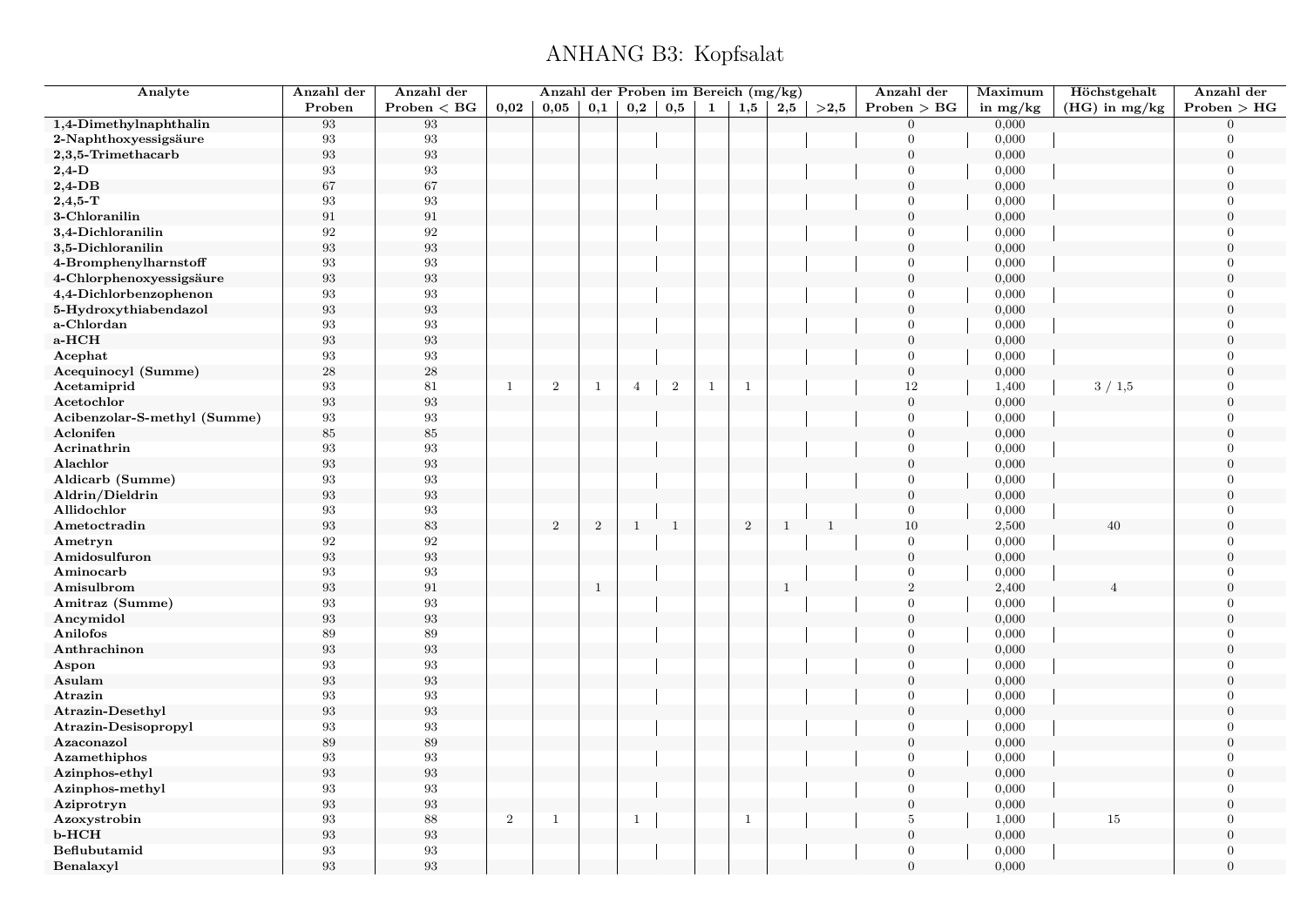| Analyte               | Anzahl der        | Anzahl der        |      |      | Anzahl der Proben im Bereich (mg/kg) |              |                 |              |                |     |      | Anzahl der       | Maximum    | Höchstgehalt    | Anzahl der       |
|-----------------------|-------------------|-------------------|------|------|--------------------------------------|--------------|-----------------|--------------|----------------|-----|------|------------------|------------|-----------------|------------------|
|                       | Proben            | Problem < BG      | 0,02 | 0.05 | 0,1                                  | 0,2          | 0,5             | 1            | 1,5            | 2,5 | >2.5 | Problem > BG     | in $mg/kg$ | $(HG)$ in mg/kg | Problem > HG     |
| Benazolin-ethyl       | 93                | 93                |      |      |                                      |              |                 |              |                |     |      | $\overline{0}$   | 0,000      |                 | $\overline{0}$   |
| Bendiocarb            | 93                | $\boldsymbol{93}$ |      |      |                                      |              |                 |              |                |     |      | $\overline{0}$   | 0,000      |                 | $\overline{0}$   |
| Benfluralin           | 93                | 93                |      |      |                                      |              |                 |              |                |     |      | $\overline{0}$   | 0,000      |                 | $\overline{0}$   |
| Benodanil             | 93                | $\boldsymbol{93}$ |      |      |                                      |              |                 |              |                |     |      | $\overline{0}$   | 0,000      |                 | $\overline{0}$   |
| Benoxacor             | 93                | 93                |      |      |                                      |              |                 |              |                |     |      | $\Omega$         | 0,000      |                 | $\overline{0}$   |
| Bentazon (Summe)      | $\boldsymbol{93}$ | $\boldsymbol{93}$ |      |      |                                      |              |                 |              |                |     |      | $\boldsymbol{0}$ | 0,000      |                 | $\boldsymbol{0}$ |
| Benthiavalicarb-iProp | 93                | 93                |      |      |                                      |              |                 |              |                |     |      | $\overline{0}$   | 0,000      |                 | $\overline{0}$   |
| Benzovindiflupyr      | 93                | $\boldsymbol{93}$ |      |      |                                      |              |                 |              |                |     |      | $\overline{0}$   | 0,000      |                 | $\overline{0}$   |
| Benzoximat            | 93                | 93                |      |      |                                      |              |                 |              |                |     |      | $\overline{0}$   | 0,000      |                 | $\Omega$         |
| Benzoylprop-ethyl     | $\boldsymbol{93}$ | $\boldsymbol{93}$ |      |      |                                      |              |                 |              |                |     |      | $\boldsymbol{0}$ | 0,000      |                 | $\boldsymbol{0}$ |
| Benzyladenin          | 93                | $\boldsymbol{93}$ |      |      |                                      |              |                 |              |                |     |      | $\overline{0}$   | 0,000      |                 | $\Omega$         |
| Bifenazate (Summe)    | $\boldsymbol{93}$ | $\boldsymbol{93}$ |      |      |                                      |              |                 |              |                |     |      | $\overline{0}$   | 0,000      |                 | $\Omega$         |
| <b>Bifenox</b>        | 82                | 82                |      |      |                                      |              |                 |              |                |     |      | $\overline{0}$   | 0,000      |                 | $\overline{0}$   |
| <b>Bifenthrin</b>     | 93                | $\boldsymbol{93}$ |      |      |                                      |              |                 |              |                |     |      | $\boldsymbol{0}$ | 0,000      |                 | $\overline{0}$   |
| Bioresmethrin         | 93                | 93                |      |      |                                      |              |                 |              |                |     |      | $\overline{0}$   | 0,000      |                 | $\overline{0}$   |
| <b>Bitertanol</b>     | 93                | $\boldsymbol{93}$ |      |      |                                      |              |                 |              |                |     |      | $\mathbf{0}$     | 0,000      |                 | $\Omega$         |
| <b>Bixafen</b>        | 93                | $\boldsymbol{93}$ |      |      |                                      |              |                 |              |                |     |      | $\overline{0}$   | 0,000      |                 | $\overline{0}$   |
| <b>Boscalid</b>       | $\boldsymbol{93}$ | $66\,$            | 10   | 3    | $\overline{2}$                       | $\mathbf{1}$ | $5\phantom{.0}$ | $\mathbf{1}$ | $\overline{2}$ |     | 3    | 27               | 6,300      | 50              | $\overline{0}$   |
| <b>Bromacil</b>       | 93                | 93                |      |      |                                      |              |                 |              |                |     |      | $\overline{0}$   | 0,000      |                 | $\overline{0}$   |
| <b>Brombutid</b>      | 86                | $86\,$            |      |      |                                      |              |                 |              |                |     |      | $\mathbf{0}$     | 0,000      |                 | $\Omega$         |
| <b>Bromfenvinfos</b>  | 93                | 93                |      |      |                                      |              |                 |              |                |     |      | $\overline{0}$   | 0,000      |                 | $\boldsymbol{0}$ |
| Bromfenvinfos-methyl  | $\boldsymbol{93}$ | 93                |      |      |                                      |              |                 |              |                |     |      | $\boldsymbol{0}$ | 0,000      |                 | $\overline{0}$   |
| <b>Bromocyclen</b>    | 92                | $\boldsymbol{92}$ |      |      |                                      |              |                 |              |                |     |      | $\overline{0}$   | 0,000      |                 | $\overline{0}$   |
| <b>Bromophos</b>      | 93                | $\boldsymbol{93}$ |      |      |                                      |              |                 |              |                |     |      | $\overline{0}$   | 0,000      |                 | $\overline{0}$   |
| Bromophos-ethyl       | 93                | 93                |      |      |                                      |              |                 |              |                |     |      | $\boldsymbol{0}$ | 0,000      |                 | $\overline{0}$   |
| Bromoxynil            | 93                | $\boldsymbol{93}$ |      |      |                                      |              |                 |              |                |     |      | $\boldsymbol{0}$ | 0,000      |                 | $\overline{0}$   |
| Bromoxynilmethylether | 93                | 93                |      |      |                                      |              |                 |              |                |     |      | $\overline{0}$   | 0,000      |                 | $\overline{0}$   |
| Brompropylat          | $\boldsymbol{93}$ | $\boldsymbol{93}$ |      |      |                                      |              |                 |              |                |     |      | $\mathbf{0}$     | 0,000      |                 | $\overline{0}$   |
| Bromuconazol          | 93                | 93                |      |      |                                      |              |                 |              |                |     |      | $\Omega$         | 0,000      |                 | $\overline{0}$   |
| <b>Bupirimat</b>      | 93                | $\boldsymbol{93}$ |      |      |                                      |              |                 |              |                |     |      | $\overline{0}$   | 0,000      |                 | $\overline{0}$   |
| Buprofezin            | 93                | 93                |      |      |                                      |              |                 |              |                |     |      | $\overline{0}$   | 0,000      |                 | $\overline{0}$   |
| <b>Butachlor</b>      | $\boldsymbol{93}$ | $\boldsymbol{93}$ |      |      |                                      |              |                 |              |                |     |      | $\boldsymbol{0}$ | 0,000      |                 | $\boldsymbol{0}$ |
| Butafenacil           | $\boldsymbol{93}$ | 93                |      |      |                                      |              |                 |              |                |     |      | $\overline{0}$   | 0,000      |                 | $\Omega$         |
| <b>Butamifos</b>      | 93                | $\boldsymbol{93}$ |      |      |                                      |              |                 |              |                |     |      | $\overline{0}$   | 0,000      |                 | $\overline{0}$   |
| <b>Butocarboxim</b>   | 93                | $\boldsymbol{93}$ |      |      |                                      |              |                 |              |                |     |      | $\overline{0}$   | 0,000      |                 | $\Omega$         |
| Butocarboximsulfoxid  | 93                | $\boldsymbol{93}$ |      |      |                                      |              |                 |              |                |     |      | $\mathbf{0}$     | 0,000      |                 | $\boldsymbol{0}$ |
| Butoxycarboxim        | 93                | 93                |      |      |                                      |              |                 |              |                |     |      | $\overline{0}$   | 0,000      |                 | $\overline{0}$   |
| <b>Butralin</b>       | 93                | $\boldsymbol{93}$ |      |      |                                      |              |                 |              |                |     |      | $\overline{0}$   | 0,000      |                 | $\overline{0}$   |
| <b>Buturon</b>        | 93                | $\boldsymbol{93}$ |      |      |                                      |              |                 |              |                |     |      | $\overline{0}$   | 0,000      |                 | $\overline{0}$   |
| <b>Butylat</b>        | $\boldsymbol{93}$ | $\boldsymbol{93}$ |      |      |                                      |              |                 |              |                |     |      | $\boldsymbol{0}$ | 0,000      |                 | $\Omega$         |
| Cadusafos             | 93                | 93                |      |      |                                      |              |                 |              |                |     |      | $\overline{0}$   | 0,000      |                 | $\overline{0}$   |
| Cafenstrol            | 74                | $74\,$            |      |      |                                      |              |                 |              |                |     |      | $\overline{0}$   | 0,000      |                 | $\Omega$         |
| Captafol              | 66                | 66                |      |      |                                      |              |                 |              |                |     |      | $\overline{0}$   | 0,000      |                 | $\overline{0}$   |
| Captan (Summe)        | $\boldsymbol{93}$ | 93                |      |      |                                      |              |                 |              |                |     |      | $\mathbf{0}$     | 0,000      |                 | $\Omega$         |
| Carbaryl              | 93                | $\boldsymbol{93}$ |      |      |                                      |              |                 |              |                |     |      | $\overline{0}$   | 0,000      |                 | $\overline{0}$   |
| Carbendazim/Benomyl   | 93                | $\boldsymbol{93}$ |      |      |                                      |              |                 |              |                |     |      | $\overline{0}$   | 0,000      |                 | $\overline{0}$   |
| Carbetamid            | 93                | 93                |      |      |                                      |              |                 |              |                |     |      | $\overline{0}$   | 0,000      |                 | $\overline{0}$   |
| Carbofuran (Summe)    | 93                | $\boldsymbol{93}$ |      |      |                                      |              |                 |              |                |     |      | $\boldsymbol{0}$ | 0,000      |                 | $\mathbf{0}$     |
| Carbophenothion       | 93                | 93                |      |      |                                      |              |                 |              |                |     |      | $\overline{0}$   | 0,000      |                 | $\overline{0}$   |
|                       |                   |                   |      |      |                                      |              |                 |              |                |     |      |                  |            |                 |                  |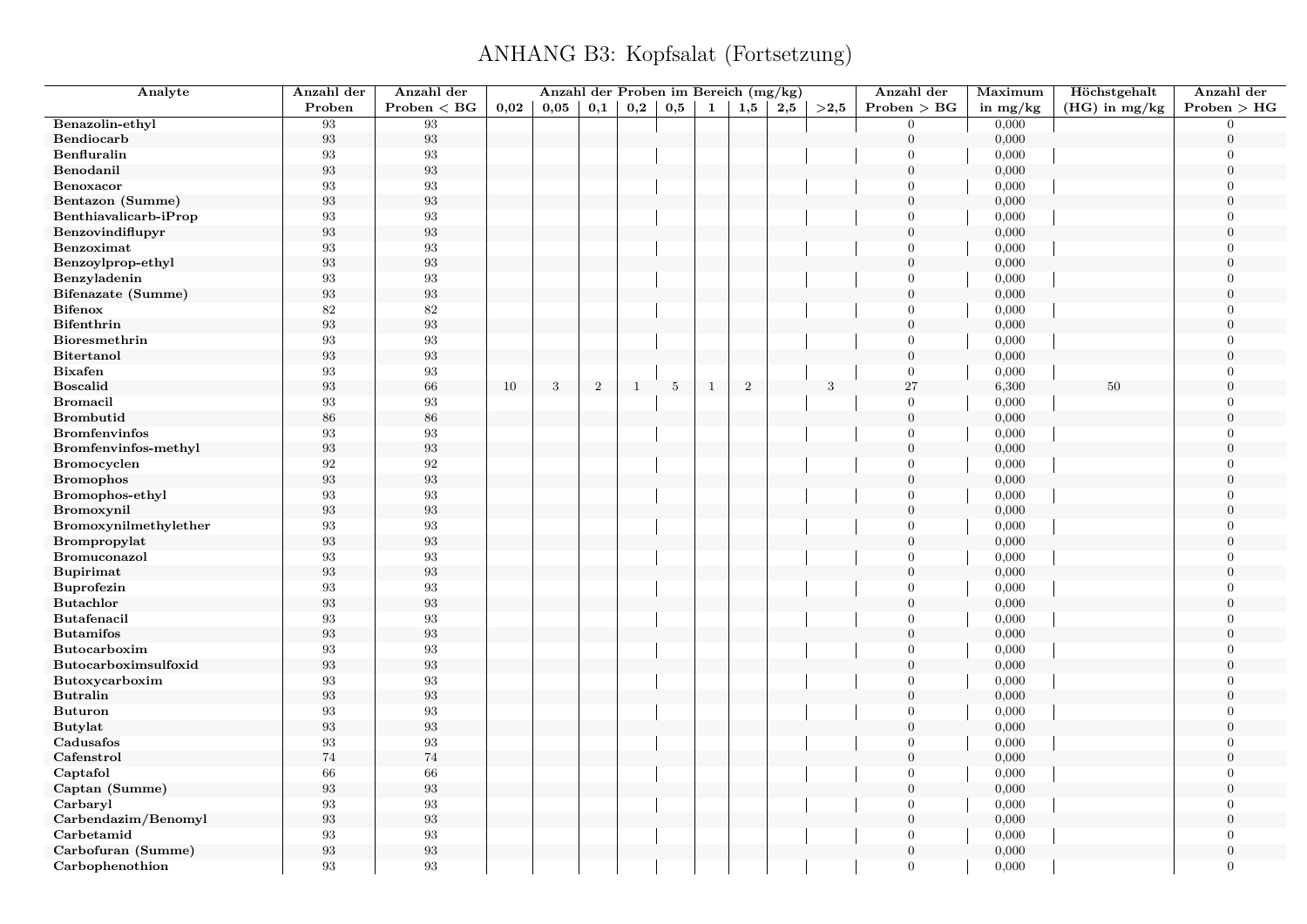| Analyte                  | Anzahl der        | Anzahl der        |                 |                |     |              |              |   | Anzahl der Proben im Bereich (mg/kg) |     |      | Anzahl der       | Maximum    | Höchstgehalt    | Anzahl der       |
|--------------------------|-------------------|-------------------|-----------------|----------------|-----|--------------|--------------|---|--------------------------------------|-----|------|------------------|------------|-----------------|------------------|
|                          | Proben            | Problem < BG      | 0,02            | 0,05           | 0,1 | $_{\rm 0,2}$ | 0,5          | 1 | 1,5                                  | 2,5 | >2,5 | Problem > BG     | in $mg/kg$ | $(HG)$ in mg/kg | Problem > HG     |
| Carboxin                 | 93                | 93                |                 |                |     |              |              |   |                                      |     |      | $\mathbf{0}$     | 0,000      |                 | $\Omega$         |
| Carfentrazon-ethyl       | $\boldsymbol{93}$ | 93                |                 |                |     |              |              |   |                                      |     |      | $\overline{0}$   | 0,000      |                 | $\Omega$         |
| CGA321113                | $\boldsymbol{93}$ | $\boldsymbol{93}$ |                 |                |     |              |              |   |                                      |     |      | $\mathbf{0}$     | 0,000      |                 | $\overline{0}$   |
| Chlorantraniliprol       | 93                | 84                | $5\phantom{.0}$ | $\overline{2}$ |     | $\mathbf{1}$ | $\mathbf{1}$ |   |                                      |     |      | 9                | 0,380      | 20              | $\Omega$         |
| Chlorbenzilat            | 93                | 93                |                 |                |     |              |              |   |                                      |     |      | $\mathbf{0}$     | 0,000      |                 | $\theta$         |
| Chlorbromuron            | 93                | 93                |                 |                |     |              |              |   |                                      |     |      | $\overline{0}$   | 0,000      |                 | $\Omega$         |
| Chlorbufam               | $\boldsymbol{93}$ | $\boldsymbol{93}$ |                 |                |     |              |              |   |                                      |     |      | $\mathbf{0}$     | 0,000      |                 | $\theta$         |
| Chlordecon               | 58                | $58\,$            |                 |                |     |              |              |   |                                      |     |      | $\mathbf{0}$     | 0,000      |                 | $\Omega$         |
| Chlordimeform            | 93                | $\boldsymbol{93}$ |                 |                |     |              |              |   |                                      |     |      | $\mathbf{0}$     | 0,000      |                 | $\Omega$         |
| Chlorfenapyr             | 93                | 93                |                 |                |     |              |              |   |                                      |     |      | $\mathbf{0}$     | 0,000      |                 | $\overline{0}$   |
| Chlorfenethol            | 93                | $\boldsymbol{93}$ |                 |                |     |              |              |   |                                      |     |      | $\mathbf{0}$     | 0,000      |                 | $\theta$         |
| Chlorfenprop-Methyl      | $\boldsymbol{93}$ | $\boldsymbol{93}$ |                 |                |     |              |              |   |                                      |     |      | $\overline{0}$   | 0,000      |                 | $\theta$         |
| Chlorfenson              | 93                | $\boldsymbol{93}$ |                 |                |     |              |              |   |                                      |     |      | $\mathbf{0}$     | 0,000      |                 | $\theta$         |
| Chlorfenvinphos          | 93                | 93                |                 |                |     |              |              |   |                                      |     |      | $\mathbf{0}$     | 0,000      |                 | $\overline{0}$   |
| Chlorfluazuron           | 93                | $\boldsymbol{93}$ |                 |                |     |              |              |   |                                      |     |      | $\mathbf{0}$     | 0,000      |                 | $\overline{0}$   |
| Chlorflurenol-methyl     | 93                | 93                |                 |                |     |              |              |   |                                      |     |      | $\overline{0}$   | 0,000      |                 | $\overline{0}$   |
| Chloridazon (Summe)      | $\boldsymbol{93}$ | $\boldsymbol{93}$ |                 |                |     |              |              |   |                                      |     |      | $\boldsymbol{0}$ | 0,000      |                 | $\boldsymbol{0}$ |
| Chlormephos              | 93                | 93                |                 |                |     |              |              |   |                                      |     |      | $\overline{0}$   | 0,000      |                 | $\overline{0}$   |
| Chlormequat chlorid      | $\boldsymbol{93}$ | $\boldsymbol{93}$ |                 |                |     |              |              |   |                                      |     |      | $\mathbf{0}$     | 0,000      |                 | $\overline{0}$   |
| Chloroneb                | 93                | 93                |                 |                |     |              |              |   |                                      |     |      | $\overline{0}$   | 0,000      |                 | $\overline{0}$   |
| Chloroxuron              | $\boldsymbol{93}$ | $\boldsymbol{93}$ |                 |                |     |              |              |   |                                      |     |      | $\mathbf{0}$     | 0,000      |                 | $\overline{0}$   |
| Chlorpropham             | $\boldsymbol{93}$ | $\boldsymbol{93}$ |                 |                |     |              |              |   |                                      |     |      | $\overline{0}$   | 0,000      |                 | $\Omega$         |
| Chlorpyrifos             | $\boldsymbol{93}$ | $\boldsymbol{93}$ |                 |                |     |              |              |   |                                      |     |      | $\mathbf{0}$     | 0,000      |                 | $\overline{0}$   |
| Chlorpyrifos-methyl      | 93                | 93                |                 |                |     |              |              |   |                                      |     |      | $\overline{0}$   | 0,000      |                 | $\theta$         |
| Chlorthal-dimethyl       | 93                | $\boldsymbol{93}$ |                 |                |     |              |              |   |                                      |     |      | $\mathbf{0}$     | 0,000      |                 | $\overline{0}$   |
| Chlorthalonil            | $\boldsymbol{93}$ | $\boldsymbol{93}$ |                 |                |     |              |              |   |                                      |     |      | $\overline{0}$   | 0,000      |                 | $\Omega$         |
| Chlorthiamid             | 71                | $71\,$            |                 |                |     |              |              |   |                                      |     |      | $\mathbf{0}$     | 0,000      |                 | $\Omega$         |
| Chlorthion               | 93                | 93                |                 |                |     |              |              |   |                                      |     |      | $\overline{0}$   | 0,000      |                 | $\overline{0}$   |
| Chlorthiophos            | $\boldsymbol{93}$ | 93                |                 |                |     |              |              |   |                                      |     |      | $\mathbf{0}$     | 0,000      |                 | $\overline{0}$   |
| Chlortoluron             | $\boldsymbol{93}$ | 93                |                 |                |     |              |              |   |                                      |     |      | $\overline{0}$   | 0,000      |                 | $\theta$         |
| Chlozolinat              | $\boldsymbol{93}$ | $\boldsymbol{93}$ |                 |                |     |              |              |   |                                      |     |      | $\mathbf{0}$     | 0,000      |                 | $\theta$         |
| Cinidon-ethyl            | $\boldsymbol{93}$ | $\boldsymbol{93}$ |                 |                |     |              |              |   |                                      |     |      | $\mathbf{0}$     | 0,000      |                 | $\overline{0}$   |
| Cinosulfuron             | $\boldsymbol{93}$ | $\boldsymbol{93}$ |                 |                |     |              |              |   |                                      |     |      | $\mathbf{0}$     | 0,000      |                 | $\theta$         |
| Clodinafop-propargylest. | 93                | 93                |                 |                |     |              |              |   |                                      |     |      | $\mathbf{0}$     | 0,000      |                 | $\overline{0}$   |
| Clofentezin              | 93                | $\boldsymbol{93}$ |                 |                |     |              |              |   |                                      |     |      | $\overline{0}$   | 0,000      |                 | $\theta$         |
| Clomazon                 | $\boldsymbol{93}$ | $\boldsymbol{93}$ |                 |                |     |              |              |   |                                      |     |      | $\boldsymbol{0}$ | 0,000      |                 | $\overline{0}$   |
| Clopyralid               | $\mathbf{1}$      | $\mathbf{1}$      |                 |                |     |              |              |   |                                      |     |      | $\mathbf{0}$     | 0,000      |                 | $\overline{0}$   |
| Cloquintocet-1-mexyl     | 93                | 93                |                 |                |     |              |              |   |                                      |     |      | $\overline{0}$   | 0,000      |                 | $\overline{0}$   |
| Clothianidin             | 93                | $\boldsymbol{93}$ |                 |                |     |              |              |   |                                      |     |      | $\mathbf{0}$     | 0,000      |                 | $\overline{0}$   |
| Coumaphos                | 88                | 88                |                 |                |     |              |              |   |                                      |     |      | $\overline{0}$   | 0,000      |                 | $\overline{0}$   |
| Crimidin                 | $\boldsymbol{93}$ | $\boldsymbol{93}$ |                 |                |     |              |              |   |                                      |     |      | $\overline{0}$   | 0,000      |                 | $\overline{0}$   |
| Crotoxyphos              | 85                | $85\,$            |                 |                |     |              |              |   |                                      |     |      | $\overline{0}$   | 0,000      |                 | $\overline{0}$   |
| Crufomat                 | $\boldsymbol{93}$ | $\boldsymbol{93}$ |                 |                |     |              |              |   |                                      |     |      | $\mathbf{0}$     | 0,000      |                 | $\boldsymbol{0}$ |
| Cyanazin                 | 93                | 93                |                 |                |     |              |              |   |                                      |     |      | $\overline{0}$   | 0,000      |                 | $\theta$         |
| Cyanofenphos             | $\boldsymbol{93}$ | $\boldsymbol{93}$ |                 |                |     |              |              |   |                                      |     |      | $\overline{0}$   | 0,000      |                 | $\overline{0}$   |
| Cyanophos                | 93                | $\boldsymbol{93}$ |                 |                |     |              |              |   |                                      |     |      | $\overline{0}$   | 0,000      |                 | $\overline{0}$   |
| Cyazofamid               | $\boldsymbol{93}$ | $\boldsymbol{93}$ |                 |                |     |              |              |   |                                      |     |      | $\mathbf{0}$     | 0,000      |                 | $\overline{0}$   |
| Cycloat                  | $\boldsymbol{93}$ | 93                |                 |                |     |              |              |   |                                      |     |      | $\overline{0}$   | 0,000      |                 | $\theta$         |
| Cycloxydim (Summe)       | 93                | 93                |                 |                |     |              |              |   |                                      |     |      | $\Omega$         | 0,000      |                 | $\theta$         |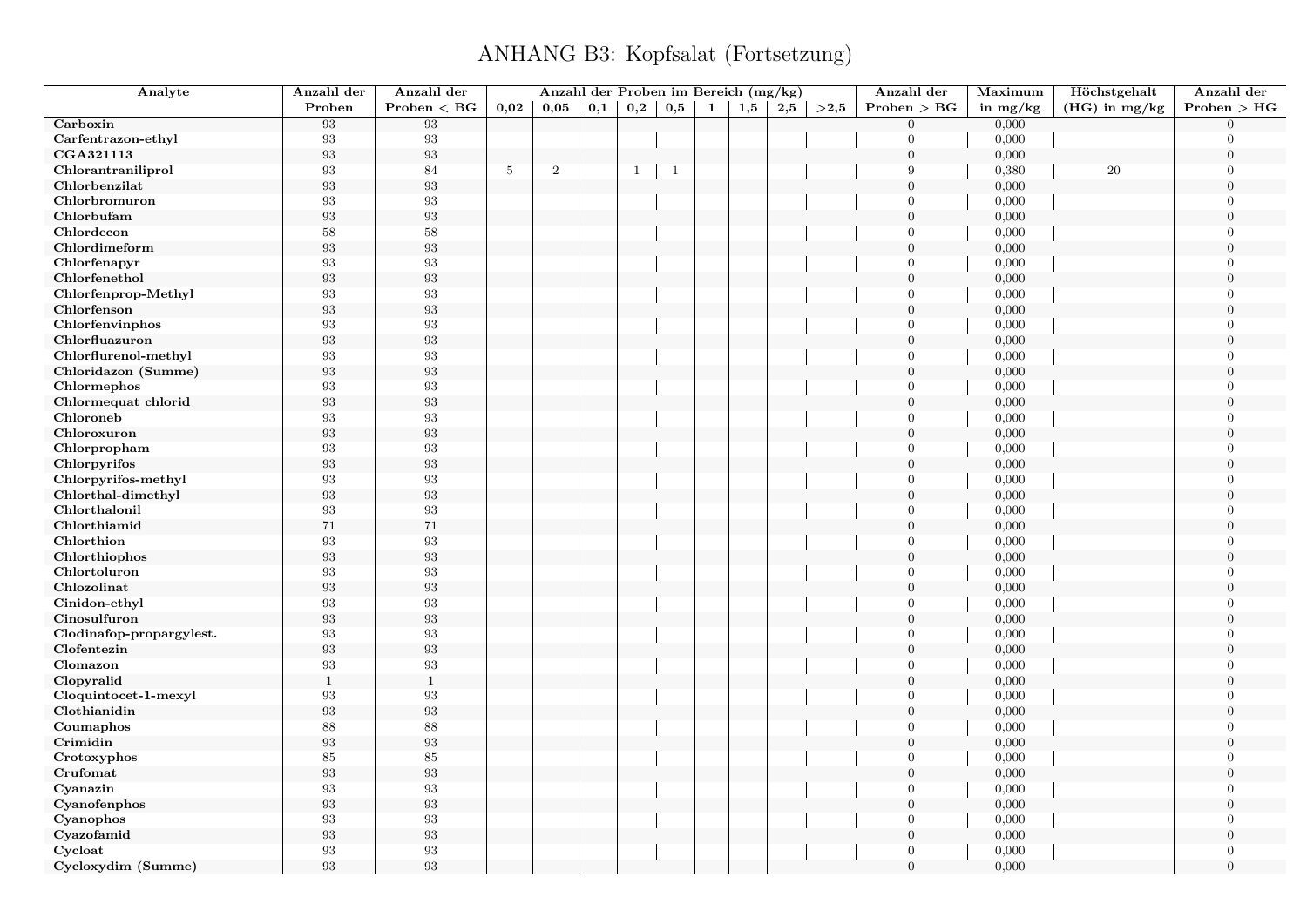| Analyte                     | Anzahl der              | Anzahl der        |              | Anzahl der Proben im Bereich (mg/kg) |                |                 |            |                |              |              |      | Anzahl der       | Maximum        | Höchstgehalt    | Anzahl der       |
|-----------------------------|-------------------------|-------------------|--------------|--------------------------------------|----------------|-----------------|------------|----------------|--------------|--------------|------|------------------|----------------|-----------------|------------------|
|                             | Proben                  | Problem < BG      | 0,02         | 0.05                                 | 0,1            | 0,2             | 0,5        | 1              | 1,5          | 2,5          | >2.5 | Problem > BG     | in $mg/kg$     | $(HG)$ in mg/kg | Problem > HG     |
| Cycluron                    | 93                      | 93                |              |                                      |                |                 |            |                |              |              |      | $\overline{0}$   | 0,000          |                 | $\overline{0}$   |
| Cyflufenamid                | $\boldsymbol{93}$       | $\boldsymbol{93}$ |              |                                      |                |                 |            |                |              |              |      | $\mathbf{0}$     | 0,000          |                 | $\overline{0}$   |
| Cyflumetofen                | 77                      | $77\,$            |              |                                      |                |                 |            |                |              |              |      | $\mathbf{0}$     | 0,000          |                 | $\boldsymbol{0}$ |
| Cyfluthrin                  | $\boldsymbol{93}$       | $\boldsymbol{93}$ |              |                                      |                |                 |            |                |              |              |      | $\mathbf{0}$     | 0,000          |                 | $\boldsymbol{0}$ |
| Cyhalofop-butyl             | 92                      | 92                |              |                                      |                |                 |            |                |              |              |      | $\overline{0}$   | 0,000          |                 | $\overline{0}$   |
| Cyhexatin (Summe)           | $\bf 28$                | $\sqrt{28}$       |              |                                      |                |                 |            |                |              |              |      | $\mathbf{0}$     | 0,000          |                 | $\overline{0}$   |
| Cymoxanil                   | 93                      | $\boldsymbol{93}$ |              |                                      |                |                 |            |                |              |              |      | $\mathbf{0}$     | 0,000          |                 | $\overline{0}$   |
| Cypermethrin                | 93                      | $\rm 91$          |              | $\mathbf{1}$                         | $\mathbf{1}$   |                 |            |                |              |              |      | $\overline{2}$   | 0,082          | $\overline{2}$  | $\overline{0}$   |
| Cyphenothrin                | 93                      | $\boldsymbol{93}$ |              |                                      |                |                 |            |                |              |              |      | $\overline{0}$   | 0,000          |                 | $\Omega$         |
| Cyproconazol                | 93                      | $\boldsymbol{93}$ |              |                                      |                |                 |            |                |              |              |      | $\mathbf{0}$     | 0,000          |                 | $\overline{0}$   |
| Cyprodinil                  | $\rm 93$                | 69                | $\sqrt{3}$   | $\,7$                                | $\overline{4}$ | $5\phantom{.0}$ |            | $\sqrt{3}$     | $\sqrt{2}$   |              |      | 24               | 1,200          | $15\,$          | $\Omega$         |
| Cyprofuram                  | 93                      | $\boldsymbol{93}$ |              |                                      |                |                 |            |                |              |              |      | $\overline{0}$   | 0,000          |                 | $\overline{0}$   |
| Cyromazin                   | $54\,$                  | $54\,$            |              |                                      |                |                 |            |                |              |              |      | $\mathbf{0}$     | 0,000          |                 | $\overline{0}$   |
| d-HCH                       | $\boldsymbol{93}$       | $\boldsymbol{93}$ |              |                                      |                |                 |            |                |              |              |      | $\mathbf{0}$     | 0,000          |                 | $\overline{0}$   |
| DDT (Summe)                 | $\rm 93$                | $\boldsymbol{93}$ |              |                                      |                |                 |            |                |              |              |      | $\overline{0}$   | 0,000          |                 | $\overline{0}$   |
| Deltamethrin                | $\boldsymbol{93}$       | $90\,$            | $\mathbf{1}$ | $\mathbf{1}$                         |                | $\mathbf{1}$    |            |                |              |              |      | $\sqrt{3}$       | 0,140          | 0,5             | $\overline{0}$   |
| Demeton-S-methyl            | 85                      | 85                |              |                                      |                |                 |            |                |              |              |      | $\mathbf{0}$     | 0,000          |                 | $\overline{0}$   |
| Desmedipham                 | 93                      | $\boldsymbol{93}$ |              |                                      |                |                 |            |                |              |              |      | $\mathbf{0}$     | 0,000          |                 | $\Omega$         |
| Desmethyl-pirimicarb        | 93                      | $\boldsymbol{92}$ |              |                                      |                |                 |            |                | $\mathbf{1}$ |              |      | $\mathbf{1}$     | 1,100          |                 | $\overline{0}$   |
| Desmethylbixafen            | 93                      | $\boldsymbol{93}$ |              |                                      |                |                 |            |                |              |              |      | $\boldsymbol{0}$ | 0,000          |                 | $\Omega$         |
| <b>Dialifos</b>             | 90                      | $\,90$            |              |                                      |                |                 |            |                |              |              |      | $\mathbf{0}$     | 0,000          |                 | $\overline{0}$   |
| <b>Diallat</b>              | 93                      | $\boldsymbol{93}$ |              |                                      |                |                 |            |                |              |              |      | $\mathbf{0}$     | 0,000          |                 | $\overline{0}$   |
| Diazinon                    | 93                      | $\boldsymbol{93}$ |              |                                      |                |                 |            |                |              |              |      | $\overline{0}$   | 0,000          |                 | $\overline{0}$   |
| Dicamba                     | $\mathbf{1}$            | $\mathbf{1}$      |              |                                      |                |                 |            |                |              |              |      | $\mathbf{0}$     | 0,000          |                 | $\overline{0}$   |
| Dichlobenil                 | 93                      | $\boldsymbol{93}$ |              |                                      |                |                 |            |                |              |              |      | $\mathbf{0}$     | 0,000          |                 | $\overline{0}$   |
| Dichlofenthion              | 93                      | $\boldsymbol{93}$ |              |                                      |                |                 |            |                |              |              |      | $\mathbf{0}$     | 0,000          |                 | $\overline{0}$   |
| Dichlofluanid               | 26                      | ${\bf 26}$        |              |                                      |                |                 |            |                |              |              |      | $\overline{0}$   | 0,000          |                 | $\boldsymbol{0}$ |
| Dichlormid                  | $\boldsymbol{93}$       | $\boldsymbol{93}$ |              |                                      |                |                 |            |                |              |              |      | $\mathbf{0}$     | 0,000          |                 | $\boldsymbol{0}$ |
| Dichlorprop                 | 93                      | 93                |              |                                      |                |                 |            |                |              |              |      | $\overline{0}$   | 0,000          |                 | $\overline{0}$   |
| <b>Dichlorvos</b>           | $\boldsymbol{93}$       | $\boldsymbol{93}$ |              |                                      |                |                 |            |                |              |              |      | $\overline{0}$   | 0,000          |                 | $\overline{0}$   |
| Diclobutrazol               | 93                      | $\boldsymbol{93}$ |              |                                      |                |                 |            |                |              |              |      | $\mathbf{0}$     | 0,000          |                 | $\Omega$         |
| Diclofop (Summe)            | $\boldsymbol{93}$       | $\boldsymbol{93}$ |              |                                      |                |                 |            |                |              |              |      | $\boldsymbol{0}$ | 0,000          |                 | $\overline{0}$   |
| Dicloran                    | 93                      | 93                |              |                                      |                |                 |            |                |              |              |      | $\overline{0}$   | 0,000          |                 | $\overline{0}$   |
| Dicrotophos                 | 93                      | $\boldsymbol{93}$ |              |                                      |                |                 |            |                |              |              |      | $\mathbf{0}$     | 0,000          |                 | $\overline{0}$   |
| Diethofencarb               | 93                      | $\boldsymbol{93}$ |              |                                      |                |                 |            |                |              |              |      | $\overline{0}$   | 0,000          |                 | $\Omega$         |
| Difenoconazol               | 93                      | $\boldsymbol{92}$ |              | $\mathbf{1}$                         |                |                 |            |                |              |              |      | $\mathbf{1}$     | 0,038          | Δ               | $\mathbf{0}$     |
| Diflubenzuron               | 93                      | $\boldsymbol{93}$ |              |                                      |                |                 |            |                |              |              |      | $\mathbf{0}$     | 0,000          |                 | $\overline{0}$   |
| Diflufenican                | 93                      | $\boldsymbol{93}$ |              |                                      |                |                 |            |                |              |              |      | $\mathbf{0}$     | 0,000          |                 | $\overline{0}$   |
| Dimefuron                   | 93                      | $\boldsymbol{93}$ |              |                                      |                |                 |            |                |              |              |      | $\overline{0}$   |                |                 | $\overline{0}$   |
|                             |                         | $\boldsymbol{93}$ |              |                                      |                |                 |            |                |              |              |      | $\mathbf{0}$     | 0,000<br>0,000 |                 | $\overline{0}$   |
| Dimepiperat<br>Dimethachlor | $\boldsymbol{93}$<br>93 | 93                |              |                                      |                |                 |            |                |              |              |      | $\mathbf{0}$     | 0,000          |                 | $\overline{0}$   |
| Dimethenamid                |                         | $\boldsymbol{93}$ |              |                                      |                |                 |            |                |              |              |      | $\mathbf{0}$     |                |                 | $\Omega$         |
| Dimethoat                   | 93                      | $\sqrt{92}$       |              |                                      |                |                 |            |                |              |              |      | $\mathbf{1}$     | 0,000          |                 |                  |
|                             | 93                      |                   |              |                                      |                |                 | -1         |                |              |              |      |                  | 0,200          | $_{0,01}$       | 1                |
| Dimethomorph                | 93                      | $75\,$            | $\,2$        | $\,2$                                | $\sqrt{3}$     | $\sqrt{2}$      | $\sqrt{3}$ | $\overline{4}$ | $\,$ 1       | $\mathbf{1}$ |      | 18               | 2,100          | 15              | $\boldsymbol{0}$ |
| Dimethylvinphos             | 93                      | $\boldsymbol{93}$ |              |                                      |                |                 |            |                |              |              |      | $\mathbf{0}$     | 0,000          |                 | $\overline{0}$   |
| Dimetilan                   | 93                      | $\boldsymbol{93}$ |              |                                      |                |                 |            |                |              |              |      | $\mathbf{0}$     | 0,000          |                 | $\overline{0}$   |
| Dimoxystrobin               | 93                      | $\boldsymbol{93}$ |              |                                      |                |                 |            |                |              |              |      | $\overline{0}$   | 0,000          |                 | $\overline{0}$   |
| Diniconazol                 | 93                      | $\boldsymbol{93}$ |              |                                      |                |                 |            |                |              |              |      | $\mathbf{0}$     | 0,000          |                 | $\mathbf{0}$     |
| Dinoseb (Summe)             | 93                      | 93                |              |                                      |                |                 |            |                |              |              |      | $\overline{0}$   | 0,000          |                 | $\overline{0}$   |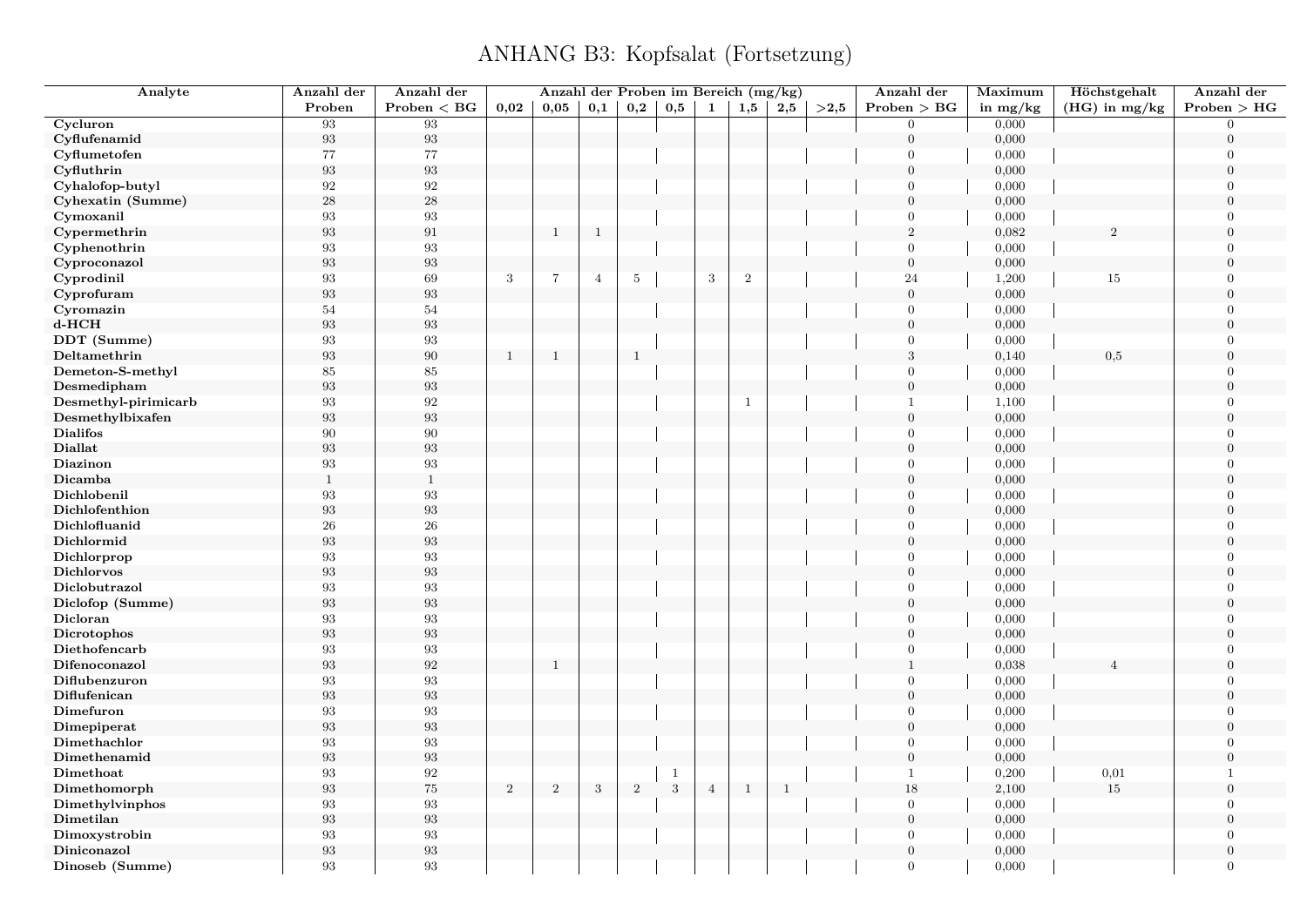| Analyte                 | Anzahl der        | Anzahl der        |      | Anzahl der Proben im Bereich (mg/kg) |     |     |     |              |     |     |      | Anzahl der       | Maximum    | Höchstgehalt    | Anzahl der       |
|-------------------------|-------------------|-------------------|------|--------------------------------------|-----|-----|-----|--------------|-----|-----|------|------------------|------------|-----------------|------------------|
|                         | Proben            | Problem < BG      | 0,02 | 0,05                                 | 0,1 | 0,2 | 0,5 | $\mathbf{1}$ | 1,5 | 2,5 | >2,5 | Problem > BG     | in $mg/kg$ | $(HG)$ in mg/kg | Problem > HG     |
| Dinotefuran             | 93                | 93                |      |                                      |     |     |     |              |     |     |      | $\Omega$         | 0,000      |                 | $\Omega$         |
| Dinoterb (Summe)        | 93                | 93                |      |                                      |     |     |     |              |     |     |      | $\overline{0}$   | 0,000      |                 | $\Omega$         |
| Diofenolan              | 93                | 93                |      |                                      |     |     |     |              |     |     |      | $\overline{0}$   | 0,000      |                 | $\boldsymbol{0}$ |
| Dioxabenzofos           | 93                | $\boldsymbol{93}$ |      |                                      |     |     |     |              |     |     |      | $\overline{0}$   | 0,000      |                 | $\overline{0}$   |
| Dioxacarb               | 93                | 93                |      |                                      |     |     |     |              |     |     |      | $\overline{0}$   | 0,000      |                 | $\theta$         |
| Dioxathion              | 93                | 93                |      |                                      |     |     |     |              |     |     |      | $\overline{0}$   | 0,000      |                 | $\overline{0}$   |
| Diphenamid              | 93                | $\boldsymbol{93}$ |      |                                      |     |     |     |              |     |     |      | $\boldsymbol{0}$ | 0,000      |                 | $\overline{0}$   |
| Diphenylamin            | 93                | 93                |      |                                      |     |     |     |              |     |     |      | $\overline{0}$   | 0,000      |                 | $\overline{0}$   |
| Disulfoton (Summe)      | 93                | $\boldsymbol{93}$ |      |                                      |     |     |     |              |     |     |      | $\boldsymbol{0}$ | 0,000      |                 | $\Omega$         |
| <b>Ditalimfos</b>       | 93                | $\boldsymbol{93}$ |      |                                      |     |     |     |              |     |     |      | $\overline{0}$   | 0,000      |                 | $\mathbf{0}$     |
| Dithianon               | 25                | $25\,$            |      |                                      |     |     |     |              |     |     |      | $\overline{0}$   | 0,000      |                 | $\boldsymbol{0}$ |
| Dithiocarbamate als CS2 | $\overline{4}$    | $\overline{4}$    |      |                                      |     |     |     |              |     |     |      | $\mathbf{0}$     | 0,000      |                 | $\overline{0}$   |
| Dithiopyr               | 93                | 93                |      |                                      |     |     |     |              |     |     |      | $\boldsymbol{0}$ | 0,000      |                 | $\boldsymbol{0}$ |
| Diuron                  | 93                | 93                |      |                                      |     |     |     |              |     |     |      | $\theta$         | 0,000      |                 | $\overline{0}$   |
| Dodemorph               | $\boldsymbol{93}$ | $\boldsymbol{93}$ |      |                                      |     |     |     |              |     |     |      | $\mathbf{0}$     | 0,000      |                 | $\boldsymbol{0}$ |
| Dodin                   | 93                | 93                |      |                                      |     |     |     |              |     |     |      | $\theta$         | 0,000      |                 | $\Omega$         |
| Drazoxolon              | $\bf 28$          | $\sqrt{28}$       |      |                                      |     |     |     |              |     |     |      | $\boldsymbol{0}$ | 0,000      |                 | $\boldsymbol{0}$ |
| Edifenphos              | 75                | $75\,$            |      |                                      |     |     |     |              |     |     |      | $\overline{0}$   | 0,000      |                 | $\Omega$         |
| Emamectin B1a           | 93                | $88\,$            | 3    | $\overline{2}$                       |     |     |     |              |     |     |      | $\overline{5}$   | 0,042      |                 | $\overline{0}$   |
| Endosulfan (Summe)      | 93                | 93                |      |                                      |     |     |     |              |     |     |      | $\overline{0}$   | 0,000      |                 | $\Omega$         |
| Endrin                  | 93                | 93                |      |                                      |     |     |     |              |     |     |      | $\overline{0}$   | 0,000      |                 | $\boldsymbol{0}$ |
| <b>EPN</b>              | 85                | 85                |      |                                      |     |     |     |              |     |     |      | $\theta$         | 0,000      |                 | $\Omega$         |
| Epoxiconazol            | 93                | $\boldsymbol{93}$ |      |                                      |     |     |     |              |     |     |      | $\boldsymbol{0}$ | 0,000      |                 | $\theta$         |
| <b>EPTC</b>             | 93                | 93                |      |                                      |     |     |     |              |     |     |      | $\mathbf{0}$     | 0,000      |                 | $\overline{0}$   |
| Esprocarb               | $\boldsymbol{93}$ | 93                |      |                                      |     |     |     |              |     |     |      | $\boldsymbol{0}$ | 0,000      |                 | $\overline{0}$   |
| Ethametsulfuron-methyl  | 93                | 93                |      |                                      |     |     |     |              |     |     |      | $\mathbf{0}$     | 0,000      |                 | $\overline{0}$   |
| Ethidimuron             | 93                | $\boldsymbol{93}$ |      |                                      |     |     |     |              |     |     |      | $\overline{0}$   | 0,000      |                 | $\Omega$         |
| Ethiofencarb            | 93                | $\boldsymbol{93}$ |      |                                      |     |     |     |              |     |     |      | $\mathbf{0}$     | 0,000      |                 | $\overline{0}$   |
| Ethiofencarbsulfon      | $\boldsymbol{93}$ | $\boldsymbol{93}$ |      |                                      |     |     |     |              |     |     |      | $\boldsymbol{0}$ | 0,000      |                 | $\Omega$         |
| Ethiofencarbsulfoxid    | 93                | 93                |      |                                      |     |     |     |              |     |     |      | $\theta$         | 0,000      |                 | $\overline{0}$   |
| Ethion                  | 93                | $\boldsymbol{93}$ |      |                                      |     |     |     |              |     |     |      | $\boldsymbol{0}$ | 0,000      |                 | $\boldsymbol{0}$ |
| Ethiprol                | 93                | 93                |      |                                      |     |     |     |              |     |     |      | $\mathbf{0}$     | 0,000      |                 | $\overline{0}$   |
| Ethirimol               | 93                | $\boldsymbol{93}$ |      |                                      |     |     |     |              |     |     |      | $\boldsymbol{0}$ | 0,000      |                 | $\boldsymbol{0}$ |
| Ethofumesate (Summe)    | 93                | $\boldsymbol{93}$ |      |                                      |     |     |     |              |     |     |      | $\Omega$         | 0,000      |                 | $\theta$         |
| Ethoprophos             | 93                | $\,93$            |      |                                      |     |     |     |              |     |     |      | $\mathbf{0}$     | 0,000      |                 | $\boldsymbol{0}$ |
| Etofenprox              | 93                | 93                |      |                                      |     |     |     |              |     |     |      | $\theta$         | 0,000      |                 | $\Omega$         |
| Etoxazol                | $85\,$            | $85\,$            |      |                                      |     |     |     |              |     |     |      | $\boldsymbol{0}$ | 0,000      |                 | $\mathbf{0}$     |
| Etridiazol              | 89                | 89                |      |                                      |     |     |     |              |     |     |      | $\overline{0}$   | 0,000      |                 | $\Omega$         |
| Etrimfos                | $83\,$            | 83                |      |                                      |     |     |     |              |     |     |      | $\boldsymbol{0}$ | 0,000      |                 | $\overline{0}$   |
| Famoxadon               | 82                | 82                |      |                                      |     |     |     |              |     |     |      | $\overline{0}$   | 0,000      |                 | $\overline{0}$   |
| Famphur                 | 88                | 88                |      |                                      |     |     |     |              |     |     |      | $\theta$         | 0,000      |                 | $\Omega$         |
| Fenamidon               | 93                | 93                |      |                                      |     |     |     |              |     |     |      | $\mathbf{0}$     | 0,000      |                 | $\Omega$         |
| Fenamiphos (Summe)      | 93                | $\boldsymbol{93}$ |      |                                      |     |     |     |              |     |     |      | $\mathbf{0}$     | 0,000      |                 | $\boldsymbol{0}$ |
| Fenarimol               | 93                | $\boldsymbol{93}$ |      |                                      |     |     |     |              |     |     |      | $\overline{0}$   | 0,000      |                 | $\Omega$         |
| Fenazaquin              | 92                | 92                |      |                                      |     |     |     |              |     |     |      | $\boldsymbol{0}$ | 0,000      |                 | $\Omega$         |
| Fenbuconazol            | 93                | 93                |      |                                      |     |     |     |              |     |     |      | $\overline{0}$   | 0,000      |                 | $\overline{0}$   |
| Fenbutatinoxid          | $\boldsymbol{92}$ | $\boldsymbol{92}$ |      |                                      |     |     |     |              |     |     |      | $\boldsymbol{0}$ | 0,000      |                 | $\overline{0}$   |
| Fenchlorphos (Summe)    | 93                | 93                |      |                                      |     |     |     |              |     |     |      | $\overline{0}$   | 0,000      |                 | $\overline{0}$   |
| Fenclorim               | 93                | 93                |      |                                      |     |     |     |              |     |     |      | $\overline{0}$   | 0,000      |                 | $\overline{0}$   |
|                         |                   |                   |      |                                      |     |     |     |              |     |     |      |                  |            |                 |                  |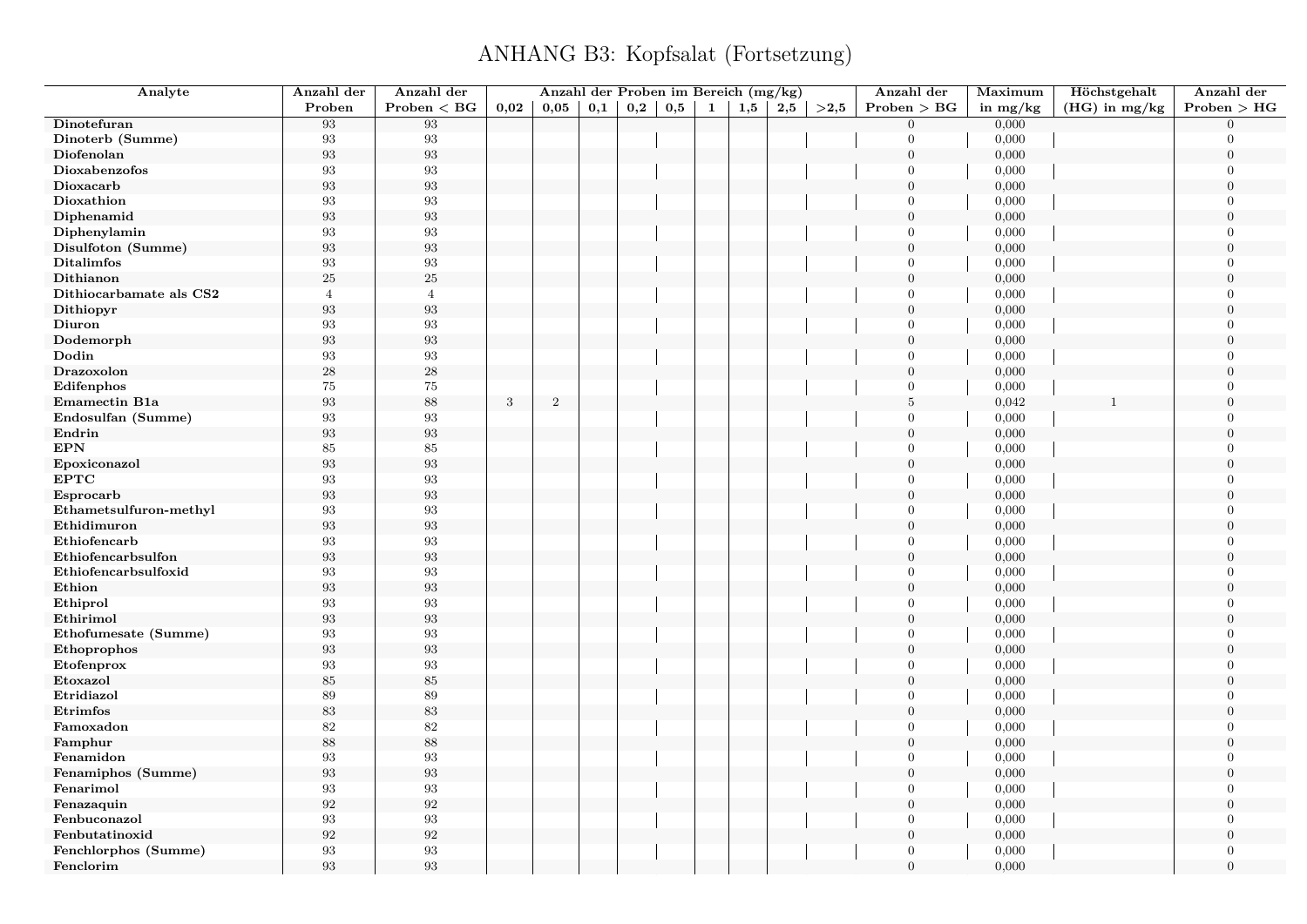| Analyte                 | Anzahl der        | Anzahl der        |                  |                |            |     |                |              | Anzahl der Proben im Bereich (mg/kg) |              |      | Anzahl der       | Maximum    | Höchstgehalt    | Anzahl der       |
|-------------------------|-------------------|-------------------|------------------|----------------|------------|-----|----------------|--------------|--------------------------------------|--------------|------|------------------|------------|-----------------|------------------|
|                         | Proben            | Problem < BG      | 0,02             | 0,05           | 0,1        | 0,2 | 0,5            | 1            | 1,5                                  | 2,5          | >2.5 | Problem > BG     | in $mg/kg$ | $(HG)$ in mg/kg | Problem > HG     |
| Fenhexamid              | 87                | 84                |                  | $\mathbf{1}$   |            |     | 2              |              |                                      |              |      | 3                | 0,350      | 50              | $\Omega$         |
| Fenitrothion            | $\boldsymbol{93}$ | $\boldsymbol{93}$ |                  |                |            |     |                |              |                                      |              |      | $\boldsymbol{0}$ | 0,000      |                 | $\overline{0}$   |
| Fenobucarb              | 93                | $\boldsymbol{93}$ |                  |                |            |     |                |              |                                      |              |      | $\Omega$         | 0,000      |                 | $\overline{0}$   |
| Fenothiocarb            | 93                | $\boldsymbol{93}$ |                  |                |            |     |                |              |                                      |              |      | $\theta$         | 0,000      |                 | $\boldsymbol{0}$ |
| Fenoxaprop              | $\boldsymbol{93}$ | $\boldsymbol{93}$ |                  |                |            |     |                |              |                                      |              |      | $\Omega$         | 0,000      |                 | $\theta$         |
| Fenoxaprop-P-ethyl      | $\boldsymbol{93}$ | $\boldsymbol{93}$ |                  |                |            |     |                |              |                                      |              |      | $\mathbf{0}$     | 0,000      |                 | $\boldsymbol{0}$ |
| Fenoxycarb              | 93                | 93                |                  |                |            |     |                |              |                                      |              |      | $\theta$         | 0,000      |                 | $\overline{0}$   |
| Fenpropathrin           | $\boldsymbol{93}$ | $\boldsymbol{93}$ |                  |                |            |     |                |              |                                      |              |      | $\overline{0}$   | 0,000      |                 | $\overline{0}$   |
| Fenpropidin             | $\boldsymbol{93}$ | $\boldsymbol{93}$ |                  |                |            |     |                |              |                                      |              |      | $\Omega$         | 0,000      |                 | $\Omega$         |
| Fenpropimorph           | $\boldsymbol{93}$ | $\boldsymbol{93}$ |                  |                |            |     |                |              |                                      |              |      | $\overline{0}$   | 0,000      |                 | $\overline{0}$   |
| Fenpyrazamin            | 93                | $\boldsymbol{93}$ |                  |                |            |     |                |              |                                      |              |      | $\theta$         | 0,000      |                 | $\Omega$         |
| Fenpyroximat            | $\boldsymbol{93}$ | $\boldsymbol{93}$ |                  |                |            |     |                |              |                                      |              |      | $\theta$         | 0,000      |                 | $\theta$         |
| Fenson                  | 93                | $\boldsymbol{93}$ |                  |                |            |     |                |              |                                      |              |      | $\Omega$         | 0,000      |                 | $\Omega$         |
| Fensulfothion           | 93                | $\boldsymbol{93}$ |                  |                |            |     |                |              |                                      |              |      | $\overline{0}$   | 0,000      |                 | $\overline{0}$   |
| Fenthion (Summe)        | 93                | $\boldsymbol{93}$ |                  |                |            |     |                |              |                                      |              |      | $\theta$         | 0,000      |                 | $\theta$         |
| Fentin                  | $\boldsymbol{93}$ | $\boldsymbol{93}$ |                  |                |            |     |                |              |                                      |              |      | $\Omega$         | 0,000      |                 | $\theta$         |
| Fenuron                 | 93                | $\boldsymbol{93}$ |                  |                |            |     |                |              |                                      |              |      | $\mathbf{0}$     | 0,000      |                 | $\overline{0}$   |
| Fenvalerat              | $\boldsymbol{93}$ | $\boldsymbol{93}$ |                  |                |            |     |                |              |                                      |              |      | $\overline{0}$   | 0,000      |                 | $\theta$         |
| Fipronil (Summe)        | 93                | 93                |                  |                |            |     |                |              |                                      |              |      | $\overline{0}$   | 0,000      |                 | $\Omega$         |
| Flamprop-methyl         | $\boldsymbol{93}$ | $\boldsymbol{93}$ |                  |                |            |     |                |              |                                      |              |      | $\Omega$         | 0,000      |                 | $\Omega$         |
| Flazasulfuron           | 93                | $\boldsymbol{93}$ |                  |                |            |     |                |              |                                      |              |      | $\mathbf{0}$     | 0,000      |                 | $\overline{0}$   |
| Flonicamid (Summe)      | $\boldsymbol{93}$ | $\boldsymbol{93}$ |                  |                |            |     |                |              |                                      |              |      | $\theta$         | 0,000      |                 | $\overline{0}$   |
| Florasulam              | 93                | $\boldsymbol{93}$ |                  |                |            |     |                |              |                                      |              |      | $\theta$         | 0,000      |                 | $\theta$         |
| Fluacrypyrim            | $\boldsymbol{93}$ | $\boldsymbol{93}$ |                  |                |            |     |                |              |                                      |              |      | $\overline{0}$   | 0,000      |                 | $\overline{0}$   |
| Fluazifop               | 50                | $50\,$            |                  |                |            |     |                |              |                                      |              |      | $\Omega$         | 0,000      |                 | $\overline{0}$   |
| Fluazifop-P             | $\!43\!$          | $43\,$            |                  |                |            |     |                |              |                                      |              |      | $\overline{0}$   | 0,000      |                 | $\overline{0}$   |
| Fluazinam               | $\boldsymbol{93}$ | $\boldsymbol{93}$ |                  |                |            |     |                |              |                                      |              |      | $\Omega$         | 0,000      |                 | $\theta$         |
| Flubendiamid            | 93                | $\boldsymbol{93}$ |                  |                |            |     |                |              |                                      |              |      | $\mathbf{0}$     | 0,000      |                 | $\mathbf{0}$     |
| Fluchloralin            | 93                | 93                |                  |                |            |     |                |              |                                      |              |      | $\theta$         | 0,000      |                 | $\Omega$         |
| Flucythrinat            | $\boldsymbol{93}$ | $\boldsymbol{93}$ |                  |                |            |     |                |              |                                      |              |      | $\boldsymbol{0}$ | 0,000      |                 | $\overline{0}$   |
| Fludioxonil             | 93                | 72                | $\boldsymbol{2}$ | 6              | $\sqrt{3}$ | 3   | $\overline{4}$ | $\sqrt{2}$   |                                      | $\mathbf{1}$ |      | 21               | 2,000      | 40              | $\Omega$         |
| Flufenacet              | $\boldsymbol{93}$ | $\boldsymbol{93}$ |                  |                |            |     |                |              |                                      |              |      | $\mathbf{0}$     | 0,000      |                 | $\overline{0}$   |
| Flufenoxuron            | 93                | $\boldsymbol{93}$ |                  |                |            |     |                |              |                                      |              |      | $\Omega$         | 0,000      |                 | $\Omega$         |
| Flumetralin             | $\boldsymbol{93}$ | $\boldsymbol{93}$ |                  |                |            |     |                |              |                                      |              |      | $\overline{0}$   | 0,000      |                 | $\theta$         |
| Flumetsulam             | 93                | 93                |                  |                |            |     |                |              |                                      |              |      | $\Omega$         | 0,000      |                 | $\Omega$         |
| Flumioxazin             | 93                | $\boldsymbol{93}$ |                  |                |            |     |                |              |                                      |              |      | $\mathbf{0}$     | 0,000      |                 | $\overline{0}$   |
| Fluometuron             | 93                | $\boldsymbol{93}$ |                  |                |            |     |                |              |                                      |              |      | $\theta$         | 0,000      |                 | $\Omega$         |
| Fluopicolid             | $\boldsymbol{93}$ | $\sqrt{92}$       |                  |                |            |     |                | $\mathbf{1}$ |                                      |              |      | $\mathbf{1}$     | 0,640      | 9               | $\overline{0}$   |
| Fluopyram               | 93                | 88                | $\sqrt{2}$       | $\overline{2}$ |            | -1  |                |              |                                      |              |      | $\,$ 5 $\,$      | 0,120      | 15              | $\overline{0}$   |
| Fluopyrambenzamid (M25) | $64\,$            | $64\,$            |                  |                |            |     |                |              |                                      |              |      | $\theta$         | 0,000      |                 | $\theta$         |
| Fluorodifen             | 64                | 64                |                  |                |            |     |                |              |                                      |              |      | $\theta$         | 0,000      |                 | $\Omega$         |
| Fluoroglycofen-ethyl    | 82                | 82                |                  |                |            |     |                |              |                                      |              |      | $\overline{0}$   | 0,000      |                 | $\theta$         |
| Fluotrimazol            | 93                | $\boldsymbol{93}$ |                  |                |            |     |                |              |                                      |              |      | $\mathbf{0}$     | 0,000      |                 | $\overline{0}$   |
| Fluoxastrobin           | 86                | $86\,$            |                  |                |            |     |                |              |                                      |              |      | $\theta$         | 0,000      |                 | $\theta$         |
| Fluquinconazol          | $\boldsymbol{93}$ | $\boldsymbol{93}$ |                  |                |            |     |                |              |                                      |              |      | $\mathbf{0}$     | 0,000      |                 | $\overline{0}$   |
| Fluridon                | 93                | $\boldsymbol{93}$ |                  |                |            |     |                |              |                                      |              |      | $\mathbf{0}$     | 0,000      |                 | $\overline{0}$   |
| Fluroxypyr              | 93                | 93                |                  |                |            |     |                |              |                                      |              |      | $\Omega$         | 0,000      |                 | $\overline{0}$   |
| Flurprimidol            | $\boldsymbol{93}$ | $\boldsymbol{93}$ |                  |                |            |     |                |              |                                      |              |      | $\boldsymbol{0}$ | 0,000      |                 | $\overline{0}$   |
| Flurtamon               | 93                | 93                |                  |                |            |     |                |              |                                      |              |      | $\Omega$         | 0,000      |                 | $\overline{0}$   |
|                         |                   |                   |                  |                |            |     |                |              |                                      |              |      |                  |            |                 |                  |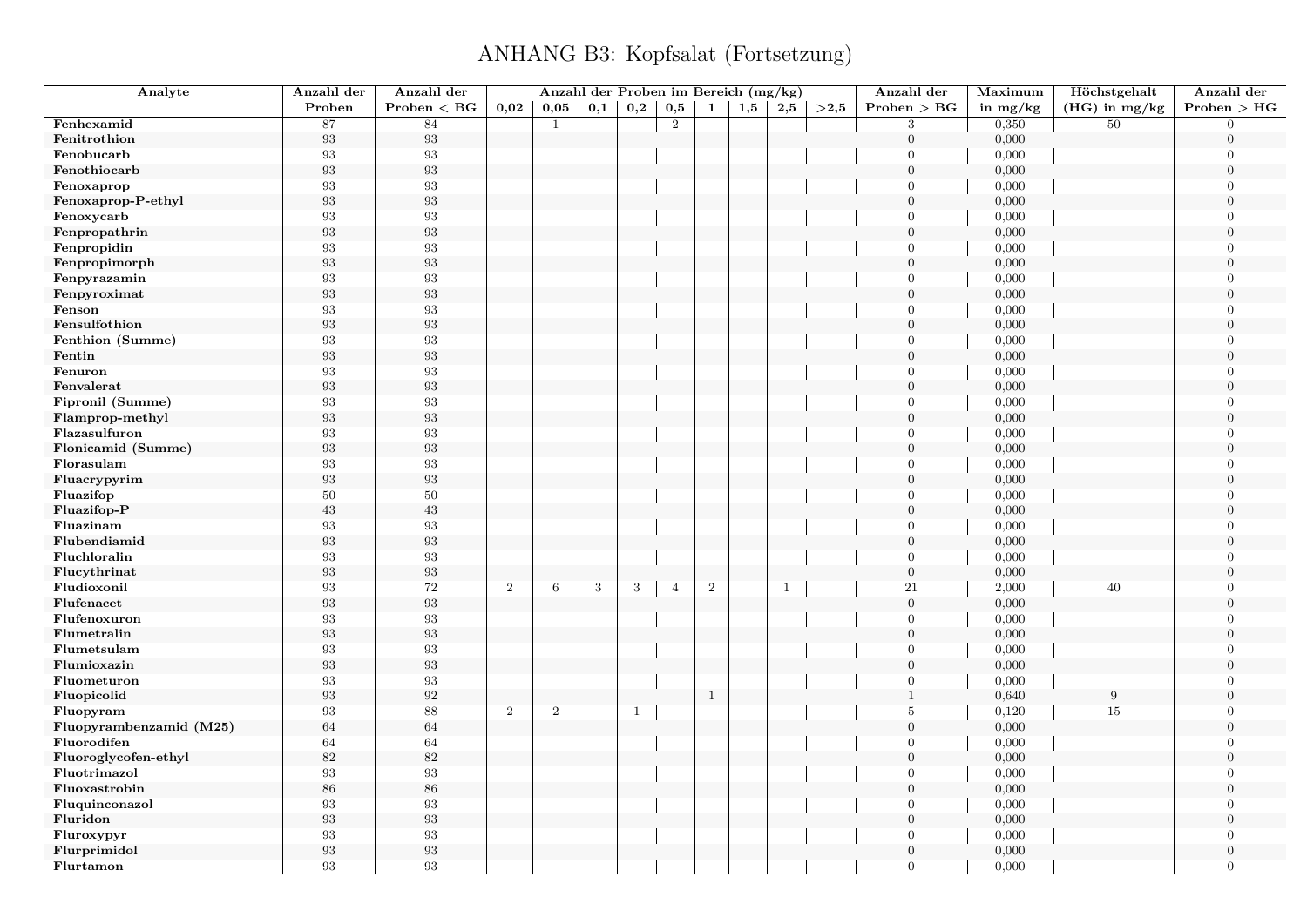| Analyte                  | Anzahl der        | Anzahl der        |      |              |                |              |              |   | Anzahl der Proben im Bereich (mg/kg) |              |      | Anzahl der       | Maximum    | Höchstgehalt    | Anzahl der       |
|--------------------------|-------------------|-------------------|------|--------------|----------------|--------------|--------------|---|--------------------------------------|--------------|------|------------------|------------|-----------------|------------------|
|                          | Proben            | Problem < BG      | 0,02 | 0,05         | 0,1            | 0,2          | 0,5          | 1 | 1,5                                  | 2,5          | >2,5 | Problem > BG     | in $mg/kg$ | $(HG)$ in mg/kg | Problem > HG     |
| Flusilazol               | 93                | 93                |      |              |                |              |              |   |                                      |              |      | $\overline{0}$   | 0,000      |                 | $\Omega$         |
| Fluthiacet-methyl        | 93                | 93                |      |              |                |              |              |   |                                      |              |      | $\overline{0}$   | 0,000      |                 | $\overline{0}$   |
| Flutolanil               | 93                | $\boldsymbol{93}$ |      |              |                |              |              |   |                                      |              |      | $\overline{0}$   | 0,000      |                 | $\overline{0}$   |
| Flutriafol               | 93                | 93                |      |              |                |              |              |   |                                      |              |      | $\overline{0}$   | 0,000      |                 | $\overline{0}$   |
| Fluxapyroxad             | 93                | 93                |      |              |                |              |              |   |                                      |              |      | $\overline{0}$   | 0,000      |                 | $\theta$         |
| Folpet (Summe)           | 93                | 93                |      |              |                |              |              |   |                                      |              |      | $\overline{0}$   | 0,000      |                 | $\overline{0}$   |
| Fonofos                  | 93                | 93                |      |              |                |              |              |   |                                      |              |      | $\mathbf{0}$     | 0,000      |                 | $\overline{0}$   |
| Forchlorfenuron          | 93                | 93                |      |              |                |              |              |   |                                      |              |      | $\overline{0}$   | 0,000      |                 | $\overline{0}$   |
| Formetanat(hydrochlorid) | 93                | 93                |      |              |                |              |              |   |                                      |              |      | $\boldsymbol{0}$ | 0,000      |                 | $\theta$         |
| Formothion               | 30                | $30\,$            |      |              |                |              |              |   |                                      |              |      | $\overline{0}$   | 0,000      |                 | $\overline{0}$   |
| Fosthiazat               | 93                | $\boldsymbol{93}$ |      |              |                |              |              |   |                                      |              |      | $\overline{0}$   | 0,000      |                 | $\overline{0}$   |
| Fuberidazol              | 93                | $\boldsymbol{93}$ |      |              |                |              |              |   |                                      |              |      | $\overline{0}$   | 0,000      |                 | $\theta$         |
| Furalaxyl                | $\boldsymbol{93}$ | $\boldsymbol{93}$ |      |              |                |              |              |   |                                      |              |      | $\overline{0}$   | 0,000      |                 | $\overline{0}$   |
| Genite                   | 64                | 64                |      |              |                |              |              |   |                                      |              |      | $\Omega$         | 0,000      |                 | $\overline{0}$   |
| Halosulfuron-methyl      | 93                | $\boldsymbol{93}$ |      |              |                |              |              |   |                                      |              |      | $\mathbf{0}$     | 0,000      |                 | $\overline{0}$   |
| Haloxyfop                | 93                | 93                |      |              |                |              |              |   |                                      |              |      | $\overline{0}$   | 0,000      |                 | $\overline{0}$   |
| Heptachlor (Summe)       | 93                | $\boldsymbol{93}$ |      |              |                |              |              |   |                                      |              |      | $\boldsymbol{0}$ | 0,000      |                 | $\overline{0}$   |
| Heptenophos              | 93                | 93                |      |              |                |              |              |   |                                      |              |      | $\overline{0}$   | 0,000      |                 | $\Omega$         |
| Hexachlorbenzol          | 93                | $\boldsymbol{93}$ |      |              |                |              |              |   |                                      |              |      | $\overline{0}$   | 0,000      |                 | $\theta$         |
| Hexaconazol              | 93                | $\boldsymbol{93}$ |      |              |                |              |              |   |                                      |              |      | $\overline{0}$   | 0,000      |                 | $\Omega$         |
| Hexaflumuron             | $\boldsymbol{93}$ | 93                |      |              |                |              |              |   |                                      |              |      | $\mathbf{0}$     | 0,000      |                 | $\overline{0}$   |
| Hexazinon                | 93                | 93                |      |              |                |              |              |   |                                      |              |      | $\overline{0}$   | 0,000      |                 | $\Omega$         |
| Hexythiazox              | 93                | $\boldsymbol{92}$ |      |              | $\,$ 1         |              |              |   |                                      |              |      | $\mathbf{1}$     | 0,053      | 0,5             | $\theta$         |
| Hydroxy-Tebuconazol      | 28                | $\sqrt{28}$       |      |              |                |              |              |   |                                      |              |      | $\overline{0}$   | 0,000      |                 | $\overline{0}$   |
| Imazalil                 | 93                | 93                |      |              |                |              |              |   |                                      |              |      | $\overline{0}$   | 0,000      |                 | $\theta$         |
| Imazamox                 | 93                | $\boldsymbol{93}$ |      |              |                |              |              |   |                                      |              |      | $\overline{0}$   | 0,000      |                 | $\overline{0}$   |
| Imazapyr                 | 93                | 93                |      |              |                |              |              |   |                                      |              |      | $\mathbf{0}$     | 0,000      |                 | $\Omega$         |
| Imazaquin                | 93                | 93                |      |              |                |              |              |   |                                      |              |      | $\mathbf{0}$     | 0,000      |                 | $\overline{0}$   |
| Imazethapyr              | 93                | 93                |      |              |                |              |              |   |                                      |              |      | $\overline{0}$   | 0,000      |                 | $\overline{0}$   |
| Imibenconazol            | 93                | 93                |      |              |                |              |              |   |                                      |              |      | $\overline{0}$   | 0,000      |                 | $\overline{0}$   |
| Imidacloprid             | 93                | 87                |      | $\mathbf{1}$ | $\overline{2}$ | <sup>1</sup> | $\mathbf{1}$ |   |                                      | $\mathbf{1}$ |      | $\,6\,$          | 1,800      | $\sqrt{2}$      | $\theta$         |
| Indoxacarb               | 93                | 90                | 3    |              |                |              |              |   |                                      |              |      | 3                | 0,013      | 3               | $\overline{0}$   |
| Iodfenphos               | $\boldsymbol{93}$ | $\boldsymbol{93}$ |      |              |                |              |              |   |                                      |              |      | $\mathbf{0}$     | 0,000      |                 | $\overline{0}$   |
| Iodsulfuron-methyl       | 93                | $\boldsymbol{93}$ |      |              |                |              |              |   |                                      |              |      | $\Omega$         | 0,000      |                 | $\theta$         |
| Ioxynil                  | $\boldsymbol{93}$ | $\boldsymbol{93}$ |      |              |                |              |              |   |                                      |              |      | $\overline{0}$   | 0,000      |                 | $\boldsymbol{0}$ |
| Ipconazol                | 92                | 92                |      |              |                |              |              |   |                                      |              |      | $\overline{0}$   | 0,000      |                 | $\Omega$         |
| Iprobenfos               | 93                | $\boldsymbol{93}$ |      |              |                |              |              |   |                                      |              |      | $\mathbf{0}$     | 0,000      |                 | $\overline{0}$   |
| Iprodion                 | 93                | 93                |      |              |                |              |              |   |                                      |              |      | $\overline{0}$   | 0,000      |                 | $\Omega$         |
| Iprovalicarb             | $\boldsymbol{93}$ | $\boldsymbol{93}$ |      |              |                |              |              |   |                                      |              |      | $\mathbf{0}$     | 0,000      |                 | $\overline{0}$   |
| Isazofos                 | 93                | 93                |      |              |                |              |              |   |                                      |              |      | $\overline{0}$   | 0,000      |                 | $\Omega$         |
| Isocarbophos             | 93                | 93                |      |              |                |              |              |   |                                      |              |      | $\overline{0}$   | 0,000      |                 | $\Omega$         |
| Isodrin                  | 93                | 93                |      |              |                |              |              |   |                                      |              |      | $\overline{0}$   | 0,000      |                 | $\theta$         |
| Isofenphos               | $\boldsymbol{93}$ | $\boldsymbol{93}$ |      |              |                |              |              |   |                                      |              |      | $\mathbf{0}$     | 0,000      |                 | $\overline{0}$   |
| Isofenphos-methyl        | $\boldsymbol{93}$ | $\boldsymbol{93}$ |      |              |                |              |              |   |                                      |              |      | $\overline{0}$   | 0,000      |                 | $\theta$         |
| Isoprocarb               | 93                | $\boldsymbol{93}$ |      |              |                |              |              |   |                                      |              |      | $\mathbf{0}$     | 0,000      |                 | $\overline{0}$   |
| Isopropalin              | 93                | 93                |      |              |                |              |              |   |                                      |              |      | $\overline{0}$   | 0,000      |                 | $\overline{0}$   |
| Isoprothiolan            | $\boldsymbol{93}$ | 93                |      |              |                |              |              |   |                                      |              |      | $\mathbf{0}$     | 0,000      |                 | $\theta$         |
| Isoproturon              | 93                | $\boldsymbol{93}$ |      |              |                |              |              |   |                                      |              |      | $\overline{0}$   | 0,000      |                 | $\overline{0}$   |
| Isopyrazam               | 93                | 93                |      |              |                |              |              |   |                                      |              |      | $\theta$         | 0,000      |                 | $\theta$         |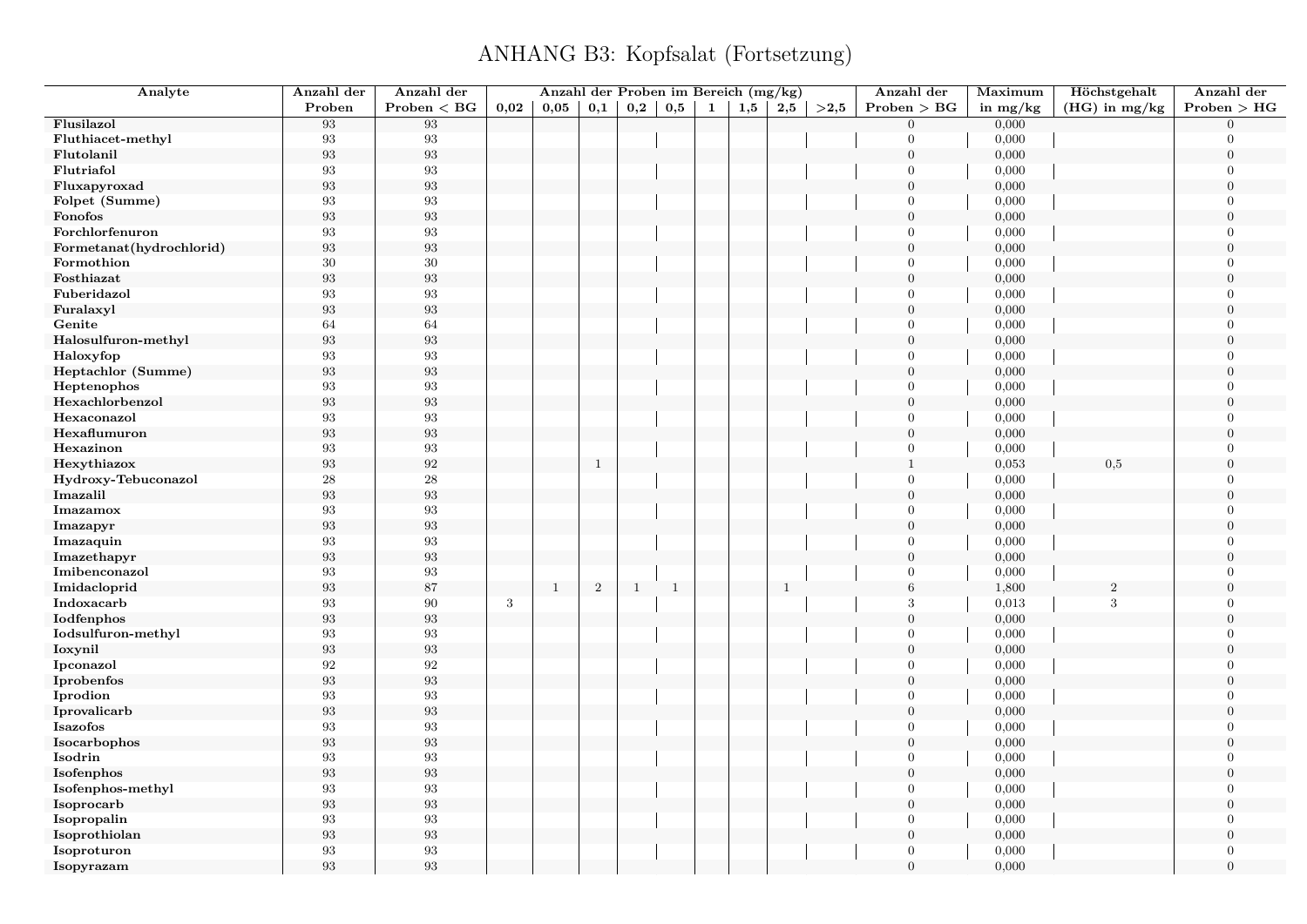| Analyte                          | Anzahl der        | Anzahl der              |                | Anzahl der Proben im Bereich (mg/kg) |            |              |              |              |            |              |              | Anzahl der       | Maximum    | Höchstgehalt    | Anzahl der       |
|----------------------------------|-------------------|-------------------------|----------------|--------------------------------------|------------|--------------|--------------|--------------|------------|--------------|--------------|------------------|------------|-----------------|------------------|
|                                  | Proben            | Problem < BG            | 0,02           | 0,05                                 | 0,1        | 0,2          | 0,5          | 1            | 1,5        | $2{,}5$      | >2.5         | Problem > BG     | in $mg/kg$ | $(HG)$ in mg/kg | Problem > HG     |
| Isoxadifen-ethyl                 | 93                | 93                      |                |                                      |            |              |              |              |            |              |              | $\overline{0}$   | 0,000      |                 | $\overline{0}$   |
| Isoxaflutole (Summe)             | $\boldsymbol{93}$ | $\boldsymbol{93}$       |                |                                      |            |              |              |              |            |              |              | $\overline{0}$   | 0,000      |                 | $\overline{0}$   |
| Karbutilat                       | $\boldsymbol{93}$ | 93                      |                |                                      |            |              |              |              |            |              |              | $\mathbf{0}$     | 0,000      |                 | $\boldsymbol{0}$ |
| Kresoxim-methyl                  | $\boldsymbol{93}$ | $\boldsymbol{93}$       |                |                                      |            |              |              |              |            |              |              | $\mathbf{0}$     | 0,000      |                 | $\boldsymbol{0}$ |
| l-Cyhalothrin                    | 93                | 93                      |                |                                      |            |              |              |              |            |              |              | $\overline{0}$   | 0,000      |                 | $\overline{0}$   |
| Lactofen                         | $85\,$            | $85\,$                  |                |                                      |            |              |              |              |            |              |              | $\mathbf{0}$     | 0,000      |                 | $\overline{0}$   |
| Lenacil                          | $\boldsymbol{93}$ | $\boldsymbol{93}$       |                |                                      |            |              |              |              |            |              |              | $\boldsymbol{0}$ | 0,000      |                 | $\overline{0}$   |
| Leptophos                        | $\boldsymbol{93}$ | $\boldsymbol{93}$       |                |                                      |            |              |              |              |            |              |              | $\mathbf{0}$     | 0,000      |                 | $\overline{0}$   |
| Lindan                           | 93                | $\boldsymbol{93}$       |                |                                      |            |              |              |              |            |              |              | $\overline{0}$   | 0,000      |                 | $\Omega$         |
| Linuron                          | 93                | $\boldsymbol{93}$       |                |                                      |            |              |              |              |            |              |              | $\mathbf{0}$     | 0,000      |                 | $\overline{0}$   |
| Lufenuron                        | 93                | $\boldsymbol{93}$       |                |                                      |            |              |              |              |            |              |              | $\overline{0}$   | 0,000      |                 | $\Omega$         |
| M510F01                          | 93                | $\boldsymbol{92}$       | <sup>1</sup>   |                                      |            |              |              |              |            |              |              | $\mathbf{1}$     | 0,011      |                 | $\overline{0}$   |
| <b>Malathion</b> (Summe)         | 93                | $\boldsymbol{93}$       |                |                                      |            |              |              |              |            |              |              | $\mathbf{0}$     | 0,000      |                 | $\overline{0}$   |
| Mandipropamid                    | $\boldsymbol{93}$ | $81\,$                  |                |                                      | $\sqrt{4}$ | $\mathbf{1}$ | <sup>1</sup> | $\mathbf{1}$ | $\sqrt{3}$ | $\mathbf{1}$ | <sup>1</sup> | $12\,$           | 3,800      | 25              | $\overline{0}$   |
| MCPA/MCPB                        | $\boldsymbol{93}$ | $\boldsymbol{93}$       |                |                                      |            |              |              |              |            |              |              | $\boldsymbol{0}$ | 0,000      |                 | $\overline{0}$   |
| Mecarbam                         | $\boldsymbol{93}$ | $\boldsymbol{93}$       |                |                                      |            |              |              |              |            |              |              | $\overline{0}$   | 0,000      |                 | $\overline{0}$   |
| Mecoprop                         | 93                | 93                      |                |                                      |            |              |              |              |            |              |              | $\mathbf{0}$     | 0,000      |                 | $\overline{0}$   |
| Mefenpyr-diethyl                 | $\boldsymbol{93}$ | $\boldsymbol{93}$       |                |                                      |            |              |              |              |            |              |              | $\mathbf{0}$     | 0,000      |                 | $\overline{0}$   |
| Mepanipyrim                      | 93                | $\boldsymbol{93}$       |                |                                      |            |              |              |              |            |              |              | $\mathbf{0}$     | 0,000      |                 | $\overline{0}$   |
| Mepiquat chlorid                 | 93                | $\boldsymbol{93}$       |                |                                      |            |              |              |              |            |              |              | $\boldsymbol{0}$ | 0,000      |                 | $\Omega$         |
| Mepronil                         | 93                | $\boldsymbol{93}$       |                |                                      |            |              |              |              |            |              |              | $\boldsymbol{0}$ | 0,000      |                 | $\overline{0}$   |
| Meptyldinocap (Summe)            | 93                | $\boldsymbol{93}$       |                |                                      |            |              |              |              |            |              |              | $\mathbf{0}$     | 0,000      |                 | $\overline{0}$   |
|                                  | 64                | 64                      |                |                                      |            |              |              |              |            |              |              | $\overline{0}$   | 0,000      |                 | $\overline{0}$   |
| Mesosulfuron-methyl<br>Mesotrion | $\boldsymbol{93}$ | $\boldsymbol{93}$       |                |                                      |            |              |              |              |            |              |              | $\boldsymbol{0}$ | 0,000      |                 | $\mathbf{0}$     |
|                                  | 93                | $86\,$                  | $\overline{2}$ | $\mathbf{1}$                         | 3          |              |              |              |            |              |              | $\overline{7}$   |            | 3               | $\overline{0}$   |
| Metalaxyl                        |                   |                         |                |                                      |            | $\mathbf{1}$ |              |              |            |              |              | $\overline{0}$   | 0,120      |                 | $\overline{0}$   |
| Metamitron                       | $\boldsymbol{93}$ | $\boldsymbol{93}$<br>93 |                |                                      |            |              |              |              |            |              |              | $\overline{0}$   | 0,000      |                 |                  |
| Metazachlor (Summe)              | $\boldsymbol{93}$ |                         |                |                                      |            |              |              |              |            |              |              |                  | 0,000      |                 | $\boldsymbol{0}$ |
| Metconazol                       | $\boldsymbol{93}$ | $\boldsymbol{93}$       |                |                                      |            |              |              |              |            |              |              | $\mathbf{0}$     | 0,000      |                 | $\boldsymbol{0}$ |
| Methabenzthiazuron               | 93                | 93                      |                |                                      |            |              |              |              |            |              |              | $\overline{0}$   | 0,000      |                 | $\overline{0}$   |
| Methacrifos                      | $\boldsymbol{93}$ | $\boldsymbol{93}$       |                |                                      |            |              |              |              |            |              |              | $\mathbf{0}$     | 0,000      |                 | $\overline{0}$   |
| Methamidophos                    | $\boldsymbol{93}$ | $\boldsymbol{93}$       |                |                                      |            |              |              |              |            |              |              | $\overline{0}$   | 0,000      |                 | $\Omega$         |
| Methidathion                     | $\boldsymbol{92}$ | $\boldsymbol{92}$       |                |                                      |            |              |              |              |            |              |              | $\boldsymbol{0}$ | 0,000      |                 | $\boldsymbol{0}$ |
| Methiocarb (Summe)               | $\boldsymbol{93}$ | $\boldsymbol{93}$       |                |                                      |            |              |              |              |            |              |              | $\overline{0}$   | 0,000      |                 | $\overline{0}$   |
| Methomyl                         | 93                | $\boldsymbol{92}$       | $\mathbf{1}$   |                                      |            |              |              |              |            |              |              | $\mathbf{1}$     | 0,017      | 0.2             | $\overline{0}$   |
| Methoprotryn                     | $\boldsymbol{93}$ | $\boldsymbol{93}$       |                |                                      |            |              |              |              |            |              |              | $\overline{0}$   | 0,000      |                 | $\Omega$         |
| Methoxychlor                     | $73\,$            | $73\,$                  |                |                                      |            |              |              |              |            |              |              | $\mathbf{0}$     | 0,000      |                 | $\mathbf{0}$     |
| Methoxychlorolefin               | 93                | 93                      |                |                                      |            |              |              |              |            |              |              | $\overline{0}$   | 0,000      |                 | $\overline{0}$   |
| Methoxyfenozid                   | $\boldsymbol{93}$ | $\boldsymbol{93}$       |                |                                      |            |              |              |              |            |              |              | $\mathbf{0}$     | 0,000      |                 | $\overline{0}$   |
| Methylpentachlorophenyls         | $\boldsymbol{93}$ | $\boldsymbol{93}$       |                |                                      |            |              |              |              |            |              |              | $\overline{0}$   | 0,000      |                 | $\overline{0}$   |
| Metobromuron                     | $\boldsymbol{93}$ | $\boldsymbol{93}$       |                |                                      |            |              |              |              |            |              |              | $\mathbf{0}$     | 0,000      |                 | $\overline{0}$   |
| Metolcarb                        | 93                | 93                      |                |                                      |            |              |              |              |            |              |              | $\mathbf{0}$     | 0,000      |                 | $\overline{0}$   |
| Metosulam                        | $\boldsymbol{93}$ | $\boldsymbol{93}$       |                |                                      |            |              |              |              |            |              |              | $\mathbf{0}$     | 0,000      |                 | $\Omega$         |
| Metrafenon                       | $\boldsymbol{93}$ | $\boldsymbol{93}$       |                |                                      |            |              |              |              |            |              |              | $\mathbf{0}$     | 0,000      |                 | $\overline{0}$   |
| Metribuzin                       | $\boldsymbol{93}$ | $\boldsymbol{93}$       |                |                                      |            |              |              |              |            |              |              | $\boldsymbol{0}$ | 0,000      |                 | $\overline{0}$   |
| Metsulfuron-methyl               | 93                | $\boldsymbol{93}$       |                |                                      |            |              |              |              |            |              |              | $\boldsymbol{0}$ | 0,000      |                 | $\overline{0}$   |
| Mevinphos                        | 90                | $90\,$                  |                |                                      |            |              |              |              |            |              |              | $\mathbf{0}$     | 0,000      |                 | $\overline{0}$   |
| Mirex                            | 93                | $\boldsymbol{93}$       |                |                                      |            |              |              |              |            |              |              | $\overline{0}$   | 0,000      |                 | $\overline{0}$   |
| Molinat                          | 93                | $\boldsymbol{93}$       |                |                                      |            |              |              |              |            |              |              | $\boldsymbol{0}$ | 0,000      |                 | $\mathbf{0}$     |
| Monocrotophos                    | 93                | 93                      |                |                                      |            |              |              |              |            |              |              | $\overline{0}$   | 0,000      |                 | $\overline{0}$   |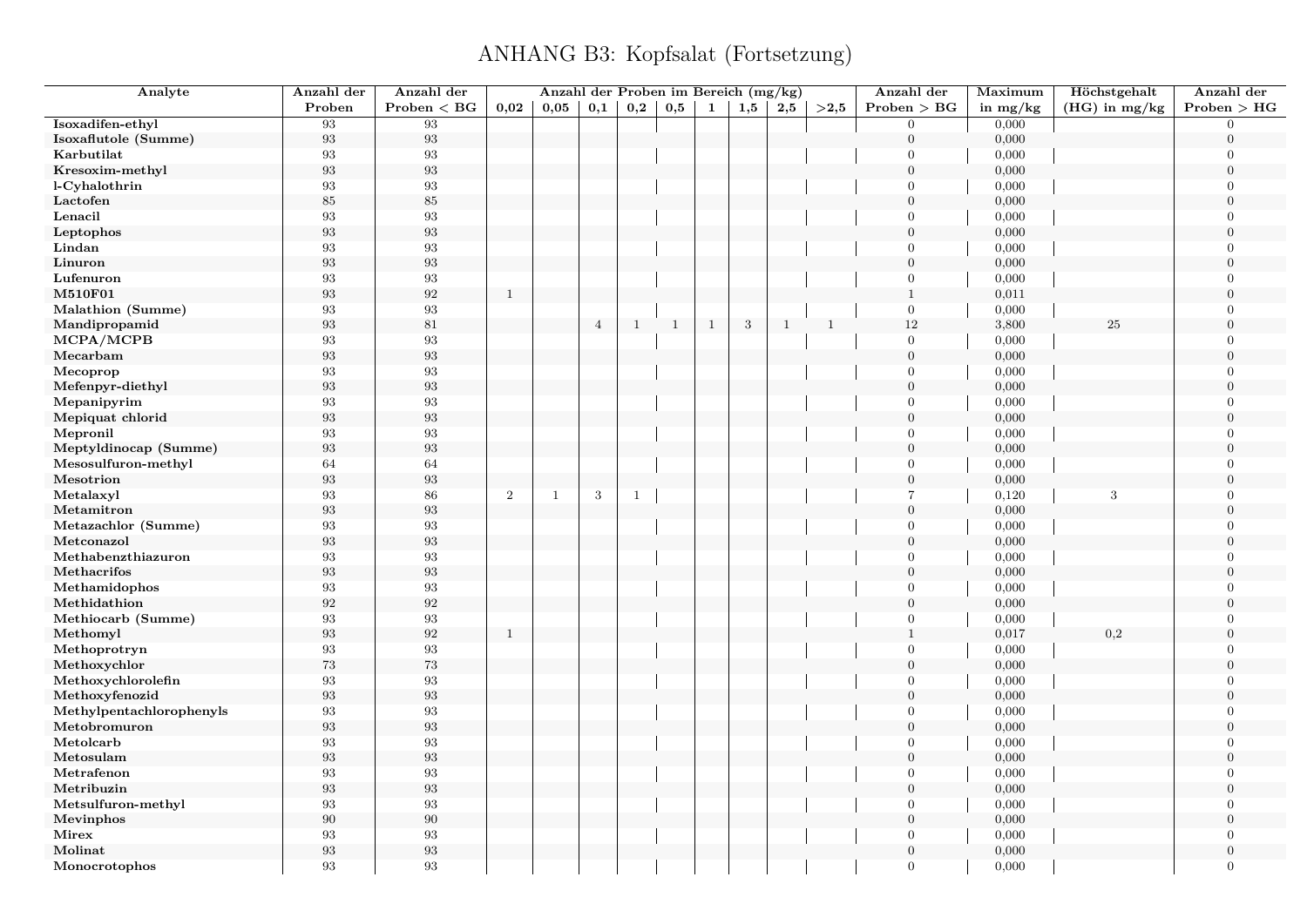| Analyte                   | Anzahl der        | Anzahl der        |      | Anzahl der Proben im Bereich (mg/kg) |              |              |              |   |          |     |      | Anzahl der       | Maximum    | Höchstgehalt    | Anzahl der       |
|---------------------------|-------------------|-------------------|------|--------------------------------------|--------------|--------------|--------------|---|----------|-----|------|------------------|------------|-----------------|------------------|
|                           | Proben            | Problem < BG      | 0,02 | 0,05                                 | $_{\rm 0,1}$ | $_{\rm 0,2}$ | $_{\rm 0,5}$ | 1 | $_{1,5}$ | 2,5 | >2,5 | Problem > BG     | in $mg/kg$ | $(HG)$ in mg/kg | Problem > HG     |
| Monolinuron               | $\boldsymbol{93}$ | $\boldsymbol{93}$ |      |                                      |              |              |              |   |          |     |      | $\overline{0}$   | 0,000      |                 | $\Omega$         |
| Monuron                   | 93                | 93                |      |                                      |              |              |              |   |          |     |      | $\overline{0}$   | 0,000      |                 | $\overline{0}$   |
| Myclobutanil              | $\boldsymbol{93}$ | $\boldsymbol{93}$ |      |                                      |              |              |              |   |          |     |      | $\mathbf{0}$     | 0,000      |                 | $\overline{0}$   |
| N-Desmethyl-acetamiprid   | 93                | 87                | 3    | 3                                    |              |              |              |   |          |     |      | 6                | 0,047      |                 | $\Omega$         |
| Napropamid                | $\boldsymbol{93}$ | $\boldsymbol{93}$ |      |                                      |              |              |              |   |          |     |      | $\overline{0}$   | 0,000      |                 | $\theta$         |
| Neburon                   | 93                | 93                |      |                                      |              |              |              |   |          |     |      | $\overline{0}$   | 0,000      |                 | $\theta$         |
| Nicosulfuron              | 93                | 93                |      |                                      |              |              |              |   |          |     |      | $\overline{0}$   | 0,000      |                 | $\Omega$         |
| Nitenpyram                | 93                | 93                |      |                                      |              |              |              |   |          |     |      | $\overline{0}$   | 0,000      |                 | $\Omega$         |
| Nitralin                  | 93                | 93                |      |                                      |              |              |              |   |          |     |      | $\overline{0}$   | 0,000      |                 | $\theta$         |
| Nitrofen                  | 93                | 93                |      |                                      |              |              |              |   |          |     |      | $\overline{0}$   | 0,000      |                 | $\overline{0}$   |
| Nitrothal-isopropyl       | 93                | 93                |      |                                      |              |              |              |   |          |     |      | $\boldsymbol{0}$ | 0,000      |                 | $\theta$         |
| Novaluron                 | 93                | 93                |      |                                      |              |              |              |   |          |     |      | $\overline{0}$   | 0,000      |                 | $\overline{0}$   |
| Nuarimol                  | $\boldsymbol{93}$ | $\boldsymbol{93}$ |      |                                      |              |              |              |   |          |     |      | $\mathbf{0}$     | 0,000      |                 | $\overline{0}$   |
| o-Phenylphenol            | 93                | 93                |      |                                      |              |              |              |   |          |     |      | $\overline{0}$   | 0,000      |                 | $\overline{0}$   |
| Octachlordipropylether    | 80                | 80                |      |                                      |              |              |              |   |          |     |      | $\overline{0}$   | 0,000      |                 | $\overline{0}$   |
| Ofurace                   | 82                | $82\,$            |      |                                      |              |              |              |   |          |     |      | $\overline{0}$   | 0,000      |                 | $\theta$         |
| Omethoat                  | 93                | $\boldsymbol{92}$ |      |                                      |              | $\mathbf{1}$ |              |   |          |     |      | $\mathbf{1}$     | 0,110      | 0,01            | $\mathbf{1}$     |
| Orbencarb                 | 93                | 93                |      |                                      |              |              |              |   |          |     |      | $\overline{0}$   | 0,000      |                 | $\Omega$         |
| Oxadiazon                 | 93                | $\boldsymbol{93}$ |      |                                      |              |              |              |   |          |     |      | $\mathbf{0}$     | 0,000      |                 | $\overline{0}$   |
| Oxadixyl                  | 93                | 93                |      |                                      |              |              |              |   |          |     |      | $\overline{0}$   | 0,000      |                 | $\Omega$         |
| Oxamyl                    | $\boldsymbol{93}$ | $\boldsymbol{93}$ |      |                                      |              |              |              |   |          |     |      | $\mathbf{0}$     | 0,000      |                 | $\theta$         |
| Oxathiapiprolin           | 28                | $\bf 28$          |      |                                      |              |              |              |   |          |     |      | $\overline{0}$   | 0,000      |                 | $\Omega$         |
| Oxychlordan               | 90                | $90\,$            |      |                                      |              |              |              |   |          |     |      | $\overline{0}$   | 0,000      |                 | $\theta$         |
| Oxydemeton-methyl (Summe) | $\boldsymbol{93}$ | $\boldsymbol{93}$ |      |                                      |              |              |              |   |          |     |      | $\overline{0}$   | 0,000      |                 | $\overline{0}$   |
| Oxyfluorfen               | $\boldsymbol{93}$ | $\boldsymbol{93}$ |      |                                      |              |              |              |   |          |     |      | $\mathbf{0}$     | 0,000      |                 | $\overline{0}$   |
| Paclobutrazol             | 93                | 93                |      |                                      |              |              |              |   |          |     |      | $\overline{0}$   | 0,000      |                 | $\theta$         |
| Parathion                 | 93                | 93                |      |                                      |              |              |              |   |          |     |      | $\mathbf{0}$     | 0,000      |                 | $\Omega$         |
| Parathion-methyl (Summe)  | 93                | 93                |      |                                      |              |              |              |   |          |     |      | $\overline{0}$   | 0,000      |                 | $\overline{0}$   |
| Penconazol                | 93                | 93                |      |                                      |              |              |              |   |          |     |      | $\boldsymbol{0}$ | 0,000      |                 | $\theta$         |
| Pencycuron                | 93                | 93                |      |                                      |              |              |              |   |          |     |      | $\overline{0}$   | 0,000      |                 | $\overline{0}$   |
| Pendimethalin             | $\boldsymbol{93}$ | $\rm 91$          |      | $\boldsymbol{2}$                     |              |              |              |   |          |     |      | $\overline{2}$   | 0,035      |                 | $\overline{0}$   |
| Penflufen                 | 93                | $\boldsymbol{93}$ |      |                                      |              |              |              |   |          |     |      | $\overline{0}$   | 0,000      |                 | $\Omega$         |
| Pentachloranisol          | 93                | $\boldsymbol{93}$ |      |                                      |              |              |              |   |          |     |      | $\overline{0}$   | 0,000      |                 | $\overline{0}$   |
| Pentachlorbenzol          | 93                | 93                |      |                                      |              |              |              |   |          |     |      | $\theta$         | 0,000      |                 | $\overline{0}$   |
| Pentachlorphenol          | $\boldsymbol{93}$ | $\boldsymbol{93}$ |      |                                      |              |              |              |   |          |     |      | $\mathbf{0}$     | 0,000      |                 | $\overline{0}$   |
| Pentanochlor              | 93                | 93                |      |                                      |              |              |              |   |          |     |      | $\overline{0}$   | 0,000      |                 | $\overline{0}$   |
| Penthiopyrad              | 93                | $\rm 91$          |      |                                      | $\mathbf{1}$ | $\mathbf{1}$ |              |   |          |     |      | $\,2$            | 0,160      | 15              | $\overline{0}$   |
| Permethrin                | 93                | 93                |      |                                      |              |              |              |   |          |     |      | $\overline{0}$   | 0,000      |                 | $\Omega$         |
| Perthan                   | 93                | $\boldsymbol{93}$ |      |                                      |              |              |              |   |          |     |      | $\overline{0}$   | 0,000      |                 | $\overline{0}$   |
| Pethoxamid                | 93                | $\boldsymbol{93}$ |      |                                      |              |              |              |   |          |     |      | $\overline{0}$   | 0,000      |                 | $\Omega$         |
| Phenmedipham              | 93                | 93                |      |                                      |              |              |              |   |          |     |      | $\overline{0}$   | 0,000      |                 | $\Omega$         |
| Phentoat                  | 93                | 93                |      |                                      |              |              |              |   |          |     |      | $\overline{0}$   | 0,000      |                 | $\Omega$         |
| Phorate (Summe)           | $\boldsymbol{93}$ | $\boldsymbol{93}$ |      |                                      |              |              |              |   |          |     |      | $\boldsymbol{0}$ | 0,000      |                 | $\overline{0}$   |
| Phoratsulfoxid            | 93                | 93                |      |                                      |              |              |              |   |          |     |      | $\overline{0}$   | 0,000      |                 | $\theta$         |
| Phosalon                  | 93                | $\boldsymbol{93}$ |      |                                      |              |              |              |   |          |     |      | $\boldsymbol{0}$ | 0,000      |                 | $\theta$         |
| Phosmet (Summe)           | 85                | 85                |      |                                      |              |              |              |   |          |     |      | $\overline{0}$   | 0,000      |                 | $\overline{0}$   |
| Phosphamidon              | $\boldsymbol{93}$ | 93                |      |                                      |              |              |              |   |          |     |      | $\overline{0}$   | 0,000      |                 | $\theta$         |
| Phoxim                    | 93                | $\boldsymbol{93}$ |      |                                      |              |              |              |   |          |     |      | $\overline{0}$   | 0,000      |                 | $\boldsymbol{0}$ |
| Picloram                  | 93                | 93                |      |                                      |              |              |              |   |          |     |      | $\theta$         | 0,000      |                 | $\theta$         |
|                           |                   |                   |      |                                      |              |              |              |   |          |     |      |                  |            |                 |                  |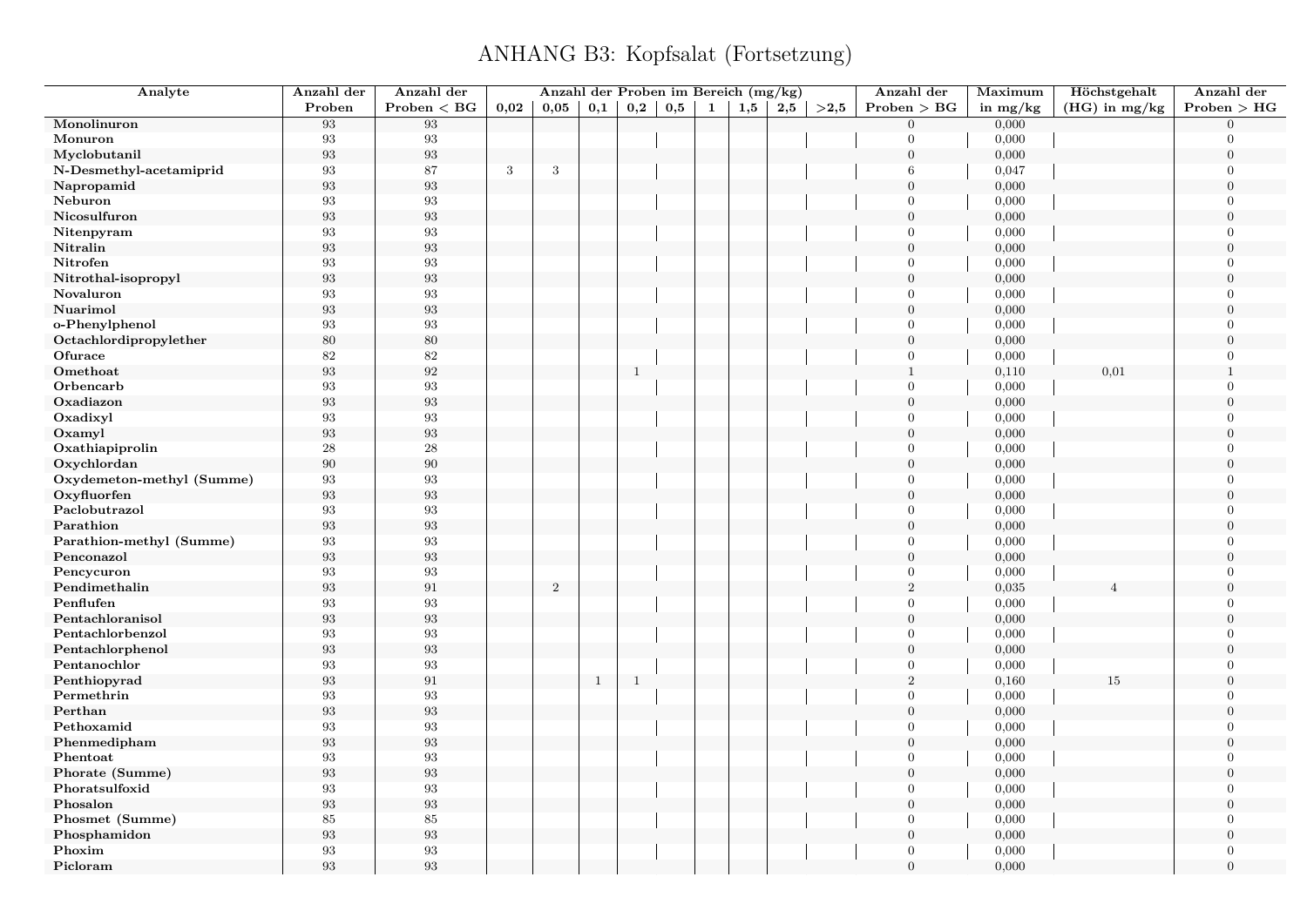| Analyte                              | Anzahl der              | Anzahl der        |              | Anzahl der Proben im Bereich (mg/kg) |              |              |                |              |              |                |              | Anzahl der       | Maximum    | Höchstgehalt    | Anzahl der       |
|--------------------------------------|-------------------------|-------------------|--------------|--------------------------------------|--------------|--------------|----------------|--------------|--------------|----------------|--------------|------------------|------------|-----------------|------------------|
|                                      | Proben                  | $Problem < B$ G   | 0.02         | 0.05                                 | 0,1          | 0,2          | 0,5            | 1            | 1,5          | 2,5            | >2.5         | Problem > BG     | in $mg/kg$ | $(HG)$ in mg/kg | Problem > HG     |
| Picolinafen                          | 93                      | 93                |              |                                      |              |              |                |              |              |                |              | $\overline{0}$   | 0,000      |                 | $\overline{0}$   |
| Picoxystrobin                        | $\boldsymbol{93}$       | $\boldsymbol{93}$ |              |                                      |              |              |                |              |              |                |              | $\boldsymbol{0}$ | 0,000      |                 | $\theta$         |
| Pinoxaden                            | 93                      | $\sqrt{93}$       |              |                                      |              |              |                |              |              |                |              | $\mathbf{0}$     | 0,000      |                 | $\overline{0}$   |
| Piperophos                           | 93                      | $\boldsymbol{93}$ |              |                                      |              |              |                |              |              |                |              | $\boldsymbol{0}$ | 0,000      |                 | $\overline{0}$   |
| Pirimicarb                           | 93                      | 92                |              |                                      |              |              |                |              | $\mathbf{1}$ |                |              | $\mathbf{1}$     | 1,300      | 1,5             | $\theta$         |
| Pirimiphos-ethyl                     | $\boldsymbol{93}$       | $\boldsymbol{93}$ |              |                                      |              |              |                |              |              |                |              | $\boldsymbol{0}$ | 0,000      |                 | $\overline{0}$   |
| Pirimiphos-methyl                    | 93                      | 93                |              |                                      |              |              |                |              |              |                |              | $\overline{0}$   | 0,000      |                 | $\Omega$         |
| Plifenat                             | $90\,$                  | $90\,$            |              |                                      |              |              |                |              |              |                |              | $\overline{0}$   | 0,000      |                 | $\overline{0}$   |
| Pretilachlor                         | 93                      | 93                |              |                                      |              |              |                |              |              |                |              | $\Omega$         | 0,000      |                 | $\Omega$         |
| Primisulfuron-methyl                 | $\boldsymbol{93}$       | $\boldsymbol{93}$ |              |                                      |              |              |                |              |              |                |              | $\overline{0}$   | 0,000      |                 | $\overline{0}$   |
| Prochloraz (Summe)                   | 93                      | $\sqrt{93}$       |              |                                      |              |              |                |              |              |                |              | $\Omega$         | 0,000      |                 | $\Omega$         |
| Procymidon                           | 93                      | $\boldsymbol{93}$ |              |                                      |              |              |                |              |              |                |              | $\overline{0}$   | 0,000      |                 | $\theta$         |
| Profenofos                           | 93                      | 93                |              |                                      |              |              |                |              |              |                |              | $\Omega$         | 0,000      |                 | $\Omega$         |
| Profluralin                          | $\boldsymbol{93}$       | $\boldsymbol{93}$ |              |                                      |              |              |                |              |              |                |              | $\boldsymbol{0}$ | 0,000      |                 | $\overline{0}$   |
| Promecarb                            | 93                      | $\sqrt{93}$       |              |                                      |              |              |                |              |              |                |              | $\overline{0}$   | 0,000      |                 | $\Omega$         |
| Prometon                             | 93                      | $\boldsymbol{93}$ |              |                                      |              |              |                |              |              |                |              | $\overline{0}$   | 0,000      |                 | $\Omega$         |
| Prometryn                            | $\rm 92$                | $\boldsymbol{92}$ |              |                                      |              |              |                |              |              |                |              | $\overline{0}$   | 0,000      |                 | $\theta$         |
| Propachlor                           | $\boldsymbol{93}$       | $\boldsymbol{93}$ |              |                                      |              |              |                |              |              |                |              | $\boldsymbol{0}$ | 0,000      |                 | $\Omega$         |
| Propamocarb                          | 93                      | 83                | $\mathbf{1}$ | $\mathbf{2}$                         | $\mathbf{1}$ |              | $\overline{2}$ | $\mathbf{1}$ |              | $\overline{2}$ | $\mathbf{1}$ | 10               | 2,900      | 40              | $\mathbf{0}$     |
| Propaphos                            | 93                      | $\boldsymbol{93}$ |              |                                      |              |              |                |              |              |                |              | $\overline{0}$   | 0,000      |                 | $\Omega$         |
| Propaquizafop                        | $\boldsymbol{93}$       | $\boldsymbol{93}$ |              |                                      |              |              |                |              |              |                |              | $\boldsymbol{0}$ | 0,000      |                 | $\theta$         |
| Propargit                            | $77\,$                  | 77                |              |                                      |              |              |                |              |              |                |              | $\boldsymbol{0}$ | 0,000      |                 | $\Omega$         |
| Propazin                             | 93                      | 93                |              |                                      |              |              |                |              |              |                |              | $\overline{0}$   | 0,000      |                 | $\overline{0}$   |
| Propetamphos                         | 93                      | $\boldsymbol{93}$ |              |                                      |              |              |                |              |              |                |              | $\boldsymbol{0}$ | 0,000      |                 | $\mathbf{0}$     |
| Propham                              | 93                      | $\boldsymbol{93}$ |              |                                      |              |              |                |              |              |                |              | $\mathbf{0}$     | 0,000      |                 | $\theta$         |
| Propiconazol                         | 93                      | $\boldsymbol{93}$ |              |                                      |              |              |                |              |              |                |              | $\boldsymbol{0}$ | 0,000      |                 | $\overline{0}$   |
| Propisochlor                         | 93                      | 93                |              |                                      |              |              |                |              |              |                |              | $\overline{0}$   | 0,000      |                 | $\Omega$         |
| Propoxur                             | $\boldsymbol{93}$       | $\boldsymbol{93}$ |              |                                      |              |              |                |              |              |                |              | $\boldsymbol{0}$ | 0,000      |                 | $\overline{0}$   |
| Propoxycarbazone (Summe)             | 64                      | 64                |              |                                      |              |              |                |              |              |                |              | $\Omega$         | 0,000      |                 | $\theta$         |
|                                      |                         | $90\,$            |              |                                      |              |              |                |              |              |                |              | 3                | 0,016      | 0,6             | $\mathbf{0}$     |
| Propyzamid                           | $\boldsymbol{93}$<br>93 | 93                | $\sqrt{3}$   |                                      |              |              |                |              |              |                |              | $\overline{0}$   | 0,000      |                 | $\Omega$         |
| Proquinazid<br>Prosulfocarb          | $\boldsymbol{93}$       | $\boldsymbol{93}$ |              |                                      |              |              |                |              |              |                |              | $\boldsymbol{0}$ |            |                 | $\overline{0}$   |
|                                      | 93                      | $\sqrt{93}$       |              |                                      |              |              |                |              |              |                |              | $\overline{0}$   | 0,000      |                 | $\Omega$         |
| Prothioconazol-desthio<br>Prothiofos |                         | $\boldsymbol{93}$ |              |                                      |              |              |                |              |              |                |              | $\overline{0}$   | 0,000      |                 | $\theta$         |
|                                      | 93                      |                   |              |                                      |              |              |                |              |              |                |              |                  | 0,000      |                 | $\Omega$         |
| Pymetrozin                           | 93                      | 93                |              |                                      |              |              |                |              |              |                |              | $\overline{0}$   | 0,000      |                 |                  |
| Pyraclostrobin                       | 93                      | $82\,$            | $\,2$        | 3                                    | 3            | $\mathbf{1}$ |                | $\sqrt{2}$   |              |                |              | 11               | 0,980      | 2               | $\boldsymbol{0}$ |
| Pyraflufen-ethyl (Summe)             | 93                      | 93                |              |                                      |              |              |                |              |              |                |              | $\overline{0}$   | 0,000      |                 | $\Omega$         |
| Pyrazophos                           | 93                      | $\boldsymbol{93}$ |              |                                      |              |              |                |              |              |                |              | $\boldsymbol{0}$ | 0,000      |                 | $\theta$         |
| Pyrethrine                           | 93                      | $\bf 91$          | $\mathbf{1}$ | 1                                    |              |              |                |              |              |                |              | $\overline{2}$   | 0,031      | $\mathbf{1}$    | $\theta$         |
| Pyributicarb                         | 93                      | $\boldsymbol{93}$ |              |                                      |              |              |                |              |              |                |              | $\boldsymbol{0}$ | 0,000      |                 | $\Omega$         |
| Pyridaben                            | 93                      | 93                |              |                                      |              |              |                |              |              |                |              | $\mathbf{0}$     | 0,000      |                 | $\Omega$         |
| Pyridafenthion                       | 93                      | $\boldsymbol{93}$ |              |                                      |              |              |                |              |              |                |              | $\overline{0}$   | 0,000      |                 | $\theta$         |
| Pyridalyl                            | $\boldsymbol{93}$       | $\boldsymbol{93}$ |              |                                      |              |              |                |              |              |                |              | $\mathbf{0}$     | 0,000      |                 | $\Omega$         |
| Pyrifenox                            | 93                      | $\boldsymbol{93}$ |              |                                      |              |              |                |              |              |                |              | $\boldsymbol{0}$ | 0,000      |                 | $\Omega$         |
| Pyrimethanil                         | 93                      | $\sqrt{93}$       |              |                                      |              |              |                |              |              |                |              | $\overline{0}$   | 0,000      |                 | $\Omega$         |
| Pyrimidifen                          | 93                      | $\boldsymbol{93}$ |              |                                      |              |              |                |              |              |                |              | $\overline{0}$   | 0,000      |                 | $\theta$         |
| Pyriofenon                           | 28                      | $\sqrt{28}$       |              |                                      |              |              |                |              |              |                |              | $\overline{0}$   | 0,000      |                 | $\overline{0}$   |
| Pyriproxyfen                         | $\boldsymbol{93}$       | $\boldsymbol{93}$ |              |                                      |              |              |                |              |              |                |              | $\mathbf{0}$     | 0,000      |                 | $\Omega$         |
| Pyroquilon                           | 88                      | 88                |              |                                      |              |              |                |              |              |                |              | $\Omega$         | 0,000      |                 | $\overline{0}$   |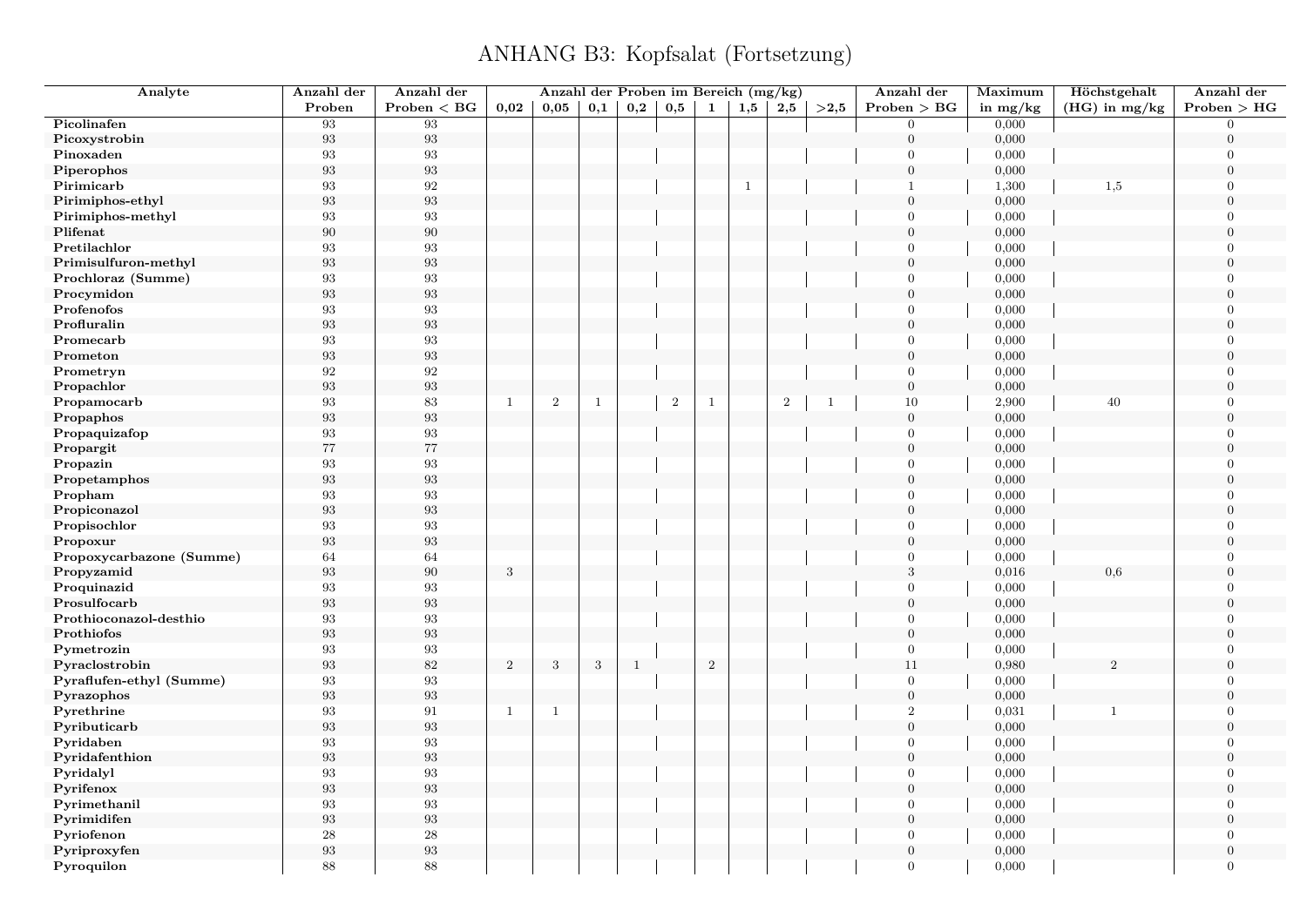| Analyte                      | Anzahl der        | Anzahl der              |      | Anzahl der Proben im Bereich (mg/kg) |                |                |          |              |              |     |      | Anzahl der       | Maximum        | Höchstgehalt    | Anzahl der                       |
|------------------------------|-------------------|-------------------------|------|--------------------------------------|----------------|----------------|----------|--------------|--------------|-----|------|------------------|----------------|-----------------|----------------------------------|
|                              | Proben            | Problem < BG            | 0,02 | 0,05                                 | 0,1            | 0,2            | $_{0,5}$ | $\mathbf{1}$ | 1,5          | 2,5 | >2,5 | Problem > BG     | in $mg/kg$     | $(HG)$ in mg/kg | Problem > HG                     |
| Pyroxsulam                   | 93                | 93                      |      |                                      |                |                |          |              |              |     |      | $\overline{0}$   | 0,000          |                 | $\Omega$                         |
| Quinalphos                   | $\boldsymbol{93}$ | $\boldsymbol{93}$       |      |                                      |                |                |          |              |              |     |      | $\overline{0}$   | 0,000          |                 | $\Omega$                         |
| Quinmerac                    | 93                | $\boldsymbol{93}$       |      |                                      |                |                |          |              |              |     |      | $\boldsymbol{0}$ | 0,000          |                 | $\mathbf{0}$                     |
| Quinoclamin                  | 93                | 93                      |      |                                      |                |                |          |              |              |     |      | $\overline{0}$   | 0,000          |                 | $\Omega$                         |
| Quinoxyfen                   | 93                | $\boldsymbol{93}$       |      |                                      |                |                |          |              |              |     |      | $\overline{0}$   | 0,000          |                 | $\Omega$                         |
| Quintozene (Summe)           | 93                | 93                      |      |                                      |                |                |          |              |              |     |      | $\overline{0}$   | 0,000          |                 | $\Omega$                         |
| Quizalofop                   | 93                | $\boldsymbol{93}$       |      |                                      |                |                |          |              |              |     |      | $\boldsymbol{0}$ | 0,000          |                 | $\Omega$                         |
| Quizalofop-ethyl             | 93                | 93                      |      |                                      |                |                |          |              |              |     |      | $\overline{0}$   | 0,000          |                 | $\overline{0}$                   |
| Rotenon                      | 93                | $\boldsymbol{93}$       |      |                                      |                |                |          |              |              |     |      | $\mathbf{0}$     | 0,000          |                 | $\Omega$                         |
| S-Metolachlor                | $\boldsymbol{93}$ | $\boldsymbol{93}$       |      |                                      |                |                |          |              |              |     |      | $\overline{0}$   | 0,000          |                 | $\Omega$                         |
| Sebuthylazin                 | $\boldsymbol{93}$ | $\boldsymbol{93}$       |      |                                      |                |                |          |              |              |     |      | $\boldsymbol{0}$ | 0,000          |                 | $\Omega$                         |
| Secbumeton                   | 91                | 91                      |      |                                      |                |                |          |              |              |     |      | $\overline{0}$   | 0,000          |                 | $\overline{0}$                   |
| Silafluofen                  | 93                | 93                      |      |                                      |                |                |          |              |              |     |      | $\overline{0}$   | 0,000          |                 | $\boldsymbol{0}$                 |
| Simazin                      | 93                | 93                      |      |                                      |                |                |          |              |              |     |      | $\overline{0}$   | 0,000          |                 | $\overline{0}$                   |
| Spinetoram                   | 93                | 93                      |      |                                      |                |                |          |              |              |     |      | $\boldsymbol{0}$ | 0,000          |                 | $\overline{0}$                   |
| Spinosad (Summe)             | 93                | $\boldsymbol{92}$       |      |                                      |                |                |          |              | $\mathbf{1}$ |     |      | $\overline{1}$   | 1,000          | 10              | $\overline{0}$                   |
| Spirodiclofen                | 89                | 89                      |      |                                      |                |                |          |              |              |     |      | $\boldsymbol{0}$ | 0,000          |                 | $\boldsymbol{0}$                 |
| Spiromesifen                 | 93                | 93                      |      |                                      |                |                |          |              |              |     |      | $\overline{0}$   | 0,000          |                 | $\overline{0}$                   |
| Spiromesifen-Metabolit       | 28                | 28                      |      |                                      |                |                |          |              |              |     |      | $\boldsymbol{0}$ | 0,000          |                 | $\mathbf{0}$                     |
| Spirotetramat (Summe)        | 93                | 81                      |      |                                      | $\overline{4}$ | $\overline{4}$ | $\,2$    |              | $\sqrt{2}$   |     |      | 12               | 1,311          | $\overline{7}$  | $\Omega$                         |
| Spiroxamin                   | 93                | $\boldsymbol{93}$       |      |                                      |                |                |          |              |              |     |      | $\boldsymbol{0}$ | 0,000          |                 | $\boldsymbol{0}$                 |
| Sulcotrion                   | $\boldsymbol{93}$ | 93                      |      |                                      |                |                |          |              |              |     |      | $\overline{0}$   | 0,000          |                 | $\Omega$                         |
| Sulfentrazon                 | 93                | $\boldsymbol{93}$       |      |                                      |                |                |          |              |              |     |      | $\boldsymbol{0}$ | 0,000          |                 | $\Omega$                         |
| Sulfotep                     | 93                | 93                      |      |                                      |                |                |          |              |              |     |      | $\overline{0}$   | 0,000          |                 | $\Omega$                         |
| Sulfoxaflor                  | 93                | 93                      |      |                                      |                |                |          |              |              |     |      | $\overline{0}$   | 0,000          |                 | $\boldsymbol{0}$                 |
| Sulprofos                    | 93                | 93                      |      |                                      |                |                |          |              |              |     |      | $\overline{0}$   | 0,000          |                 | $\Omega$                         |
| tau-Fluvalinat               | $\boldsymbol{93}$ | $\boldsymbol{93}$       |      |                                      |                |                |          |              |              |     |      | $\mathbf{0}$     | 0,000          |                 | $\theta$                         |
| Tebuconazol                  | 93                | 93                      |      |                                      |                |                |          |              |              |     |      | $\overline{0}$   | 0,000          |                 | $\overline{0}$                   |
| Tebufenozid                  | $\boldsymbol{93}$ | 93                      |      |                                      |                |                |          |              |              |     |      | $\overline{0}$   | 0,000          |                 | $\overline{0}$                   |
| Tebufenpyrad                 | 93                | 93                      |      |                                      |                |                |          |              |              |     |      | $\overline{0}$   | 0,000          |                 | $\Omega$                         |
| Tebupirimfos                 | 93                | $\boldsymbol{93}$       |      |                                      |                |                |          |              |              |     |      | $\mathbf{0}$     | 0,000          |                 | $\Omega$                         |
| Tebutam                      | 93                | 93                      |      |                                      |                |                |          |              |              |     |      | $\mathbf{0}$     | 0,000          |                 | $\overline{0}$                   |
| Tecnazen                     | 93                | $\boldsymbol{93}$       |      |                                      |                |                |          |              |              |     |      | $\mathbf{0}$     | 0,000          |                 | $\theta$                         |
| Teflubenzuron                | $\boldsymbol{93}$ | $\boldsymbol{93}$       |      |                                      |                |                |          |              |              |     |      | $\overline{0}$   | 0,000          |                 | $\overline{0}$                   |
| Tefluthrin                   | $\boldsymbol{93}$ | $\boldsymbol{93}$       |      |                                      |                |                |          |              |              |     |      | $\boldsymbol{0}$ | 0,000          |                 | $\Omega$                         |
| Tembotrion                   | 93                | 93                      |      |                                      |                |                |          |              |              |     |      | $\overline{0}$   | 0,000          |                 | $\mathbf{0}$                     |
| Temephos                     | 93                | 93                      |      |                                      |                |                |          |              |              |     |      | $\overline{0}$   | 0,000          |                 | $\overline{0}$                   |
| <b>TEPP</b>                  | 93                | 93                      |      |                                      |                |                |          |              |              |     |      | $\overline{0}$   |                |                 | $\overline{0}$                   |
| Terbacil                     |                   | $\boldsymbol{93}$       |      |                                      |                |                |          |              |              |     |      | $\boldsymbol{0}$ | 0,000          |                 | $\boldsymbol{0}$                 |
|                              | $\boldsymbol{93}$ |                         |      |                                      |                |                |          |              |              |     |      | $\overline{0}$   | 0,000          |                 | $\overline{0}$                   |
| Terbucarb<br><b>Terbufos</b> | 72                | $72\,$                  |      |                                      |                |                |          |              |              |     |      | $\overline{0}$   | 0,000<br>0,000 |                 | $\boldsymbol{0}$                 |
|                              | $\boldsymbol{93}$ | $\boldsymbol{93}$<br>93 |      |                                      |                |                |          |              |              |     |      | $\overline{0}$   |                |                 |                                  |
| Terbumeton                   | 93                |                         |      |                                      |                |                |          |              |              |     |      |                  | 0,000          |                 | $\overline{0}$<br>$\overline{0}$ |
| Terbuthylazin                | $\boldsymbol{93}$ | $\boldsymbol{93}$       |      |                                      |                |                |          |              |              |     |      | $\boldsymbol{0}$ | 0,000          |                 |                                  |
| Terbuthylazin-Desethyl       | 93                | 93                      |      |                                      |                |                |          |              |              |     |      | $\overline{0}$   | 0,000          |                 | $\Omega$                         |
| Terbutryn                    | 90                | $90\,$                  |      |                                      |                |                |          |              |              |     |      | $\mathbf{0}$     | 0,000          |                 | $\theta$<br>$\Omega$             |
| Tetrachlorvinphos            | 90                | 90                      |      |                                      |                |                |          |              |              |     |      | $\overline{0}$   | 0,000          |                 |                                  |
| Tetraconazol                 | $\boldsymbol{93}$ | $\boldsymbol{93}$       |      |                                      |                |                |          |              |              |     |      | $\boldsymbol{0}$ | 0,000          |                 | $\overline{0}$                   |
| Tetradifon                   | 93                | 93                      |      |                                      |                |                |          |              |              |     |      | $\overline{0}$   | 0,000          |                 | $\overline{0}$                   |
| Tetramethrin                 | 93                | 93                      |      |                                      |                |                |          |              |              |     |      | $\overline{0}$   | 0,000          |                 | $\overline{0}$                   |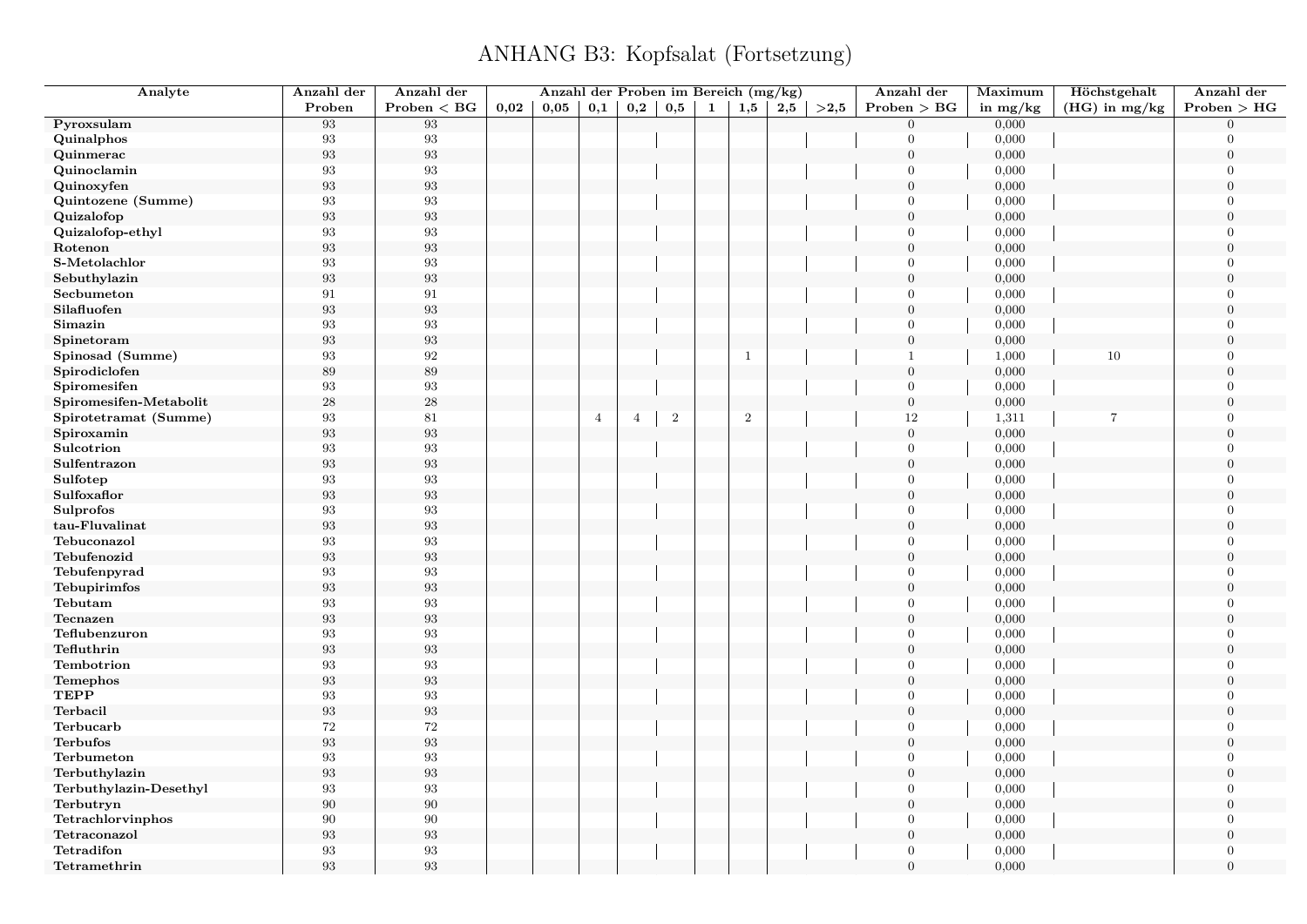| Analyte               | Anzahl der        | Anzahl der        |                  | Anzahl der Proben im Bereich (mg/kg) |     |     |              |    |     |     |      | Anzahl der       | Maximum    | Höchstgehalt    | Anzahl der       |
|-----------------------|-------------------|-------------------|------------------|--------------------------------------|-----|-----|--------------|----|-----|-----|------|------------------|------------|-----------------|------------------|
|                       | Proben            | Problem < BG      | 0,02             | 0.05                                 | 0,1 | 0,2 | 0,5          | 1  | 1,5 | 2,5 | >2.5 | Problem > BG     | in $mg/kg$ | $(HG)$ in mg/kg | Problem > HG     |
| Tetrasul              | 93                | 93                |                  |                                      |     |     |              |    |     |     |      | $\mathbf{0}$     | 0,000      |                 | $\overline{0}$   |
| TFNA-AM               | 27                | $27\,$            |                  |                                      |     |     |              |    |     |     |      | $\mathbf{0}$     | 0,000      |                 | $\overline{0}$   |
| Thenylchlor           | 93                | 93                |                  |                                      |     |     |              |    |     |     |      | $\overline{0}$   | 0,000      |                 | $\overline{0}$   |
| Thiabendazol          | $\boldsymbol{93}$ | $\boldsymbol{93}$ |                  |                                      |     |     |              |    |     |     |      | $\overline{0}$   | 0,000      |                 | $\boldsymbol{0}$ |
| Thiacloprid           | 93                | 93                |                  |                                      |     |     |              |    |     |     |      | $\overline{0}$   | 0,000      |                 | $\overline{0}$   |
| Thiamethoxam          | $\boldsymbol{93}$ | $90\,$            | $\boldsymbol{2}$ | $\mathbf{1}$                         |     |     |              |    |     |     |      | $\sqrt{3}$       | 0,029      | 5               | $\boldsymbol{0}$ |
| Thifensulfuron-methyl | 93                | 93                |                  |                                      |     |     |              |    |     |     |      | $\overline{0}$   | 0,000      |                 | $\overline{0}$   |
| Thifluzamid           | 93                | $\boldsymbol{93}$ |                  |                                      |     |     |              |    |     |     |      | $\mathbf{0}$     | 0,000      |                 | $\overline{0}$   |
| Thiocyclam            | 93                | $\boldsymbol{93}$ |                  |                                      |     |     |              |    |     |     |      | $\overline{0}$   | 0,000      |                 | $\Omega$         |
| Thiodicarb            | $\boldsymbol{93}$ | $\boldsymbol{93}$ |                  |                                      |     |     |              |    |     |     |      | $\boldsymbol{0}$ | 0,000      |                 | $\boldsymbol{0}$ |
| Thiofanox             | 93                | $\boldsymbol{93}$ |                  |                                      |     |     |              |    |     |     |      | $\overline{0}$   | 0,000      |                 | $\overline{0}$   |
| Thiofanoxsulfon       | 93                | $\boldsymbol{93}$ |                  |                                      |     |     |              |    |     |     |      | $\overline{0}$   | 0,000      |                 | $\overline{0}$   |
| Thiofanoxsulfoxid     | 64                | 64                |                  |                                      |     |     |              |    |     |     |      | $\overline{0}$   | 0,000      |                 | $\overline{0}$   |
| Thiometon             | $\boldsymbol{93}$ | $\boldsymbol{93}$ |                  |                                      |     |     |              |    |     |     |      | $\boldsymbol{0}$ | 0,000      |                 | $\boldsymbol{0}$ |
| Thionazin             | $\rm 93$          | $\boldsymbol{93}$ |                  |                                      |     |     |              |    |     |     |      | $\mathbf{0}$     | 0,000      |                 | $\Omega$         |
| Thiophanat-methyl     | 93                | $\boldsymbol{93}$ |                  |                                      |     |     |              |    |     |     |      | $\mathbf{0}$     | 0,000      |                 | $\overline{0}$   |
| Tiocarbazil           | 93                | 93                |                  |                                      |     |     |              |    |     |     |      | $\mathbf{0}$     | 0,000      |                 | $\overline{0}$   |
| Tolclofos-methyl      | 93                | $\boldsymbol{92}$ |                  |                                      |     |     | $\mathbf{1}$ |    |     |     |      | $\mathbf{1}$     | 0,220      | $\mathfrak{D}$  | $\overline{0}$   |
| Tolfenpyrad           | 93                | $\boldsymbol{93}$ |                  |                                      |     |     |              |    |     |     |      | $\overline{0}$   | 0,000      |                 | $\overline{0}$   |
| Tolylfluanid (Summe)  | 93                | $\boldsymbol{93}$ |                  |                                      |     |     |              |    |     |     |      | $\boldsymbol{0}$ | 0,000      |                 | $\overline{0}$   |
| Topramezon            | 1                 | $\mathbf{1}$      |                  |                                      |     |     |              |    |     |     |      | $\mathbf{0}$     | 0,000      |                 | $\overline{0}$   |
| Tralkoxydim           | 93                | $\boldsymbol{93}$ |                  |                                      |     |     |              |    |     |     |      | $\mathbf{0}$     | 0,000      |                 | $\overline{0}$   |
| Transfluthrin         | 93                | $\boldsymbol{93}$ |                  |                                      |     |     |              |    |     |     |      | $\mathbf{0}$     | 0,000      |                 | $\overline{0}$   |
| Triadimefon           | $\boldsymbol{93}$ | $\boldsymbol{93}$ |                  |                                      |     |     |              |    |     |     |      | $\overline{0}$   | 0,000      |                 | $\overline{0}$   |
| Triadimenol           | 93                | $\boldsymbol{93}$ |                  |                                      |     |     |              |    |     |     |      | $\mathbf{0}$     | 0,000      |                 | $\overline{0}$   |
| <b>Triallat</b>       | 93                | $\boldsymbol{93}$ |                  |                                      |     |     |              |    |     |     |      | $\mathbf{0}$     | 0,000      |                 | $\overline{0}$   |
| Triasulfuron          | 93                | $\boldsymbol{93}$ |                  |                                      |     |     |              |    |     |     |      | $\mathbf{0}$     | 0,000      |                 | $\overline{0}$   |
| Triazamat             | $\boldsymbol{93}$ | $\boldsymbol{93}$ |                  |                                      |     |     |              |    |     |     |      | $\mathbf{0}$     | 0,000      |                 | $\overline{0}$   |
| Triazophos            | 93                | 93                |                  |                                      |     |     |              |    |     |     |      | $\overline{0}$   | 0,000      |                 | $\overline{0}$   |
| Tribenuron-methyl     | 93                | $\boldsymbol{93}$ |                  |                                      |     |     |              |    |     |     |      | $\mathbf{0}$     | 0,000      |                 | $\boldsymbol{0}$ |
| Trichlorfon           | 93                | 93                |                  |                                      |     |     |              |    |     |     |      | $\overline{0}$   | 0,000      |                 | $\overline{0}$   |
| Trichloronat          | $\boldsymbol{93}$ | $\boldsymbol{93}$ |                  |                                      |     |     |              |    |     |     |      | $\mathbf{0}$     | 0,000      |                 | $\boldsymbol{0}$ |
| Triclopyr             | 93                | 93                |                  |                                      |     |     |              |    |     |     |      | $\overline{0}$   | 0,000      |                 | $\overline{0}$   |
| Tricyclazol           | $\boldsymbol{93}$ | $\boldsymbol{93}$ |                  |                                      |     |     |              |    |     |     |      | $\mathbf{0}$     | 0,000      |                 | $\overline{0}$   |
| Trifloxystrobin       | 93                | $\boldsymbol{93}$ |                  |                                      |     |     |              |    |     |     |      | $\mathbf{0}$     | 0,000      |                 | $\Omega$         |
| Triflumizole (Summe)  | $\boldsymbol{93}$ | $\boldsymbol{93}$ |                  |                                      |     |     |              |    |     |     |      | $\mathbf{0}$     | 0,000      |                 | $\overline{0}$   |
| Triflumuron           | 93                | $\boldsymbol{93}$ |                  |                                      |     |     |              |    |     |     |      | $\overline{0}$   | 0,000      |                 | $\overline{0}$   |
| Trifluralin           | 93                | $\boldsymbol{93}$ |                  |                                      |     |     |              |    |     |     |      | $\overline{0}$   | 0,000      |                 | $\overline{0}$   |
| Triflusulfuron-methyl | 93                | 93                |                  |                                      |     |     |              |    |     |     |      | $\overline{0}$   | 0,000      |                 | $\overline{0}$   |
| Triforin              | $\rm 93$          | $\boldsymbol{93}$ |                  |                                      |     |     |              |    |     |     |      | $\boldsymbol{0}$ | 0,000      |                 | $\overline{0}$   |
| Triticonazol          | 93                | 93                |                  |                                      |     |     |              |    |     |     |      | $\mathbf{0}$     | 0,000      |                 | $\overline{0}$   |
| Tritosulfuron         | 93                | $\boldsymbol{93}$ |                  |                                      |     |     |              |    |     |     |      | $\mathbf{0}$     | 0,000      |                 | $\overline{0}$   |
| Uniconazol            | 93                | 93                |                  |                                      |     |     |              |    |     |     |      | $\mathbf{0}$     | 0,000      |                 | $\overline{0}$   |
| Valifenalat           | 64                | $64\,$            |                  |                                      |     |     |              |    |     |     |      | $\mathbf{0}$     | 0,000      |                 | $\overline{0}$   |
| Vamidothion           | 93                | $\boldsymbol{93}$ |                  |                                      |     |     |              |    |     |     |      | $\mathbf{0}$     | 0,000      |                 | $\overline{0}$   |
| Vinclozolin           | 93                | $\boldsymbol{93}$ |                  |                                      |     |     |              |    |     |     |      | $\mathbf{0}$     | 0,000      |                 | $\overline{0}$   |
| <b>XMC</b>            | 93                | 93                |                  |                                      |     |     |              |    |     |     |      | $\mathbf{0}$     | 0,000      |                 | $\overline{0}$   |
| Zoxamid               | 93                | $\boldsymbol{93}$ |                  |                                      |     |     |              |    |     |     |      | $\mathbf{0}$     | 0,000      |                 | $\overline{0}$   |
| Gesamtergebnis        | 52.747            | 52.511            | 50               | 47                                   | 36  | 30  | 26           | 16 | 17  | 8   | 6    | 236              |            |                 | $\overline{2}$   |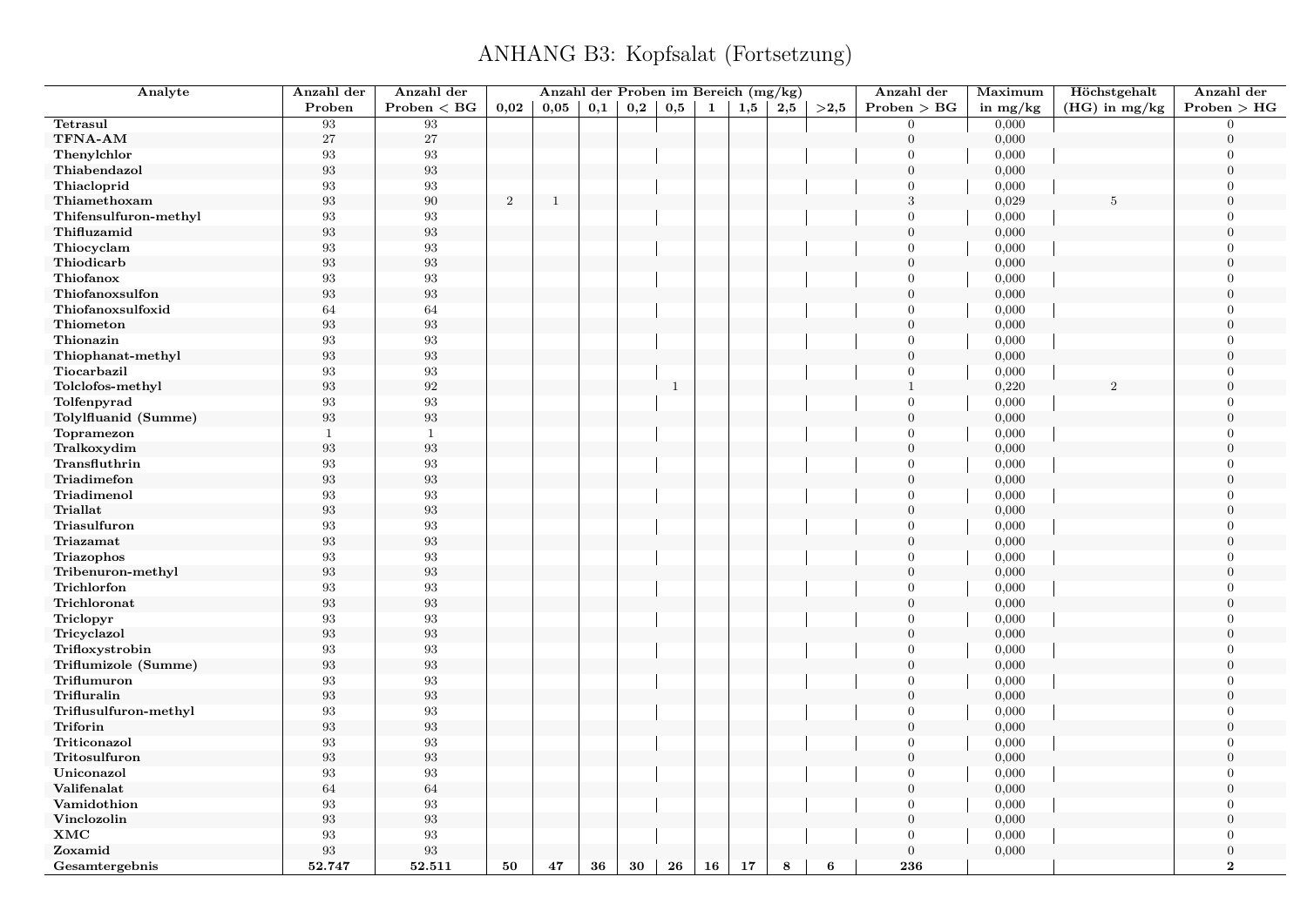# ANHANG B4: Mandarinen/Clementinen

<span id="page-30-0"></span>

| Analyte                      | Anzahl der | Anzahl der   |      |      |     |              |              |   | Anzahl der Proben im Bereich (mg/kg) |     |      | Anzahl der       | Maximum    | Höchstgehalt    | Anzahl der       |
|------------------------------|------------|--------------|------|------|-----|--------------|--------------|---|--------------------------------------|-----|------|------------------|------------|-----------------|------------------|
|                              | Proben     | Problem < BG | 0,02 | 0,05 | 0,1 | $_{\rm 0,2}$ | $_{\rm 0,5}$ | 1 | 1,5                                  | 2,5 | >2,5 | Problem > BG     | in $mg/kg$ | $(HG)$ in mg/kg | Problem > HG     |
| 1,4-Dimethylnaphthalin       | $30\,$     | $30\,$       |      |      |     |              |              |   |                                      |     |      | $\overline{0}$   | 0,000      |                 | $\Omega$         |
| 2-Naphthoxyessigsäure        | $30\,$     | $30\,$       |      |      |     |              |              |   |                                      |     |      | $\overline{0}$   | 0,000      |                 | $\Omega$         |
| 2,3,5-Trimethacarb           | $30\,$     | $30\,$       |      |      |     |              |              |   |                                      |     |      | $\overline{0}$   | 0,000      |                 | $\overline{0}$   |
| $2,4$ -D                     | 30         | $\,29$       |      |      |     |              | $\mathbf{1}$ |   |                                      |     |      | $\mathbf{1}$     | 0,360      | $\mathbf{1}$    | $\overline{0}$   |
| $2,4$ -DB                    | 8          | $\,8\,$      |      |      |     |              |              |   |                                      |     |      | $\overline{0}$   | 0,000      |                 | $\overline{0}$   |
| $2,4,5$ -T                   | 30         | 30           |      |      |     |              |              |   |                                      |     |      | $\overline{0}$   | 0,000      |                 | $\overline{0}$   |
| 3-Chloranilin                | 30         | $30\,$       |      |      |     |              |              |   |                                      |     |      | $\overline{0}$   | 0,000      |                 | $\theta$         |
| 3,4-Dichloranilin            | $30\,$     | $30\,$       |      |      |     |              |              |   |                                      |     |      | $\overline{0}$   | 0,000      |                 | $\Omega$         |
| 3,5-Dichloranilin            | 30         | $30\,$       |      |      |     |              |              |   |                                      |     |      | $\overline{0}$   | 0,000      |                 | $\Omega$         |
| 4-Bromphenylharnstoff        | 30         | $30\,$       |      |      |     |              |              |   |                                      |     |      | $\overline{0}$   | 0,000      |                 | $\overline{0}$   |
| 4-Chlorphenoxyessigsäure     | 30         | 30           |      |      |     |              |              |   |                                      |     |      | $\theta$         | 0,000      |                 | $\theta$         |
| 4,4-Dichlorbenzophenon       | $30\,$     | $30\,$       |      |      |     |              |              |   |                                      |     |      | $\overline{0}$   | 0,000      |                 | $\theta$         |
| 5-Hydroxythiabendazol        | 30         | $\,29$       |      | 1    |     |              |              |   |                                      |     |      | $\mathbf{1}$     | 0,032      |                 | $\Omega$         |
| a-Chlordan                   | 30         | $30\,$       |      |      |     |              |              |   |                                      |     |      | $\overline{0}$   | 0,000      |                 | $\overline{0}$   |
| a-HCH                        | 30         | $30\,$       |      |      |     |              |              |   |                                      |     |      | $\overline{0}$   | 0,000      |                 | $\overline{0}$   |
| Acephat                      | 30         | 30           |      |      |     |              |              |   |                                      |     |      | $\overline{0}$   | 0,000      |                 | $\overline{0}$   |
| Acequinocyl (Summe)          | $30\,$     | $30\,$       |      |      |     |              |              |   |                                      |     |      | $\boldsymbol{0}$ | 0,000      |                 | $\boldsymbol{0}$ |
| Acetamiprid                  | 30         | 30           |      |      |     |              |              |   |                                      |     |      | $\overline{0}$   | 0,000      |                 | $\overline{0}$   |
| Acetochlor                   | $30\,$     | $30\,$       |      |      |     |              |              |   |                                      |     |      | $\overline{0}$   | 0,000      |                 | $\overline{0}$   |
| Acibenzolar-S-methyl (Summe) | 30         | 30           |      |      |     |              |              |   |                                      |     |      | $\overline{0}$   | 0,000      |                 | $\overline{0}$   |
| Aclonifen                    | $30\,$     | $30\,$       |      |      |     |              |              |   |                                      |     |      | $\boldsymbol{0}$ | 0,000      |                 | $\overline{0}$   |
| Acrinathrin                  | $30\,$     | $30\,$       |      |      |     |              |              |   |                                      |     |      | $\overline{0}$   | 0,000      |                 | $\Omega$         |
| Alachlor                     | $30\,$     | $30\,$       |      |      |     |              |              |   |                                      |     |      | $\overline{0}$   | 0,000      |                 | $\overline{0}$   |
| Aldicarb (Summe)             | 30         | $30\,$       |      |      |     |              |              |   |                                      |     |      | $\overline{0}$   | 0,000      |                 | $\theta$         |
| Aldrin/Dieldrin              | $30\,$     | $30\,$       |      |      |     |              |              |   |                                      |     |      | $\overline{0}$   | 0,000      |                 | $\overline{0}$   |
| Allidochlor                  | $30\,$     | $30\,$       |      |      |     |              |              |   |                                      |     |      | $\overline{0}$   | 0,000      |                 | $\Omega$         |
| Ametoctradin                 | 30         | $30\,$       |      |      |     |              |              |   |                                      |     |      | $\mathbf{0}$     | 0,000      |                 | $\Omega$         |
| Ametryn                      | 30         | $30\,$       |      |      |     |              |              |   |                                      |     |      | $\overline{0}$   | 0,000      |                 | $\overline{0}$   |
| Amidosulfuron                | $30\,$     | $30\,$       |      |      |     |              |              |   |                                      |     |      | $\overline{0}$   | 0,000      |                 | $\overline{0}$   |
| Aminocarb                    | 30         | $30\,$       |      |      |     |              |              |   |                                      |     |      | $\overline{0}$   | 0,000      |                 | $\theta$         |
| Amisulbrom                   | 30         | 30           |      |      |     |              |              |   |                                      |     |      | $\mathbf{0}$     | 0,000      |                 | $\theta$         |
| Amitraz (Summe)              | 30         | $30\,$       |      |      |     |              |              |   |                                      |     |      | $\overline{0}$   | 0,000      |                 | $\overline{0}$   |
| Ancymidol                    | $30\,$     | 30           |      |      |     |              |              |   |                                      |     |      | $\overline{0}$   | 0,000      |                 | $\theta$         |
| Anilofos                     | 8          | 8            |      |      |     |              |              |   |                                      |     |      | $\overline{0}$   | 0,000      |                 | $\overline{0}$   |
| Anthrachinon                 | 30         | $30\,$       |      |      |     |              |              |   |                                      |     |      | $\overline{0}$   | 0,000      |                 | $\theta$         |
| Aspon                        | $30\,$     | 30           |      |      |     |              |              |   |                                      |     |      | $\overline{0}$   | 0,000      |                 | $\overline{0}$   |
| Asulam                       | $30\,$     | 30           |      |      |     |              |              |   |                                      |     |      | $\mathbf{0}$     | 0,000      |                 | $\Omega$         |
| Atrazin                      | 30         | $30\,$       |      |      |     |              |              |   |                                      |     |      | $\overline{0}$   | 0,000      |                 | $\overline{0}$   |
| <b>Atrazin-Desethyl</b>      | $30\,$     | $30\,$       |      |      |     |              |              |   |                                      |     |      | $\overline{0}$   | 0,000      |                 | $\overline{0}$   |
| Atrazin-Desisopropyl         | $30\,$     | $30\,$       |      |      |     |              |              |   |                                      |     |      | $\overline{0}$   | 0,000      |                 | $\overline{0}$   |
| Azaconazol                   | 30         | $30\,$       |      |      |     |              |              |   |                                      |     |      | $\mathbf{0}$     | 0,000      |                 | $\overline{0}$   |
| Azamethiphos                 | 30         | $30\,$       |      |      |     |              |              |   |                                      |     |      | $\overline{0}$   | 0,000      |                 | $\overline{0}$   |
| Azinphos-ethyl               | $30\,$     | $30\,$       |      |      |     |              |              |   |                                      |     |      | $\overline{0}$   | 0,000      |                 | $\boldsymbol{0}$ |
| Azinphos-methyl              | 30         | 30           |      |      |     |              |              |   |                                      |     |      | $\overline{0}$   | 0,000      |                 | $\theta$         |
| Aziprotryn                   | 30         | $30\,$       |      |      |     |              |              |   |                                      |     |      | $\mathbf{0}$     | 0,000      |                 | $\overline{0}$   |
| Azoxystrobin                 | 30         | $30\,$       |      |      |     |              |              |   |                                      |     |      | $\overline{0}$   | 0,000      |                 | $\overline{0}$   |
| b-HCH                        | $30\,$     | $30\,$       |      |      |     |              |              |   |                                      |     |      | $\overline{0}$   | 0,000      |                 | $\overline{0}$   |
| Beflubutamid                 | $30\,$     | $30\,$       |      |      |     |              |              |   |                                      |     |      | $\overline{0}$   | 0,000      |                 | $\theta$         |
| Benalaxyl                    | 30         | 30           |      |      |     |              |              |   |                                      |     |      | $\overline{0}$   | 0,000      |                 | $\theta$         |
|                              |            |              |      |      |     |              |              |   |                                      |     |      |                  |            |                 |                  |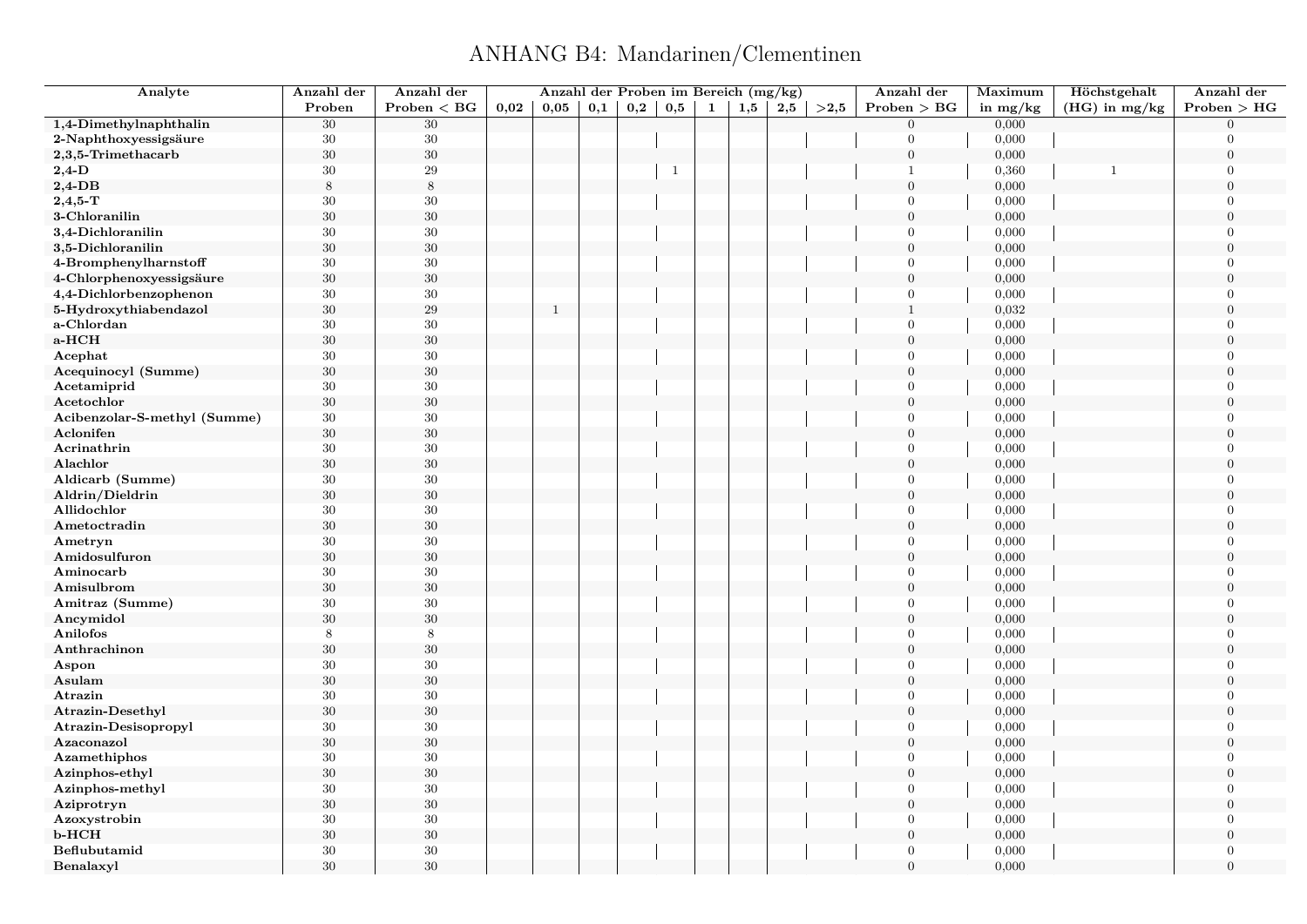ANHANG B4: Mandarinen/Clementinen (Fortsetzung)

| Analyte               | Anzahl der | Anzahl der   |      |      |     | Anzahl der Proben im Bereich (mg/kg) |     |   |     |         |      | Anzahl der     | Maximum    | Höchstgehalt    | Anzahl der     |
|-----------------------|------------|--------------|------|------|-----|--------------------------------------|-----|---|-----|---------|------|----------------|------------|-----------------|----------------|
|                       | Proben     | Problem < BG | 0,02 | 0,05 | 0,1 | 0,2                                  | 0,5 | 1 | 1,5 | $2{,}5$ | >2.5 | Problem > BG   | in $mg/kg$ | $(HG)$ in mg/kg | Problem > HG   |
| Benazolin-ethyl       | 30         | $30\,$       |      |      |     |                                      |     |   |     |         |      | $\mathbf{0}$   | 0,000      |                 | $\Omega$       |
| Bendiocarb            | $30\,$     | $30\,$       |      |      |     |                                      |     |   |     |         |      | $\mathbf{0}$   | 0,000      |                 | $\overline{0}$ |
| Benfluralin           | $30\,$     | $30\,$       |      |      |     |                                      |     |   |     |         |      | $\overline{0}$ | 0,000      |                 | $\overline{0}$ |
| Benodanil             | $30\,$     | $30\,$       |      |      |     |                                      |     |   |     |         |      | $\overline{0}$ | 0,000      |                 | $\overline{0}$ |
| Benoxacor             | 30         | 30           |      |      |     |                                      |     |   |     |         |      | $\overline{0}$ | 0,000      |                 | $\overline{0}$ |
| Bentazon (Summe)      | $30\,$     | $30\,$       |      |      |     |                                      |     |   |     |         |      | $\overline{0}$ | 0,000      |                 | $\overline{0}$ |
| Benthiavalicarb-iProp | $30\,$     | 30           |      |      |     |                                      |     |   |     |         |      | $\overline{0}$ | 0,000      |                 | $\Omega$       |
| Benzovindiflupyr      | $30\,$     | $30\,$       |      |      |     |                                      |     |   |     |         |      | $\mathbf{0}$   | 0,000      |                 | $\theta$       |
| Benzoximat            | $30\,$     | $30\,$       |      |      |     |                                      |     |   |     |         |      | $\overline{0}$ | 0,000      |                 | $\Omega$       |
| Benzoylprop-ethyl     | $30\,$     | $30\,$       |      |      |     |                                      |     |   |     |         |      | $\overline{0}$ | 0,000      |                 | $\overline{0}$ |
| Benzyladenin          | 30         | $30\,$       |      |      |     |                                      |     |   |     |         |      | $\Omega$       | 0,000      |                 | $\Omega$       |
| Bifenazate (Summe)    | $30\,$     | $30\,$       |      |      |     |                                      |     |   |     |         |      | $\mathbf{0}$   | 0,000      |                 | $\Omega$       |
| <b>Bifenox</b>        | 30         | $30\,$       |      |      |     |                                      |     |   |     |         |      | $\mathbf{0}$   | 0,000      |                 | $\Omega$       |
| <b>Bifenthrin</b>     | $30\,$     | $30\,$       |      |      |     |                                      |     |   |     |         |      | $\mathbf{0}$   | 0,000      |                 | $\overline{0}$ |
| Bioresmethrin         | 30         | 30           |      |      |     |                                      |     |   |     |         |      | $\overline{0}$ | 0,000      |                 | $\theta$       |
| <b>Bitertanol</b>     | $30\,$     | $30\,$       |      |      |     |                                      |     |   |     |         |      | $\overline{0}$ | 0,000      |                 | $\theta$       |
| <b>Bixafen</b>        | 30         | $30\,$       |      |      |     |                                      |     |   |     |         |      | $\mathbf{0}$   | 0,000      |                 | $\overline{0}$ |
| <b>Boscalid</b>       | $30\,$     | $30\,$       |      |      |     |                                      |     |   |     |         |      | $\mathbf{0}$   | 0,000      |                 | $\overline{0}$ |
| <b>Bromacil</b>       | 30         | 30           |      |      |     |                                      |     |   |     |         |      | $\mathbf{0}$   | 0,000      |                 | $\overline{0}$ |
| <b>Brombutid</b>      | $30\,$     | $30\,$       |      |      |     |                                      |     |   |     |         |      | $\overline{0}$ | 0,000      |                 | $\Omega$       |
| <b>Bromfenvinfos</b>  | 30         | $30\,$       |      |      |     |                                      |     |   |     |         |      | $\mathbf{0}$   | 0,000      |                 | $\overline{0}$ |
| Bromfenvinfos-methyl  | $30\,$     | 30           |      |      |     |                                      |     |   |     |         |      | $\mathbf{0}$   | 0,000      |                 | $\overline{0}$ |
| <b>Bromocyclen</b>    | 30         | $30\,$       |      |      |     |                                      |     |   |     |         |      | $\overline{0}$ | 0,000      |                 | $\Omega$       |
| <b>Bromophos</b>      | 30         | $30\,$       |      |      |     |                                      |     |   |     |         |      | $\mathbf{0}$   | 0,000      |                 | $\overline{0}$ |
| Bromophos-ethyl       | $30\,$     | $30\,$       |      |      |     |                                      |     |   |     |         |      | $\mathbf{0}$   | 0,000      |                 | $\theta$       |
| Bromoxynil            | 30         | $30\,$       |      |      |     |                                      |     |   |     |         |      | $\mathbf{0}$   | 0,000      |                 | $\overline{0}$ |
| Bromoxynilmethylether | 30         | $30\,$       |      |      |     |                                      |     |   |     |         |      | $\mathbf{0}$   | 0,000      |                 | $\overline{0}$ |
| Brompropylat          | $30\,$     | $30\,$       |      |      |     |                                      |     |   |     |         |      | $\mathbf{0}$   | 0,000      |                 | $\overline{0}$ |
| Bromuconazol          | $30\,$     | $30\,$       |      |      |     |                                      |     |   |     |         |      | $\overline{0}$ | 0,000      |                 | $\theta$       |
| <b>Bupirimat</b>      | $30\,$     | $30\,$       |      |      |     |                                      |     |   |     |         |      | $\mathbf{0}$   | 0,000      |                 | $\overline{0}$ |
| <b>Buprofezin</b>     | 30         | 30           |      |      |     |                                      |     |   |     |         |      | $\overline{0}$ | 0,000      |                 | $\overline{0}$ |
| <b>Butachlor</b>      | $30\,$     | $30\,$       |      |      |     |                                      |     |   |     |         |      | $\overline{0}$ | 0,000      |                 | $\overline{0}$ |
| <b>Butafenacil</b>    | $30\,$     | 30           |      |      |     |                                      |     |   |     |         |      | $\overline{0}$ | 0,000      |                 | $\Omega$       |
| <b>Butamifos</b>      | $30\,$     | $30\,$       |      |      |     |                                      |     |   |     |         |      | $\mathbf{0}$   | 0,000      |                 | $\theta$       |
| Butocarboxim          | $30\,$     | $30\,$       |      |      |     |                                      |     |   |     |         |      | $\overline{0}$ | 0,000      |                 | $\Omega$       |
| Butocarboximsulfoxid  | 30         | $30\,$       |      |      |     |                                      |     |   |     |         |      | $\overline{0}$ | 0,000      |                 | $\overline{0}$ |
| Butoxycarboxim        | 30         | $30\,$       |      |      |     |                                      |     |   |     |         |      | $\overline{0}$ | 0,000      |                 | $\theta$       |
| <b>Butralin</b>       | 30         | $30\,$       |      |      |     |                                      |     |   |     |         |      | $\mathbf{0}$   | 0,000      |                 | $\theta$       |
| <b>Buturon</b>        | $30\,$     | 30           |      |      |     |                                      |     |   |     |         |      | $\mathbf{0}$   | 0,000      |                 | $\overline{0}$ |
| <b>Butylat</b>        | 30         | $30\,$       |      |      |     |                                      |     |   |     |         |      | $\mathbf{0}$   | 0,000      |                 | $\overline{0}$ |
| Cadusafos             | 30         | 30           |      |      |     |                                      |     |   |     |         |      | $\overline{0}$ | 0,000      |                 | $\theta$       |
| Cafenstrol            | $30\,$     | $30\,$       |      |      |     |                                      |     |   |     |         |      | $\overline{0}$ | 0,000      |                 | $\theta$       |
| Captafol              | 30         | $30\,$       |      |      |     |                                      |     |   |     |         |      | $\mathbf{0}$   | 0,000      |                 | $\Omega$       |
| Captan (Summe)        | 30         | 30           |      |      |     |                                      |     |   |     |         |      | $\mathbf{0}$   | 0,000      |                 | $\theta$       |
| Carbaryl              | 30         | $30\,$       |      |      |     |                                      |     |   |     |         |      | $\mathbf{0}$   | 0,000      |                 | $\overline{0}$ |
| Carbendazim/Benomyl   | $30\,$     | 30           |      |      |     |                                      |     |   |     |         |      | $\overline{0}$ | 0,000      |                 | $\theta$       |
| Carbetamid            | $30\,$     | 30           |      |      |     |                                      |     |   |     |         |      | $\mathbf{0}$   | 0,000      |                 | $\overline{0}$ |
| Carbofuran (Summe)    | $30\,$     | $30\,$       |      |      |     |                                      |     |   |     |         |      | $\mathbf{0}$   | 0,000      |                 | $\overline{0}$ |
| Carbophenothion       | 30         | 30           |      |      |     |                                      |     |   |     |         |      | $\overline{0}$ | 0,000      |                 | $\theta$       |
|                       |            |              |      |      |     |                                      |     |   |     |         |      |                |            |                 |                |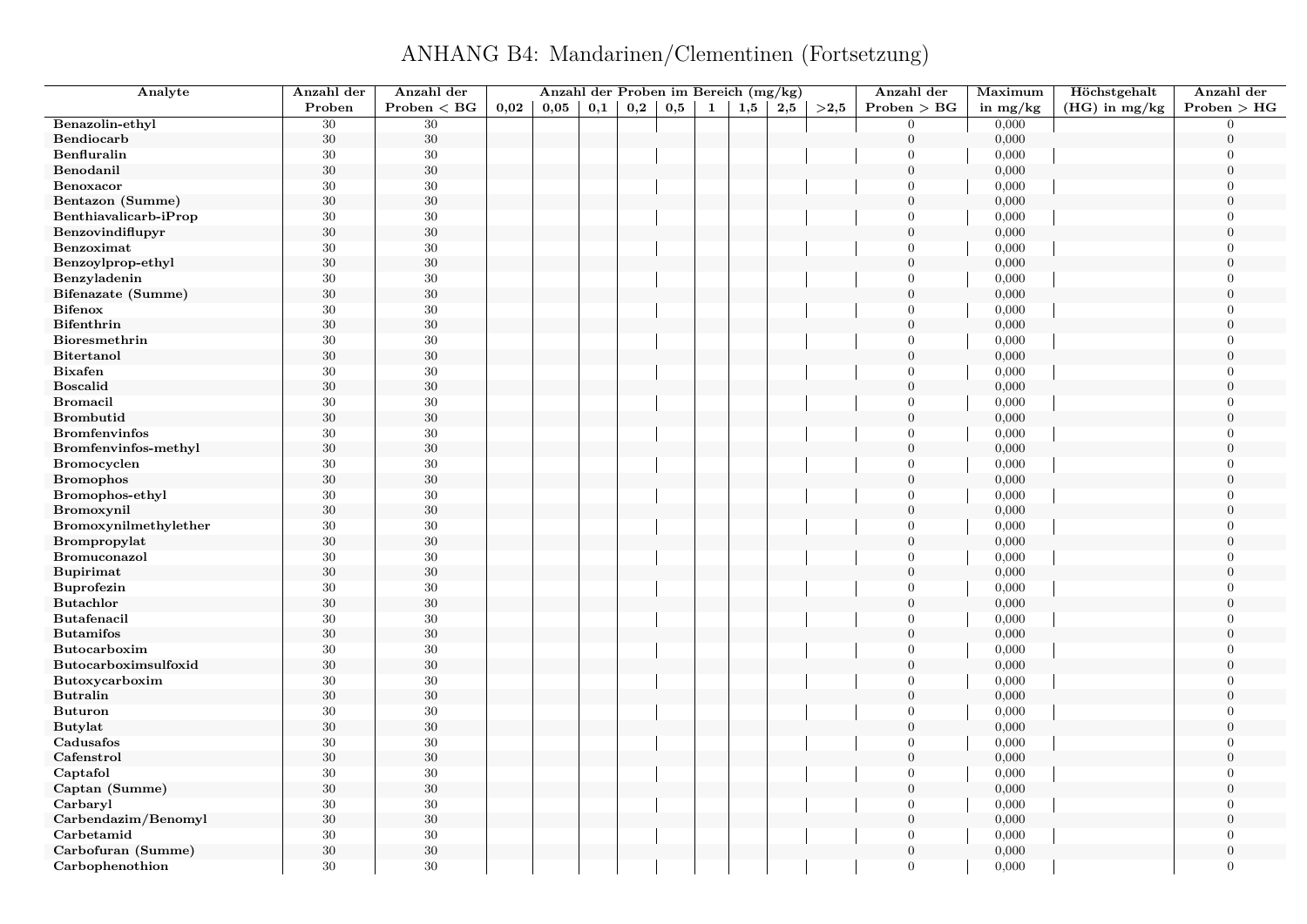ANHANG B4: Mandarinen/Clementinen (Fortsetzung)

| Analyte                  | Anzahl der | Anzahl der   |      | Anzahl der Proben im Bereich (mg/kg) |              |     |              |              |     |     |      | Anzahl der       | Maximum    | Höchstgehalt    | Anzahl der       |
|--------------------------|------------|--------------|------|--------------------------------------|--------------|-----|--------------|--------------|-----|-----|------|------------------|------------|-----------------|------------------|
|                          | Proben     | Problem < BG | 0,02 | 0,05                                 | 0,1          | 0,2 | 0,5          | $\mathbf{1}$ | 1,5 | 2,5 | >2,5 | Problem > BG     | in $mg/kg$ | $(HG)$ in mg/kg | Problem > HG     |
| Carboxin                 | 30         | $30\,$       |      |                                      |              |     |              |              |     |     |      | $\mathbf{0}$     | 0,000      |                 | $\Omega$         |
| Carfentrazon-ethyl       | $30\,$     | $30\,$       |      |                                      |              |     |              |              |     |     |      | $\overline{0}$   | 0,000      |                 | $\Omega$         |
| CGA321113                | $30\,$     | $30\,$       |      |                                      |              |     |              |              |     |     |      | $\mathbf{0}$     | 0,000      |                 | $\overline{0}$   |
| Chlorantraniliprol       | $30\,$     | $30\,$       |      |                                      |              |     |              |              |     |     |      | $\overline{0}$   | 0,000      |                 | $\overline{0}$   |
| Chlorbenzilat            | $30\,$     | $30\,$       |      |                                      |              |     |              |              |     |     |      | $\overline{0}$   | 0,000      |                 | $\theta$         |
| Chlorbromuron            | 30         | 30           |      |                                      |              |     |              |              |     |     |      | $\overline{0}$   | 0,000      |                 | $\overline{0}$   |
| Chlorbufam               | $30\,$     | $30\,$       |      |                                      |              |     |              |              |     |     |      | $\boldsymbol{0}$ | 0,000      |                 | $\theta$         |
| Chlordecon               | 30         | $30\,$       |      |                                      |              |     |              |              |     |     |      | $\mathbf{0}$     | 0,000      |                 | $\Omega$         |
| Chlordimeform            | $30\,$     | $30\,$       |      |                                      |              |     |              |              |     |     |      | $\mathbf{0}$     | 0,000      |                 | $\theta$         |
| Chlorfenapyr             | 30         | $30\,$       |      |                                      |              |     |              |              |     |     |      | $\overline{0}$   | 0,000      |                 | $\overline{0}$   |
| Chlorfenethol            | $30\,$     | $30\,$       |      |                                      |              |     |              |              |     |     |      | $\boldsymbol{0}$ | 0,000      |                 | $\theta$         |
| Chlorfenprop-Methyl      | 30         | $30\,$       |      |                                      |              |     |              |              |     |     |      | $\overline{0}$   | 0,000      |                 | $\Omega$         |
| Chlorfenson              | 30         | $30\,$       |      |                                      |              |     |              |              |     |     |      | $\overline{0}$   | 0,000      |                 | $\overline{0}$   |
| Chlorfenvinphos          | 30         | $30\,$       |      |                                      |              |     |              |              |     |     |      | $\overline{0}$   | 0,000      |                 | $\overline{0}$   |
| Chlorfluazuron           | $30\,$     | $30\,$       |      |                                      |              |     |              |              |     |     |      | $\overline{0}$   | 0,000      |                 | $\overline{0}$   |
| Chlorflurenol-methyl     | $30\,$     | $30\,$       |      |                                      |              |     |              |              |     |     |      | $\Omega$         | 0,000      |                 | $\overline{0}$   |
| Chloridazon (Summe)      | $30\,$     | $30\,$       |      |                                      |              |     |              |              |     |     |      | $\boldsymbol{0}$ | 0,000      |                 | $\boldsymbol{0}$ |
| Chlormephos              | 30         | $30\,$       |      |                                      |              |     |              |              |     |     |      | $\overline{0}$   | 0,000      |                 | $\overline{0}$   |
| Chlormequat chlorid      | $30\,$     | $30\,$       |      |                                      |              |     |              |              |     |     |      | $\overline{0}$   | 0,000      |                 | $\overline{0}$   |
| Chloroneb                | 30         | 30           |      |                                      |              |     |              |              |     |     |      | $\overline{0}$   | 0,000      |                 | $\Omega$         |
| Chloroxuron              | $30\,$     | $30\,$       |      |                                      |              |     |              |              |     |     |      | $\boldsymbol{0}$ | 0,000      |                 | $\overline{0}$   |
| Chlorpropham             | 30         | $30\,$       |      |                                      |              |     |              |              |     |     |      | $\overline{0}$   | 0,000      |                 | $\Omega$         |
| Chlorpyrifos             | $30\,$     | $\,29$       |      |                                      | $\mathbf{1}$ |     |              |              |     |     |      | $\mathbf{1}$     | 0,094      | 1,5             | $\overline{0}$   |
| Chlorpyrifos-methyl      | 30         | 24           | 2    |                                      | 3            |     | $\mathbf{1}$ |              |     |     |      | 6                | 0,480      | $\overline{2}$  | $\theta$         |
| Chlorthal-dimethyl       | $30\,$     | $30\,$       |      |                                      |              |     |              |              |     |     |      | $\overline{0}$   | 0,000      |                 | $\theta$         |
| Chlorthalonil            | 30         | $30\,$       |      |                                      |              |     |              |              |     |     |      | $\overline{0}$   | 0,000      |                 | $\overline{0}$   |
| Chlorthiamid             | $30\,$     | $30\,$       |      |                                      |              |     |              |              |     |     |      | $\overline{0}$   | 0,000      |                 | $\overline{0}$   |
| Chlorthion               | 30         | $30\,$       |      |                                      |              |     |              |              |     |     |      | $\overline{0}$   | 0,000      |                 | $\overline{0}$   |
| Chlorthiophos            | $30\,$     | $30\,$       |      |                                      |              |     |              |              |     |     |      | $\mathbf{0}$     | 0,000      |                 | $\theta$         |
| Chlortoluron             | 30         | $30\,$       |      |                                      |              |     |              |              |     |     |      | $\overline{0}$   | 0,000      |                 | $\overline{0}$   |
| Chlozolinat              | $30\,$     | $30\,$       |      |                                      |              |     |              |              |     |     |      | $\overline{0}$   | 0,000      |                 | $\theta$         |
| Cinidon-ethyl            | 21         | 21           |      |                                      |              |     |              |              |     |     |      | $\overline{0}$   | 0,000      |                 | $\overline{0}$   |
| Cinosulfuron             | $30\,$     | 30           |      |                                      |              |     |              |              |     |     |      | $\boldsymbol{0}$ | 0,000      |                 | $\theta$         |
| Clodinafop-propargylest. | 30         | $30\,$       |      |                                      |              |     |              |              |     |     |      | $\overline{0}$   | 0,000      |                 | $\theta$         |
| Clofentezin              | $30\,$     | $30\,$       |      |                                      |              |     |              |              |     |     |      | $\overline{0}$   | 0,000      |                 | $\overline{0}$   |
| Clomazon                 | 30         | $30\,$       |      |                                      |              |     |              |              |     |     |      | $\overline{0}$   | 0,000      |                 | $\overline{0}$   |
| Cloquintocet-1-mexyl     | $30\,$     | $30\,$       |      |                                      |              |     |              |              |     |     |      | $\mathbf{0}$     | 0,000      |                 | $\overline{0}$   |
| Clothianidin             | $30\,$     | $30\,$       |      |                                      |              |     |              |              |     |     |      | $\overline{0}$   | 0,000      |                 | $\theta$         |
| Coumaphos                | $30\,$     | $30\,$       |      |                                      |              |     |              |              |     |     |      | $\mathbf{0}$     | 0,000      |                 | $\overline{0}$   |
| Crimidin                 | 30         | $30\,$       |      |                                      |              |     |              |              |     |     |      | $\overline{0}$   | 0,000      |                 | $\overline{0}$   |
| Crotoxyphos              | $30\,$     | $30\,$       |      |                                      |              |     |              |              |     |     |      | $\overline{0}$   | 0,000      |                 | $\overline{0}$   |
| Crufomat                 | 30         | $30\,$       |      |                                      |              |     |              |              |     |     |      | $\overline{0}$   | 0,000      |                 | $\theta$         |
| Cyanazin                 | 30         | $30\,$       |      |                                      |              |     |              |              |     |     |      | $\boldsymbol{0}$ | 0,000      |                 | $\boldsymbol{0}$ |
| Cyanofenphos             | 30         | $30\,$       |      |                                      |              |     |              |              |     |     |      | $\overline{0}$   | 0,000      |                 | $\Omega$         |
| Cyanophos                | $30\,$     | $30\,$       |      |                                      |              |     |              |              |     |     |      | $\overline{0}$   | 0,000      |                 | $\overline{0}$   |
| Cyazofamid               | 30         | 30           |      |                                      |              |     |              |              |     |     |      | $\overline{0}$   | 0,000      |                 | $\Omega$         |
| Cycloat                  | $30\,$     | $30\,$       |      |                                      |              |     |              |              |     |     |      | $\boldsymbol{0}$ | 0,000      |                 | $\theta$         |
| Cycloxydim (Summe)       | 30         | $30\,$       |      |                                      |              |     |              |              |     |     |      | $\overline{0}$   | 0,000      |                 | $\Omega$         |
| Cycluron                 | 30         | 30           |      |                                      |              |     |              |              |     |     |      | $\overline{0}$   | 0,000      |                 | $\theta$         |
|                          |            |              |      |                                      |              |     |              |              |     |     |      |                  |            |                 |                  |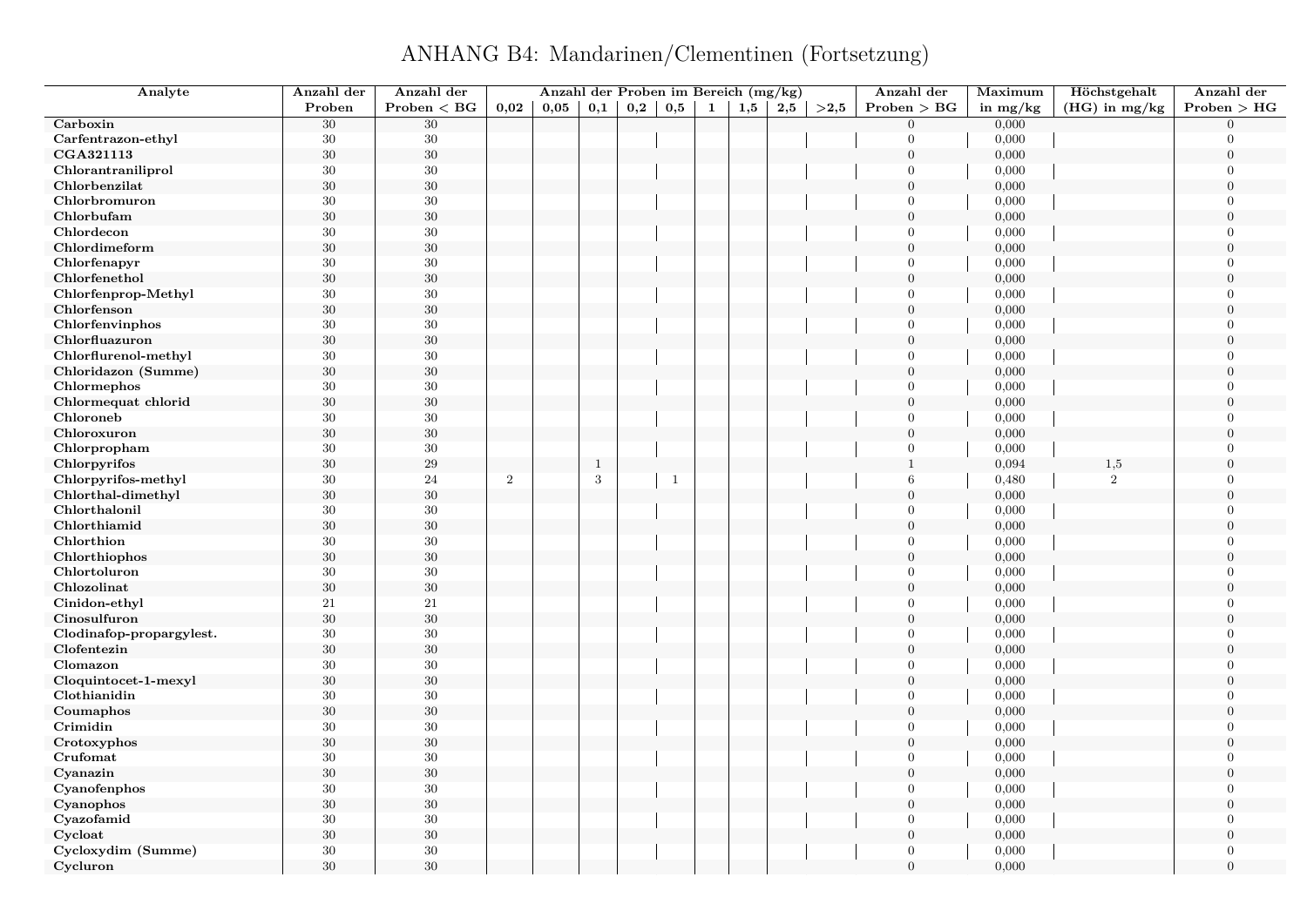ANHANG B4: Mandarinen/Clementinen (Fortsetzung)

| Analyte              | Anzahl der | Anzahl der   |      |      |     |     |     |              | Anzahl der Proben im Bereich (mg/kg) |     |      | Anzahl der       | Maximum    | Höchstgehalt    | Anzahl der       |
|----------------------|------------|--------------|------|------|-----|-----|-----|--------------|--------------------------------------|-----|------|------------------|------------|-----------------|------------------|
|                      | Proben     | Problem < BG | 0,02 | 0,05 | 0,1 | 0,2 | 0,5 | $\mathbf{1}$ | 1,5                                  | 2,5 | >2,5 | Problem > BG     | in $mg/kg$ | $(HG)$ in mg/kg | Problem > HG     |
| Cyflufenamid         | 21         | 21           |      |      |     |     |     |              |                                      |     |      | $\overline{0}$   | 0,000      |                 | $\Omega$         |
| Cyflumetofen         | $17\,$     | $17\,$       |      |      |     |     |     |              |                                      |     |      | $\boldsymbol{0}$ | 0,000      |                 | $\overline{0}$   |
| Cyfluthrin           | $30\,$     | $30\,$       |      |      |     |     |     |              |                                      |     |      | $\Omega$         | 0,000      |                 | $\overline{0}$   |
| Cyhalofop-butyl      | $30\,$     | $30\,$       |      |      |     |     |     |              |                                      |     |      | $\boldsymbol{0}$ | 0,000      |                 | $\boldsymbol{0}$ |
| Cyhexatin (Summe)    | 30         | 30           |      |      |     |     |     |              |                                      |     |      | $\overline{0}$   | 0,000      |                 | $\overline{0}$   |
| Cymoxanil            | $30\,$     | $30\,$       |      |      |     |     |     |              |                                      |     |      | $\overline{0}$   | 0,000      |                 | $\mathbf{0}$     |
| Cypermethrin         | $30\,$     | $30\,$       |      |      |     |     |     |              |                                      |     |      | $\Omega$         | 0,000      |                 | $\theta$         |
| Cyphenothrin         | 29         | $29\,$       |      |      |     |     |     |              |                                      |     |      | $\overline{0}$   | 0,000      |                 | $\overline{0}$   |
| Cyproconazol         | $30\,$     | $30\,$       |      |      |     |     |     |              |                                      |     |      | $\Omega$         | 0,000      |                 | $\theta$         |
| Cyprodinil           | $30\,$     | $30\,$       |      |      |     |     |     |              |                                      |     |      | $\overline{0}$   | 0,000      |                 | $\overline{0}$   |
| Cyprofuram           | $30\,$     | $30\,$       |      |      |     |     |     |              |                                      |     |      | $\Omega$         | 0,000      |                 | $\Omega$         |
| Cyromazin            | $30\,$     | $30\,$       |      |      |     |     |     |              |                                      |     |      | $\overline{0}$   | 0,000      |                 | $\overline{0}$   |
| $d$ - $HCH$          | 30         | $30\,$       |      |      |     |     |     |              |                                      |     |      | $\Omega$         | 0,000      |                 | $\Omega$         |
| DDT (Summe)          | $30\,$     | $30\,$       |      |      |     |     |     |              |                                      |     |      | $\boldsymbol{0}$ | 0,000      |                 | $\overline{0}$   |
| Deltamethrin         | $30\,$     | $30\,$       |      |      |     |     |     |              |                                      |     |      | $\Omega$         | 0,000      |                 | $\theta$         |
| Demeton-S-methyl     | $30\,$     | $30\,$       |      |      |     |     |     |              |                                      |     |      | $\overline{0}$   | 0,000      |                 | $\overline{0}$   |
| Desmedipham          | $30\,$     | $30\,$       |      |      |     |     |     |              |                                      |     |      | $\mathbf{0}$     | 0,000      |                 | $\overline{0}$   |
| Desmethyl-pirimicarb | $30\,$     | $30\,$       |      |      |     |     |     |              |                                      |     |      | $\overline{0}$   | 0,000      |                 | $\theta$         |
| Desmethylbixafen     | $30\,$     | $30\,$       |      |      |     |     |     |              |                                      |     |      | $\boldsymbol{0}$ | 0,000      |                 | $\theta$         |
| <b>Dialifos</b>      | 30         | $30\,$       |      |      |     |     |     |              |                                      |     |      | $\overline{0}$   | 0,000      |                 | $\Omega$         |
| Diallat              | $30\,$     | $30\,$       |      |      |     |     |     |              |                                      |     |      | $\boldsymbol{0}$ | 0,000      |                 | $\overline{0}$   |
| Diazinon             | $30\,$     | $30\,$       |      |      |     |     |     |              |                                      |     |      | $\overline{0}$   | 0,000      |                 | $\theta$         |
| Dichlobenil          | $30\,$     | $30\,$       |      |      |     |     |     |              |                                      |     |      | $\overline{0}$   | 0,000      |                 | $\theta$         |
| Dichlofenthion       | $30\,$     | $30\,$       |      |      |     |     |     |              |                                      |     |      | $\overline{0}$   | 0,000      |                 | $\overline{0}$   |
| Dichlofluanid        | 18         | $18\,$       |      |      |     |     |     |              |                                      |     |      | $\overline{0}$   | 0,000      |                 | $\overline{0}$   |
| Dichlormid           | $30\,$     | $30\,$       |      |      |     |     |     |              |                                      |     |      | $\boldsymbol{0}$ | 0,000      |                 | $\overline{0}$   |
| Dichlorprop          | $30\,$     | $30\,$       |      |      |     |     |     |              |                                      |     |      | $\Omega$         | 0,000      |                 | $\theta$         |
| <b>Dichlorvos</b>    | $30\,$     | $30\,$       |      |      |     |     |     |              |                                      |     |      | $\boldsymbol{0}$ | 0,000      |                 | $\mathbf{0}$     |
| Diclobutrazol        | $30\,$     | 30           |      |      |     |     |     |              |                                      |     |      | $\overline{0}$   | 0,000      |                 | $\overline{0}$   |
| Diclofop (Summe)     | $30\,$     | $30\,$       |      |      |     |     |     |              |                                      |     |      | $\overline{0}$   | 0,000      |                 | $\overline{0}$   |
| Dicloran             | $30\,$     | $30\,$       |      |      |     |     |     |              |                                      |     |      | $\boldsymbol{0}$ | 0,000      |                 | $\Omega$         |
| Dicrotophos          | $30\,$     | $30\,$       |      |      |     |     |     |              |                                      |     |      | $\overline{0}$   | 0,000      |                 | $\boldsymbol{0}$ |
| Diethofencarb        | $30\,$     | $30\,$       |      |      |     |     |     |              |                                      |     |      | $\Omega$         | 0,000      |                 | $\theta$         |
| Difenoconazol        | $30\,$     | $30\,$       |      |      |     |     |     |              |                                      |     |      | $\overline{0}$   | 0,000      |                 | $\theta$         |
| Diflubenzuron        | 30         | $30\,$       |      |      |     |     |     |              |                                      |     |      | $\Omega$         | 0,000      |                 | $\Omega$         |
| Diflufenican         | $30\,$     | $30\,$       |      |      |     |     |     |              |                                      |     |      | $\mathbf{0}$     | 0,000      |                 | $\overline{0}$   |
| Dimefuron            | $30\,$     | $30\,$       |      |      |     |     |     |              |                                      |     |      | $\Omega$         | 0,000      |                 | $\Omega$         |
| Dimepiperat          | $30\,$     | $30\,$       |      |      |     |     |     |              |                                      |     |      | $\overline{0}$   | 0,000      |                 | $\theta$         |
| Dimethachlor         | 30         | $30\,$       |      |      |     |     |     |              |                                      |     |      | $\overline{0}$   | 0,000      |                 | $\theta$         |
| Dimethenamid         | $30\,$     | $30\,$       |      |      |     |     |     |              |                                      |     |      | $\boldsymbol{0}$ | 0,000      |                 | $\overline{0}$   |
| Dimethoat            | $30\,$     | $30\,$       |      |      |     |     |     |              |                                      |     |      | $\mathbf{0}$     | 0,000      |                 | $\overline{0}$   |
| Dimethomorph         | $30\,$     | $30\,$       |      |      |     |     |     |              |                                      |     |      | $\overline{0}$   | 0,000      |                 | $\theta$         |
| Dimethylvinphos      | $30\,$     | $30\,$       |      |      |     |     |     |              |                                      |     |      | $\overline{0}$   | 0,000      |                 | $\overline{0}$   |
| Dimetilan            | 30         | $30\,$       |      |      |     |     |     |              |                                      |     |      | $\boldsymbol{0}$ | 0,000      |                 | $\overline{0}$   |
| Dimoxystrobin        | $30\,$     | $30\,$       |      |      |     |     |     |              |                                      |     |      | $\overline{0}$   | 0,000      |                 | $\overline{0}$   |
| Diniconazol          | $30\,$     | $30\,$       |      |      |     |     |     |              |                                      |     |      | $\overline{0}$   | 0,000      |                 | $\overline{0}$   |
| Dinoseb (Summe)      | $30\,$     | $30\,$       |      |      |     |     |     |              |                                      |     |      | $\overline{0}$   | 0,000      |                 | $\overline{0}$   |
| Dinotefuran          | $30\,$     | $30\,$       |      |      |     |     |     |              |                                      |     |      | $\mathbf{0}$     | 0,000      |                 | $\overline{0}$   |
| Dinoterb (Summe)     | 30         | 30           |      |      |     |     |     |              |                                      |     |      | $\Omega$         | 0,000      |                 | $\theta$         |
|                      |            |              |      |      |     |     |     |              |                                      |     |      |                  |            |                 |                  |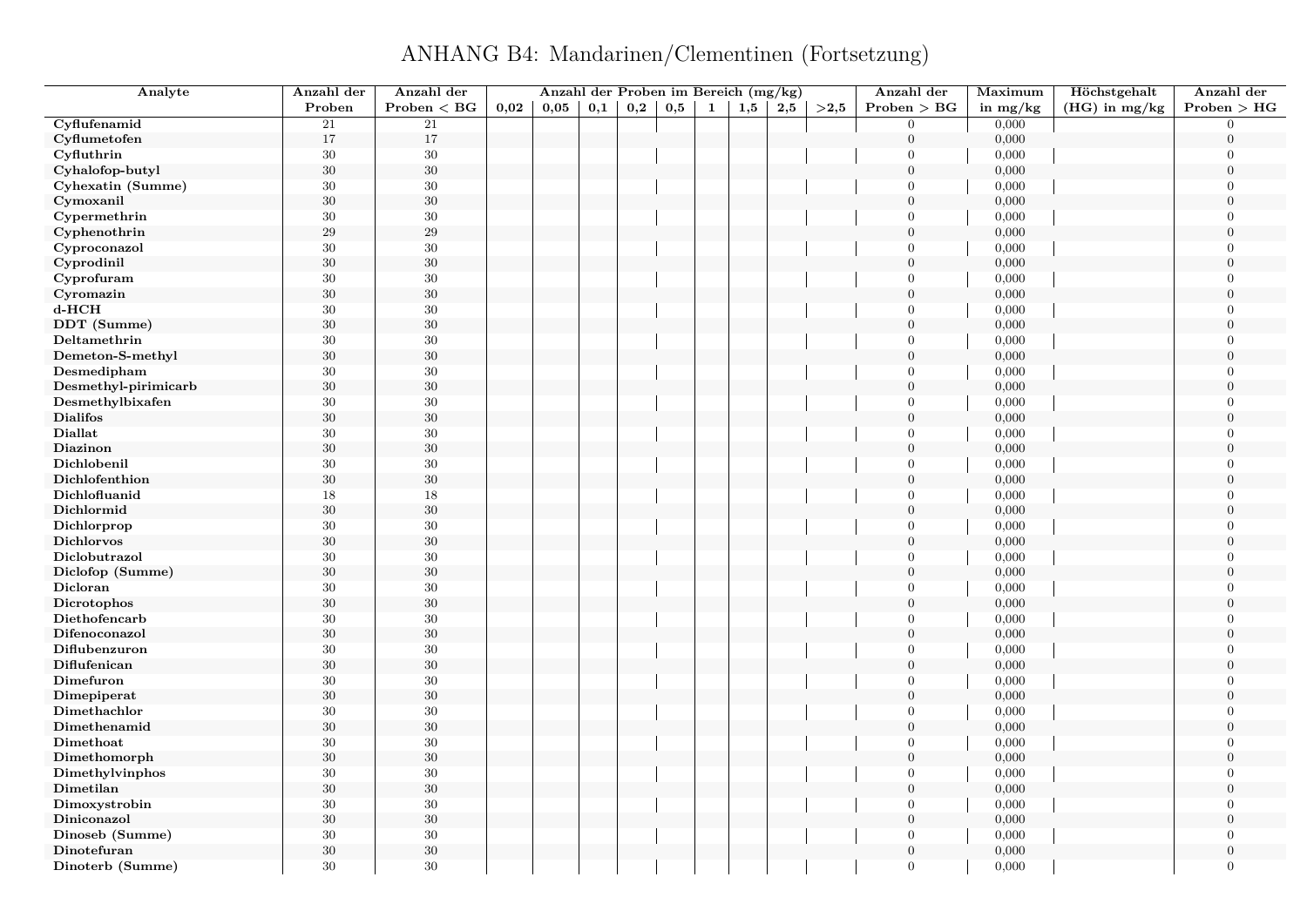ANHANG B4: Mandarinen/Clementinen (Fortsetzung)

| Analyte                | Anzahl der | Anzahl der   |              | Anzahl der Proben im Bereich (mg/kg) |          |     |     |   |     |     |      | Anzahl der       | Maximum    | Höchstgehalt    | Anzahl der       |
|------------------------|------------|--------------|--------------|--------------------------------------|----------|-----|-----|---|-----|-----|------|------------------|------------|-----------------|------------------|
|                        | Proben     | Problem < BG | 0,02         | 0,05                                 | $_{0,1}$ | 0,2 | 0,5 | 1 | 1,5 | 2,5 | >2,5 | Problem > BG     | in $mg/kg$ | $(HG)$ in mg/kg | Problem > HG     |
| Diofenolan             | $30\,$     | $30\,$       |              |                                      |          |     |     |   |     |     |      | $\theta$         | 0,000      |                 | $\Omega$         |
| Dioxabenzofos          | 30         | $30\,$       |              |                                      |          |     |     |   |     |     |      | $\theta$         | 0,000      |                 | $\Omega$         |
| Dioxacarb              | 30         | $30\,$       |              |                                      |          |     |     |   |     |     |      | $\overline{0}$   | 0,000      |                 | $\overline{0}$   |
| Dioxathion             | 30         | $30\,$       |              |                                      |          |     |     |   |     |     |      | $\theta$         | 0,000      |                 | $\overline{0}$   |
| Diphenamid             | $30\,$     | $30\,$       |              |                                      |          |     |     |   |     |     |      | $\overline{0}$   | 0,000      |                 | $\Omega$         |
| Diphenylamin           | 30         | 30           |              |                                      |          |     |     |   |     |     |      | $\mathbf{0}$     | 0,000      |                 | $\overline{0}$   |
| Disulfoton (Summe)     | $30\,$     | $30\,$       |              |                                      |          |     |     |   |     |     |      | $\boldsymbol{0}$ | 0,000      |                 | $\Omega$         |
| <b>Ditalimfos</b>      | 30         | 30           |              |                                      |          |     |     |   |     |     |      | $\mathbf{0}$     | 0,000      |                 | $\Omega$         |
| Dithianon              | 24         | $\sqrt{24}$  |              |                                      |          |     |     |   |     |     |      | $\overline{0}$   | 0,000      |                 | $\Omega$         |
| Dithiopyr              | 30         | $30\,$       |              |                                      |          |     |     |   |     |     |      | $\overline{0}$   | 0,000      |                 | $\overline{0}$   |
| Diuron                 | 30         | $30\,$       |              |                                      |          |     |     |   |     |     |      | $\overline{0}$   | 0,000      |                 | $\Omega$         |
| Dodemorph              | 30         | $30\,$       |              |                                      |          |     |     |   |     |     |      | $\overline{0}$   | 0,000      |                 | $\Omega$         |
| Dodin                  | 30         | $30\,$       |              |                                      |          |     |     |   |     |     |      | $\boldsymbol{0}$ | 0,000      |                 | $\overline{0}$   |
| Drazoxolon             | 30         | $30\,$       |              |                                      |          |     |     |   |     |     |      | $\theta$         | 0,000      |                 | $\overline{0}$   |
| Edifenphos             | 30         | $30\,$       |              |                                      |          |     |     |   |     |     |      | $\overline{0}$   | 0,000      |                 | $\overline{0}$   |
| Emamectin B1a          | 30         | $30\,$       |              |                                      |          |     |     |   |     |     |      | $\overline{0}$   | 0,000      |                 | $\overline{0}$   |
| Endosulfan (Summe)     | $30\,$     | $30\,$       |              |                                      |          |     |     |   |     |     |      | $\mathbf{0}$     | 0,000      |                 | $\boldsymbol{0}$ |
| Endrin                 | 30         | 30           |              |                                      |          |     |     |   |     |     |      | $\overline{0}$   | 0,000      |                 | $\overline{0}$   |
| <b>EPN</b>             | $30\,$     | $30\,$       |              |                                      |          |     |     |   |     |     |      | $\mathbf{0}$     | 0,000      |                 | $\overline{0}$   |
| Epoxiconazol           | 30         | 30           |              |                                      |          |     |     |   |     |     |      | $\overline{0}$   | 0,000      |                 | $\Omega$         |
| EPTC                   | $30\,$     | $30\,$       |              |                                      |          |     |     |   |     |     |      | $\boldsymbol{0}$ | 0,000      |                 | $\overline{0}$   |
| Esprocarb              | $30\,$     | $30\,$       |              |                                      |          |     |     |   |     |     |      | $\theta$         | 0,000      |                 | $\Omega$         |
| Ethametsulfuron-methyl | 30         | $30\,$       |              |                                      |          |     |     |   |     |     |      | $\overline{0}$   | 0,000      |                 | $\Omega$         |
| Ethidimuron            | 30         | $30\,$       |              |                                      |          |     |     |   |     |     |      | $\theta$         | 0,000      |                 | $\Omega$         |
| Ethiofencarb           | $30\,$     | $30\,$       |              |                                      |          |     |     |   |     |     |      | $\boldsymbol{0}$ | 0,000      |                 | $\overline{0}$   |
| Ethiofencarbsulfon     | 30         | 30           |              |                                      |          |     |     |   |     |     |      | $\overline{0}$   | 0,000      |                 | $\overline{0}$   |
| Ethiofencarbsulfoxid   | 30         | $30\,$       |              |                                      |          |     |     |   |     |     |      | $\overline{0}$   | 0,000      |                 | $\overline{0}$   |
| Ethion                 | 30         | $30\,$       |              |                                      |          |     |     |   |     |     |      | $\theta$         | 0,000      |                 | $\overline{0}$   |
| Ethiprol               | $30\,$     | $30\,$       |              |                                      |          |     |     |   |     |     |      | $\boldsymbol{0}$ | 0,000      |                 | $\Omega$         |
| Ethirimol              | 30         | $30\,$       |              |                                      |          |     |     |   |     |     |      | $\overline{0}$   | 0,000      |                 | $\overline{0}$   |
| Ethofumesate (Summe)   | 30         | $30\,$       |              |                                      |          |     |     |   |     |     |      | $\theta$         | 0,000      |                 | $\Omega$         |
| Ethoprophos            | 30         | $30\,$       |              |                                      |          |     |     |   |     |     |      | $\overline{0}$   | 0,000      |                 | $\overline{0}$   |
| Etofenprox             | $30\,$     | $\bf 28$     | $\mathbf{1}$ | $\overline{1}$                       |          |     |     |   |     |     |      | $\sqrt{2}$       | 0,029      | 1,5             | $\Omega$         |
| Etoxazol               | 30         | $\bf 28$     | $\,2$        |                                      |          |     |     |   |     |     |      | $\,2$            | 0,019      | 0,1             | $\theta$         |
| Etridiazol             | 30         | $30\,$       |              |                                      |          |     |     |   |     |     |      | $\overline{0}$   | 0,000      |                 | $\Omega$         |
| Etrimfos               | 30         | $30\,$       |              |                                      |          |     |     |   |     |     |      | $\overline{0}$   | 0,000      |                 | $\overline{0}$   |
| Famoxadon              | 30         | $30\,$       |              |                                      |          |     |     |   |     |     |      | $\mathbf{0}$     | 0,000      |                 | $\overline{0}$   |
| Famphur                | 3          | $\sqrt{3}$   |              |                                      |          |     |     |   |     |     |      | $\mathbf{0}$     | 0,000      |                 | $\theta$         |
| Fenamidon              | 30         | $30\,$       |              |                                      |          |     |     |   |     |     |      | $\boldsymbol{0}$ | 0,000      |                 | $\overline{0}$   |
| Fenamiphos (Summe)     | 30         | $30\,$       |              |                                      |          |     |     |   |     |     |      | $\theta$         | 0,000      |                 | $\overline{0}$   |
| Fenarimol              | $30\,$     | $30\,$       |              |                                      |          |     |     |   |     |     |      | $\mathbf{0}$     | 0,000      |                 | $\overline{0}$   |
| Fenazaquin             | 30         | $30\,$       |              |                                      |          |     |     |   |     |     |      | $\overline{0}$   | 0,000      |                 | $\theta$         |
| Fenbuconazol           | $30\,$     | $30\,$       |              |                                      |          |     |     |   |     |     |      | $\boldsymbol{0}$ | 0,000      |                 | $\boldsymbol{0}$ |
| Fenbutatinoxid         | 30         | $30\,$       |              |                                      |          |     |     |   |     |     |      | $\theta$         | 0,000      |                 | $\Omega$         |
| Fenchlorphos (Summe)   | 30         | $30\,$       |              |                                      |          |     |     |   |     |     |      | $\mathbf{0}$     | 0,000      |                 | $\overline{0}$   |
| Fenclorim              | 30         | $30\,$       |              |                                      |          |     |     |   |     |     |      | $\Omega$         | 0,000      |                 | $\Omega$         |
| Fenhexamid             | $30\,$     | $30\,$       |              |                                      |          |     |     |   |     |     |      | $\boldsymbol{0}$ | 0,000      |                 | $\overline{0}$   |
| Fenitrothion           | 30         | $30\,$       |              |                                      |          |     |     |   |     |     |      | $\overline{0}$   | 0,000      |                 | $\Omega$         |
| Fenobucarb             | 30         | 30           |              |                                      |          |     |     |   |     |     |      | $\theta$         | 0,000      |                 | $\Omega$         |
|                        |            |              |              |                                      |          |     |     |   |     |     |      |                  |            |                 |                  |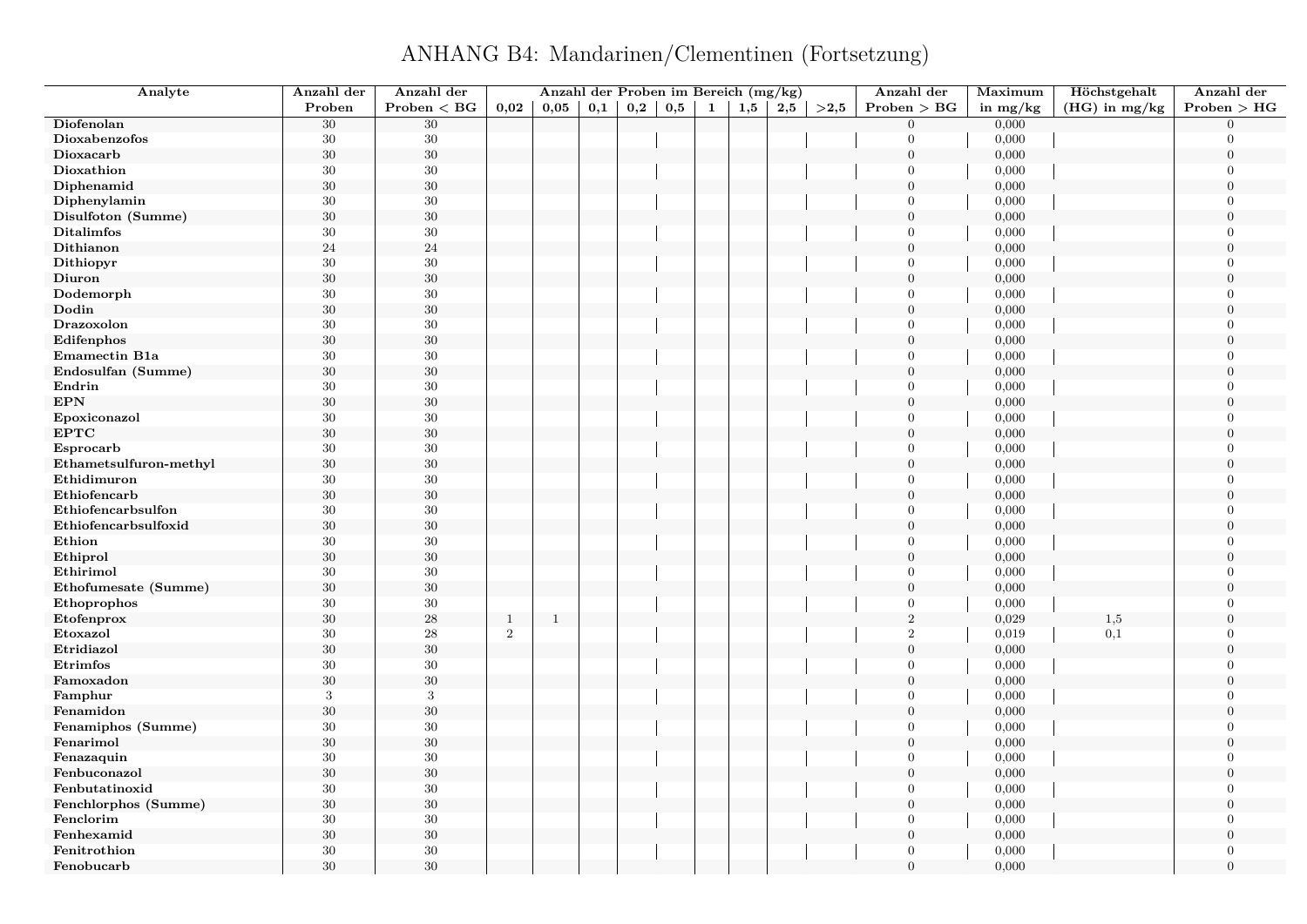ANHANG B4: Mandarinen/Clementinen (Fortsetzung)

| Analyte                 | Anzahl der | Anzahl der      |      |              |              |                |              |              | Anzahl der Proben im Bereich (mg/kg) |     |      | Anzahl der     | Maximum    | Höchstgehalt    | Anzahl der       |
|-------------------------|------------|-----------------|------|--------------|--------------|----------------|--------------|--------------|--------------------------------------|-----|------|----------------|------------|-----------------|------------------|
|                         | Proben     | Problem < BG    | 0,02 | 0.05         | 0,1          | $_{\rm 0,2}$   | 0,5          | $\mathbf{1}$ | 1,5                                  | 2,5 | >2.5 | Problem > BG   | in $mg/kg$ | $(HG)$ in mg/kg | Problem > HG     |
| Fenothiocarb            | 30         | $\overline{30}$ |      |              |              |                |              |              |                                      |     |      | $\Omega$       | 0,000      |                 | $\Omega$         |
| Fenoxaprop              | $30\,$     | $30\,$          |      |              |              |                |              |              |                                      |     |      | $\overline{0}$ | 0,000      |                 | $\overline{0}$   |
| Fenoxaprop-P-ethyl      | 30         | $30\,$          |      |              |              |                |              |              |                                      |     |      | $\Omega$       | 0,000      |                 | $\overline{0}$   |
| Fenoxycarb              | $30\,$     | $30\,$          |      |              |              |                |              |              |                                      |     |      | $\overline{0}$ | 0,000      |                 | $\boldsymbol{0}$ |
| Fenpropathrin           | 30         | 30              |      |              |              |                |              |              |                                      |     |      | $\theta$       | 0,000      |                 | $\overline{0}$   |
| Fenpropidin             | $30\,$     | $30\,$          |      |              |              |                |              |              |                                      |     |      | $\mathbf{0}$   | 0,000      |                 | $\mathbf{0}$     |
| Fenpropimorph           | $30\,$     | $30\,$          |      |              |              |                |              |              |                                      |     |      | $\Omega$       | 0,000      |                 | $\theta$         |
| Fenpyrazamin            | $30\,$     | $30\,$          |      |              |              |                |              |              |                                      |     |      | $\overline{0}$ | 0,000      |                 | $\overline{0}$   |
| Fenpyroximat            | $30\,$     | $\sqrt{29}$     |      |              | $\mathbf{1}$ |                |              |              |                                      |     |      | $\mathbf{1}$   | 0,066      | 0,5             | $\theta$         |
| Fenson                  | $30\,$     | $30\,$          |      |              |              |                |              |              |                                      |     |      | $\overline{0}$ | 0,000      |                 | $\overline{0}$   |
| Fensulfothion           | $30\,$     | $30\,$          |      |              |              |                |              |              |                                      |     |      | $\overline{0}$ | 0,000      |                 | $\Omega$         |
| Fenthion (Summe)        | $30\,$     | $\sqrt{29}$     |      | $\mathbf{1}$ |              |                |              |              |                                      |     |      | $\mathbf{1}$   | 0,036      | 0,01            | $\mathbf{1}$     |
| Fentin                  | $30\,$     | $30\,$          |      |              |              |                |              |              |                                      |     |      | $\Omega$       | 0,000      |                 | $\overline{0}$   |
| Fenuron                 | $30\,$     | $30\,$          |      |              |              |                |              |              |                                      |     |      | $\overline{0}$ | 0,000      |                 | $\overline{0}$   |
| Fenvalerat              | 30         | $30\,$          |      |              |              |                |              |              |                                      |     |      | $\Omega$       | 0,000      |                 | $\theta$         |
| Fipronil (Summe)        | $30\,$     | $30\,$          |      |              |              |                |              |              |                                      |     |      | $\theta$       | 0,000      |                 | $\overline{0}$   |
| Flamprop-methyl         | $30\,$     | $30\,$          |      |              |              |                |              |              |                                      |     |      | $\mathbf{0}$   | 0,000      |                 | $\overline{0}$   |
| Flazasulfuron           | $30\,$     | $30\,$          |      |              |              |                |              |              |                                      |     |      | $\theta$       | 0,000      |                 | $\theta$         |
| Flonicamid (Summe)      | $30\,$     | $30\,$          |      |              |              |                |              |              |                                      |     |      | $\overline{0}$ | 0,000      |                 | $\overline{0}$   |
| Florasulam              | 30         | $30\,$          |      |              |              |                |              |              |                                      |     |      | $\overline{0}$ | 0,000      |                 | $\Omega$         |
| Fluacrypyrim            | 30         | $30\,$          |      |              |              |                |              |              |                                      |     |      | $\overline{0}$ | 0,000      |                 | $\overline{0}$   |
| Fluazifop-P             | $30\,$     | $30\,$          |      |              |              |                |              |              |                                      |     |      | $\theta$       | 0,000      |                 | $\overline{0}$   |
| Fluazinam               | $30\,$     | $30\,$          |      |              |              |                |              |              |                                      |     |      | $\theta$       | 0,000      |                 | $\theta$         |
| Flubendiamid            | $30\,$     | $30\,$          |      |              |              |                |              |              |                                      |     |      | $\overline{0}$ | 0,000      |                 | $\overline{0}$   |
| Fluchloralin            | $30\,$     | $30\,$          |      |              |              |                |              |              |                                      |     |      | $\Omega$       | 0,000      |                 | $\overline{0}$   |
|                         |            | $30\,$          |      |              |              |                |              |              |                                      |     |      | $\overline{0}$ |            |                 | $\overline{0}$   |
| Flucythrinat            | $30\,$     | 27              |      |              |              |                |              |              |                                      |     |      | 3              | 0,000      |                 | $\overline{0}$   |
| Fludioxonil             | $30\,$     |                 |      |              |              | $\overline{1}$ | $\mathbf{1}$ | $\,$ 1       |                                      |     |      |                | 0,710      | 10              |                  |
| Flufenacet              | $30\,$     | $30\,$          |      |              |              |                |              |              |                                      |     |      | $\mathbf{0}$   | 0,000      |                 | $\mathbf{0}$     |
| Flufenoxuron            | 30         | 30              |      |              |              |                |              |              |                                      |     |      | $\Omega$       | 0,000      |                 | $\overline{0}$   |
| Flumetralin             | $30\,$     | $30\,$          |      |              |              |                |              |              |                                      |     |      | $\overline{0}$ | 0,000      |                 | $\overline{0}$   |
| Flumetsulam             | $30\,$     | $30\,$          |      |              |              |                |              |              |                                      |     |      | $\theta$       | 0,000      |                 | $\Omega$         |
| Flumioxazin             | $30\,$     | $30\,$          |      |              |              |                |              |              |                                      |     |      | $\mathbf{0}$   | 0,000      |                 | $\boldsymbol{0}$ |
| Fluometuron             | $30\,$     | $30\,$          |      |              |              |                |              |              |                                      |     |      | $\theta$       | 0,000      |                 | $\theta$         |
| Fluopicolid             | $30\,$     | $30\,$          |      |              |              |                |              |              |                                      |     |      | $\overline{0}$ | 0,000      |                 | $\theta$         |
| Fluopyram               | $30\,$     | $30\,$          |      |              |              |                |              |              |                                      |     |      | $\Omega$       | 0,000      |                 | $\Omega$         |
| Fluopyrambenzamid (M25) | $30\,$     | $30\,$          |      |              |              |                |              |              |                                      |     |      | $\mathbf{0}$   | 0,000      |                 | $\overline{0}$   |
| Fluorodifen             | $30\,$     | $30\,$          |      |              |              |                |              |              |                                      |     |      | $\Omega$       | 0,000      |                 | $\Omega$         |
| Fluoroglycofen-ethyl    | $30\,$     | $30\,$          |      |              |              |                |              |              |                                      |     |      | $\theta$       | 0,000      |                 | $\theta$         |
| Fluotrimazol            | 30         | $30\,$          |      |              |              |                |              |              |                                      |     |      | $\theta$       | 0,000      |                 | $\overline{0}$   |
| Fluoxastrobin           | $\,29$     | $\,29$          |      |              |              |                |              |              |                                      |     |      | $\mathbf{0}$   | 0,000      |                 | $\overline{0}$   |
| Fluquinconazol          | $30\,$     | $30\,$          |      |              |              |                |              |              |                                      |     |      | $\mathbf{0}$   | 0,000      |                 | $\overline{0}$   |
| Fluridon                | $30\,$     | $30\,$          |      |              |              |                |              |              |                                      |     |      | $\theta$       | 0,000      |                 | $\theta$         |
| Fluroxypyr              | $30\,$     | $30\,$          |      |              |              |                |              |              |                                      |     |      | $\overline{0}$ | 0,000      |                 | $\overline{0}$   |
| Flurprimidol            | 30         | $30\,$          |      |              |              |                |              |              |                                      |     |      | $\overline{0}$ | 0,000      |                 | $\overline{0}$   |
| Flurtamon               | $30\,$     | $30\,$          |      |              |              |                |              |              |                                      |     |      | $\overline{0}$ | 0,000      |                 | $\overline{0}$   |
| Flusilazol              | $30\,$     | $30\,$          |      |              |              |                |              |              |                                      |     |      | $\theta$       | 0,000      |                 | $\overline{0}$   |
| Fluthiacet-methyl       | 30         | $30\,$          |      |              |              |                |              |              |                                      |     |      | $\Omega$       | 0,000      |                 | $\overline{0}$   |
| Flutolanil              | $30\,$     | $30\,$          |      |              |              |                |              |              |                                      |     |      | $\Omega$       | 0,000      |                 | $\overline{0}$   |
| Flutriafol              | 30         | 30              |      |              |              |                |              |              |                                      |     |      | $\Omega$       | 0,000      |                 | $\theta$         |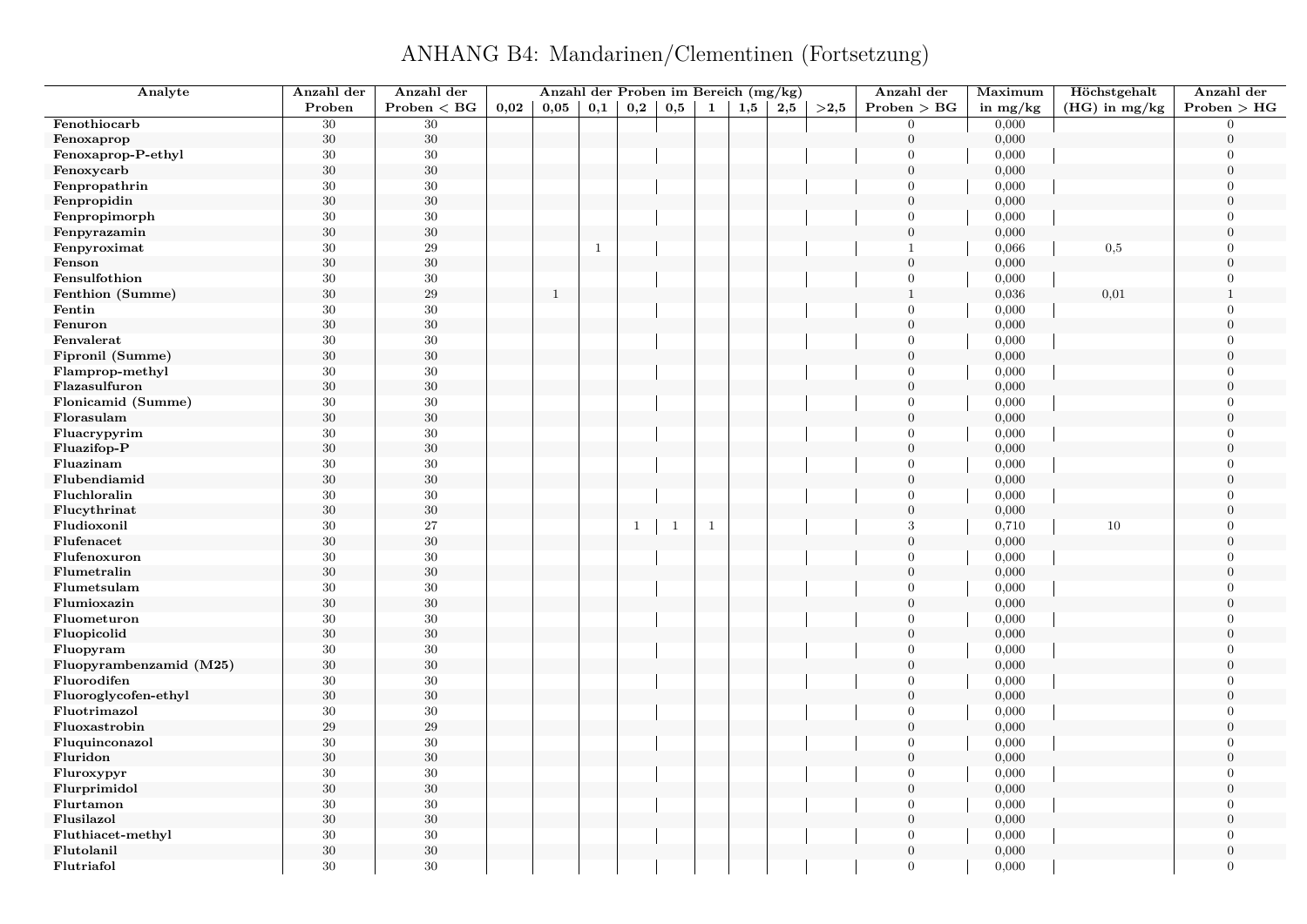## ANHANG B4: Mandarinen/Clementinen (Fortsetzung)

| Analyte                  | Anzahl der | Anzahl der      |              | Anzahl der Proben im Bereich (mg/kg) |     |     |     |              |                |                |      | Anzahl der       | Maximum    | Höchstgehalt    | Anzahl der       |
|--------------------------|------------|-----------------|--------------|--------------------------------------|-----|-----|-----|--------------|----------------|----------------|------|------------------|------------|-----------------|------------------|
|                          | Proben     | Problem < BG    | 0.02         | 0,05                                 | 0,1 | 0,2 | 0,5 | $\mathbf{1}$ | 1,5            | 2,5            | >2,5 | Problem > BG     | in $mg/kg$ | $(HG)$ in mg/kg | Problem > HG     |
| Fluxapyroxad             | 30         | $\overline{30}$ |              |                                      |     |     |     |              |                |                |      | $\overline{0}$   | 0,000      |                 | $\Omega$         |
| Folpet (Summe)           | 30         | 30              |              |                                      |     |     |     |              |                |                |      | $\overline{0}$   | 0,000      |                 | $\Omega$         |
| Fonofos                  | $30\,$     | $30\,$          |              |                                      |     |     |     |              |                |                |      | $\overline{0}$   | 0,000      |                 | $\mathbf{0}$     |
| Forchlorfenuron          | $30\,$     | 30              |              |                                      |     |     |     |              |                |                |      | $\overline{0}$   | 0,000      |                 | $\Omega$         |
| Formetanat(hydrochlorid) | 30         | $30\,$          |              |                                      |     |     |     |              |                |                |      | $\mathbf{0}$     | 0,000      |                 | $\overline{0}$   |
| Fosthiazat               | 30         | $30\,$          |              |                                      |     |     |     |              |                |                |      | $\overline{0}$   | 0,000      |                 | $\Omega$         |
| Fuberidazol              | $30\,$     | $30\,$          |              |                                      |     |     |     |              |                |                |      | $\mathbf{0}$     | 0,000      |                 | $\theta$         |
| Furalaxyl                | 30         | $30\,$          |              |                                      |     |     |     |              |                |                |      | $\overline{0}$   | 0,000      |                 | $\Omega$         |
| Genite                   | 29         | 29              |              |                                      |     |     |     |              |                |                |      | $\overline{0}$   | 0,000      |                 | $\Omega$         |
| Halosulfuron-methyl      | 30         | $30\,$          |              |                                      |     |     |     |              |                |                |      | $\overline{0}$   | 0,000      |                 | $\overline{0}$   |
| Haloxyfop                | 30         | $30\,$          |              |                                      |     |     |     |              |                |                |      | $\mathbf{0}$     | 0,000      |                 | $\theta$         |
| Heptachlor (Summe)       | 30         | $30\,$          |              |                                      |     |     |     |              |                |                |      | $\overline{0}$   | 0,000      |                 | $\overline{0}$   |
| Heptenophos              | 30         | $30\,$          |              |                                      |     |     |     |              |                |                |      | $\overline{0}$   | 0,000      |                 | $\overline{0}$   |
| Hexachlorbenzol          | 30         | $30\,$          |              |                                      |     |     |     |              |                |                |      | $\overline{0}$   | 0,000      |                 | $\overline{0}$   |
| Hexaconazol              | $30\,$     | $30\,$          |              |                                      |     |     |     |              |                |                |      | $\boldsymbol{0}$ | 0,000      |                 | $\overline{0}$   |
| Hexaflumuron             | 30         | $30\,$          |              |                                      |     |     |     |              |                |                |      | $\overline{0}$   | 0,000      |                 | $\overline{0}$   |
| Hexazinon                | $30\,$     | $30\,$          |              |                                      |     |     |     |              |                |                |      | $\mathbf{0}$     | 0,000      |                 | $\boldsymbol{0}$ |
| Hexythiazox              | 30         | $30\,$          |              |                                      |     |     |     |              |                |                |      | $\overline{0}$   | 0,000      |                 | $\theta$         |
| Hydroxy-Tebuconazol      | 30         | $30\,$          |              |                                      |     |     |     |              |                |                |      | $\boldsymbol{0}$ | 0,000      |                 | $\overline{0}$   |
| Imazalil                 | 30         | 9               | -1           |                                      |     |     | 3   | 11           | $\overline{2}$ | $\overline{4}$ |      | 21               | 2,100      | 5               | $\Omega$         |
| Imazamox                 | $30\,$     | $30\,$          |              |                                      |     |     |     |              |                |                |      | $\overline{0}$   | 0,000      |                 | $\overline{0}$   |
| Imazapyr                 | 30         | $30\,$          |              |                                      |     |     |     |              |                |                |      | $\overline{0}$   | 0,000      |                 | $\Omega$         |
| Imazaquin                | 30         | $30\,$          |              |                                      |     |     |     |              |                |                |      | $\mathbf{0}$     | 0,000      |                 | $\Omega$         |
| Imazethapyr              | 30         | $30\,$          |              |                                      |     |     |     |              |                |                |      | $\overline{0}$   | 0,000      |                 | $\Omega$         |
| Imibenconazol            | $30\,$     | $30\,$          |              |                                      |     |     |     |              |                |                |      | $\mathbf{0}$     | 0,000      |                 | $\overline{0}$   |
| Imidacloprid             | 30         | $30\,$          |              |                                      |     |     |     |              |                |                |      | $\overline{0}$   | 0,000      |                 | $\Omega$         |
| Indoxacarb               | 30         | $30\,$          |              |                                      |     |     |     |              |                |                |      | $\overline{0}$   | 0,000      |                 | $\overline{0}$   |
| Iodfenphos               | 30         | $30\,$          |              |                                      |     |     |     |              |                |                |      | $\overline{0}$   | 0,000      |                 | $\Omega$         |
| Iodsulfuron-methyl       | $30\,$     | $30\,$          |              |                                      |     |     |     |              |                |                |      | $\mathbf{0}$     | 0,000      |                 | $\overline{0}$   |
| Ioxynil                  | 30         | $30\,$          |              |                                      |     |     |     |              |                |                |      | $\overline{0}$   | 0,000      |                 | $\overline{0}$   |
| Ipconazol                | $30\,$     | $30\,$          |              |                                      |     |     |     |              |                |                |      | $\overline{0}$   | 0,000      |                 | $\Omega$         |
| Iprobenfos               | 30         | $30\,$          |              |                                      |     |     |     |              |                |                |      | $\overline{0}$   | 0,000      |                 | $\overline{0}$   |
| Iprodion                 | 29         | 29              |              |                                      |     |     |     |              |                |                |      | $\boldsymbol{0}$ | 0,000      |                 | $\theta$         |
| Iprovalicarb             | 30         | $30\,$          |              |                                      |     |     |     |              |                |                |      | $\overline{0}$   | 0,000      |                 | $\Omega$         |
| Isazofos                 | 30         | $30\,$          |              |                                      |     |     |     |              |                |                |      | $\mathbf{0}$     | 0,000      |                 | $\Omega$         |
| Isocarbophos             | $30\,$     | 30              |              |                                      |     |     |     |              |                |                |      | $\overline{0}$   | 0,000      |                 | $\overline{0}$   |
| Isodrin                  | 30         | $30\,$          |              |                                      |     |     |     |              |                |                |      | $\boldsymbol{0}$ | 0,000      |                 | $\mathbf{0}$     |
| Isofenphos               | 30         | $30\,$          |              |                                      |     |     |     |              |                |                |      | $\overline{0}$   | 0,000      |                 | $\overline{0}$   |
| Isofenphos-methyl        | 30         | $30\,$          |              |                                      |     |     |     |              |                |                |      | $\mathbf{0}$     | 0,000      |                 | $\boldsymbol{0}$ |
| Isoprocarb               | 30         | 30              |              |                                      |     |     |     |              |                |                |      | $\overline{0}$   | 0,000      |                 | $\Omega$         |
| Isopropalin              | $30\,$     | $30\,$          |              |                                      |     |     |     |              |                |                |      | $\overline{0}$   | 0,000      |                 | $\boldsymbol{0}$ |
| Isoprothiolan            | 30         | 30              |              |                                      |     |     |     |              |                |                |      | $\overline{0}$   | 0,000      |                 | $\overline{0}$   |
| Isoproturon              | $30\,$     | $30\,$          |              |                                      |     |     |     |              |                |                |      | $\overline{0}$   | 0,000      |                 | $\boldsymbol{0}$ |
| Isopyrazam               | 30         | $30\,$          |              |                                      |     |     |     |              |                |                |      | $\overline{0}$   | 0,000      |                 | $\Omega$         |
| Isoxadifen-ethyl         | $30\,$     | $30\,$          |              |                                      |     |     |     |              |                |                |      | $\boldsymbol{0}$ | 0,000      |                 | $\theta$         |
| Isoxaflutole (Summe)     | 30         | $30\,$          |              |                                      |     |     |     |              |                |                |      | $\overline{0}$   | 0,000      |                 | $\Omega$         |
| Karbutilat               | $30\,$     | $30\,$          |              |                                      |     |     |     |              |                |                |      | $\boldsymbol{0}$ | 0,000      |                 | $\overline{0}$   |
| Kresoxim-methyl          | 30         | $30\,$          |              |                                      |     |     |     |              |                |                |      | $\overline{0}$   | 0,000      |                 | $\overline{0}$   |
| l-Cyhalothrin            | 30         | 28              | $\mathbf{1}$ | $\mathbf{1}$                         |     |     |     |              |                |                |      | 2                | 0,031      | 0,2             | $\overline{0}$   |
|                          |            |                 |              |                                      |     |     |     |              |                |                |      |                  |            |                 |                  |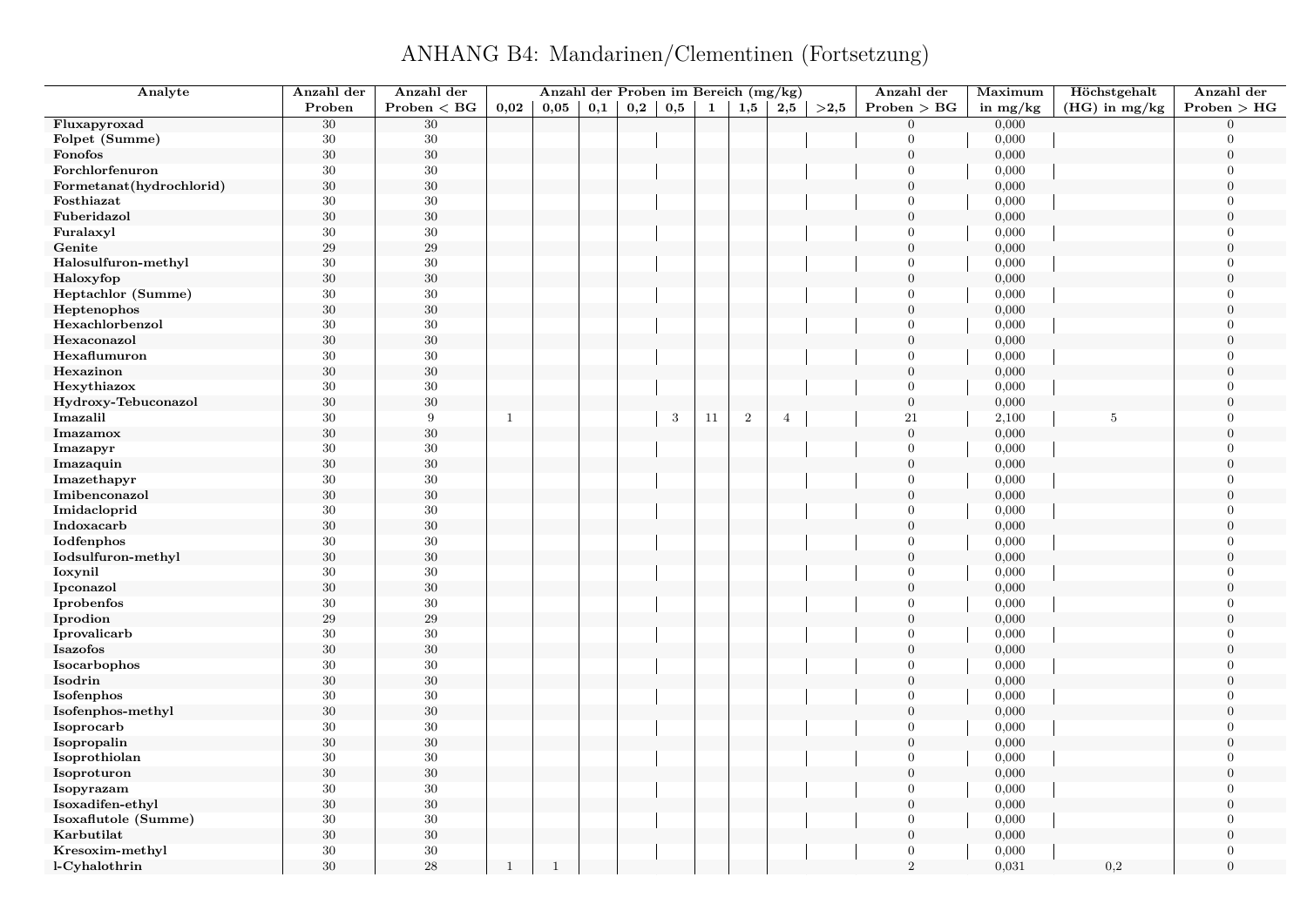ANHANG B4: Mandarinen/Clementinen (Fortsetzung)

| Analyte                                  | Anzahl der | Anzahl der   |      |      |     | Anzahl der Proben im Bereich (mg/kg) |     |   |     |         |      | Anzahl der                       | Maximum    | Höchstgehalt    | Anzahl der     |
|------------------------------------------|------------|--------------|------|------|-----|--------------------------------------|-----|---|-----|---------|------|----------------------------------|------------|-----------------|----------------|
|                                          | Proben     | Problem < BG | 0,02 | 0,05 | 0,1 | 0,2                                  | 0,5 | 1 | 1,5 | $2{,}5$ | >2.5 | Problem > BG                     | in $mg/kg$ | $(HG)$ in mg/kg | Problem > HG   |
| Lactofen                                 | 30         | 30           |      |      |     |                                      |     |   |     |         |      | $\overline{0}$                   | 0,000      |                 | $\Omega$       |
| Lenacil                                  | $30\,$     | $30\,$       |      |      |     |                                      |     |   |     |         |      | $\mathbf{0}$                     | 0,000      |                 | $\overline{0}$ |
| Leptophos                                | $30\,$     | $30\,$       |      |      |     |                                      |     |   |     |         |      | $\overline{0}$                   | 0,000      |                 | $\theta$       |
| Lindan                                   | $30\,$     | $30\,$       |      |      |     |                                      |     |   |     |         |      | $\overline{0}$                   | 0,000      |                 | $\overline{0}$ |
| Linuron                                  | 30         | 30           |      |      |     |                                      |     |   |     |         |      | $\overline{0}$                   | 0,000      |                 | $\Omega$       |
| Lufenuron                                | $30\,$     | $30\,$       |      |      |     |                                      |     |   |     |         |      | $\overline{0}$                   | 0,000      |                 | $\overline{0}$ |
| M510F01                                  | $30\,$     | 30           |      |      |     |                                      |     |   |     |         |      | $\mathbf{0}$                     | 0,000      |                 | $\Omega$       |
| Malathion (Summe)                        | $30\,$     | $30\,$       |      |      |     |                                      |     |   |     |         |      | $\mathbf{0}$                     | 0,000      |                 | $\overline{0}$ |
| Mandipropamid                            | $30\,$     | $30\,$       |      |      |     |                                      |     |   |     |         |      | $\overline{0}$                   | 0,000      |                 | $\Omega$       |
| MCPA/MCPB                                | $30\,$     | $30\,$       |      |      |     |                                      |     |   |     |         |      | $\overline{0}$                   | 0,000      |                 | $\overline{0}$ |
| Mecarbam                                 | $30\,$     | $30\,$       |      |      |     |                                      |     |   |     |         |      | $\Omega$                         | 0,000      |                 | $\Omega$       |
| Mecoprop                                 | $30\,$     | $30\,$       |      |      |     |                                      |     |   |     |         |      | $\mathbf{0}$                     | 0,000      |                 | $\Omega$       |
| Mefenpyr-diethyl                         | 30         | $30\,$       |      |      |     |                                      |     |   |     |         |      | $\overline{0}$                   | 0,000      |                 | $\Omega$       |
| Mepanipyrim                              | $30\,$     | $30\,$       |      |      |     |                                      |     |   |     |         |      | $\mathbf{0}$                     | 0,000      |                 | $\overline{0}$ |
| Mepiquat chlorid                         | $30\,$     | $30\,$       |      |      |     |                                      |     |   |     |         |      | $\overline{0}$                   | 0,000      |                 | $\theta$       |
| Mepronil                                 | $30\,$     | $30\,$       |      |      |     |                                      |     |   |     |         |      | $\mathbf{0}$                     | 0,000      |                 | $\theta$       |
| Meptyldinocap (Summe)                    | 30         | $30\,$       |      |      |     |                                      |     |   |     |         |      | $\mathbf{0}$                     | 0,000      |                 | $\overline{0}$ |
| Mesosulfuron-methyl                      | $30\,$     | $30\,$       |      |      |     |                                      |     |   |     |         |      | $\mathbf{0}$                     | 0,000      |                 | $\theta$       |
| Mesotrion                                | $30\,$     | $30\,$       |      |      |     |                                      |     |   |     |         |      | $\mathbf{0}$                     | 0,000      |                 | $\Omega$       |
| Metalaxyl                                | $30\,$     | $30\,$       |      |      |     |                                      |     |   |     |         |      | $\boldsymbol{0}$                 | 0,000      |                 | $\Omega$       |
| Metamitron                               | $30\,$     | $30\,$       |      |      |     |                                      |     |   |     |         |      | $\mathbf{0}$                     | 0,000      |                 | $\overline{0}$ |
| Metazachlor (Summe)                      | $30\,$     | $30\,$       |      |      |     |                                      |     |   |     |         |      | $\overline{0}$                   | 0,000      |                 | $\theta$       |
| Metconazol                               | $30\,$     | $30\,$       |      |      |     |                                      |     |   |     |         |      | $\overline{0}$                   | 0,000      |                 | $\theta$       |
| Methabenzthiazuron                       | 30         | $30\,$       |      |      |     |                                      |     |   |     |         |      | $\mathbf{0}$                     | 0,000      |                 | $\overline{0}$ |
| Methacrifos                              | $30\,$     | $30\,$       |      |      |     |                                      |     |   |     |         |      | $\mathbf{0}$                     | 0,000      |                 | $\overline{0}$ |
| Methamidophos                            | $30\,$     | $30\,$       |      |      |     |                                      |     |   |     |         |      | $\mathbf{0}$                     | 0,000      |                 | $\overline{0}$ |
| Methidathion                             | $30\,$     | $30\,$       |      |      |     |                                      |     |   |     |         |      | $\overline{0}$                   | 0,000      |                 | $\theta$       |
| Methiocarb (Summe)                       | $30\,$     | $30\,$       |      |      |     |                                      |     |   |     |         |      | $\overline{0}$                   | 0,000      |                 | $\overline{0}$ |
| Methomyl                                 | 30         | $30\,$       |      |      |     |                                      |     |   |     |         |      | $\overline{0}$                   | 0,000      |                 | $\overline{0}$ |
| Methoprotryn                             | $30\,$     | $30\,$       |      |      |     |                                      |     |   |     |         |      | $\overline{0}$                   | 0,000      |                 | $\overline{0}$ |
|                                          | 21         | $21\,$       |      |      |     |                                      |     |   |     |         |      | $\mathbf{0}$                     | 0,000      |                 | $\Omega$       |
| Methoxychlor<br>Methoxychlorolefin       | $30\,$     | $30\,$       |      |      |     |                                      |     |   |     |         |      | $\mathbf{0}$                     | 0,000      |                 | $\overline{0}$ |
|                                          | $30\,$     | $30\,$       |      |      |     |                                      |     |   |     |         |      | $\overline{0}$                   | 0,000      |                 | $\Omega$       |
| Methoxyfenozid                           | 30         | $30\,$       |      |      |     |                                      |     |   |     |         |      | $\overline{0}$                   | 0,000      |                 | $\theta$       |
| Methylpentachlorophenyls<br>Metobromuron | $30\,$     | $30\,$       |      |      |     |                                      |     |   |     |         |      | $\overline{0}$                   | 0,000      |                 | $\Omega$       |
| Metolcarb                                | 30         | $30\,$       |      |      |     |                                      |     |   |     |         |      | $\mathbf{0}$                     | 0,000      |                 | $\overline{0}$ |
|                                          |            |              |      |      |     |                                      |     |   |     |         |      | $\overline{0}$                   |            |                 | $\Omega$       |
| Metosulam                                | $30\,$     | $30\,$       |      |      |     |                                      |     |   |     |         |      |                                  | 0,000      |                 | $\theta$       |
| Metrafenon                               | 30         | $30\,$       |      |      |     |                                      |     |   |     |         |      | $\overline{0}$<br>$\overline{0}$ | 0,000      |                 | $\theta$       |
| Metribuzin                               | $30\,$     | $30\,$       |      |      |     |                                      |     |   |     |         |      |                                  | 0,000      |                 |                |
| Metsulfuron-methyl                       | $30\,$     | $30\,$       |      |      |     |                                      |     |   |     |         |      | $\mathbf{0}$                     | 0,000      |                 | $\overline{0}$ |
| Mevinphos                                | 30         | 30           |      |      |     |                                      |     |   |     |         |      | $\mathbf{0}$                     | 0,000      |                 | $\overline{0}$ |
| Mirex                                    | $30\,$     | $30\,$       |      |      |     |                                      |     |   |     |         |      | $\overline{0}$                   | 0,000      |                 | $\theta$       |
| Molinat                                  | $30\,$     | $30\,$       |      |      |     |                                      |     |   |     |         |      | $\mathbf{0}$                     | 0,000      |                 | $\overline{0}$ |
| Monocrotophos                            | $30\,$     | 30           |      |      |     |                                      |     |   |     |         |      | $\mathbf{0}$                     | 0,000      |                 | $\overline{0}$ |
| Monolinuron                              | $30\,$     | $30\,$       |      |      |     |                                      |     |   |     |         |      | $\mathbf{0}$                     | 0,000      |                 | $\overline{0}$ |
| Monuron                                  | 30         | $30\,$       |      |      |     |                                      |     |   |     |         |      | $\mathbf{0}$                     | 0,000      |                 | $\theta$       |
| Myclobutanil                             | $30\,$     | 30           |      |      |     |                                      |     |   |     |         |      | $\overline{0}$                   | 0,000      |                 | $\overline{0}$ |
| N-Desmethyl-acetamiprid                  | 30         | 30           |      |      |     |                                      |     |   |     |         |      | $\mathbf{0}$                     | 0,000      |                 | $\overline{0}$ |
| Napropamid                               | 30         | 30           |      |      |     |                                      |     |   |     |         |      | $\overline{0}$                   | 0,000      |                 | $\Omega$       |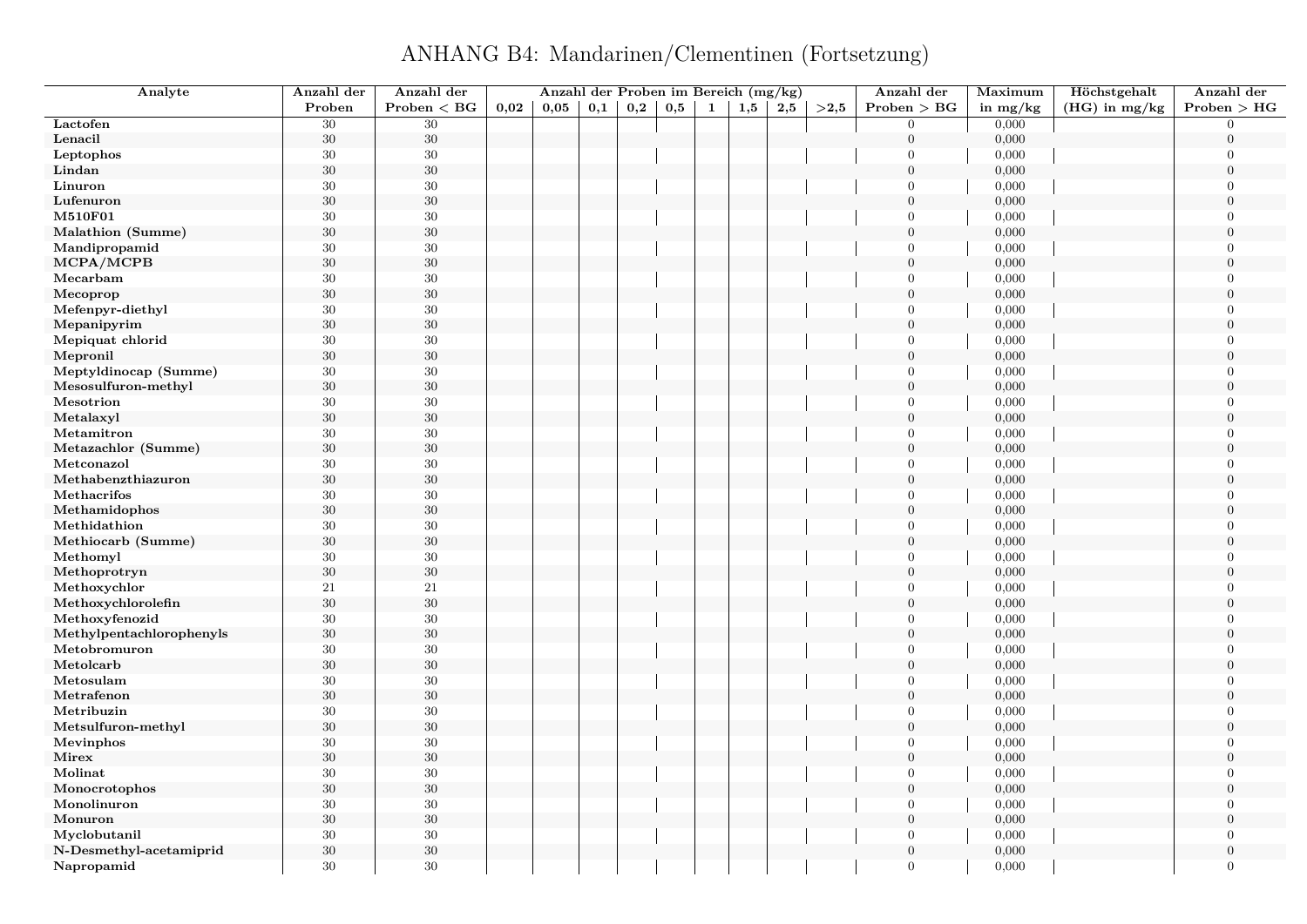## ANHANG B4: Mandarinen/Clementinen (Fortsetzung)

| Analyte                   | Anzahl der | Anzahl der   |              | Anzahl der Proben im Bereich (mg/kg) |              |     |     |              |              |     |      | Anzahl der       | Maximum    | Höchstgehalt    | Anzahl der       |
|---------------------------|------------|--------------|--------------|--------------------------------------|--------------|-----|-----|--------------|--------------|-----|------|------------------|------------|-----------------|------------------|
|                           | Proben     | Problem < BG | 0.02         | 0,05                                 | 0,1          | 0,2 | 0,5 | $\mathbf{1}$ | $_{\rm 1,5}$ | 2,5 | >2,5 | Problem > BG     | in $mg/kg$ | $(HG)$ in mg/kg | Problem > HG     |
| Neburon                   | $30\,$     | $30\,$       |              |                                      |              |     |     |              |              |     |      | $\overline{0}$   | 0,000      |                 | $\Omega$         |
| Nicosulfuron              | 30         | 30           |              |                                      |              |     |     |              |              |     |      | $\Omega$         | 0,000      |                 | $\Omega$         |
| Nitenpyram                | $30\,$     | $30\,$       |              |                                      |              |     |     |              |              |     |      | $\overline{0}$   | 0,000      |                 | $\mathbf{0}$     |
| Nitralin                  | $30\,$     | 30           |              |                                      |              |     |     |              |              |     |      | $\overline{0}$   | 0,000      |                 | $\Omega$         |
| Nitrofen                  | 30         | $30\,$       |              |                                      |              |     |     |              |              |     |      | $\mathbf{0}$     | 0,000      |                 | $\overline{0}$   |
| Nitrothal-isopropyl       | 30         | $30\,$       |              |                                      |              |     |     |              |              |     |      | $\overline{0}$   | 0,000      |                 | $\Omega$         |
| Novaluron                 | $30\,$     | $30\,$       |              |                                      |              |     |     |              |              |     |      | $\boldsymbol{0}$ | 0,000      |                 | $\theta$         |
| Nuarimol                  | 30         | $30\,$       |              |                                      |              |     |     |              |              |     |      | $\overline{0}$   | 0,000      |                 | $\Omega$         |
| o-Phenylphenol            | $30\,$     | 29           |              | $\mathbf{1}$                         |              |     |     |              |              |     |      | $\mathbf{1}$     | 0,043      | 10              | $\Omega$         |
| Octachlordipropylether    | 30         | $30\,$       |              |                                      |              |     |     |              |              |     |      | $\overline{0}$   | 0,000      |                 | $\overline{0}$   |
| Ofurace                   | 30         | $30\,$       |              |                                      |              |     |     |              |              |     |      | $\mathbf{0}$     | 0,000      |                 | $\theta$         |
| Omethoat                  | 30         | $30\,$       |              |                                      |              |     |     |              |              |     |      | $\overline{0}$   | 0,000      |                 | $\overline{0}$   |
| Orbencarb                 | 30         | $30\,$       |              |                                      |              |     |     |              |              |     |      | $\overline{0}$   | 0,000      |                 | $\theta$         |
| Oxadiazon                 | 30         | $30\,$       |              |                                      |              |     |     |              |              |     |      | $\overline{0}$   | 0,000      |                 | $\overline{0}$   |
| Oxadixyl                  | $30\,$     | $30\,$       |              |                                      |              |     |     |              |              |     |      | $\boldsymbol{0}$ | 0,000      |                 | $\overline{0}$   |
| Oxamyl                    | 30         | $30\,$       |              |                                      |              |     |     |              |              |     |      | $\overline{0}$   | 0,000      |                 | $\overline{0}$   |
| Oxathiapiprolin           | $30\,$     | $30\,$       |              |                                      |              |     |     |              |              |     |      | $\boldsymbol{0}$ | 0,000      |                 | $\boldsymbol{0}$ |
| Oxychlordan               | 30         | $30\,$       |              |                                      |              |     |     |              |              |     |      | $\overline{0}$   | 0,000      |                 | $\theta$         |
| Oxydemeton-methyl (Summe) | $30\,$     | $30\,$       |              |                                      |              |     |     |              |              |     |      | $\mathbf{0}$     | 0,000      |                 | $\overline{0}$   |
| Oxyfluorfen               | 30         | 30           |              |                                      |              |     |     |              |              |     |      | $\overline{0}$   | 0,000      |                 | $\Omega$         |
| Paclobutrazol             | $30\,$     | $30\,$       |              |                                      |              |     |     |              |              |     |      | $\boldsymbol{0}$ | 0,000      |                 | $\boldsymbol{0}$ |
| Parathion                 | 30         | $30\,$       |              |                                      |              |     |     |              |              |     |      | $\overline{0}$   | 0,000      |                 | $\Omega$         |
| Parathion-methyl (Summe)  | 30         | $30\,$       |              |                                      |              |     |     |              |              |     |      | $\mathbf{0}$     | 0,000      |                 | $\Omega$         |
| Penconazol                | 30         | $30\,$       |              |                                      |              |     |     |              |              |     |      | $\overline{0}$   | 0,000      |                 | $\Omega$         |
| Pencycuron                | $30\,$     | $30\,$       |              |                                      |              |     |     |              |              |     |      | $\overline{0}$   | 0,000      |                 | $\overline{0}$   |
| Pendimethalin             | 30         | $\,29$       | $\mathbf{1}$ |                                      |              |     |     |              |              |     |      | $\mathbf{1}$     | 0,012      | 0,05            | $\Omega$         |
| Penflufen                 | $30\,$     | $30\,$       |              |                                      |              |     |     |              |              |     |      | $\overline{0}$   | 0,000      |                 | $\Omega$         |
| Pentachloranisol          | 30         | $30\,$       |              |                                      |              |     |     |              |              |     |      | $\overline{0}$   | 0,000      |                 | $\Omega$         |
| Pentachlorbenzol          | $30\,$     | $30\,$       |              |                                      |              |     |     |              |              |     |      | $\mathbf{0}$     | 0,000      |                 | $\overline{0}$   |
| Pentachlorphenol          | 30         | $30\,$       |              |                                      |              |     |     |              |              |     |      | $\overline{0}$   | 0,000      |                 | $\overline{0}$   |
| Pentanochlor              | $30\,$     | $30\,$       |              |                                      |              |     |     |              |              |     |      | $\overline{0}$   | 0,000      |                 | $\Omega$         |
| Penthiopyrad              | 30         | $30\,$       |              |                                      |              |     |     |              |              |     |      | $\overline{0}$   | 0,000      |                 | $\overline{0}$   |
| Permethrin                | 30         | $30\,$       |              |                                      |              |     |     |              |              |     |      | $\boldsymbol{0}$ | 0,000      |                 | $\Omega$         |
| Perthan                   | 30         | $30\,$       |              |                                      |              |     |     |              |              |     |      | $\overline{0}$   | 0,000      |                 | $\Omega$         |
| Pethoxamid                | 30         | $30\,$       |              |                                      |              |     |     |              |              |     |      | $\mathbf{0}$     | 0,000      |                 | $\Omega$         |
| Phenmedipham              | $30\,$     | 30           |              |                                      |              |     |     |              |              |     |      | $\overline{0}$   | 0,000      |                 | $\overline{0}$   |
| Phentoat                  | 30         | $30\,$       |              |                                      |              |     |     |              |              |     |      | $\boldsymbol{0}$ | 0,000      |                 | $\mathbf{0}$     |
| Phorate (Summe)           | 30         | $30\,$       |              |                                      |              |     |     |              |              |     |      | $\overline{0}$   | 0,000      |                 | $\overline{0}$   |
| Phoratsulfoxid            | 30         | $30\,$       |              |                                      |              |     |     |              |              |     |      | $\mathbf{0}$     | 0,000      |                 | $\boldsymbol{0}$ |
| Phosalon                  | 30         | 30           |              |                                      |              |     |     |              |              |     |      | $\overline{0}$   | 0,000      |                 | $\Omega$         |
| Phosmet (Summe)           | $21\,$     | $21\,$       |              |                                      |              |     |     |              |              |     |      | $\overline{0}$   | 0,000      |                 | $\boldsymbol{0}$ |
| Phosphamidon              | 30         | 30           |              |                                      |              |     |     |              |              |     |      | $\overline{0}$   | 0,000      |                 | $\overline{0}$   |
| Phoxim                    | $30\,$     | $30\,$       |              |                                      |              |     |     |              |              |     |      | $\overline{0}$   | 0,000      |                 | $\boldsymbol{0}$ |
| Picloram                  | 30         | $30\,$       |              |                                      |              |     |     |              |              |     |      | $\overline{0}$   | 0,000      |                 | $\Omega$         |
| Picolinafen               | 30         | $30\,$       |              |                                      |              |     |     |              |              |     |      | $\boldsymbol{0}$ | 0,000      |                 | $\theta$         |
| Picoxystrobin             | 30         | $30\,$       |              |                                      |              |     |     |              |              |     |      | $\overline{0}$   | 0,000      |                 | $\Omega$         |
| Pinoxaden                 | $30\,$     | $30\,$       |              |                                      |              |     |     |              |              |     |      | $\boldsymbol{0}$ | 0,000      |                 | $\overline{0}$   |
| Piperophos                | 30         | $30\,$       |              |                                      |              |     |     |              |              |     |      | $\overline{0}$   | 0,000      |                 | $\overline{0}$   |
| Pirimicarb                | 30         | 29           |              |                                      | $\mathbf{1}$ |     |     |              |              |     |      | $\overline{1}$   | 0,068      | 3               | $\overline{0}$   |
|                           |            |              |              |                                      |              |     |     |              |              |     |      |                  |            |                 |                  |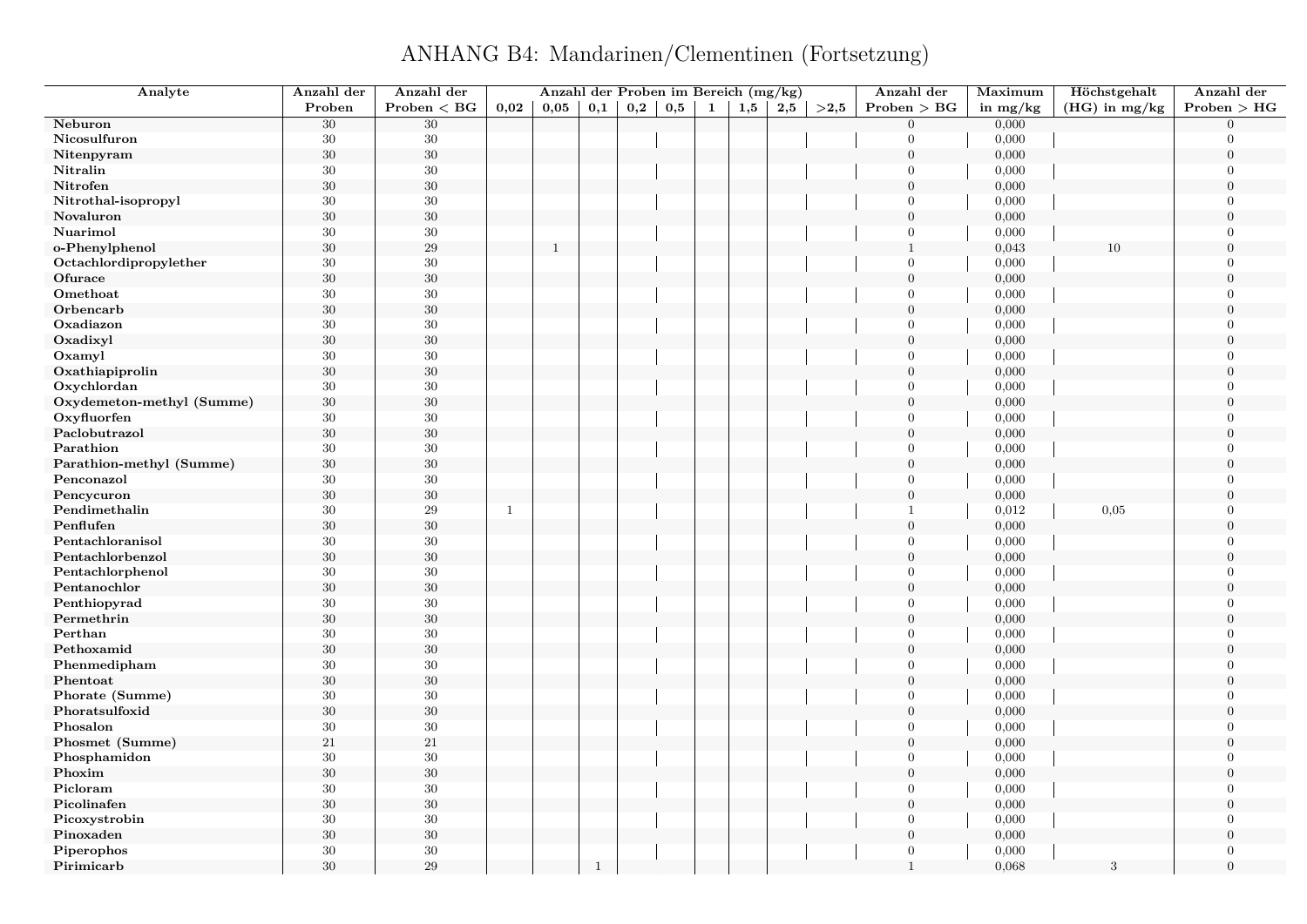ANHANG B4: Mandarinen/Clementinen (Fortsetzung)

| Analyte                  | Anzahl der | Anzahl der    |                | Anzahl der Proben im Bereich (mg/kg) |              |              |                |              |                |     |      | Anzahl der       | Maximum    | Höchstgehalt    | Anzahl der     |
|--------------------------|------------|---------------|----------------|--------------------------------------|--------------|--------------|----------------|--------------|----------------|-----|------|------------------|------------|-----------------|----------------|
|                          | Proben     | Proben $<$ BG | 0,02           | 0,05                                 | 0,1          | 0,2          | 0,5            | 1            | 1,5            | 2,5 | >2.5 | Problem > BG     | in $mg/kg$ | $(HG)$ in mg/kg | Problem > HG   |
| Pirimiphos-ethyl         | 30         | 30            |                |                                      |              |              |                |              |                |     |      | $\overline{0}$   | 0,000      |                 | $\Omega$       |
| Pirimiphos-methyl        | $30\,$     | $30\,$        |                |                                      |              |              |                |              |                |     |      | $\mathbf{0}$     | 0,000      |                 | $\overline{0}$ |
| Plifenat                 | $30\,$     | $30\,$        |                |                                      |              |              |                |              |                |     |      | $\mathbf{0}$     | 0,000      |                 | $\overline{0}$ |
| Pretilachlor             | $30\,$     | $30\,$        |                |                                      |              |              |                |              |                |     |      | $\overline{0}$   | 0,000      |                 | $\overline{0}$ |
| Primisulfuron-methyl     | 30         | 30            |                |                                      |              |              |                |              |                |     |      | $\overline{0}$   | 0,000      |                 | $\overline{0}$ |
| Prochloraz (Summe)       | $30\,$     | $30\,$        |                |                                      |              |              |                |              |                |     |      | $\overline{0}$   | 0,000      |                 | $\overline{0}$ |
| Procymidon               | $30\,$     | 30            |                |                                      |              |              |                |              |                |     |      | $\mathbf{0}$     | 0,000      |                 | $\theta$       |
| Profenofos               | 30         | $30\,$        |                |                                      |              |              |                |              |                |     |      | $\overline{0}$   | 0,000      |                 | $\overline{0}$ |
| Profluralin              | 30         | $30\,$        |                |                                      |              |              |                |              |                |     |      | $\overline{0}$   | 0,000      |                 | $\theta$       |
| Promecarb                | $30\,$     | $30\,$        |                |                                      |              |              |                |              |                |     |      | $\mathbf{0}$     | 0,000      |                 | $\overline{0}$ |
| Prometon                 | $30\,$     | $30\,$        |                |                                      |              |              |                |              |                |     |      | $\Omega$         | 0,000      |                 | $\Omega$       |
| Prometryn                | 30         | $30\,$        |                |                                      |              |              |                |              |                |     |      | $\mathbf{0}$     | 0,000      |                 | $\overline{0}$ |
| Propachlor               | 30         | 30            |                |                                      |              |              |                |              |                |     |      | $\overline{0}$   | 0,000      |                 | $\Omega$       |
| Propamocarb              | $30\,$     | $30\,$        |                |                                      |              |              |                |              |                |     |      | $\mathbf{0}$     | 0,000      |                 | $\overline{0}$ |
| Propaphos                | $30\,$     | $30\,$        |                |                                      |              |              |                |              |                |     |      | $\overline{0}$   | 0,000      |                 | $\theta$       |
| Propaquizafop            | $30\,$     | $30\,$        |                |                                      |              |              |                |              |                |     |      | $\overline{0}$   | 0,000      |                 | $\overline{0}$ |
| Propargit                | 21         | 21            |                |                                      |              |              |                |              |                |     |      | $\mathbf{0}$     | 0,000      |                 | $\overline{0}$ |
| Propazin                 | $30\,$     | $30\,$        |                |                                      |              |              |                |              |                |     |      | $\mathbf{0}$     | 0,000      |                 | $\theta$       |
| Propetamphos             | $30\,$     | $30\,$        |                |                                      |              |              |                |              |                |     |      | $\mathbf{0}$     | 0,000      |                 | $\Omega$       |
| Propham                  | $30\,$     | $30\,$        |                |                                      |              |              |                |              |                |     |      | $\boldsymbol{0}$ | 0,000      |                 | $\Omega$       |
| Propiconazol             | $30\,$     | $25\,$        | $\mathbf{1}$   |                                      | $\mathbf{1}$ | $\mathbf{1}$ |                | $\mathbf{1}$ | $\mathbf{1}$   |     |      | $\,$ 5 $\,$      | 1,300      | $\,$ 5 $\,$     | $\overline{0}$ |
| Propisochlor             | $30\,$     | $30\,$        |                |                                      |              |              |                |              |                |     |      | $\overline{0}$   | 0,000      |                 | $\theta$       |
|                          |            |               |                |                                      |              |              |                |              |                |     |      | $\overline{0}$   |            |                 | $\theta$       |
| Propoxur                 | $30\,$     | $30\,$        |                |                                      |              |              |                |              |                |     |      | $\mathbf{0}$     | 0,000      |                 | $\overline{0}$ |
| Propoxycarbazone (Summe) | 30         | $30\,$        |                |                                      |              |              |                |              |                |     |      |                  | 0,000      |                 |                |
| Propyzamid               | $30\,$     | $30\,$        |                |                                      |              |              |                |              |                |     |      | $\mathbf{0}$     | 0,000      |                 | $\overline{0}$ |
| Proquinazid              | $30\,$     | $30\,$        |                |                                      |              |              |                |              |                |     |      | $\mathbf{0}$     | 0,000      |                 | $\overline{0}$ |
| Prosulfocarb             | $30\,$     | $30\,$        |                |                                      |              |              |                |              |                |     |      | $\overline{0}$   | 0,000      |                 | $\theta$       |
| Prothioconazol-desthio   | $30\,$     | $30\,$        |                |                                      |              |              |                |              |                |     |      | $\overline{0}$   | 0,000      |                 | $\overline{0}$ |
| Prothiofos               | 30         | $30\,$        |                |                                      |              |              |                |              |                |     |      | $\overline{0}$   | 0,000      |                 | $\overline{0}$ |
| Pymetrozin               | $30\,$     | $30\,$        |                |                                      |              |              |                |              |                |     |      | $\overline{0}$   | 0,000      |                 | $\overline{0}$ |
| Pyraclostrobin           | $30\,$     | $30\,$        |                |                                      |              |              |                |              |                |     |      | $\mathbf{0}$     | 0,000      |                 | $\Omega$       |
| Pyraflufen-ethyl (Summe) | $30\,$     | $30\,$        |                |                                      |              |              |                |              |                |     |      | $\boldsymbol{0}$ | 0,000      |                 | $\overline{0}$ |
| Pyrazophos               | $30\,$     | $30\,$        |                |                                      |              |              |                |              |                |     |      | $\overline{0}$   | 0,000      |                 | $\theta$       |
| Pyrethrine               | 30         | $30\,$        |                |                                      |              |              |                |              |                |     |      | $\overline{0}$   | 0,000      |                 | $\theta$       |
| Pyributicarb             | $30\,$     | $30\,$        |                |                                      |              |              |                |              |                |     |      | $\overline{0}$   | 0,000      |                 | $\theta$       |
| Pyridaben                | 30         | $\sqrt{28}$   | $\mathbf{1}$   | $\mathbf{1}$                         |              |              |                |              |                |     |      | $\,2$            | 0,035      | 0,3             | $\overline{0}$ |
| Pyridafenthion           | $30\,$     | 30            |                |                                      |              |              |                |              |                |     |      | $\overline{0}$   | 0,000      |                 | $\Omega$       |
| Pyridalyl                | 30         | $30\,$        |                |                                      |              |              |                |              |                |     |      | $\mathbf{0}$     | 0,000      |                 | $\theta$       |
| Pyrifenox                | $30\,$     | $30\,$        |                |                                      |              |              |                |              |                |     |      | $\boldsymbol{0}$ | 0,000      |                 | $\overline{0}$ |
| Pyrimethanil             | $30\,$     | $18\,$        | $\mathbf{1}$   | $\mathbf{2}$                         | $\sqrt{3}$   |              | $\overline{4}$ | $\mathbf{1}$ | $\overline{1}$ |     |      | 12               | 1,100      | 8               | $\overline{0}$ |
| Pyrimidifen              | $30\,$     | 30            |                |                                      |              |              |                |              |                |     |      | $\overline{0}$   | 0,000      |                 | $\overline{0}$ |
| Pyriofenon               | $30\,$     | $30\,$        |                |                                      |              |              |                |              |                |     |      | $\mathbf{0}$     | 0,000      |                 | $\theta$       |
| Pyriproxyfen             | 30         | 23            | $\overline{4}$ | $\overline{2}$                       | $\mathbf{1}$ |              |                |              |                |     |      | $\overline{7}$   | 0,067      | 0,6             | $\overline{0}$ |
| Pyroquilon               | $30\,$     | $30\,$        |                |                                      |              |              |                |              |                |     |      | $\boldsymbol{0}$ | 0,000      |                 | $\overline{0}$ |
| Pyroxsulam               | $30\,$     | $30\,$        |                |                                      |              |              |                |              |                |     |      | $\mathbf{0}$     | 0,000      |                 | $\overline{0}$ |
| Quinalphos               | 30         | $30\,$        |                |                                      |              |              |                |              |                |     |      | $\mathbf{0}$     | 0,000      |                 | $\overline{0}$ |
| Quinmerac                | $30\,$     | 30            |                |                                      |              |              |                |              |                |     |      | $\overline{0}$   | 0,000      |                 | $\overline{0}$ |
| Quinoclamin              | 30         | 30            |                |                                      |              |              |                |              |                |     |      | $\mathbf{0}$     | 0,000      |                 | $\overline{0}$ |
| Quinoxyfen               | 30         | 30            |                |                                      |              |              |                |              |                |     |      | $\overline{0}$   | 0,000      |                 | $\Omega$       |
|                          |            |               |                |                                      |              |              |                |              |                |     |      |                  |            |                 |                |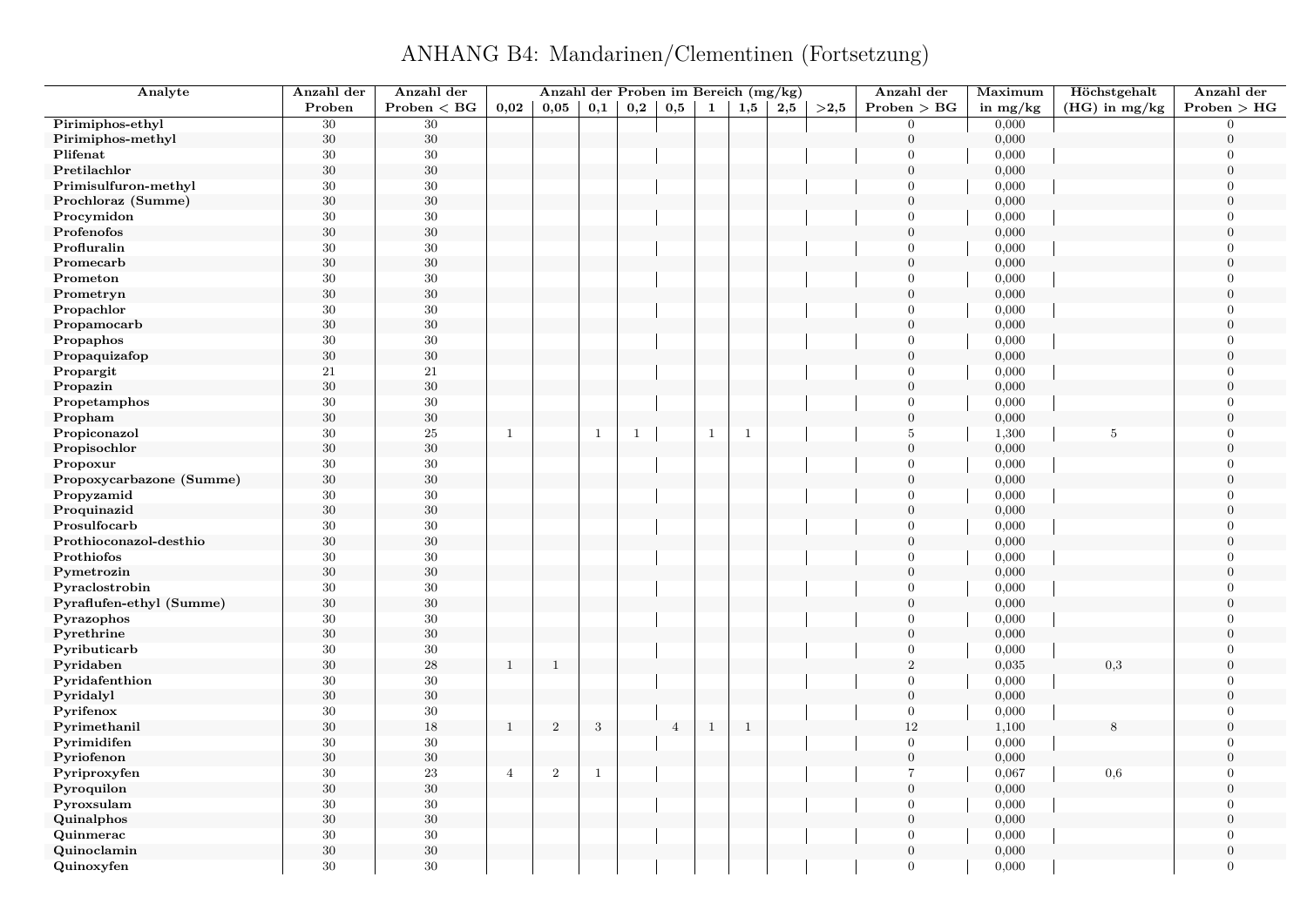ANHANG B4: Mandarinen/Clementinen (Fortsetzung)

| Analyte                                   | Anzahl der | Anzahl der   |                | Anzahl der Proben im Bereich (mg/kg) |              |              |          |              |              |     |      | Anzahl der       | Maximum    | Höchstgehalt    | Anzahl der       |
|-------------------------------------------|------------|--------------|----------------|--------------------------------------|--------------|--------------|----------|--------------|--------------|-----|------|------------------|------------|-----------------|------------------|
|                                           | Proben     | Problem < BG | 0,02           | 0,05                                 | 0,1          | $_{\rm 0,2}$ | $_{0,5}$ | $\mathbf{1}$ | 1,5          | 2,5 | >2,5 | Problem > BG     | in $mg/kg$ | $(HG)$ in mg/kg | Problem > HG     |
| Quintozene (Summe)                        | $30\,$     | $30\,$       |                |                                      |              |              |          |              |              |     |      | $\mathbf{0}$     | 0,000      |                 | $\Omega$         |
| Quizalofop                                | $30\,$     | $30\,$       |                |                                      |              |              |          |              |              |     |      | $\overline{0}$   | 0,000      |                 | $\Omega$         |
| Quizalofop-ethyl                          | $30\,$     | $30\,$       |                |                                      |              |              |          |              |              |     |      | $\mathbf{0}$     | 0,000      |                 | $\overline{0}$   |
| Rotenon                                   | $30\,$     | 30           |                |                                      |              |              |          |              |              |     |      | $\overline{0}$   | 0,000      |                 | $\overline{0}$   |
| S-Metolachlor                             | $30\,$     | 30           |                |                                      |              |              |          |              |              |     |      | $\overline{0}$   | 0,000      |                 | $\theta$         |
| Sebuthylazin                              | 30         | 30           |                |                                      |              |              |          |              |              |     |      | $\overline{0}$   | 0,000      |                 | $\overline{0}$   |
| Secbumeton                                | $30\,$     | $30\,$       |                |                                      |              |              |          |              |              |     |      | $\boldsymbol{0}$ | 0,000      |                 | $\theta$         |
| Silafluofen                               | 30         | 30           |                |                                      |              |              |          |              |              |     |      | $\overline{0}$   | 0,000      |                 | $\Omega$         |
| Simazin                                   | $30\,$     | $30\,$       |                |                                      |              |              |          |              |              |     |      | $\overline{0}$   | 0,000      |                 | $\theta$         |
| Spinetoram                                | 30         | $30\,$       |                |                                      |              |              |          |              |              |     |      | $\overline{0}$   | 0,000      |                 | $\overline{0}$   |
| Spinosad (Summe)                          | $30\,$     | $30\,$       |                |                                      |              |              |          |              |              |     |      | $\boldsymbol{0}$ | 0,000      |                 | $\theta$         |
| Spirodiclofen                             | 30         | $30\,$       |                |                                      |              |              |          |              |              |     |      | $\mathbf{0}$     | 0,000      |                 | $\Omega$         |
| Spiromesifen                              | $30\,$     | $30\,$       |                |                                      |              |              |          |              |              |     |      | $\overline{0}$   | 0,000      |                 | $\overline{0}$   |
| ${\bf Spiromes} if \textbf{en-Metabolit}$ | 30         | $30\,$       |                |                                      |              |              |          |              |              |     |      | $\overline{0}$   | 0,000      |                 | $\overline{0}$   |
| Spirotetramat (Summe)                     | $30\,$     | $\sqrt{26}$  |                |                                      | $\mathbf{1}$ | 3            |          |              |              |     |      | $\overline{4}$   | 0,161      |                 | $\overline{0}$   |
| Spiroxamin                                | $30\,$     | $30\,$       |                |                                      |              |              |          |              |              |     |      | $\Omega$         | 0,000      |                 | $\overline{0}$   |
| Sulcotrion                                | 30         | $30\,$       |                |                                      |              |              |          |              |              |     |      | $\boldsymbol{0}$ | 0,000      |                 | $\boldsymbol{0}$ |
| Sulfentrazon                              | 30         | $30\,$       |                |                                      |              |              |          |              |              |     |      | $\overline{0}$   | 0,000      |                 | $\Omega$         |
| Sulfotep                                  | $30\,$     | $30\,$       |                |                                      |              |              |          |              |              |     |      | $\overline{0}$   | 0,000      |                 | $\overline{0}$   |
| Sulfoxaflor                               | 30         | 27           | $\overline{2}$ | $\mathbf{1}$                         |              |              |          |              |              |     |      | 3                | 0,020      | 0,8             | $\Omega$         |
| <b>Sulprofos</b>                          | $30\,$     | $30\,$       |                |                                      |              |              |          |              |              |     |      | $\boldsymbol{0}$ | 0,000      |                 | $\overline{0}$   |
| tau-Fluvalinat                            | 30         | 28           | -1             | $\mathbf{1}$                         |              |              |          |              |              |     |      | $\overline{2}$   | 0,027      | $_{0,4}$        | $\Omega$         |
| Tebuconazol                               | $30\,$     | $30\,$       |                |                                      |              |              |          |              |              |     |      | $\mathbf{0}$     | 0,000      |                 | $\theta$         |
| Tebufenozid                               | 30         | $30\,$       |                |                                      |              |              |          |              |              |     |      | $\overline{0}$   | 0,000      |                 | $\Omega$         |
| Tebufenpyrad                              | $30\,$     | $30\,$       |                |                                      |              |              |          |              |              |     |      | $\boldsymbol{0}$ | 0,000      |                 | $\overline{0}$   |
| Tebupirimfos                              | 30         | $30\,$       |                |                                      |              |              |          |              |              |     |      | $\overline{0}$   | 0,000      |                 | $\overline{0}$   |
| Tebutam                                   | $30\,$     | $30\,$       |                |                                      |              |              |          |              |              |     |      | $\overline{0}$   | 0,000      |                 | $\overline{0}$   |
| Tecnazen                                  | 30         | $30\,$       |                |                                      |              |              |          |              |              |     |      | $\overline{0}$   | 0,000      |                 | $\overline{0}$   |
| Teflubenzuron                             | $30\,$     | $30\,$       |                |                                      |              |              |          |              |              |     |      | $\overline{0}$   | 0,000      |                 | $\theta$         |
| Tefluthrin                                | 30         | 30           |                |                                      |              |              |          |              |              |     |      | $\overline{0}$   | 0,000      |                 | $\overline{0}$   |
| Tembotrion                                | $30\,$     | $30\,$       |                |                                      |              |              |          |              |              |     |      | $\overline{0}$   | 0,000      |                 | $\Omega$         |
| <b>Temephos</b>                           | 30         | $30\,$       |                |                                      |              |              |          |              |              |     |      | $\overline{0}$   | 0,000      |                 | $\overline{0}$   |
| <b>TEPP</b>                               | $30\,$     | $30\,$       |                |                                      |              |              |          |              |              |     |      | $\boldsymbol{0}$ | 0,000      |                 | $\theta$         |
| Terbacil                                  | 30         | $30\,$       |                |                                      |              |              |          |              |              |     |      | $\overline{0}$   | 0,000      |                 | $\theta$         |
| Terbucarb                                 | $30\,$     | $30\,$       |                |                                      |              |              |          |              |              |     |      | $\overline{0}$   | 0,000      |                 | $\overline{0}$   |
| Terbufos                                  | 30         | $30\,$       |                |                                      |              |              |          |              |              |     |      | $\overline{0}$   | 0,000      |                 | $\overline{0}$   |
| Terbumeton                                | $30\,$     | $30\,$       |                |                                      |              |              |          |              |              |     |      | $\overline{0}$   | 0,000      |                 | $\overline{0}$   |
| Terbuthylazin                             | $30\,$     | $30\,$       |                |                                      |              |              |          |              |              |     |      | $\overline{0}$   | 0,000      |                 | $\theta$         |
| Terbuthylazin-Desethyl                    | $30\,$     | $30\,$       |                |                                      |              |              |          |              |              |     |      | $\overline{0}$   | 0,000      |                 | $\overline{0}$   |
| Terbutryn                                 | 30         | $30\,$       |                |                                      |              |              |          |              |              |     |      | $\overline{0}$   | 0,000      |                 | $\overline{0}$   |
| Tetrachlorvinphos                         | $30\,$     | $30\,$       |                |                                      |              |              |          |              |              |     |      | $\overline{0}$   | 0,000      |                 | $\overline{0}$   |
| Tetraconazol                              | 30         | $30\,$       |                |                                      |              |              |          |              |              |     |      | $\overline{0}$   | 0,000      |                 | $\theta$         |
| Tetradifon                                | 30         | $30\,$       |                |                                      |              |              |          |              |              |     |      | $\boldsymbol{0}$ | 0,000      |                 | $\boldsymbol{0}$ |
| Tetramethrin                              | 30         | $30\,$       |                |                                      |              |              |          |              |              |     |      | $\overline{0}$   | 0,000      |                 | $\Omega$         |
| Tetrasul                                  | $30\,$     | $30\,$       |                |                                      |              |              |          |              |              |     |      | $\overline{0}$   | 0,000      |                 | $\theta$         |
| TFNA-AM                                   | 30         | $30\,$       |                |                                      |              |              |          |              |              |     |      | $\overline{0}$   | 0,000      |                 | $\theta$         |
| Thenylchlor                               | $30\,$     | $30\,$       |                |                                      |              |              |          |              |              |     |      | $\boldsymbol{0}$ | 0,000      |                 | $\theta$         |
| Thiabendazol                              | 30         | 29           |                |                                      |              |              |          |              | $\mathbf{1}$ |     |      | $\mathbf{1}$     | 1,200      | $\overline{7}$  | $\Omega$         |
| Thiacloprid                               | 30         | 30           |                |                                      |              |              |          |              |              |     |      | $\overline{0}$   | 0,000      |                 | $\theta$         |
|                                           |            |              |                |                                      |              |              |          |              |              |     |      |                  |            |                 |                  |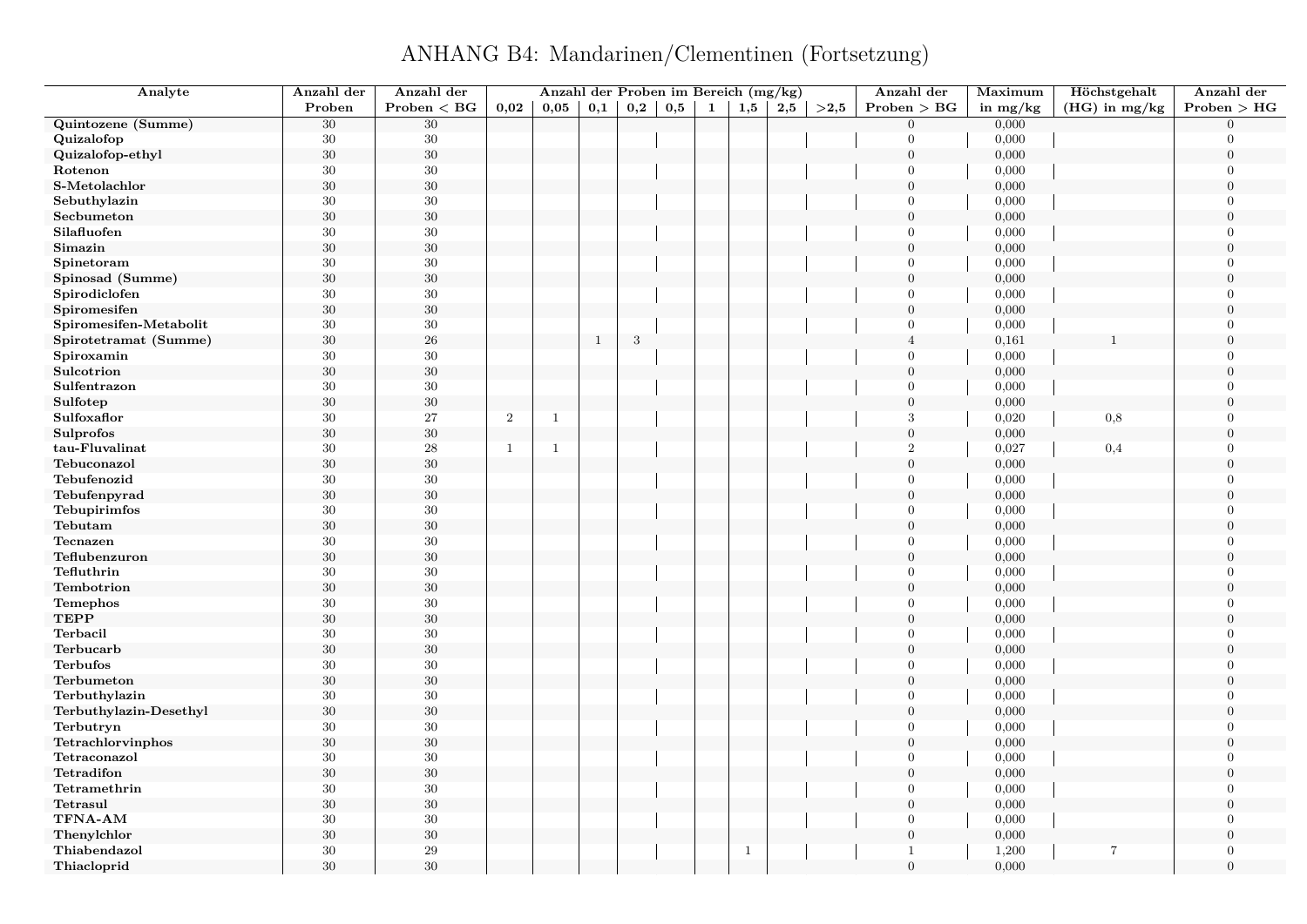ANHANG B4: Mandarinen/Clementinen (Fortsetzung)

| Analyte               | Anzahl der | Anzahl der      |      | Anzahl der Proben im Bereich (mg/kg) |     |          |     |    |              |                         |            | Anzahl der     | Maximum    | Höchstgehalt    | Anzahl der     |
|-----------------------|------------|-----------------|------|--------------------------------------|-----|----------|-----|----|--------------|-------------------------|------------|----------------|------------|-----------------|----------------|
|                       | Proben     | $Problem < B$ G | 0.02 | 0.05                                 | 0,1 | 0,2      | 0,5 | 1  | 1,5          | 2,5                     | $>\!\!2,5$ | Problem > BG   | in $mg/kg$ | $(HG)$ in mg/kg | Problem > HG   |
| Thiamethoxam          | 30         | 30              |      |                                      |     |          |     |    |              |                         |            | $\overline{0}$ | 0,000      |                 | $\Omega$       |
| Thifensulfuron-methyl | $30\,$     | $30\,$          |      |                                      |     |          |     |    |              |                         |            | $\mathbf{0}$   | 0,000      |                 | $\Omega$       |
| Thifluzamid           | 30         | 30              |      |                                      |     |          |     |    |              |                         |            | $\Omega$       | 0,000      |                 | $\Omega$       |
| Thiocyclam            | 30         | 30              |      |                                      |     |          |     |    |              |                         |            | $\overline{0}$ | 0,000      |                 | $\theta$       |
| Thiodicarb            | $30\,$     | 30              |      |                                      |     |          |     |    |              |                         |            | $\mathbf{0}$   | 0,000      |                 | $\overline{0}$ |
| Thiofanox             | $30\,$     | $30\,$          |      |                                      |     |          |     |    |              |                         |            | $\overline{0}$ | 0,000      |                 | $\overline{0}$ |
| Thiofanoxsulfon       | 30         | $30\,$          |      |                                      |     |          |     |    |              |                         |            | $\mathbf{0}$   | 0,000      |                 | $\Omega$       |
| Thiofanoxsulfoxid     | $30\,$     | $30\,$          |      |                                      |     |          |     |    |              |                         |            | $\overline{0}$ | 0,000      |                 | $\theta$       |
| Thiometon             | 30         | 30              |      |                                      |     |          |     |    |              |                         |            | $\Omega$       | 0,000      |                 | $\Omega$       |
| Thionazin             | $30\,$     | $30\,$          |      |                                      |     |          |     |    |              |                         |            | $\mathbf{0}$   | 0,000      |                 | $\overline{0}$ |
| Thiophanat-methyl     | 30         | $30\,$          |      |                                      |     |          |     |    |              |                         |            | $\Omega$       | 0,000      |                 | $\Omega$       |
| Tiocarbazil           | $30\,$     | $30\,$          |      |                                      |     |          |     |    |              |                         |            | $\overline{0}$ | 0,000      |                 | $\theta$       |
| Tolclofos-methyl      | 30         | $30\,$          |      |                                      |     |          |     |    |              |                         |            | $\mathbf{0}$   | 0,000      |                 | $\Omega$       |
| Tolfenpyrad           | $30\,$     | $30\,$          |      |                                      |     |          |     |    |              |                         |            | $\overline{0}$ | 0,000      |                 | $\theta$       |
| Tolylfluanid (Summe)  | 30         | $30\,$          |      |                                      |     |          |     |    |              |                         |            | $\Omega$       | 0,000      |                 | $\Omega$       |
| Tralkoxydim           | $30\,$     | $30\,$          |      |                                      |     |          |     |    |              |                         |            | $\mathbf{0}$   | 0,000      |                 | $\overline{0}$ |
| Transfluthrin         | 30         | 30              |      |                                      |     |          |     |    |              |                         |            | $\Omega$       | 0,000      |                 | $\Omega$       |
| Triadimefon           | $30\,$     | $30\,$          |      |                                      |     |          |     |    |              |                         |            | $\overline{0}$ | 0,000      |                 | $\theta$       |
| Triadimenol           | 30         | $30\,$          |      |                                      |     |          |     |    |              |                         |            | $\mathbf{0}$   | 0,000      |                 | $\Omega$       |
| <b>Triallat</b>       | $30\,$     | $30\,$          |      |                                      |     |          |     |    |              |                         |            | $\mathbf{0}$   | 0,000      |                 | $\theta$       |
| Triasulfuron          | $30\,$     | $30\,$          |      |                                      |     |          |     |    |              |                         |            | $\overline{0}$ | 0,000      |                 | $\Omega$       |
| Triazamat             | $30\,$     | $30\,$          |      |                                      |     |          |     |    |              |                         |            | $\mathbf{0}$   | 0,000      |                 | $\overline{0}$ |
| Triazophos            | 30         | $30\,$          |      |                                      |     |          |     |    |              |                         |            | $\Omega$       | 0,000      |                 | $\Omega$       |
| Tribenuron-methyl     | $30\,$     | $30\,$          |      |                                      |     |          |     |    |              |                         |            | $\theta$       | 0,000      |                 | $\theta$       |
| Trichlorfon           | 30         | $30\,$          |      |                                      |     |          |     |    |              |                         |            | $\mathbf{0}$   | 0,000      |                 | $\Omega$       |
| Trichloronat          | $30\,$     | $30\,$          |      |                                      |     |          |     |    |              |                         |            | $\mathbf{0}$   | 0,000      |                 | $\Omega$       |
| Triclopyr             | $30\,$     | $30\,$          |      |                                      |     |          |     |    |              |                         |            | $\overline{0}$ | 0,000      |                 | $\Omega$       |
| Tricyclazol           | $30\,$     | 30              |      |                                      |     |          |     |    |              |                         |            | $\mathbf{0}$   | 0,000      |                 | $\overline{0}$ |
| Trifloxystrobin       | 30         | $30\,$          |      |                                      |     |          |     |    |              |                         |            | $\Omega$       | 0,000      |                 | $\Omega$       |
| Triflumizole (Summe)  | $30\,$     | 30              |      |                                      |     |          |     |    |              |                         |            | $\theta$       | 0,000      |                 | $\theta$       |
| Triflumuron           | $30\,$     | $30\,$          |      |                                      |     |          |     |    |              |                         |            | $\overline{0}$ | 0,000      |                 | $\theta$       |
| Trifluralin           | $30\,$     | $30\,$          |      |                                      |     |          |     |    |              |                         |            | $\Omega$       | 0,000      |                 | $\Omega$       |
| Triflusulfuron-methyl | $30\,$     | $30\,$          |      |                                      |     |          |     |    |              |                         |            | $\mathbf{0}$   | 0,000      |                 | $\Omega$       |
| Triforin              | $30\,$     | 30              |      |                                      |     |          |     |    |              |                         |            | $\mathbf{0}$   | 0,000      |                 | $\overline{0}$ |
| Triticonazol          | 30         | 30              |      |                                      |     |          |     |    |              |                         |            | $\Omega$       | 0,000      |                 | $\Omega$       |
| Tritosulfuron         | $30\,$     | $30\,$          |      |                                      |     |          |     |    |              |                         |            | $\mathbf{0}$   | 0,000      |                 | $\overline{0}$ |
| Uniconazol            | $30\,$     | $30\,$          |      |                                      |     |          |     |    |              |                         |            | $\overline{0}$ | 0,000      |                 | $\overline{0}$ |
| Valifenalat           | $30\,$     | $30\,$          |      |                                      |     |          |     |    |              |                         |            | $\Omega$       | 0,000      |                 | $\Omega$       |
| Vamidothion           | 30         | $30\,$          |      |                                      |     |          |     |    |              |                         |            | $\mathbf{0}$   | 0,000      |                 | $\overline{0}$ |
| Vinclozolin           | $30\,$     | $30\,$          |      |                                      |     |          |     |    |              |                         |            | $\mathbf{0}$   | 0,000      |                 | $\overline{0}$ |
| XMC                   | 30         | $30\,$          |      |                                      |     |          |     |    |              |                         |            | $\overline{0}$ | 0,000      |                 | $\Omega$       |
| Zoxamid               | $30\,$     | $30\,$          |      |                                      |     |          |     |    |              |                         |            | $\mathbf{0}$   | 0,000      |                 | $\overline{0}$ |
| Gesamtergebnis        | 17.279     | 17.199          | 18   | 12                                   | 12  | $\bf{5}$ | 10  | 14 | $\mathbf{5}$ | $\overline{\mathbf{4}}$ | $\bf{0}$   | 80             |            |                 | $\mathbf{1}$   |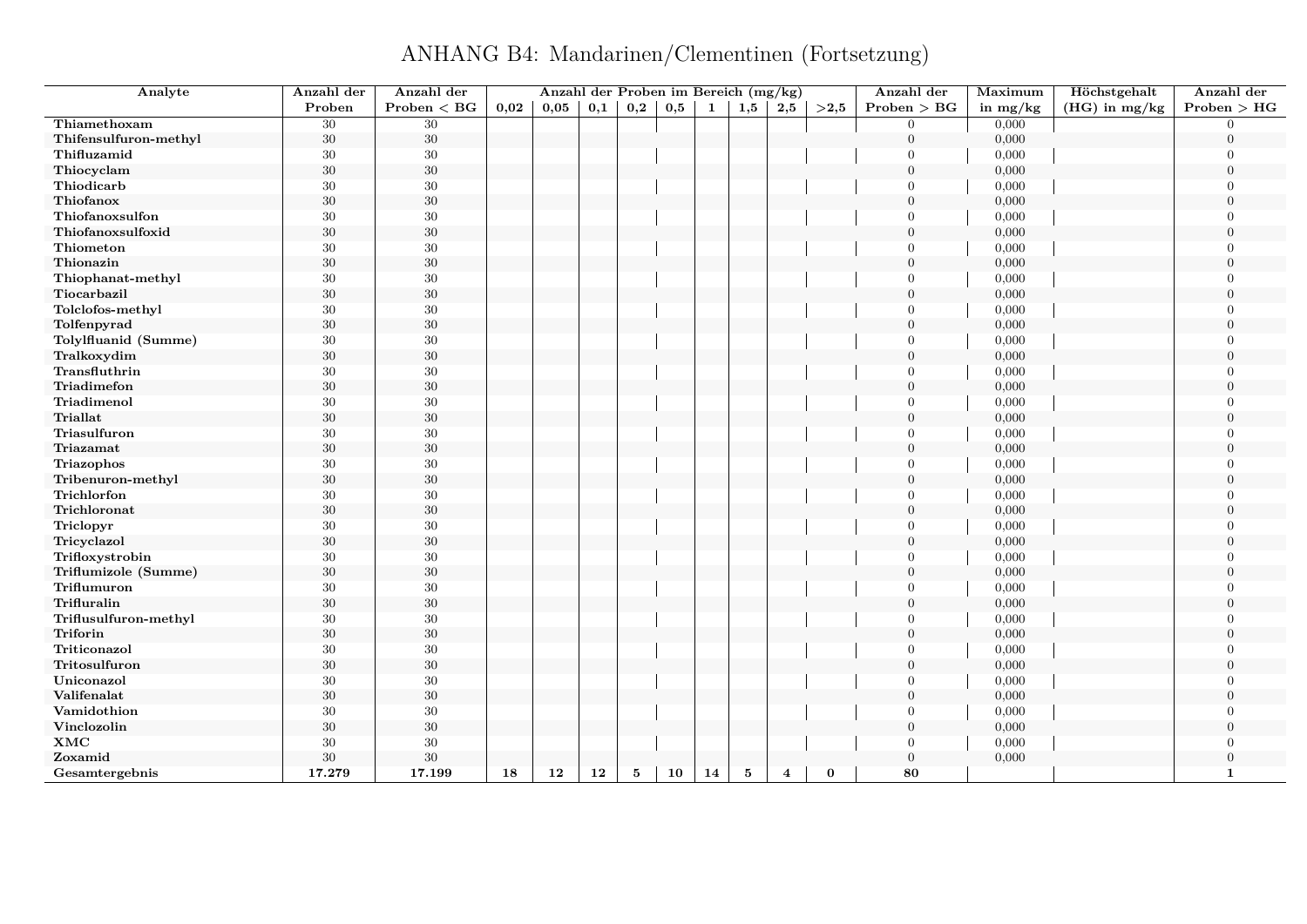#### ANHANG B5: Paprika, Chili

| Analyte                      | Anzahl der     | Anzahl der        |              | Anzahl der Proben im Bereich (mg/kg) |       |              |              |              |     |     |      | Anzahl der       | Maximum    | Höchstgehalt    | Anzahl der       |
|------------------------------|----------------|-------------------|--------------|--------------------------------------|-------|--------------|--------------|--------------|-----|-----|------|------------------|------------|-----------------|------------------|
|                              | Proben         | Problem < BG      | 0,02         | 0,05                                 | 0,1   | 0,2          | 0,5          | $\mathbf{1}$ | 1,5 | 2,5 | >2,5 | Problem > BG     | in $mg/kg$ | $(HG)$ in mg/kg | Problem > HG     |
| 1,4-Dimethylnaphthalin       | 100            | 100               |              |                                      |       |              |              |              |     |     |      | $\Omega$         | 0,000      |                 | $\Omega$         |
| 2-Naphthoxyessigsäure        | 100            | 100               |              |                                      |       |              |              |              |     |     |      | $\Omega$         | 0,000      |                 | $\overline{0}$   |
| 2,3,5-Trimethacarb           | 100            | 100               |              |                                      |       |              |              |              |     |     |      | $\overline{0}$   | 0,000      |                 | $\overline{0}$   |
| $2,4$ -D                     | 100            | 100               |              |                                      |       |              |              |              |     |     |      | $\theta$         | 0,000      |                 | $\Omega$         |
| $2,4$ -DB                    | $73\,$         | $73\,$            |              |                                      |       |              |              |              |     |     |      | $\Omega$         | 0,000      |                 | $\Omega$         |
| $2,4,5$ -T                   | 100            | 100               |              |                                      |       |              |              |              |     |     |      | $\Omega$         | 0,000      |                 | $\Omega$         |
| 3-Chloranilin                | $100\,$        | 100               |              |                                      |       |              |              |              |     |     |      | $\overline{0}$   | 0,000      |                 | $\Omega$         |
| 3,4-Dichloranilin            | 97             | 97                |              |                                      |       |              |              |              |     |     |      | $\overline{0}$   | 0,000      |                 | $\overline{0}$   |
| 3,5-Dichloranilin            | $100\,$        | 100               |              |                                      |       |              |              |              |     |     |      | $\overline{0}$   | 0,000      |                 | $\Omega$         |
| 4-Bromphenylharnstoff        | 100            | 100               |              |                                      |       |              |              |              |     |     |      | $\overline{0}$   | 0,000      |                 | $\overline{0}$   |
| 4-Chlorphenoxyessigsäure     | 100            | 100               |              |                                      |       |              |              |              |     |     |      | $\overline{0}$   | 0,000      |                 | $\Omega$         |
| 4,4-Dichlorbenzophenon       | 100            | 100               |              |                                      |       |              |              |              |     |     |      | $\theta$         | 0,000      |                 | $\overline{0}$   |
| 5-Hydroxythiabendazol        | 100            | 100               |              |                                      |       |              |              |              |     |     |      | $\Omega$         | 0,000      |                 | $\Omega$         |
| a-Chlordan                   | 100            | 100               |              |                                      |       |              |              |              |     |     |      | $\overline{0}$   | 0,000      |                 | $\overline{0}$   |
| a-HCH                        | 100            | 100               |              |                                      |       |              |              |              |     |     |      | $\overline{0}$   | 0,000      |                 | $\overline{0}$   |
| Abamectin (Summe)            | $\overline{1}$ | $\overline{0}$    | 1            |                                      |       |              |              |              |     |     |      | $\mathbf{1}$     | 0,014      | 0,07            | $\Omega$         |
| Acephat                      | 100            | 100               |              |                                      |       |              |              |              |     |     |      | $\overline{0}$   | 0,000      |                 | $\boldsymbol{0}$ |
| Acequinocyl (Summe)          | 29             | 29                |              |                                      |       |              |              |              |     |     |      | $\theta$         | 0,000      |                 | $\overline{0}$   |
| Acetamiprid                  | 100            | $\rm 97$          | $\mathbf{1}$ |                                      |       | $\mathbf{1}$ | $\mathbf{1}$ |              |     |     |      | $\,3$            | 0,350      | $_{0,3}$        | $\overline{0}$   |
| Acetochlor                   | 100            | 100               |              |                                      |       |              |              |              |     |     |      | $\theta$         | 0,000      |                 | $\overline{0}$   |
| Acibenzolar-S-methyl (Summe) | 100            | 100               |              |                                      |       |              |              |              |     |     |      | $\boldsymbol{0}$ | 0,000      |                 | $\overline{0}$   |
| Aclonifen                    | 91             | $\sqrt{91}$       |              |                                      |       |              |              |              |     |     |      | $\theta$         | 0,000      |                 | $\Omega$         |
| Acrinathrin                  | 100            | 100               |              |                                      |       |              |              |              |     |     |      | $\Omega$         | 0,000      |                 | $\theta$         |
| Alachlor                     | 100            | 100               |              |                                      |       |              |              |              |     |     |      | $\Omega$         | 0,000      |                 | $\Omega$         |
| Aldicarb (Summe)             | 100            | 100               |              |                                      |       |              |              |              |     |     |      | $\overline{0}$   | 0,000      |                 | $\overline{0}$   |
| Aldrin/Dieldrin              | 100            | 100               |              |                                      |       |              |              |              |     |     |      | $\theta$         | 0,000      |                 | $\Omega$         |
| Allidochlor                  | 100            | 100               |              |                                      |       |              |              |              |     |     |      | $\Omega$         | 0,000      |                 | $\Omega$         |
| Ametoctradin                 | 100            | 100               |              |                                      |       |              |              |              |     |     |      | $\theta$         | 0,000      |                 | $\Omega$         |
| Ametryn                      | 99             | $\boldsymbol{99}$ |              |                                      |       |              |              |              |     |     |      | $\overline{0}$   | 0,000      |                 | $\overline{0}$   |
| Amidosulfuron                | 100            | 100               |              |                                      |       |              |              |              |     |     |      | $\overline{0}$   | 0,000      |                 | $\overline{0}$   |
| Aminocarb                    | 100            | 100               |              |                                      |       |              |              |              |     |     |      | $\Omega$         | 0,000      |                 | $\Omega$         |
| Amisulbrom                   | 100            | 100               |              |                                      |       |              |              |              |     |     |      | $\theta$         | 0,000      |                 | $\Omega$         |
| Amitraz (Summe)              | 100            | 100               |              |                                      |       |              |              |              |     |     |      | $\overline{0}$   | 0,000      |                 | $\Omega$         |
| Ancymidol                    | 100            | 100               |              |                                      |       |              |              |              |     |     |      | $\theta$         | 0,000      |                 | $\overline{0}$   |
| Anilofos                     | 97             | $\rm 97$          |              |                                      |       |              |              |              |     |     |      | $\Omega$         | 0,000      |                 | $\Omega$         |
| Anthrachinon                 | 100            | 100               |              |                                      |       |              |              |              |     |     |      | $\theta$         | 0,000      |                 | $\Omega$         |
| Aspon                        | 100            | 100               |              |                                      |       |              |              |              |     |     |      | $\overline{0}$   | 0,000      |                 | $\overline{0}$   |
| Asulam                       | 100            | 100               |              |                                      |       |              |              |              |     |     |      | $\theta$         | 0,000      |                 | $\overline{0}$   |
| Atrazin                      | 100            | 100               |              |                                      |       |              |              |              |     |     |      | $\overline{0}$   | 0,000      |                 | $\overline{0}$   |
| <b>Atrazin-Desethyl</b>      | 100            | 100               |              |                                      |       |              |              |              |     |     |      | $\overline{0}$   | 0,000      |                 | $\overline{0}$   |
| Atrazin-Desisopropyl         | 100            | 100               |              |                                      |       |              |              |              |     |     |      | $\overline{0}$   | 0,000      |                 | $\overline{0}$   |
| Azaconazol                   | 96             | 96                |              |                                      |       |              |              |              |     |     |      | $\theta$         | 0,000      |                 | $\Omega$         |
| Azamethiphos                 | 100            | 100               |              |                                      |       |              |              |              |     |     |      | $\boldsymbol{0}$ | 0,000      |                 | $\overline{0}$   |
| Azinphos-ethyl               | 100            | 100               |              |                                      |       |              |              |              |     |     |      | $\Omega$         | 0,000      |                 | $\Omega$         |
| Azinphos-methyl              | 100            | 100               |              |                                      |       |              |              |              |     |     |      | $\overline{0}$   | 0,000      |                 | $\Omega$         |
| Aziprotryn                   | 100            | 100               |              |                                      |       |              |              |              |     |     |      | $\Omega$         | 0,000      |                 | $\Omega$         |
| Azoxystrobin                 | 100            | $89\,$            | $\,6\,$      | $\overline{2}$                       | $\,2$ |              |              | $\mathbf{1}$ |     |     |      | 11               | 0,670      | 3               | $\overline{0}$   |
| $b$ - $HCH$                  | 100            | 100               |              |                                      |       |              |              |              |     |     |      | $\mathbf{0}$     | 0,000      |                 | $\overline{0}$   |
| Beflubutamid                 | 100            | 100               |              |                                      |       |              |              |              |     |     |      | $\theta$         | 0,000      |                 | $\overline{0}$   |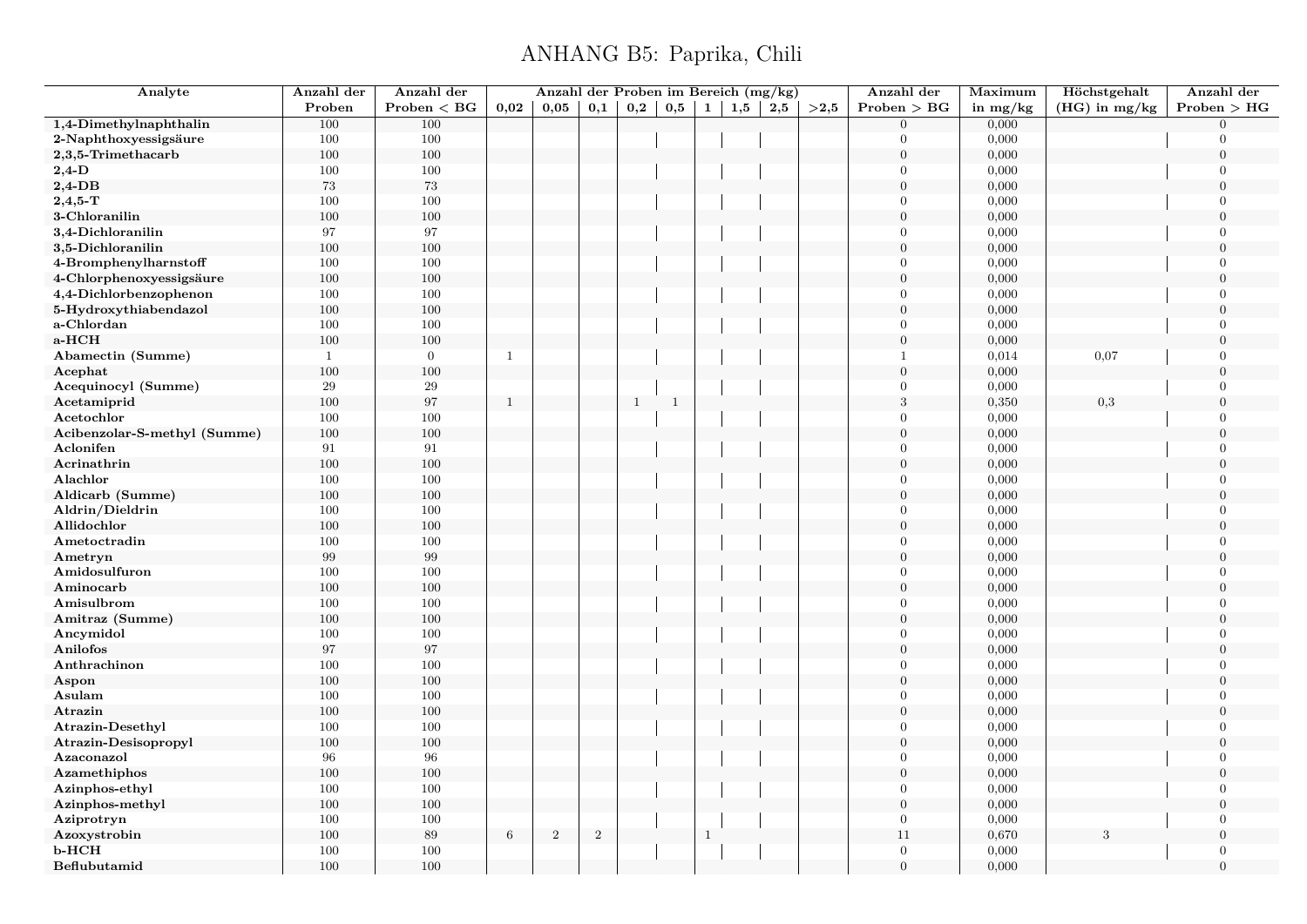| Analyte                              | Anzahl der | Anzahl der              |      | Anzahl der Proben im Bereich (mg/kg) |              |              |              |              |              |              |      | Anzahl der       | Maximum        | Höchstgehalt    | Anzahl der                       |
|--------------------------------------|------------|-------------------------|------|--------------------------------------|--------------|--------------|--------------|--------------|--------------|--------------|------|------------------|----------------|-----------------|----------------------------------|
|                                      | Proben     | Problem < BG            | 0.02 | 0.05                                 | 0,1          | 0,2          | 0,5          | $\mathbf{1}$ | 1,5          | 2,5          | >2,5 | Problem > BG     | in $mg/kg$     | $(HG)$ in mg/kg | Problem > HG                     |
| Benalaxyl                            | 100        | 100                     |      |                                      |              |              |              |              |              |              |      | $\Omega$         | 0,000          |                 | $\Omega$                         |
| Benazolin-ethyl                      | 100        | $100\,$                 |      |                                      |              |              |              |              |              |              |      | $\overline{0}$   | 0,000          |                 | $\overline{0}$                   |
| Bendiocarb                           | 100        | 100                     |      |                                      |              |              |              |              |              |              |      | $\theta$         | 0,000          |                 | $\boldsymbol{0}$                 |
| Benfluralin                          | 100        | 100                     |      |                                      |              |              |              |              |              |              |      | $\overline{0}$   | 0,000          |                 | $\overline{0}$                   |
| Benodanil                            | 100        | 100                     |      |                                      |              |              |              |              |              |              |      | $\theta$         | 0,000          |                 | $\overline{0}$                   |
| Benoxacor                            | 100        | 100                     |      |                                      |              |              |              |              |              |              |      | $\mathbf{0}$     | 0,000          |                 | $\overline{0}$                   |
| Bentazon (Summe)                     | 100        | 100                     |      |                                      |              |              |              |              |              |              |      | $\Omega$         | 0,000          |                 | $\overline{0}$                   |
| Benthiavalicarb-iProp                | 100        | $100\,$                 |      |                                      |              |              |              |              |              |              |      | $\boldsymbol{0}$ | 0,000          |                 | $\overline{0}$                   |
| Benzovindiflupyr                     | 100        | 100                     |      |                                      |              |              |              |              |              |              |      | $\theta$         | 0,000          |                 | $\overline{0}$                   |
| Benzoximat                           | 100        | 100                     |      |                                      |              |              |              |              |              |              |      | $\mathbf{0}$     | 0,000          |                 | $\overline{0}$                   |
| Benzoylprop-ethyl                    | 100        | 100                     |      |                                      |              |              |              |              |              |              |      | $\Omega$         | 0,000          |                 | $\Omega$                         |
| Benzyladenin                         | 100        | $100\,$                 |      |                                      |              |              |              |              |              |              |      | $\theta$         | 0,000          |                 | $\overline{0}$                   |
| Bifenazate (Summe)                   | 100        | 100                     |      |                                      |              |              |              |              |              |              |      | $\Omega$         | 0,000          |                 | $\Omega$                         |
| <b>Bifenox</b>                       | 90         | 90                      |      |                                      |              |              |              |              |              |              |      | $\overline{0}$   | 0,000          |                 | $\overline{0}$                   |
| <b>Bifenthrin</b>                    | 100        | 100                     |      |                                      |              |              |              |              |              |              |      | $\theta$         | 0,000          |                 | $\Omega$                         |
| Bioresmethrin                        | 100        | $100\,$                 |      |                                      |              |              |              |              |              |              |      | $\overline{0}$   | 0,000          |                 | $\Omega$                         |
| <b>Bitertanol</b>                    | 97         | 97                      |      |                                      |              |              |              |              |              |              |      | $\theta$         | 0,000          |                 | $\overline{0}$                   |
| <b>Bixafen</b>                       | 100        | 100                     |      |                                      |              |              |              |              |              |              |      | $\mathbf{0}$     | 0,000          |                 | $\overline{0}$                   |
| <b>Boscalid</b>                      | 100        | 89                      |      | 3                                    | $\mathbf{1}$ | $\,2\,$      | $\mathbf{1}$ | $\sqrt{2}$   | $\mathbf{1}$ | $\mathbf{1}$ |      | 11               | 1,700          | 3               | $\overline{0}$                   |
| <b>Bromacil</b>                      | 100        | 100                     |      |                                      |              |              |              |              |              |              |      | $\overline{0}$   | 0,000          |                 | $\Omega$                         |
| <b>Brombutid</b>                     | 96         | 96                      |      |                                      |              |              |              |              |              |              |      | $\mathbf{0}$     | 0,000          |                 | $\overline{0}$                   |
| <b>Bromfenvinfos</b>                 | $\rm 95$   | 95                      |      |                                      |              |              |              |              |              |              |      | $\Omega$         | 0,000          |                 | $\Omega$                         |
| Bromfenvinfos-methyl                 | 100        | 100                     |      |                                      |              |              |              |              |              |              |      | $\theta$         | 0,000          |                 | $\overline{0}$                   |
| <b>Bromocyclen</b>                   | $98\,$     | 98                      |      |                                      |              |              |              |              |              |              |      | $\overline{0}$   | 0,000          |                 | $\Omega$                         |
| <b>Bromophos</b>                     | 100        | 100                     |      |                                      |              |              |              |              |              |              |      | $\theta$         | 0,000          |                 | $\overline{0}$                   |
|                                      |            | 100                     |      |                                      |              |              |              |              |              |              |      | $\theta$         | 0,000          |                 | $\Omega$                         |
| Bromophos-ethyl<br><b>Bromoxynil</b> | 100<br>100 | 100                     |      |                                      |              |              |              |              |              |              |      | $\Omega$         | 0,000          |                 | 0                                |
| Bromoxynilmethylether                | 100        | 100                     |      |                                      |              |              |              |              |              |              |      | $\overline{0}$   | 0,000          |                 | $\overline{0}$                   |
| Brompropylat                         | 100        | 100                     |      |                                      |              |              |              |              |              |              |      | $\theta$         | 0,000          |                 | $\overline{0}$                   |
| <b>Bromuconazol</b>                  | 100        | 100                     |      |                                      |              |              |              |              |              |              |      | $\boldsymbol{0}$ | 0,000          |                 | $\overline{0}$                   |
|                                      |            |                         |      |                                      |              |              |              |              |              |              |      | $\overline{2}$   |                | $\overline{2}$  | $\overline{0}$                   |
| <b>Bupirimat</b>                     | 100<br>100 | $\boldsymbol{98}$<br>99 |      |                                      |              |              | $\,2$        |              |              |              |      | $1\,$            | 0,350<br>0,100 | 0,01            | $\mathbf{1}$                     |
| Buprofezin                           |            |                         |      |                                      |              | $\mathbf{1}$ |              |              |              |              |      | $\overline{0}$   |                |                 |                                  |
| <b>Butachlor</b>                     | 100        | 100<br>100              |      |                                      |              |              |              |              |              |              |      | $\mathbf{0}$     | 0,000          |                 | $\overline{0}$<br>$\overline{0}$ |
| Butafenacil                          | 100<br>95  | 95                      |      |                                      |              |              |              |              |              |              |      | $\Omega$         | 0,000          |                 | $\overline{0}$                   |
| <b>Butamifos</b>                     |            |                         |      |                                      |              |              |              |              |              |              |      | $\overline{0}$   | 0,000          |                 | $\overline{0}$                   |
| Butocarboxim                         | 100        | $100\,$                 |      |                                      |              |              |              |              |              |              |      | $\Omega$         | 0,000          |                 | $\Omega$                         |
| Butocarboximsulfoxid                 | 100        | 100                     |      |                                      |              |              |              |              |              |              |      |                  | 0,000          |                 |                                  |
| Butoxycarboxim                       | 100        | 100                     |      |                                      |              |              |              |              |              |              |      | $\theta$         | 0,000          |                 | $\overline{0}$                   |
| <b>Butralin</b>                      | 100        | 100                     |      |                                      |              |              |              |              |              |              |      | $\theta$         | 0,000          |                 | $\Omega$                         |
| <b>Buturon</b>                       | 100        | 100                     |      |                                      |              |              |              |              |              |              |      | $\overline{0}$   | 0,000          |                 | $\overline{0}$                   |
| <b>Butylat</b>                       | 100        | $100\,$                 |      |                                      |              |              |              |              |              |              |      | $\Omega$         | 0,000          |                 | $\Omega$                         |
| Cadusafos                            | 100        | 100                     |      |                                      |              |              |              |              |              |              |      | $\overline{0}$   | 0,000          |                 | $\overline{0}$                   |
| Cafenstrol                           | $77\,$     | 77                      |      |                                      |              |              |              |              |              |              |      | $\overline{0}$   | 0,000          |                 | $\overline{0}$                   |
| Captafol                             | 84         | 84                      |      |                                      |              |              |              |              |              |              |      | $\overline{0}$   | 0,000          |                 | $\overline{0}$                   |
| Captan (Summe)                       | 100        | 99                      |      |                                      |              | $\mathbf{1}$ |              |              |              |              |      | $\mathbf{1}$     | 0,131          | 0,03            | $\mathbf{1}$                     |
| Carbaryl                             | 100        | 100                     |      |                                      |              |              |              |              |              |              |      | $\overline{0}$   | 0,000          |                 | $\Omega$                         |
| Carbendazim/Benomyl                  | 100        | 100                     |      |                                      |              |              |              |              |              |              |      | $\mathbf{0}$     | 0,000          |                 | $\overline{0}$                   |
| Carbetamid                           | 100        | 100                     |      |                                      |              |              |              |              |              |              |      | $\Omega$         | 0,000          |                 | $\Omega$                         |
| Carbofuran (Summe)                   | 100        | 100                     |      |                                      |              |              |              |              |              |              |      | $\Omega$         | 0,000          |                 | $\overline{0}$                   |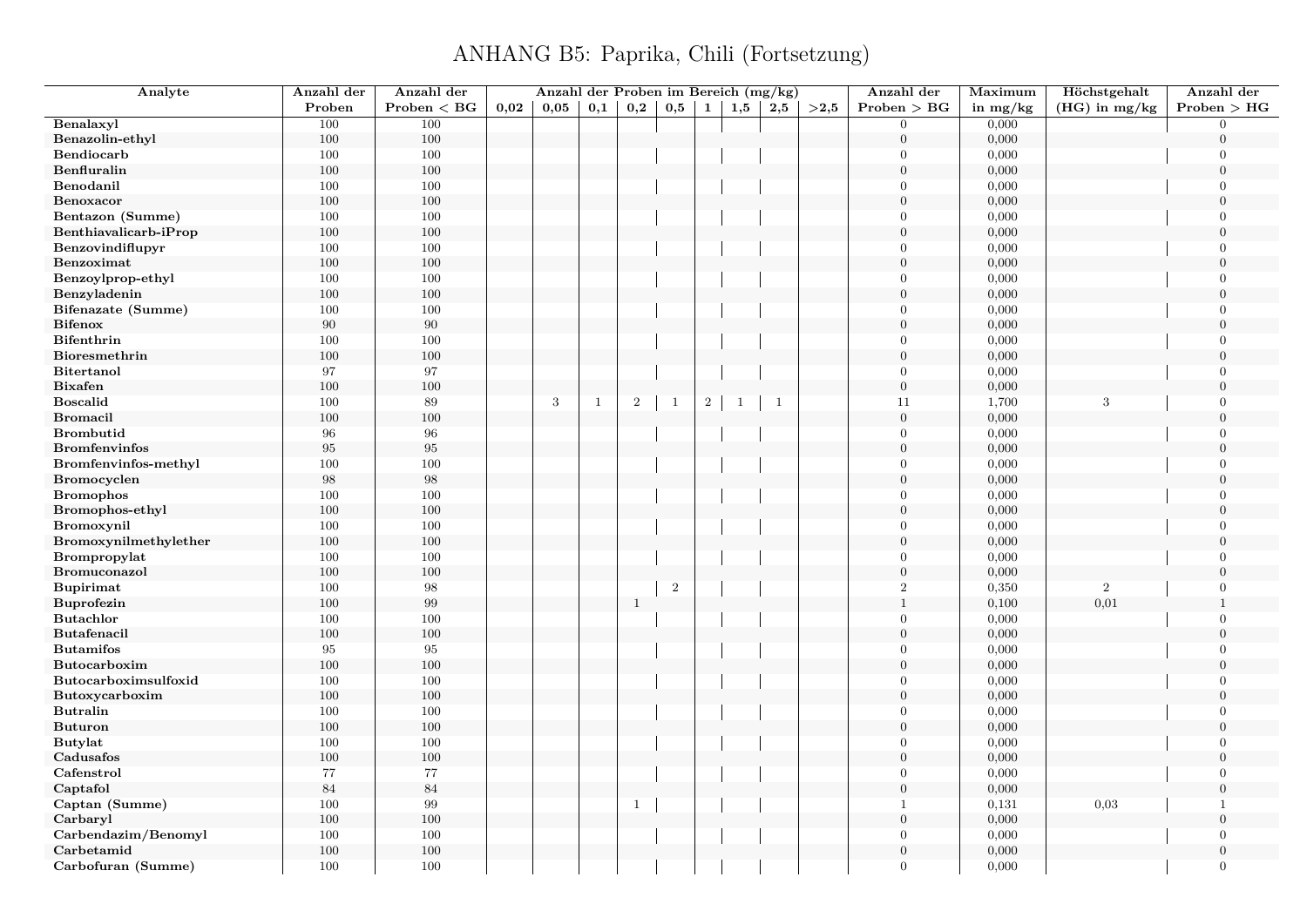| Analyte                  | Anzahl der     | Anzahl der        |                | Anzahl der Proben im Bereich (mg/kg) |              |              |     |              |     |     |      | Anzahl der       | Maximum    | Höchstgehalt    | Anzahl der     |
|--------------------------|----------------|-------------------|----------------|--------------------------------------|--------------|--------------|-----|--------------|-----|-----|------|------------------|------------|-----------------|----------------|
|                          | Proben         | $Problem < B$ G   | 0,02           | 0.05                                 | 0,1          | 0,2          | 0,5 | $\mathbf{1}$ | 1,5 | 2,5 | >2,5 | Problem > BG     | in $mg/kg$ | $(HG)$ in mg/kg | Problem > HG   |
| Carbophenothion          | 100            | 100               |                |                                      |              |              |     |              |     |     |      | $\theta$         | 0,000      |                 | $\Omega$       |
| Carboxin                 | 100            | 100               |                |                                      |              |              |     |              |     |     |      | $\mathbf{0}$     | 0,000      |                 | $\Omega$       |
| Carfentrazon-ethyl       | 100            | 100               |                |                                      |              |              |     |              |     |     |      | $\mathbf{0}$     | 0,000      |                 | $\overline{0}$ |
| CGA321113                | 100            | 100               |                |                                      |              |              |     |              |     |     |      | $\theta$         | 0,000      |                 | $\theta$       |
| Chlorantraniliprol       | 100            | $\boldsymbol{93}$ | $\sqrt{3}$     | 3                                    |              | $\mathbf{1}$ |     |              |     |     |      | $\overline{7}$   | 0,110      |                 | $\theta$       |
| Chlorbenzilat            | 100            | 100               |                |                                      |              |              |     |              |     |     |      | $\theta$         | 0,000      |                 | $\overline{0}$ |
| Chlorbromuron            | 100            | 100               |                |                                      |              |              |     |              |     |     |      | $\boldsymbol{0}$ | 0,000      |                 | $\overline{0}$ |
| Chlorbufam               | 100            | 100               |                |                                      |              |              |     |              |     |     |      | $\theta$         | 0,000      |                 | $\theta$       |
| Chlordecon               | $74\,$         | 74                |                |                                      |              |              |     |              |     |     |      | $\boldsymbol{0}$ | 0,000      |                 | $\Omega$       |
| Chlordimeform            | 100            | 100               |                |                                      |              |              |     |              |     |     |      | $\mathbf{0}$     | 0,000      |                 | $\Omega$       |
| Chlorfenapyr             | 100            | 100               |                |                                      |              |              |     |              |     |     |      | $\boldsymbol{0}$ | 0,000      |                 | $\theta$       |
| Chlorfenethol            | 100            | 100               |                |                                      |              |              |     |              |     |     |      | $\mathbf{0}$     | 0,000      |                 | $\overline{0}$ |
| Chlorfenprop-Methyl      | $100\,$        | 100               |                |                                      |              |              |     |              |     |     |      | $\overline{0}$   | 0,000      |                 | $\Omega$       |
| Chlorfenson              | 100            | 100               |                |                                      |              |              |     |              |     |     |      | $\mathbf{0}$     | 0,000      |                 | $\overline{0}$ |
| Chlorfenvinphos          | 100            | 100               |                |                                      |              |              |     |              |     |     |      | $\theta$         | 0,000      |                 | $\overline{0}$ |
| Chlorfluazuron           | 100            | 100               |                |                                      |              |              |     |              |     |     |      | $\theta$         | 0,000      |                 | $\overline{0}$ |
| Chlorflurenol-methyl     | 100            | $100\,$           |                |                                      |              |              |     |              |     |     |      | $\overline{0}$   | 0,000      |                 | $\overline{0}$ |
| Chloridazon (Summe)      | 100            | 100               |                |                                      |              |              |     |              |     |     |      | $\Omega$         | 0,000      |                 | $\Omega$       |
| Chlormephos              | 100            | 100               |                |                                      |              |              |     |              |     |     |      | $\overline{0}$   | 0,000      |                 | $\overline{0}$ |
| Chlormequat chlorid      | 100            | 100               |                |                                      |              |              |     |              |     |     |      | $\theta$         | 0,000      |                 | $\theta$       |
| Chloroneb                | 100            | 100               |                |                                      |              |              |     |              |     |     |      | $\boldsymbol{0}$ | 0,000      |                 | $\overline{0}$ |
| Chloroxuron              | 100            | 100               |                |                                      |              |              |     |              |     |     |      | $\overline{0}$   | 0,000      |                 | $\Omega$       |
| Chlorpropham             | 100            | 100               |                |                                      |              |              |     |              |     |     |      | $\mathbf{0}$     | 0,000      |                 | $\overline{0}$ |
| Chlorpyrifos             | 100            | 99                | $\overline{1}$ |                                      |              |              |     |              |     |     |      | $\overline{1}$   | 0,011      | 0,01            | $\Omega$       |
| Chlorpyrifos-methyl      | $100\,$        | 98                | $\mathbf{1}$   |                                      | <sup>1</sup> |              |     |              |     |     |      | 2                | 0,093      | $\mathbf{1}$    | $\overline{0}$ |
| Chlorthal-dimethyl       | 100            | 100               |                |                                      |              |              |     |              |     |     |      | $\overline{0}$   | 0,000      |                 | $\Omega$       |
| Chlorthalonil            | 100            | 98                |                | $\mathbf{1}$                         |              | $\mathbf{1}$ |     |              |     |     |      | $\sqrt{2}$       | 0,120      | 0,01            | $\overline{2}$ |
| Chlorthiamid             | 86             | 86                |                |                                      |              |              |     |              |     |     |      | $\theta$         | 0,000      |                 | $\theta$       |
| Chlorthion               | $100\,$        | 100               |                |                                      |              |              |     |              |     |     |      | $\overline{0}$   | 0,000      |                 | $\overline{0}$ |
| Chlorthiophos            | 100            | 100               |                |                                      |              |              |     |              |     |     |      | $\Omega$         | 0,000      |                 | $\Omega$       |
| Chlortoluron             | 100            | 100               |                |                                      |              |              |     |              |     |     |      | $\overline{0}$   | 0,000      |                 | $\overline{0}$ |
| Chlozolinat              | 100            | 100               |                |                                      |              |              |     |              |     |     |      | $\mathbf{0}$     | 0,000      |                 | $\overline{0}$ |
| Cinidon-ethyl            | 100            | 100               |                |                                      |              |              |     |              |     |     |      | $\overline{0}$   | 0,000      |                 | $\theta$       |
| Cinosulfuron             | 100            | 100               |                |                                      |              |              |     |              |     |     |      | $\mathbf{0}$     | 0,000      |                 | $\Omega$       |
| Clodinafop-propargylest. | 100            | 100               |                |                                      |              |              |     |              |     |     |      | $\overline{0}$   | 0,000      |                 | $\Omega$       |
| Clofentezin              | 100            | 100               |                |                                      |              |              |     |              |     |     |      | $\mathbf{0}$     | 0,000      |                 | $\overline{0}$ |
| Clomazon                 | $100\,$        | 100               |                |                                      |              |              |     |              |     |     |      | $\overline{0}$   | 0,000      |                 | $\Omega$       |
| Clopyralid               | $\overline{2}$ | $\,2$             |                |                                      |              |              |     |              |     |     |      | $\Omega$         | 0,000      |                 | $\Omega$       |
| Cloquintocet-1-mexyl     | 100            | 100               |                |                                      |              |              |     |              |     |     |      | $\theta$         | 0,000      |                 | $\overline{0}$ |
| Clothianidin             | 100            | 100               |                |                                      |              |              |     |              |     |     |      | $\mathbf{0}$     | 0,000      |                 | $\overline{0}$ |
| Coumaphos                | 87             | 87                |                |                                      |              |              |     |              |     |     |      | $\boldsymbol{0}$ | 0,000      |                 | $\overline{0}$ |
| Crimidin                 | 100            | 100               |                |                                      |              |              |     |              |     |     |      | $\mathbf{0}$     | 0,000      |                 | $\theta$       |
| Crotoxyphos              | 87             | 87                |                |                                      |              |              |     |              |     |     |      | $\mathbf{0}$     | 0,000      |                 | $\overline{0}$ |
| Crufomat                 | 100            | 100               |                |                                      |              |              |     |              |     |     |      | $\theta$         | 0,000      |                 | $\overline{0}$ |
| Cyanazin                 | $100\,$        | 100               |                |                                      |              |              |     |              |     |     |      | $\mathbf{0}$     | 0,000      |                 | $\overline{0}$ |
| Cyanofenphos             | 99             | 99                |                |                                      |              |              |     |              |     |     |      | $\overline{0}$   | 0,000      |                 | $\Omega$       |
| Cyanophos                | 100            | 100               |                |                                      |              |              |     |              |     |     |      | $\boldsymbol{0}$ | 0,000      |                 | $\overline{0}$ |
| Cyazofamid               | 100            | 100               |                |                                      |              |              |     |              |     |     |      | $\theta$         | 0,000      |                 | $\Omega$       |
| Cycloat                  | 100            | 100               |                |                                      |              |              |     |              |     |     |      | $\overline{0}$   | 0,000      |                 | $\Omega$       |
|                          |                |                   |                |                                      |              |              |     |              |     |     |      |                  |            |                 |                |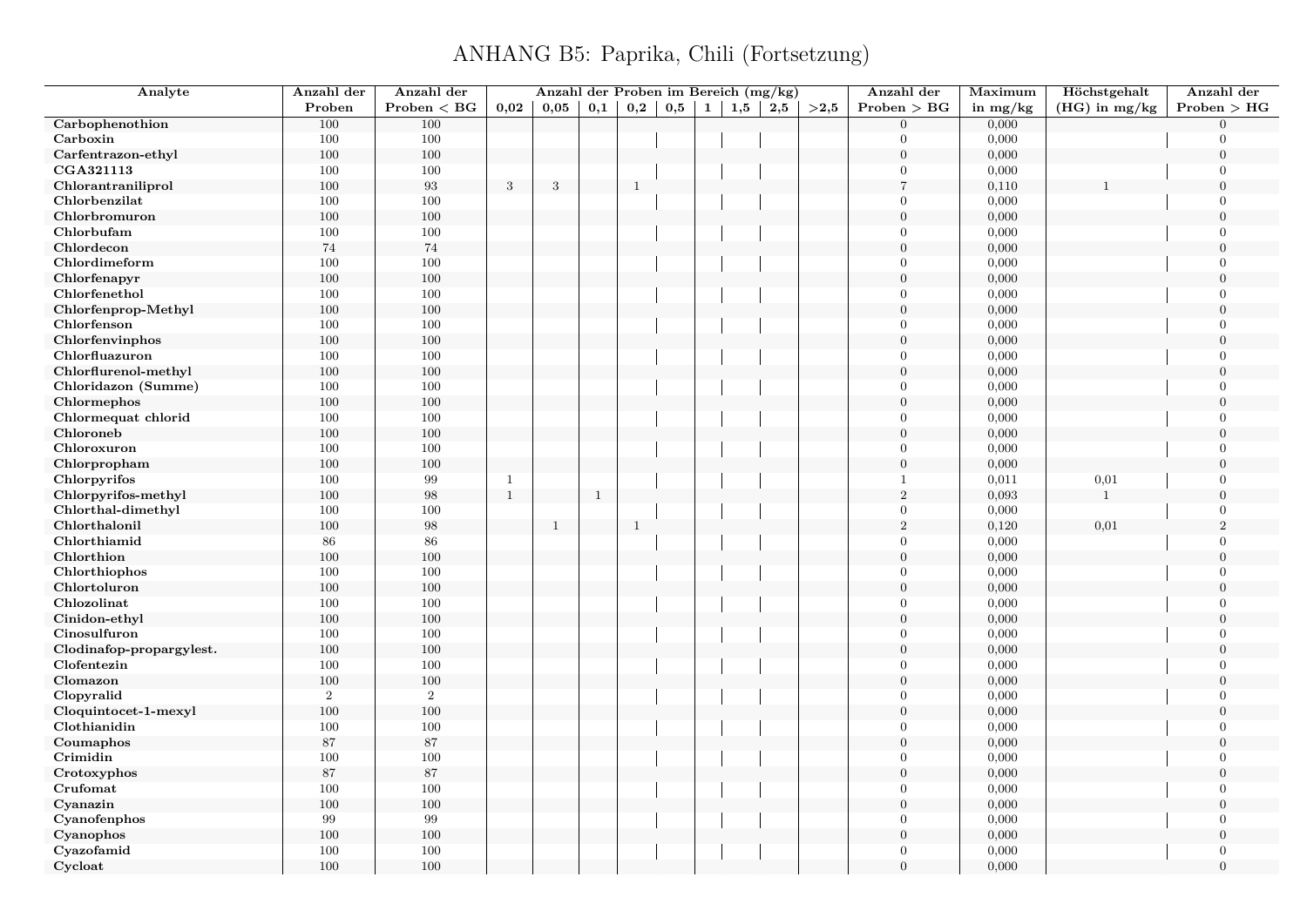| Analyte                      | Anzahl der | Anzahl der     |              | Anzahl der Proben im Bereich (mg/kg) |     |       |     |              |     |     |      | Anzahl der                 | Maximum    | Höchstgehalt    | Anzahl der                 |
|------------------------------|------------|----------------|--------------|--------------------------------------|-----|-------|-----|--------------|-----|-----|------|----------------------------|------------|-----------------|----------------------------|
|                              | Proben     | Problem < BG   | 0.02         | 0.05                                 | 0,1 | 0,2   | 0,5 | $\mathbf{1}$ | 1,5 | 2,5 | >2.5 | Problem > BG               | in $mg/kg$ | $(HG)$ in mg/kg | Problem > HG               |
| Cycloxydim (Summe)           | 100        | 100            |              |                                      |     |       |     |              |     |     |      | $\Omega$                   | 0,000      |                 | $\Omega$                   |
| Cycluron                     | 100        | $100\,$        |              |                                      |     |       |     |              |     |     |      | $\overline{0}$             | 0,000      |                 | $\Omega$                   |
| Cyflufenamid                 | 100        | 100            |              |                                      |     |       |     |              |     |     |      | $\theta$                   | 0,000      |                 | $\Omega$                   |
| Cyflumetofen                 | $86\,$     | 86             |              |                                      |     |       |     |              |     |     |      | $\boldsymbol{0}$           | 0,000      |                 | $\mathbf{0}$               |
| Cyfluthrin                   | 100        | 100            |              |                                      |     |       |     |              |     |     |      | $\theta$                   | 0,000      |                 | $\theta$                   |
| Cyhalofop-butyl              | $\rm 97$   | 97             |              |                                      |     |       |     |              |     |     |      | $\overline{0}$             | 0,000      |                 | $\overline{0}$             |
| Cyhexatin (Summe)            | 29         | 29             |              |                                      |     |       |     |              |     |     |      | $\boldsymbol{0}$           | 0,000      |                 | $\theta$                   |
| Cymoxanil                    | 100        | 100            |              |                                      |     |       |     |              |     |     |      | $\boldsymbol{0}$           | 0,000      |                 | $\overline{0}$             |
| Cypermethrin                 | 100        | 99             | $\mathbf{1}$ |                                      |     |       |     |              |     |     |      | $\mathbf{1}$               | 0,012      | 0,5             | $\Omega$                   |
| Cyphenothrin                 | 100        | 100            |              |                                      |     |       |     |              |     |     |      | $\overline{0}$             | 0,000      |                 | $\overline{0}$             |
| Cyproconazol                 | 100        | 100            |              |                                      |     |       |     |              |     |     |      | $\Omega$                   | 0,000      |                 | $\Omega$                   |
| Cyprodinil                   | 100        | 98             | $\mathbf{1}$ | $\mathbf{1}$                         |     |       |     |              |     |     |      | $\sqrt{2}$                 | 0,024      | 1,5             | $\Omega$                   |
| Cyprofuram                   | 100        | 100            |              |                                      |     |       |     |              |     |     |      | $\theta$                   | 0,000      |                 | $\Omega$                   |
| Cyromazin                    | $50\,$     | 50             |              |                                      |     |       |     |              |     |     |      | $\mathbf{0}$               | 0,000      |                 | $\Omega$                   |
| $d$ - $HCH$                  | 100        | $100\,$        |              |                                      |     |       |     |              |     |     |      | $\theta$                   | 0,000      |                 | $\Omega$                   |
| DDT (Summe)                  | 100        | $100\,$        |              |                                      |     |       |     |              |     |     |      | $\overline{0}$             | 0,000      |                 | $\Omega$                   |
| Deltamethrin                 | 100        | 99             | $\mathbf{1}$ |                                      |     |       |     |              |     |     |      | $\mathbf{1}$               | 0,015      | 0,2             | $\overline{0}$             |
| Demeton-S-methyl             | $\rm 95$   | 95             |              |                                      |     |       |     |              |     |     |      | $\overline{0}$             | 0,000      |                 | $\Omega$                   |
| Desmedipham                  | 100        | 100            |              |                                      |     |       |     |              |     |     |      | $\overline{0}$             | 0,000      |                 | $\overline{0}$             |
| Desmethyl-pirimicarb         | 100        | $100\,$        |              |                                      |     |       |     |              |     |     |      | $\Omega$                   | 0,000      |                 | $\Omega$                   |
| Desmethylbixafen             | 100        | 100            |              |                                      |     |       |     |              |     |     |      | $\overline{0}$             | 0,000      |                 | $\overline{0}$             |
| <b>Dialifos</b>              | 100        | 100            |              |                                      |     |       |     |              |     |     |      | $\overline{0}$             | 0,000      |                 | $\Omega$                   |
| <b>Diallat</b>               | 100        | 100            |              |                                      |     |       |     |              |     |     |      | $\theta$                   | 0,000      |                 | $\theta$                   |
| Diazinon                     | 100        | $100\,$        |              |                                      |     |       |     |              |     |     |      | $\Omega$                   | 0,000      |                 | $\Omega$                   |
| Dicamba                      | $\,2$      | $\overline{2}$ |              |                                      |     |       |     |              |     |     |      | $\overline{0}$             | 0,000      |                 | $\Omega$                   |
| Dichlobenil                  | 100        | 100            |              |                                      |     |       |     |              |     |     |      | $\overline{0}$             | 0,000      |                 | $\theta$                   |
| Dichlofenthion               | 100        | 100            |              |                                      |     |       |     |              |     |     |      | $\theta$                   | 0,000      |                 | $\Omega$                   |
| Dichlofluanid                | $24\,$     | 24             |              |                                      |     |       |     |              |     |     |      | $\overline{0}$             | 0,000      |                 | $\mathbf{0}$               |
| Dichlormid                   | 100        | 100            |              |                                      |     |       |     |              |     |     |      | $\theta$                   | 0,000      |                 | $\Omega$                   |
| Dichlorprop                  | 100        | 100            |              |                                      |     |       |     |              |     |     |      | $\boldsymbol{0}$           | 0,000      |                 | $\overline{0}$             |
| <b>Dichlorvos</b>            | 100        | 100            |              |                                      |     |       |     |              |     |     |      | $\theta$                   | 0,000      |                 | $\theta$                   |
| Diclobutrazol                | 100        | 100            |              |                                      |     |       |     |              |     |     |      | $\mathbf{0}$               | 0,000      |                 | $\overline{0}$             |
| Diclofop (Summe)             | 100        | 100            |              |                                      |     |       |     |              |     |     |      | $\boldsymbol{0}$           | 0,000      |                 | $\Omega$                   |
| Dicloran                     | 100        | $100\,$        |              |                                      |     |       |     |              |     |     |      | $\boldsymbol{0}$           | 0,000      |                 | $\Omega$                   |
| Dicrotophos                  | 100        | 100            |              |                                      |     |       |     |              |     |     |      | $\Omega$                   | 0,000      |                 | $\Omega$                   |
| Diethofencarb                | 100        | 100            |              |                                      |     |       |     |              |     |     |      | $\overline{0}$             | 0,000      |                 | $\overline{0}$             |
| Difenoconazol                | 100        | 96             |              | $\,2$                                |     | $\,2$ |     |              |     |     |      | $\overline{4}$             | 0,130      | 0,8 / 0,9       | $\Omega$                   |
| Diflubenzuron                | 100        | $100\,$        |              |                                      |     |       |     |              |     |     |      | $\overline{0}$             | 0,000      |                 | $\Omega$                   |
| Diflufenican                 | 100        | 100            |              |                                      |     |       |     |              |     |     |      | $\theta$                   | 0,000      |                 | $\Omega$                   |
|                              | 100        | 100            |              |                                      |     |       |     |              |     |     |      | $\overline{0}$             | 0,000      |                 | $\overline{0}$             |
| Dimefuron                    |            |                |              |                                      |     |       |     |              |     |     |      | $\theta$                   |            |                 | $\Omega$                   |
| Dimepiperat                  | 100        | 100            |              |                                      |     |       |     |              |     |     |      | $\overline{0}$             | 0,000      |                 | $\Omega$                   |
| Dimethachlor<br>Dimethenamid | 100<br>100 | $100\,$<br>100 |              |                                      |     |       |     |              |     |     |      | $\overline{0}$             | 0,000      |                 | $\overline{0}$             |
|                              |            |                |              |                                      |     |       |     |              |     |     |      | $\overline{0}$             | 0,000      |                 | $\theta$                   |
| Dimethoat                    | 100        | 100            |              |                                      |     |       |     |              |     |     |      |                            | 0,000      |                 |                            |
| Dimethomorph                 | 100        | 100            |              |                                      |     |       |     |              |     |     |      | $\overline{0}$<br>$\Omega$ | 0,000      |                 | $\overline{0}$<br>$\Omega$ |
| Dimethylvinphos              | 100        | $100\,$        |              |                                      |     |       |     |              |     |     |      |                            | 0,000      |                 |                            |
| Dimetilan                    | 100        | 100            |              |                                      |     |       |     |              |     |     |      | $\overline{0}$             | 0,000      |                 | $\Omega$                   |
| Dimoxystrobin                | 100        | 100            |              |                                      |     |       |     |              |     |     |      | $\theta$                   | 0,000      |                 | $\overline{0}$             |
| Diniconazol                  | 100        | 100            |              |                                      |     |       |     |              |     |     |      | $\theta$                   | 0,000      |                 | $\overline{0}$             |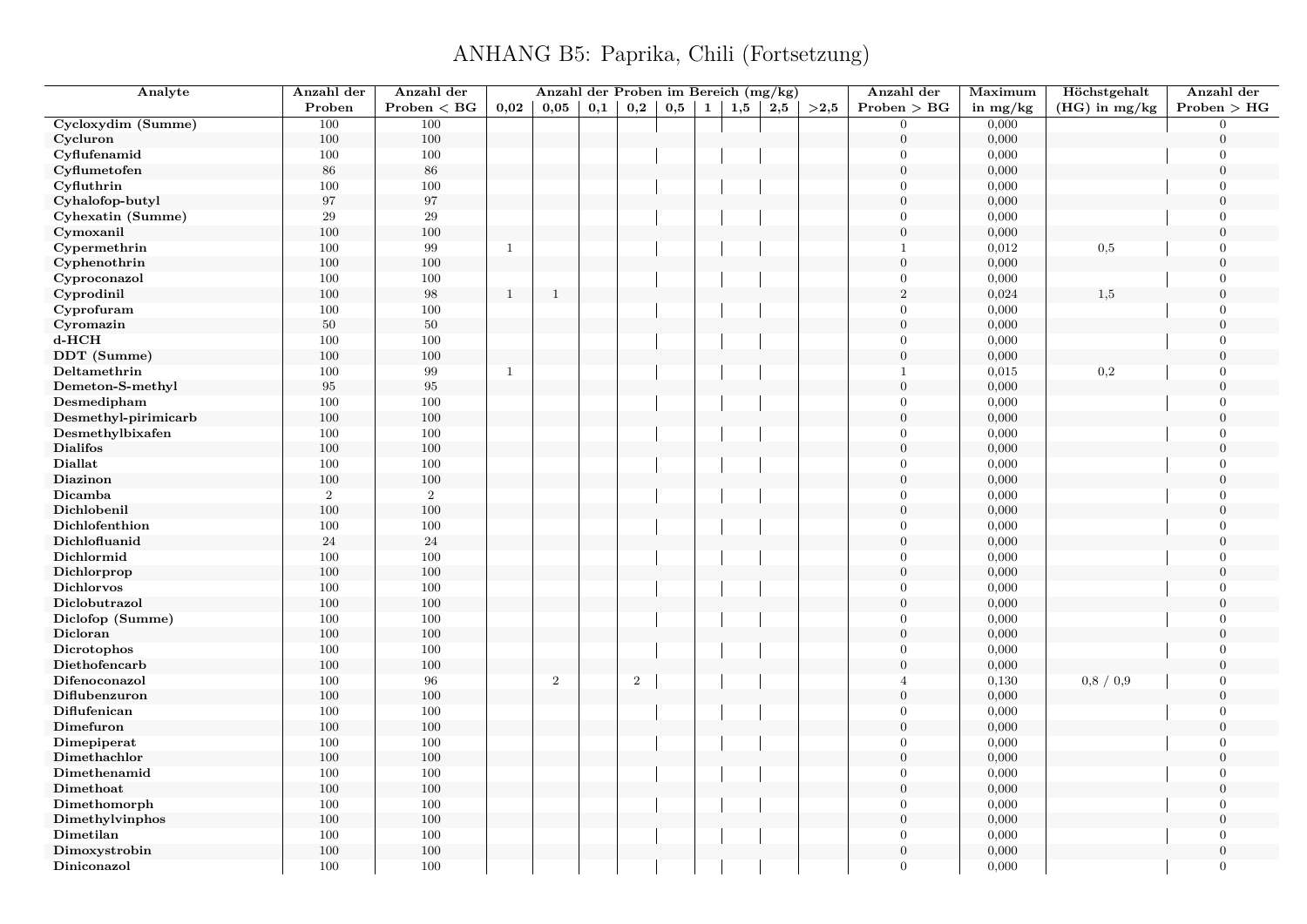| Analyte                | Anzahl der        | Anzahl der   |       | Anzahl der Proben im Bereich (mg/kg) |     |              |              |     |     |      | Anzahl der     | Maximum    | Höchstgehalt    | Anzahl der       |
|------------------------|-------------------|--------------|-------|--------------------------------------|-----|--------------|--------------|-----|-----|------|----------------|------------|-----------------|------------------|
|                        | Proben            | Problem < BG | 0,02  | 0,05                                 | 0,1 | $_{\rm 0,2}$ | $0,5 \mid 1$ | 1,5 | 2,5 | >2,5 | Problem > BG   | in $mg/kg$ | $(HG)$ in mg/kg | Problem > HG     |
| Dinoseb (Summe)        | 100               | 100          |       |                                      |     |              |              |     |     |      | $\Omega$       | 0,000      |                 | $\Omega$         |
| Dinotefuran            | 100               | 100          |       |                                      |     |              |              |     |     |      | $\Omega$       | 0,000      |                 | $\Omega$         |
| Dinoterb (Summe)       | 100               | 100          |       |                                      |     |              |              |     |     |      | $\overline{0}$ | 0,000      |                 | $\boldsymbol{0}$ |
| Diofenolan             | 100               | 100          |       |                                      |     |              |              |     |     |      | $\theta$       | 0,000      |                 | $\Omega$         |
| Dioxabenzofos          | 100               | 100          |       |                                      |     |              |              |     |     |      | $\overline{0}$ | 0,000      |                 | $\theta$         |
| Dioxacarb              | 100               | 100          |       |                                      |     |              |              |     |     |      | $\Omega$       | 0,000      |                 | $\overline{0}$   |
| Dioxathion             | 100               | 100          |       |                                      |     |              |              |     |     |      | $\overline{0}$ | 0,000      |                 | $\overline{0}$   |
| Diphenamid             | 100               | 100          |       |                                      |     |              |              |     |     |      | $\mathbf{0}$   | 0,000      |                 | $\overline{0}$   |
| Diphenylamin           | 100               | 100          |       |                                      |     |              |              |     |     |      | $\overline{0}$ | 0,000      |                 | $\Omega$         |
| Disulfoton (Summe)     | 100               | 100          |       |                                      |     |              |              |     |     |      | $\theta$       | 0,000      |                 | $\Omega$         |
| <b>Ditalimfos</b>      | 100               | 100          |       |                                      |     |              |              |     |     |      | $\overline{0}$ | 0,000      |                 | $\theta$         |
| Dithianon              | 40                | 40           |       |                                      |     |              |              |     |     |      | $\theta$       | 0,000      |                 | $\overline{0}$   |
| Dithiopyr              | 100               | 100          |       |                                      |     |              |              |     |     |      | $\overline{0}$ | 0,000      |                 | $\mathbf{0}$     |
| Diuron                 | 100               | 100          |       |                                      |     |              |              |     |     |      | $\theta$       | 0,000      |                 | $\mathbf{0}$     |
| Dodemorph              | 100               | 100          |       |                                      |     |              |              |     |     |      | $\overline{0}$ | 0,000      |                 | $\overline{0}$   |
| Dodin                  | 100               | 100          |       |                                      |     |              |              |     |     |      | $\theta$       | 0,000      |                 | $\overline{0}$   |
| Drazoxolon             | $29\,$            | $29\,$       |       |                                      |     |              |              |     |     |      | $\mathbf{0}$   | 0,000      |                 | $\mathbf{0}$     |
| Edifenphos             | 81                | 81           |       |                                      |     |              |              |     |     |      | $\Omega$       | 0,000      |                 | $\Omega$         |
| Emamectin B1a          | 100               | 100          |       |                                      |     |              |              |     |     |      | $\mathbf{0}$   | 0,000      |                 | $\overline{0}$   |
| Endosulfan (Summe)     | 100               | 100          |       |                                      |     |              |              |     |     |      | $\Omega$       | 0,000      |                 | $\Omega$         |
| Endrin                 | 100               | 100          |       |                                      |     |              |              |     |     |      | $\mathbf{0}$   | 0,000      |                 | $\mathbf{0}$     |
| <b>EPN</b>             | 92                | 92           |       |                                      |     |              |              |     |     |      | $\theta$       | 0,000      |                 | $\Omega$         |
| Epoxiconazol           | 100               | 100          |       |                                      |     |              |              |     |     |      | $\overline{0}$ | 0,000      |                 | $\overline{0}$   |
| <b>EPTC</b>            | 100               | 100          |       |                                      |     |              |              |     |     |      | $\theta$       | 0,000      |                 | $\Omega$         |
| Esprocarb              | 100               | 100          |       |                                      |     |              |              |     |     |      | $\overline{0}$ | 0,000      |                 | $\overline{0}$   |
| Ethametsulfuron-methyl | 100               | 100          |       |                                      |     |              |              |     |     |      | $\overline{0}$ | 0,000      |                 | $\overline{0}$   |
| Ethidimuron            | 100               | 100          |       |                                      |     |              |              |     |     |      | $\theta$       | 0,000      |                 | $\Omega$         |
| Ethiofencarb           | 100               | 100          |       |                                      |     |              |              |     |     |      | $\mathbf{0}$   | 0,000      |                 | $\overline{0}$   |
| Ethiofencarbsulfon     | 100               | 100          |       |                                      |     |              |              |     |     |      | $\overline{0}$ | 0,000      |                 | $\theta$         |
| Ethiofencarbsulfoxid   | 100               | 100          |       |                                      |     |              |              |     |     |      | $\theta$       | 0,000      |                 | $\Omega$         |
| Ethion                 | 100               | 100          |       |                                      |     |              |              |     |     |      | $\overline{0}$ | 0,000      |                 | $\overline{0}$   |
| Ethiprol               | 100               | 100          |       |                                      |     |              |              |     |     |      | $\overline{0}$ | 0,000      |                 | $\overline{0}$   |
| Ethirimol              | 100               | $98\,$       | $\,2$ |                                      |     |              |              |     |     |      | $\,2$          | 0,017      | 0,1             | $\mathbf{0}$     |
| Ethofumesate (Summe)   | 100               | 100          |       |                                      |     |              |              |     |     |      | $\theta$       | 0,000      |                 | $\Omega$         |
| Ethoprophos            | 100               | $\,99$       |       | $\mathbf{1}$                         |     |              |              |     |     |      | $\mathbf{1}$   | 0,030      | 0,05            | $\boldsymbol{0}$ |
| Etofenprox             | 100               | 100          |       |                                      |     |              |              |     |     |      | $\Omega$       | 0,000      |                 | $\overline{0}$   |
| Etoxazol               | 97                | 97           |       |                                      |     |              |              |     |     |      | $\mathbf{0}$   | 0,000      |                 | $\overline{0}$   |
| Etridiazol             | 99                | $\,99$       |       |                                      |     |              |              |     |     |      | $\Omega$       | 0,000      |                 | $\Omega$         |
| Etrimfos               | 96                | $96\,$       |       |                                      |     |              |              |     |     |      | $\mathbf{0}$   | 0,000      |                 | $\mathbf{0}$     |
| Famoxadon              | 91                | 91           |       |                                      |     |              |              |     |     |      | $\Omega$       | 0,000      |                 | $\Omega$         |
| Famphur                | 86                | 86           |       |                                      |     |              |              |     |     |      | $\overline{0}$ | 0,000      |                 | $\Omega$         |
| Fenamidon              | 100               | 100          |       |                                      |     |              |              |     |     |      | $\theta$       | 0,000      |                 | $\overline{0}$   |
| Fenamiphos (Summe)     | 100               | 100          |       |                                      |     |              |              |     |     |      | $\overline{0}$ | 0,000      |                 | $\mathbf{0}$     |
| Fenarimol              | 100               | 100          |       |                                      |     |              |              |     |     |      | $\theta$       | 0,000      |                 | $\Omega$         |
| Fenazaquin             | 100               | 100          |       |                                      |     |              |              |     |     |      | $\overline{0}$ | 0,000      |                 | $\theta$         |
| Fenbuconazol           | 100               | 100          |       |                                      |     |              |              |     |     |      | $\overline{0}$ | 0,000      |                 | $\overline{0}$   |
| Fenbutatinoxid         | $\boldsymbol{98}$ | 97           |       | 1                                    |     |              |              |     |     |      | $\mathbf{1}$   | 0,048      |                 | $\overline{0}$   |
| Fenchlorphos (Summe)   | 100               | 100          |       |                                      |     |              |              |     |     |      | $\mathbf{0}$   | 0,000      |                 | $\overline{0}$   |
| Fenclorim              | 100               | 100          |       |                                      |     |              |              |     |     |      | $\Omega$       | 0,000      |                 | $\overline{0}$   |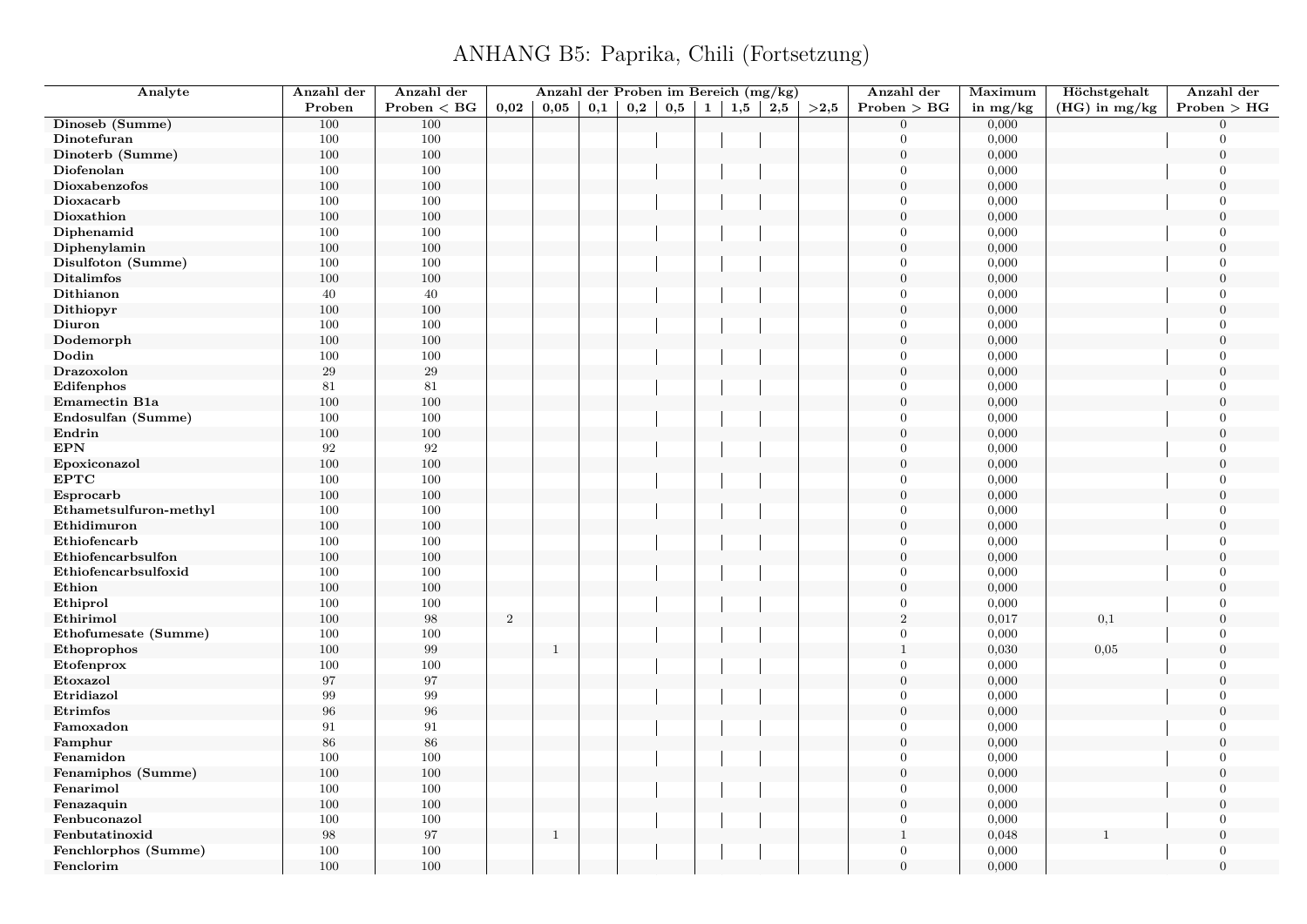| Analyte                    | Anzahl der | Anzahl der   |            | Anzahl der Proben im Bereich (mg/kg) |              |                |              |                |     |              |      | Anzahl der       | Maximum        | Höchstgehalt    | Anzahl der       |
|----------------------------|------------|--------------|------------|--------------------------------------|--------------|----------------|--------------|----------------|-----|--------------|------|------------------|----------------|-----------------|------------------|
|                            | Proben     | Problem < BG | 0.02       | 0.05                                 | 0,1          | 0,2            | 0,5          | $\mathbf{1}$   | 1,5 | 2,5          | >2,5 | Problem > BG     | in $mg/kg$     | $(HG)$ in mg/kg | Problem > HG     |
| Fenhexamid                 | 98         | 95           |            | $\mathbf{1}$                         | $\mathbf{1}$ |                | $\mathbf{1}$ |                |     |              |      | 3                | 0,470          | 3               | $\Omega$         |
| Fenitrothion               | 100        | $100\,$      |            |                                      |              |                |              |                |     |              |      | $\boldsymbol{0}$ | 0,000          |                 | $\overline{0}$   |
| Fenobucarb                 | 100        | 100          |            |                                      |              |                |              |                |     |              |      | $\overline{0}$   | 0,000          |                 | $\boldsymbol{0}$ |
| Fenothiocarb               | 100        | 100          |            |                                      |              |                |              |                |     |              |      | $\mathbf{0}$     | 0,000          |                 | $\overline{0}$   |
| Fenoxaprop                 | 100        | 100          |            |                                      |              |                |              |                |     |              |      | $\theta$         | 0,000          |                 | $\overline{0}$   |
| Fenoxaprop-P-ethyl         | 100        | $100\,$      |            |                                      |              |                |              |                |     |              |      | $\boldsymbol{0}$ | 0,000          |                 | $\boldsymbol{0}$ |
| Fenoxycarb                 | 100        | 100          |            |                                      |              |                |              |                |     |              |      | $\overline{0}$   | 0,000          |                 | $\overline{0}$   |
| Fenpropathrin              | 100        | 100          |            |                                      |              |                |              |                |     |              |      | $\mathbf{0}$     | 0,000          |                 | $\overline{0}$   |
| Fenpropidin                | 100        | 100          |            |                                      |              |                |              |                |     |              |      | $\Omega$         | 0,000          |                 | $\Omega$         |
| Fenpropimorph              | 100        | $100\,$      |            |                                      |              |                |              |                |     |              |      | $\mathbf{0}$     | 0,000          |                 | $\overline{0}$   |
| Fenpyrazamin               | 100        | 100          |            |                                      |              |                |              |                |     |              |      | $\Omega$         | 0,000          |                 | $\overline{0}$   |
| Fenpyroximat               | 100        | 100          |            |                                      |              |                |              |                |     |              |      | $\overline{0}$   | 0,000          |                 | $\overline{0}$   |
| Fenson                     | 100        | 100          |            |                                      |              |                |              |                |     |              |      | $\theta$         | 0,000          |                 | $\Omega$         |
| Fensulfothion              | 100        | 100          |            |                                      |              |                |              |                |     |              |      | $\overline{0}$   | 0,000          |                 | $\overline{0}$   |
| Fenthion (Summe)           | 100        | $100\,$      |            |                                      |              |                |              |                |     |              |      | $\Omega$         | 0,000          |                 | $\Omega$         |
| Fentin                     | 100        | 100          |            |                                      |              |                |              |                |     |              |      | $\overline{0}$   | 0,000          |                 | $\overline{0}$   |
| Fenuron                    | 100        | 100          |            |                                      |              |                |              |                |     |              |      | $\theta$         | 0,000          |                 | $\overline{0}$   |
| Fenvalerat                 | 100        | 100          |            |                                      |              |                |              |                |     |              |      | $\overline{0}$   | 0,000          |                 | $\Omega$         |
| Fipronil (Summe)           | 100        | 100          |            |                                      |              |                |              |                |     |              |      | $\mathbf{0}$     | 0,000          |                 | $\overline{0}$   |
| Flamprop-methyl            | 100        | 100          |            |                                      |              |                |              |                |     |              |      | $\overline{0}$   | 0,000          |                 | $\Omega$         |
| Flazasulfuron              | 100        | 100          |            |                                      |              |                |              |                |     |              |      | $\overline{0}$   | 0,000          |                 | $\overline{0}$   |
| Flonicamid (Summe)         | 100        | 96           |            | $\mathbf{1}$                         |              | $\mathbf{1}$   | $\mathbf{1}$ |                |     | $\mathbf{1}$ |      | $\overline{4}$   | 1,548          | $_{0,3}$        |                  |
| Florasulam                 | 100        | 100          |            |                                      |              |                |              |                |     |              |      | $\Omega$         | 0,000          |                 | $\Omega$         |
| Fluacrypyrim               | 100        | 100          |            |                                      |              |                |              |                |     |              |      | $\overline{0}$   | 0,000          |                 | $\overline{0}$   |
| Fluazifop                  | 42         | 42           |            |                                      |              |                |              |                |     |              |      | $\theta$         | 0,000          |                 | $\overline{0}$   |
| Fluazifop-P                | $58\,$     | 58           |            |                                      |              |                |              |                |     |              |      | $\overline{0}$   | 0,000          |                 | $\overline{0}$   |
| Fluazinam                  | 100        | 100          |            |                                      |              |                |              |                |     |              |      | $\theta$         | 0,000          |                 | $\Omega$         |
| Flubendiamid               | 100        | 100          |            |                                      |              |                |              |                |     |              |      | $\overline{0}$   | 0,000          |                 | $\boldsymbol{0}$ |
| Fluchloralin               | 100        | 100          |            |                                      |              |                |              |                |     |              |      | $\theta$         | 0,000          |                 | $\overline{0}$   |
| Flucythrinat               | 100        | $100\,$      |            |                                      |              |                |              |                |     |              |      | $\overline{0}$   | 0,000          |                 | $\overline{0}$   |
| Fludioxonil                | 100        | 96           | $\sqrt{3}$ | 1                                    |              |                |              |                |     |              |      | $\overline{4}$   | 0,026          | $\mathbf{1}$    | $\overline{0}$   |
| Flufenacet                 | 100        | 100          |            |                                      |              |                |              |                |     |              |      | $\boldsymbol{0}$ | 0,000          |                 | $\overline{0}$   |
| Flufenoxuron               | 100        | 100          |            |                                      |              |                |              |                |     |              |      | $\Omega$         | 0,000          |                 | $\Omega$         |
| Flumetralin                | 100        | $100\,$      |            |                                      |              |                |              |                |     |              |      | $\overline{0}$   | 0,000          |                 | $\overline{0}$   |
| Flumetsulam                | 100        | 100          |            |                                      |              |                |              |                |     |              |      | $\Omega$         | 0,000          |                 | $\Omega$         |
| Flumioxazin                | 100        | 100          |            |                                      |              |                |              |                |     |              |      | $\mathbf{0}$     | 0,000          |                 | $\overline{0}$   |
| Fluometuron                | 100        | 100          |            |                                      |              |                |              |                |     |              |      | $\theta$         | 0,000          |                 | $\Omega$         |
| Fluopicolid                | 100        | 100          |            |                                      |              |                |              |                |     |              |      | $\mathbf{0}$     | 0,000          |                 | $\Omega$         |
| Fluopyram                  | 100        | 78           | $\,7$      | $\sqrt{5}$                           | $\,$ 5 $\,$  | $\overline{4}$ |              | $\overline{1}$ |     |              |      | $\bf 22$         | 0,530          | 2/3             | $\overline{0}$   |
| Fluopyrambenzamid (M25)    | $74\,$     | 74           |            |                                      |              |                |              |                |     |              |      | $\boldsymbol{0}$ | 0,000          |                 | $\overline{0}$   |
| Fluorodifen                | 74         | 74           |            |                                      |              |                |              |                |     |              |      | $\overline{0}$   | 0,000          |                 | $\overline{0}$   |
| Fluoroglycofen-ethyl       | 90         | 90           |            |                                      |              |                |              |                |     |              |      | $\Omega$         | 0,000          |                 | $\Omega$         |
| Fluotrimazol               | 100        | 100          |            |                                      |              |                |              |                |     |              |      | $\overline{0}$   | 0,000          |                 | $\boldsymbol{0}$ |
| Fluoxastrobin              | $\bf 95$   | 95           |            |                                      |              |                |              |                |     |              |      | $\overline{0}$   | 0,000          |                 | $\overline{0}$   |
|                            |            | 100          |            |                                      |              |                |              |                |     |              |      | $\overline{0}$   |                |                 | $\overline{0}$   |
| Fluquinconazol             | 100<br>100 | 100          |            |                                      |              |                |              |                |     |              |      | $\Omega$         | 0,000<br>0,000 |                 | $\Omega$         |
| Fluridon                   | 100        | 100          |            |                                      |              |                |              |                |     |              |      | $\theta$         | 0,000          |                 | $\overline{0}$   |
| Fluroxypyr<br>Flurprimidol | 100        | 100          |            |                                      |              |                |              |                |     |              |      | $\overline{0}$   | 0,000          |                 | $\overline{0}$   |
|                            |            |              |            |                                      |              |                |              |                |     |              |      | $\Omega$         |                |                 |                  |
| Flurtamon                  | 100        | 100          |            |                                      |              |                |              |                |     |              |      |                  | 0,000          |                 | $\overline{0}$   |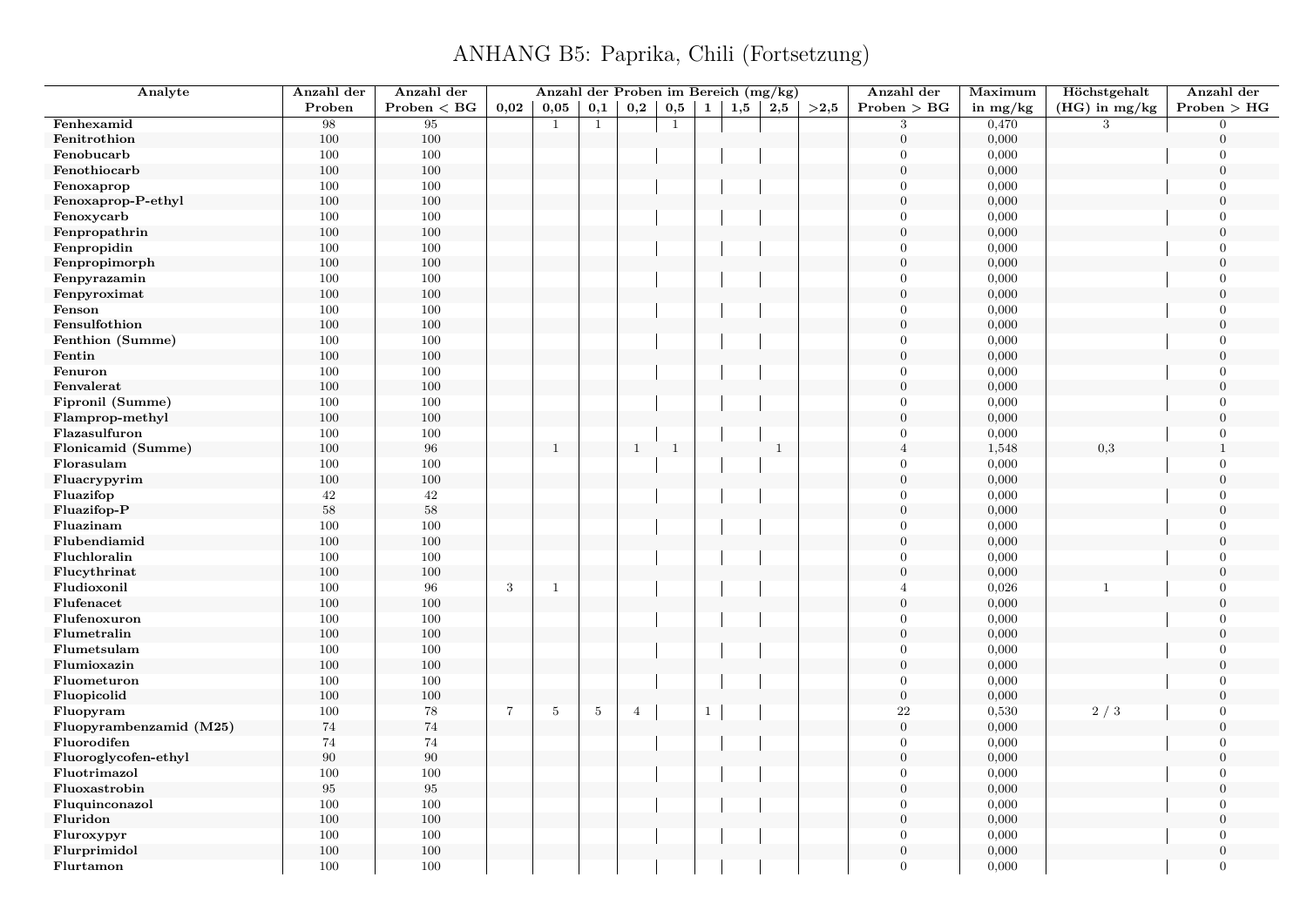| Analyte                  | Anzahl der | Anzahl der        |                | Anzahl der Proben im Bereich (mg/kg) |              |              |              |              |              |              |      | Anzahl der       | Maximum    | Höchstgehalt    | Anzahl der       |
|--------------------------|------------|-------------------|----------------|--------------------------------------|--------------|--------------|--------------|--------------|--------------|--------------|------|------------------|------------|-----------------|------------------|
|                          | Proben     | $Problem < B$ G   | 0,02           | 0,05                                 | 0,1          | $_{\rm 0,2}$ | $_{\rm 0,5}$ | $\mathbf{1}$ | 1,5          | 2,5          | >2,5 | Problem > BG     | in $mg/kg$ | $(HG)$ in mg/kg | Problem > HG     |
| Flusilazol               | 100        | 100               |                |                                      |              |              |              |              |              |              |      | $\Omega$         | 0,000      |                 | $\Omega$         |
| Fluthiacet-methyl        | 100        | 100               |                |                                      |              |              |              |              |              |              |      | $\Omega$         | 0,000      |                 | $\overline{0}$   |
| Flutolanil               | 100        | 100               |                |                                      |              |              |              |              |              |              |      | $\boldsymbol{0}$ | 0,000      |                 | $\boldsymbol{0}$ |
| Flutriafol               | 100        | 94                | $\sqrt{2}$     | 3                                    | $\mathbf{1}$ |              |              |              |              |              |      | 6                | 0,052      | $\mathbf{1}$    | $\Omega$         |
| Fluxapyroxad             | $100\,$    | $\boldsymbol{99}$ |                |                                      |              |              | $\,1\,$      |              |              |              |      | $\mathbf{1}$     | 0,210      | 0,6             | $\theta$         |
| Folpet (Summe)           | 100        | 100               |                |                                      |              |              |              |              |              |              |      | $\boldsymbol{0}$ | 0,000      |                 | $\Omega$         |
| Fonofos                  | 100        | 100               |                |                                      |              |              |              |              |              |              |      | $\overline{0}$   | 0,000      |                 | $\Omega$         |
| Forchlorfenuron          | 100        | 100               |                |                                      |              |              |              |              |              |              |      | $\overline{0}$   | 0,000      |                 | $\overline{0}$   |
| Formetanat(hydrochlorid) | 100        | 98                |                |                                      |              |              |              |              | $\mathbf{1}$ | $\mathbf{1}$ |      | $\sqrt{2}$       | 1,500      | 0,01            | $\overline{2}$   |
| Formothion               | 26         | $\sqrt{26}$       |                |                                      |              |              |              |              |              |              |      | $\overline{0}$   | 0,000      |                 | $\overline{0}$   |
| Fosthiazat               | 100        | 100               |                |                                      |              |              |              |              |              |              |      | $\Omega$         | 0,000      |                 | $\mathbf{0}$     |
| Fuberidazol              | 100        | 100               |                |                                      |              |              |              |              |              |              |      | $\Omega$         | 0,000      |                 | $\overline{0}$   |
| Furalaxyl                | $100\,$    | 100               |                |                                      |              |              |              |              |              |              |      | $\overline{0}$   | 0,000      |                 | $\mathbf{0}$     |
| Genite                   | 74         | $74\,$            |                |                                      |              |              |              |              |              |              |      | $\Omega$         | 0,000      |                 | $\overline{0}$   |
| Halosulfuron-methyl      | 100        | 100               |                |                                      |              |              |              |              |              |              |      | $\overline{0}$   | 0,000      |                 | $\overline{0}$   |
| Haloxyfop                | 100        | 100               |                |                                      |              |              |              |              |              |              |      | $\Omega$         | 0,000      |                 | $\Omega$         |
| Heptachlor (Summe)       | 100        | 100               |                |                                      |              |              |              |              |              |              |      | $\overline{0}$   | 0,000      |                 | $\mathbf{0}$     |
| Heptenophos              | 100        | 100               |                |                                      |              |              |              |              |              |              |      | $\Omega$         | 0,000      |                 | $\Omega$         |
| Hexachlorbenzol          | 100        | 100               |                |                                      |              |              |              |              |              |              |      | $\overline{0}$   | 0,000      |                 | $\Omega$         |
| Hexaconazol              | 100        | 100               |                |                                      |              |              |              |              |              |              |      | $\Omega$         | 0,000      |                 | $\Omega$         |
| Hexaflumuron             | 100        | 100               |                |                                      |              |              |              |              |              |              |      | $\overline{0}$   | 0,000      |                 | $\overline{0}$   |
| Hexazinon                | 100        | 100               |                |                                      |              |              |              |              |              |              |      | $\Omega$         | 0,000      |                 | $\Omega$         |
| Hexythiazox              | 100        | 97                |                | $\overline{2}$                       |              | $\mathbf{1}$ |              |              |              |              |      | $\sqrt{3}$       | 0,110      | 0,5             | $\mathbf{0}$     |
| Hydroxy-Tebuconazol      | $\,29$     | $\,29$            |                |                                      |              |              |              |              |              |              |      | $\Omega$         | 0,000      |                 | $\Omega$         |
| Imazalil                 | 100        | 100               |                |                                      |              |              |              |              |              |              |      | $\overline{0}$   | 0,000      |                 | $\overline{0}$   |
| Imazamox                 | 100        | 100               |                |                                      |              |              |              |              |              |              |      | $\overline{0}$   | 0,000      |                 | $\overline{0}$   |
| Imazapyr                 | 100        | 100               |                |                                      |              |              |              |              |              |              |      | $\Omega$         | 0,000      |                 | $\Omega$         |
| Imazaquin                | 100        | 100               |                |                                      |              |              |              |              |              |              |      | $\overline{0}$   | 0,000      |                 | $\overline{0}$   |
| Imazethapyr              | 100        | 100               |                |                                      |              |              |              |              |              |              |      | $\Omega$         | 0,000      |                 | $\Omega$         |
| Imibenconazol            | 100        | 100               |                |                                      |              |              |              |              |              |              |      | $\Omega$         | 0,000      |                 | $\overline{0}$   |
| Imidacloprid             | $100\,$    | $\rm 97$          |                | $\mathbf{1}$                         |              |              | $\mathbf{1}$ | $\mathbf{1}$ |              |              |      | 3                | 0,550      | $\mathbf 1$     | $\overline{0}$   |
| Indoxacarb               | 100        | 94                | $\overline{4}$ | $\mathbf{2}$                         |              |              |              |              |              |              |      | 6                | 0,046      | $_{0,3}$        | $\mathbf{0}$     |
| Iodfenphos               | 100        | 100               |                |                                      |              |              |              |              |              |              |      | $\overline{0}$   | 0,000      |                 | $\mathbf{0}$     |
| Iodsulfuron-methyl       | 100        | 100               |                |                                      |              |              |              |              |              |              |      | $\Omega$         | 0,000      |                 | $\Omega$         |
| Ioxynil                  | 100        | 100               |                |                                      |              |              |              |              |              |              |      | $\overline{0}$   | 0,000      |                 | $\mathbf{0}$     |
| Ipconazol                | 97         | 97                |                |                                      |              |              |              |              |              |              |      | $\Omega$         | 0,000      |                 | $\Omega$         |
| Iprobenfos               | 100        | 100               |                |                                      |              |              |              |              |              |              |      | $\overline{0}$   | 0,000      |                 | $\overline{0}$   |
| Iprodion                 | 100        | 100               |                |                                      |              |              |              |              |              |              |      | $\Omega$         | 0,000      |                 | $\Omega$         |
| Iprovalicarb             | 100        | 100               |                |                                      |              |              |              |              |              |              |      | $\overline{0}$   | 0,000      |                 | $\overline{0}$   |
| Isazofos                 | 100        | 100               |                |                                      |              |              |              |              |              |              |      | $\Omega$         | 0,000      |                 | $\Omega$         |
| Isocarbophos             | 100        | 100               |                |                                      |              |              |              |              |              |              |      | $\overline{0}$   | 0,000      |                 | $\Omega$         |
| Isodrin                  | 100        | 100               |                |                                      |              |              |              |              |              |              |      | $\Omega$         | 0,000      |                 | $\Omega$         |
| Isofenphos               | 100        | 100               |                |                                      |              |              |              |              |              |              |      | $\overline{0}$   | 0,000      |                 | $\mathbf{0}$     |
| Isofenphos-methyl        | 100        | 100               |                |                                      |              |              |              |              |              |              |      | $\Omega$         | 0,000      |                 | $\Omega$         |
| Isoprocarb               | $100\,$    | 100               |                |                                      |              |              |              |              |              |              |      | $\theta$         | 0,000      |                 | $\Omega$         |
| Isopropalin              | 100        | 100               |                |                                      |              |              |              |              |              |              |      | $\mathbf{0}$     | 0,000      |                 | $\overline{0}$   |
| Isoprothiolan            | 100        | 100               |                |                                      |              |              |              |              |              |              |      | $\boldsymbol{0}$ | 0,000      |                 | $\theta$         |
| Isoproturon              | 100        | 100               |                |                                      |              |              |              |              |              |              |      | $\overline{0}$   | 0,000      |                 | $\mathbf{0}$     |
| Isopyrazam               | 100        | 100               |                |                                      |              |              |              |              |              |              |      | $\theta$         | 0,000      |                 | $\overline{0}$   |
|                          |            |                   |                |                                      |              |              |              |              |              |              |      |                  |            |                 |                  |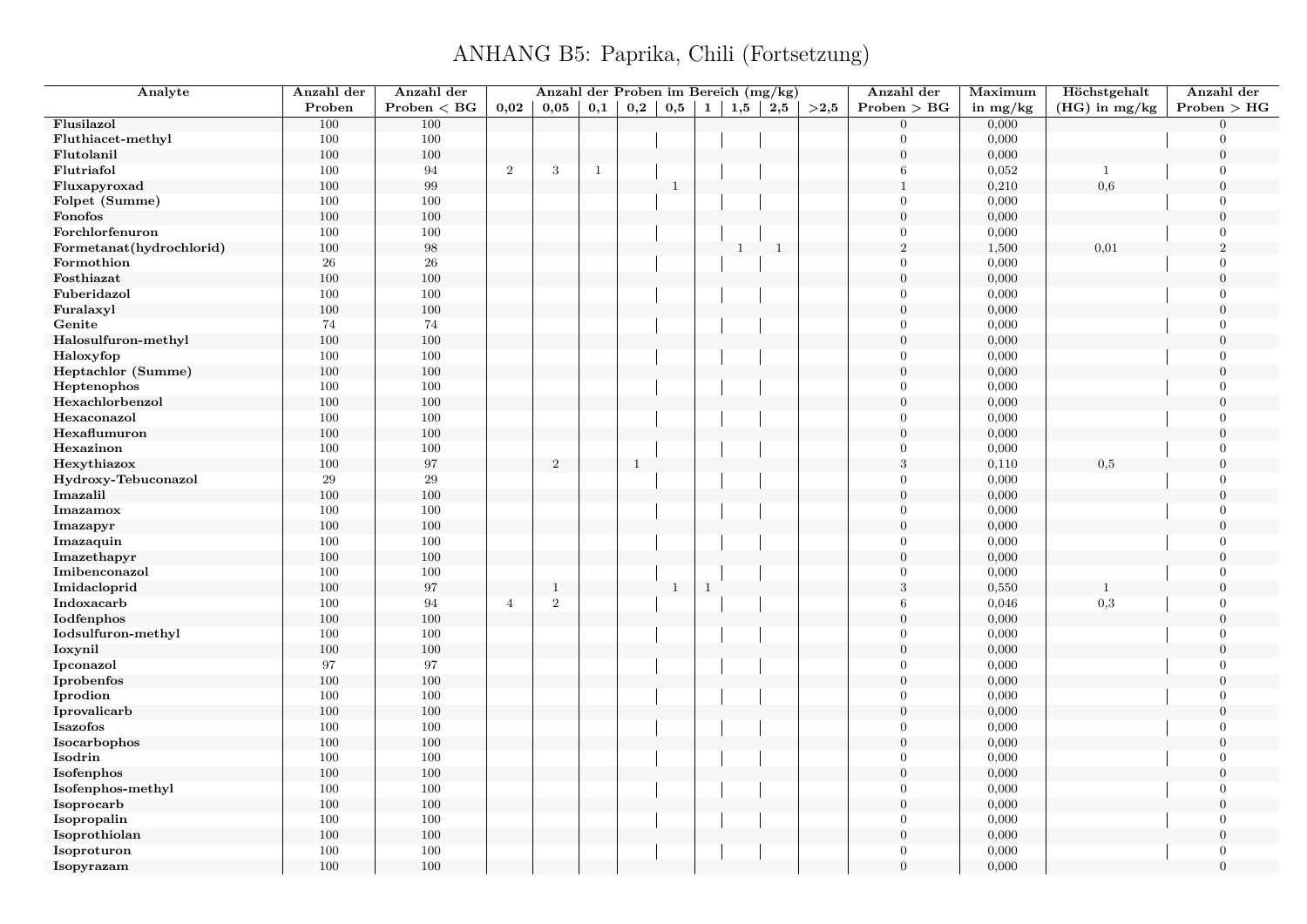| Analyte                  | Anzahl der | Anzahl der      |                |                |              |     | Anzahl der Proben im Bereich (mg/kg) |              |     |     |      | Anzahl der       | Maximum    | Höchstgehalt    | Anzahl der     |
|--------------------------|------------|-----------------|----------------|----------------|--------------|-----|--------------------------------------|--------------|-----|-----|------|------------------|------------|-----------------|----------------|
|                          | Proben     | $Problem < B$ G | 0.02           | 0,05           | 0,1          | 0,2 | 0,5                                  | $\mathbf{1}$ | 1,5 | 2,5 | >2,5 | Problem > BG     | in $mg/kg$ | $(HG)$ in mg/kg | Problem > HG   |
| Isoxadifen-ethyl         | 100        | 100             |                |                |              |     |                                      |              |     |     |      | $\Omega$         | 0,000      |                 | $\Omega$       |
| Isoxaflutole (Summe)     | 100        | $100\,$         |                |                |              |     |                                      |              |     |     |      | $\mathbf{0}$     | 0,000      |                 | $\Omega$       |
| Karbutilat               | 100        | 100             |                |                |              |     |                                      |              |     |     |      | $\theta$         | 0,000      |                 | $\Omega$       |
| Kresoxim-methyl          | 100        | 100             |                |                |              |     |                                      |              |     |     |      | $\boldsymbol{0}$ | 0,000      |                 | $\mathbf{0}$   |
| l-Cyhalothrin            | 100        | 98              | $\mathbf{1}$   |                | $\mathbf{1}$ |     |                                      |              |     |     |      | $\overline{2}$   | 0,052      | 0,1             | $\theta$       |
| Lactofen                 | $\rm 91$   | 91              |                |                |              |     |                                      |              |     |     |      | $\mathbf{0}$     | 0,000      |                 | $\overline{0}$ |
| Lenacil                  | 100        | $100\,$         |                |                |              |     |                                      |              |     |     |      | $\Omega$         | 0,000      |                 | $\overline{0}$ |
| Leptophos                | 100        | $100\,$         |                |                |              |     |                                      |              |     |     |      | $\boldsymbol{0}$ | 0,000      |                 | $\Omega$       |
| Lindan                   | 100        | 100             |                |                |              |     |                                      |              |     |     |      | $\theta$         | 0,000      |                 | $\Omega$       |
| Linuron                  | 100        | 100             |                |                |              |     |                                      |              |     |     |      | $\mathbf{0}$     | 0,000      |                 | $\overline{0}$ |
| Lufenuron                | 100        | 100             |                |                |              |     |                                      |              |     |     |      | $\Omega$         | 0,000      |                 | $\Omega$       |
| <b>M510F01</b>           | 100        | $100\,$         |                |                |              |     |                                      |              |     |     |      | $\Omega$         | 0,000      |                 | $\Omega$       |
| Malathion (Summe)        | 100        | 100             |                |                |              |     |                                      |              |     |     |      | $\Omega$         | 0,000      |                 | $\Omega$       |
| Mandipropamid            | 100        | 100             |                |                |              |     |                                      |              |     |     |      | $\mathbf{0}$     | 0,000      |                 | $\overline{0}$ |
| MCPA/MCPB                | 100        | 100             |                |                |              |     |                                      |              |     |     |      | $\theta$         | 0,000      |                 | $\Omega$       |
| Mecarbam                 | 100        | 100             |                |                |              |     |                                      |              |     |     |      | $\overline{0}$   | 0,000      |                 | $\Omega$       |
| Mecoprop                 | 100        | 100             |                |                |              |     |                                      |              |     |     |      | $\theta$         | 0,000      |                 | $\Omega$       |
| Mefenpyr-diethyl         | 100        | 100             |                |                |              |     |                                      |              |     |     |      | $\overline{0}$   | 0,000      |                 | $\overline{0}$ |
| Mepanipyrim              | 100        | 100             |                |                |              |     |                                      |              |     |     |      | $\theta$         | 0,000      |                 | $\overline{0}$ |
| Mepiquat chlorid         | 100        | 100             |                |                |              |     |                                      |              |     |     |      | $\theta$         | 0,000      |                 | $\Omega$       |
| Mepronil                 | 100        | $100\,$         |                |                |              |     |                                      |              |     |     |      | $\theta$         | 0,000      |                 | $\overline{0}$ |
| Meptyldinocap (Summe)    | 100        | 100             |                |                |              |     |                                      |              |     |     |      | $\Omega$         | 0,000      |                 | $\Omega$       |
| Mesosulfuron-methyl      | 74         | 74              |                |                |              |     |                                      |              |     |     |      | $\theta$         | 0,000      |                 | $\Omega$       |
| Mesotrion                | 100        | 100             |                |                |              |     |                                      |              |     |     |      | $\theta$         | 0,000      |                 | $\theta$       |
| Metalaxyl                | 100        | 99              | $\mathbf{1}$   |                |              |     |                                      |              |     |     |      | $\mathbf{1}$     | 0,017      | $_{0,5}$        | $\Omega$       |
| Metamitron               | 100        | 100             |                |                |              |     |                                      |              |     |     |      | $\Omega$         | 0,000      |                 | $\Omega$       |
| Metazachlor (Summe)      | 100        | 100             |                |                |              |     |                                      |              |     |     |      | $\Omega$         | 0,000      |                 | $\Omega$       |
| Metconazol               | 100        | 100             |                |                |              |     |                                      |              |     |     |      | $\overline{0}$   | 0,000      |                 | $\mathbf{0}$   |
| Methabenzthiazuron       | 100        | 100             |                |                |              |     |                                      |              |     |     |      | $\theta$         | 0,000      |                 | $\Omega$       |
| Methacrifos              | 100        | 100             |                |                |              |     |                                      |              |     |     |      | $\overline{0}$   | 0,000      |                 | $\overline{0}$ |
| Methamidophos            | 100        | 100             |                |                |              |     |                                      |              |     |     |      | $\Omega$         | 0,000      |                 | $\theta$       |
|                          | $\rm 97$   | 97              |                |                |              |     |                                      |              |     |     |      | $\mathbf{0}$     | 0,000      |                 | $\mathbf{0}$   |
| Methidathion             |            |                 |                |                |              |     |                                      |              |     |     |      | $\theta$         |            |                 | $\Omega$       |
| Methiocarb (Summe)       | 100        | 100             |                |                |              |     |                                      |              |     |     |      | $\overline{0}$   | 0,000      |                 | $\Omega$       |
| Methomyl                 | 100        | 100<br>100      |                |                |              |     |                                      |              |     |     |      | $\Omega$         | 0,000      |                 | $\Omega$       |
| Methoprotryn             | 100        |                 |                |                |              |     |                                      |              |     |     |      | $\overline{0}$   | 0,000      |                 | $\overline{0}$ |
| Methoxychlor             | $\bf 84$   | 84              |                |                |              |     |                                      |              |     |     |      | $\Omega$         | 0,000      |                 | $\Omega$       |
| Methoxychlorolefin       | 100        | 100             |                |                |              |     |                                      |              |     |     |      |                  | 0,000      |                 |                |
| Methoxyfenozid           | 100        | 95              | $\overline{2}$ | $\overline{2}$ | $\mathbf{1}$ |     |                                      |              |     |     |      | $\,$ 5           | 0,079      | $\mathcal{D}$   | $\theta$       |
| Methylpentachlorophenyls | 100        | 100             |                |                |              |     |                                      |              |     |     |      | $\theta$         | 0,000      |                 | $\Omega$       |
| Metobromuron             | 100        | 100             |                |                |              |     |                                      |              |     |     |      | $\boldsymbol{0}$ | 0,000      |                 | $\theta$       |
| Metolcarb                | 100        | $100\,$         |                |                |              |     |                                      |              |     |     |      | $\Omega$         | 0,000      |                 | $\Omega$       |
| Metosulam                | 100        | 100             |                |                |              |     |                                      |              |     |     |      | $\overline{0}$   | 0,000      |                 | $\Omega$       |
| Metrafenon               | 100        | 95              | $\mathbf{1}$   | $\,2$          | $\mathbf{1}$ | -1  |                                      |              |     |     |      | 5                | 0,130      | 2               | $\overline{0}$ |
| Metribuzin               | 100        | 100             |                |                |              |     |                                      |              |     |     |      | $\overline{0}$   | 0,000      |                 | $\theta$       |
| Metsulfuron-methyl       | 100        | 100             |                |                |              |     |                                      |              |     |     |      | $\overline{0}$   | 0,000      |                 | $\overline{0}$ |
| Mevinphos                | $98\,$     | 98              |                |                |              |     |                                      |              |     |     |      | $\overline{0}$   | 0,000      |                 | $\Omega$       |
| Mirex                    | 100        | 100             |                |                |              |     |                                      |              |     |     |      | $\Omega$         | 0,000      |                 | $\overline{0}$ |
| Molinat                  | 100        | 100             |                |                |              |     |                                      |              |     |     |      | $\theta$         | 0,000      |                 | $\theta$       |
| Monocrotophos            | 100        | 100             |                |                |              |     |                                      |              |     |     |      | $\Omega$         | 0,000      |                 | $\overline{0}$ |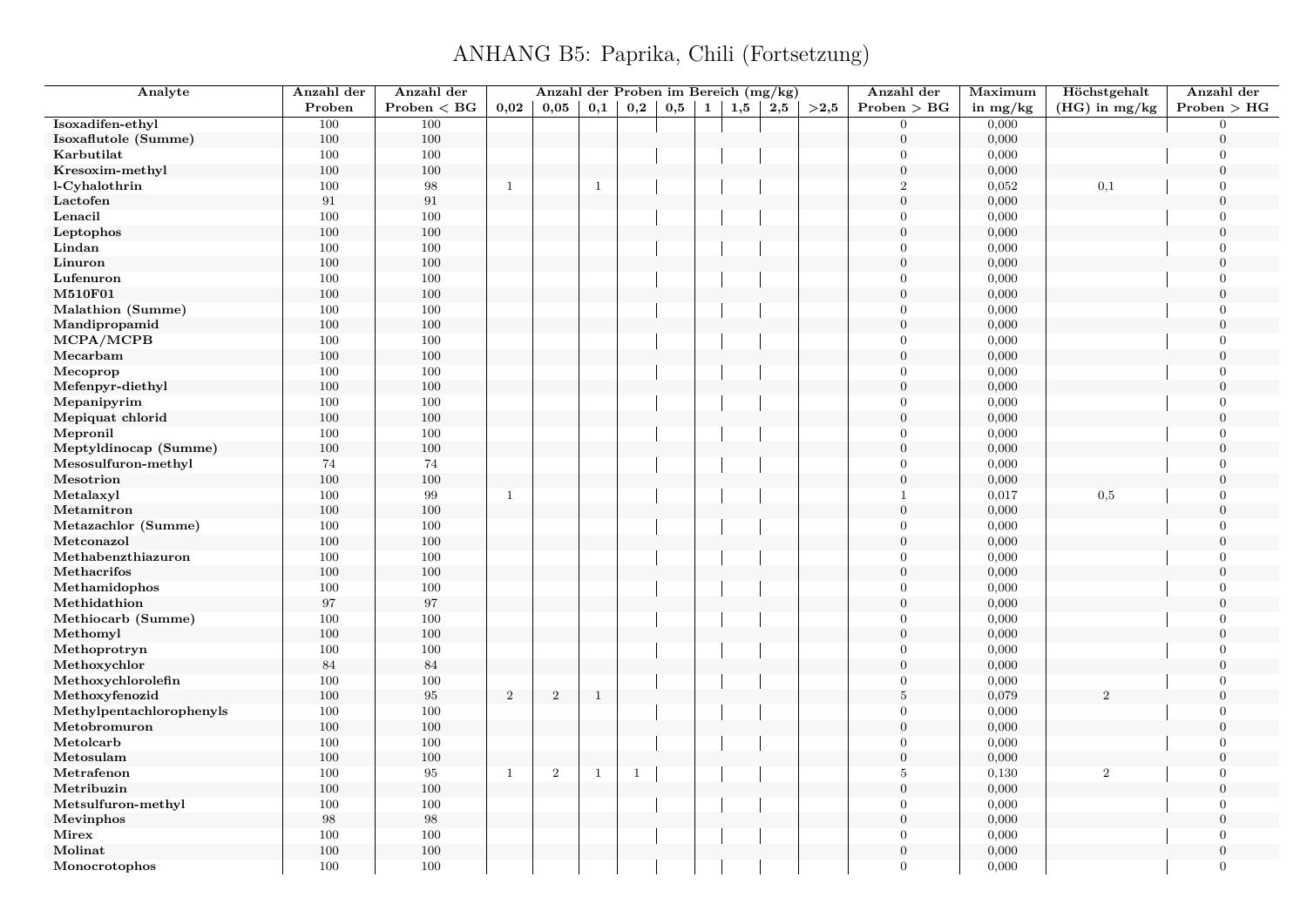| Analyte                   | Anzahl der        | Anzahl der        |              | Anzahl der Proben im Bereich (mg/kg) |              |              |     |              |     |     |      | Anzahl der       | Maximum    | Höchstgehalt    | Anzahl der     |
|---------------------------|-------------------|-------------------|--------------|--------------------------------------|--------------|--------------|-----|--------------|-----|-----|------|------------------|------------|-----------------|----------------|
|                           | Proben            | Problem < BG      | 0,02         | 0,05                                 | 0,1          | $_{\rm 0,2}$ | 0,5 | $\mathbf{1}$ | 1,5 | 2,5 | >2,5 | Problem > BG     | in $mg/kg$ | $(HG)$ in mg/kg | Problem > HG   |
| Monolinuron               | 100               | 100               |              |                                      |              |              |     |              |     |     |      | $\Omega$         | 0,000      |                 | $\Omega$       |
| Monuron                   | 100               | $100\,$           |              |                                      |              |              |     |              |     |     |      | $\Omega$         | 0,000      |                 | $\Omega$       |
| Myclobutanil              | 100               | 98                | $\mathbf{1}$ |                                      | $\mathbf{1}$ |              |     |              |     |     |      | $\,2$            | 0,057      | 0,5             | $\overline{0}$ |
| N-Desmethyl-acetamiprid   | 100               | 98                | $\mathbf{1}$ | $\mathbf{1}$                         |              |              |     |              |     |     |      | $\overline{2}$   | 0,025      |                 | $\Omega$       |
| Napropamid                | 100               | 100               |              |                                      |              |              |     |              |     |     |      | $\overline{0}$   | 0,000      |                 | $\theta$       |
| Neburon                   | 100               | 100               |              |                                      |              |              |     |              |     |     |      | $\theta$         | 0,000      |                 | $\overline{0}$ |
| Nicosulfuron              | $100\,$           | 100               |              |                                      |              |              |     |              |     |     |      | $\overline{0}$   | 0,000      |                 | $\theta$       |
| Nitenpyram                | 100               | 100               |              |                                      |              |              |     |              |     |     |      | $\mathbf{0}$     | 0,000      |                 | $\overline{0}$ |
| Nitralin                  | 100               | 100               |              |                                      |              |              |     |              |     |     |      | $\theta$         | 0,000      |                 | $\theta$       |
| Nitrofen                  | 100               | 100               |              |                                      |              |              |     |              |     |     |      | $\theta$         | 0,000      |                 | $\Omega$       |
| Nitrothal-isopropyl       | 100               | 100               |              |                                      |              |              |     |              |     |     |      | $\mathbf{0}$     | 0,000      |                 | $\overline{0}$ |
| Novaluron                 | 100               | 100               |              |                                      |              |              |     |              |     |     |      | $\theta$         | 0,000      |                 | $\theta$       |
| Nuarimol                  | 100               | 100               |              |                                      |              |              |     |              |     |     |      | $\overline{0}$   | 0,000      |                 | $\overline{0}$ |
| o-Phenylphenol            | 100               | 100               |              |                                      |              |              |     |              |     |     |      | $\theta$         | 0,000      |                 | $\overline{0}$ |
| Octachlordipropylether    | 88                | $88\,$            |              |                                      |              |              |     |              |     |     |      | $\theta$         | 0,000      |                 | $\overline{0}$ |
| Ofurace                   | 92                | 92                |              |                                      |              |              |     |              |     |     |      | $\Omega$         | 0,000      |                 | $\overline{0}$ |
| Omethoat                  | 100               | 100               |              |                                      |              |              |     |              |     |     |      | $\mathbf{0}$     | 0,000      |                 | $\mathbf{0}$   |
| Orbencarb                 | 100               | 100               |              |                                      |              |              |     |              |     |     |      | $\theta$         | 0,000      |                 | $\Omega$       |
| Oxadiazon                 | 100               | 100               |              |                                      |              |              |     |              |     |     |      | $\theta$         | 0,000      |                 | $\overline{0}$ |
| Oxadixyl                  | 100               | 100               |              |                                      |              |              |     |              |     |     |      | $\Omega$         | 0,000      |                 | $\Omega$       |
| Oxamyl                    | 100               | 100               |              |                                      |              |              |     |              |     |     |      | $\mathbf{0}$     | 0,000      |                 | $\overline{0}$ |
| Oxathiapiprolin           | 29                | 29                |              |                                      |              |              |     |              |     |     |      | $\Omega$         | 0,000      |                 | $\Omega$       |
| Oxychlordan               | $\boldsymbol{98}$ | $\boldsymbol{98}$ |              |                                      |              |              |     |              |     |     |      | $\overline{0}$   | 0,000      |                 | $\overline{0}$ |
| Oxydemeton-methyl (Summe) | 100               | 100               |              |                                      |              |              |     |              |     |     |      | $\Omega$         | 0,000      |                 | $\overline{0}$ |
| Oxyfluorfen               | 100               | 100               |              |                                      |              |              |     |              |     |     |      | $\boldsymbol{0}$ | 0,000      |                 | $\Omega$       |
| Paclobutrazol             | 100               | 100               |              |                                      |              |              |     |              |     |     |      | $\theta$         | 0,000      |                 | $\overline{0}$ |
| Parathion                 | 100               | 100               |              |                                      |              |              |     |              |     |     |      | $\theta$         | 0,000      |                 | $\theta$       |
| Parathion-methyl (Summe)  | 100               | 100               |              |                                      |              |              |     |              |     |     |      | $\mathbf{0}$     | 0,000      |                 | $\overline{0}$ |
| Penconazol                | 100               | $\boldsymbol{98}$ |              |                                      | $\sqrt{2}$   |              |     |              |     |     |      | $\,2$            | 0,097      | 0,2             | $\overline{0}$ |
| Pencycuron                | 100               | 100               |              |                                      |              |              |     |              |     |     |      | $\theta$         | 0,000      |                 | $\theta$       |
| Pendimethalin             | 100               | 100               |              |                                      |              |              |     |              |     |     |      | $\mathbf{0}$     | 0,000      |                 | $\overline{0}$ |
| Penflufen                 | 100               | 100               |              |                                      |              |              |     |              |     |     |      | $\theta$         | 0,000      |                 | $\overline{0}$ |
| Pentachloranisol          | 100               | 100               |              |                                      |              |              |     |              |     |     |      | $\boldsymbol{0}$ | 0,000      |                 | $\overline{0}$ |
| Pentachlorbenzol          | 100               | 100               |              |                                      |              |              |     |              |     |     |      | $\Omega$         | 0,000      |                 | $\overline{0}$ |
| Pentachlorphenol          | 100               | 100               |              |                                      |              |              |     |              |     |     |      | $\boldsymbol{0}$ | 0,000      |                 | $\overline{0}$ |
| Pentanochlor              | 100               | 100               |              |                                      |              |              |     |              |     |     |      | $\theta$         | 0,000      |                 | $\overline{0}$ |
| Penthiopyrad              | 100               | 100               |              |                                      |              |              |     |              |     |     |      | $\theta$         | 0,000      |                 | $\overline{0}$ |
| Permethrin                | 100               | 100               |              |                                      |              |              |     |              |     |     |      | $\theta$         | 0,000      |                 | $\overline{0}$ |
| Perthan                   | 100               | 100               |              |                                      |              |              |     |              |     |     |      | $\overline{0}$   | 0,000      |                 | $\overline{0}$ |
| Pethoxamid                | 100               | 100               |              |                                      |              |              |     |              |     |     |      | $\Omega$         | 0,000      |                 | $\Omega$       |
| Phenmedipham              | 100               | 100               |              |                                      |              |              |     |              |     |     |      | $\theta$         | 0,000      |                 | $\Omega$       |
| Phentoat                  | 100               | 100               |              |                                      |              |              |     |              |     |     |      | $\Omega$         | 0,000      |                 | $\Omega$       |
| Phorate (Summe)           | 100               | 100               |              |                                      |              |              |     |              |     |     |      | $\boldsymbol{0}$ | 0,000      |                 | $\overline{0}$ |
| Phoratsulfoxid            | 100               | 100               |              |                                      |              |              |     |              |     |     |      | $\Omega$         | 0,000      |                 | $\Omega$       |
| Phosalon                  | $100\,$           | 100               |              |                                      |              |              |     |              |     |     |      | $\overline{0}$   | 0,000      |                 | $\theta$       |
| Phosmet (Summe)           | 81                | 81                |              |                                      |              |              |     |              |     |     |      | $\mathbf{0}$     | 0,000      |                 | $\overline{0}$ |
| Phosphamidon              | 100               | 100               |              |                                      |              |              |     |              |     |     |      | $\overline{0}$   | 0,000      |                 | $\theta$       |
| Phoxim                    | 100               | 100               |              |                                      |              |              |     |              |     |     |      | $\overline{0}$   | 0,000      |                 | $\mathbf{0}$   |
| Picloram                  | 100               | 100               |              |                                      |              |              |     |              |     |     |      | $\Omega$         | 0,000      |                 | $\Omega$       |
|                           |                   |                   |              |                                      |              |              |     |              |     |     |      |                  |            |                 |                |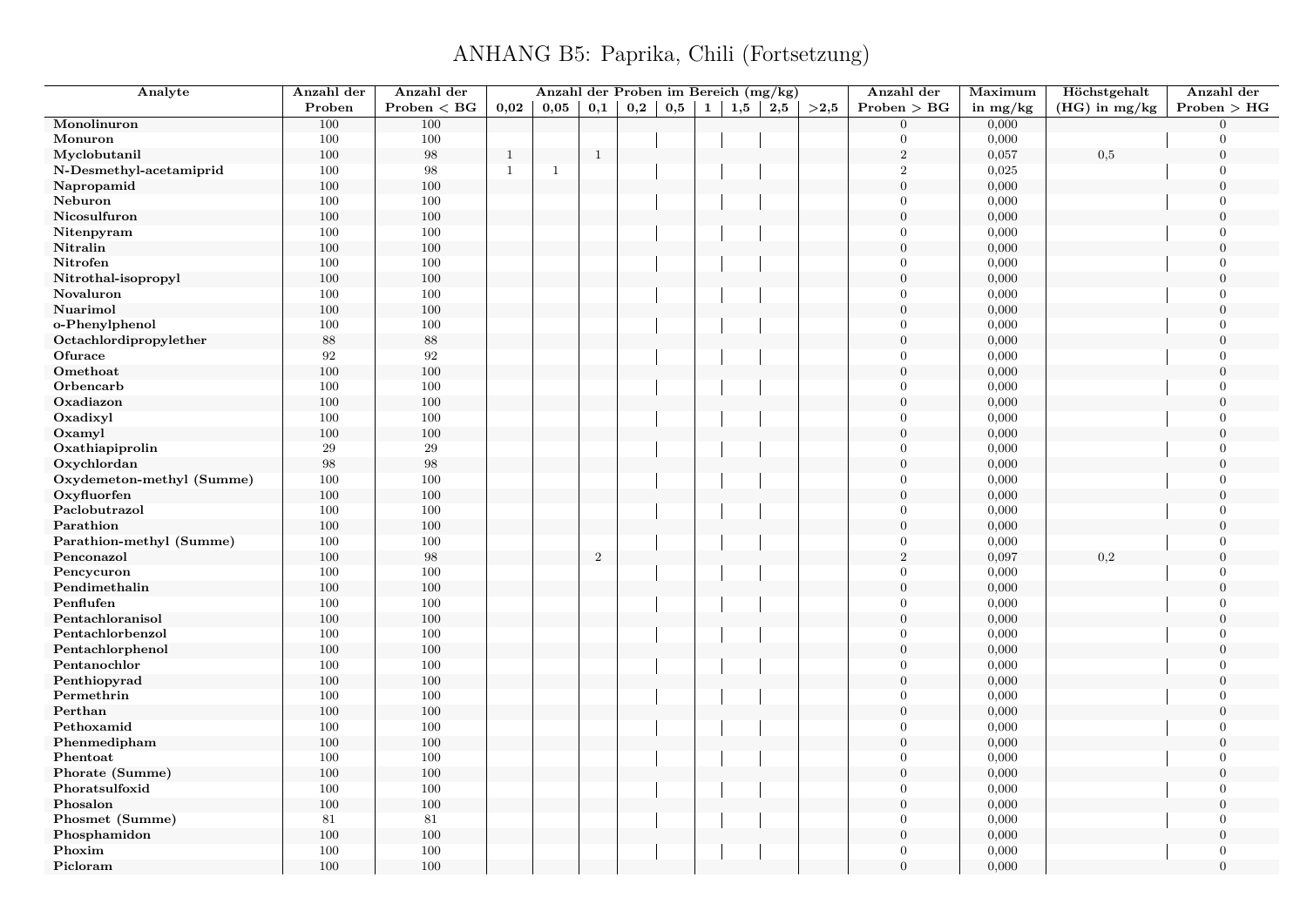| Analyte                  | Anzahl der | Anzahl der   |                | Anzahl der Proben im Bereich (mg/kg) |                |                |              |              |     |     |      | Anzahl der       | Maximum    | Höchstgehalt    | Anzahl der       |
|--------------------------|------------|--------------|----------------|--------------------------------------|----------------|----------------|--------------|--------------|-----|-----|------|------------------|------------|-----------------|------------------|
|                          | Proben     | Problem < BG | 0,02           | $0.05\,$                             | 0,1            | 0,2            | 0,5          | $1 \vert$    | 1,5 | 2,5 | >2,5 | Problem > BG     | in $mg/kg$ | $(HG)$ in mg/kg | Problem > HG     |
| Picolinafen              | 100        | 100          |                |                                      |                |                |              |              |     |     |      | $\Omega$         | 0,000      |                 | $\Omega$         |
| Picoxystrobin            | 100        | $100\,$      |                |                                      |                |                |              |              |     |     |      | $\overline{0}$   | 0,000      |                 | $\Omega$         |
| Pinoxaden                | 100        | 100          |                |                                      |                |                |              |              |     |     |      | $\theta$         | 0,000      |                 | $\boldsymbol{0}$ |
| Piperophos               | 100        | 100          |                |                                      |                |                |              |              |     |     |      | $\boldsymbol{0}$ | 0,000      |                 | $\overline{0}$   |
| Pirimicarb               | 100        | 99           | $\mathbf{1}$   |                                      |                |                |              |              |     |     |      | $\mathbf{1}$     | 0,011      | 0,5             | $\overline{0}$   |
| Pirimiphos-ethyl         | 100        | 100          |                |                                      |                |                |              |              |     |     |      | $\mathbf{0}$     | 0,000      |                 | $\overline{0}$   |
| Pirimiphos-methyl        | 100        | 100          |                |                                      |                |                |              |              |     |     |      | $\Omega$         | 0,000      |                 | $\overline{0}$   |
| Plifenat                 | 100        | $100\,$      |                |                                      |                |                |              |              |     |     |      | $\boldsymbol{0}$ | 0,000      |                 | $\overline{0}$   |
| Pretilachlor             | 100        | 100          |                |                                      |                |                |              |              |     |     |      | $\Omega$         | 0,000      |                 | $\overline{0}$   |
| Primisulfuron-methyl     | 100        | 100          |                |                                      |                |                |              |              |     |     |      | $\overline{0}$   | 0,000      |                 | $\overline{0}$   |
| Prochloraz (Summe)       | 100        | 100          |                |                                      |                |                |              |              |     |     |      | $\Omega$         | 0,000      |                 | $\overline{0}$   |
| Procymidon               | 100        | $100\,$      |                |                                      |                |                |              |              |     |     |      | $\theta$         | 0,000      |                 | $\Omega$         |
| Profenofos               | 100        | 100          |                |                                      |                |                |              |              |     |     |      | $\theta$         | 0,000      |                 | $\Omega$         |
| Profluralin              | 100        | 100          |                |                                      |                |                |              |              |     |     |      | $\overline{0}$   | 0,000      |                 | $\overline{0}$   |
| Promecarb                | 100        | 100          |                |                                      |                |                |              |              |     |     |      | $\theta$         | 0,000      |                 | $\overline{0}$   |
| Prometon                 | 100        | $100\,$      |                |                                      |                |                |              |              |     |     |      | $\overline{0}$   | 0,000      |                 | $\Omega$         |
| Prometryn                | 99         | 99           |                |                                      |                |                |              |              |     |     |      | $\overline{0}$   | 0,000      |                 | $\overline{0}$   |
| Propachlor               | 100        | 100          |                |                                      |                |                |              |              |     |     |      | $\mathbf{0}$     | 0,000      |                 | $\overline{0}$   |
| Propamocarb              | 100        | 98           | $\overline{2}$ |                                      |                |                |              |              |     |     |      | $\boldsymbol{2}$ | 0,017      | 3               | $\overline{0}$   |
| Propaphos                | 100        | $100\,$      |                |                                      |                |                |              |              |     |     |      | $\Omega$         | 0,000      |                 | $\Omega$         |
|                          |            | $100\,$      |                |                                      |                |                |              |              |     |     |      | $\overline{0}$   |            |                 | $\overline{0}$   |
| Propaquizafop            | 100        | 95           |                |                                      |                |                |              |              |     |     |      | $\overline{0}$   | 0,000      |                 | $\Omega$         |
| Propargit                | $\rm 95$   |              |                |                                      |                |                |              |              |     |     |      | $\theta$         | 0,000      |                 |                  |
| Propazin                 | 100        | 100          |                |                                      |                |                |              |              |     |     |      | $\overline{0}$   | 0,000      |                 | $\overline{0}$   |
| Propetamphos             | 100        | 100          |                |                                      |                |                |              |              |     |     |      |                  | 0,000      |                 | $\overline{0}$   |
| Propham                  | 100        | 100          |                |                                      |                |                |              |              |     |     |      | $\theta$         | 0,000      |                 | $\overline{0}$   |
| Propiconazol             | 100        | 100          |                |                                      |                |                |              |              |     |     |      | $\overline{0}$   | 0,000      |                 | $\overline{0}$   |
| Propisochlor             | 100        | 100          |                |                                      |                |                |              |              |     |     |      | $\theta$         | 0,000      |                 | $\overline{0}$   |
| Propoxur                 | 100        | 100          |                |                                      |                |                |              |              |     |     |      | $\mathbf{0}$     | 0,000      |                 | $\overline{0}$   |
| Propoxycarbazone (Summe) | $74\,$     | 74           |                |                                      |                |                |              |              |     |     |      | $\Omega$         | 0,000      |                 | $\overline{0}$   |
| Propyzamid               | 100        | $100\,$      |                |                                      |                |                |              |              |     |     |      | $\boldsymbol{0}$ | 0,000      |                 | $\overline{0}$   |
| Proquinazid              | 100        | 100          |                |                                      |                |                |              |              |     |     |      | $\overline{0}$   | 0,000      |                 | $\overline{0}$   |
| Prosulfocarb             | 100        | 100          |                |                                      |                |                |              |              |     |     |      | $\boldsymbol{0}$ | 0,000      |                 | $\overline{0}$   |
| Prothioconazol-desthio   | 100        | $100\,$      |                |                                      |                |                |              |              |     |     |      | $\Omega$         | 0,000      |                 | $\Omega$         |
| Prothiofos               | $\rm 95$   | $\,95$       |                |                                      |                |                |              |              |     |     |      | $\mathbf{0}$     | 0,000      |                 | $\overline{0}$   |
| Pymetrozin               | 100        | 94           | $\,2$          | $\,2$                                | $\,2$          |                |              |              |     |     |      | 6                | 0,091      | 3               | $\overline{0}$   |
| Pyraclostrobin           | 100        | 92           | $\overline{2}$ | $\mathbf{1}$                         | $\overline{2}$ | $\overline{2}$ | $\mathbf{1}$ |              |     |     |      | 8                | 0,410      | 0,5             | $\overline{0}$   |
| Pyraflufen-ethyl (Summe) | 100        | 100          |                |                                      |                |                |              |              |     |     |      | $\Omega$         | 0,000      |                 | $\overline{0}$   |
| Pyrazophos               | 100        | $100\,$      |                |                                      |                |                |              |              |     |     |      | $\theta$         | 0,000      |                 | $\Omega$         |
| Pyrethrine               | 100        | 96           | $\overline{2}$ | $\mathbf{1}$                         | $\mathbf{1}$   |                |              |              |     |     |      | $\overline{A}$   | 0,051      | $\mathbf{1}$    | $\overline{0}$   |
| Pyributicarb             | 100        | 100          |                |                                      |                |                |              |              |     |     |      | $\overline{0}$   | 0,000      |                 | $\overline{0}$   |
| Pyridaben                | 100        | 98           |                | $\overline{2}$                       |                |                |              |              |     |     |      | $\sqrt{2}$       | 0,032      | $_{0,5}$        | $\overline{0}$   |
| Pyridafenthion           | 100        | $100\,$      |                |                                      |                |                |              |              |     |     |      | $\overline{0}$   | 0,000      |                 | $\Omega$         |
| Pyridalyl                | 100        | 98           |                | $\overline{2}$                       |                |                |              |              |     |     |      | $\overline{2}$   | 0,034      | $\overline{2}$  | $\mathbf{0}$     |
| Pyrifenox                | 100        | 100          |                |                                      |                |                |              |              |     |     |      | $\boldsymbol{0}$ | 0,000      |                 | $\overline{0}$   |
| Pyrimethanil             | 100        | 95           | $\overline{2}$ |                                      | <sup>1</sup>   | $\mathbf{1}$   |              | $\mathbf{1}$ |     |     |      | $\overline{5}$   | 0,730      | $\overline{2}$  | $\overline{0}$   |
| Pyrimidifen              | 100        | 100          |                |                                      |                |                |              |              |     |     |      | $\theta$         | 0,000      |                 | $\Omega$         |
| Pyriofenon               | $\,29$     | $\,29$       |                |                                      |                |                |              |              |     |     |      | $\Omega$         | 0,000      |                 | $\Omega$         |
| Pyriproxyfen             | 100        | 100          |                |                                      |                |                |              |              |     |     |      | $\overline{0}$   | 0,000      |                 | $\overline{0}$   |
| Pyroquilon               | 98         | 98           |                |                                      |                |                |              |              |     |     |      | $\Omega$         | 0,000      |                 | $\overline{0}$   |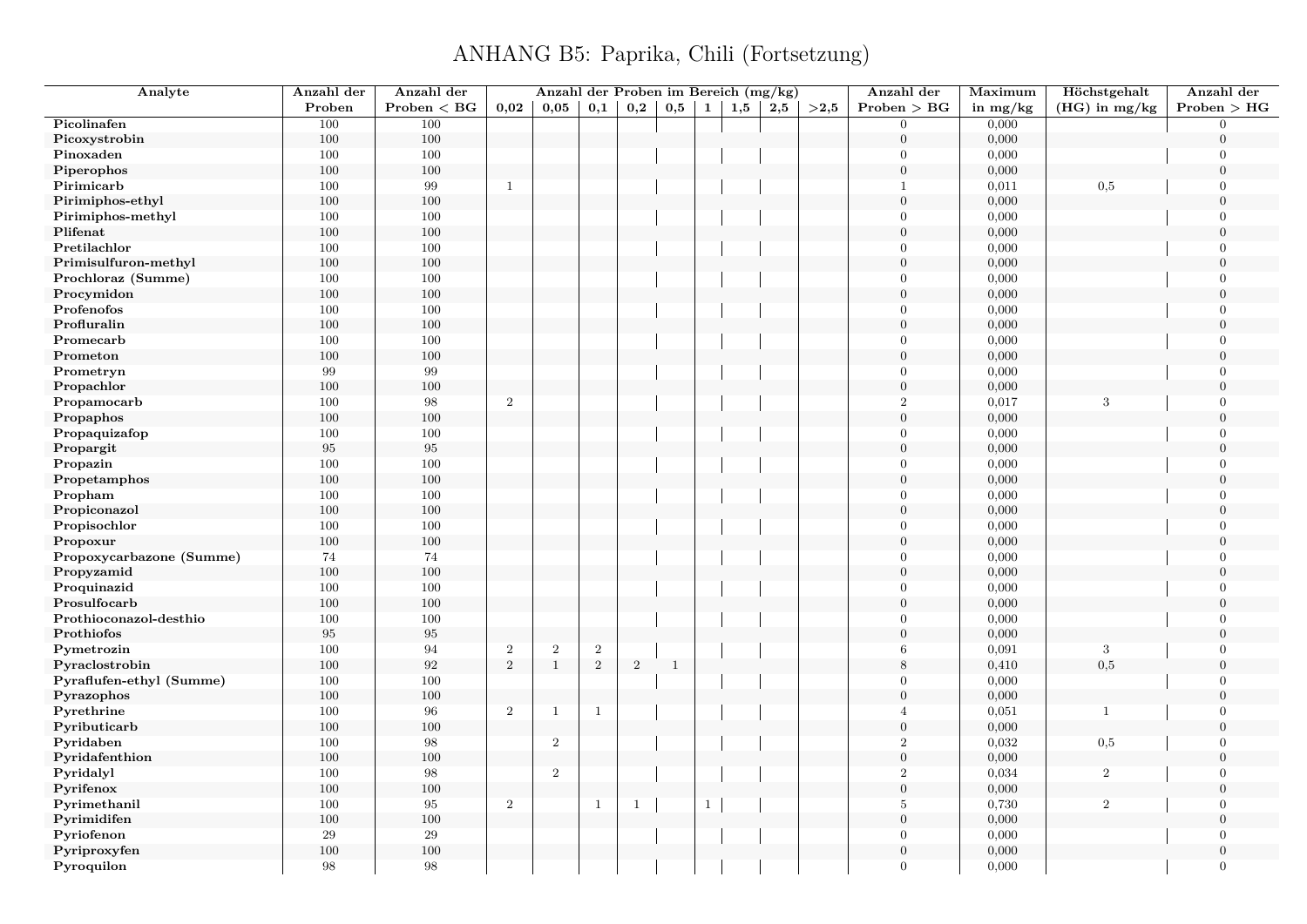| Analyte                | Anzahl der | Anzahl der                                |              | Anzahl der Proben im Bereich (mg/kg) |                  |                |              |                |     |              |      | Anzahl der       | Maximum    | Höchstgehalt    | Anzahl der     |
|------------------------|------------|-------------------------------------------|--------------|--------------------------------------|------------------|----------------|--------------|----------------|-----|--------------|------|------------------|------------|-----------------|----------------|
|                        | Proben     | $\mathbf{Problem} < \mathbf{B}\mathbf{G}$ | 0,02         | 0,05                                 | 0,1              | 0,2            | $_{\rm 0,5}$ | $\mathbf{1}$   | 1,5 | 2,5          | >2,5 | Problem > BG     | in $mg/kg$ | $(HG)$ in mg/kg | Problem > HG   |
| Pyroxsulam             | 100        | 100                                       |              |                                      |                  |                |              |                |     |              |      | $\Omega$         | 0,000      |                 | $\Omega$       |
| Quinalphos             | 100        | 100                                       |              |                                      |                  |                |              |                |     |              |      | $\Omega$         | 0,000      |                 | $\Omega$       |
| Quinmerac              | 100        | 100                                       |              |                                      |                  |                |              |                |     |              |      | $\boldsymbol{0}$ | 0,000      |                 | $\mathbf{0}$   |
| Quinoclamin            | 100        | 100                                       |              |                                      |                  |                |              |                |     |              |      | $\Omega$         | 0,000      |                 | $\Omega$       |
| Quinoxyfen             | $100\,$    | 100                                       |              |                                      |                  |                |              |                |     |              |      | $\theta$         | 0,000      |                 | $\theta$       |
| Quintozene (Summe)     | 100        | 100                                       |              |                                      |                  |                |              |                |     |              |      | $\Omega$         | 0,000      |                 | $\overline{0}$ |
| Quizalofop             | 100        | 100                                       |              |                                      |                  |                |              |                |     |              |      | $\overline{0}$   | 0,000      |                 | $\theta$       |
| Quizalofop-ethyl       | 100        | 100                                       |              |                                      |                  |                |              |                |     |              |      | $\overline{0}$   | 0,000      |                 | $\overline{0}$ |
| Rotenon                | 100        | 100                                       |              |                                      |                  |                |              |                |     |              |      | $\theta$         | 0,000      |                 | $\Omega$       |
| S-Metolachlor          | 100        | 100                                       |              |                                      |                  |                |              |                |     |              |      | $\overline{0}$   | 0,000      |                 | $\Omega$       |
| Sebuthylazin           | 100        | 100                                       |              |                                      |                  |                |              |                |     |              |      | $\overline{0}$   | 0,000      |                 | $\Omega$       |
| Secbumeton             | 99         | $\boldsymbol{99}$                         |              |                                      |                  |                |              |                |     |              |      | $\theta$         | 0,000      |                 | $\overline{0}$ |
| Silafluofen            | 100        | 100                                       |              |                                      |                  |                |              |                |     |              |      | $\overline{0}$   | 0,000      |                 | $\overline{0}$ |
| Simazin                | 100        | 100                                       |              |                                      |                  |                |              |                |     |              |      | $\overline{0}$   | 0,000      |                 | $\mathbf{0}$   |
| Spinetoram             | 100        | 100                                       |              |                                      |                  |                |              |                |     |              |      | $\overline{0}$   | 0,000      |                 | $\mathbf{0}$   |
| Spinosad (Summe)       | 100        | 100                                       |              |                                      |                  |                |              |                |     |              |      | $\Omega$         | 0,000      |                 | $\Omega$       |
| Spirodiclofen          | 98         | $98\,$                                    |              |                                      |                  |                |              |                |     |              |      | $\boldsymbol{0}$ | 0,000      |                 | $\mathbf{0}$   |
| Spiromesifen           | 100        | 98                                        |              | -1                                   | $\mathbf{1}$     |                |              |                |     |              |      | $\overline{2}$   | 0,077      | 0,5             | $\Omega$       |
| Spiromesifen-Metabolit | 29         | $\,29$                                    |              |                                      |                  |                |              |                |     |              |      | $\overline{0}$   | 0,000      |                 | $\overline{0}$ |
| Spirotetramat (Summe)  | 100        | 91                                        |              |                                      | $\mathbf{1}$     | $\overline{4}$ | $\mathbf{1}$ | $\overline{2}$ |     | $\mathbf{1}$ |      | 9                | 2,419      | $\overline{2}$  | $\Omega$       |
| Spiroxamin             | 100        | 100                                       |              |                                      |                  |                |              |                |     |              |      | $\boldsymbol{0}$ | 0,000      |                 | $\mathbf{0}$   |
| Sulcotrion             | 100        | 100                                       |              |                                      |                  |                |              |                |     |              |      | $\Omega$         | 0,000      |                 | $\Omega$       |
| Sulfentrazon           | 100        | 100                                       |              |                                      |                  |                |              |                |     |              |      | $\overline{0}$   | 0,000      |                 | $\theta$       |
| Sulfotep               | 100        | 100                                       |              |                                      |                  |                |              |                |     |              |      | $\Omega$         | 0,000      |                 | $\Omega$       |
| Sulfoxaflor            | 100        | $\boldsymbol{99}$                         | $\mathbf{1}$ |                                      |                  |                |              |                |     |              |      | $\mathbf{1}$     | 0,018      | 0,4             | $\mathbf{0}$   |
| Sulprofos              | 100        | 100                                       |              |                                      |                  |                |              |                |     |              |      | $\overline{0}$   | 0,000      |                 | $\overline{0}$ |
| tau-Fluvalinat         | 100        | 100                                       |              |                                      |                  |                |              |                |     |              |      | $\theta$         | 0,000      |                 | $\theta$       |
| Tebuconazol            | 100        | 96                                        | 1            | $\mathbf{1}$                         | $\boldsymbol{2}$ |                |              |                |     |              |      | $\overline{A}$   | 0,079      | $_{0,6}$        | $\Omega$       |
| Tebufenozid            | 100        | $\boldsymbol{99}$                         | $\mathbf{1}$ |                                      |                  |                |              |                |     |              |      | $\mathbf{1}$     | 0,011      | 1               | $\mathbf{0}$   |
| Tebufenpyrad           | 100        | 100                                       |              |                                      |                  |                |              |                |     |              |      | $\overline{0}$   | 0,000      |                 | $\overline{0}$ |
| Tebupirimfos           | $100\,$    | 100                                       |              |                                      |                  |                |              |                |     |              |      | $\theta$         | 0,000      |                 | $\Omega$       |
| Tebutam                | 100        | 100                                       |              |                                      |                  |                |              |                |     |              |      | $\boldsymbol{0}$ | 0,000      |                 | $\Omega$       |
| Tecnazen               | 100        | 100                                       |              |                                      |                  |                |              |                |     |              |      | $\overline{0}$   | 0,000      |                 | $\Omega$       |
| Teflubenzuron          | 100        | 100                                       |              |                                      |                  |                |              |                |     |              |      | $\Omega$         | 0,000      |                 | $\Omega$       |
| Tefluthrin             | $100\,$    | 100                                       |              |                                      |                  |                |              |                |     |              |      | $\theta$         | 0,000      |                 | $\Omega$       |
| Tembotrion             | 100        | 100                                       |              |                                      |                  |                |              |                |     |              |      | $\theta$         | 0,000      |                 | $\overline{0}$ |
| Temephos               | 100        | 100                                       |              |                                      |                  |                |              |                |     |              |      | $\boldsymbol{0}$ | 0,000      |                 | $\mathbf{0}$   |
| <b>TEPP</b>            | 100        | 100                                       |              |                                      |                  |                |              |                |     |              |      | $\Omega$         | 0,000      |                 | $\overline{0}$ |
| Terbacil               | $100\,$    | 100                                       |              |                                      |                  |                |              |                |     |              |      | $\overline{0}$   | 0,000      |                 | $\mathbf{0}$   |
| Terbucarb              | 84         | $84\,$                                    |              |                                      |                  |                |              |                |     |              |      | $\Omega$         | 0,000      |                 | $\overline{0}$ |
| <b>Terbufos</b>        | $100\,$    | 100                                       |              |                                      |                  |                |              |                |     |              |      | $\boldsymbol{0}$ | 0,000      |                 | $\mathbf{0}$   |
| Terbumeton             | 100        | 100                                       |              |                                      |                  |                |              |                |     |              |      | $\theta$         | 0,000      |                 | $\Omega$       |
| Terbuthylazin          | $100\,$    | 100                                       |              |                                      |                  |                |              |                |     |              |      | $\boldsymbol{0}$ | 0,000      |                 | $\overline{0}$ |
| Terbuthylazin-Desethyl | 100        | 100                                       |              |                                      |                  |                |              |                |     |              |      | $\overline{0}$   | 0,000      |                 | $\Omega$       |
| Terbutryn              | 99         | $\,99$                                    |              |                                      |                  |                |              |                |     |              |      | $\overline{0}$   | 0,000      |                 | $\theta$       |
| Tetrachlorvinphos      | 100        | 100                                       |              |                                      |                  |                |              |                |     |              |      | $\Omega$         | 0,000      |                 | $\Omega$       |
| Tetraconazol           | 100        | 100                                       |              |                                      |                  |                |              |                |     |              |      | $\boldsymbol{0}$ | 0,000      |                 | $\mathbf{0}$   |
| Tetradifon             | 100        | 100                                       |              |                                      |                  |                |              |                |     |              |      | $\overline{0}$   | 0,000      |                 | $\overline{0}$ |
| Tetramethrin           | 100        | 100                                       |              |                                      |                  |                |              |                |     |              |      | $\theta$         | 0,000      |                 | $\overline{0}$ |
|                        |            |                                           |              |                                      |                  |                |              |                |     |              |      |                  |            |                 |                |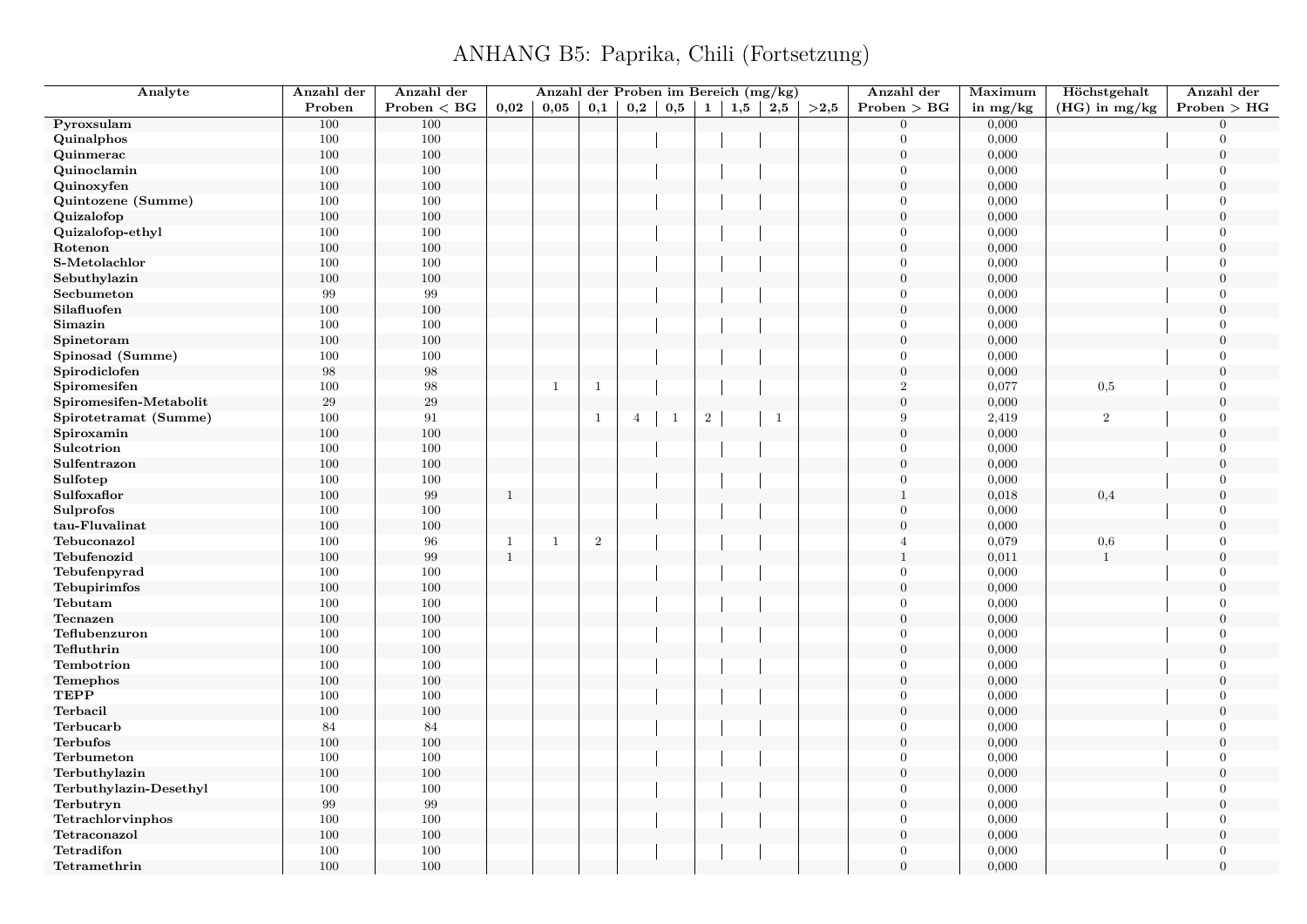| Analyte               | Anzahl der      | Anzahl der      |                | Anzahl der Proben im Bereich (mg/kg) |                  |              |              |              |     |     |      | Anzahl der       | Maximum    | Höchstgehalt    | Anzahl der       |
|-----------------------|-----------------|-----------------|----------------|--------------------------------------|------------------|--------------|--------------|--------------|-----|-----|------|------------------|------------|-----------------|------------------|
|                       | Proben          | $Problem < B$ G | 0,02           | 0.05                                 | 0,1              | 0,2          | 0,5          | <sup>1</sup> | 1,5 | 2,5 | >2.5 | Problem > BG     | in $mg/kg$ | $(HG)$ in mg/kg | Problem > HG     |
| Tetrasul              | 100             | 100             |                |                                      |                  |              |              |              |     |     |      | $\theta$         | 0,000      |                 | $\Omega$         |
| TFNA-AM               | $23\,$          | $23\,$          |                |                                      |                  |              |              |              |     |     |      | $\boldsymbol{0}$ | 0,000      |                 | $\Omega$         |
| Thenylchlor           | 100             | 100             |                |                                      |                  |              |              |              |     |     |      | $\Omega$         | 0,000      |                 | $\overline{0}$   |
| Thiabendazol          | 100             | 100             |                |                                      |                  |              |              |              |     |     |      | $\overline{0}$   | 0,000      |                 | $\overline{0}$   |
| Thiacloprid           | 100             | 99              | $\mathbf{1}$   |                                      |                  |              |              |              |     |     |      | -1               | 0,013      | $\overline{1}$  | $\Omega$         |
| Thiamethoxam          | 100             | 100             |                |                                      |                  |              |              |              |     |     |      | $\theta$         | 0,000      |                 | $\boldsymbol{0}$ |
| Thifensulfuron-methyl | 100             | 100             |                |                                      |                  |              |              |              |     |     |      | $\theta$         | 0,000      |                 | $\overline{0}$   |
| Thifluzamid           | 100             | 100             |                |                                      |                  |              |              |              |     |     |      | $\theta$         | 0,000      |                 | $\overline{0}$   |
| Thiocyclam            | 100             | 100             |                |                                      |                  |              |              |              |     |     |      | $\Omega$         | 0,000      |                 | $\Omega$         |
| Thiodicarb            | 100             | 100             |                |                                      |                  |              |              |              |     |     |      | $\theta$         | 0,000      |                 | $\overline{0}$   |
| Thiofanox             | 100             | 100             |                |                                      |                  |              |              |              |     |     |      | $\Omega$         | 0,000      |                 | $\Omega$         |
| Thiofanoxsulfon       | 100             | 100             |                |                                      |                  |              |              |              |     |     |      | $\theta$         | 0,000      |                 | $\theta$         |
| Thiofanoxsulfoxid     | 74              | 74              |                |                                      |                  |              |              |              |     |     |      | $\Omega$         | 0,000      |                 | $\Omega$         |
| Thiometon             | 100             | 100             |                |                                      |                  |              |              |              |     |     |      | $\theta$         | 0,000      |                 | $\overline{0}$   |
| Thionazin             | 100             | 100             |                |                                      |                  |              |              |              |     |     |      | $\Omega$         | 0,000      |                 | $\Omega$         |
| Thiophanat-methyl     | 100             | 99              |                |                                      | $\mathbf{1}$     |              |              |              |     |     |      | $\overline{1}$   | 0,053      | 0,1             | $\theta$         |
| Tiocarbazil           | 100             | 100             |                |                                      |                  |              |              |              |     |     |      | $\theta$         | 0,000      |                 | $\overline{0}$   |
| Tolclofos-methyl      | 100             | 100             |                |                                      |                  |              |              |              |     |     |      | $\overline{0}$   | 0,000      |                 | $\theta$         |
| Tolfenpyrad           | 100             | 100             |                |                                      |                  |              |              |              |     |     |      | $\mathbf{0}$     | 0,000      |                 | $\mathbf{0}$     |
| Tolylfluanid (Summe)  | 100             | 100             |                |                                      |                  |              |              |              |     |     |      | $\theta$         | 0,000      |                 | $\Omega$         |
| Topramezon            | $\overline{4}$  | $\overline{4}$  |                |                                      |                  |              |              |              |     |     |      | $\theta$         | 0,000      |                 | $\overline{0}$   |
| Tralkoxydim           | 100             | 100             |                |                                      |                  |              |              |              |     |     |      | $\theta$         | 0,000      |                 | $\theta$         |
| Transfluthrin         | 100             | 100             |                |                                      |                  |              |              |              |     |     |      | $\Omega$         | 0,000      |                 | $\overline{0}$   |
| Triadimefon           | 100             | 100             |                |                                      |                  |              |              |              |     |     |      | $\mathbf{0}$     | 0,000      |                 | $\overline{0}$   |
| Triadimenol           | 100             | 91              | $\overline{2}$ | $\overline{4}$                       | $\boldsymbol{2}$ | $\mathbf{1}$ |              |              |     |     |      | 9                | 0,120      | 0,5             | $\overline{0}$   |
| <b>Triallat</b>       | 100             | 100             |                |                                      |                  |              |              |              |     |     |      | $\theta$         | 0,000      |                 | $\theta$         |
| Triasulfuron          | 100             | 100             |                |                                      |                  |              |              |              |     |     |      | $\Omega$         | 0,000      |                 | $\overline{0}$   |
| Triazamat             | 100             | 100             |                |                                      |                  |              |              |              |     |     |      | $\overline{0}$   | 0,000      |                 | $\overline{0}$   |
| Triazophos            | 100             | 100             |                |                                      |                  |              |              |              |     |     |      | $\Omega$         | 0,000      |                 | $\overline{0}$   |
| Tribenuron-methyl     | 100             | 100             |                |                                      |                  |              |              |              |     |     |      | $\theta$         | 0,000      |                 | $\overline{0}$   |
| Trichlorfon           | 100             | 100             |                |                                      |                  |              |              |              |     |     |      | $\theta$         | 0,000      |                 | $\overline{0}$   |
| Trichloronat          | 100             | 100             |                |                                      |                  |              |              |              |     |     |      | $\boldsymbol{0}$ | 0,000      |                 | $\overline{0}$   |
| Triclopyr             | 100             | 100             |                |                                      |                  |              |              |              |     |     |      | $\Omega$         | 0,000      |                 | $\overline{0}$   |
| Tricyclazol           | 100             | 100             |                |                                      |                  |              |              |              |     |     |      | $\theta$         | 0,000      |                 | $\overline{0}$   |
| Trifloxystrobin       | 100             | $\bf{96}$       | $\,2\,$        | $\mathbf{1}$                         |                  |              | $\mathbf{1}$ |              |     |     |      | $\overline{A}$   | 0,210      | 0,4             | $\Omega$         |
| Triflumizole (Summe)  | 100             | 100             |                |                                      |                  |              |              |              |     |     |      | $\mathbf{0}$     | 0,000      |                 | $\overline{0}$   |
| Triflumuron           | 100             | 100             |                |                                      |                  |              |              |              |     |     |      | $\Omega$         | 0,000      |                 | $\overline{0}$   |
| Trifluralin           | 100             | 100             |                |                                      |                  |              |              |              |     |     |      | $\Omega$         | 0,000      |                 | $\Omega$         |
| Triflusulfuron-methyl | 100             | 100             |                |                                      |                  |              |              |              |     |     |      | $\Omega$         | 0,000      |                 | $\Omega$         |
| Triforin              | 100             | 100             |                |                                      |                  |              |              |              |     |     |      | $\mathbf{0}$     | 0,000      |                 | $\Omega$         |
| Trinexapac-ethyl      | $5\phantom{.0}$ | $5\phantom{.0}$ |                |                                      |                  |              |              |              |     |     |      | $\theta$         | 0,000      |                 | $\overline{0}$   |
| Triticonazol          | 100             | 100             |                |                                      |                  |              |              |              |     |     |      | $\Omega$         | 0,000      |                 | $\Omega$         |
| Tritosulfuron         | 100             | 100             |                |                                      |                  |              |              |              |     |     |      | $\theta$         | 0,000      |                 | $\overline{0}$   |
| Uniconazol            | 97              | 97              |                |                                      |                  |              |              |              |     |     |      | $\boldsymbol{0}$ | 0,000      |                 | $\theta$         |
| Valifenalat           | 74              | 74              |                |                                      |                  |              |              |              |     |     |      | $\theta$         | 0,000      |                 | $\overline{0}$   |
| Vamidothion           | 100             | 100             |                |                                      |                  |              |              |              |     |     |      | $\Omega$         | 0,000      |                 | $\theta$         |
| Vinclozolin           | 100             | 100             |                |                                      |                  |              |              |              |     |     |      | $\Omega$         | 0,000      |                 | $\theta$         |
| <b>XMC</b>            | 100             | 100             |                |                                      |                  |              |              |              |     |     |      | $\mathbf{0}$     | 0,000      |                 | $\overline{0}$   |
| Zoxamid               | 100             | 100             |                |                                      |                  |              |              |              |     |     |      | $\Omega$         | 0,000      |                 | $\overline{0}$   |
|                       |                 |                 |                |                                      |                  |              |              |              |     |     |      |                  |            |                 |                  |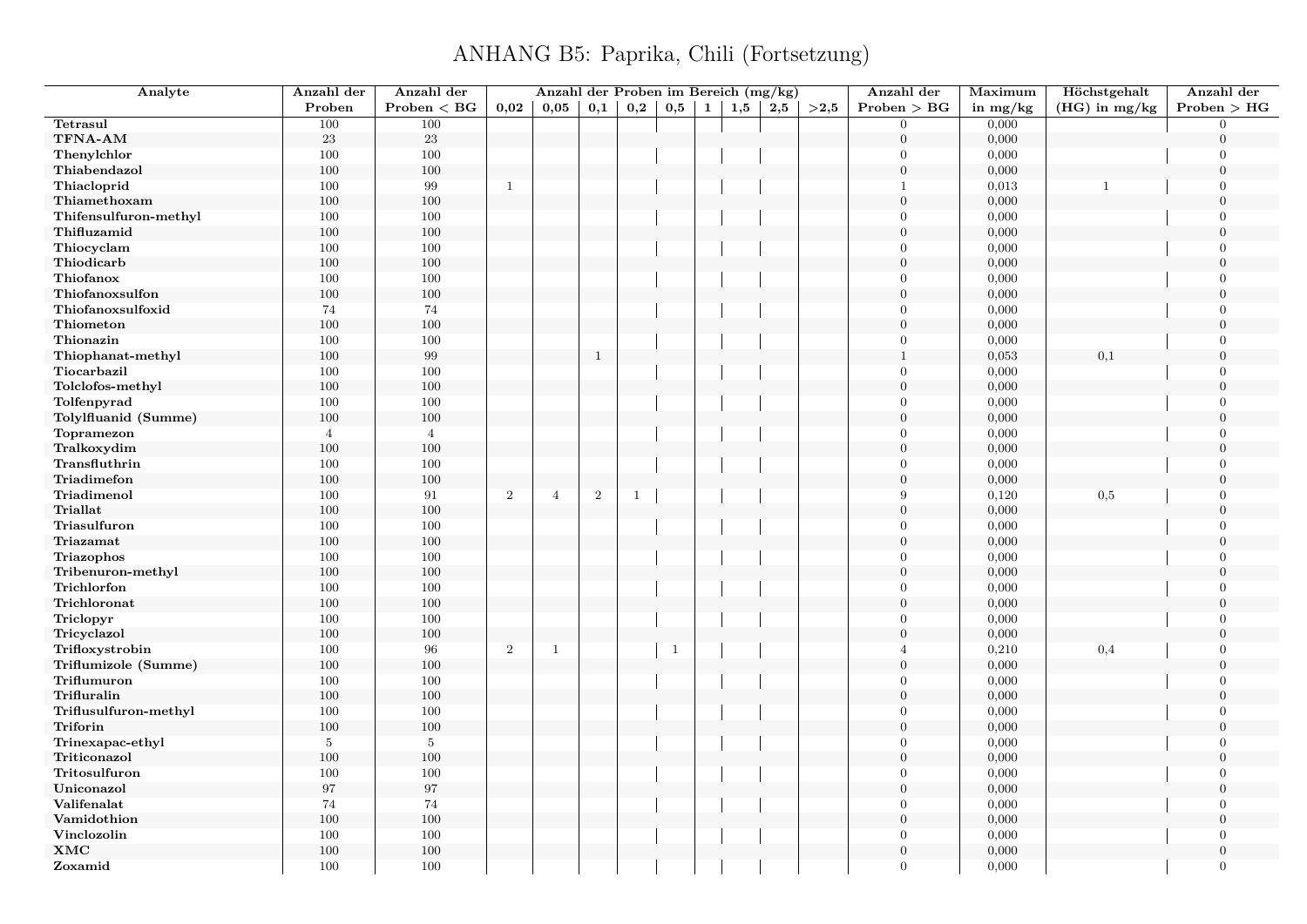| Analyte        | Anzahl der | Anzahl der            |      | Anzahl der |     | Proben im Bereich |     |        | (mg/kg)                |            | Anzahl der            | <b>Taximum</b> | Höchstgehalt        | . .<br>Anzahl der |
|----------------|------------|-----------------------|------|------------|-----|-------------------|-----|--------|------------------------|------------|-----------------------|----------------|---------------------|-------------------|
|                | Proben     | $_{\rm BG}$<br>Proben | 0,02 | 0,05       | 0.1 | 0,2               | 0,5 | 1,U    | $\Omega$ $\sim$<br>⊿∗∙ | $>\!\!2.5$ | $_{\rm BG}$<br>Proben | n mg/kg        | (HG)<br>$\ln mg/kg$ | НG<br>Proben      |
| Gesamtergebnis | 56.807     | 56.618                | 60   | 50.        | 30  | 24                |     | $\sim$ |                        | $\Omega$   | 189                   |                |                     |                   |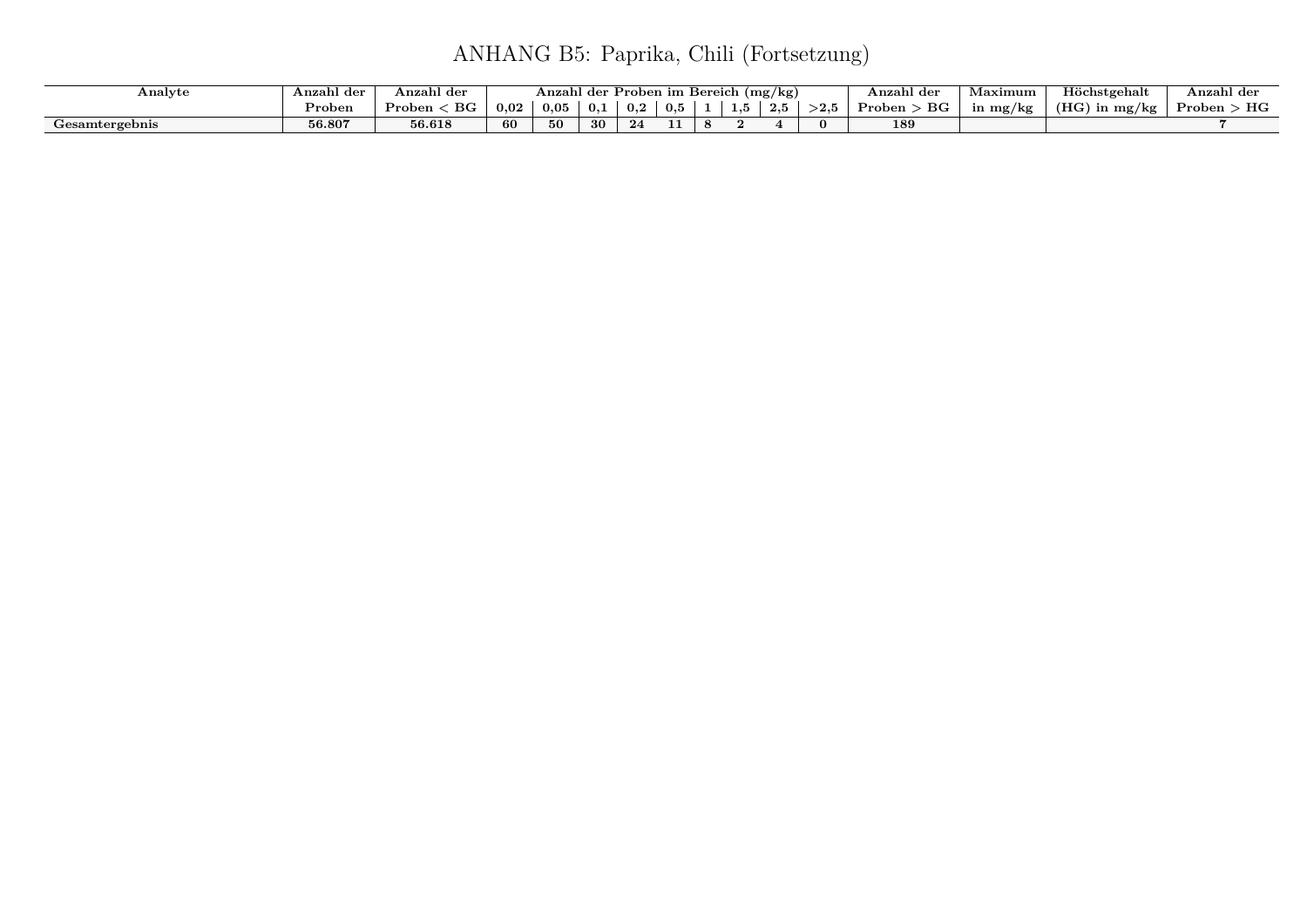## ANHANG B6: Spinat

| Analyte                      | Anzahl der | Anzahl der    |              | Anzahl der Proben im Bereich (mg/kg) |     |              |       |   |     |     |      | Anzahl der       | Maximum        | Höchstgehalt    | Anzahl der                 |
|------------------------------|------------|---------------|--------------|--------------------------------------|-----|--------------|-------|---|-----|-----|------|------------------|----------------|-----------------|----------------------------|
|                              | Proben     | Problem < BG  | 0,02         | 0,05                                 | 0,1 | 0,2          | 0,5   | 1 | 1,5 | 2,5 | >2,5 | Problem > BG     | in $mg/kg$     | $(HG)$ in mg/kg | Problem > HG               |
| 1,4-Dimethylnaphthalin       | 101        | 100           | $\mathbf{1}$ |                                      |     |              |       |   |     |     |      |                  | 0,017          |                 | $\Omega$                   |
| 2-Naphthoxyessigsäure        | 101        | 101           |              |                                      |     |              |       |   |     |     |      | $\Omega$         | 0,000          |                 | $\Omega$                   |
| 2,3,5-Trimethacarb           | 101        | 101           |              |                                      |     |              |       |   |     |     |      | $\boldsymbol{0}$ | 0,000          |                 | $\boldsymbol{0}$           |
| $2,4$ -D                     | 101        | 101           |              |                                      |     |              |       |   |     |     |      | $\overline{0}$   | 0,000          |                 | $\overline{0}$             |
| $2,4$ -DB                    | $82\,$     | 82            |              |                                      |     |              |       |   |     |     |      | $\overline{0}$   | 0,000          |                 | $\Omega$                   |
| $2,4,5$ -T                   | 101        | 101           |              |                                      |     |              |       |   |     |     |      | $\overline{0}$   | 0,000          |                 | $\overline{0}$             |
| 3-Chloranilin                | 101        | 100           |              | $\mathbf{1}$                         |     |              |       |   |     |     |      | $\mathbf{1}$     | 0,021          |                 | $\Omega$                   |
| 3,4-Dichloranilin            | 96         | 96            |              |                                      |     |              |       |   |     |     |      | $\overline{0}$   | 0,000          |                 | $\Omega$                   |
| 3,5-Dichloranilin            | 101        | 101           |              |                                      |     |              |       |   |     |     |      | $\mathbf{0}$     | 0,000          |                 | $\theta$                   |
| 4-Bromphenylharnstoff        | 101        | 101           |              |                                      |     |              |       |   |     |     |      | $\overline{0}$   | 0,000          |                 | $\Omega$                   |
| 4-Chlorphenoxyessigsäure     | 101        | 101           |              |                                      |     |              |       |   |     |     |      | $\mathbf{0}$     | 0,000          |                 | $\theta$                   |
| 4,4-Dichlorbenzophenon       | 101        | 101           |              |                                      |     |              |       |   |     |     |      | $\overline{0}$   | 0,000          |                 | $\overline{0}$             |
| 5-Hydroxythiabendazol        | 101        | 101           |              |                                      |     |              |       |   |     |     |      | $\boldsymbol{0}$ | 0,000          |                 | $\overline{0}$             |
| a-Chlordan                   | 101        | 101           |              |                                      |     |              |       |   |     |     |      | $\Omega$         | 0,000          |                 | $\overline{0}$             |
| a-HCH                        | 101        | 101           |              |                                      |     |              |       |   |     |     |      | $\mathbf{0}$     | 0,000          |                 | $\overline{0}$             |
| Acephat                      | 101        | 101           |              |                                      |     |              |       |   |     |     |      | $\Omega$         | 0,000          |                 | $\overline{0}$             |
| Acequinocyl (Summe)          | 26         | $26\,$        |              |                                      |     |              |       |   |     |     |      | $\boldsymbol{0}$ | 0,000          |                 | $\boldsymbol{0}$           |
| Acetamiprid                  | 101        | 92            | $\mathbf{1}$ | $\,2$                                | 3   | $\mathbf{1}$ | $\,2$ |   |     |     |      | 9                | 0,480          | 5/0,6           | $\overline{0}$             |
| Acetochlor                   | 101        | 101           |              |                                      |     |              |       |   |     |     |      | $\overline{0}$   | 0,000          |                 | $\overline{0}$             |
| Acibenzolar-S-methyl (Summe) | 101        | 101           |              |                                      |     |              |       |   |     |     |      | $\overline{0}$   | 0,000          |                 | $\Omega$                   |
| Aclonifen                    | 100        | 100           |              |                                      |     |              |       |   |     |     |      | $\boldsymbol{0}$ | 0,000          |                 | $\boldsymbol{0}$           |
| Acrinathrin                  | 101        | 101           |              |                                      |     |              |       |   |     |     |      | $\overline{0}$   | 0,000          |                 | $\Omega$                   |
| Alachlor                     | 101        | 101           |              |                                      |     |              |       |   |     |     |      | $\overline{0}$   | 0,000          |                 | $\Omega$                   |
| Aldicarb (Summe)             | 101        | 101           |              |                                      |     |              |       |   |     |     |      | $\Omega$         | 0,000          |                 | $\Omega$                   |
| Aldrin/Dieldrin              | 101        | 101           |              |                                      |     |              |       |   |     |     |      | $\boldsymbol{0}$ | 0,000          |                 | $\overline{0}$             |
| Allidochlor                  | 101        | 101           |              |                                      |     |              |       |   |     |     |      | $\Omega$         | 0,000          |                 | $\overline{0}$             |
| Ametoctradin                 | 101        | 101           |              |                                      |     |              |       |   |     |     |      | $\overline{0}$   | 0,000          |                 | $\Omega$                   |
| Ametryn                      | 89         | 89            |              |                                      |     |              |       |   |     |     |      | $\overline{0}$   | 0,000          |                 | $\overline{0}$             |
| Amidosulfuron                | 101        | 101           |              |                                      |     |              |       |   |     |     |      | $\boldsymbol{0}$ | 0,000          |                 | $\overline{0}$             |
| Aminocarb                    | 101        | 101           |              |                                      |     |              |       |   |     |     |      | $\overline{0}$   |                |                 | $\overline{0}$             |
| Amisulbrom                   |            | 101           |              |                                      |     |              |       |   |     |     |      | $\overline{0}$   | 0,000<br>0,000 |                 | $\Omega$                   |
|                              | 101        |               |              |                                      |     |              |       |   |     |     |      | $\overline{0}$   |                |                 |                            |
| Amitraz (Summe)              | 101        | 101           |              |                                      |     |              |       |   |     |     |      | $\boldsymbol{0}$ | 0,000          |                 | $\overline{0}$<br>$\Omega$ |
| Ancymidol<br>Anilofos        | 101<br>99  | 101<br>$\,99$ |              |                                      |     |              |       |   |     |     |      | $\overline{0}$   | 0,000          |                 | $\Omega$                   |
|                              |            |               |              |                                      |     |              |       |   |     |     |      |                  | 0,000          |                 | $\theta$                   |
| Anthrachinon                 | 101        | 101           |              |                                      |     |              |       |   |     |     |      | $\overline{0}$   | 0,000          |                 |                            |
| Aspon                        | 101        | 101           |              |                                      |     |              |       |   |     |     |      | $\overline{0}$   | 0,000          |                 | $\overline{0}$             |
| Asulam                       | 101        | 101           |              |                                      |     |              |       |   |     |     |      | $\overline{0}$   | 0,000          |                 | $\overline{0}$             |
| Atrazin                      | 101        | 101           |              |                                      |     |              |       |   |     |     |      | $\Omega$         | 0,000          |                 | $\overline{0}$             |
| <b>Atrazin-Desethyl</b>      | 101        | 101           |              |                                      |     |              |       |   |     |     |      | $\boldsymbol{0}$ | 0,000          |                 | $\boldsymbol{0}$           |
| Atrazin-Desisopropyl         | 101        | 101           |              |                                      |     |              |       |   |     |     |      | $\Omega$         | 0,000          |                 | $\overline{0}$             |
| Azaconazol                   | $77\,$     | $77\,$        |              |                                      |     |              |       |   |     |     |      | $\overline{0}$   | 0,000          |                 | $\overline{0}$             |
| Azamethiphos                 | 101        | 101           |              |                                      |     |              |       |   |     |     |      | $\Omega$         | 0,000          |                 | $\overline{0}$             |
| Azinphos-ethyl               | 101        | 101           |              |                                      |     |              |       |   |     |     |      | $\boldsymbol{0}$ | 0,000          |                 | $\boldsymbol{0}$           |
| Azinphos-methyl              | 101        | 101           |              |                                      |     |              |       |   |     |     |      | $\Omega$         | 0,000          |                 | $\Omega$                   |
| Aziprotryn                   | 101        | 101           |              |                                      |     |              |       |   |     |     |      | $\overline{0}$   | 0,000          |                 | $\Omega$                   |
| Azoxystrobin                 | 101        | $\,99$        | $\mathbf{1}$ | $\mathbf{1}$                         |     |              |       |   |     |     |      | $\overline{2}$   | 0,022          | 15              | $\theta$                   |
| b-HCH                        | 101        | 101           |              |                                      |     |              |       |   |     |     |      | $\boldsymbol{0}$ | 0,000          |                 | $\boldsymbol{0}$           |
| Beflubutamid                 | 101        | 101           |              |                                      |     |              |       |   |     |     |      | $\overline{0}$   | 0,000          |                 | $\overline{0}$             |
| Benalaxyl                    | 101        | 101           |              |                                      |     |              |       |   |     |     |      | $\theta$         | 0,000          |                 | $\overline{0}$             |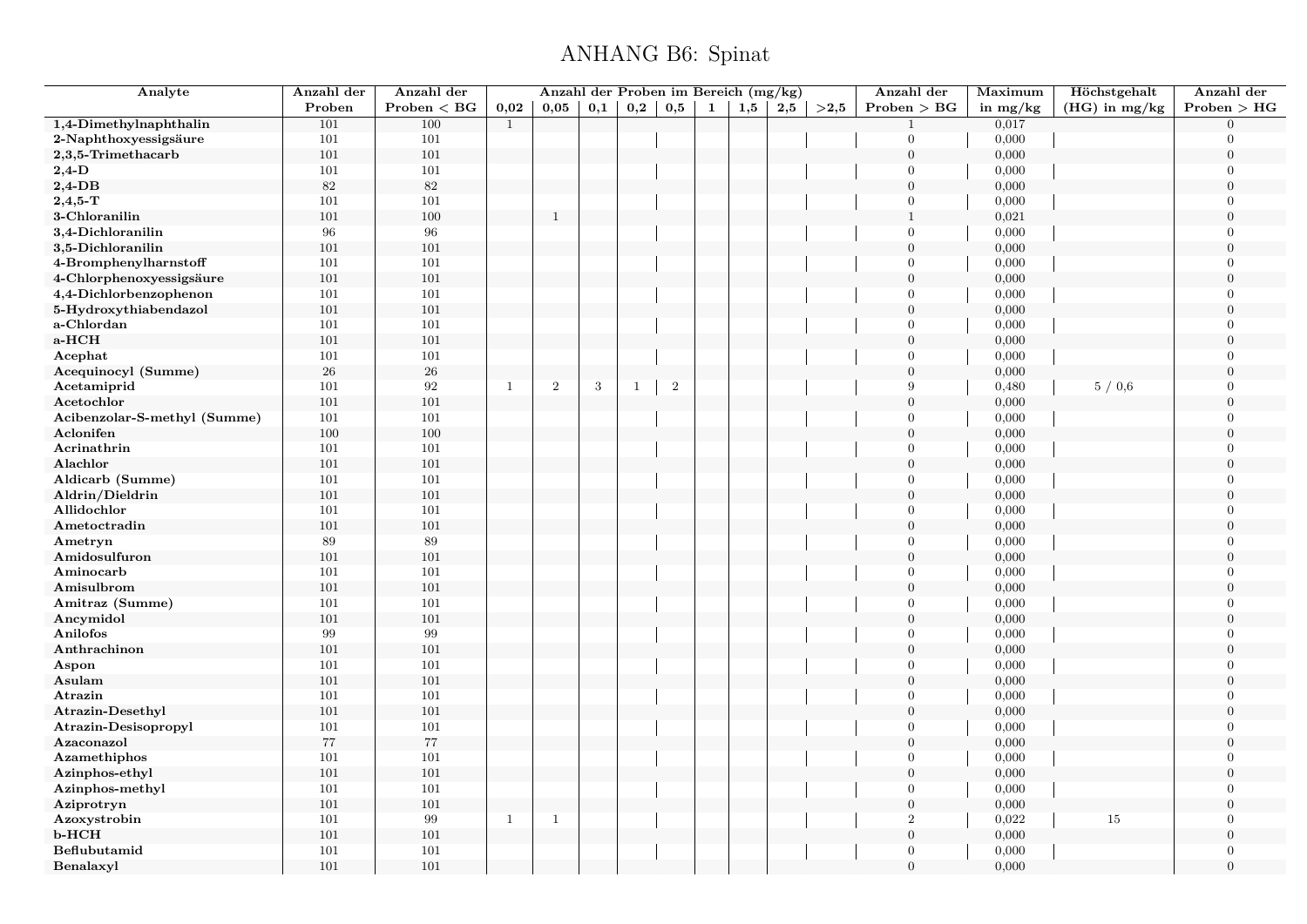| Analyte               | Anzahl der | Anzahl der   |              |      | Anzahl der Proben im Bereich (mg/kg) |              |              |            |     |     |                | Anzahl der       | Maximum    | Höchstgehalt    | Anzahl der       |
|-----------------------|------------|--------------|--------------|------|--------------------------------------|--------------|--------------|------------|-----|-----|----------------|------------------|------------|-----------------|------------------|
|                       | Proben     | Problem < BG | 0,02         | 0,05 | 0,1                                  | 0,2          | 0,5          | 1          | 1,5 | 2,5 | >2.5           | Problem > BG     | in $mg/kg$ | $(HG)$ in mg/kg | Problem > HG     |
| Benazolin-ethyl       | 101        | 101          |              |      |                                      |              |              |            |     |     |                | $\overline{0}$   | 0,000      |                 | $\Omega$         |
| Bendiocarb            | 101        | 101          |              |      |                                      |              |              |            |     |     |                | $\boldsymbol{0}$ | 0,000      |                 | $\overline{0}$   |
| Benfluralin           | 101        | 101          |              |      |                                      |              |              |            |     |     |                | $\overline{0}$   | 0,000      |                 | $\overline{0}$   |
| Benodanil             | 101        | 101          |              |      |                                      |              |              |            |     |     |                | $\mathbf{0}$     | 0,000      |                 | $\overline{0}$   |
| Benoxacor             | 101        | 101          |              |      |                                      |              |              |            |     |     |                | $\Omega$         | 0,000      |                 | $\overline{0}$   |
| Bentazon (Summe)      | 101        | 101          |              |      |                                      |              |              |            |     |     |                | $\overline{0}$   | 0,000      |                 | $\boldsymbol{0}$ |
| Benthiavalicarb-iProp | 101        | 101          |              |      |                                      |              |              |            |     |     |                | $\overline{0}$   | 0,000      |                 | $\overline{0}$   |
| Benzovindiflupyr      | 101        | 101          |              |      |                                      |              |              |            |     |     |                | $\overline{0}$   | 0,000      |                 | $\overline{0}$   |
| Benzoximat            | 101        | 101          |              |      |                                      |              |              |            |     |     |                | $\overline{0}$   | 0,000      |                 | $\overline{0}$   |
| Benzoylprop-ethyl     | 101        | 101          |              |      |                                      |              |              |            |     |     |                | $\overline{0}$   | 0,000      |                 | $\boldsymbol{0}$ |
| Benzyladenin          | 101        | 101          |              |      |                                      |              |              |            |     |     |                | $\overline{0}$   | 0,000      |                 | $\overline{0}$   |
| Bifenazate (Summe)    | 101        | 101          |              |      |                                      |              |              |            |     |     |                | $\mathbf{0}$     | 0,000      |                 | $\overline{0}$   |
| <b>Bifenox</b>        | 97         | 97           |              |      |                                      |              |              |            |     |     |                | $\overline{0}$   | 0,000      |                 | $\Omega$         |
| <b>Bifenthrin</b>     | 101        | 101          |              |      |                                      |              |              |            |     |     |                | $\overline{0}$   | 0,000      |                 | $\overline{0}$   |
| Bioresmethrin         | 101        | 101          |              |      |                                      |              |              |            |     |     |                | $\overline{0}$   | 0,000      |                 | $\Omega$         |
| <b>Bitertanol</b>     | $\,99$     | 99           |              |      |                                      |              |              |            |     |     |                | $\boldsymbol{0}$ | 0,000      |                 | $\overline{0}$   |
| <b>Bixafen</b>        | 101        | 101          |              |      |                                      |              |              |            |     |     |                | $\overline{0}$   | 0,000      |                 | $\overline{0}$   |
| <b>Boscalid</b>       | 101        | $87\,$       | $\mathbf{3}$ | 3    | <sup>1</sup>                         | $\mathbf{1}$ | $\mathbf{1}$ | $\sqrt{3}$ |     |     | $\overline{2}$ | 14               | 21,800     | 50/30           | $\overline{0}$   |
| <b>Bromacil</b>       | 101        | 101          |              |      |                                      |              |              |            |     |     |                | $\overline{0}$   | 0,000      |                 | $\overline{0}$   |
| <b>Brombutid</b>      | 81         | $81\,$       |              |      |                                      |              |              |            |     |     |                | $\mathbf{0}$     | 0,000      |                 | $\Omega$         |
| <b>Bromfenvinfos</b>  | 93         | 93           |              |      |                                      |              |              |            |     |     |                | $\overline{0}$   | 0,000      |                 | $\overline{0}$   |
| Bromfenvinfos-methyl  | 101        | 101          |              |      |                                      |              |              |            |     |     |                | $\mathbf{0}$     | 0,000      |                 | $\Omega$         |
| <b>Bromocyclen</b>    | 97         | 97           |              |      |                                      |              |              |            |     |     |                | $\overline{0}$   | 0,000      |                 | $\overline{0}$   |
| <b>Bromophos</b>      | 101        | 101          |              |      |                                      |              |              |            |     |     |                | $\overline{0}$   | 0,000      |                 | $\overline{0}$   |
| Bromophos-ethyl       | 101        | 101          |              |      |                                      |              |              |            |     |     |                | $\overline{0}$   | 0,000      |                 | $\overline{0}$   |
| Bromoxynil            | 101        | 101          |              |      |                                      |              |              |            |     |     |                | $\boldsymbol{0}$ | 0,000      |                 | $\overline{0}$   |
| Bromoxynilmethylether | 101        | 101          |              |      |                                      |              |              |            |     |     |                | $\overline{0}$   | 0,000      |                 | $\overline{0}$   |
| Brompropylat          | 101        | 101          |              |      |                                      |              |              |            |     |     |                | $\overline{0}$   | 0,000      |                 | $\overline{0}$   |
| Bromuconazol          | 101        | 101          |              |      |                                      |              |              |            |     |     |                | $\overline{0}$   | 0,000      |                 | $\overline{0}$   |
| <b>Bupirimat</b>      | 101        | 101          |              |      |                                      |              |              |            |     |     |                | $\mathbf{0}$     | 0,000      |                 | $\boldsymbol{0}$ |
| <b>Buprofezin</b>     | 101        | 101          |              |      |                                      |              |              |            |     |     |                | $\overline{0}$   | 0,000      |                 | $\overline{0}$   |
| <b>Butachlor</b>      | 101        | 101          |              |      |                                      |              |              |            |     |     |                | $\overline{0}$   | 0,000      |                 | $\overline{0}$   |
| Butafenacil           | 101        | 101          |              |      |                                      |              |              |            |     |     |                | $\overline{0}$   | 0,000      |                 | $\Omega$         |
| <b>Butamifos</b>      | 101        | 101          |              |      |                                      |              |              |            |     |     |                | $\mathbf{0}$     | 0,000      |                 | $\overline{0}$   |
| Butocarboxim          | 101        | 101          |              |      |                                      |              |              |            |     |     |                | $\overline{0}$   | 0,000      |                 | $\Omega$         |
| Butocarboximsulfoxid  | 101        | 101          |              |      |                                      |              |              |            |     |     |                | $\overline{0}$   | 0,000      |                 | $\overline{0}$   |
| Butoxycarboxim        | 101        | 101          |              |      |                                      |              |              |            |     |     |                | $\overline{0}$   | 0,000      |                 | $\Omega$         |
| <b>Butralin</b>       | 101        | 101          |              |      |                                      |              |              |            |     |     |                | $\overline{0}$   | 0,000      |                 | $\overline{0}$   |
| <b>Buturon</b>        | 101        | 101          |              |      |                                      |              |              |            |     |     |                | $\overline{0}$   | 0,000      |                 | $\overline{0}$   |
| <b>Butylat</b>        | 101        | 101          |              |      |                                      |              |              |            |     |     |                | $\boldsymbol{0}$ | 0,000      |                 | $\Omega$         |
| Cadusafos             | 101        | 101          |              |      |                                      |              |              |            |     |     |                | $\overline{0}$   | 0,000      |                 | $\overline{0}$   |
| Cafenstrol            | $79\,$     | 79           |              |      |                                      |              |              |            |     |     |                | $\overline{0}$   | 0,000      |                 | $\Omega$         |
| Captafol              | 84         | 84           |              |      |                                      |              |              |            |     |     |                | $\overline{0}$   | 0,000      |                 | $\overline{0}$   |
| Captan (Summe)        | 101        | 101          |              |      |                                      |              |              |            |     |     |                | $\boldsymbol{0}$ | 0,000      |                 | $\Omega$         |
| Carbaryl              | 101        | 101          |              |      |                                      |              |              |            |     |     |                | $\overline{0}$   | 0,000      |                 | $\overline{0}$   |
| Carbendazim/Benomyl   | 101        | 101          |              |      |                                      |              |              |            |     |     |                | $\overline{0}$   | 0,000      |                 | $\overline{0}$   |
| Carbetamid            | 101        | 101          |              |      |                                      |              |              |            |     |     |                | $\overline{0}$   | 0,000      |                 | $\overline{0}$   |
| Carbofuran (Summe)    | 101        | 101          |              |      |                                      |              |              |            |     |     |                | $\overline{0}$   | 0,000      |                 | $\boldsymbol{0}$ |
|                       | 101        | 101          |              |      |                                      |              |              |            |     |     |                | $\overline{0}$   |            |                 | $\overline{0}$   |
| Carbophenothion       |            |              |              |      |                                      |              |              |            |     |     |                |                  | 0,000      |                 |                  |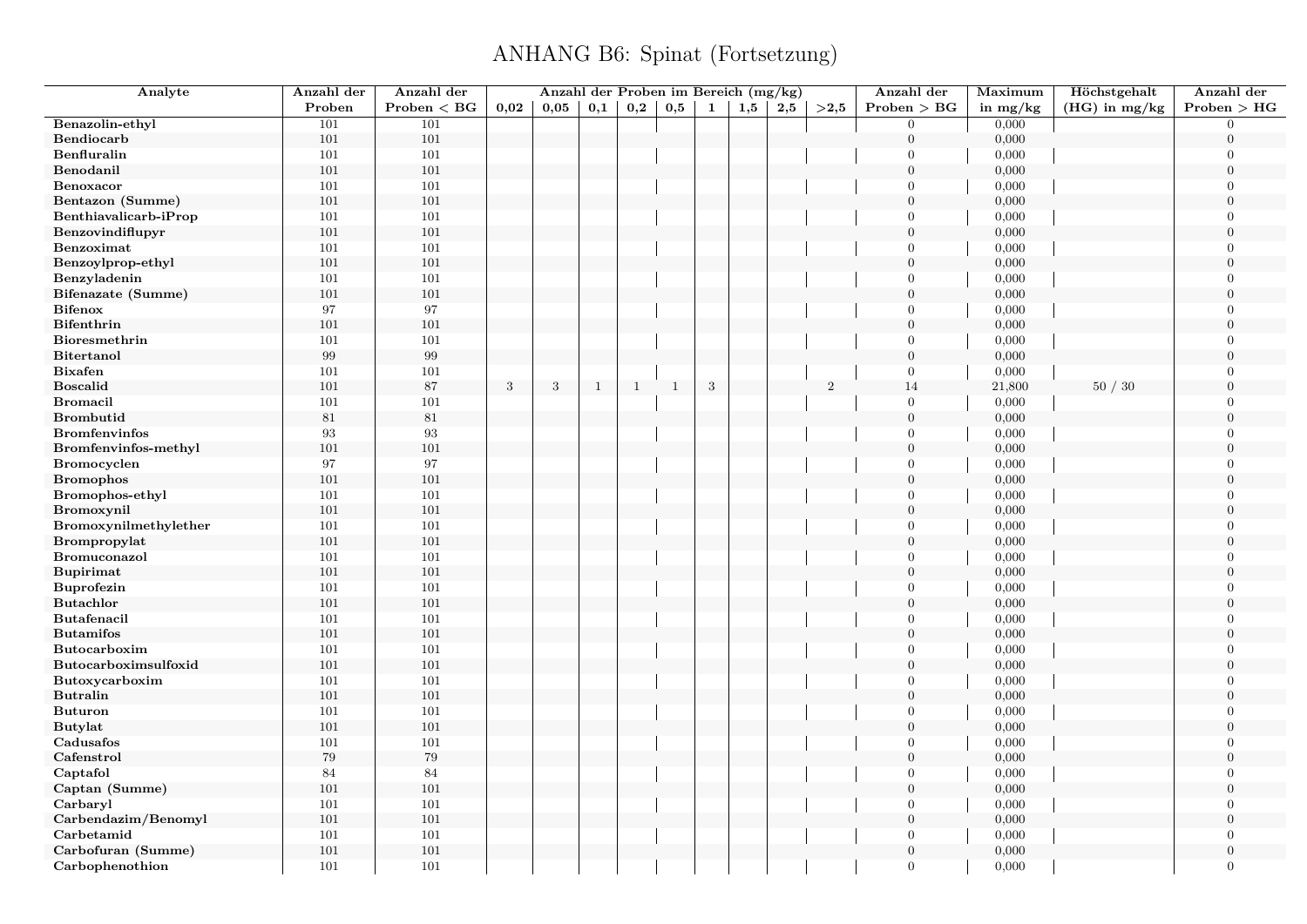| Analyte                  | Anzahl der   | Anzahl der   |              |                |            |     |                 |              | Anzahl der Proben im Bereich (mg/kg) |              |                | Anzahl der       | Maximum    | Höchstgehalt    | Anzahl der     |
|--------------------------|--------------|--------------|--------------|----------------|------------|-----|-----------------|--------------|--------------------------------------|--------------|----------------|------------------|------------|-----------------|----------------|
|                          | Proben       | Problem < BG | 0.02         | 0,05           | 0,1        | 0,2 | 0,5             | $\mathbf{1}$ | 1,5                                  | 2,5          | >2,5           | Problem > BG     | in $mg/kg$ | $(HG)$ in mg/kg | Problem > HG   |
| Carboxin                 | 101          | 101          |              |                |            |     |                 |              |                                      |              |                | $\overline{0}$   | 0,000      |                 | $\Omega$       |
| Carfentrazon-ethyl       | 101          | 101          |              |                |            |     |                 |              |                                      |              |                | $\overline{0}$   | 0,000      |                 | $\theta$       |
| CGA321113                | 101          | 101          |              |                |            |     |                 |              |                                      |              |                | $\mathbf{0}$     | 0,000      |                 | $\overline{0}$ |
| Chlorantraniliprol       | 101          | 87           |              | $\mathbf{1}$   | $\sqrt{2}$ | 3   | $5\phantom{.0}$ | $\mathbf{1}$ |                                      | $\mathbf{1}$ | $\overline{1}$ | 14               | 4,100      | 20              | $\Omega$       |
| Chlorbenzilat            | 101          | 101          |              |                |            |     |                 |              |                                      |              |                | $\mathbf{0}$     | 0,000      |                 | $\theta$       |
| Chlorbromuron            | 101          | 101          |              |                |            |     |                 |              |                                      |              |                | $\overline{0}$   | 0,000      |                 | $\Omega$       |
| Chlorbufam               | 101          | $101\,$      |              |                |            |     |                 |              |                                      |              |                | $\boldsymbol{0}$ | 0,000      |                 | $\overline{0}$ |
| Chlordecon               | $82\,$       | 82           |              |                |            |     |                 |              |                                      |              |                | $\mathbf{0}$     | 0,000      |                 | $\overline{0}$ |
| Chlordimeform            | 101          | 101          |              |                |            |     |                 |              |                                      |              |                | $\overline{0}$   | 0,000      |                 | $\theta$       |
| Chlorfenapyr             | 101          | 101          |              |                |            |     |                 |              |                                      |              |                | $\mathbf{0}$     | 0,000      |                 | $\overline{0}$ |
| Chlorfenethol            | 101          | 101          |              |                |            |     |                 |              |                                      |              |                | $\overline{0}$   | 0,000      |                 | $\theta$       |
| Chlorfenprop-Methyl      | 101          | 101          |              |                |            |     |                 |              |                                      |              |                | $\mathbf{0}$     | 0,000      |                 | $\overline{0}$ |
| Chlorfenson              | 101          | 101          |              |                |            |     |                 |              |                                      |              |                | $\mathbf{0}$     | 0,000      |                 | $\theta$       |
| Chlorfenvinphos          | 101          | 101          |              |                |            |     |                 |              |                                      |              |                | $\overline{0}$   | 0,000      |                 | $\theta$       |
| Chlorfluazuron           | 101          | 101          |              |                |            |     |                 |              |                                      |              |                | $\mathbf{0}$     | 0,000      |                 | $\overline{0}$ |
| Chlorflurenol-methyl     | 101          | 101          |              |                |            |     |                 |              |                                      |              |                | $\mathbf{0}$     | 0,000      |                 | $\overline{0}$ |
| Chloridazon (Summe)      | 101          | 100          | <sup>1</sup> |                |            |     |                 |              |                                      |              |                | $1\,$            | 0,011      | 5               | $\overline{0}$ |
| Chlormephos              | 101          | 101          |              |                |            |     |                 |              |                                      |              |                | $\overline{0}$   | 0,000      |                 | $\overline{0}$ |
| Chlormequat chlorid      | 101          | 101          |              |                |            |     |                 |              |                                      |              |                | $\overline{0}$   | 0,000      |                 | $\overline{0}$ |
| Chloroneb                | 101          | 101          |              |                |            |     |                 |              |                                      |              |                | $\Omega$         | 0,000      |                 | $\Omega$       |
| Chloroxuron              | 101          | $101\,$      |              |                |            |     |                 |              |                                      |              |                | $\mathbf{0}$     | 0,000      |                 | $\overline{0}$ |
| Chlorpropham             | 101          | 101          |              |                |            |     |                 |              |                                      |              |                | $\overline{0}$   | 0,000      |                 | $\Omega$       |
| Chlorpyrifos             | 101          | $100\,$      | $\mathbf{1}$ |                |            |     |                 |              |                                      |              |                | $\mathbf{1}$     | 0,016      | 0,01            | $\overline{0}$ |
| Chlorpyrifos-methyl      | 101          | $101\,$      |              |                |            |     |                 |              |                                      |              |                | $\overline{0}$   | 0,000      |                 | $\Omega$       |
| Chlorthal-dimethyl       | 101          | 101          |              |                |            |     |                 |              |                                      |              |                | $\mathbf{0}$     | 0,000      |                 | $\overline{0}$ |
| Chlorthalonil            | 101          | 101          |              |                |            |     |                 |              |                                      |              |                | $\overline{0}$   | 0,000      |                 | $\Omega$       |
| Chlorthiamid             | $32\,$       | $32\,$       |              |                |            |     |                 |              |                                      |              |                | $\overline{0}$   | 0,000      |                 | $\theta$       |
| Chlorthion               | 101          | 101          |              |                |            |     |                 |              |                                      |              |                | $\overline{0}$   | 0,000      |                 | $\theta$       |
| Chlorthiophos            | 101          | 101          |              |                |            |     |                 |              |                                      |              |                | $\boldsymbol{0}$ | 0,000      |                 | $\overline{0}$ |
| Chlortoluron             | 101          | 101          |              |                |            |     |                 |              |                                      |              |                | $\overline{0}$   | 0,000      |                 | $\theta$       |
| Chlozolinat              | 101          | 101          |              |                |            |     |                 |              |                                      |              |                | $\mathbf{0}$     | 0,000      |                 | $\theta$       |
| Cinidon-ethyl            | 101          | 101          |              |                |            |     |                 |              |                                      |              |                | $\overline{0}$   | 0,000      |                 | $\theta$       |
| Cinosulfuron             | 101          | $101\,$      |              |                |            |     |                 |              |                                      |              |                | $\mathbf{0}$     | 0,000      |                 | $\overline{0}$ |
| Clodinafop-propargylest. | 101          | 101          |              |                |            |     |                 |              |                                      |              |                | $\mathbf{0}$     | 0,000      |                 | $\overline{0}$ |
| Clofentezin              | 101          | 101          |              |                |            |     |                 |              |                                      |              |                | $\overline{0}$   | 0,000      |                 | $\theta$       |
| Clomazon                 | 101          | 100          | $\mathbf{1}$ |                |            |     |                 |              |                                      |              |                | $\mathbf{1}$     | 0,013      | 0,01            | $\overline{0}$ |
| Clopyralid               | $\mathbf{1}$ | $\mathbf{1}$ |              |                |            |     |                 |              |                                      |              |                | $\mathbf{0}$     | 0,000      |                 | $\theta$       |
| Cloquintocet-1-mexyl     | 101          | 101          |              |                |            |     |                 |              |                                      |              |                | $\overline{0}$   | 0,000      |                 | $\overline{0}$ |
| Clothianidin             | 101          | 100          |              | $\overline{1}$ |            |     |                 |              |                                      |              |                | $\mathbf{1}$     | 0,021      | 0,01            | $\mathbf{1}$   |
| Coumaphos                | 99           | 99           |              |                |            |     |                 |              |                                      |              |                | $\overline{0}$   | 0,000      |                 | $\overline{0}$ |
| Crimidin                 | 101          | 101          |              |                |            |     |                 |              |                                      |              |                | $\boldsymbol{0}$ | 0,000      |                 | $\overline{0}$ |
| Crotoxyphos              | 97           | 97           |              |                |            |     |                 |              |                                      |              |                | $\mathbf{0}$     | 0,000      |                 | $\overline{0}$ |
| Crufomat                 | 101          | $101\,$      |              |                |            |     |                 |              |                                      |              |                | $\mathbf{0}$     | 0,000      |                 | $\overline{0}$ |
| Cyanazin                 | 101          | 101          |              |                |            |     |                 |              |                                      |              |                | $\overline{0}$   | 0,000      |                 | $\theta$       |
| Cyanofenphos             | 101          | 101          |              |                |            |     |                 |              |                                      |              |                | $\boldsymbol{0}$ | 0,000      |                 | $\overline{0}$ |
| Cyanophos                | 101          | 101          |              |                |            |     |                 |              |                                      |              |                | $\overline{0}$   | 0,000      |                 | $\Omega$       |
| Cyazofamid               | 101          | 101          |              |                |            |     |                 |              |                                      |              |                | $\mathbf{0}$     | 0,000      |                 | $\overline{0}$ |
| Cycloat                  | 101          | 101          |              |                |            |     |                 |              |                                      |              |                | $\overline{0}$   | 0,000      |                 | $\Omega$       |
| Cycloxydim (Summe)       | 101          | 101          |              |                |            |     |                 |              |                                      |              |                | $\overline{0}$   | 0,000      |                 | $\theta$       |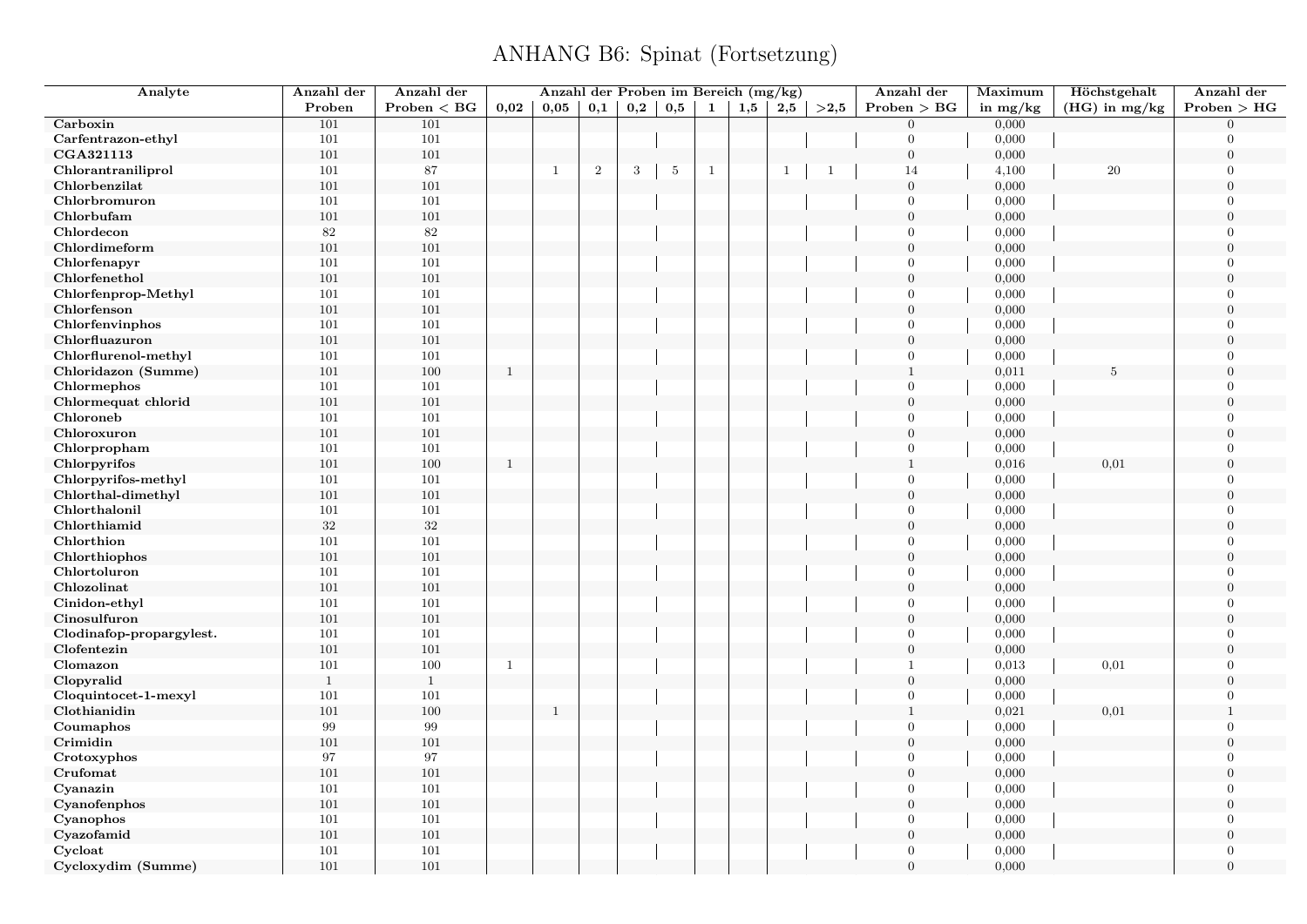| Analyte                     | Anzahl der   | Anzahl der      |              | Anzahl der Proben im Bereich (mg/kg) |     |                   |     |       |     |     |              | Anzahl der                     | Maximum    | Höchstgehalt    | Anzahl der       |
|-----------------------------|--------------|-----------------|--------------|--------------------------------------|-----|-------------------|-----|-------|-----|-----|--------------|--------------------------------|------------|-----------------|------------------|
|                             | Proben       | $Problem < B$ G | 0,02         | 0.05                                 | 0,1 | $_{\mathbf{0,2}}$ | 0,5 | 1     | 1,5 | 2,5 | >2,5         | Problem > BG                   | in $mg/kg$ | $(HG)$ in mg/kg | Problem > HG     |
| Cycluron                    | 101          | 101             |              |                                      |     |                   |     |       |     |     |              | $\overline{0}$                 | 0,000      |                 | $\overline{0}$   |
| Cyflufenamid                | 101          | 101             |              |                                      |     |                   |     |       |     |     |              | $\boldsymbol{0}$               | 0,000      |                 | $\boldsymbol{0}$ |
| Cyflumetofen                | 90           | 90              |              |                                      |     |                   |     |       |     |     |              | $\mathbf{0}$                   | 0,000      |                 | $\boldsymbol{0}$ |
| Cyfluthrin                  | 101          | 101             |              |                                      |     |                   |     |       |     |     |              | $\overline{0}$                 | 0,000      |                 | $\overline{0}$   |
| Cyhalofop-butyl             | 99           | 99              |              |                                      |     |                   |     |       |     |     |              | $\overline{0}$                 | 0,000      |                 | $\overline{0}$   |
| Cyhexatin (Summe)           | $\sqrt{26}$  | $26\,$          |              |                                      |     |                   |     |       |     |     |              | $\mathbf{0}$                   | 0,000      |                 | $\boldsymbol{0}$ |
| Cymoxanil                   | 101          | 101             |              |                                      |     |                   |     |       |     |     |              | $\overline{0}$                 | 0,000      |                 | $\overline{0}$   |
| Cypermethrin                | 101          | 100             |              | $\mathbf{1}$                         |     |                   |     |       |     |     |              | $\mathbf{1}$                   | 0,042      | 0,7             | $\overline{0}$   |
| Cyphenothrin                | 101          | 101             |              |                                      |     |                   |     |       |     |     |              | $\overline{0}$                 | 0,000      |                 | $\Omega$         |
| Cyproconazol                | 101          | 101             |              |                                      |     |                   |     |       |     |     |              | $\boldsymbol{0}$               | 0,000      |                 | $\boldsymbol{0}$ |
| Cyprodinil                  | 99           | 99              |              |                                      |     |                   |     |       |     |     |              | $\overline{0}$                 | 0,000      |                 | $\overline{0}$   |
| Cyprofuram                  | 101          | 101             |              |                                      |     |                   |     |       |     |     |              | $\overline{0}$                 | 0,000      |                 | $\overline{0}$   |
| Cyromazin                   | $40\,$       | 40              |              |                                      |     |                   |     |       |     |     |              | $\overline{0}$                 | 0,000      |                 | $\overline{0}$   |
| $d$ -HCH                    | 101          | 101             |              |                                      |     |                   |     |       |     |     |              | $\mathbf{0}$                   | 0,000      |                 | $\overline{0}$   |
| DDT (Summe)                 | 101          | 101             |              |                                      |     |                   |     |       |     |     |              | $\overline{0}$                 | 0,000      |                 | $\overline{0}$   |
| Deltamethrin                | 101          | 101             |              |                                      |     |                   |     |       |     |     |              | $\overline{0}$                 | 0,000      |                 | $\Omega$         |
| Demeton-S-methyl            | 90           | 90              |              |                                      |     |                   |     |       |     |     |              | $\overline{0}$                 | 0,000      |                 | $\overline{0}$   |
| Desmedipham                 | 101          | 101             |              |                                      |     |                   |     |       |     |     |              | $\overline{0}$                 | 0,000      |                 | $\overline{0}$   |
| Desmethyl-pirimicarb        | 101          | 101             |              |                                      |     |                   |     |       |     |     |              | $\mathbf{0}$                   | 0,000      |                 | $\overline{0}$   |
| Desmethylbixafen            | 101          | 101             |              |                                      |     |                   |     |       |     |     |              | $\overline{0}$                 | 0,000      |                 | $\overline{0}$   |
| <b>Dialifos</b>             | 99           | 99              |              |                                      |     |                   |     |       |     |     |              | $\boldsymbol{0}$               | 0,000      |                 | $\overline{0}$   |
| <b>Diallat</b>              | 101          | 101             |              |                                      |     |                   |     |       |     |     |              | $\mathbf{0}$                   | 0,000      |                 | $\overline{0}$   |
| Diazinon                    | 101          | 101             |              |                                      |     |                   |     |       |     |     |              | $\overline{0}$                 | 0,000      |                 | $\overline{0}$   |
| Dicamba                     | $\mathbf{1}$ | $\mathbf{1}$    |              |                                      |     |                   |     |       |     |     |              | $\overline{0}$                 | 0,000      |                 | $\overline{0}$   |
| Dichlobenil                 | 101          | 101             |              |                                      |     |                   |     |       |     |     |              | $\mathbf{0}$                   | 0,000      |                 | $\overline{0}$   |
| Dichlofenthion              | 101          | 101             |              |                                      |     |                   |     |       |     |     |              | $\mathbf{0}$                   | 0,000      |                 | $\overline{0}$   |
| Dichlofluanid               | 11           | 11              |              |                                      |     |                   |     |       |     |     |              | $\overline{0}$                 | 0,000      |                 | $\overline{0}$   |
| Dichlormid                  | 101          | 101             |              |                                      |     |                   |     |       |     |     |              | $\mathbf{0}$                   | 0,000      |                 | $\overline{0}$   |
| Dichlorprop                 | 101          | 101             |              |                                      |     |                   |     |       |     |     |              | $\Omega$                       | 0,000      |                 | $\overline{0}$   |
| <b>Dichlorvos</b>           | $101\,$      | 101             |              |                                      |     |                   |     |       |     |     |              | $\overline{0}$                 | 0,000      |                 | $\overline{0}$   |
| Diclobutrazol               | 101          | 101             |              |                                      |     |                   |     |       |     |     |              | $\overline{0}$                 | 0,000      |                 | $\Omega$         |
| Diclofop (Summe)            | $101\,$      | $101\,$         |              |                                      |     |                   |     |       |     |     |              | $\boldsymbol{0}$               | 0,000      |                 | $\boldsymbol{0}$ |
| Dicloran                    | 101          | 101             |              |                                      |     |                   |     |       |     |     |              | $\overline{0}$                 | 0,000      |                 | $\Omega$         |
| Dicrotophos                 | 101          | 101             |              |                                      |     |                   |     |       |     |     |              | $\mathbf{0}$                   | 0,000      |                 | $\overline{0}$   |
| Diethofencarb               | 101          | 101             |              |                                      |     |                   |     |       |     |     |              | $\overline{0}$                 | 0,000      |                 | $\overline{0}$   |
| Difenoconazol               | 101          | 101             |              |                                      |     |                   |     |       |     |     |              | $\boldsymbol{0}$               | 0,000      |                 | $\boldsymbol{0}$ |
| Diflubenzuron               | 101          | 101             |              |                                      |     |                   |     |       |     |     |              | $\overline{0}$                 | 0,000      |                 | $\overline{0}$   |
| Diflufenican                | 101          | 101             |              |                                      |     |                   |     |       |     |     |              | $\mathbf{0}$                   | 0,000      |                 | $\overline{0}$   |
| Dimefuron                   | 101          | 101             |              |                                      |     |                   |     |       |     |     |              | $\overline{0}$                 | 0,000      |                 | $\overline{0}$   |
|                             |              | 101             |              |                                      |     |                   |     |       |     |     |              | $\boldsymbol{0}$               | 0,000      |                 | $\overline{0}$   |
| Dimepiperat<br>Dimethachlor | 101<br>101   | 101             |              |                                      |     |                   |     |       |     |     |              | $\mathbf{0}$                   | 0,000      |                 | $\overline{0}$   |
|                             |              |                 |              |                                      |     |                   |     |       |     |     |              | $\overline{0}$                 |            |                 | $\Omega$         |
| Dimethenamid<br>Dimethoat   | 101          | 101             |              |                                      |     |                   |     |       |     |     |              | $\mathbf{0}$                   | 0,000      |                 | $\overline{0}$   |
|                             | 101          | 101<br>96       |              |                                      |     |                   |     |       |     |     |              |                                | 0,000      |                 |                  |
| Dimethomorph                | 101          |                 | $\mathbf{1}$ | $\mathbf{1}$                         |     | $\mathbf{1}$      |     | $1\,$ |     |     | $\mathbf{1}$ | $\bf 5$                        | 3,400      | 30/4            | $\overline{0}$   |
| Dimethylvinphos             | 101          | 101<br>101      |              |                                      |     |                   |     |       |     |     |              | $\mathbf{0}$<br>$\overline{0}$ | 0,000      |                 | $\overline{0}$   |
| Dimetilan                   | 101          |                 |              |                                      |     |                   |     |       |     |     |              |                                | 0,000      |                 | $\overline{0}$   |
| Dimoxystrobin               | 101          | 101             |              |                                      |     |                   |     |       |     |     |              | $\overline{0}$                 | 0,000      |                 | $\overline{0}$   |
| Diniconazol                 | 101          | 101             |              |                                      |     |                   |     |       |     |     |              | $\mathbf{0}$                   | 0,000      |                 | $\mathbf{0}$     |
| Dinoseb (Summe)             | 101          | 101             |              |                                      |     |                   |     |       |     |     |              | $\overline{0}$                 | 0,000      |                 | $\overline{0}$   |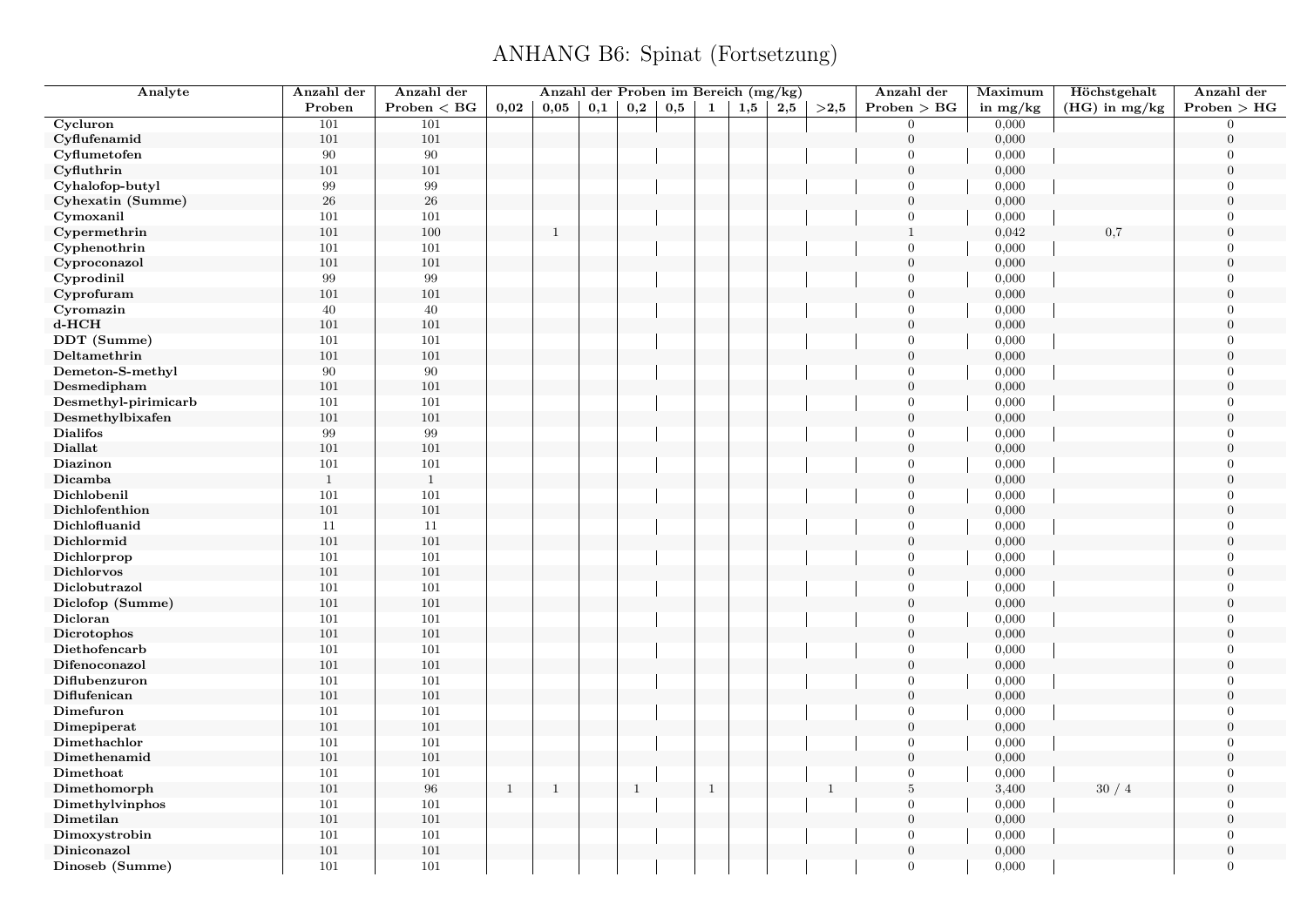| Analyte                 | Anzahl der     | Anzahl der     |      | Anzahl der Proben im Bereich (mg/kg) |                   |              |              |              |     |     |      | Anzahl der       | Maximum    | Höchstgehalt    | Anzahl der       |
|-------------------------|----------------|----------------|------|--------------------------------------|-------------------|--------------|--------------|--------------|-----|-----|------|------------------|------------|-----------------|------------------|
|                         | Proben         | Problem < BG   | 0,02 | 0,05                                 | $_{\mathbf{0,1}}$ | $_{\rm 0,2}$ | $_{\rm 0,5}$ | $\mathbf{1}$ | 1,5 | 2,5 | >2,5 | Problem > BG     | in $mg/kg$ | $(HG)$ in mg/kg | Problem > HG     |
| Dinotefuran             | 101            | 101            |      |                                      |                   |              |              |              |     |     |      | $\overline{0}$   | 0,000      |                 | $\Omega$         |
| Dinoterb (Summe)        | 101            | $101\,$        |      |                                      |                   |              |              |              |     |     |      | $\overline{0}$   | 0,000      |                 | $\Omega$         |
| Diofenolan              | 101            | 101            |      |                                      |                   |              |              |              |     |     |      | $\mathbf{0}$     | 0,000      |                 | $\overline{0}$   |
| Dioxabenzofos           | 101            | 101            |      |                                      |                   |              |              |              |     |     |      | $\overline{0}$   | 0,000      |                 | $\Omega$         |
| Dioxacarb               | 101            | 101            |      |                                      |                   |              |              |              |     |     |      | $\boldsymbol{0}$ | 0,000      |                 | $\theta$         |
| Dioxathion              | 101            | 101            |      |                                      |                   |              |              |              |     |     |      | $\overline{0}$   | 0,000      |                 | $\overline{0}$   |
| Diphenamid              | 101            | $101\,$        |      |                                      |                   |              |              |              |     |     |      | $\overline{0}$   | 0,000      |                 | $\theta$         |
| Diphenylamin            | 101            | 101            |      |                                      |                   |              |              |              |     |     |      | $\overline{0}$   | 0,000      |                 | $\overline{0}$   |
| Disulfoton (Summe)      | 101            | 101            |      |                                      |                   |              |              |              |     |     |      | $\mathbf{0}$     | 0,000      |                 | $\theta$         |
| <b>Ditalimfos</b>       | 101            | $101\,$        |      |                                      |                   |              |              |              |     |     |      | $\overline{0}$   | 0,000      |                 | $\overline{0}$   |
| Dithianon               | 16             | $16\,$         |      |                                      |                   |              |              |              |     |     |      | $\overline{0}$   | 0,000      |                 | $\overline{0}$   |
| Dithiocarbamate als CS2 | $\overline{7}$ | $\overline{7}$ |      |                                      |                   |              |              |              |     |     |      | $\overline{0}$   | 0,000      |                 | $\theta$         |
| Dithiopyr               | 101            | 101            |      |                                      |                   |              |              |              |     |     |      | $\boldsymbol{0}$ | 0,000      |                 | $\overline{0}$   |
| Diuron                  | 101            | 101            |      |                                      |                   |              |              |              |     |     |      | $\overline{0}$   | 0,000      |                 | $\overline{0}$   |
| Dodemorph               | 101            | 101            |      |                                      |                   |              |              |              |     |     |      | $\overline{0}$   | 0,000      |                 | $\overline{0}$   |
| Dodin                   | 101            | 101            |      |                                      |                   |              |              |              |     |     |      | $\overline{0}$   | 0,000      |                 | $\overline{0}$   |
| Drazoxolon              | ${\bf 26}$     | ${\bf 26}$     |      |                                      |                   |              |              |              |     |     |      | $\mathbf{0}$     | 0,000      |                 | $\mathbf{0}$     |
| Edifenphos              | 96             | 96             |      |                                      |                   |              |              |              |     |     |      | $\overline{0}$   | 0,000      |                 | $\overline{0}$   |
| Emamectin B1a           | 101            | 101            |      |                                      |                   |              |              |              |     |     |      | $\overline{0}$   | 0,000      |                 | $\overline{0}$   |
| Endosulfan (Summe)      | 101            | 101            |      |                                      |                   |              |              |              |     |     |      | $\overline{0}$   | 0,000      |                 | $\theta$         |
| Endrin                  | 101            | 101            |      |                                      |                   |              |              |              |     |     |      | $\mathbf{0}$     | 0,000      |                 | $\overline{0}$   |
| <b>EPN</b>              | 100            | 100            |      |                                      |                   |              |              |              |     |     |      | $\overline{0}$   | 0,000      |                 | $\Omega$         |
| Epoxiconazol            | 101            | 101            |      |                                      |                   |              |              |              |     |     |      | $\mathbf{0}$     | 0,000      |                 | $\overline{0}$   |
| <b>EPTC</b>             | 101            | 101            |      |                                      |                   |              |              |              |     |     |      | $\overline{0}$   | 0,000      |                 | $\overline{0}$   |
| Esprocarb               | 101            | 101            |      |                                      |                   |              |              |              |     |     |      | $\boldsymbol{0}$ | 0,000      |                 | $\overline{0}$   |
| Ethametsulfuron-methyl  | 101            | 101            |      |                                      |                   |              |              |              |     |     |      | $\overline{0}$   | 0,000      |                 | $\overline{0}$   |
| Ethidimuron             | 101            | 101            |      |                                      |                   |              |              |              |     |     |      | $\overline{0}$   | 0,000      |                 | $\theta$         |
| Ethiofencarb            | 101            | 101            |      |                                      |                   |              |              |              |     |     |      | $\overline{0}$   | 0,000      |                 | $\overline{0}$   |
| Ethiofencarbsulfon      | 101            | 101            |      |                                      |                   |              |              |              |     |     |      | $\mathbf{0}$     | 0,000      |                 | $\theta$         |
| Ethiofencarbsulfoxid    | 101            | 101            |      |                                      |                   |              |              |              |     |     |      | $\overline{0}$   | 0,000      |                 | $\theta$         |
| Ethion                  | 101            | 101            |      |                                      |                   |              |              |              |     |     |      | $\overline{0}$   | 0,000      |                 | $\overline{0}$   |
| Ethiprol                | 101            | 101            |      |                                      |                   |              |              |              |     |     |      | $\overline{0}$   | 0,000      |                 | $\overline{0}$   |
| Ethirimol               | 101            | 101            |      |                                      |                   |              |              |              |     |     |      | $\boldsymbol{0}$ | 0,000      |                 | $\overline{0}$   |
| Ethofumesate (Summe)    | 101            | 101            |      |                                      |                   |              |              |              |     |     |      | $\overline{0}$   | 0,000      |                 | $\overline{0}$   |
| Ethoprophos             | 101            | 101            |      |                                      |                   |              |              |              |     |     |      | $\boldsymbol{0}$ | 0,000      |                 | $\boldsymbol{0}$ |
| Etofenprox              | 101            | 101            |      |                                      |                   |              |              |              |     |     |      | $\overline{0}$   | 0,000      |                 | $\overline{0}$   |
| Etoxazol                | 100            | 100            |      |                                      |                   |              |              |              |     |     |      | $\overline{0}$   | 0,000      |                 | $\overline{0}$   |
| Etridiazol              | 97             | 97             |      |                                      |                   |              |              |              |     |     |      | $\overline{0}$   | 0,000      |                 | $\overline{0}$   |
| Etrimfos                | $73\,$         | $73\,$         |      |                                      |                   |              |              |              |     |     |      | $\mathbf{0}$     | 0,000      |                 | $\overline{0}$   |
| Famoxadon               | 98             | 98             |      |                                      |                   |              |              |              |     |     |      | $\mathbf{0}$     | 0,000      |                 | $\Omega$         |
| Famphur                 | 98             | 98             |      |                                      |                   |              |              |              |     |     |      | $\overline{0}$   | 0,000      |                 | $\overline{0}$   |
| Fenamidon               | 101            | $101\,$        |      |                                      |                   |              |              |              |     |     |      | $\overline{0}$   | 0,000      |                 | $\Omega$         |
| Fenamiphos (Summe)      | 101            | 101            |      |                                      |                   |              |              |              |     |     |      | $\mathbf{0}$     | 0,000      |                 | $\overline{0}$   |
| Fenarimol               | 101            | 101            |      |                                      |                   |              |              |              |     |     |      | $\overline{0}$   | 0,000      |                 | $\Omega$         |
| Fenazaquin              | 99             | 99             |      |                                      |                   |              |              |              |     |     |      | $\boldsymbol{0}$ | 0,000      |                 | $\overline{0}$   |
| Fenbuconazol            | 101            | 101            |      |                                      |                   |              |              |              |     |     |      | $\overline{0}$   | 0,000      |                 | $\overline{0}$   |
| Fenbutatinoxid          | 100            | 100            |      |                                      |                   |              |              |              |     |     |      | $\overline{0}$   | 0,000      |                 | $\overline{0}$   |
| Fenchlorphos (Summe)    | 101            | 101            |      |                                      |                   |              |              |              |     |     |      | $\overline{0}$   | 0,000      |                 | $\overline{0}$   |
| Fenclorim               | 101            | 101            |      |                                      |                   |              |              |              |     |     |      | $\theta$         | 0,000      |                 | $\theta$         |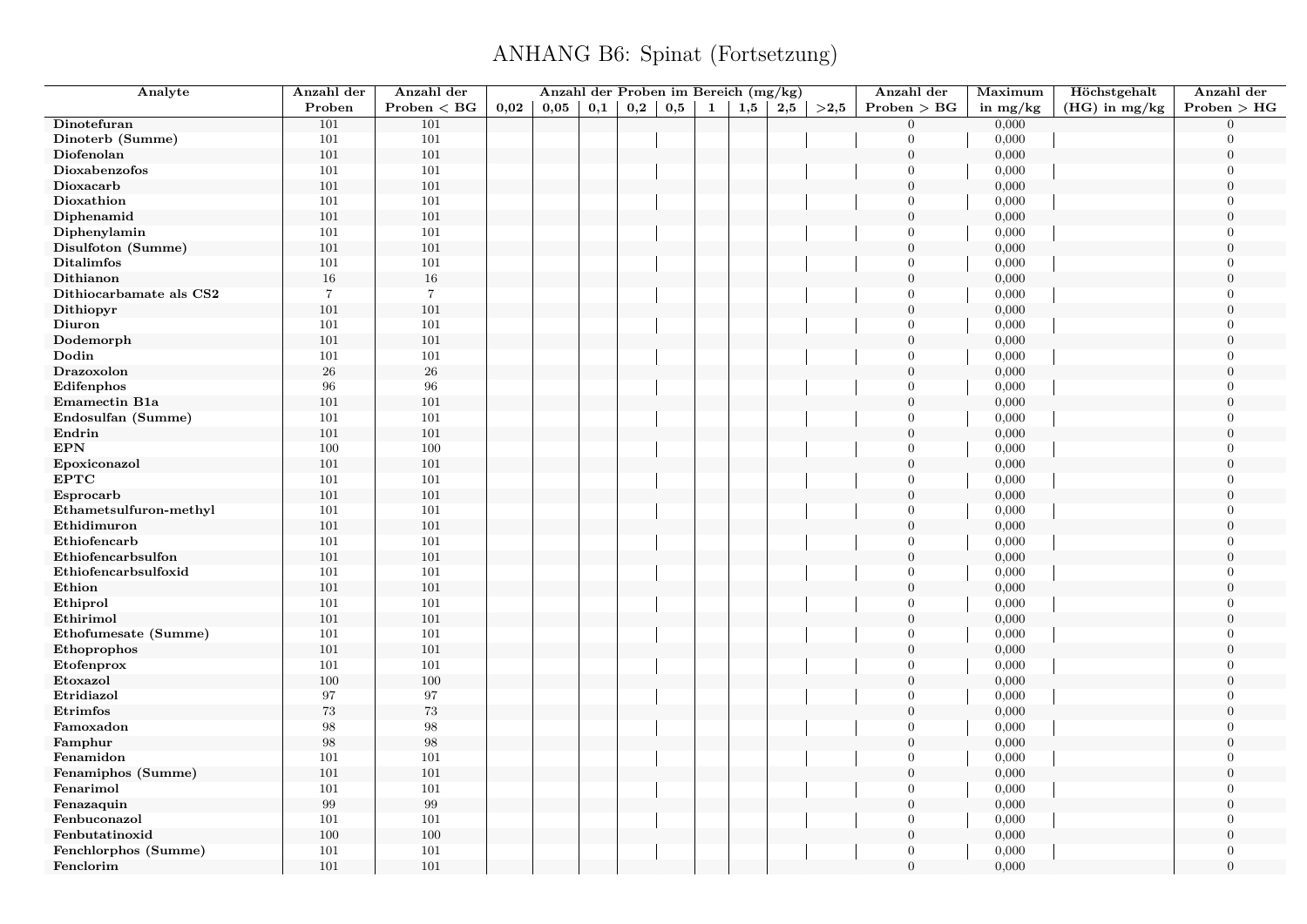| Analyte                 | Anzahl der | Anzahl der        |              | Anzahl der Proben im Bereich (mg/kg) |     |     |     |              |     |     |          | Anzahl der       | Maximum    | Höchstgehalt    | Anzahl der       |
|-------------------------|------------|-------------------|--------------|--------------------------------------|-----|-----|-----|--------------|-----|-----|----------|------------------|------------|-----------------|------------------|
|                         | Proben     | Problem < BG      | 0,02         | 0.05                                 | 0,1 | 0,2 | 0,5 | 1            | 1,5 | 2,5 | $>\!2,5$ | Problem > BG     | in $mg/kg$ | $(HG)$ in mg/kg | Problem > HG     |
| Fenhexamid              | 96         | 96                |              |                                      |     |     |     |              |     |     |          | $\overline{0}$   | 0,000      |                 | $\overline{0}$   |
| Fenitrothion            | 101        | 101               |              |                                      |     |     |     |              |     |     |          | $\boldsymbol{0}$ | 0,000      |                 | $\overline{0}$   |
| Fenobucarb              | 101        | 101               |              |                                      |     |     |     |              |     |     |          | $\overline{0}$   | 0,000      |                 | $\overline{0}$   |
| Fenothiocarb            | 101        | 101               |              |                                      |     |     |     |              |     |     |          | $\overline{0}$   | 0,000      |                 | $\overline{0}$   |
| Fenoxaprop              | 101        | 101               |              |                                      |     |     |     |              |     |     |          | $\Omega$         | 0,000      |                 | $\overline{0}$   |
| Fenoxaprop-P-ethyl      | 101        | 101               |              |                                      |     |     |     |              |     |     |          | $\mathbf{0}$     | 0,000      |                 | $\boldsymbol{0}$ |
| Fenoxycarb              | 101        | 101               |              |                                      |     |     |     |              |     |     |          | $\overline{0}$   | 0,000      |                 | $\overline{0}$   |
| Fenpropathrin           | $101\,$    | 101               |              |                                      |     |     |     |              |     |     |          | $\overline{0}$   | 0,000      |                 | $\boldsymbol{0}$ |
| Fenpropidin             | 101        | 101               |              |                                      |     |     |     |              |     |     |          | $\boldsymbol{0}$ | 0,000      |                 | $\overline{0}$   |
| Fenpropimorph           | 101        | 101               |              |                                      |     |     |     |              |     |     |          | $\mathbf{0}$     | 0,000      |                 | $\overline{0}$   |
| Fenpyrazamin            | $101\,$    | 101               |              |                                      |     |     |     |              |     |     |          | $\overline{0}$   | 0,000      |                 | $\Omega$         |
| Fenpyroximat            | 101        | 101               |              |                                      |     |     |     |              |     |     |          | $\mathbf{0}$     | 0,000      |                 | $\overline{0}$   |
| Fenson                  | 101        | 101               |              |                                      |     |     |     |              |     |     |          | $\overline{0}$   | 0,000      |                 | $\overline{0}$   |
| Fensulfothion           | 101        | 101               |              |                                      |     |     |     |              |     |     |          | $\mathbf{0}$     | 0,000      |                 | $\overline{0}$   |
| Fenthion (Summe)        | $101\,$    | 101               |              |                                      |     |     |     |              |     |     |          | $\overline{0}$   | 0,000      |                 | $\overline{0}$   |
| Fentin                  | 101        | 101               |              |                                      |     |     |     |              |     |     |          | $\mathbf{0}$     | 0,000      |                 | $\Omega$         |
| Fenuron                 | 101        | 101               |              |                                      |     |     |     |              |     |     |          | $\mathbf{0}$     | 0,000      |                 | $\overline{0}$   |
| Fenvalerat              | 101        | 101               |              |                                      |     |     |     |              |     |     |          | $\boldsymbol{0}$ | 0,000      |                 | $\overline{0}$   |
| Fipronil (Summe)        | 101        | 101               |              |                                      |     |     |     |              |     |     |          | $\mathbf{0}$     | 0,000      |                 | $\overline{0}$   |
| Flamprop-methyl         | 101        | 101               |              |                                      |     |     |     |              |     |     |          | $\mathbf{0}$     | 0,000      |                 | $\Omega$         |
| Flazasulfuron           | 101        | 101               |              |                                      |     |     |     |              |     |     |          | $\boldsymbol{0}$ | 0,000      |                 | $\overline{0}$   |
| Flonicamid (Summe)      | 101        | 100               | $\mathbf{1}$ |                                      |     |     |     |              |     |     |          | $\mathbf{1}$     | 0,012      | 0,03            | $\overline{0}$   |
| Florasulam              | 101        | 101               |              |                                      |     |     |     |              |     |     |          | $\mathbf{0}$     | 0,000      |                 | $\overline{0}$   |
| Fluacrypyrim            | 101        | 101               |              |                                      |     |     |     |              |     |     |          | $\mathbf{0}$     | 0,000      |                 | $\overline{0}$   |
|                         |            |                   |              |                                      |     |     |     |              |     |     |          |                  |            |                 |                  |
| Fluazifop               | $55\,$     | $55\,$            |              |                                      |     |     |     |              |     |     |          | $\overline{0}$   | 0,000      |                 | $\boldsymbol{0}$ |
| Fluazifop-P             | $\bf 46$   | $46\,$            |              |                                      |     |     |     |              |     |     |          | $\mathbf{0}$     | 0,000      |                 | $\boldsymbol{0}$ |
| Fluazinam               | 101        | 101               |              |                                      |     |     |     |              |     |     |          | $\overline{0}$   | 0,000      |                 | $\overline{0}$   |
| Flubendiamid            | $101\,$    | 101               |              |                                      |     |     |     |              |     |     |          | $\overline{0}$   | 0,000      |                 | $\boldsymbol{0}$ |
| Fluchloralin            | 101        | 101               |              |                                      |     |     |     |              |     |     |          | $\mathbf{0}$     | 0,000      |                 | $\overline{0}$   |
| Flucythrinat            | 101        | 101               |              |                                      |     |     |     |              |     |     |          | $\mathbf{0}$     | 0,000      |                 | $\overline{0}$   |
| Fludioxonil             | 101        | 99                |              | $\overline{2}$                       |     |     |     |              |     |     |          | $\,2\,$          | 0,022      | 30              | $\Omega$         |
| Flufenacet              | $101\,$    | 101               |              |                                      |     |     |     |              |     |     |          | $\boldsymbol{0}$ | 0,000      |                 | $\overline{0}$   |
| Flufenoxuron            | 101        | 101               |              |                                      |     |     |     |              |     |     |          | $\overline{0}$   | 0,000      |                 | $\overline{0}$   |
| Flumetralin             | 101        | 101               |              |                                      |     |     |     |              |     |     |          | $\overline{0}$   | 0,000      |                 | $\Omega$         |
| Flumetsulam             | $101\,$    | 101               |              |                                      |     |     |     |              |     |     |          | $\overline{0}$   | 0,000      |                 | $\overline{0}$   |
| Flumioxazin             | 101        | 101               |              |                                      |     |     |     |              |     |     |          | $\boldsymbol{0}$ | 0,000      |                 | $\overline{0}$   |
| Fluometuron             | 101        | 101               |              |                                      |     |     |     |              |     |     |          | $\overline{0}$   | 0,000      |                 | $\overline{0}$   |
| Fluopicolid             | 101        | $\boldsymbol{99}$ |              | $\mathbf{1}$                         |     |     |     | $\mathbf{1}$ |     |     |          | $\,2$            | 0,530      | $6\phantom{.}6$ | $\overline{0}$   |
| Fluopyram               | 101        | 100               |              | 1                                    |     |     |     |              |     |     |          | $\mathbf{1}$     | 0,020      | $_{0,2}$        | $\overline{0}$   |
| Fluopyrambenzamid (M25) | 84         | 83                | <sup>1</sup> |                                      |     |     |     |              |     |     |          | $\mathbf{1}$     | 0,014      |                 | $\overline{0}$   |
| Fluorodifen             | 84         | $84\,$            |              |                                      |     |     |     |              |     |     |          | $\mathbf{0}$     | 0,000      |                 | $\overline{0}$   |
| Fluoroglycofen-ethyl    | 97         | $\rm 97$          |              |                                      |     |     |     |              |     |     |          | $\overline{0}$   | 0,000      |                 | $\Omega$         |
| Fluotrimazol            | 101        | 101               |              |                                      |     |     |     |              |     |     |          | $\mathbf{0}$     | 0,000      |                 | $\overline{0}$   |
| Fluoxastrobin           | 98         | $\boldsymbol{98}$ |              |                                      |     |     |     |              |     |     |          | $\mathbf{0}$     | 0,000      |                 | $\overline{0}$   |
| Fluquinconazol          | 101        | 101               |              |                                      |     |     |     |              |     |     |          | $\overline{0}$   | 0,000      |                 | $\overline{0}$   |
| Fluridon                | 101        | 101               |              |                                      |     |     |     |              |     |     |          | $\mathbf{0}$     | 0,000      |                 | $\mathbf{0}$     |
| Fluroxypyr              | 101        | 101               |              |                                      |     |     |     |              |     |     |          | $\mathbf{0}$     | 0,000      |                 | $\overline{0}$   |
| Flurprimidol            | 101        | 101               |              |                                      |     |     |     |              |     |     |          | $\mathbf{0}$     | 0,000      |                 | $\boldsymbol{0}$ |
| Flurtamon               | 101        | 101               |              |                                      |     |     |     |              |     |     |          | $\overline{0}$   | 0,000      |                 | $\overline{0}$   |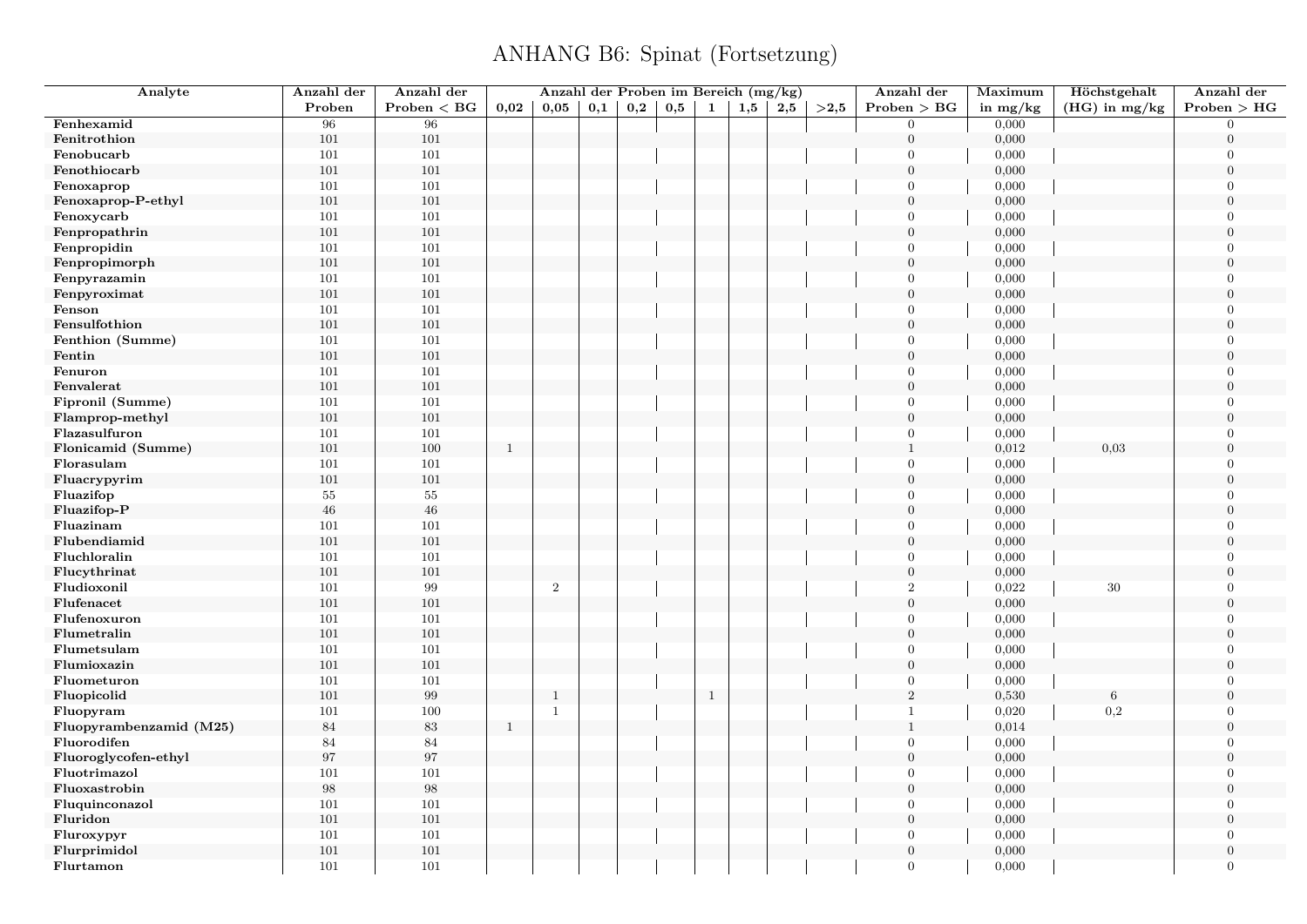| Analyte                  | Anzahl der        | Anzahl der   |      | Anzahl der Proben im Bereich (mg/kg) |              |              |              |              |     |              |      | Anzahl der       | Maximum    | Höchstgehalt    | Anzahl der       |
|--------------------------|-------------------|--------------|------|--------------------------------------|--------------|--------------|--------------|--------------|-----|--------------|------|------------------|------------|-----------------|------------------|
|                          | Proben            | Problem < BG | 0,02 | 0,05                                 | $_{\rm 0,1}$ | 0,2          | $_{\rm 0,5}$ | $\mathbf{1}$ | 1,5 | 2,5          | >2,5 | Problem > BG     | in $mg/kg$ | $(HG)$ in mg/kg | Problem > HG     |
| Flusilazol               | 101               | 101          |      |                                      |              |              |              |              |     |              |      | $\mathbf{0}$     | 0,000      |                 | $\Omega$         |
| Fluthiacet-methyl        | 101               | $101\,$      |      |                                      |              |              |              |              |     |              |      | $\Omega$         | 0,000      |                 | $\Omega$         |
| Flutolanil               | $\boldsymbol{93}$ | 93           |      |                                      |              |              |              |              |     |              |      | $\mathbf{0}$     | 0,000      |                 | $\boldsymbol{0}$ |
| Flutriafol               | 101               | 101          |      |                                      |              |              |              |              |     |              |      | $\overline{0}$   | 0,000      |                 | $\Omega$         |
| Fluxapyroxad             | 101               | 101          |      |                                      |              |              |              |              |     |              |      | $\boldsymbol{0}$ | 0,000      |                 | $\theta$         |
| Folpet (Summe)           | 101               | 101          |      |                                      |              |              |              |              |     |              |      | $\overline{0}$   | 0,000      |                 | $\overline{0}$   |
| Fonofos                  | 101               | $101\,$      |      |                                      |              |              |              |              |     |              |      | $\mathbf{0}$     | 0,000      |                 | $\overline{0}$   |
| Forchlorfenuron          | 101               | 101          |      |                                      |              |              |              |              |     |              |      | $\overline{0}$   | 0,000      |                 | $\overline{0}$   |
| Formetanat(hydrochlorid) | 101               | 101          |      |                                      |              |              |              |              |     |              |      | $\mathbf{0}$     | 0,000      |                 | $\Omega$         |
| Formothion               | 40                | $40\,$       |      |                                      |              |              |              |              |     |              |      | $\overline{0}$   | 0,000      |                 | $\Omega$         |
| Fosthiazat               | 101               | 101          |      |                                      |              |              |              |              |     |              |      | $\overline{0}$   | 0,000      |                 | $\theta$         |
| Fuberidazol              | 101               | 101          |      |                                      |              |              |              |              |     |              |      | $\overline{0}$   | 0,000      |                 | $\overline{0}$   |
| Furalaxyl                | 101               | 101          |      |                                      |              |              |              |              |     |              |      | $\boldsymbol{0}$ | 0,000      |                 | $\boldsymbol{0}$ |
| Genite                   | 84                | 84           |      |                                      |              |              |              |              |     |              |      | $\overline{0}$   | 0,000      |                 | $\mathbf{0}$     |
| Halosulfuron-methyl      | 101               | $101\,$      |      |                                      |              |              |              |              |     |              |      | $\overline{0}$   | 0,000      |                 | $\overline{0}$   |
| Haloxyfop                | 101               | 101          |      |                                      |              |              |              |              |     |              |      | $\overline{0}$   | 0,000      |                 | $\Omega$         |
| Heptachlor (Summe)       | 101               | 101          |      |                                      |              |              |              |              |     |              |      | $\overline{0}$   | 0,000      |                 | $\boldsymbol{0}$ |
| Heptenophos              | 101               | 101          |      |                                      |              |              |              |              |     |              |      | $\overline{0}$   | 0,000      |                 | $\Omega$         |
| Hexachlorbenzol          | 101               | 101          |      |                                      |              |              |              |              |     |              |      | $\mathbf{0}$     | 0,000      |                 | $\theta$         |
| Hexaconazol              | 101               | 101          |      |                                      |              |              |              |              |     |              |      | $\overline{0}$   | 0,000      |                 | $\Omega$         |
| Hexaflumuron             | 101               | 101          |      |                                      |              |              |              |              |     |              |      | $\overline{0}$   | 0,000      |                 | $\boldsymbol{0}$ |
| Hexazinon                | 101               | 101          |      |                                      |              |              |              |              |     |              |      | $\overline{0}$   | 0,000      |                 | $\Omega$         |
| Hexythiazox              | 101               | 101          |      |                                      |              |              |              |              |     |              |      | $\mathbf{0}$     | 0,000      |                 | $\overline{0}$   |
| Hydroxy-Tebuconazol      | ${\bf 26}$        | ${\bf 26}$   |      |                                      |              |              |              |              |     |              |      | $\overline{0}$   | 0,000      |                 | $\Omega$         |
| Imazalil                 | 101               | $101\,$      |      |                                      |              |              |              |              |     |              |      | $\boldsymbol{0}$ | 0,000      |                 | $\overline{0}$   |
| Imazamox                 | 101               | 101          |      |                                      |              |              |              |              |     |              |      | $\overline{0}$   | 0,000      |                 | $\overline{0}$   |
| Imazapyr                 | 101               | 101          |      |                                      |              |              |              |              |     |              |      | $\overline{0}$   | 0,000      |                 | $\Omega$         |
| Imazaquin                | 101               | 101          |      |                                      |              |              |              |              |     |              |      | $\overline{0}$   | 0,000      |                 | $\overline{0}$   |
| Imazethapyr              | 101               | 101          |      |                                      |              |              |              |              |     |              |      | $\mathbf{0}$     | 0,000      |                 | $\theta$         |
| Imibenconazol            | 101               | 101          |      |                                      |              |              |              |              |     |              |      | $\overline{0}$   | 0,000      |                 | $\Omega$         |
| Imidacloprid             | 101               | $101\,$      |      |                                      |              |              |              |              |     |              |      | $\overline{0}$   | 0,000      |                 | $\theta$         |
| Indoxacarb               | 101               | 97           |      | 2                                    |              | $\mathbf{1}$ |              |              |     | $\mathbf{1}$ |      | $\overline{4}$   | 2,200      | $\overline{2}$  | $\overline{0}$   |
| Iodfenphos               | 101               | 101          |      |                                      |              |              |              |              |     |              |      | $\boldsymbol{0}$ | 0,000      |                 | $\mathbf{0}$     |
| Iodsulfuron-methyl       | 101               | 101          |      |                                      |              |              |              |              |     |              |      | $\overline{0}$   | 0,000      |                 | $\Omega$         |
| Ioxynil                  | 101               | 101          |      |                                      |              |              |              |              |     |              |      | $\boldsymbol{0}$ | 0,000      |                 | $\boldsymbol{0}$ |
| Ipconazol                | 99                | 99           |      |                                      |              |              |              |              |     |              |      | $\overline{0}$   | 0,000      |                 | $\Omega$         |
| Iprobenfos               | 101               | $101\,$      |      |                                      |              |              |              |              |     |              |      | $\overline{0}$   | 0,000      |                 | $\overline{0}$   |
| Iprodion                 | 100               | $100\,$      |      |                                      |              |              |              |              |     |              |      | $\mathbf{0}$     | 0,000      |                 | $\Omega$         |
| Iprovalicarb             | 101               | 101          |      |                                      |              |              |              |              |     |              |      | $\overline{0}$   | 0,000      |                 | $\boldsymbol{0}$ |
| Isazofos                 | 101               | $101\,$      |      |                                      |              |              |              |              |     |              |      | $\mathbf{0}$     | 0,000      |                 | $\Omega$         |
| Isocarbophos             | 101               | 101          |      |                                      |              |              |              |              |     |              |      | $\overline{0}$   | 0,000      |                 | $\Omega$         |
| Isodrin                  | 101               | 101          |      |                                      |              |              |              |              |     |              |      | $\overline{0}$   | 0,000      |                 | $\Omega$         |
| Isofenphos               | 101               | 101          |      |                                      |              |              |              |              |     |              |      | $\boldsymbol{0}$ | 0,000      |                 | $\boldsymbol{0}$ |
| Isofenphos-methyl        | 101               | 101          |      |                                      |              |              |              |              |     |              |      | $\overline{0}$   | 0,000      |                 | $\Omega$         |
| Isoprocarb               | 101               | 101          |      |                                      |              |              |              |              |     |              |      | $\boldsymbol{0}$ | 0,000      |                 | $\Omega$         |
| Isopropalin              | 101               | 101          |      |                                      |              |              |              |              |     |              |      | $\overline{0}$   | 0,000      |                 | $\overline{0}$   |
| Isoprothiolan            | $\rm 95$          | 95           |      |                                      |              |              |              |              |     |              |      | $\overline{0}$   | 0,000      |                 | $\overline{0}$   |
| Isoproturon              | 101               | 101          |      |                                      |              |              |              |              |     |              |      | $\overline{0}$   | 0,000      |                 | $\overline{0}$   |
| Isopyrazam               | 101               | 101          |      |                                      |              |              |              |              |     |              |      | $\overline{0}$   | 0,000      |                 | $\overline{0}$   |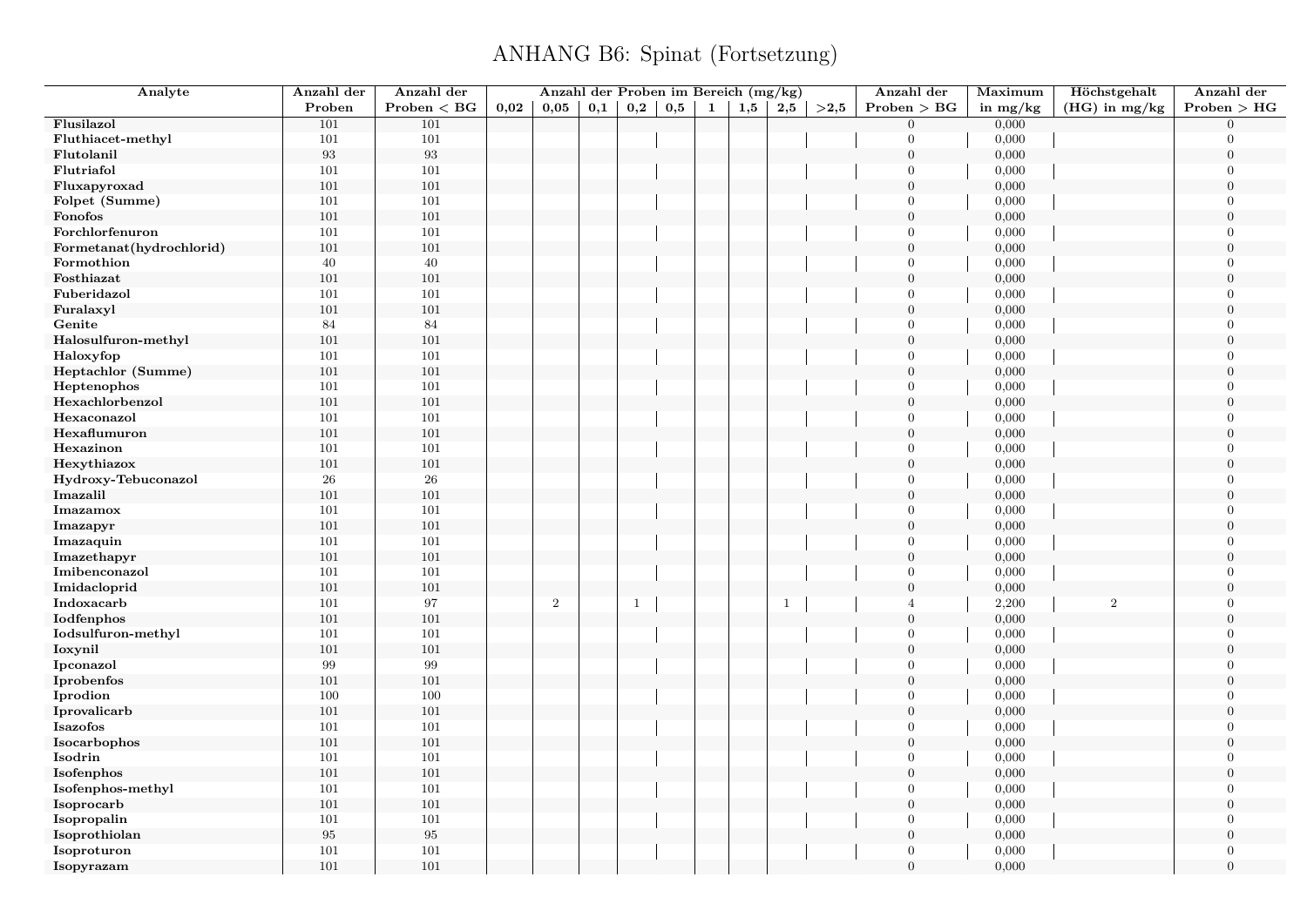| Analyte                  | Anzahl der | Anzahl der   |                | Anzahl der Proben im Bereich (mg/kg) |                |              |              |   |     |     |      | Anzahl der       | Maximum    | Höchstgehalt    | Anzahl der                     |
|--------------------------|------------|--------------|----------------|--------------------------------------|----------------|--------------|--------------|---|-----|-----|------|------------------|------------|-----------------|--------------------------------|
|                          | Proben     | Problem < BG | 0.02           | 0,05                                 | 0,1            | 0,2          | 0,5          | 1 | 1,5 | 2,5 | >2.5 | Problem > BG     | in $mg/kg$ | $(HG)$ in mg/kg | Problem > HG                   |
| Isoxadifen-ethyl         | 101        | 101          |                |                                      |                |              |              |   |     |     |      | $\overline{0}$   | 0,000      |                 | $\Omega$                       |
| Isoxaflutole (Summe)     | 101        | 101          |                |                                      |                |              |              |   |     |     |      | $\boldsymbol{0}$ | 0,000      |                 | $\overline{0}$                 |
| Karbutilat               | 101        | 101          |                |                                      |                |              |              |   |     |     |      | $\overline{0}$   | 0,000      |                 | $\overline{0}$                 |
| Kresoxim-methyl          | 101        | 101          |                |                                      |                |              |              |   |     |     |      | $\mathbf{0}$     | 0,000      |                 | $\overline{0}$                 |
| l-Cyhalothrin            | 101        | $\rm 91$     | $\sqrt{3}$     | $\,2$                                | $\overline{4}$ | $\mathbf{1}$ |              |   |     |     |      | $10\,$           | 0,170      | 0,6             | $\overline{0}$                 |
| Lactofen                 | $100\,$    | 100          |                |                                      |                |              |              |   |     |     |      | $\overline{0}$   | 0,000      |                 | $\boldsymbol{0}$               |
| Lenacil                  | 101        | 97           | $\,2$          | $\overline{2}$                       |                |              |              |   |     |     |      | $\overline{4}$   | 0,036      | 0,1             | $\overline{0}$                 |
| Leptophos                | 101        | 101          |                |                                      |                |              |              |   |     |     |      | $\overline{0}$   | 0,000      |                 | $\overline{0}$                 |
| Lindan                   | 101        | 101          |                |                                      |                |              |              |   |     |     |      | $\mathbf{0}$     | 0,000      |                 | $\overline{0}$                 |
| Linuron                  | 101        | 101          |                |                                      |                |              |              |   |     |     |      | $\mathbf{0}$     | 0,000      |                 | $\boldsymbol{0}$               |
| Lufenuron                | 101        | 101          |                |                                      |                |              |              |   |     |     |      | $\overline{0}$   | 0,000      |                 | $\overline{0}$                 |
| M510F01                  | 101        | 96           | $\,2$          | $\sqrt{3}$                           |                |              |              |   |     |     |      | $\bf 5$          | 0,036      |                 | $\overline{0}$                 |
| Malathion (Summe)        | 101        | 101          |                |                                      |                |              |              |   |     |     |      | $\mathbf{0}$     | 0,000      |                 | $\Omega$                       |
| Mandipropamid            | 101        | 97           | $\overline{2}$ |                                      | $\mathbf{1}$   |              | $\mathbf{1}$ |   |     |     |      | $\overline{4}$   | 0,470      | 25              | $\overline{0}$                 |
| MCPA/MCPB                | $101\,$    | 101          |                |                                      |                |              |              |   |     |     |      | $\overline{0}$   | 0,000      |                 | $\overline{0}$                 |
| Mecarbam                 | 101        | 101          |                |                                      |                |              |              |   |     |     |      | $\mathbf{0}$     | 0,000      |                 | $\overline{0}$                 |
| Mecoprop                 | 101        | 101          |                |                                      |                |              |              |   |     |     |      | $\overline{0}$   | 0,000      |                 | $\overline{0}$                 |
| Mefenpyr-diethyl         | 101        | 101          |                |                                      |                |              |              |   |     |     |      | $\mathbf{0}$     | 0,000      |                 | $\overline{0}$                 |
| Mepanipyrim              | 101        | 101          |                |                                      |                |              |              |   |     |     |      | $\mathbf{0}$     | 0,000      |                 | $\overline{0}$                 |
| Mepiquat chlorid         | 101        | 101          |                |                                      |                |              |              |   |     |     |      | $\mathbf{0}$     | 0,000      |                 | $\Omega$                       |
| Mepronil                 | 101        | 101          |                |                                      |                |              |              |   |     |     |      | $\mathbf{0}$     | 0,000      |                 | $\overline{0}$                 |
| Meptyldinocap (Summe)    | 101        | 101          |                |                                      |                |              |              |   |     |     |      | $\mathbf{0}$     | 0,000      |                 | $\overline{0}$                 |
| Mesosulfuron-methyl      | 84         | $84\,$       |                |                                      |                |              |              |   |     |     |      | $\overline{0}$   | 0,000      |                 | $\overline{0}$                 |
| Mesotrion                | 101        | 101          |                |                                      |                |              |              |   |     |     |      | $\mathbf{0}$     | 0,000      |                 | $\overline{0}$                 |
| Metalaxyl                | 101        | 101          |                |                                      |                |              |              |   |     |     |      | $\overline{0}$   | 0,000      |                 | $\overline{0}$                 |
| Metamitron               | 101        | 101          |                |                                      |                |              |              |   |     |     |      | $\overline{0}$   | 0,000      |                 | $\boldsymbol{0}$               |
| Metazachlor (Summe)      | 101        | 101          |                |                                      |                |              |              |   |     |     |      | $\overline{0}$   | 0,000      |                 | $\overline{0}$                 |
| Metconazol               | 101        | 101          |                |                                      |                |              |              |   |     |     |      | $\mathbf{0}$     | 0,000      |                 | $\boldsymbol{0}$               |
| Methabenzthiazuron       | 101        | 101          |                |                                      |                |              |              |   |     |     |      | $\overline{0}$   | 0,000      |                 | $\Omega$                       |
| Methacrifos              | 101        | 101          |                |                                      |                |              |              |   |     |     |      | $\mathbf{0}$     | 0,000      |                 | $\boldsymbol{0}$               |
| Methamidophos            | 101        | 101          |                |                                      |                |              |              |   |     |     |      | $\overline{0}$   | 0,000      |                 | $\overline{0}$                 |
| Methidathion             | 100        | 100          |                |                                      |                |              |              |   |     |     |      | $\mathbf{0}$     | 0,000      |                 | $\overline{0}$                 |
| Methiocarb (Summe)       | 101        | $101\,$      |                |                                      |                |              |              |   |     |     |      | $\overline{0}$   | 0,000      |                 | $\Omega$                       |
| Methomyl                 | 101        | 101          |                |                                      |                |              |              |   |     |     |      | $\mathbf{0}$     | 0,000      |                 | $\overline{0}$                 |
| Methoprotryn             | 101        | 101          |                |                                      |                |              |              |   |     |     |      | $\overline{0}$   | 0,000      |                 | $\overline{0}$                 |
| Methoxychlor             | 76         | 76           |                |                                      |                |              |              |   |     |     |      | $\mathbf{0}$     | 0,000      |                 | $\overline{0}$                 |
| Methoxychlorolefin       | 101        | 101          |                |                                      |                |              |              |   |     |     |      | $\mathbf{0}$     | 0,000      |                 | $\overline{0}$                 |
|                          |            |              |                |                                      |                |              |              |   |     |     |      |                  |            |                 |                                |
| Methoxyfenozid           | 101        | 101          |                |                                      |                |              |              |   |     |     |      | $\mathbf{0}$     | 0,000      |                 | $\overline{0}$                 |
| Methylpentachlorophenyls | 101        | 101          |                |                                      |                |              |              |   |     |     |      | $\mathbf{0}$     | 0,000      |                 | $\overline{0}$<br>$\mathbf{1}$ |
| Metobromuron             | 101        | 100          |                | $\mathbf{1}$                         |                |              |              |   |     |     |      | $\,1\,$          | 0,041      | 0,01            |                                |
| Metolcarb                | 101        | 101          |                |                                      |                |              |              |   |     |     |      | $\mathbf{0}$     | 0,000      |                 | $\overline{0}$                 |
| Metosulam                | 101        | 101          |                |                                      |                |              |              |   |     |     |      | $\mathbf{0}$     | 0,000      |                 | $\Omega$                       |
| Metrafenon               | 101        | 101          |                |                                      |                |              |              |   |     |     |      | $\mathbf{0}$     | 0,000      |                 | $\overline{0}$                 |
| Metribuzin               | 101        | 101          |                |                                      |                |              |              |   |     |     |      | $\overline{0}$   | 0,000      |                 | $\Omega$                       |
| Metsulfuron-methyl       | 101        | 101          |                |                                      |                |              |              |   |     |     |      | $\mathbf{0}$     | 0,000      |                 | $\overline{0}$                 |
| Mevinphos                | 100        | 100          |                |                                      |                |              |              |   |     |     |      | $\mathbf{0}$     | 0,000      |                 | $\overline{0}$                 |
| Mirex                    | 101        | 101          |                |                                      |                |              |              |   |     |     |      | $\overline{0}$   | 0,000      |                 | $\overline{0}$                 |
| Molinat                  | 101        | 101          |                |                                      |                |              |              |   |     |     |      | $\boldsymbol{0}$ | 0,000      |                 | $\boldsymbol{0}$               |
| Monocrotophos            | 101        | 101          |                |                                      |                |              |              |   |     |     |      | $\overline{0}$   | 0,000      |                 | $\overline{0}$                 |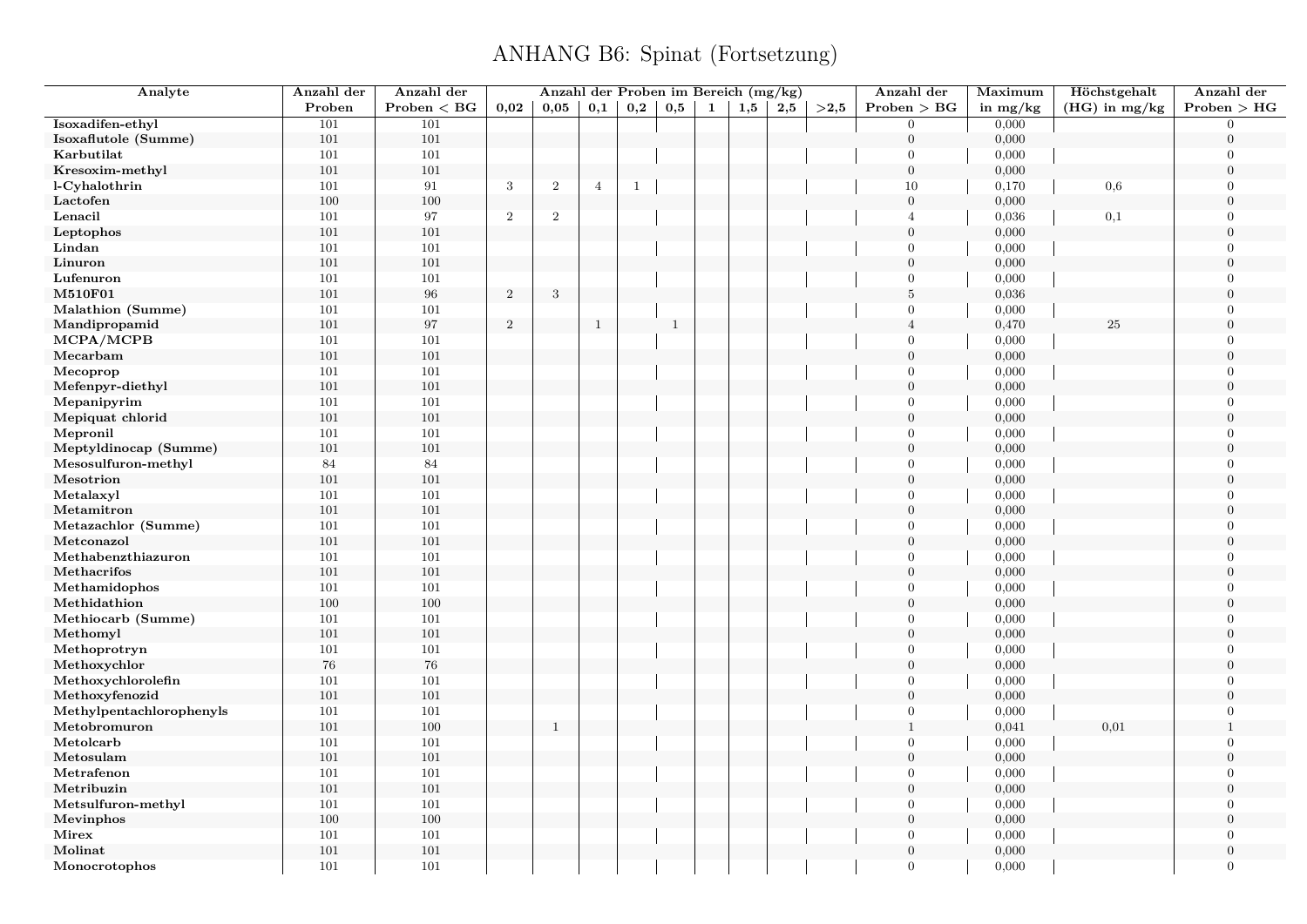| Analyte                   | Anzahl der        | Anzahl der   |              | Anzahl der Proben im Bereich (mg/kg) |       |              |              |              |          |     |      | Anzahl der       | Maximum    | Höchstgehalt    | Anzahl der       |
|---------------------------|-------------------|--------------|--------------|--------------------------------------|-------|--------------|--------------|--------------|----------|-----|------|------------------|------------|-----------------|------------------|
|                           | Proben            | Problem < BG | 0.02         | 0.05                                 | 0,1   | $_{\rm 0,2}$ | $_{\rm 0,5}$ | $\mathbf{1}$ | $_{1,5}$ | 2,5 | >2,5 | Problem > BG     | in $mg/kg$ | $(HG)$ in mg/kg | Problem > HG     |
| Monolinuron               | 101               | 101          |              |                                      |       |              |              |              |          |     |      | $\overline{0}$   | 0,000      |                 | $\Omega$         |
| Monuron                   | 101               | 101          |              |                                      |       |              |              |              |          |     |      | $\overline{0}$   | 0,000      |                 | $\Omega$         |
| Myclobutanil              | 101               | 101          |              |                                      |       |              |              |              |          |     |      | $\boldsymbol{0}$ | 0,000      |                 | $\boldsymbol{0}$ |
| N-Desmethyl-acetamiprid   | 101               | 88           | $\mathbf{1}$ | $\sqrt{3}$                           | $\,2$ |              | $\sqrt{2}$   | $\sqrt{5}$   |          |     |      | 13               | 0,770      |                 | $\Omega$         |
| Napropamid                | 101               | 101          |              |                                      |       |              |              |              |          |     |      | $\mathbf{0}$     | 0,000      |                 | $\Omega$         |
| Neburon                   | 101               | $101\,$      |              |                                      |       |              |              |              |          |     |      | $\overline{0}$   | 0,000      |                 | $\Omega$         |
| Nicosulfuron              | 101               | 101          |              |                                      |       |              |              |              |          |     |      | $\overline{0}$   | 0,000      |                 | $\Omega$         |
| Nitenpyram                | 101               | $101\,$      |              |                                      |       |              |              |              |          |     |      | $\overline{0}$   | 0,000      |                 | $\Omega$         |
| Nitralin                  | 101               | 101          |              |                                      |       |              |              |              |          |     |      | $\boldsymbol{0}$ | 0,000      |                 | $\Omega$         |
| Nitrofen                  | 101               | 101          |              |                                      |       |              |              |              |          |     |      | $\overline{0}$   | 0,000      |                 | $\overline{0}$   |
| Nitrothal-isopropyl       | 101               | $101\,$      |              |                                      |       |              |              |              |          |     |      | $\boldsymbol{0}$ | 0,000      |                 | $\boldsymbol{0}$ |
| Novaluron                 | 101               | 101          |              |                                      |       |              |              |              |          |     |      | $\overline{0}$   | 0,000      |                 | $\overline{0}$   |
| Nuarimol                  | 101               | 101          |              |                                      |       |              |              |              |          |     |      | $\overline{0}$   | 0,000      |                 | $\boldsymbol{0}$ |
| o-Phenylphenol            | 101               | $100\,$      |              | $\mathbf{1}$                         |       |              |              |              |          |     |      | $\overline{1}$   | 0,036      | 0,01            | $\mathbf{1}$     |
| Octachlordipropylether    | $\boldsymbol{92}$ | $\sqrt{92}$  |              |                                      |       |              |              |              |          |     |      | $\overline{0}$   | 0,000      |                 | $\boldsymbol{0}$ |
| Ofurace                   | 98                | 98           |              |                                      |       |              |              |              |          |     |      | $\overline{0}$   | 0,000      |                 | $\theta$         |
| Omethoat                  | 101               | $101\,$      |              |                                      |       |              |              |              |          |     |      | $\boldsymbol{0}$ | 0,000      |                 | $\mathbf{0}$     |
| Orbencarb                 | 101               | 101          |              |                                      |       |              |              |              |          |     |      | $\overline{0}$   | 0,000      |                 | $\Omega$         |
| Oxadiazon                 | 101               | $101\,$      |              |                                      |       |              |              |              |          |     |      | $\mathbf{0}$     | 0,000      |                 | $\Omega$         |
| Oxadixyl                  | 101               | 101          |              |                                      |       |              |              |              |          |     |      | $\overline{0}$   | 0,000      |                 | $\Omega$         |
| Oxamyl                    | 101               | $101\,$      |              |                                      |       |              |              |              |          |     |      | $\boldsymbol{0}$ | 0,000      |                 | $\overline{0}$   |
| Oxathiapiprolin           | 26                | ${\bf 26}$   |              |                                      |       |              |              |              |          |     |      | $\overline{0}$   | 0,000      |                 | $\Omega$         |
| Oxychlordan               | 89                | $89\,$       |              |                                      |       |              |              |              |          |     |      | $\mathbf{0}$     | 0,000      |                 | $\theta$         |
| Oxydemeton-methyl (Summe) | 101               | $101\,$      |              |                                      |       |              |              |              |          |     |      | $\overline{0}$   | 0,000      |                 | $\Omega$         |
| Oxyfluorfen               | 101               | 101          |              |                                      |       |              |              |              |          |     |      | $\mathbf{0}$     | 0,000      |                 | $\overline{0}$   |
| Paclobutrazol             | 101               | $101\,$      |              |                                      |       |              |              |              |          |     |      | $\overline{0}$   | 0,000      |                 | $\overline{0}$   |
| Parathion                 | 101               | 101          |              |                                      |       |              |              |              |          |     |      | $\mathbf{0}$     | 0,000      |                 | $\Omega$         |
| Parathion-methyl (Summe)  | 101               | 101          |              |                                      |       |              |              |              |          |     |      | $\overline{0}$   | 0,000      |                 | $\overline{0}$   |
| Penconazol                | 101               | $101\,$      |              |                                      |       |              |              |              |          |     |      | $\boldsymbol{0}$ | 0,000      |                 | $\Omega$         |
| Pencycuron                | 101               | 101          |              |                                      |       |              |              |              |          |     |      | $\overline{0}$   | 0,000      |                 | $\overline{0}$   |
| Pendimethalin             | 101               | $101\,$      |              |                                      |       |              |              |              |          |     |      | $\mathbf{0}$     | 0,000      |                 | $\overline{0}$   |
| Penflufen                 | 101               | 101          |              |                                      |       |              |              |              |          |     |      | $\overline{0}$   | 0,000      |                 | $\overline{0}$   |
| Pentachloranisol          | 101               | 101          |              |                                      |       |              |              |              |          |     |      | $\boldsymbol{0}$ | 0,000      |                 | $\boldsymbol{0}$ |
| Pentachlorbenzol          | 101               | 101          |              |                                      |       |              |              |              |          |     |      | $\overline{0}$   | 0,000      |                 | $\Omega$         |
| Pentachlorphenol          | 101               | $101\,$      |              |                                      |       |              |              |              |          |     |      | $\boldsymbol{0}$ | 0,000      |                 | $\overline{0}$   |
| Pentanochlor              | 101               | 101          |              |                                      |       |              |              |              |          |     |      | $\overline{0}$   | 0,000      |                 | $\Omega$         |
| Penthiopyrad              | 101               | $100\,$      |              |                                      |       |              | $\mathbf{1}$ |              |          |     |      | $\mathbf{1}$     | 0,380      | 30              | $\overline{0}$   |
| Permethrin                | 101               | 101          |              |                                      |       |              |              |              |          |     |      | $\overline{0}$   | 0,000      |                 | $\Omega$         |
| Perthan                   | 101               | 101          |              |                                      |       |              |              |              |          |     |      | $\boldsymbol{0}$ | 0,000      |                 | $\overline{0}$   |
| Pethoxamid                | 101               | $101\,$      |              |                                      |       |              |              |              |          |     |      | $\mathbf{0}$     | 0,000      |                 | $\Omega$         |
| Phenmedipham              | 101               | 100          |              | $\mathbf{1}$                         |       |              |              |              |          |     |      | $\mathbf{1}$     | 0,034      | 0,3             | $\overline{0}$   |
| Phentoat                  | 101               | 101          |              |                                      |       |              |              |              |          |     |      | $\overline{0}$   | 0,000      |                 | $\Omega$         |
| Phorate (Summe)           | 101               | 101          |              |                                      |       |              |              |              |          |     |      | $\boldsymbol{0}$ | 0,000      |                 | $\overline{0}$   |
| Phoratsulfoxid            | 101               | 101          |              |                                      |       |              |              |              |          |     |      | $\overline{0}$   | 0,000      |                 | $\Omega$         |
| Phosalon                  | 101               | 101          |              |                                      |       |              |              |              |          |     |      | $\boldsymbol{0}$ | 0,000      |                 | $\Omega$         |
| Phosmet (Summe)           | 96                | 96           |              |                                      |       |              |              |              |          |     |      | $\overline{0}$   | 0,000      |                 | $\overline{0}$   |
| Phosphamidon              | 101               | 101          |              |                                      |       |              |              |              |          |     |      | $\mathbf{0}$     | 0,000      |                 | $\theta$         |
| Phoxim                    | 101               | 101          |              |                                      |       |              |              |              |          |     |      | $\overline{0}$   | 0,000      |                 | $\overline{0}$   |
| Picloram                  | 101               | 101          |              |                                      |       |              |              |              |          |     |      | $\overline{0}$   | 0,000      |                 | $\overline{0}$   |
|                           |                   |              |              |                                      |       |              |              |              |          |     |      |                  |            |                 |                  |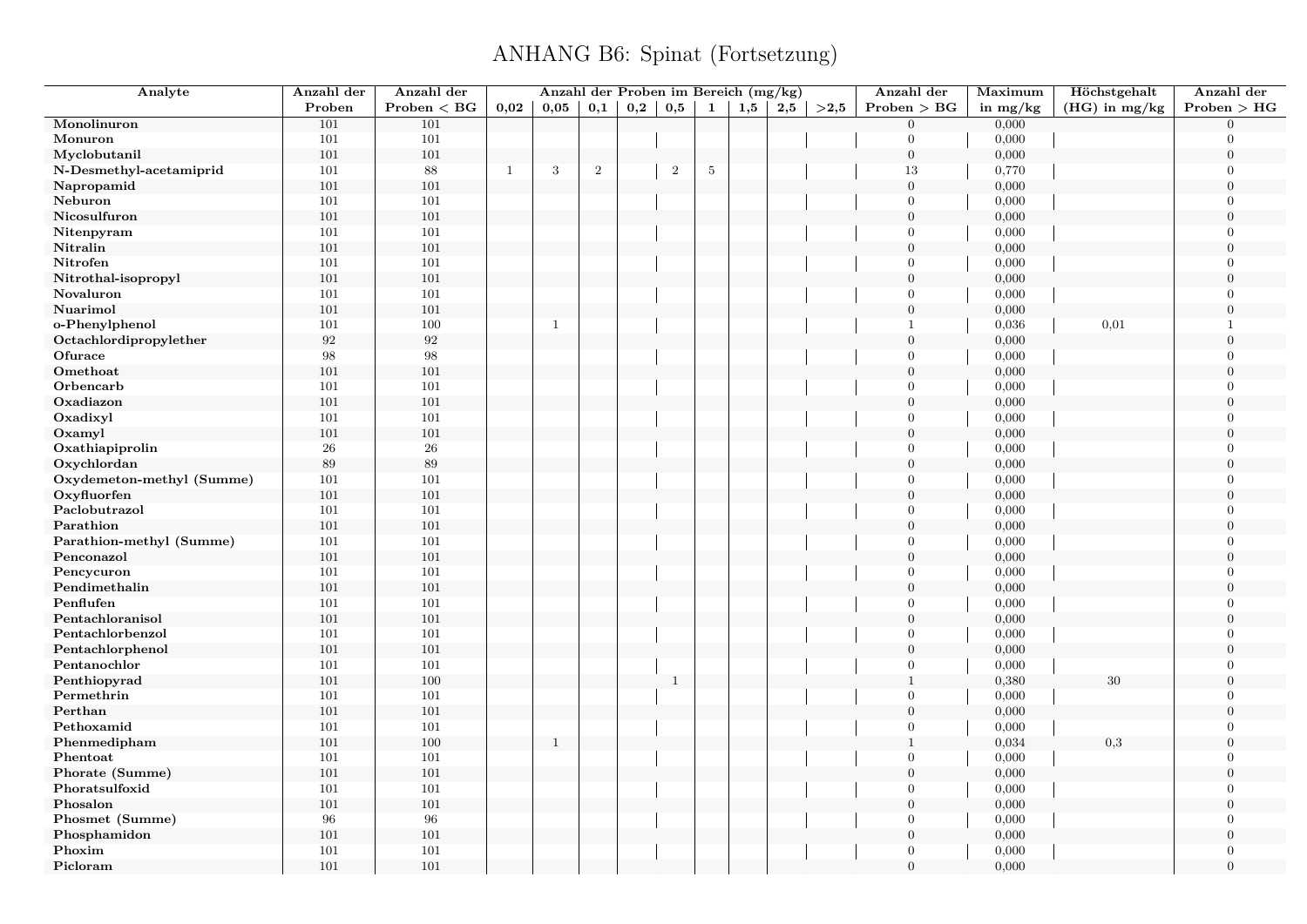| Analyte                     | Anzahl der | Anzahl der   |              |                | Anzahl der Proben im Bereich (mg/kg) |     |     |              |              |     |                | Anzahl der                     | Maximum        | Höchstgehalt    | Anzahl der                       |
|-----------------------------|------------|--------------|--------------|----------------|--------------------------------------|-----|-----|--------------|--------------|-----|----------------|--------------------------------|----------------|-----------------|----------------------------------|
|                             | Proben     | Problem < BG | 0.02         | 0.05           | 0,1                                  | 0,2 | 0,5 | 1            | 1,5          | 2,5 | >2.5           | Problem > BG                   | in $mg/kg$     | $(HG)$ in mg/kg | Problem > HG                     |
| Picolinafen                 | 89         | 89           |              |                |                                      |     |     |              |              |     |                | $\overline{0}$                 | 0,000          |                 | $\overline{0}$                   |
| Picoxystrobin               | $\rm 91$   | $\rm 91$     |              |                |                                      |     |     |              |              |     |                | $\boldsymbol{0}$               | 0,000          |                 | $\overline{0}$                   |
| Pinoxaden                   | 101        | 101          |              |                |                                      |     |     |              |              |     |                | $\overline{0}$                 | 0,000          |                 | $\overline{0}$                   |
| Piperophos                  | 101        | 101          |              |                |                                      |     |     |              |              |     |                | $\overline{0}$                 | 0,000          |                 | $\overline{0}$                   |
| Pirimicarb                  | 101        | 101          |              |                |                                      |     |     |              |              |     |                | $\Omega$                       | 0,000          |                 | $\boldsymbol{0}$                 |
| Pirimiphos-ethyl            | 101        | 101          |              |                |                                      |     |     |              |              |     |                | $\mathbf{0}$                   | 0,000          |                 | $\boldsymbol{0}$                 |
| Pirimiphos-methyl           | 101        | 101          |              |                |                                      |     |     |              |              |     |                | $\overline{0}$                 | 0,000          |                 | $\overline{0}$                   |
| Plifenat                    | $\,99$     | $\,99$       |              |                |                                      |     |     |              |              |     |                | $\mathbf{0}$                   | 0,000          |                 | $\overline{0}$                   |
| Pretilachlor                | $\,99$     | 99           |              |                |                                      |     |     |              |              |     |                | $\overline{0}$                 | 0,000          |                 | $\Omega$                         |
| Primisulfuron-methyl        | 101        | 101          |              |                |                                      |     |     |              |              |     |                | $\mathbf{0}$                   | 0,000          |                 | $\overline{0}$                   |
| Prochloraz (Summe)          | 101        | 101          |              |                |                                      |     |     |              |              |     |                | $\overline{0}$                 | 0,000          |                 | $\Omega$                         |
| Procymidon                  | $101\,$    | 101          |              |                |                                      |     |     |              |              |     |                | $\overline{0}$                 | 0,000          |                 | $\overline{0}$                   |
| Profenofos                  | 95         | $\bf{95}$    |              |                |                                      |     |     |              |              |     |                | $\overline{0}$                 | 0,000          |                 | $\overline{0}$                   |
| Profluralin                 | 101        | 101          |              |                |                                      |     |     |              |              |     |                | $\mathbf{0}$                   | 0,000          |                 | $\overline{0}$                   |
| Promecarb                   | 101        | 101          |              |                |                                      |     |     |              |              |     |                | $\overline{0}$                 | 0,000          |                 | $\overline{0}$                   |
| Prometon                    | 101        | 101          |              |                |                                      |     |     |              |              |     |                | $\mathbf{0}$                   | 0,000          |                 | $\Omega$                         |
| Prometryn                   | 87         | $87\,$       |              |                |                                      |     |     |              |              |     |                | $\mathbf{0}$                   | 0,000          |                 | $\overline{0}$                   |
| Propachlor                  | 101        | 101          |              |                |                                      |     |     |              |              |     |                | $\boldsymbol{0}$               | 0,000          |                 | $\overline{0}$                   |
| Propamocarb                 | 101        | $\rm 91$     | $\mathbf{1}$ | $\,2$          |                                      |     |     | $\mathbf{1}$ | $\mathbf{1}$ | 3   | $\overline{2}$ | $10\,$                         | 2,800          | 40              | $\mathbf{0}$                     |
| Propaphos                   | 101        | 101          |              |                |                                      |     |     |              |              |     |                | $\boldsymbol{0}$               | 0,000          |                 | $\Omega$                         |
| Propaquizafop               | 101        | 101          |              |                |                                      |     |     |              |              |     |                | $\mathbf{0}$                   | 0,000          |                 | $\overline{0}$                   |
| Propargit                   | 94         | 94           |              |                |                                      |     |     |              |              |     |                | $\mathbf{0}$                   | 0,000          |                 | $\overline{0}$                   |
| Propazin                    | 101        | 101          |              |                |                                      |     |     |              |              |     |                | $\overline{0}$                 | 0,000          |                 | $\overline{0}$                   |
| Propetamphos                | 101        | 101          |              |                |                                      |     |     |              |              |     |                | $\mathbf{0}$                   | 0,000          |                 | $\overline{0}$                   |
| Propham                     | 101        | 101          |              |                |                                      |     |     |              |              |     |                | $\overline{0}$                 | 0,000          |                 | $\overline{0}$                   |
| Propiconazol                | 101        | 101          |              |                |                                      |     |     |              |              |     |                | $\mathbf{0}$                   | 0,000          |                 | $\overline{0}$                   |
| Propisochlor                | 101        | 101          |              |                |                                      |     |     |              |              |     |                | $\boldsymbol{0}$               | 0,000          |                 | $\overline{0}$                   |
| Propoxur                    | 101        | 101          |              |                |                                      |     |     |              |              |     |                | $\mathbf{0}$                   | 0,000          |                 | $\boldsymbol{0}$                 |
| Propoxycarbazone (Summe)    | 84         | 84           |              |                |                                      |     |     |              |              |     |                | $\overline{0}$                 | 0,000          |                 | $\Omega$                         |
| Propyzamid                  | 101        | 101          |              |                |                                      |     |     |              |              |     |                | $\overline{0}$                 | 0,000          |                 | $\boldsymbol{0}$                 |
| Proquinazid                 | 101        | 101          |              |                |                                      |     |     |              |              |     |                | $\boldsymbol{0}$               | 0,000          |                 | $\overline{0}$                   |
| Prosulfocarb                | 101        | 101          |              |                |                                      |     |     |              |              |     |                | $\mathbf{0}$                   | 0,000          |                 | $\overline{0}$                   |
| Prothioconazol-desthio      | $101\,$    | 101          |              |                |                                      |     |     |              |              |     |                | $\overline{0}$                 | 0,000          |                 | $\Omega$                         |
| Prothiofos                  | 95         | $\bf 95$     |              |                |                                      |     |     |              |              |     |                | $\mathbf{0}$                   | 0,000          |                 | $\Omega$                         |
| Pymetrozin                  | 101        | 101          |              |                |                                      |     |     |              |              |     |                | $\overline{0}$                 | 0,000          |                 | $\Omega$                         |
| Pyraclostrobin              | 101        | 96           | <sup>1</sup> | $\overline{2}$ |                                      |     |     | $\mathbf{1}$ |              |     | $\mathbf{1}$   | $\bf 5$                        | 3,600          | 0,6             | $\overline{1}$                   |
| Pyraflufen-ethyl (Summe)    | $101\,$    | 101          |              |                |                                      |     |     |              |              |     |                | $\overline{0}$                 | 0,000          |                 | $\overline{0}$                   |
| Pyrazophos                  | 101        | 101          |              |                |                                      |     |     |              |              |     |                | $\mathbf{0}$                   | 0,000          |                 | $\overline{0}$                   |
| Pyrethrine                  | 101        | 101          |              |                |                                      |     |     |              |              |     |                | $\mathbf{0}$                   | 0,000          |                 | $\overline{0}$                   |
| Pyributicarb                | 101        | 101          |              |                |                                      |     |     |              |              |     |                | $\mathbf{0}$                   | 0,000          |                 | $\overline{0}$                   |
| Pyridaben                   | 101        | 101          |              |                |                                      |     |     |              |              |     |                | $\overline{0}$                 | 0,000          |                 | $\overline{0}$                   |
|                             | 101        | 101          |              |                |                                      |     |     |              |              |     |                | $\boldsymbol{0}$               |                |                 | $\Omega$                         |
| Pyridafenthion<br>Pyridalyl | 101        | 101          |              |                |                                      |     |     |              |              |     |                | $\boldsymbol{0}$               | 0,000<br>0,000 |                 | $\overline{0}$                   |
|                             |            | 101          |              |                |                                      |     |     |              |              |     |                | $\mathbf{0}$                   | 0,000          |                 | $\Omega$                         |
| Pyrifenox                   | 101        |              |              |                |                                      |     |     |              |              |     |                |                                |                |                 |                                  |
| Pyrimethanil                | 101        | 101          |              |                |                                      |     |     |              |              |     |                | $\overline{0}$<br>$\mathbf{0}$ | 0,000          |                 | $\overline{0}$<br>$\overline{0}$ |
| Pyrimidifen                 | 101        | 101          |              |                |                                      |     |     |              |              |     |                |                                | 0,000          |                 |                                  |
| Pyriofenon                  | 26         | 26           |              |                |                                      |     |     |              |              |     |                | $\overline{0}$                 | 0,000          |                 | $\overline{0}$                   |
| Pyriproxyfen                | 101        | 101          |              |                |                                      |     |     |              |              |     |                | $\boldsymbol{0}$               | 0,000          |                 | $\boldsymbol{0}$                 |
| Pyroquilon                  | 96         | 96           |              |                |                                      |     |     |              |              |     |                | $\overline{0}$                 | 0,000          |                 | $\overline{0}$                   |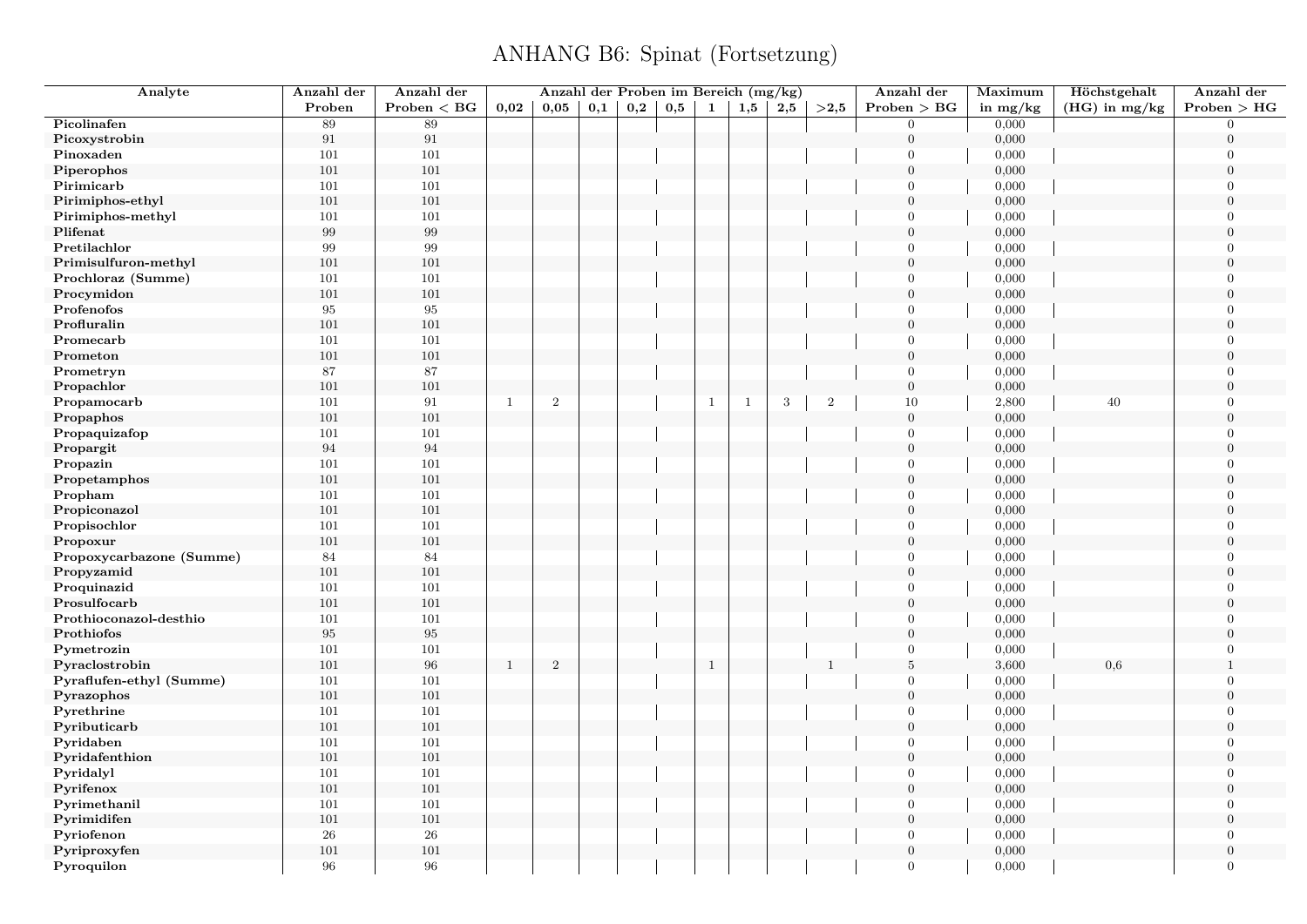| Analyte                | Anzahl der | Anzahl der   |      | Anzahl der Proben im Bereich (mg/kg) |              |            |                |              |              |     |      | Anzahl der       | Maximum    | Höchstgehalt  | Anzahl der       |
|------------------------|------------|--------------|------|--------------------------------------|--------------|------------|----------------|--------------|--------------|-----|------|------------------|------------|---------------|------------------|
|                        | Proben     | Problem < BG | 0.02 | 0,05                                 | 0,1          | 0,2        | 0,5            | $\mathbf{1}$ | $_{\rm 1,5}$ | 2,5 | >2,5 | Problem > BG     | in $mg/kg$ | (HG) in mg/kg | Problem > HG     |
| Pyroxsulam             | 101        | 101          |      |                                      |              |            |                |              |              |     |      | $\theta$         | 0,000      |               | $\Omega$         |
| Quinalphos             | 101        | 101          |      |                                      |              |            |                |              |              |     |      | $\Omega$         | 0,000      |               | $\Omega$         |
| Quinmerac              | 101        | 101          |      |                                      |              |            |                |              |              |     |      | $\overline{0}$   | 0,000      |               | $\overline{0}$   |
| Quinoclamin            | 101        | 101          |      |                                      |              |            |                |              |              |     |      | $\theta$         | 0,000      |               | $\overline{0}$   |
| Quinoxyfen             | 101        | 101          |      |                                      |              |            |                |              |              |     |      | $\overline{0}$   | 0,000      |               | $\overline{0}$   |
| Quintozene (Summe)     | 101        | 101          |      |                                      |              |            |                |              |              |     |      | $\theta$         | 0,000      |               | $\overline{0}$   |
| Quizalofop             | 101        | 101          |      |                                      |              |            |                |              |              |     |      | $\boldsymbol{0}$ | 0,000      |               | $\overline{0}$   |
| Quizalofop-ethyl       | 101        | 101          |      |                                      |              |            |                |              |              |     |      | $\overline{0}$   | 0,000      |               | $\overline{0}$   |
| Rotenon                | 101        | 101          |      |                                      |              |            |                |              |              |     |      | $\overline{0}$   | 0,000      |               | $\Omega$         |
| S-Metolachlor          | 101        | 101          |      |                                      |              |            |                |              |              |     |      | $\mathbf{0}$     | 0,000      |               | $\overline{0}$   |
| Sebuthylazin           | 101        | 101          |      |                                      |              |            |                |              |              |     |      | $\overline{0}$   | 0,000      |               | $\Omega$         |
| Secbumeton             | 91         | 91           |      |                                      |              |            |                |              |              |     |      | $\overline{0}$   | 0,000      |               | $\overline{0}$   |
| Silafluofen            | 101        | 101          |      |                                      |              |            |                |              |              |     |      | $\overline{0}$   | 0,000      |               | $\overline{0}$   |
| Simazin                | 101        | 101          |      |                                      |              |            |                |              |              |     |      | $\overline{0}$   | 0,000      |               | $\overline{0}$   |
| Spinetoram             | 101        | 101          |      |                                      |              |            |                |              |              |     |      | $\boldsymbol{0}$ | 0,000      |               | $\boldsymbol{0}$ |
| Spinosad (Summe)       | 101        | 88           |      | $\overline{4}$                       | $\mathbf{1}$ | $\sqrt{2}$ | $\overline{2}$ | $\mathbf{1}$ | 3            |     |      | 13               | 1,150      | 15            | $\overline{0}$   |
| Spirodiclofen          | 77         | $77\,$       |      |                                      |              |            |                |              |              |     |      | $\boldsymbol{0}$ | 0,000      |               | $\boldsymbol{0}$ |
| Spiromesifen           | 101        | 101          |      |                                      |              |            |                |              |              |     |      | $\theta$         | 0,000      |               | $\overline{0}$   |
| Spiromesifen-Metabolit | $26\,$     | $26\,$       |      |                                      |              |            |                |              |              |     |      | $\mathbf{0}$     | 0,000      |               | $\boldsymbol{0}$ |
| Spirotetramat (Summe)  | 101        | 101          |      |                                      |              |            |                |              |              |     |      | $\theta$         | 0,000      |               | $\overline{0}$   |
| Spiroxamin             | 101        | 101          |      |                                      |              |            |                |              |              |     |      | $\mathbf{0}$     | 0,000      |               | $\overline{0}$   |
| Sulcotrion             | 101        | 101          |      |                                      |              |            |                |              |              |     |      | $\Omega$         | 0,000      |               | $\Omega$         |
| Sulfentrazon           | 101        | $101\,$      |      |                                      |              |            |                |              |              |     |      | $\mathbf{0}$     | 0,000      |               | $\overline{0}$   |
| Sulfotep               | 101        | 101          |      |                                      |              |            |                |              |              |     |      | $\theta$         | 0,000      |               | $\Omega$         |
| Sulfoxaflor            | 101        | 101          |      |                                      |              |            |                |              |              |     |      | $\mathbf{0}$     | 0,000      |               | $\overline{0}$   |
| <b>Sulprofos</b>       | 101        | 101          |      |                                      |              |            |                |              |              |     |      | $\Omega$         | 0,000      |               | $\Omega$         |
| tau-Fluvalinat         | 101        | 101          |      |                                      |              |            |                |              |              |     |      | $\theta$         | 0,000      |               | $\overline{0}$   |
| Tebuconazol            | 101        | 101          |      |                                      |              |            |                |              |              |     |      | $\theta$         | 0,000      |               | $\overline{0}$   |
| Tebufenozid            | 101        | 101          |      |                                      |              |            |                |              |              |     |      | $\boldsymbol{0}$ | 0,000      |               | $\overline{0}$   |
| Tebufenpyrad           | 101        | 101          |      |                                      |              |            |                |              |              |     |      | $\overline{0}$   | 0,000      |               | $\overline{0}$   |
| Tebupirimfos           | 101        | 101          |      |                                      |              |            |                |              |              |     |      | $\overline{0}$   | 0,000      |               | $\Omega$         |
| Tebutam                | 101        | 101          |      |                                      |              |            |                |              |              |     |      | $\overline{0}$   | 0,000      |               | $\overline{0}$   |
| Tecnazen               | 101        | 101          |      |                                      |              |            |                |              |              |     |      | $\boldsymbol{0}$ | 0,000      |               | $\Omega$         |
| Teflubenzuron          | 101        | 101          |      |                                      |              |            |                |              |              |     |      | $\overline{0}$   | 0,000      |               | $\overline{0}$   |
| Tefluthrin             | 101        | 101          |      |                                      |              |            |                |              |              |     |      | $\overline{0}$   | 0,000      |               | $\Omega$         |
| Tembotrion             | 101        | 101          |      |                                      |              |            |                |              |              |     |      | $\overline{0}$   | 0,000      |               | $\overline{0}$   |
| Temephos               | 101        | $101\,$      |      |                                      |              |            |                |              |              |     |      | $\boldsymbol{0}$ | 0,000      |               | $\overline{0}$   |
| <b>TEPP</b>            | 101        | 101          |      |                                      |              |            |                |              |              |     |      | $\overline{0}$   | 0,000      |               | $\overline{0}$   |
| Terbacil               | 101        | 101          |      |                                      |              |            |                |              |              |     |      | $\mathbf{0}$     | 0,000      |               | $\overline{0}$   |
| Terbucarb              | 91         | 91           |      |                                      |              |            |                |              |              |     |      | $\mathbf{0}$     | 0,000      |               | $\overline{0}$   |
| <b>Terbufos</b>        | 101        | $101\,$      |      |                                      |              |            |                |              |              |     |      | $\mathbf{0}$     | 0,000      |               | $\boldsymbol{0}$ |
| Terbumeton             | 101        | 101          |      |                                      |              |            |                |              |              |     |      | $\theta$         | 0,000      |               | $\overline{0}$   |
| Terbuthylazin          | 101        | 101          |      |                                      |              |            |                |              |              |     |      | $\overline{0}$   | 0,000      |               | $\overline{0}$   |
| Terbuthylazin-Desethyl | 101        | 101          |      |                                      |              |            |                |              |              |     |      | $\overline{0}$   | 0,000      |               | $\overline{0}$   |
| Terbutryn              | 95         | 95           |      |                                      |              |            |                |              |              |     |      | $\boldsymbol{0}$ | 0,000      |               | $\overline{0}$   |
| Tetrachlorvinphos      | 99         | 99           |      |                                      |              |            |                |              |              |     |      | $\overline{0}$   | 0,000      |               | $\Omega$         |
| Tetraconazol           | 101        | $101\,$      |      |                                      |              |            |                |              |              |     |      | $\boldsymbol{0}$ | 0,000      |               | $\boldsymbol{0}$ |
| Tetradifon             | 101        | 101          |      |                                      |              |            |                |              |              |     |      | $\overline{0}$   | 0,000      |               | $\overline{0}$   |
| Tetramethrin           | 101        | 101          |      |                                      |              |            |                |              |              |     |      | $\overline{0}$   | 0,000      |               | $\overline{0}$   |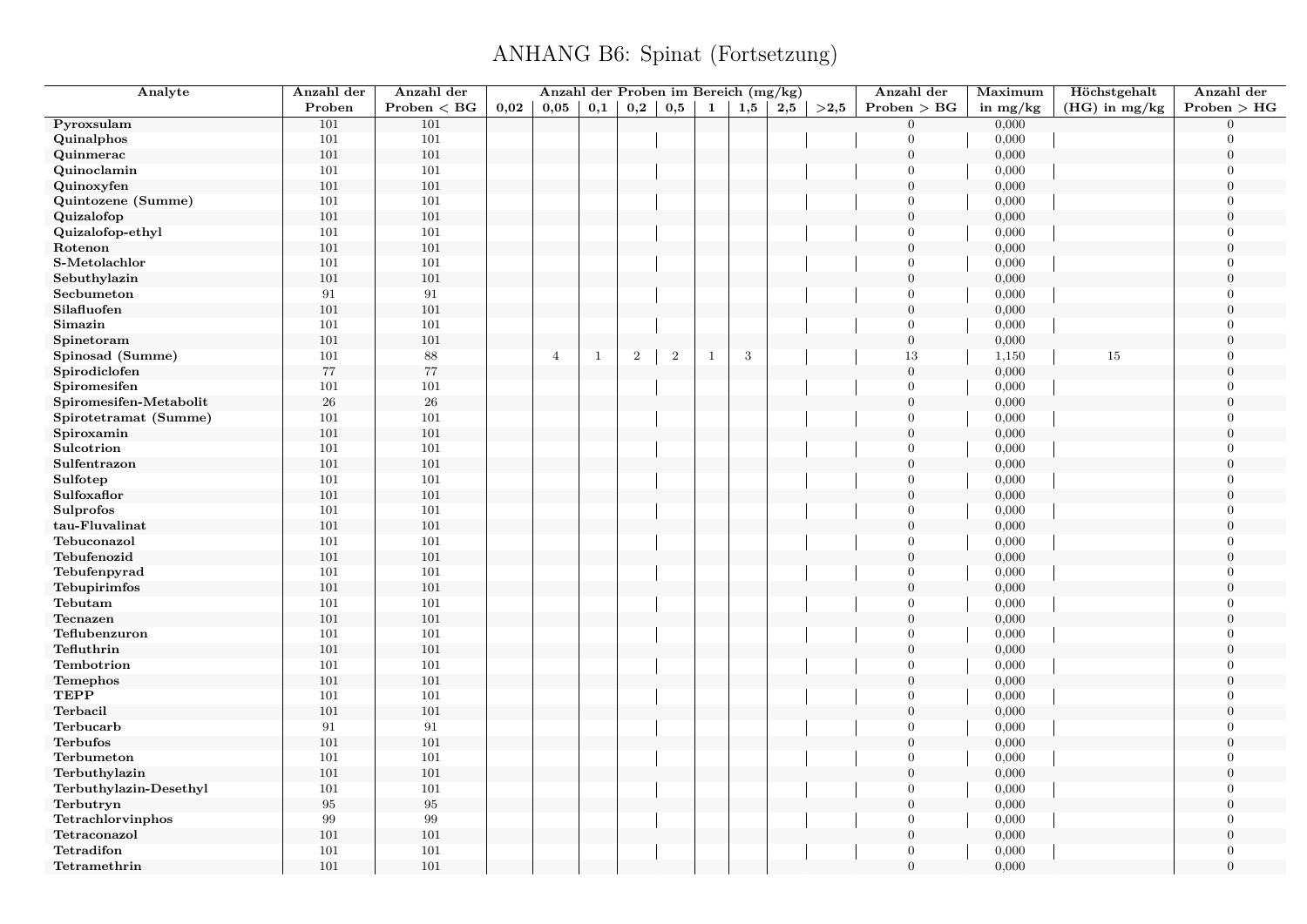| Analyte               | Anzahl der     | Anzahl der   |      | Anzahl der Proben im Bereich (mg/kg) |     |     |     |   |     |     |                | Anzahl der       | Maximum        | Höchstgehalt    | Anzahl der       |
|-----------------------|----------------|--------------|------|--------------------------------------|-----|-----|-----|---|-----|-----|----------------|------------------|----------------|-----------------|------------------|
|                       | Proben         | Problem < BG | 0.02 | 0.05                                 | 0,1 | 0,2 | 0,5 | 1 | 1,5 | 2,5 | >2.5           | Problem > BG     | in $mg/kg$     | $(HG)$ in mg/kg | Problem > HG     |
| Tetrasul              | 101            | 101          |      |                                      |     |     |     |   |     |     |                | $\overline{0}$   | 0,000          |                 | $\overline{0}$   |
| TFNA-AM               | 24             | $\sqrt{24}$  |      |                                      |     |     |     |   |     |     |                | $\boldsymbol{0}$ | 0,000          |                 | $\overline{0}$   |
| Thenylchlor           | 101            | 101          |      |                                      |     |     |     |   |     |     |                | $\mathbf{0}$     | 0,000          |                 | $\boldsymbol{0}$ |
| Thiabendazol          | 101            | 101          |      |                                      |     |     |     |   |     |     |                | $\overline{0}$   | 0,000          |                 | $\overline{0}$   |
| Thiacloprid           | 101            | 101          |      |                                      |     |     |     |   |     |     |                | $\overline{0}$   | 0,000          |                 | $\overline{0}$   |
| Thiamethoxam          | 101            | 101          |      |                                      |     |     |     |   |     |     |                | $\mathbf{0}$     | 0,000          |                 | $\boldsymbol{0}$ |
| Thifensulfuron-methyl | 101            | 101          |      |                                      |     |     |     |   |     |     |                | $\overline{0}$   | 0,000          |                 | $\overline{0}$   |
| Thifluzamid           | 101            | 101          |      |                                      |     |     |     |   |     |     |                | $\overline{0}$   | 0,000          |                 | $\overline{0}$   |
| Thiocyclam            | 101            | 101          |      |                                      |     |     |     |   |     |     |                | $\overline{0}$   | 0,000          |                 | $\Omega$         |
| Thiodicarb            | 101            | 101          |      |                                      |     |     |     |   |     |     |                | $\boldsymbol{0}$ | 0,000          |                 | $\boldsymbol{0}$ |
| Thiofanox             | 101            | 101          |      |                                      |     |     |     |   |     |     |                | $\overline{0}$   | 0,000          |                 | $\overline{0}$   |
| Thiofanoxsulfon       | 101            | 101          |      |                                      |     |     |     |   |     |     |                | $\overline{0}$   | 0,000          |                 | $\overline{0}$   |
| Thiofanoxsulfoxid     | 84             | 84           |      |                                      |     |     |     |   |     |     |                | $\overline{0}$   | 0,000          |                 | $\overline{0}$   |
| Thiometon             | 101            | 101          |      |                                      |     |     |     |   |     |     |                | $\mathbf{0}$     | 0,000          |                 | $\overline{0}$   |
| Thionazin             | 101            | 101          |      |                                      |     |     |     |   |     |     |                | $\overline{0}$   | 0,000          |                 | $\overline{0}$   |
| Thiophanat-methyl     | 101            | 101          |      |                                      |     |     |     |   |     |     |                | $\overline{0}$   | 0,000          |                 | $\Omega$         |
| Tiocarbazil           | $101\,$        | 101          |      |                                      |     |     |     |   |     |     |                | $\overline{0}$   | 0,000          |                 | $\overline{0}$   |
| Tolclofos-methyl      | $101\,$        | 101          |      |                                      |     |     |     |   |     |     |                | $\mathbf{0}$     | 0,000          |                 | $\overline{0}$   |
| Tolfenpyrad           | 101            | 101          |      |                                      |     |     |     |   |     |     |                | $\mathbf{0}$     | 0,000          |                 | $\overline{0}$   |
| Tolylfluanid (Summe)  | 101            | 101          |      |                                      |     |     |     |   |     |     |                | $\overline{0}$   | 0,000          |                 | $\overline{0}$   |
| Topramezon            | $\mathbf{1}$   | $\mathbf{1}$ |      |                                      |     |     |     |   |     |     |                | $\boldsymbol{0}$ | 0,000          |                 | $\boldsymbol{0}$ |
| Tralkoxydim           | 101            | 101          |      |                                      |     |     |     |   |     |     |                | $\mathbf{0}$     | 0,000          |                 | $\overline{0}$   |
| Transfluthrin         | 101            | 101          |      |                                      |     |     |     |   |     |     |                | $\overline{0}$   | 0,000          |                 | $\overline{0}$   |
| Triadimefon           | 101            | 101          |      |                                      |     |     |     |   |     |     |                | $\mathbf{0}$     | 0,000          |                 | $\overline{0}$   |
| Triadimenol           | 101            | 101          |      |                                      |     |     |     |   |     |     |                | $\mathbf{0}$     | 0,000          |                 | $\overline{0}$   |
| <b>Triallat</b>       | 101            | 101          |      |                                      |     |     |     |   |     |     |                | $\mathbf{0}$     | 0,000          |                 | $\overline{0}$   |
| Triasulfuron          | 101            | 101          |      |                                      |     |     |     |   |     |     |                | $\overline{0}$   | 0,000          |                 | $\overline{0}$   |
| Triazamat             | 101            | 101          |      |                                      |     |     |     |   |     |     |                | $\overline{0}$   | 0,000          |                 | $\overline{0}$   |
| Triazophos            | 101            | 101          |      |                                      |     |     |     |   |     |     |                | $\Omega$         | 0,000          |                 | $\overline{0}$   |
| Tribenuron-methyl     | $101\,$        | 101          |      |                                      |     |     |     |   |     |     |                | $\overline{0}$   | 0,000          |                 | $\overline{0}$   |
| Trichlorfon           | 101            | 101          |      |                                      |     |     |     |   |     |     |                | $\overline{0}$   | 0,000          |                 | $\overline{0}$   |
| Trichloronat          |                | 101          |      |                                      |     |     |     |   |     |     |                | $\boldsymbol{0}$ |                |                 | $\boldsymbol{0}$ |
|                       | $101\,$        |              |      |                                      |     |     |     |   |     |     |                | $\overline{0}$   | 0,000          |                 | $\Omega$         |
| Triclopyr             | $101\,$<br>101 | 101<br>101   |      |                                      |     |     |     |   |     |     |                | $\mathbf{0}$     | 0,000<br>0,000 |                 | $\overline{0}$   |
| Tricyclazol           |                | 101          |      |                                      |     |     |     |   |     |     |                | $\overline{0}$   | 0,000          |                 | $\Omega$         |
| Trifloxystrobin       | 101<br>101     | 101          |      |                                      |     |     |     |   |     |     |                | $\mathbf{0}$     | 0,000          |                 | $\boldsymbol{0}$ |
| Triflumizole (Summe)  | 101            | 101          |      |                                      |     |     |     |   |     |     |                | $\mathbf{0}$     |                |                 | $\overline{0}$   |
| Triflumuron           |                |              |      |                                      |     |     |     |   |     |     |                | $\mathbf{0}$     | 0,000          |                 |                  |
| Trifluralin           | 101            | 101<br>101   |      |                                      |     |     |     |   |     |     |                | $\overline{0}$   | 0,000          |                 | $\overline{0}$   |
| Triflusulfuron-methyl | 101            |              |      |                                      |     |     |     |   |     |     |                |                  | 0,000          |                 | $\overline{0}$   |
| Triforin              | $101\,$        | 101          |      |                                      |     |     |     |   |     |     |                | $\boldsymbol{0}$ | 0,000          |                 | $\overline{0}$   |
| Trinexapac-ethyl      | 12             | 12           |      |                                      |     |     |     |   |     |     |                | $\mathbf{0}$     | 0,000          |                 | $\overline{0}$   |
| Triticonazol          | 101            | 101          |      |                                      |     |     |     |   |     |     |                | $\overline{0}$   | 0,000          |                 | $\Omega$         |
| Tritosulfuron         | $101\,$        | 101          |      |                                      |     |     |     |   |     |     |                | $\mathbf{0}$     | 0,000          |                 | $\overline{0}$   |
| Uniconazol            | 101            | 101          |      |                                      |     |     |     |   |     |     |                | $\mathbf{0}$     | 0,000          |                 | $\overline{0}$   |
| Valifenalat           | 84             | 84           |      |                                      |     |     |     |   |     |     |                | $\mathbf{0}$     | 0,000          |                 | $\overline{0}$   |
| Vamidothion           | 101            | 101          |      |                                      |     |     |     |   |     |     |                | $\mathbf{0}$     | 0,000          |                 | $\overline{0}$   |
| Vinclozolin           | 101            | 101          |      |                                      |     |     |     |   |     |     |                | $\overline{0}$   | 0,000          |                 | $\overline{0}$   |
| XMC                   | 101            | 101          |      |                                      |     |     |     |   |     |     |                | $\mathbf{0}$     | 0,000          |                 | $\mathbf{0}$     |
| Zoxamid               | 101            | 100          |      |                                      |     |     |     |   |     |     | $\overline{1}$ | $\mathbf{1}$     | 5,300          | 30              | $\overline{0}$   |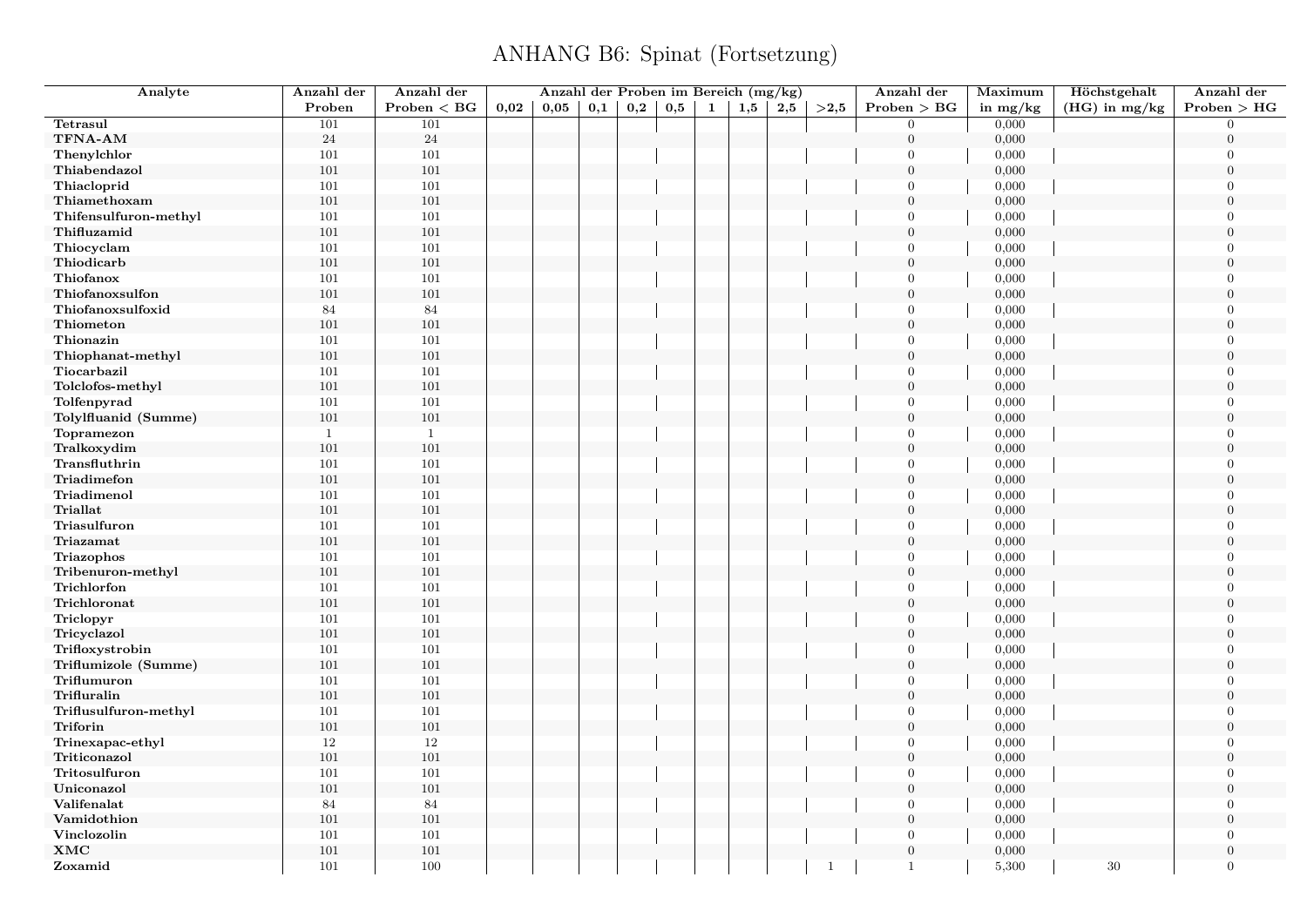| Analyte        | Anzahl der                  | Anzahl der            |                                                                    | Anzahl der |    | Proben im Bereich |  |    |  | (mg/kg) |  | Anzahl der   | Maximum  | Höchstgehalt            | Anzahl der   |
|----------------|-----------------------------|-----------------------|--------------------------------------------------------------------|------------|----|-------------------|--|----|--|---------|--|--------------|----------|-------------------------|--------------|
|                | $\mathbf{p}_{\text{roben}}$ | $_{\rm BG}$<br>Proben | 0.02<br>0,5<br>0.05<br>0,1<br>${>}2.5$<br>. .<br>0,2<br>⊥,⊍<br>ن م |            |    |                   |  |    |  |         |  | BG<br>Proben | in mg/kg | (HG)<br>.n mg/kg $\,$ ' | НG<br>Proben |
| Gesamtergebnis | 57.274                      | <b>K77</b><br>57.143  | $^{\bullet}$                                                       |            | 14 | 10                |  | 14 |  |         |  | 131          |          |                         |              |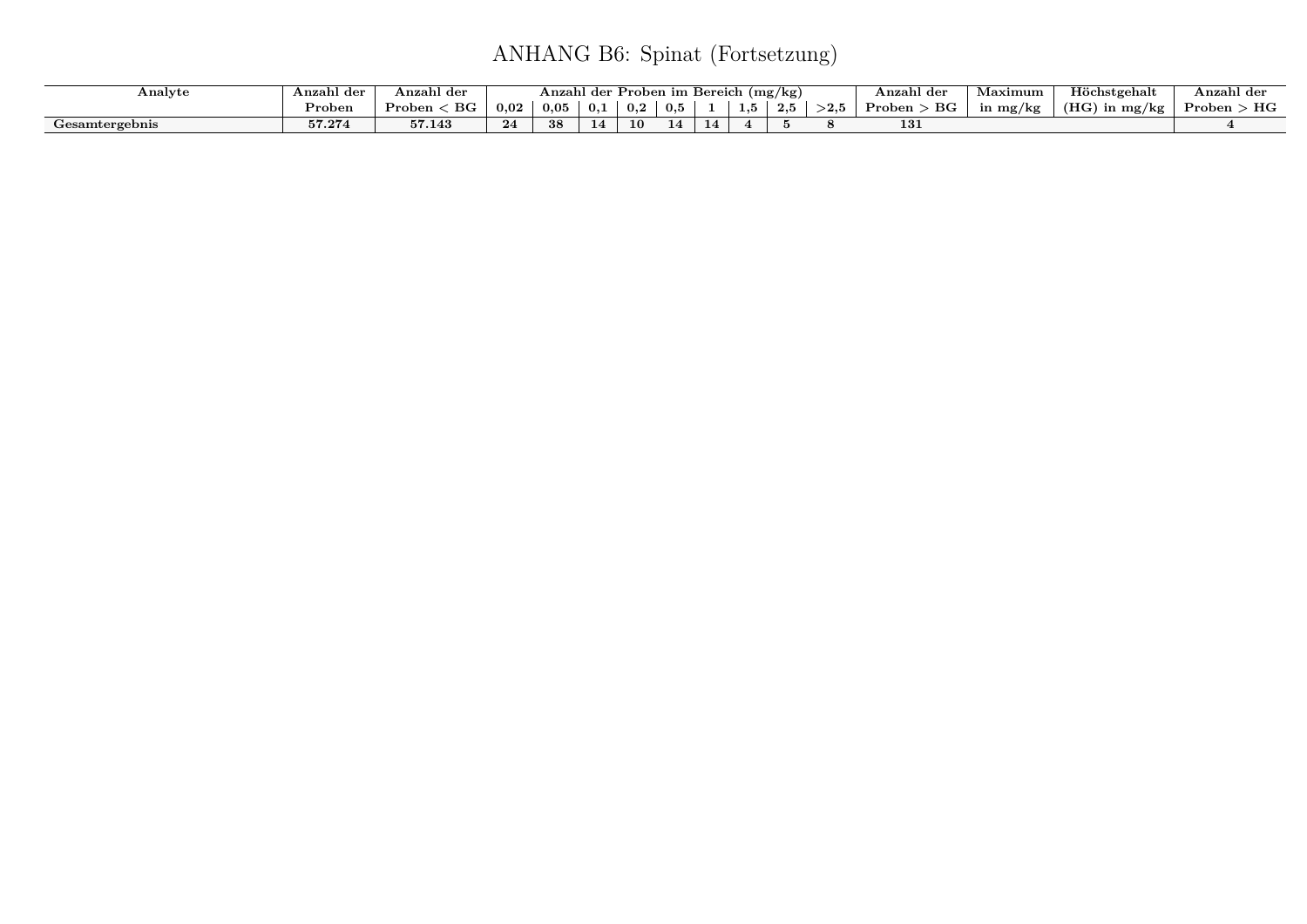#### ANHANG B7: Weintrauben

| Analyte                      | Anzahl der | Anzahl der        |              | Anzahl der Proben im Bereich (mg/kg) |                 |              |              |              |     |     |      | Anzahl der       | Maximum    | Höchstgehalt    | Anzahl der     |
|------------------------------|------------|-------------------|--------------|--------------------------------------|-----------------|--------------|--------------|--------------|-----|-----|------|------------------|------------|-----------------|----------------|
|                              | Proben     | Problem < BG      | 0,02         | 0,05                                 | 0,1             | 0,2          | $_{0,5}$     | $\mathbf{1}$ | 1,5 | 2,5 | >2,5 | Problem > BG     | in $mg/kg$ | $(HG)$ in mg/kg | Problem > HG   |
| 1,4-Dimethylnaphthalin       | 103        | 103               |              |                                      |                 |              |              |              |     |     |      | $\overline{0}$   | 0,000      |                 | $\Omega$       |
| 2-Naphthoxyessigsäure        | 103        | 103               |              |                                      |                 |              |              |              |     |     |      | $\overline{0}$   | 0,000      |                 | $\Omega$       |
| 2,3,5-Trimethacarb           | 103        | 103               |              |                                      |                 |              |              |              |     |     |      | $\overline{0}$   | 0,000      |                 | $\overline{0}$ |
| $2,4$ -D                     | 103        | 103               |              |                                      |                 |              |              |              |     |     |      | $\overline{0}$   | 0,000      |                 | $\Omega$       |
| $2,4$ -DB                    | 71         | 71                |              |                                      |                 |              |              |              |     |     |      | $\overline{0}$   | 0,000      |                 | $\theta$       |
| $2,4,5$ -T                   | 103        | $103\,$           |              |                                      |                 |              |              |              |     |     |      | $\overline{0}$   | 0,000      |                 | $\Omega$       |
| 3-Chloranilin                | 99         | $\boldsymbol{99}$ |              |                                      |                 |              |              |              |     |     |      | $\boldsymbol{0}$ | 0,000      |                 | $\overline{0}$ |
| 3,4-Dichloranilin            | 99         | 99                |              |                                      |                 |              |              |              |     |     |      | $\overline{0}$   | 0,000      |                 | $\overline{0}$ |
| 3,5-Dichloranilin            | 100        | 100               |              |                                      |                 |              |              |              |     |     |      | $\mathbf{0}$     | 0,000      |                 | $\theta$       |
| 4-Bromphenylharnstoff        | 103        | $103\,$           |              |                                      |                 |              |              |              |     |     |      | $\overline{0}$   | 0,000      |                 | $\overline{0}$ |
| 4-Chlorphenoxyessigsäure     | 103        | $103\,$           |              |                                      |                 |              |              |              |     |     |      | $\boldsymbol{0}$ | 0,000      |                 | $\Omega$       |
| 4,4-Dichlorbenzophenon       | 103        | 103               |              |                                      |                 |              |              |              |     |     |      | $\boldsymbol{0}$ | 0,000      |                 | $\overline{0}$ |
| 5-Hydroxythiabendazol        | 103        | 103               |              |                                      |                 |              |              |              |     |     |      | $\overline{0}$   | 0,000      |                 | $\overline{0}$ |
| a-Chlordan                   | 103        | 103               |              |                                      |                 |              |              |              |     |     |      | $\overline{0}$   | 0,000      |                 | $\overline{0}$ |
| a-HCH                        | 103        | 103               |              |                                      |                 |              |              |              |     |     |      | $\boldsymbol{0}$ | 0,000      |                 | $\overline{0}$ |
| Acephat                      | 103        | 103               |              |                                      |                 |              |              |              |     |     |      | $\overline{0}$   | 0,000      |                 | $\overline{0}$ |
| Acequinocyl (Summe)          | 29         | $\,29$            |              |                                      |                 |              |              |              |     |     |      | $\overline{0}$   | 0,000      |                 | $\overline{0}$ |
| Acetamiprid                  | 103        | 88                | -1           | 6                                    | $6\phantom{.}6$ | -1           | $\mathbf{1}$ |              |     |     |      | 15               | 0,240      | 0,5             | $\theta$       |
| Acetochlor                   | 103        | 103               |              |                                      |                 |              |              |              |     |     |      | $\mathbf{0}$     | 0,000      |                 | $\overline{0}$ |
| Acibenzolar-S-methyl (Summe) | 103        | 103               |              |                                      |                 |              |              |              |     |     |      | $\overline{0}$   | 0,000      |                 | $\overline{0}$ |
| Aclonifen                    | 103        | 103               |              |                                      |                 |              |              |              |     |     |      | $\mathbf{0}$     | 0,000      |                 | $\overline{0}$ |
| Acrinathrin                  | 103        | 103               |              |                                      |                 |              |              |              |     |     |      | $\overline{0}$   | 0,000      |                 | $\Omega$       |
| Alachlor                     | 103        | $103\,$           |              |                                      |                 |              |              |              |     |     |      | $\boldsymbol{0}$ | 0,000      |                 | $\theta$       |
| Aldicarb (Summe)             | 103        | 103               |              |                                      |                 |              |              |              |     |     |      | $\overline{0}$   | 0,000      |                 | $\Omega$       |
| Aldrin/Dieldrin              | 103        | 103               |              |                                      |                 |              |              |              |     |     |      | $\overline{0}$   | 0,000      |                 | $\overline{0}$ |
| Allidochlor                  | 103        | $103\,$           |              |                                      |                 |              |              |              |     |     |      | $\overline{0}$   | 0,000      |                 | $\theta$       |
| Ametoctradin                 | $103\,$    | $\,99$            | $\mathbf{1}$ | $\mathbf{1}$                         |                 | $\mathbf{1}$ | $\mathbf{1}$ |              |     |     |      | $\overline{4}$   | 0,230      | 6               | $\theta$       |
| Ametryn                      | 103        | 103               |              |                                      |                 |              |              |              |     |     |      | $\overline{0}$   | 0,000      |                 | $\overline{0}$ |
| Amidosulfuron                | 103        | 103               |              |                                      |                 |              |              |              |     |     |      | $\mathbf{0}$     | 0,000      |                 | $\overline{0}$ |
| Aminocarb                    | 103        | 103               |              |                                      |                 |              |              |              |     |     |      | $\overline{0}$   | 0,000      |                 | $\theta$       |
| Amisulbrom                   | 103        | 103               |              |                                      |                 |              |              |              |     |     |      | $\mathbf{0}$     | 0,000      |                 | $\Omega$       |
| Amitraz (Summe)              | 103        | 103               |              |                                      |                 |              |              |              |     |     |      | $\overline{0}$   | 0,000      |                 | $\overline{0}$ |
| Ancymidol                    | 100        | 100               |              |                                      |                 |              |              |              |     |     |      | $\mathbf{0}$     | 0,000      |                 | $\theta$       |
| Anilofos                     | 103        | $103\,$           |              |                                      |                 |              |              |              |     |     |      | $\overline{0}$   | 0,000      |                 | $\overline{0}$ |
| Anthrachinon                 | 103        | $103\,$           |              |                                      |                 |              |              |              |     |     |      | $\mathbf{0}$     | 0,000      |                 | $\theta$       |
| Aspon                        | 103        | 103               |              |                                      |                 |              |              |              |     |     |      | $\mathbf{0}$     | 0,000      |                 | $\overline{0}$ |
| Asulam                       | 103        | 103               |              |                                      |                 |              |              |              |     |     |      | $\boldsymbol{0}$ | 0,000      |                 | $\overline{0}$ |
| Atrazin                      | 103        | 103               |              |                                      |                 |              |              |              |     |     |      | $\overline{0}$   | 0,000      |                 | $\Omega$       |
| Atrazin-Desethyl             | 103        | $103\,$           |              |                                      |                 |              |              |              |     |     |      | $\boldsymbol{0}$ | 0,000      |                 | $\overline{0}$ |
| Atrazin-Desisopropyl         | 103        | 103               |              |                                      |                 |              |              |              |     |     |      | $\overline{0}$   | 0,000      |                 | $\overline{0}$ |
| Azaconazol                   | 103        | $103\,$           |              |                                      |                 |              |              |              |     |     |      | $\overline{0}$   | 0,000      |                 | $\overline{0}$ |
| Azamethiphos                 | 103        | 103               |              |                                      |                 |              |              |              |     |     |      | $\overline{0}$   | 0,000      |                 | $\theta$       |
| Azinphos-ethyl               | $103\,$    | $103\,$           |              |                                      |                 |              |              |              |     |     |      | $\mathbf{0}$     | 0,000      |                 | $\overline{0}$ |
| Azinphos-methyl              | 103        | 103               |              |                                      |                 |              |              |              |     |     |      | $\overline{0}$   | 0,000      |                 | $\Omega$       |
| Aziprotryn                   | 103        | 103               |              |                                      |                 |              |              |              |     |     |      | $\overline{0}$   | 0,000      |                 | $\overline{0}$ |
| Azoxystrobin                 | 103        | $98\,$            | $\mathbf{1}$ | $\sqrt{2}$                           | $\,2$           |              |              |              |     |     |      | $\overline{5}$   | 0,065      | 3               | $\theta$       |
| b-HCH                        | $103\,$    | $103\,$           |              |                                      |                 |              |              |              |     |     |      | $\boldsymbol{0}$ | 0,000      |                 | $\overline{0}$ |
| Beflubutamid                 | 103        | 103               |              |                                      |                 |              |              |              |     |     |      | $\overline{0}$   | 0,000      |                 | $\Omega$       |
| Benalaxyl                    | 103        | 103               |              |                                      |                 |              |              |              |     |     |      | $\overline{0}$   | 0,000      |                 | $\theta$       |
|                              |            |                   |              |                                      |                 |              |              |              |     |     |      |                  |            |                 |                |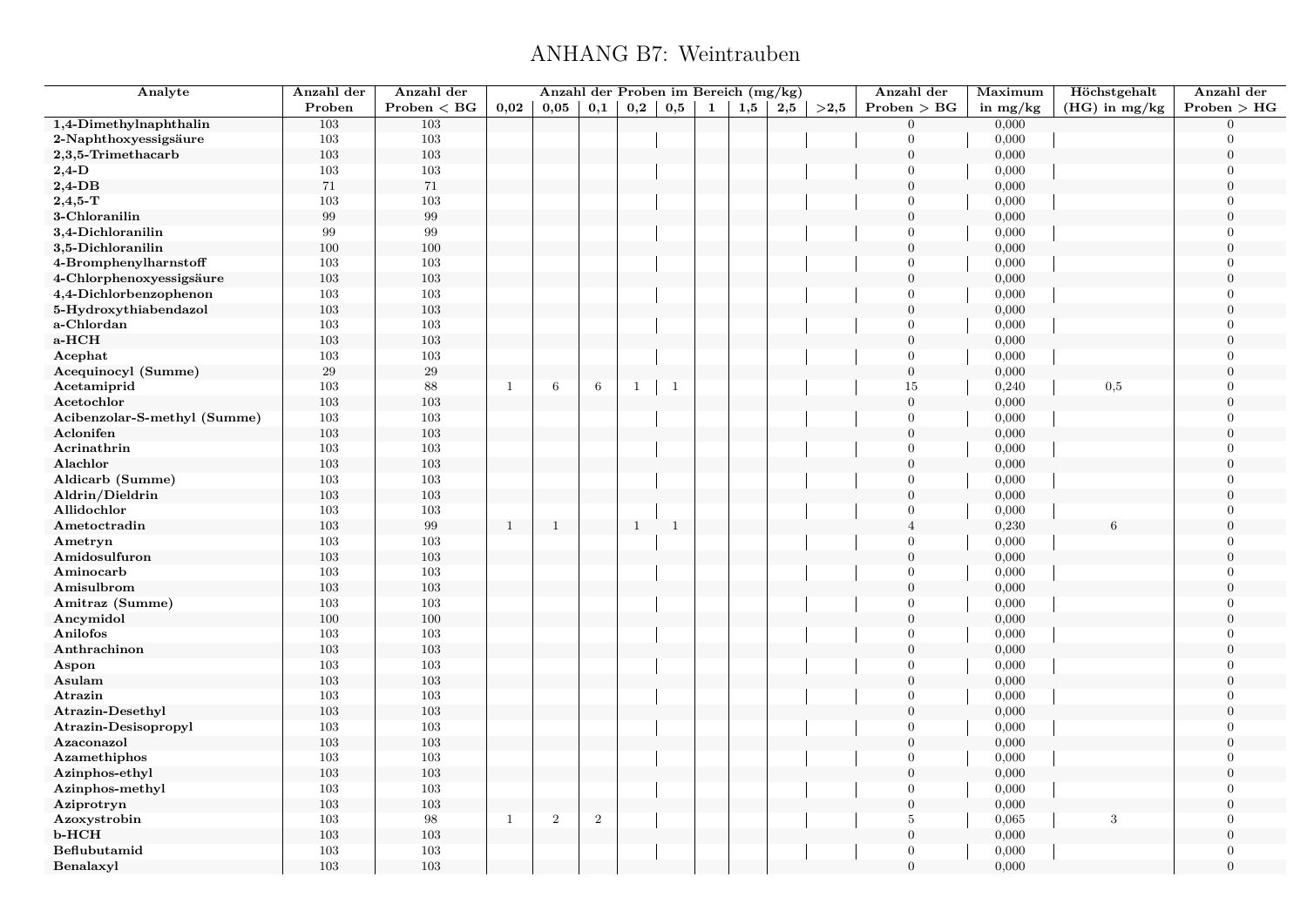#### ANHANG B7: Weintrauben (Fortsetzung)

| Analyte               | Anzahl der | Anzahl der   |                |                 |                |                |     |              | Anzahl der Proben im Bereich (mg/kg) |     |      | Anzahl der       | Maximum        | Höchstgehalt    | Anzahl der                 |
|-----------------------|------------|--------------|----------------|-----------------|----------------|----------------|-----|--------------|--------------------------------------|-----|------|------------------|----------------|-----------------|----------------------------|
|                       | Proben     | Problem < BG | 0.02           | 0,05            | 0,1            | $_{\rm 0,2}$   | 0,5 | 1            | 1,5                                  | 2,5 | >2,5 | Problem > BG     | in $mg/kg$     | $(HG)$ in mg/kg | Problem > HG               |
| Benazolin-ethyl       | 103        | 103          |                |                 |                |                |     |              |                                      |     |      | $\overline{0}$   | 0,000          |                 | $\overline{0}$             |
| Bendiocarb            | 103        | $103\,$      |                |                 |                |                |     |              |                                      |     |      | $\mathbf{0}$     | 0,000          |                 | $\overline{0}$             |
| Benfluralin           | 103        | 103          |                |                 |                |                |     |              |                                      |     |      | $\overline{0}$   | 0,000          |                 | $\overline{0}$             |
| Benodanil             | 103        | 103          |                |                 |                |                |     |              |                                      |     |      | $\overline{0}$   | 0,000          |                 | $\overline{0}$             |
| Benoxacor             | 103        | 103          |                |                 |                |                |     |              |                                      |     |      | $\Omega$         | 0,000          |                 | $\overline{0}$             |
| Bentazon (Summe)      | 103        | $103\,$      |                |                 |                |                |     |              |                                      |     |      | $\boldsymbol{0}$ | 0,000          |                 | $\boldsymbol{0}$           |
| Benthiavalicarb-iProp | 103        | 103          |                |                 |                |                |     |              |                                      |     |      | $\overline{0}$   | 0,000          |                 | $\overline{0}$             |
| Benzovindiflupyr      | 103        | 103          |                |                 |                |                |     |              |                                      |     |      | $\overline{0}$   | 0,000          |                 | $\overline{0}$             |
| Benzoximat            | 103        | 103          |                |                 |                |                |     |              |                                      |     |      | $\overline{0}$   | 0,000          |                 | $\Omega$                   |
| Benzoylprop-ethyl     | 103        | $103\,$      |                |                 |                |                |     |              |                                      |     |      | $\boldsymbol{0}$ | 0,000          |                 | $\boldsymbol{0}$           |
| Benzyladenin          | 103        | 103          |                |                 |                |                |     |              |                                      |     |      | $\overline{0}$   | 0,000          |                 | $\Omega$                   |
| Bifenazate (Summe)    | 103        | 103          |                |                 |                |                |     |              |                                      |     |      | $\overline{0}$   | 0,000          |                 | $\Omega$                   |
| <b>Bifenox</b>        | 100        | 100          |                |                 |                |                |     |              |                                      |     |      | $\overline{0}$   | 0,000          |                 | $\Omega$                   |
| <b>Bifenthrin</b>     | 103        | 103          |                |                 |                |                |     |              |                                      |     |      | $\boldsymbol{0}$ | 0,000          |                 | $\overline{0}$             |
| Bioresmethrin         | 96         | 96           |                |                 |                |                |     |              |                                      |     |      | $\overline{0}$   | 0,000          |                 | $\overline{0}$             |
| Bitertanol            | 103        | 103          |                |                 |                |                |     |              |                                      |     |      | $\overline{0}$   | 0,000          |                 | $\Omega$                   |
| <b>Bixafen</b>        | 103        | 103          |                |                 |                |                |     |              |                                      |     |      | $\overline{0}$   | 0,000          |                 | $\overline{0}$             |
| <b>Boscalid</b>       | 103        | 80           | $\overline{4}$ | $6\phantom{.}6$ | $\overline{4}$ | $\overline{5}$ | 3   | $\mathbf{1}$ |                                      |     |      | 23               | 0,740          | 5               | $\overline{0}$             |
| <b>Bromacil</b>       | 103        | 103          |                |                 |                |                |     |              |                                      |     |      | $\overline{0}$   | 0,000          |                 | $\overline{0}$             |
| <b>Brombutid</b>      | 103        | 103          |                |                 |                |                |     |              |                                      |     |      | $\mathbf{0}$     | 0,000          |                 | $\Omega$                   |
| <b>Bromfenvinfos</b>  | 103        | 103          |                |                 |                |                |     |              |                                      |     |      | $\overline{0}$   | 0,000          |                 | $\overline{0}$             |
| Bromfenvinfos-methyl  | 103        | 103          |                |                 |                |                |     |              |                                      |     |      | $\overline{0}$   | 0,000          |                 | $\overline{0}$             |
| <b>Bromocyclen</b>    | 103        | 103          |                |                 |                |                |     |              |                                      |     |      | $\overline{0}$   | 0,000          |                 | $\overline{0}$             |
| <b>Bromophos</b>      | 103        | 103          |                |                 |                |                |     |              |                                      |     |      | $\overline{0}$   | 0,000          |                 | $\overline{0}$             |
| Bromophos-ethyl       | 103        | 103          |                |                 |                |                |     |              |                                      |     |      | $\overline{0}$   | 0,000          |                 | $\overline{0}$             |
| Bromoxynil            | 103        | 103          |                |                 |                |                |     |              |                                      |     |      | $\overline{0}$   | 0,000          |                 | $\overline{0}$             |
| Bromoxynilmethylether | 103        | 103          |                |                 |                |                |     |              |                                      |     |      | $\overline{0}$   | 0,000          |                 | $\overline{0}$             |
| Brompropylat          | 103        | $103\,$      |                |                 |                |                |     |              |                                      |     |      | $\overline{0}$   | 0,000          |                 | $\overline{0}$             |
| Bromuconazol          | 103        | 103          |                |                 |                |                |     |              |                                      |     |      | $\Omega$         | 0,000          |                 | $\overline{0}$             |
| <b>Bupirimat</b>      | 103        | 103          |                |                 |                |                |     |              |                                      |     |      | $\overline{0}$   | 0,000          |                 | $\overline{0}$             |
| Buprofezin            | 103        | 103          |                |                 |                |                |     |              |                                      |     |      | $\overline{0}$   | 0,000          |                 | $\Omega$                   |
| <b>Butachlor</b>      | 103        | $103\,$      |                |                 |                |                |     |              |                                      |     |      | $\boldsymbol{0}$ | 0,000          |                 | $\boldsymbol{0}$           |
| <b>Butafenacil</b>    | 103        | $103\,$      |                |                 |                |                |     |              |                                      |     |      | $\overline{0}$   | 0,000          |                 | $\Omega$                   |
| <b>Butamifos</b>      | 103        | 103          |                |                 |                |                |     |              |                                      |     |      | $\overline{0}$   | 0,000          |                 | $\overline{0}$             |
| <b>Butocarboxim</b>   | 103        | 103          |                |                 |                |                |     |              |                                      |     |      | $\overline{0}$   | 0,000          |                 | $\Omega$                   |
| Butocarboximsulfoxid  | 103        | 103          |                |                 |                |                |     |              |                                      |     |      | $\overline{0}$   | 0,000          |                 | $\boldsymbol{0}$           |
| Butoxycarboxim        | 103        | 103          |                |                 |                |                |     |              |                                      |     |      | $\overline{0}$   | 0,000          |                 | $\overline{0}$             |
| <b>Butralin</b>       |            |              |                |                 |                |                |     |              |                                      |     |      | $\overline{0}$   |                |                 | $\overline{0}$             |
| <b>Buturon</b>        | 103<br>103 | 103<br>103   |                |                 |                |                |     |              |                                      |     |      | $\overline{0}$   | 0,000<br>0,000 |                 | $\overline{0}$             |
|                       | 103        | 103          |                |                 |                |                |     |              |                                      |     |      | $\boldsymbol{0}$ | 0,000          |                 | $\Omega$                   |
| <b>Butylat</b>        |            | 103          |                |                 |                |                |     |              |                                      |     |      | $\overline{0}$   |                |                 | $\overline{0}$             |
| Cadusafos             | 103<br>100 |              |                |                 |                |                |     |              |                                      |     |      | $\overline{0}$   | 0,000          |                 | $\Omega$                   |
| Cafenstrol            | 102        | 100          |                |                 |                |                |     |              |                                      |     |      |                  | 0,000          |                 |                            |
| Captafol              |            | $102\,$      |                |                 |                |                |     |              |                                      |     |      | $\overline{0}$   | 0,000          |                 | $\overline{0}$<br>$\Omega$ |
| Captan (Summe)        | 102        | $102\,$      |                |                 |                |                |     |              |                                      |     |      | $\boldsymbol{0}$ | 0,000          |                 |                            |
| Carbaryl              | 103        | 103          |                |                 |                |                |     |              |                                      |     |      | $\overline{0}$   | 0,000          |                 | $\overline{0}$             |
| Carbendazim/Benomyl   | 103        | 103          |                |                 |                |                |     |              |                                      |     |      | $\overline{0}$   | 0,000          |                 | $\overline{0}$             |
| Carbetamid            | 103        | 103          |                |                 |                |                |     |              |                                      |     |      | $\overline{0}$   | 0,000          |                 | $\overline{0}$             |
| Carbofuran (Summe)    | 103        | 103          |                |                 |                |                |     |              |                                      |     |      | $\mathbf{0}$     | 0,000          |                 | $\mathbf{0}$               |
| Carbophenothion       | 103        | 103          |                |                 |                |                |     |              |                                      |     |      | $\overline{0}$   | 0,000          |                 | $\overline{0}$             |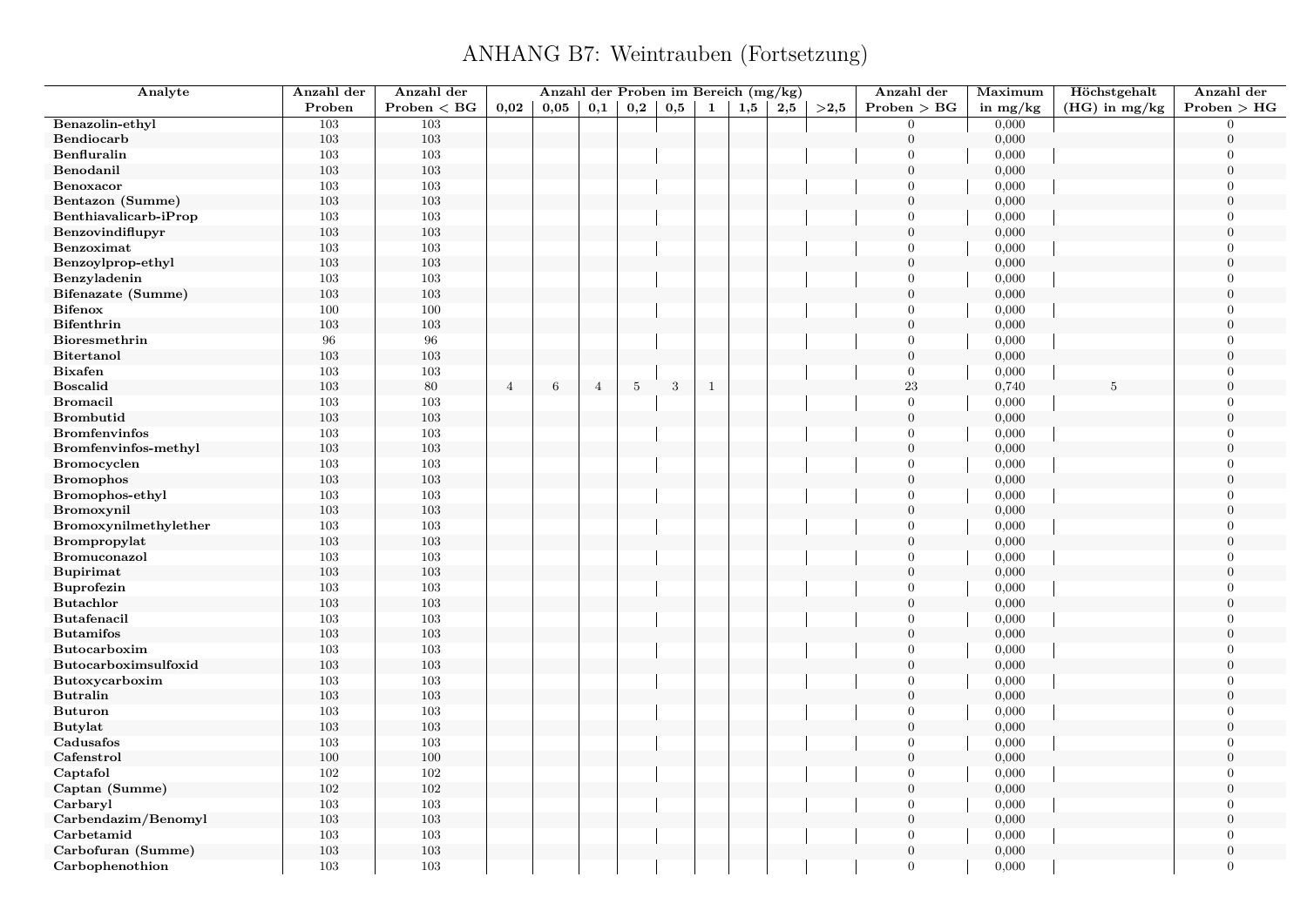## ANHANG B7: Weintrauben (Fortsetzung)

| Analyte                  | Anzahl der | Anzahl der   |              |              |                  |     |     |              | Anzahl der Proben im Bereich (mg/kg) |     |      | Anzahl der       | Maximum    | Höchstgehalt    | Anzahl der     |
|--------------------------|------------|--------------|--------------|--------------|------------------|-----|-----|--------------|--------------------------------------|-----|------|------------------|------------|-----------------|----------------|
|                          | Proben     | Problem < BG | 0,02         | 0.05         | 0,1              | 0,2 | 0,5 | $\mathbf{1}$ | 1,5                                  | 2,5 | >2,5 | Problem > BG     | in $mg/kg$ | $(HG)$ in mg/kg | Problem > HG   |
| Carboxin                 | 103        | 103          |              |              |                  |     |     |              |                                      |     |      | $\overline{0}$   | 0,000      |                 | $\Omega$       |
| Carfentrazon-ethyl       | 103        | 103          |              |              |                  |     |     |              |                                      |     |      | $\overline{0}$   | 0,000      |                 | $\overline{0}$ |
| CGA321113                | 103        | 103          |              |              |                  |     |     |              |                                      |     |      | $\mathbf{0}$     | 0,000      |                 | $\overline{0}$ |
| Chlorantraniliprol       | 103        | 99           | $\mathbf{1}$ | $\mathbf{1}$ | $\boldsymbol{2}$ |     |     |              |                                      |     |      | $\overline{4}$   | 0,065      | $\mathbf{1}$    | $\Omega$       |
| Chlorbenzilat            | 103        | 103          |              |              |                  |     |     |              |                                      |     |      | $\overline{0}$   | 0,000      |                 | $\theta$       |
| Chlorbromuron            | 103        | 103          |              |              |                  |     |     |              |                                      |     |      | $\overline{0}$   | 0,000      |                 | $\overline{0}$ |
| Chlorbufam               | 103        | 103          |              |              |                  |     |     |              |                                      |     |      | $\mathbf{0}$     | 0,000      |                 | $\overline{0}$ |
| Chlordecon               | 91         | 91           |              |              |                  |     |     |              |                                      |     |      | $\overline{0}$   | 0,000      |                 | $\overline{0}$ |
| Chlordimeform            | 100        | $100\,$      |              |              |                  |     |     |              |                                      |     |      | $\overline{0}$   | 0,000      |                 | $\Omega$       |
| Chlorfenapyr             | 103        | 103          |              |              |                  |     |     |              |                                      |     |      | $\overline{0}$   | 0,000      |                 | $\overline{0}$ |
| Chlorfenethol            | 100        | 100          |              |              |                  |     |     |              |                                      |     |      | $\mathbf{0}$     | 0,000      |                 | $\theta$       |
| Chlorfenprop-Methyl      | 103        | $103\,$      |              |              |                  |     |     |              |                                      |     |      | $\overline{0}$   | 0,000      |                 | $\overline{0}$ |
| Chlorfenson              | 103        | $103\,$      |              |              |                  |     |     |              |                                      |     |      | $\overline{0}$   | 0,000      |                 | $\theta$       |
| Chlorfenvinphos          | 103        | 103          |              |              |                  |     |     |              |                                      |     |      | $\mathbf{0}$     | 0,000      |                 | $\overline{0}$ |
| Chlorfluazuron           | 103        | 103          |              |              |                  |     |     |              |                                      |     |      | $\mathbf{0}$     | 0,000      |                 | $\overline{0}$ |
| Chlorflurenol-methyl     | 103        | 103          |              |              |                  |     |     |              |                                      |     |      | $\overline{0}$   | 0,000      |                 | $\overline{0}$ |
| Chloridazon (Summe)      | 103        | 103          |              |              |                  |     |     |              |                                      |     |      | $\boldsymbol{0}$ | 0,000      |                 | $\overline{0}$ |
| Chlormephos              | 103        | 103          |              |              |                  |     |     |              |                                      |     |      | $\overline{0}$   | 0,000      |                 | $\overline{0}$ |
| Chlormequat chlorid      | 103        | 102          |              | $\mathbf{1}$ |                  |     |     |              |                                      |     |      | $\mathbf{1}$     | 0,023      | 0,05            | $\overline{0}$ |
| Chloroneb                | 103        | 103          |              |              |                  |     |     |              |                                      |     |      | $\overline{0}$   | 0,000      |                 | $\Omega$       |
| Chloroxuron              | 103        | $103\,$      |              |              |                  |     |     |              |                                      |     |      | $\boldsymbol{0}$ | 0,000      |                 | $\overline{0}$ |
| Chlorpropham             | 103        | 103          |              |              |                  |     |     |              |                                      |     |      | $\overline{0}$   | 0,000      |                 | $\Omega$       |
| Chlorpyrifos             | 103        | 103          |              |              |                  |     |     |              |                                      |     |      | $\mathbf{0}$     | 0,000      |                 | $\theta$       |
| Chlorpyrifos-methyl      | 103        | 102          |              |              | $\overline{1}$   |     |     |              |                                      |     |      | $\mathbf{1}$     | 0,093      | $\mathbf{1}$    | $\Omega$       |
| Chlorthal-dimethyl       | 103        | $103\,$      |              |              |                  |     |     |              |                                      |     |      | $\mathbf{0}$     | 0,000      |                 | $\overline{0}$ |
| Chlorthalonil            | 103        | 103          |              |              |                  |     |     |              |                                      |     |      | $\overline{0}$   | 0,000      |                 | $\Omega$       |
| Chlorthiamid             | 103        | 103          |              |              |                  |     |     |              |                                      |     |      | $\overline{0}$   | 0,000      |                 | $\theta$       |
| Chlorthion               | 103        | $103\,$      |              |              |                  |     |     |              |                                      |     |      | $\Omega$         | 0,000      |                 | $\theta$       |
| Chlorthiophos            | 103        | $103\,$      |              |              |                  |     |     |              |                                      |     |      | $\boldsymbol{0}$ | 0,000      |                 | $\overline{0}$ |
| Chlortoluron             | 103        | 103          |              |              |                  |     |     |              |                                      |     |      | $\overline{0}$   | 0,000      |                 | $\theta$       |
| Chlozolinat              | 103        | $103\,$      |              |              |                  |     |     |              |                                      |     |      | $\overline{0}$   | 0,000      |                 | $\theta$       |
| Cinidon-ethyl            | 103        | 103          |              |              |                  |     |     |              |                                      |     |      | $\mathbf{0}$     | 0,000      |                 | $\Omega$       |
| Cinosulfuron             | 103        | 103          |              |              |                  |     |     |              |                                      |     |      | $\boldsymbol{0}$ | 0,000      |                 | $\theta$       |
| Clodinafop-propargylest. | 103        | 103          |              |              |                  |     |     |              |                                      |     |      | $\mathbf{0}$     | 0,000      |                 | $\overline{0}$ |
| Clofentezin              | 103        | $103\,$      |              |              |                  |     |     |              |                                      |     |      | $\overline{0}$   | 0,000      |                 | $\theta$       |
| Clomazon                 | 103        | 103          |              |              |                  |     |     |              |                                      |     |      | $\boldsymbol{0}$ | 0,000      |                 | $\theta$       |
| Cloquintocet-1-mexyl     | 103        | 103          |              |              |                  |     |     |              |                                      |     |      | $\mathbf{0}$     | 0,000      |                 | $\overline{0}$ |
| Clothianidin             | 103        | 103          |              |              |                  |     |     |              |                                      |     |      | $\overline{0}$   | 0,000      |                 | $\overline{0}$ |
| Coumaphos                | 103        | $103\,$      |              |              |                  |     |     |              |                                      |     |      | $\mathbf{0}$     | 0,000      |                 | $\overline{0}$ |
| Crimidin                 | 100        | 100          |              |              |                  |     |     |              |                                      |     |      | $\overline{0}$   | 0,000      |                 | $\overline{0}$ |
| Crotoxyphos              | $98\,$     | $98\,$       |              |              |                  |     |     |              |                                      |     |      | $\mathbf{0}$     | 0,000      |                 | $\overline{0}$ |
| Crufomat                 | 103        | 103          |              |              |                  |     |     |              |                                      |     |      | $\overline{0}$   | 0,000      |                 | $\Omega$       |
| Cyanazin                 | 103        | $103\,$      |              |              |                  |     |     |              |                                      |     |      | $\mathbf{0}$     | 0,000      |                 | $\overline{0}$ |
| Cyanofenphos             | 103        | 103          |              |              |                  |     |     |              |                                      |     |      | $\mathbf{0}$     | 0,000      |                 | $\Omega$       |
| Cyanophos                | 103        | 103          |              |              |                  |     |     |              |                                      |     |      | $\overline{0}$   | 0,000      |                 | $\overline{0}$ |
| Cyazofamid               | 103        | 101          |              | $\mathbf{1}$ |                  |     | -1  |              |                                      |     |      | $\sqrt{2}$       | 0,220      | $\sqrt{2}$      | $\theta$       |
| Cycloat                  | 103        | $103\,$      |              |              |                  |     |     |              |                                      |     |      | $\boldsymbol{0}$ | 0,000      |                 | $\theta$       |
| Cycloxydim (Summe)       | 103        | 103          |              |              |                  |     |     |              |                                      |     |      | $\mathbf{0}$     | 0,000      |                 | $\Omega$       |
| Cycluron                 | 103        | 103          |              |              |                  |     |     |              |                                      |     |      | $\overline{0}$   | 0,000      |                 | $\theta$       |
|                          |            |              |              |              |                  |     |     |              |                                      |     |      |                  |            |                 |                |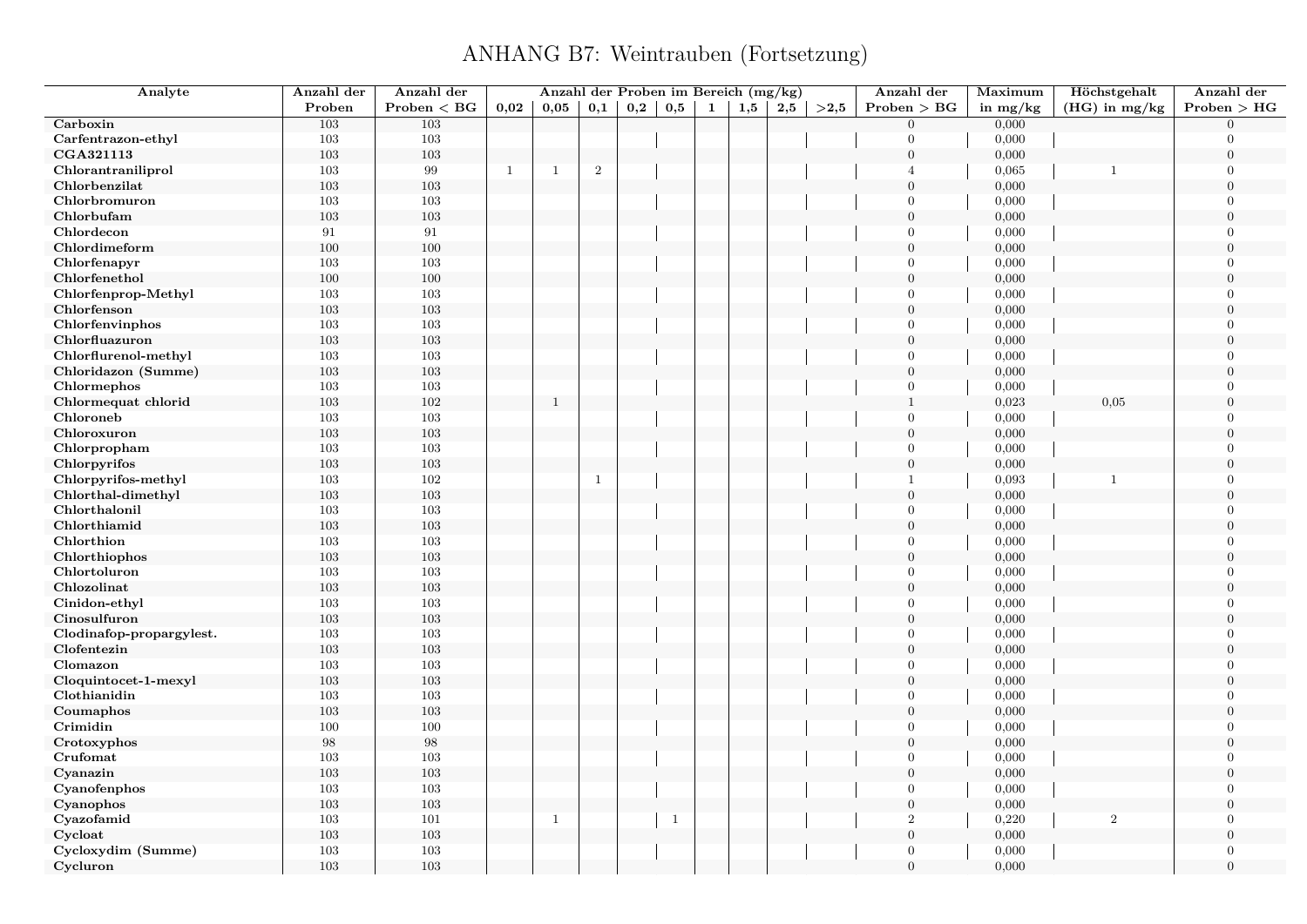#### ANHANG B7: Weintrauben (Fortsetzung)

| Analyte              | Anzahl der | Anzahl der        |                | Anzahl der Proben im Bereich (mg/kg) |                |                |              |            |     |     |      | Anzahl der       | Maximum    | Höchstgehalt    | Anzahl der       |
|----------------------|------------|-------------------|----------------|--------------------------------------|----------------|----------------|--------------|------------|-----|-----|------|------------------|------------|-----------------|------------------|
|                      | Proben     | Problem < BG      | 0,02           | 0.05                                 | 0,1            | 0,2            | 0,5          | 1          | 1,5 | 2,5 | >2,5 | Problem > BG     | in $mg/kg$ | $(HG)$ in mg/kg | Problem > HG     |
| Cyflufenamid         | 103        | 101               | $\overline{2}$ |                                      |                |                |              |            |     |     |      | $\overline{2}$   | 0,017      | 0.15            | $\Omega$         |
| Cyflumetofen         | 97         | $\bf{97}$         |                |                                      |                |                |              |            |     |     |      | $\boldsymbol{0}$ | 0,000      |                 | $\overline{0}$   |
| Cyfluthrin           | 103        | 103               |                |                                      |                |                |              |            |     |     |      | $\mathbf{0}$     | 0,000      |                 | $\overline{0}$   |
| Cyhalofop-butyl      | 103        | 103               |                |                                      |                |                |              |            |     |     |      | $\overline{0}$   | 0,000      |                 | $\overline{0}$   |
| Cyhexatin (Summe)    | 29         | 29                |                |                                      |                |                |              |            |     |     |      | $\Omega$         | 0,000      |                 | $\theta$         |
| Cymoxanil            | $103\,$    | 103               |                |                                      |                |                |              |            |     |     |      | $\mathbf{0}$     | 0,000      |                 | $\boldsymbol{0}$ |
| Cypermethrin         | 103        | 103               |                |                                      |                |                |              |            |     |     |      | $\overline{0}$   | 0,000      |                 | $\Omega$         |
| Cyphenothrin         | 103        | 103               |                |                                      |                |                |              |            |     |     |      | $\boldsymbol{0}$ | 0,000      |                 | $\overline{0}$   |
| Cyproconazol         | 103        | 103               |                |                                      |                |                |              |            |     |     |      | $\overline{0}$   | 0,000      |                 | $\Omega$         |
| Cyprodinil           | 103        | $\boldsymbol{93}$ | $\sqrt{2}$     | $\mathbf{1}$                         | $\,2$          | $\overline{5}$ |              |            |     |     |      | $10\,$           | 0,160      | $\sqrt{3}$      | $\overline{0}$   |
| Cyprofuram           | 103        | 103               |                |                                      |                |                |              |            |     |     |      | $\overline{0}$   | 0,000      |                 | $\theta$         |
| Cyromazin            | $39\,$     | $39\,$            |                |                                      |                |                |              |            |     |     |      | $\overline{0}$   | 0,000      |                 | $\theta$         |
| $d$ - $HCH$          | 103        | 103               |                |                                      |                |                |              |            |     |     |      | $\overline{0}$   | 0,000      |                 | $\theta$         |
| DDT (Summe)          | 103        | 103               |                |                                      |                |                |              |            |     |     |      | $\boldsymbol{0}$ | 0,000      |                 | $\overline{0}$   |
| Deltamethrin         | 103        | 103               |                |                                      |                |                |              |            |     |     |      | $\overline{0}$   | 0,000      |                 | $\Omega$         |
| Demeton-S-methyl     | 97         | 97                |                |                                      |                |                |              |            |     |     |      | $\overline{0}$   | 0,000      |                 | $\theta$         |
| Desmedipham          | 103        | 103               |                |                                      |                |                |              |            |     |     |      | $\overline{0}$   | 0,000      |                 | $\Omega$         |
| Desmethyl-pirimicarb | $100\,$    | 100               |                |                                      |                |                |              |            |     |     |      | $\boldsymbol{0}$ | 0,000      |                 | $\overline{0}$   |
| Desmethylbixafen     | 103        | 103               |                |                                      |                |                |              |            |     |     |      | $\boldsymbol{0}$ | 0,000      |                 | $\overline{0}$   |
| <b>Dialifos</b>      | 103        | 103               |                |                                      |                |                |              |            |     |     |      | $\overline{0}$   | 0,000      |                 | $\theta$         |
| Diallat              | 103        | 103               |                |                                      |                |                |              |            |     |     |      | $\boldsymbol{0}$ | 0,000      |                 | $\Omega$         |
| Diazinon             | 103        | 103               |                |                                      |                |                |              |            |     |     |      | $\overline{0}$   | 0,000      |                 | $\overline{0}$   |
| Dichlobenil          | 103        | 103               |                |                                      |                |                |              |            |     |     |      | $\overline{0}$   | 0,000      |                 | $\Omega$         |
| Dichlofenthion       | 103        | 103               |                |                                      |                |                |              |            |     |     |      | $\overline{0}$   | 0,000      |                 | $\overline{0}$   |
| Dichlofluanid        | $39\,$     | $39\,$            |                |                                      |                |                |              |            |     |     |      | $\mathbf{0}$     | 0,000      |                 | $\theta$         |
| Dichlormid           | 103        | 103               |                |                                      |                |                |              |            |     |     |      | $\boldsymbol{0}$ | 0,000      |                 | $\overline{0}$   |
| Dichlorprop          | 103        | 103               |                |                                      |                |                |              |            |     |     |      | $\overline{0}$   | 0,000      |                 | $\overline{0}$   |
| Dichlorvos           | 103        | 103               |                |                                      |                |                |              |            |     |     |      | $\overline{0}$   | 0,000      |                 | $\overline{0}$   |
| Diclobutrazol        | 103        | 103               |                |                                      |                |                |              |            |     |     |      | $\Omega$         | 0,000      |                 | $\theta$         |
| Diclofop (Summe)     | 103        | 103               |                |                                      |                |                |              |            |     |     |      | $\overline{0}$   | 0,000      |                 | $\overline{0}$   |
| Dicloran             | 103        | 103               |                |                                      |                |                |              |            |     |     |      | $\overline{0}$   | 0,000      |                 | $\Omega$         |
| Dicrotophos          | 103        | 103               |                |                                      |                |                |              |            |     |     |      | $\overline{0}$   | 0,000      |                 | $\overline{0}$   |
| Diethofencarb        | $103\,$    | $103\,$           |                |                                      |                |                |              |            |     |     |      | $\overline{0}$   | 0,000      |                 | $\Omega$         |
| Difenoconazol        | 103        | 100               | $\,2$          | $\mathbf{1}$                         |                |                |              |            |     |     |      | 3                | 0,032      | 3               | $\overline{0}$   |
| Diflubenzuron        | 103        | 103               |                |                                      |                |                |              |            |     |     |      | $\Omega$         | 0,000      |                 | $\Omega$         |
| Diflufenican         | 103        | 103               |                |                                      |                |                |              |            |     |     |      | $\overline{0}$   | 0,000      |                 | $\overline{0}$   |
| Dimefuron            | 103        | 103               |                |                                      |                |                |              |            |     |     |      | $\overline{0}$   | 0,000      |                 | $\Omega$         |
| Dimepiperat          | 103        | 103               |                |                                      |                |                |              |            |     |     |      | $\overline{0}$   | 0,000      |                 | $\theta$         |
| Dimethachlor         | 103        | 103               |                |                                      |                |                |              |            |     |     |      | $\overline{0}$   | 0,000      |                 | $\Omega$         |
| Dimethenamid         | $103\,$    | 103               |                |                                      |                |                |              |            |     |     |      | $\boldsymbol{0}$ | 0,000      |                 | $\theta$         |
| Dimethoat            | 103        | 103               |                |                                      |                |                |              |            |     |     |      | $\overline{0}$   | 0,000      |                 | $\overline{0}$   |
| Dimethomorph         | 103        | $79\,$            | $\overline{4}$ | 8                                    | $\overline{4}$ | $\overline{5}$ | <sup>1</sup> | $\sqrt{2}$ |     |     |      | 24               | 0,570      |                 | $\theta$         |
| Dimethylvinphos      | 103        | $103\,$           |                |                                      |                |                |              |            |     |     |      | $\overline{0}$   | 0,000      |                 | $\overline{0}$   |
| Dimetilan            | $103\,$    | $103\,$           |                |                                      |                |                |              |            |     |     |      | $\boldsymbol{0}$ | 0,000      |                 | $\theta$         |
| Dimoxystrobin        | 103        | 103               |                |                                      |                |                |              |            |     |     |      | $\boldsymbol{0}$ | 0,000      |                 | $\overline{0}$   |
| Diniconazol          | 103        | 103               |                |                                      |                |                |              |            |     |     |      | $\overline{0}$   | 0,000      |                 | $\theta$         |
| Dinoseb (Summe)      | 103        | 103               |                |                                      |                |                |              |            |     |     |      | $\overline{0}$   | 0,000      |                 | $\Omega$         |
| Dinotefuran          | 103        | 103               |                |                                      |                |                |              |            |     |     |      | $\mathbf{0}$     | 0,000      |                 | $\overline{0}$   |
| Dinoterb (Summe)     | 103        | 103               |                |                                      |                |                |              |            |     |     |      | $\overline{0}$   | 0,000      |                 | $\Omega$         |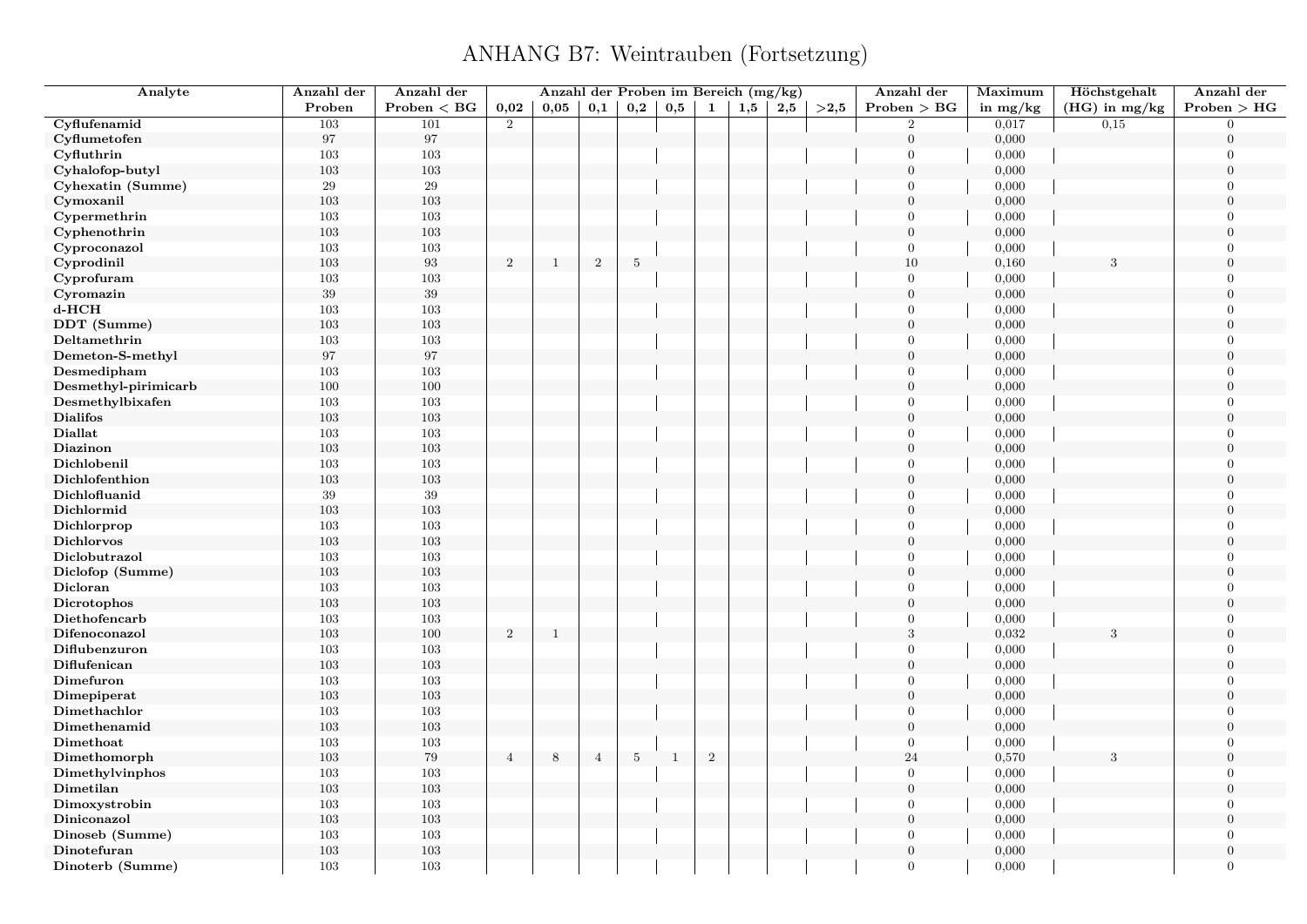| Analyte                 | Anzahl der     | Anzahl der     |                | Anzahl der Proben im Bereich (mg/kg) |     |     |                |                |     |                |      | Anzahl der       | Maximum    | Höchstgehalt    | Anzahl der       |
|-------------------------|----------------|----------------|----------------|--------------------------------------|-----|-----|----------------|----------------|-----|----------------|------|------------------|------------|-----------------|------------------|
|                         | Proben         | Problem < BG   | 0,02           | 0,05                                 | 0,1 | 0,2 | 0,5            | 1              | 1,5 | 2,5            | >2,5 | Problem > BG     | in $mg/kg$ | $(HG)$ in mg/kg | Problem > HG     |
| Diofenolan              | 103            | 103            |                |                                      |     |     |                |                |     |                |      | $\theta$         | 0,000      |                 | $\Omega$         |
| Dioxabenzofos           | 103            | 103            |                |                                      |     |     |                |                |     |                |      | $\Omega$         | 0,000      |                 | $\Omega$         |
| Dioxacarb               | 103            | 103            |                |                                      |     |     |                |                |     |                |      | $\boldsymbol{0}$ | 0,000      |                 | $\overline{0}$   |
| Dioxathion              | 103            | 103            |                |                                      |     |     |                |                |     |                |      | $\theta$         | 0,000      |                 | $\Omega$         |
| Diphenamid              | 103            | 103            |                |                                      |     |     |                |                |     |                |      | $\overline{0}$   | 0,000      |                 | $\Omega$         |
| Diphenylamin            | 103            | 103            |                |                                      |     |     |                |                |     |                |      | $\theta$         | 0,000      |                 | $\Omega$         |
| Disulfoton (Summe)      | 103            | 103            |                |                                      |     |     |                |                |     |                |      | $\boldsymbol{0}$ | 0,000      |                 | $\overline{0}$   |
| Ditalimfos              | 103            | 103            |                |                                      |     |     |                |                |     |                |      | $\overline{0}$   | 0,000      |                 | $\overline{0}$   |
| Dithianon               | 71             | 71             |                |                                      |     |     |                |                |     |                |      | $\overline{0}$   | 0,000      |                 | $\Omega$         |
| Dithiocarbamate als CS2 | $\overline{4}$ | $\overline{4}$ |                |                                      |     |     |                |                |     |                |      | $\overline{0}$   | 0,000      |                 | $\Omega$         |
| Dithiopyr               | 103            | $103\,$        |                |                                      |     |     |                |                |     |                |      | $\overline{0}$   | 0,000      |                 | $\overline{0}$   |
| Diuron                  | 103            | 103            |                |                                      |     |     |                |                |     |                |      | $\overline{0}$   | 0,000      |                 | $\overline{0}$   |
| Dodemorph               | 103            | 103            |                |                                      |     |     |                |                |     |                |      | $\overline{0}$   | 0,000      |                 | $\overline{0}$   |
| Dodin                   | 103            | 103            |                |                                      |     |     |                |                |     |                |      | $\theta$         | 0,000      |                 | $\overline{0}$   |
| Drazoxolon              | 29             | $\,29$         |                |                                      |     |     |                |                |     |                |      | $\boldsymbol{0}$ | 0,000      |                 | $\overline{0}$   |
| Edifenphos              | 102            | 102            |                |                                      |     |     |                |                |     |                |      | $\mathbf{0}$     | 0,000      |                 | $\overline{0}$   |
| <b>Emamectin B1a</b>    | 103            | 101            | $\overline{2}$ |                                      |     |     |                |                |     |                |      | 2                | 0,012      | 0,05            | $\boldsymbol{0}$ |
| Endosulfan (Summe)      | 103            | 103            |                |                                      |     |     |                |                |     |                |      | $\Omega$         | 0,000      |                 | $\theta$         |
| Endrin                  | 100            | 100            |                |                                      |     |     |                |                |     |                |      | $\mathbf{0}$     | 0,000      |                 | $\overline{0}$   |
| <b>EPN</b>              | 103            | 103            |                |                                      |     |     |                |                |     |                |      | $\overline{0}$   | 0,000      |                 | $\overline{0}$   |
| Epoxiconazol            | 103            | 103            |                |                                      |     |     |                |                |     |                |      | $\boldsymbol{0}$ | 0,000      |                 | $\overline{0}$   |
| <b>EPTC</b>             | 103            | 103            |                |                                      |     |     |                |                |     |                |      | $\Omega$         | 0,000      |                 | $\Omega$         |
| Esprocarb               | 103            | $103\,$        |                |                                      |     |     |                |                |     |                |      | $\mathbf{0}$     | 0,000      |                 | $\Omega$         |
| Ethametsulfuron-methyl  | 103            | 103            |                |                                      |     |     |                |                |     |                |      | $\theta$         | 0,000      |                 | $\theta$         |
| Ethidimuron             | 103            | 103            |                |                                      |     |     |                |                |     |                |      | $\overline{0}$   | 0,000      |                 | $\overline{0}$   |
| Ethiofencarb            | 103            | 103            |                |                                      |     |     |                |                |     |                |      | $\overline{0}$   | 0,000      |                 | $\theta$         |
| Ethiofencarbsulfon      | 103            | 103            |                |                                      |     |     |                |                |     |                |      | $\overline{0}$   | 0,000      |                 | $\Omega$         |
| Ethiofencarbsulfoxid    | 103            | 103            |                |                                      |     |     |                |                |     |                |      | $\theta$         | 0,000      |                 | $\overline{0}$   |
| Ethion                  | 103            | 103            |                |                                      |     |     |                |                |     |                |      | $\overline{0}$   | 0,000      |                 | $\Omega$         |
| Ethiprol                | 103            | 103            |                |                                      |     |     |                |                |     |                |      | $\overline{0}$   | 0,000      |                 | $\theta$         |
| Ethirimol               | 103            | $102\,$        | $\mathbf{1}$   |                                      |     |     |                |                |     |                |      | $\mathbf{1}$     | 0,015      | 0,5             | $\Omega$         |
| Ethofumesate (Summe)    | 103            | 103            |                |                                      |     |     |                |                |     |                |      | $\mathbf{0}$     | 0,000      |                 | $\overline{0}$   |
| Ethoprophos             | 103            | 103            |                |                                      |     |     |                |                |     |                |      | $\overline{0}$   | 0,000      |                 | $\Omega$         |
| Etofenprox              | $103\,$        | 103            |                |                                      |     |     |                |                |     |                |      | $\theta$         | 0,000      |                 | $\theta$         |
|                         |                | $103\,$        |                |                                      |     |     |                |                |     |                |      | $\overline{0}$   | 0,000      |                 | $\Omega$         |
| Etoxazol<br>Etridiazol  | 103<br>103     | 103            |                |                                      |     |     |                |                |     |                |      | $\overline{0}$   |            |                 | $\overline{0}$   |
|                         |                |                |                |                                      |     |     |                |                |     |                |      | $\mathbf{0}$     | 0,000      |                 | $\overline{0}$   |
| Etrimfos                | 103            | 103            |                |                                      |     |     |                |                |     |                |      |                  | 0,000      |                 |                  |
| Famoxadon               | 103            | 102            |                |                                      |     |     | $\mathbf{1}$   |                |     |                |      | $\mathbf{1}$     | 0,260      | $\overline{2}$  | $\theta$         |
| Famphur                 | $102\,$        | 102            |                |                                      |     |     |                |                |     |                |      | $\boldsymbol{0}$ | 0,000      |                 | $\overline{0}$   |
| Fenamidon               | 103            | 103            |                |                                      |     |     |                |                |     |                |      | $\theta$         | 0,000      |                 | $\overline{0}$   |
| Fenamiphos (Summe)      | 103            | 103            |                |                                      |     |     |                |                |     |                |      | $\theta$         | 0,000      |                 | $\overline{0}$   |
| Fenarimol               | 103            | 103            |                |                                      |     |     |                |                |     |                |      | $\theta$         | 0,000      |                 | $\theta$         |
| Fenazaquin              | $103\,$        | $103\,$        |                |                                      |     |     |                |                |     |                |      | $\boldsymbol{0}$ | 0,000      |                 | $\boldsymbol{0}$ |
| Fenbuconazol            | 103            | 103            |                |                                      |     |     |                |                |     |                |      | $\theta$         | 0,000      |                 | $\theta$         |
| Fenbutatinoxid          | 100            | 100            |                |                                      |     |     |                |                |     |                |      | $\mathbf{0}$     | 0,000      |                 | $\overline{0}$   |
| Fenchlorphos (Summe)    | 103            | 103            |                |                                      |     |     |                |                |     |                |      | $\overline{0}$   | 0,000      |                 | $\Omega$         |
| Fenclorim               | $103\,$        | $103\,$        |                |                                      |     |     |                |                |     |                |      | $\boldsymbol{0}$ | 0,000      |                 | $\Omega$         |
| Fenhexamid              | 98             | 79             | $\mathbf{1}$   | $\overline{4}$                       | 3   |     | $\overline{7}$ | $\overline{2}$ |     | $\overline{2}$ |      | 19               | 2,000      | 15              | $\Omega$         |
| Fenitrothion            | 103            | 103            |                |                                      |     |     |                |                |     |                |      | $\overline{0}$   | 0,000      |                 | $\Omega$         |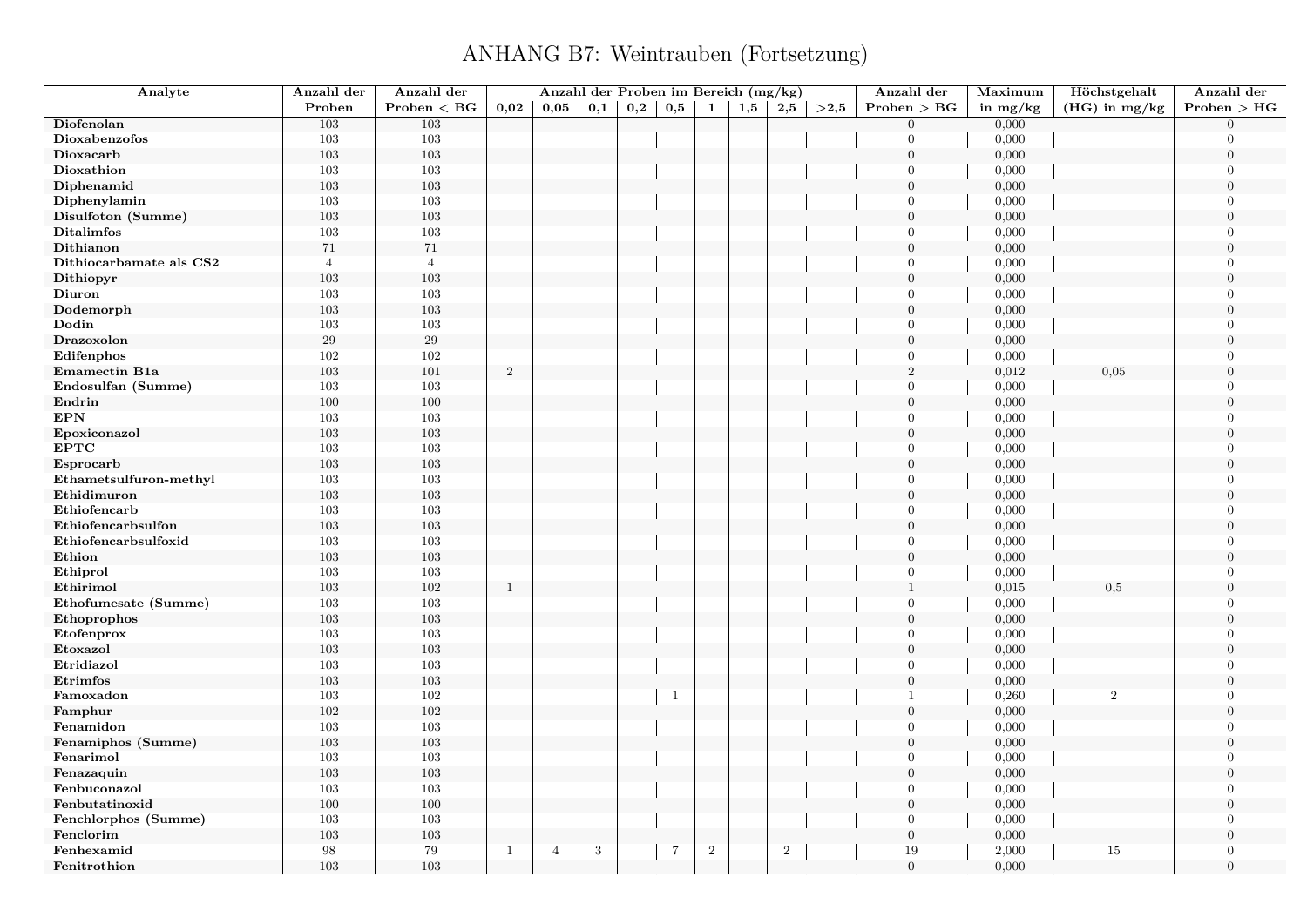| Analyte                 | Anzahl der        | Anzahl der   |              | Anzahl der Proben im Bereich (mg/kg) |                 |     |                 |              |     |                |          | Anzahl der       | Maximum    | Höchstgehalt     | Anzahl der       |
|-------------------------|-------------------|--------------|--------------|--------------------------------------|-----------------|-----|-----------------|--------------|-----|----------------|----------|------------------|------------|------------------|------------------|
|                         | Proben            | Problem < BG | 0,02         | 0.05                                 | 0,1             | 0,2 | 0,5             | 1            | 1,5 | 2,5            | $>\!2,5$ | Problem > BG     | in $mg/kg$ | $(HG)$ in mg/kg  | Problem > HG     |
| Fenobucarb              | 103               | 103          |              |                                      |                 |     |                 |              |     |                |          | $\overline{0}$   | 0,000      |                  | $\overline{0}$   |
| Fenothiocarb            | 103               | 103          |              |                                      |                 |     |                 |              |     |                |          | $\mathbf{0}$     | 0,000      |                  | $\overline{0}$   |
| Fenoxaprop              | 103               | 103          |              |                                      |                 |     |                 |              |     |                |          | $\overline{0}$   | 0,000      |                  | $\boldsymbol{0}$ |
| Fenoxaprop-P-ethyl      | 103               | 103          |              |                                      |                 |     |                 |              |     |                |          | $\overline{0}$   | 0,000      |                  | $\overline{0}$   |
| Fenoxycarb              | 103               | 103          |              |                                      |                 |     |                 |              |     |                |          | $\Omega$         | 0,000      |                  | $\overline{0}$   |
| Fenpropathrin           | $103\,$           | 103          |              |                                      |                 |     |                 |              |     |                |          | $\overline{0}$   | 0,000      |                  | $\boldsymbol{0}$ |
| Fenpropidin             | 103               | 103          |              |                                      |                 |     |                 |              |     |                |          | $\overline{0}$   | 0,000      |                  | $\overline{0}$   |
| Fenpropimorph           | 103               | 103          |              |                                      |                 |     |                 |              |     |                |          | $\overline{0}$   | 0,000      |                  | $\overline{0}$   |
| Fenpyrazamin            | 103               | 103          |              |                                      |                 |     |                 |              |     |                |          | $\overline{0}$   | 0,000      |                  | $\Omega$         |
| Fenpyroximat            | 103               | 103          |              |                                      |                 |     |                 |              |     |                |          | $\overline{0}$   | 0,000      |                  | $\overline{0}$   |
| Fenson                  | 103               | 103          |              |                                      |                 |     |                 |              |     |                |          | $\overline{0}$   | 0,000      |                  | $\Omega$         |
| Fensulfothion           | 103               | 103          |              |                                      |                 |     |                 |              |     |                |          | $\overline{0}$   | 0,000      |                  | $\Omega$         |
| Fenthion (Summe)        | 103               | 103          |              |                                      |                 |     |                 |              |     |                |          | $\overline{0}$   | 0,000      |                  | $\Omega$         |
| Fentin                  | 103               | 103          |              |                                      |                 |     |                 |              |     |                |          | $\mathbf{0}$     | 0,000      |                  | $\overline{0}$   |
| Fenuron                 | 103               | 103          |              |                                      |                 |     |                 |              |     |                |          | $\Omega$         | 0,000      |                  | $\Omega$         |
| Fenvalerat              | 103               | 101          | $\,2\,$      |                                      |                 |     |                 |              |     |                |          | $\overline{2}$   | 0,013      | 0,3              | $\overline{0}$   |
| Fipronil (Summe)        | 103               | 103          |              |                                      |                 |     |                 |              |     |                |          | $\overline{0}$   | 0,000      |                  | $\overline{0}$   |
| Flamprop-methyl         | 103               | 103          |              |                                      |                 |     |                 |              |     |                |          | $\overline{0}$   | 0,000      |                  | $\overline{0}$   |
| Flazasulfuron           | 103               | 103          |              |                                      |                 |     |                 |              |     |                |          | $\overline{0}$   | 0,000      |                  | $\overline{0}$   |
| Flonicamid (Summe)      | 103               | 103          |              |                                      |                 |     |                 |              |     |                |          | $\mathbf{0}$     | 0,000      |                  | $\Omega$         |
| Florasulam              | 103               | 103          |              |                                      |                 |     |                 |              |     |                |          | $\overline{0}$   | 0,000      |                  | $\overline{0}$   |
| Fluacrypyrim            | $103\,$           | $103\,$      |              |                                      |                 |     |                 |              |     |                |          | $\overline{0}$   | 0,000      |                  | $\overline{0}$   |
| Fluazifop               | $25\,$            | $25\,$       |              |                                      |                 |     |                 |              |     |                |          | $\overline{0}$   | 0,000      |                  | $\overline{0}$   |
| Fluazifop-P             | $78\,$            | $78\,$       |              |                                      |                 |     |                 |              |     |                |          | $\overline{0}$   | 0,000      |                  | $\overline{0}$   |
| Fluazinam               | 103               | 103          |              |                                      |                 |     |                 |              |     |                |          | $\overline{0}$   | 0,000      |                  | $\overline{0}$   |
| Flubendiamid            | 103               | 103          |              |                                      |                 |     |                 |              |     |                |          | $\boldsymbol{0}$ | 0,000      |                  | $\overline{0}$   |
| Fluchloralin            | 103               | 103          |              |                                      |                 |     |                 |              |     |                |          | $\overline{0}$   | 0,000      |                  | $\Omega$         |
| Flucythrinat            | 103               | 103          |              |                                      |                 |     |                 |              |     |                |          | $\overline{0}$   | 0,000      |                  | $\boldsymbol{0}$ |
| Fludioxonil             | 103               | 90           |              | 3                                    | $\overline{2}$  | -1  | $5\phantom{.0}$ | $\mathbf{1}$ |     | $\overline{1}$ |          | 13               | 2,300      | 5                | $\overline{0}$   |
| Flufenacet              | 103               | 103          |              |                                      |                 |     |                 |              |     |                |          | $\overline{0}$   | 0,000      |                  | $\overline{0}$   |
| Flufenoxuron            | 103               | 103          |              |                                      |                 |     |                 |              |     |                |          | $\overline{0}$   | 0,000      |                  | $\overline{0}$   |
| Flumetralin             | 103               | 103          |              |                                      |                 |     |                 |              |     |                |          | $\overline{0}$   | 0,000      |                  | $\boldsymbol{0}$ |
| Flumetsulam             | 103               | 103          |              |                                      |                 |     |                 |              |     |                |          | $\overline{0}$   | 0,000      |                  | $\Omega$         |
| Flumioxazin             | 103               | $103\,$      |              |                                      |                 |     |                 |              |     |                |          | $\overline{0}$   | 0,000      |                  | $\overline{0}$   |
| Fluometuron             | 103               | 103          |              |                                      |                 |     |                 |              |     |                |          | $\mathbf{0}$     | 0,000      |                  | $\Omega$         |
| Fluopicolid             | 103               | 102          |              |                                      |                 |     | $\mathbf{1}$    |              |     |                |          | $\mathbf{1}$     | 0,200      | $\boldsymbol{2}$ | $\overline{0}$   |
| Fluopyram               | 103               | $\rm 91$     | $\mathbf{1}$ | $\mathbf{1}$                         | $6\phantom{.}6$ | 3   | $\mathbf{1}$    |              |     |                |          | $12\,$           | 0,220      | 1,5              | $\overline{0}$   |
| Fluopyrambenzamid (M25) | 91                | 90           | $\mathbf{1}$ |                                      |                 |     |                 |              |     |                |          | $\mathbf{1}$     | 0,016      |                  | $\Omega$         |
| Fluorodifen             | 91                | 91           |              |                                      |                 |     |                 |              |     |                |          | $\overline{0}$   | 0,000      |                  | $\overline{0}$   |
| Fluoroglycofen-ethyl    | $\boldsymbol{98}$ | $98\,$       |              |                                      |                 |     |                 |              |     |                |          | $\overline{0}$   | 0,000      |                  | $\overline{0}$   |
| Fluotrimazol            | 100               | 100          |              |                                      |                 |     |                 |              |     |                |          | $\overline{0}$   | 0,000      |                  | $\overline{0}$   |
| Fluoxastrobin           | 100               | 100          |              |                                      |                 |     |                 |              |     |                |          | $\overline{0}$   | 0,000      |                  | $\Omega$         |
| Fluquinconazol          | 103               | 103          |              |                                      |                 |     |                 |              |     |                |          | $\overline{0}$   | 0,000      |                  | $\boldsymbol{0}$ |
| Fluridon                | 103               | 103          |              |                                      |                 |     |                 |              |     |                |          | $\overline{0}$   | 0,000      |                  | $\overline{0}$   |
| Fluroxypyr              | 103               | 103          |              |                                      |                 |     |                 |              |     |                |          | $\overline{0}$   | 0,000      |                  | $\overline{0}$   |
| Flurprimidol            | $103\,$           | 103          |              |                                      |                 |     |                 |              |     |                |          | $\mathbf{0}$     | 0,000      |                  | $\overline{0}$   |
| Flurtamon               | 103               | 103          |              |                                      |                 |     |                 |              |     |                |          | $\overline{0}$   | 0,000      |                  | $\overline{0}$   |
| Flusilazol              | 103               | 103          |              |                                      |                 |     |                 |              |     |                |          | $\overline{0}$   | 0,000      |                  | $\overline{0}$   |
| Fluthiacet-methyl       | 103               | 103          |              |                                      |                 |     |                 |              |     |                |          | $\overline{0}$   | 0,000      |                  | $\overline{0}$   |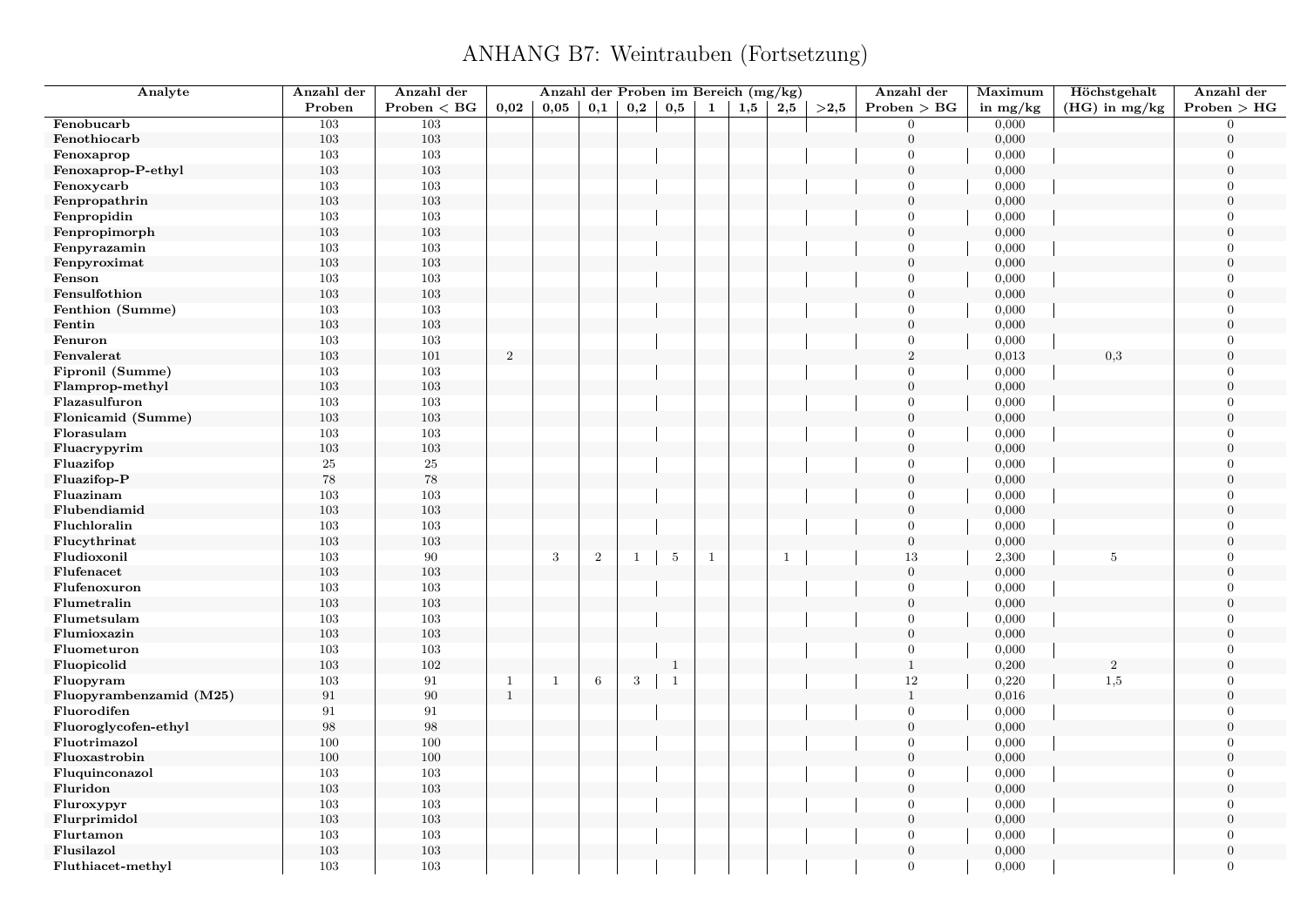| Analyte                  | Anzahl der | Anzahl der   |              | Anzahl der Proben im Bereich (mg/kg) |                |              |                |              |     |     |      | Anzahl der       | Maximum    | Höchstgehalt    | Anzahl der     |
|--------------------------|------------|--------------|--------------|--------------------------------------|----------------|--------------|----------------|--------------|-----|-----|------|------------------|------------|-----------------|----------------|
|                          | Proben     | Problem < BG | 0,02         | 0,05                                 | 0,1            | 0,2          | 0,5            | $\mathbf{1}$ | 1,5 | 2,5 | >2,5 | Problem > BG     | in $mg/kg$ | $(HG)$ in mg/kg | Problem > HG   |
| Flutolanil               | 103        | 103          |              |                                      |                |              |                |              |     |     |      | $\mathbf{0}$     | 0,000      |                 | $\Omega$       |
| Flutriafol               | $103\,$    | $103\,$      |              |                                      |                |              |                |              |     |     |      | $\overline{0}$   | 0,000      |                 | $\Omega$       |
| Fluxapyroxad             | 103        | 86           | $\mathbf{1}$ | $\overline{4}$                       | $\overline{2}$ | 6            | $\overline{4}$ |              |     |     |      | 17               | 0,440      | 3               | $\overline{0}$ |
| Folpet (Summe)           | 103        | 102          |              | $\mathbf{1}$                         |                |              |                |              |     |     |      | $\mathbf{1}$     | 0,037      | 6               | $\Omega$       |
| Fonofos                  | 103        | 103          |              |                                      |                |              |                |              |     |     |      | $\overline{0}$   | 0,000      |                 | $\theta$       |
| Forchlorfenuron          | 103        | $103\,$      |              |                                      |                |              |                |              |     |     |      | $\overline{0}$   | 0,000      |                 | $\Omega$       |
| Formetanat(hydrochlorid) | 103        | 103          |              |                                      |                |              |                |              |     |     |      | $\boldsymbol{0}$ | 0,000      |                 | $\overline{0}$ |
| Formothion               | 31         | 31           |              |                                      |                |              |                |              |     |     |      | $\overline{0}$   | 0,000      |                 | $\overline{0}$ |
| Fosthiazat               | 103        | 103          |              |                                      |                |              |                |              |     |     |      | $\overline{0}$   | 0,000      |                 | $\Omega$       |
| Fuberidazol              | 103        | $103\,$      |              |                                      |                |              |                |              |     |     |      | $\overline{0}$   | 0,000      |                 | $\overline{0}$ |
| Furalaxyl                | $103\,$    | $103\,$      |              |                                      |                |              |                |              |     |     |      | $\boldsymbol{0}$ | 0,000      |                 | $\theta$       |
| Genite                   | 91         | 91           |              |                                      |                |              |                |              |     |     |      | $\overline{0}$   | 0,000      |                 | $\overline{0}$ |
| Halosulfuron-methyl      | 103        | 103          |              |                                      |                |              |                |              |     |     |      | $\overline{0}$   | 0,000      |                 | $\theta$       |
| Haloxyfop                | 103        | 103          |              |                                      |                |              |                |              |     |     |      | $\overline{0}$   | 0,000      |                 | $\overline{0}$ |
| Heptachlor (Summe)       | $103\,$    | $103\,$      |              |                                      |                |              |                |              |     |     |      | $\boldsymbol{0}$ | 0,000      |                 | $\overline{0}$ |
| Heptenophos              | 103        | 103          |              |                                      |                |              |                |              |     |     |      | $\mathbf{0}$     | 0,000      |                 | $\overline{0}$ |
| Hexachlorbenzol          | 103        | 103          |              |                                      |                |              |                |              |     |     |      | $\overline{0}$   | 0,000      |                 | $\overline{0}$ |
| Hexaconazol              | 103        | 103          |              |                                      |                |              |                |              |     |     |      | $\overline{0}$   | 0,000      |                 | $\overline{0}$ |
| Hexaflumuron             | $103\,$    | $103\,$      |              |                                      |                |              |                |              |     |     |      | $\overline{0}$   | 0,000      |                 | $\overline{0}$ |
| Hexazinon                | 103        | 103          |              |                                      |                |              |                |              |     |     |      | $\overline{0}$   | 0,000      |                 | $\Omega$       |
| Hexythiazox              | 103        | $103\,$      |              |                                      |                |              |                |              |     |     |      | $\mathbf{0}$     | 0,000      |                 | $\overline{0}$ |
| Hydroxy-Tebuconazol      | 29         | 29           |              |                                      |                |              |                |              |     |     |      | $\overline{0}$   | 0,000      |                 | $\Omega$       |
| Imazalil                 | $103\,$    | $103\,$      |              |                                      |                |              |                |              |     |     |      | $\mathbf{0}$     | 0,000      |                 | $\overline{0}$ |
| Imazamox                 | 103        | 103          |              |                                      |                |              |                |              |     |     |      | $\overline{0}$   | 0,000      |                 | $\Omega$       |
| Imazapyr                 | 103        | 103          |              |                                      |                |              |                |              |     |     |      | $\mathbf{0}$     | 0,000      |                 | $\overline{0}$ |
| Imazaquin                | 103        | 103          |              |                                      |                |              |                |              |     |     |      | $\overline{0}$   | 0,000      |                 | $\Omega$       |
| Imazethapyr              | 103        | 103          |              |                                      |                |              |                |              |     |     |      | $\overline{0}$   | 0,000      |                 | $\theta$       |
| Imibenconazol            | 103        | 103          |              |                                      |                |              |                |              |     |     |      | $\overline{0}$   | 0,000      |                 | $\Omega$       |
| Imidacloprid             | 103        | 100          |              | $\sqrt{3}$                           |                |              |                |              |     |     |      | $\sqrt{3}$       | 0,040      | 1               | $\overline{0}$ |
| Indoxacarb               | 103        | 99           | $\mathbf{1}$ | $\sqrt{2}$                           | $\mathbf{1}$   |              |                |              |     |     |      | $\overline{4}$   | 0,057      | $\overline{2}$  | $\overline{0}$ |
| Iodfenphos               | 103        | 103          |              |                                      |                |              |                |              |     |     |      | $\overline{0}$   | 0,000      |                 | $\theta$       |
| Iodsulfuron-methyl       | 103        | 103          |              |                                      |                |              |                |              |     |     |      | $\overline{0}$   | 0,000      |                 | $\overline{0}$ |
| Ioxynil                  | 103        | 103          |              |                                      |                |              |                |              |     |     |      | $\boldsymbol{0}$ | 0,000      |                 | $\overline{0}$ |
| Ipconazol                | 103        | 103          |              |                                      |                |              |                |              |     |     |      | $\overline{0}$   | 0,000      |                 | $\overline{0}$ |
| Iprobenfos               | 103        | 103          |              |                                      |                |              |                |              |     |     |      | $\mathbf{0}$     | 0,000      |                 | $\theta$       |
| Iprodion                 | 103        | 102          |              |                                      |                | $\mathbf{1}$ |                |              |     |     |      | $\mathbf{1}$     | 0,110      | 20              | $\overline{0}$ |
| Iprovalicarb             | $103\,$    | $103\,$      |              |                                      |                |              |                |              |     |     |      | $\boldsymbol{0}$ | 0,000      |                 | $\theta$       |
| <b>Isazofos</b>          | 103        | 103          |              |                                      |                |              |                |              |     |     |      | $\mathbf{0}$     | 0,000      |                 | $\overline{0}$ |
| Isocarbophos             | 103        | 103          |              |                                      |                |              |                |              |     |     |      | $\overline{0}$   | 0,000      |                 | $\overline{0}$ |
| Isodrin                  | 103        | 103          |              |                                      |                |              |                |              |     |     |      | $\overline{0}$   | 0,000      |                 | $\overline{0}$ |
| Isofenphos               | 103        | $103\,$      |              |                                      |                |              |                |              |     |     |      | $\boldsymbol{0}$ | 0,000      |                 | $\overline{0}$ |
| Isofenphos-methyl        | 103        | 103          |              |                                      |                |              |                |              |     |     |      | $\overline{0}$   | 0,000      |                 | $\overline{0}$ |
| Isoprocarb               | 103        | 103          |              |                                      |                |              |                |              |     |     |      | $\overline{0}$   | 0,000      |                 | $\overline{0}$ |
| Isopropalin              | 103        | 103          |              |                                      |                |              |                |              |     |     |      | $\overline{0}$   | 0,000      |                 | $\overline{0}$ |
| Isoprothiolan            | $103\,$    | $103\,$      |              |                                      |                |              |                |              |     |     |      | $\mathbf{0}$     | 0,000      |                 | $\overline{0}$ |
| Isoproturon              | 103        | 103          |              |                                      |                |              |                |              |     |     |      | $\overline{0}$   | 0,000      |                 | $\Omega$       |
| Isopyrazam               | 103        | 103          |              |                                      |                |              |                |              |     |     |      | $\mathbf{0}$     | 0,000      |                 | $\overline{0}$ |
| Isoxadifen-ethyl         | 103        | 103          |              |                                      |                |              |                |              |     |     |      | $\overline{0}$   | 0,000      |                 | $\Omega$       |
| Isoxaflutole (Summe)     | 103        | 103          |              |                                      |                |              |                |              |     |     |      | $\overline{0}$   | 0,000      |                 | $\theta$       |
|                          |            |              |              |                                      |                |              |                |              |     |     |      |                  |            |                 |                |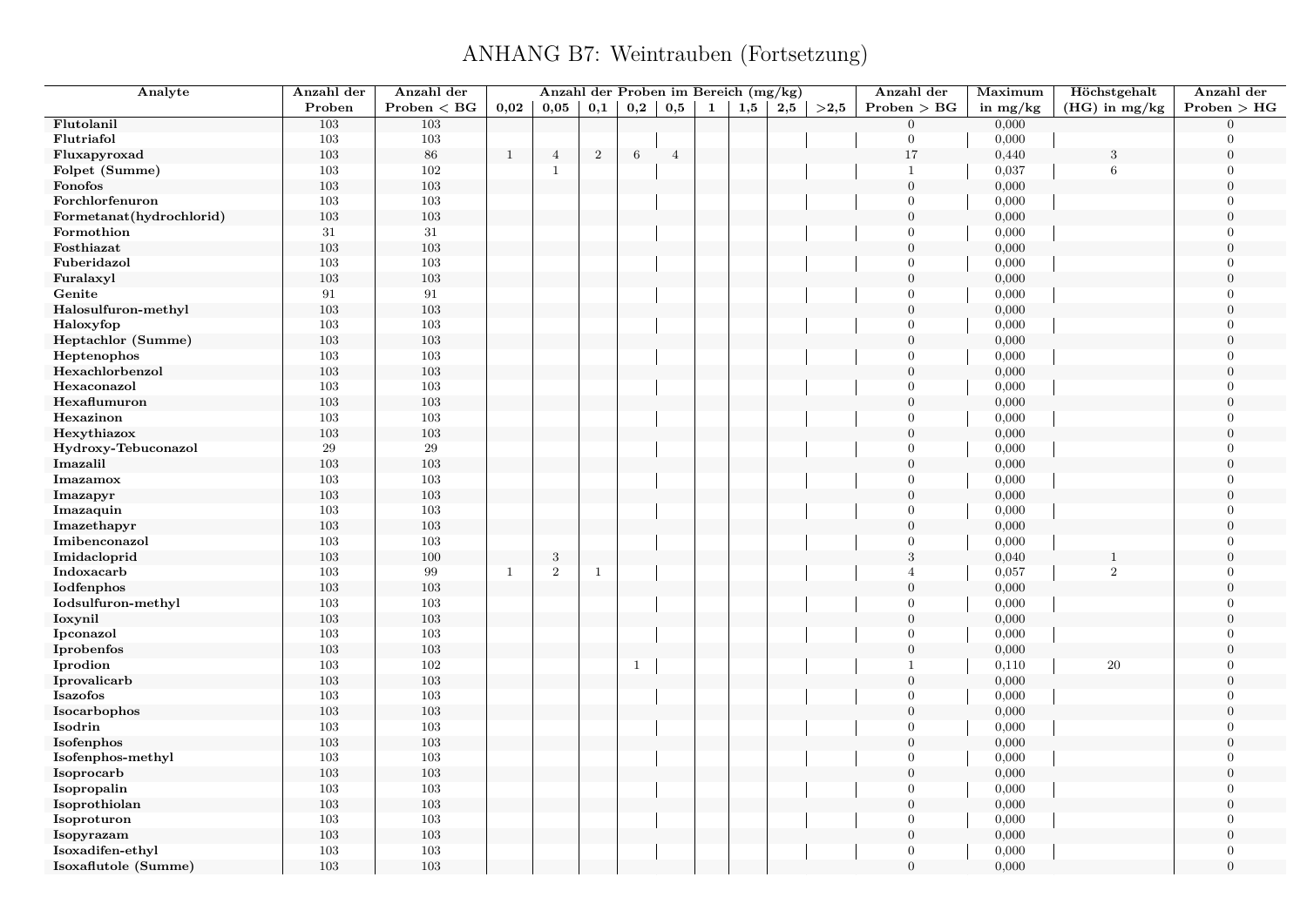| Analyte                              | Anzahl der        | Anzahl der   |       | Anzahl der Proben im Bereich (mg/kg) |              |                |                |            |              |     |      | Anzahl der                     | Maximum        | Höchstgehalt    | Anzahl der           |
|--------------------------------------|-------------------|--------------|-------|--------------------------------------|--------------|----------------|----------------|------------|--------------|-----|------|--------------------------------|----------------|-----------------|----------------------|
|                                      | Proben            | Problem < BG | 0.02  | 0.05                                 | 0,1          | 0,2            | 0,5            | 1          | 1,5          | 2,5 | >2,5 | Problem > BG                   | in $mg/kg$     | $(HG)$ in mg/kg | Problem > HG         |
| Karbutilat                           | 103               | 103          |       |                                      |              |                |                |            |              |     |      | $\overline{0}$                 | 0,000          |                 | $\overline{0}$       |
| Kresoxim-methyl                      | 103               | 103          |       |                                      |              |                |                |            |              |     |      | $\boldsymbol{0}$               | 0,000          |                 | $\theta$             |
| l-Cyhalothrin                        | 103               | 102          |       | $\mathbf{1}$                         |              |                |                |            |              |     |      | -1                             | 0,027          | 0,08            | $\overline{0}$       |
| Lactofen                             | 103               | 103          |       |                                      |              |                |                |            |              |     |      | $\mathbf{0}$                   | 0,000          |                 | $\mathbf{0}$         |
| Lenacil                              | 103               | 103          |       |                                      |              |                |                |            |              |     |      | $\overline{0}$                 | 0,000          |                 | $\theta$             |
| Leptophos                            | $103\,$           | 103          |       |                                      |              |                |                |            |              |     |      | $\overline{0}$                 | 0,000          |                 | $\overline{0}$       |
| Lindan                               | 103               | 103          |       |                                      |              |                |                |            |              |     |      | $\overline{0}$                 | 0,000          |                 | $\Omega$             |
| Linuron                              | 103               | 103          |       |                                      |              |                |                |            |              |     |      | $\mathbf{0}$                   | 0,000          |                 | $\overline{0}$       |
| Lufenuron                            | 103               | 103          |       |                                      |              |                |                |            |              |     |      | $\overline{0}$                 | 0,000          |                 | $\Omega$             |
| M510F01                              | 103               | 103          |       |                                      |              |                |                |            |              |     |      | $\mathbf{0}$                   | 0,000          |                 | $\overline{0}$       |
| Malathion (Summe)                    | 103               | 103          |       |                                      |              |                |                |            |              |     |      | $\overline{0}$                 | 0,000          |                 | $\Omega$             |
| Mandipropamid                        | 103               | 96           |       | $\boldsymbol{2}$                     | $\mathbf{1}$ | $\overline{2}$ | $\overline{2}$ |            |              |     |      | $\overline{7}$                 | 0,360          | $\overline{2}$  | $\theta$             |
| MCPA/MCPB                            | 103               | 103          |       |                                      |              |                |                |            |              |     |      | $\overline{0}$                 | 0,000          |                 | $\Omega$             |
| Mecarbam                             | 103               | 103          |       |                                      |              |                |                |            |              |     |      | $\boldsymbol{0}$               | 0,000          |                 | $\overline{0}$       |
| Mecoprop                             | 103               | 103          |       |                                      |              |                |                |            |              |     |      | $\Omega$                       | 0,000          |                 | $\Omega$             |
| Mefenpyr-diethyl                     | 103               | 103          |       |                                      |              |                |                |            |              |     |      | $\mathbf{0}$                   | 0,000          |                 | $\theta$             |
| Mepanipyrim                          | 103               | 103          |       |                                      |              |                |                |            |              |     |      | $\overline{0}$                 | 0,000          |                 | $\Omega$             |
| Mepiquat chlorid                     | 103               | 103          |       |                                      |              |                |                |            |              |     |      | $\mathbf{0}$                   | 0,000          |                 | $\theta$             |
| Mepronil                             | 103               | 103          |       |                                      |              |                |                |            |              |     |      | $\mathbf{0}$                   | 0,000          |                 | $\mathbf{0}$         |
| Meptyldinocap (Summe)                | 103               | $98\,$       | 3     |                                      |              | $\overline{2}$ |                |            |              |     |      | $\,$ 5 $\,$                    | 0,170          |                 | $\theta$             |
| Mesosulfuron-methyl                  | 91                | 91           |       |                                      |              |                |                |            |              |     |      | $\mathbf{0}$                   | 0,000          |                 | $\Omega$             |
| Mesotrion                            | $103\,$           | 103          |       |                                      |              |                |                |            |              |     |      | $\overline{0}$                 | 0,000          |                 | $\Omega$             |
| Metalaxyl                            | 103               | 97           | $\,2$ | $\,2$                                |              | $\sqrt{2}$     |                |            |              |     |      | 6                              | 0,120          | $\,2$           | $\Omega$             |
| Metamitron                           | 103               | 103          |       |                                      |              |                |                |            |              |     |      | $\mathbf{0}$                   | 0,000          |                 | $\mathbf{0}$         |
| Metazachlor (Summe)                  | 103               | 103          |       |                                      |              |                |                |            |              |     |      | $\overline{0}$                 | 0,000          |                 | $\overline{0}$       |
| Metconazol                           | 103               | 103          |       |                                      |              |                |                |            |              |     |      | $\overline{0}$                 | 0,000          |                 | $\theta$             |
| Methabenzthiazuron                   | 103               | 103          |       |                                      |              |                |                |            |              |     |      | $\overline{0}$                 | 0,000          |                 | $\Omega$             |
| Methacrifos                          | 103               | 103          |       |                                      |              |                |                |            |              |     |      | $\mathbf{0}$                   | 0,000          |                 | $\mathbf{0}$         |
| Methamidophos                        | 103               | 103          |       |                                      |              |                |                |            |              |     |      | $\overline{0}$                 | 0,000          |                 | $\theta$             |
| Methidathion                         | 103               | 103          |       |                                      |              |                |                |            |              |     |      | $\overline{0}$                 | 0,000          |                 | $\overline{0}$       |
| Methiocarb (Summe)                   | 103               | 103          |       |                                      |              |                |                |            |              |     |      | $\mathbf{0}$                   | 0,000          |                 | $\Omega$             |
| Methomyl                             | 103               | 103          |       |                                      |              |                |                |            |              |     |      | $\mathbf{0}$                   | 0,000          |                 | $\mathbf{0}$         |
| Methoprotryn                         | 103               | 103          |       |                                      |              |                |                |            |              |     |      | $\overline{0}$                 | 0,000          |                 | $\Omega$             |
| Methoxychlor                         | $\boldsymbol{99}$ | $\,99$       |       |                                      |              |                |                |            |              |     |      | $\mathbf{0}$                   | 0,000          |                 | $\theta$             |
|                                      | 103               | 103          |       |                                      |              |                |                |            |              |     |      | $\mathbf{0}$                   | 0,000          |                 | $\Omega$             |
| Methoxychlorolefin<br>Methoxyfenozid | 103               | 100          |       | $\overline{2}$                       | $\mathbf{1}$ |                |                |            |              |     |      | $\sqrt{3}$                     | 0,058          |                 | $\mathbf{0}$         |
| Methylpentachlorophenyls             | 103               | 103          |       |                                      |              |                |                |            |              |     |      | $\overline{0}$                 | 0,000          |                 | $\Omega$             |
| Metobromuron                         | 103               | 103          |       |                                      |              |                |                |            |              |     |      | $\overline{0}$                 | 0,000          |                 | $\theta$             |
| Metolcarb                            |                   |              |       |                                      |              |                |                |            |              |     |      |                                |                |                 | $\Omega$             |
|                                      | 103               | 103          |       |                                      |              |                |                |            |              |     |      | $\overline{0}$                 | 0,000          |                 | $\overline{0}$       |
| Metosulam<br>Metrafenon              | 103<br>103        | 103<br>83    |       | $\overline{2}$                       | 8            | $\overline{4}$ | $\overline{2}$ | $\sqrt{3}$ | $\mathbf{1}$ |     |      | $\boldsymbol{0}$<br>20         | 0,000<br>1,100 | $\overline{7}$  | $\overline{0}$       |
|                                      |                   |              |       |                                      |              |                |                |            |              |     |      |                                |                |                 | $\Omega$             |
| Metribuzin                           | 103<br>103        | 103<br>103   |       |                                      |              |                |                |            |              |     |      | $\overline{0}$<br>$\mathbf{0}$ | 0,000          |                 | $\overline{0}$       |
| Metsulfuron-methyl                   |                   |              |       |                                      |              |                |                |            |              |     |      |                                | 0,000          |                 |                      |
| Mevinphos                            | 100               | 100          |       |                                      |              |                |                |            |              |     |      | $\mathbf{0}$                   | 0,000          |                 | $\theta$             |
| Mirex                                | 103               | 103          |       |                                      |              |                |                |            |              |     |      | $\mathbf{0}$                   | 0,000          |                 | $\Omega$<br>$\Omega$ |
| Molinat                              | $103\,$           | 103          |       |                                      |              |                |                |            |              |     |      | $\overline{0}$                 | 0,000          |                 |                      |
| Monocrotophos                        | 103               | 103          |       |                                      |              |                |                |            |              |     |      | $\mathbf{0}$                   | 0,000          |                 | $\theta$             |
| Monolinuron                          | 103               | 103          |       |                                      |              |                |                |            |              |     |      | $\mathbf{0}$                   | 0,000          |                 | $\overline{0}$       |
| Monuron                              | 103               | 103          |       |                                      |              |                |                |            |              |     |      | $\overline{0}$                 | 0,000          |                 | $\overline{0}$       |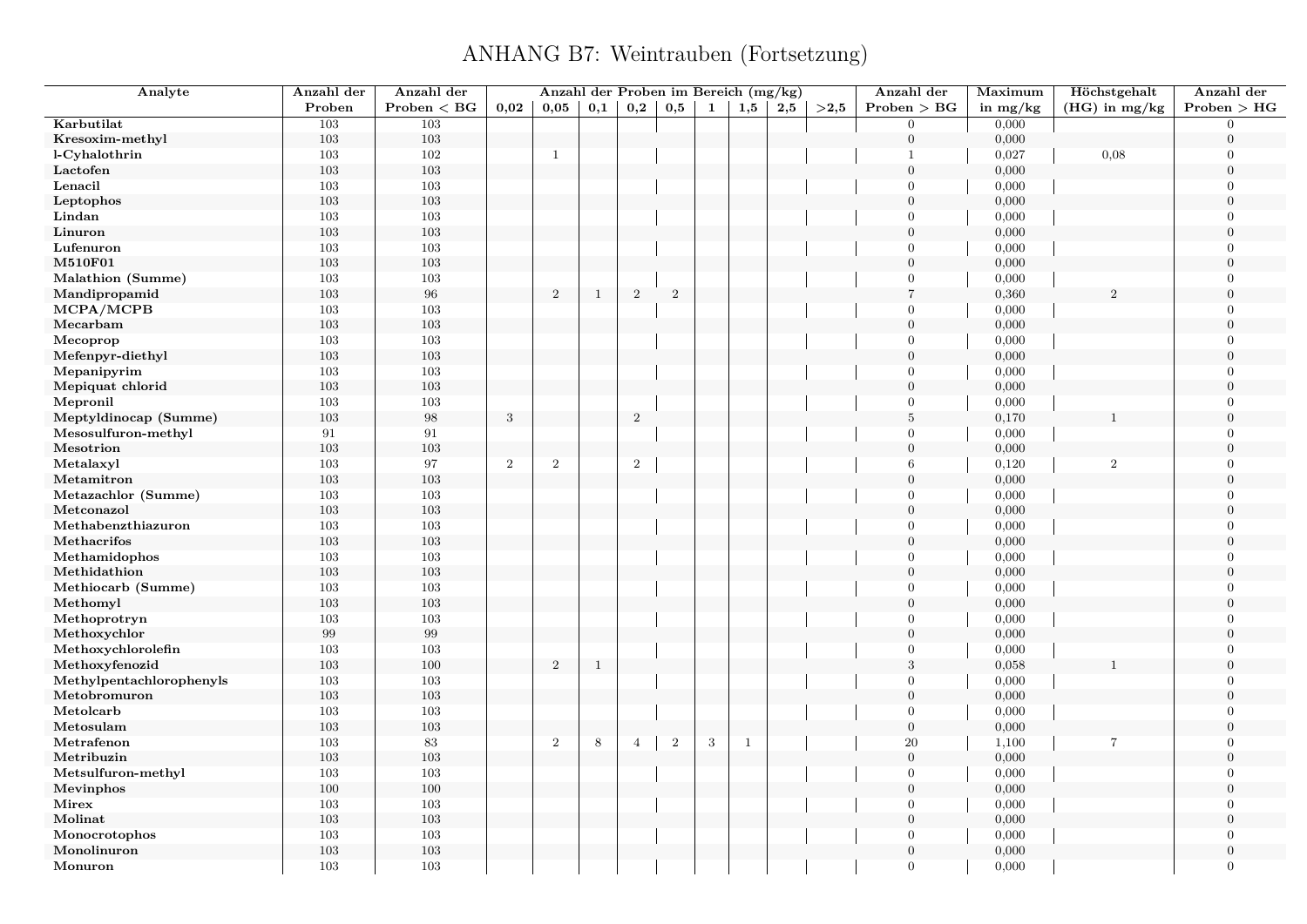| Analyte                   | Anzahl der        | Anzahl der   |                |                |                |              |     |   | Anzahl der Proben im Bereich (mg/kg) |     |      | Anzahl der       | Maximum    | Höchstgehalt    | Anzahl der     |
|---------------------------|-------------------|--------------|----------------|----------------|----------------|--------------|-----|---|--------------------------------------|-----|------|------------------|------------|-----------------|----------------|
|                           | Proben            | Problem < BG | 0,02           | 0,05           | 0,1            | $_{\rm 0,2}$ | 0,5 | 1 | 1,5                                  | 2,5 | >2,5 | Problem > BG     | in $mg/kg$ | $(HG)$ in mg/kg | Problem > HG   |
| Myclobutanil              | 103               | 95           | $\mathbf{1}$   | 6              | $\mathbf{1}$   |              |     |   |                                      |     |      | 8                | 0,099      | $\mathbf{1}$    | $\Omega$       |
| N-Desmethyl-acetamiprid   | 103               | 102          | $\mathbf{1}$   |                |                |              |     |   |                                      |     |      | $\mathbf{1}$     | 0,011      |                 | $\Omega$       |
| Napropamid                | 103               | $103\,$      |                |                |                |              |     |   |                                      |     |      | $\mathbf{0}$     | 0,000      |                 | $\overline{0}$ |
| Neburon                   | 103               | 103          |                |                |                |              |     |   |                                      |     |      | $\overline{0}$   | 0,000      |                 | $\Omega$       |
| Nicosulfuron              | 103               | 103          |                |                |                |              |     |   |                                      |     |      | $\overline{0}$   | 0,000      |                 | $\theta$       |
| Nitenpyram                | 103               | 103          |                |                |                |              |     |   |                                      |     |      | $\overline{0}$   | 0,000      |                 | $\Omega$       |
| Nitralin                  | 103               | $103\,$      |                |                |                |              |     |   |                                      |     |      | $\boldsymbol{0}$ | 0,000      |                 | $\overline{0}$ |
| Nitrofen                  | 103               | 103          |                |                |                |              |     |   |                                      |     |      | $\overline{0}$   | 0,000      |                 | $\overline{0}$ |
| Nitrothal-isopropyl       | 103               | 103          |                |                |                |              |     |   |                                      |     |      | $\mathbf{0}$     | 0,000      |                 | $\theta$       |
| Novaluron                 | 103               | $103\,$      |                |                |                |              |     |   |                                      |     |      | $\overline{0}$   | 0,000      |                 | $\overline{0}$ |
| Nuarimol                  | 103               | $103\,$      |                |                |                |              |     |   |                                      |     |      | $\mathbf{0}$     | 0,000      |                 | $\overline{0}$ |
| o-Phenylphenol            | 103               | 102          | $\mathbf{1}$   |                |                |              |     |   |                                      |     |      | $\mathbf{1}$     | 0,013      | 0,01            | $\overline{0}$ |
| Octachlordipropylether    | $\boldsymbol{98}$ | 98           |                |                |                |              |     |   |                                      |     |      | $\overline{0}$   | 0,000      |                 | $\overline{0}$ |
| Ofurace                   | 103               | 103          |                |                |                |              |     |   |                                      |     |      | $\overline{0}$   | 0,000      |                 | $\overline{0}$ |
| Omethoat                  | 103               | $103\,$      |                |                |                |              |     |   |                                      |     |      | $\mathbf{0}$     | 0,000      |                 | $\overline{0}$ |
| Orbencarb                 | 103               | 103          |                |                |                |              |     |   |                                      |     |      | $\theta$         | 0,000      |                 | $\overline{0}$ |
| Oxadiazon                 | 103               | 103          |                |                |                |              |     |   |                                      |     |      | $\overline{0}$   | 0,000      |                 | $\overline{0}$ |
| Oxadixyl                  | 103               | 103          |                |                |                |              |     |   |                                      |     |      | $\overline{0}$   | 0,000      |                 | $\theta$       |
| Oxamyl                    | 103               | $103\,$      |                |                |                |              |     |   |                                      |     |      | $\mathbf{0}$     | 0,000      |                 | $\overline{0}$ |
| Oxathiapiprolin           | $\bf 29$          | $\,29$       |                |                |                |              |     |   |                                      |     |      | $\overline{0}$   | 0,000      |                 | $\Omega$       |
| Oxychlordan               | 101               | 101          |                |                |                |              |     |   |                                      |     |      | $\overline{0}$   | 0,000      |                 | $\overline{0}$ |
| Oxydemeton-methyl (Summe) | 103               | 103          |                |                |                |              |     |   |                                      |     |      | $\overline{0}$   | 0,000      |                 | $\Omega$       |
| Oxyfluorfen               | 103               | $103\,$      |                |                |                |              |     |   |                                      |     |      | $\mathbf{0}$     | 0,000      |                 | $\theta$       |
| Paclobutrazol             | 103               | 103          |                |                |                |              |     |   |                                      |     |      | $\overline{0}$   | 0,000      |                 | $\Omega$       |
| Parathion                 | 103               | 103          |                |                |                |              |     |   |                                      |     |      | $\overline{0}$   | 0,000      |                 | $\overline{0}$ |
| Parathion-methyl (Summe)  | 103               | $103\,$      |                |                |                |              |     |   |                                      |     |      | $\overline{0}$   | 0,000      |                 | $\Omega$       |
| Penconazol                | 103               | 92           | $\overline{4}$ | $\overline{4}$ | $\overline{2}$ | $\mathbf{1}$ |     |   |                                      |     |      | 11               | 0,180      | 0,4/0,5         | $\theta$       |
| Pencycuron                | 103               | 103          |                |                |                |              |     |   |                                      |     |      | $\overline{0}$   | 0,000      |                 | $\overline{0}$ |
| Pendimethalin             | 103               | 103          |                |                |                |              |     |   |                                      |     |      | $\overline{0}$   | 0,000      |                 | $\overline{0}$ |
| Penflufen                 | 103               | 103          |                |                |                |              |     |   |                                      |     |      | $\overline{0}$   | 0,000      |                 | $\theta$       |
| Pentachloranisol          | 103               | $103\,$      |                |                |                |              |     |   |                                      |     |      | $\mathbf{0}$     | 0,000      |                 | $\Omega$       |
| Pentachlorbenzol          | 103               | 103          |                |                |                |              |     |   |                                      |     |      | $\overline{0}$   | 0,000      |                 | $\overline{0}$ |
| Pentachlorphenol          | 103               | 103          |                |                |                |              |     |   |                                      |     |      | $\mathbf{0}$     | 0,000      |                 | $\theta$       |
| Pentanochlor              | 103               | $103\,$      |                |                |                |              |     |   |                                      |     |      | $\overline{0}$   | 0,000      |                 | $\Omega$       |
| Penthiopyrad              | 103               | $103\,$      |                |                |                |              |     |   |                                      |     |      | $\overline{0}$   | 0,000      |                 | $\theta$       |
| Permethrin                | 103               | 103          |                |                |                |              |     |   |                                      |     |      | $\overline{0}$   | 0,000      |                 | $\overline{0}$ |
| Perthan                   | 103               | 103          |                |                |                |              |     |   |                                      |     |      | $\overline{0}$   | 0,000      |                 | $\overline{0}$ |
| Pethoxamid                | 103               | 103          |                |                |                |              |     |   |                                      |     |      | $\overline{0}$   | 0,000      |                 | $\Omega$       |
| Phenmedipham              | 103               | $103\,$      |                |                |                |              |     |   |                                      |     |      | $\boldsymbol{0}$ | 0,000      |                 | $\overline{0}$ |
| Phentoat                  | 103               | 103          |                |                |                |              |     |   |                                      |     |      | $\overline{0}$   | 0,000      |                 | $\overline{0}$ |
| Phorate (Summe)           | 103               | 103          |                |                |                |              |     |   |                                      |     |      | $\overline{0}$   | 0,000      |                 | $\overline{0}$ |
| Phoratsulfoxid            | 103               | 103          |                |                |                |              |     |   |                                      |     |      | $\overline{0}$   | 0,000      |                 | $\theta$       |
| Phosalon                  | 103               | $103\,$      |                |                |                |              |     |   |                                      |     |      | $\boldsymbol{0}$ | 0,000      |                 | $\overline{0}$ |
| Phosmet (Summe)           | 99                | 99           |                |                |                |              |     |   |                                      |     |      | $\overline{0}$   | 0,000      |                 | $\Omega$       |
| Phosphamidon              | 103               | 103          |                |                |                |              |     |   |                                      |     |      | $\overline{0}$   | 0,000      |                 | $\overline{0}$ |
| Phoxim                    | 103               | $103\,$      |                |                |                |              |     |   |                                      |     |      | $\overline{0}$   | 0,000      |                 | $\Omega$       |
| Picloram                  | 103               | $103\,$      |                |                |                |              |     |   |                                      |     |      | $\boldsymbol{0}$ | 0,000      |                 | $\theta$       |
| Picolinafen               | 103               | 103          |                |                |                |              |     |   |                                      |     |      | $\overline{0}$   | 0,000      |                 | $\Omega$       |
| Picoxystrobin             | 103               | 103          |                |                |                |              |     |   |                                      |     |      | $\overline{0}$   | 0,000      |                 | $\theta$       |
|                           |                   |              |                |                |                |              |     |   |                                      |     |      |                  |            |                 |                |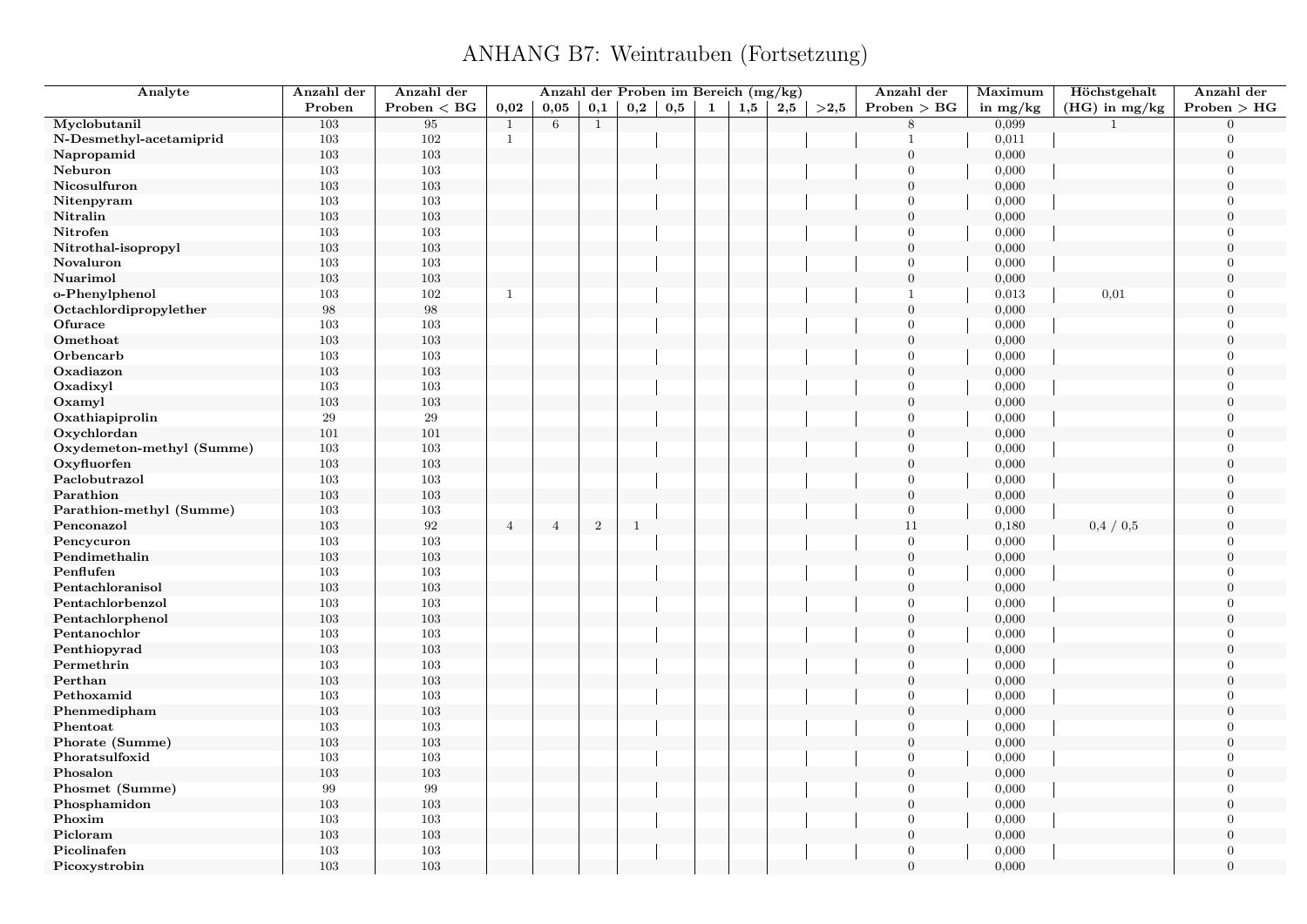| Analyte                  | Anzahl der | Anzahl der                                |              |              |     |              |                |              | Anzahl der Proben im Bereich (mg/kg) |     |      | Anzahl der     | Maximum    | Höchstgehalt    | Anzahl der     |
|--------------------------|------------|-------------------------------------------|--------------|--------------|-----|--------------|----------------|--------------|--------------------------------------|-----|------|----------------|------------|-----------------|----------------|
|                          | Proben     | $\mathbf{Problem} < \mathbf{B}\mathbf{G}$ | 0,02         | 0.05         | 0,1 | $_{\rm 0,2}$ | 0,5            | $\mathbf{1}$ | 1,5                                  | 2,5 | >2.5 | Problem > BG   | in $mg/kg$ | $(HG)$ in mg/kg | Problem > HG   |
| Pinoxaden                | 103        | $\overline{103}$                          |              |              |     |              |                |              |                                      |     |      | $\Omega$       | 0,000      |                 | $\Omega$       |
| Piperophos               | $103\,$    | $103\,$                                   |              |              |     |              |                |              |                                      |     |      | $\overline{0}$ | 0,000      |                 | $\overline{0}$ |
| Pirimicarb               | 103        | 103                                       |              |              |     |              |                |              |                                      |     |      | $\Omega$       | 0,000      |                 | $\theta$       |
| Pirimiphos-ethyl         | $103\,$    | 103                                       |              |              |     |              |                |              |                                      |     |      | $\overline{0}$ | 0,000      |                 | $\overline{0}$ |
| Pirimiphos-methyl        | 103        | 103                                       |              |              |     |              |                |              |                                      |     |      | $\Omega$       | 0,000      |                 | $\Omega$       |
| Plifenat                 | $103\,$    | 103                                       |              |              |     |              |                |              |                                      |     |      | $\overline{0}$ | 0,000      |                 | $\overline{0}$ |
| Pretilachlor             | 103        | 103                                       |              |              |     |              |                |              |                                      |     |      | $\Omega$       | 0,000      |                 | $\Omega$       |
| Primisulfuron-methyl     | 103        | 103                                       |              |              |     |              |                |              |                                      |     |      | $\overline{0}$ | 0,000      |                 | $\overline{0}$ |
| Prochloraz (Summe)       | 103        | 103                                       |              |              |     |              |                |              |                                      |     |      | $\theta$       | 0,000      |                 | $\Omega$       |
| Procymidon               | 103        | 103                                       |              |              |     |              |                |              |                                      |     |      | $\overline{0}$ | 0,000      |                 | $\overline{0}$ |
| Profenofos               | 103        | 103                                       |              |              |     |              |                |              |                                      |     |      | $\Omega$       | 0,000      |                 | $\Omega$       |
| Profluralin              | 103        | 103                                       |              |              |     |              |                |              |                                      |     |      | $\Omega$       | 0,000      |                 | $\overline{0}$ |
| Promecarb                | 103        | 103                                       |              |              |     |              |                |              |                                      |     |      | $\Omega$       | 0,000      |                 | $\Omega$       |
| Prometon                 | $103\,$    | 103                                       |              |              |     |              |                |              |                                      |     |      | $\overline{0}$ | 0,000      |                 | $\overline{0}$ |
| Prometryn                | $103\,$    | 103                                       |              |              |     |              |                |              |                                      |     |      | $\Omega$       | 0,000      |                 | $\theta$       |
| Propachlor               | $103\,$    | 103                                       |              |              |     |              |                |              |                                      |     |      | $\Omega$       | 0,000      |                 | $\overline{0}$ |
| Propamocarb              | 103        | 103                                       |              |              |     |              |                |              |                                      |     |      | $\mathbf{0}$   | 0,000      |                 | $\overline{0}$ |
| Propaphos                | 103        | 103                                       |              |              |     |              |                |              |                                      |     |      | $\theta$       | 0,000      |                 | $\theta$       |
| Propaquizafop            | 103        | 103                                       |              |              |     |              |                |              |                                      |     |      | $\overline{0}$ | 0,000      |                 | $\theta$       |
| Propargit                | 100        | 100                                       |              |              |     |              |                |              |                                      |     |      | $\overline{0}$ | 0,000      |                 | $\Omega$       |
| Propazin                 |            | 100                                       |              |              |     |              |                |              |                                      |     |      | $\overline{0}$ | 0,000      |                 | $\overline{0}$ |
|                          | 100<br>103 | 103                                       |              |              |     |              |                |              |                                      |     |      | $\theta$       | 0,000      |                 | $\theta$       |
| Propetamphos             |            |                                           |              |              |     |              |                |              |                                      |     |      | $\theta$       |            |                 | $\theta$       |
| Propham                  | 103        | 103                                       |              |              |     |              |                |              |                                      |     |      | $\overline{0}$ | 0,000      |                 | $\overline{0}$ |
| Propiconazol             | 103        | 103                                       |              |              |     |              |                |              |                                      |     |      |                | 0,000      |                 |                |
| Propisochlor             | 103        | 103                                       |              |              |     |              |                |              |                                      |     |      | $\Omega$       | 0,000      |                 | $\overline{0}$ |
| Propoxur                 | $103\,$    | 103                                       |              |              |     |              |                |              |                                      |     |      | $\Omega$       | 0,000      |                 | $\overline{0}$ |
| Propoxycarbazone (Summe) | $\rm 91$   | $\rm 91$                                  |              |              |     |              |                |              |                                      |     |      | $\Omega$       | 0,000      |                 | $\theta$       |
| Propyzamid               | $103\,$    | 103                                       |              |              |     |              |                |              |                                      |     |      | $\overline{0}$ | 0,000      |                 | $\overline{0}$ |
| Proquinazid              | 103        | 102                                       | $\mathbf{1}$ |              |     |              |                |              |                                      |     |      | $\mathbf{1}$   | 0,012      | 0,5             | $\overline{0}$ |
| Prosulfocarb             | 103        | 103                                       |              |              |     |              |                |              |                                      |     |      | $\overline{0}$ | 0,000      |                 | $\overline{0}$ |
| Prothioconazol-desthio   | 103        | 103                                       |              |              |     |              |                |              |                                      |     |      | $\theta$       | 0,000      |                 | $\Omega$       |
| Prothiofos               | $103\,$    | 103                                       |              |              |     |              |                |              |                                      |     |      | $\mathbf{0}$   | 0,000      |                 | $\overline{0}$ |
| Pymetrozin               | $103\,$    | 103                                       |              |              |     |              |                |              |                                      |     |      | $\Omega$       | 0,000      |                 | $\theta$       |
| Pyraclostrobin           | 103        | 100                                       | $\mathbf{1}$ | $\mathbf{2}$ |     |              |                |              |                                      |     |      | 3              | 0,044      |                 | $\theta$       |
| Pyraflufen-ethyl (Summe) | 103        | 103                                       |              |              |     |              |                |              |                                      |     |      | $\Omega$       | 0,000      |                 | $\Omega$       |
| Pyrazophos               | 103        | 103                                       |              |              |     |              |                |              |                                      |     |      | $\mathbf{0}$   | 0,000      |                 | $\overline{0}$ |
| Pyrethrine               | 103        | 103                                       |              |              |     |              |                |              |                                      |     |      | $\Omega$       | 0,000      |                 | $\Omega$       |
| Pyributicarb             | 103        | 103                                       |              |              |     |              |                |              |                                      |     |      | $\theta$       | 0,000      |                 | $\theta$       |
| Pyridaben                | $103\,$    | 103                                       |              |              |     |              |                |              |                                      |     |      | $\Omega$       | 0,000      |                 | $\theta$       |
| Pyridafenthion           | $103\,$    | 103                                       |              |              |     |              |                |              |                                      |     |      | $\overline{0}$ | 0,000      |                 | $\overline{0}$ |
| Pyridalyl                | 103        | 103                                       |              |              |     |              |                |              |                                      |     |      | $\theta$       | 0,000      |                 | $\overline{0}$ |
| Pyrifenox                | 103        | 103                                       |              |              |     |              |                |              |                                      |     |      | $\theta$       | 0,000      |                 | $\theta$       |
| Pyrimethanil             | $103\,$    | 97                                        | $\mathbf{1}$ | $\sqrt{2}$   |     |              | $\overline{2}$ | $\mathbf{1}$ |                                      |     |      | 6              | 0,510      | 5               | $\overline{0}$ |
| Pyrimidifen              | $103\,$    | 103                                       |              |              |     |              |                |              |                                      |     |      | $\overline{0}$ | 0,000      |                 | $\overline{0}$ |
| Pyriofenon               | 29         | $\sqrt{29}$                               |              |              |     |              |                |              |                                      |     |      | $\overline{0}$ | 0,000      |                 | $\overline{0}$ |
| Pyriproxyfen             | 103        | 103                                       |              |              |     |              |                |              |                                      |     |      | $\theta$       | 0,000      |                 | $\theta$       |
| Pyroquilon               | 103        | 103                                       |              |              |     |              |                |              |                                      |     |      | $\Omega$       | 0,000      |                 | $\theta$       |
| Pyroxsulam               | 103        | 103                                       |              |              |     |              |                |              |                                      |     |      | $\Omega$       | 0,000      |                 | $\overline{0}$ |
| Quinalphos               | 103        | 103                                       |              |              |     |              |                |              |                                      |     |      | $\Omega$       | 0,000      |                 | $\theta$       |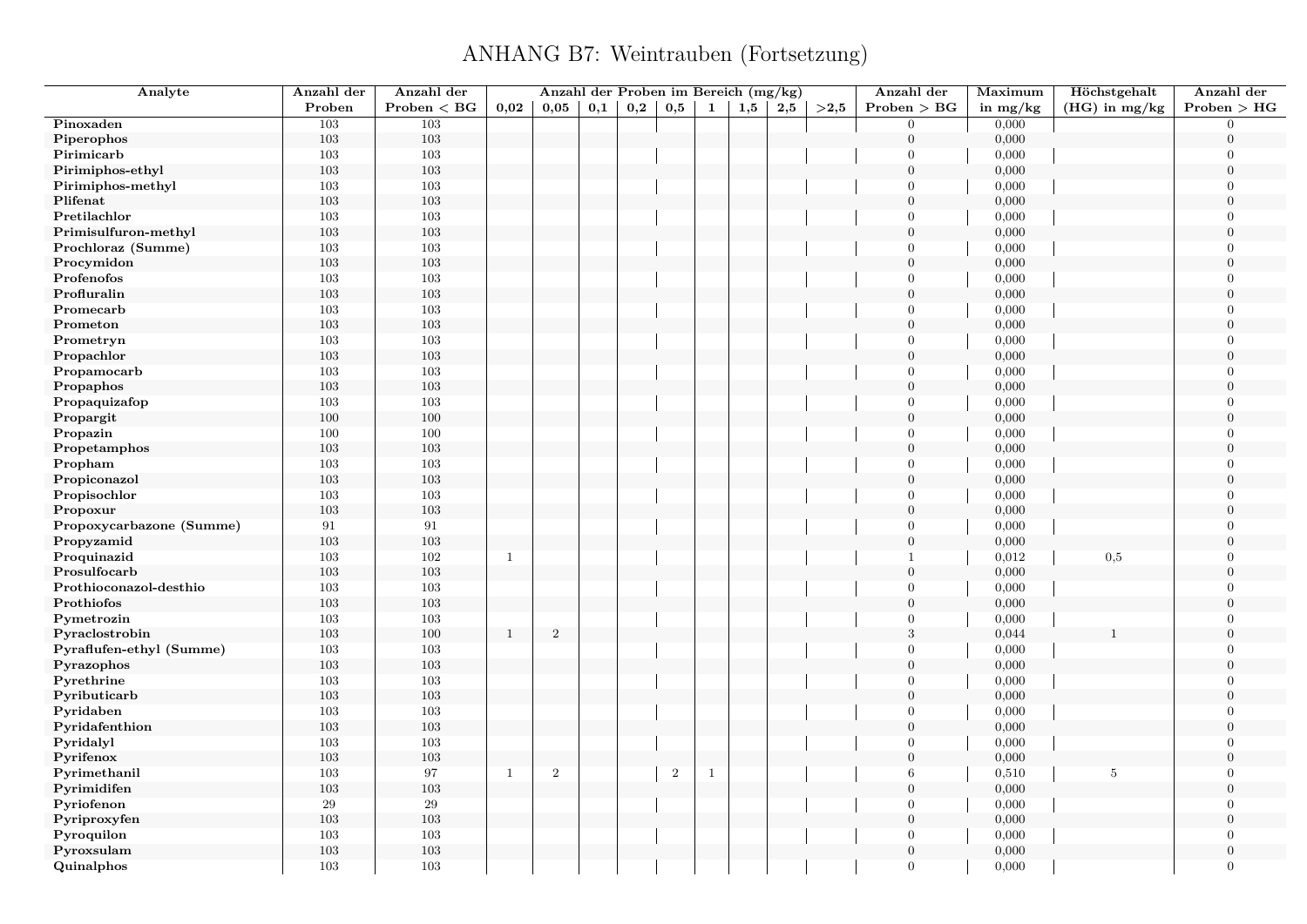| Analyte                | Anzahl der | Anzahl der   |                | Anzahl der Proben im Bereich (mg/kg) |              |              |          |              |              |     |      | Anzahl der       | Maximum    | Höchstgehalt      | Anzahl der       |
|------------------------|------------|--------------|----------------|--------------------------------------|--------------|--------------|----------|--------------|--------------|-----|------|------------------|------------|-------------------|------------------|
|                        | Proben     | Problem < BG | 0.02           | 0,05                                 | 0,1          | $_{\rm 0,2}$ | $_{0,5}$ | $\mathbf{1}$ | $_{\bf 1,5}$ | 2,5 | >2,5 | Problem > BG     | in $mg/kg$ | $(HG)$ in mg/kg   | Problem > HG     |
| Quinmerac              | 103        | 103          |                |                                      |              |              |          |              |              |     |      | $\overline{0}$   | 0,000      |                   | $\Omega$         |
| Quinoclamin            | 103        | 103          |                |                                      |              |              |          |              |              |     |      | $\overline{0}$   | 0,000      |                   | $\theta$         |
| Quinoxyfen             | 103        | 103          |                |                                      |              |              |          |              |              |     |      | $\boldsymbol{0}$ | 0,000      |                   | $\boldsymbol{0}$ |
| Quintozene (Summe)     | 103        | 103          |                |                                      |              |              |          |              |              |     |      | $\overline{0}$   | 0,000      |                   | $\Omega$         |
| Quizalofop             | 103        | 103          |                |                                      |              |              |          |              |              |     |      | $\mathbf{0}$     | 0,000      |                   | $\Omega$         |
| Quizalofop-ethyl       | 103        | 103          |                |                                      |              |              |          |              |              |     |      | $\overline{0}$   | 0,000      |                   | $\Omega$         |
| Rotenon                | 103        | 103          |                |                                      |              |              |          |              |              |     |      | $\boldsymbol{0}$ | 0,000      |                   | $\theta$         |
| S-Metolachlor          | 103        | 103          |                |                                      |              |              |          |              |              |     |      | $\overline{0}$   | 0,000      |                   | $\Omega$         |
| Sebuthylazin           | 103        | $103\,$      |                |                                      |              |              |          |              |              |     |      | $\mathbf{0}$     | 0,000      |                   | $\Omega$         |
| Secbumeton             | 103        | 103          |                |                                      |              |              |          |              |              |     |      | $\overline{0}$   | 0,000      |                   | $\overline{0}$   |
| Silafluofen            | 103        | 103          |                |                                      |              |              |          |              |              |     |      | $\overline{0}$   | 0,000      |                   | $\overline{0}$   |
| Simazin                | 103        | 103          |                |                                      |              |              |          |              |              |     |      | $\overline{0}$   | 0,000      |                   | $\overline{0}$   |
| Spinetoram             | 103        | 103          |                |                                      |              |              |          |              |              |     |      | $\overline{0}$   | 0,000      |                   | $\boldsymbol{0}$ |
| Spinosad (Summe)       | 103        | $\,99$       | $\sqrt{3}$     |                                      | $\mathbf{1}$ |              |          |              |              |     |      | $\overline{4}$   | 0,071      | 0,5               | $\theta$         |
| Spirodiclofen          | 103        | $103\,$      |                |                                      |              |              |          |              |              |     |      | $\overline{0}$   | 0,000      |                   | $\overline{0}$   |
| Spiromesifen           | 103        | 103          |                |                                      |              |              |          |              |              |     |      | $\overline{0}$   | 0,000      |                   | $\Omega$         |
| Spiromesifen-Metabolit | 29         | $\rm 29$     |                |                                      |              |              |          |              |              |     |      | $\boldsymbol{0}$ | 0,000      |                   | $\boldsymbol{0}$ |
| Spirotetramat (Summe)  | 103        | 93           |                |                                      | $\sqrt{3}$   | $5\,$        | $\,2$    |              |              |     |      | 10               | 0,341      | $\overline{2}$    | $\Omega$         |
| Spiroxamin             | 103        | 97           | $\overline{4}$ |                                      | $\sqrt{2}$   |              |          |              |              |     |      | $\,6\,$          | 0,095      | 0,6               | $\overline{0}$   |
| Sulcotrion             | 103        | 103          |                |                                      |              |              |          |              |              |     |      | $\overline{0}$   | 0,000      |                   | $\Omega$         |
| Sulfentrazon           | 103        | 103          |                |                                      |              |              |          |              |              |     |      | $\mathbf{0}$     | 0,000      |                   | $\boldsymbol{0}$ |
| Sulfotep               | 103        | 103          |                |                                      |              |              |          |              |              |     |      | $\overline{0}$   | 0,000      |                   | $\Omega$         |
| Sulfoxaflor            | 103        | 101          |                | $\mathbf{1}$                         | $\mathbf{1}$ |              |          |              |              |     |      | $\overline{2}$   | 0,053      | $\mathcal{D}_{1}$ | $\Omega$         |
| Sulprofos              | 103        | 103          |                |                                      |              |              |          |              |              |     |      | $\overline{0}$   | 0,000      |                   | $\overline{0}$   |
| tau-Fluvalinat         | 103        | $103\,$      |                |                                      |              |              |          |              |              |     |      | $\overline{0}$   | 0,000      |                   | $\theta$         |
| Tebuconazol            | 103        | 100          | $\overline{2}$ |                                      | $\mathbf{1}$ |              |          |              |              |     |      | 3                | 0,054      | 0,5               | $\mathbf{0}$     |
| Tebufenozid            | 103        | 103          |                |                                      |              |              |          |              |              |     |      | $\mathbf{0}$     | 0,000      |                   | $\Omega$         |
| Tebufenpyrad           | 103        | 103          |                |                                      |              |              |          |              |              |     |      | $\overline{0}$   | 0,000      |                   | $\boldsymbol{0}$ |
| Tebupirimfos           | 103        | 103          |                |                                      |              |              |          |              |              |     |      | $\overline{0}$   | 0,000      |                   | $\mathbf{0}$     |
| Tebutam                | 103        | 103          |                |                                      |              |              |          |              |              |     |      | $\overline{0}$   | 0,000      |                   | $\overline{0}$   |
| Tecnazen               | 103        | 103          |                |                                      |              |              |          |              |              |     |      | $\overline{0}$   | 0,000      |                   | $\boldsymbol{0}$ |
| Teflubenzuron          | 103        | 103          |                |                                      |              |              |          |              |              |     |      | $\overline{0}$   | 0,000      |                   | $\Omega$         |
| Tefluthrin             | 103        | 103          |                |                                      |              |              |          |              |              |     |      | $\mathbf{0}$     | 0,000      |                   | $\overline{0}$   |
| Tembotrion             | 103        | 103          |                |                                      |              |              |          |              |              |     |      | $\overline{0}$   | 0,000      |                   | $\Omega$         |
| Temephos               | 103        | 103          |                |                                      |              |              |          |              |              |     |      | $\boldsymbol{0}$ | 0,000      |                   | $\boldsymbol{0}$ |
| <b>TEPP</b>            | 103        | 103          |                |                                      |              |              |          |              |              |     |      | $\overline{0}$   | 0,000      |                   | $\Omega$         |
| Terbacil               | 103        | $103\,$      |                |                                      |              |              |          |              |              |     |      | $\boldsymbol{0}$ | 0,000      |                   | $\Omega$         |
| Terbucarb              | 99         | 99           |                |                                      |              |              |          |              |              |     |      | $\overline{0}$   | 0,000      |                   | $\Omega$         |
| <b>Terbufos</b>        | 103        | $103\,$      |                |                                      |              |              |          |              |              |     |      | $\overline{0}$   | 0,000      |                   | $\overline{0}$   |
| Terbumeton             | 103        | 103          |                |                                      |              |              |          |              |              |     |      | $\overline{0}$   | 0,000      |                   | $\Omega$         |
| Terbuthylazin          | 103        | 103          |                |                                      |              |              |          |              |              |     |      | $\overline{0}$   | 0,000      |                   | $\theta$         |
| Terbuthylazin-Desethyl | 103        | $103\,$      |                |                                      |              |              |          |              |              |     |      | $\overline{0}$   | 0,000      |                   | $\overline{0}$   |
| Terbutryn              | 103        | 103          |                |                                      |              |              |          |              |              |     |      | $\mathbf{0}$     | 0,000      |                   | $\overline{0}$   |
| Tetrachlorvinphos      | 103        | 103          |                |                                      |              |              |          |              |              |     |      | $\overline{0}$   | 0,000      |                   | $\overline{0}$   |
| Tetraconazol           | 103        | 102          |                |                                      | $\mathbf{1}$ |              |          |              |              |     |      | $\mathbf{1}$     | 0,072      | 0,5               | $\theta$         |
| Tetradifon             | 103        | $103\,$      |                |                                      |              |              |          |              |              |     |      | $\overline{0}$   | 0,000      |                   | $\overline{0}$   |
| Tetramethrin           | 103        | $103\,$      |                |                                      |              |              |          |              |              |     |      | $\overline{0}$   | 0,000      |                   | $\overline{0}$   |
| Tetrasul               | 103        | 103          |                |                                      |              |              |          |              |              |     |      | $\overline{0}$   | 0,000      |                   | $\mathbf{0}$     |
| TFNA-AM                | 25         | $25\,$       |                |                                      |              |              |          |              |              |     |      | $\mathbf{0}$     | 0,000      |                   | $\overline{0}$   |
|                        |            |              |                |                                      |              |              |          |              |              |     |      |                  |            |                   |                  |